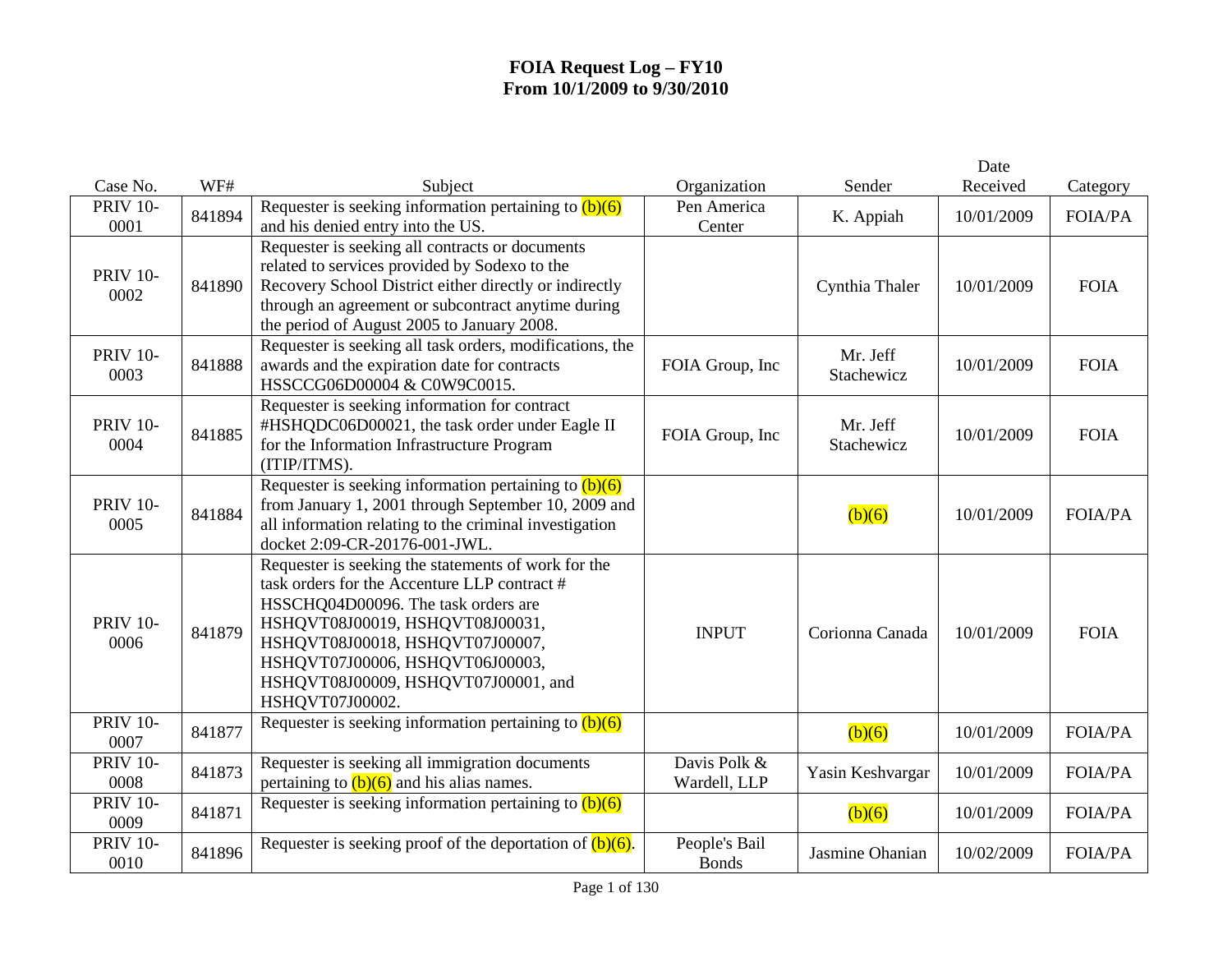| Case No.                | WF#    | Subject                                                                                                                                                                                                                                  | Organization                         | Sender                 | Date<br>Received | Category       |
|-------------------------|--------|------------------------------------------------------------------------------------------------------------------------------------------------------------------------------------------------------------------------------------------|--------------------------------------|------------------------|------------------|----------------|
| <b>PRIV 10-</b><br>0011 | 841899 | Requester is seeking information regarding events<br>occurring at DHS on the night of September 23, 2009<br>in which the requester and other mothers called DHS                                                                          |                                      | <b>Susan Mazanec</b>   | 10/02/2009       | <b>FOIA</b>    |
| <b>PRIV 10-</b><br>0012 | 841907 | regarding dreams and visions of a coming World War.<br>Requester is seeking information pertaining to a gang<br>activity.                                                                                                                |                                      | Jose Molina            | 10/02/2009       | <b>FOIA</b>    |
| <b>PRIV 10-</b><br>0013 | 842264 | Requester is seeking a copy of the contract and<br>winning proposal for #RFQW474778Y for<br>Multilingual Support and Special Needs<br>"Communication Services.                                                                           | FOIA Group, Inc                      | Mr. Jeff<br>Stachewicz | 10/07/2009       | <b>FOIA</b>    |
| <b>PRIV 10-</b><br>0014 | 842247 | Requester is seeking copies of the full 2008 Fire<br>Prevention and Safety grant application submitted by<br>the Acorn Institute of New Orleans, LA for fire<br>prevention in the amount of \$997,402.00 which was<br>awarded on 9/4/09. |                                      | <b>Brad Roberson</b>   | 10/07/2009       | <b>FOIA</b>    |
| <b>PRIV 10-</b><br>0015 | 842235 | Requester is seeking copies of congressional<br>correspondence dealing with companies that work<br>with the Office of Foreign Assets Control (OFAC).                                                                                     | The New York<br><b>Times Company</b> | Ital Maytal            | 10/07/2009       | <b>FOIA</b>    |
| <b>PRIV 10-</b><br>0016 | 842349 | Requester is seeking information pertaining to a<br>document that was obtained from DOD, the Nuclear<br>Weapons Surety Report. Consultation from DOE.                                                                                    |                                      | John Greenewald        | 10/06/2009       | <b>FOIA</b>    |
| <b>PRIV 10-</b><br>0017 | 842317 | Requester is seeking information or records pertaining<br>to Falun Gong also known as Falun Dafa and any of<br>its affiliate and/or subsidiary organizations.                                                                            |                                      | Michael Carroll        | 10/07/2009       | <b>FOIA</b>    |
| <b>PRIV 10-</b><br>0018 | 842828 | Requests proof of alien status to obtain permanent<br>housing and medication assistance.                                                                                                                                                 |                                      | Joseph Excellent       | 10/07/2009       | <b>FOIA/PA</b> |
| <b>PRIV 10-</b><br>0019 | 842826 | Requester is seeking a complete copy of an IAD<br>investigation in April 2009.                                                                                                                                                           | (b)(6)                               | (b)(6)                 | 10/07/2009       | <b>FOIA/PA</b> |
| <b>PRIV 10-</b><br>0020 | 842825 | Requester is seeking a copy of the contract with SOW<br>and pricing for FEMA contracts: HSFEHQ09D0482,<br>HSFEHQ09D0483, HSFEHQ09D0484,<br>HSFEHQ09D0485 and HSFEHQ09D0486.                                                              | FOIA Group                           | Ms. Rose Santos        | 10/07/2009       | <b>FOIA</b>    |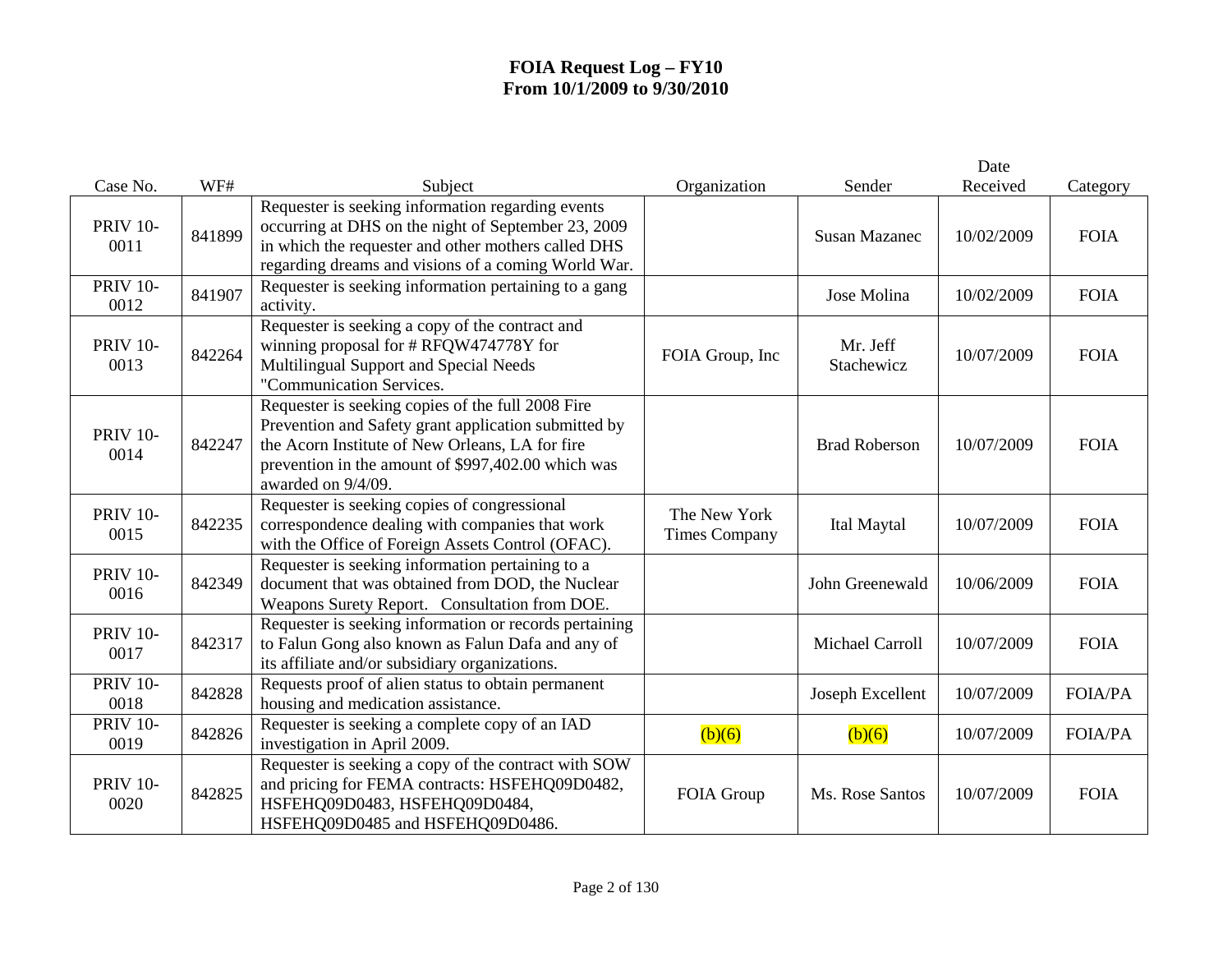|                         |        |                                                                                                                                                                                                                                                                                  |                                                                          |                        | Date       |                |
|-------------------------|--------|----------------------------------------------------------------------------------------------------------------------------------------------------------------------------------------------------------------------------------------------------------------------------------|--------------------------------------------------------------------------|------------------------|------------|----------------|
| Case No.                | WF#    | Subject                                                                                                                                                                                                                                                                          | Organization                                                             | Sender                 | Received   | Category       |
| <b>PRIV 10-</b><br>0021 | 842824 | Requester is seeking the task order under Eagle II for<br>a copy of the IBM contract for the DHS/FEMA<br>EADIS award for contract HSHQDC06D00019.                                                                                                                                | FOIA Group, Inc                                                          | Mr. Jeff<br>Stachewicz | 10/07/2009 | <b>FOIA</b>    |
| <b>PRIV 10-</b><br>0022 | 842821 | Requester is seeking information pertaining to Mr.<br>$(b)(6)$ and his denial for an interim clearance.                                                                                                                                                                          |                                                                          | (b)(6)                 | 10/07/2009 | <b>FOIA/PA</b> |
| <b>PRIV 10-</b><br>0023 | 842817 | Requester is seeking a copy of the Memorandum of<br>Understanding between the USCIS Ombudsman and<br>USCIS.                                                                                                                                                                      |                                                                          | Palma Yanni            | 10/07/2009 | <b>FOIA</b>    |
| <b>PRIV 10-</b><br>0024 | 842795 | Requester is seeking any and all information<br>pertaining to an individual by the name of Rev. $(b)(6)$ .                                                                                                                                                                       |                                                                          | <b>Victor Prentice</b> | 10/07/2009 | <b>FOIA/PA</b> |
| <b>PRIV 10-</b><br>0025 | 842793 | Requester is seeking all information pertaining Mr.<br>$(b)(6)$ from Jan. 1, 2000 through Sept. 28, 2009, a copy<br>of all documentation pertaining to the criminal docket<br>$\# 1:04$ -cr-250-wcg-1 and a copy of any bond or<br>monetary instruments issued to Mr. $(b)(6)$ . |                                                                          | (b)(6)                 | 10/07/2009 | <b>FOIA/PA</b> |
| <b>PRIV 10-</b><br>0026 | 842787 | Requester is seeking any and all policies and<br>procedures that were in effect on Sept. 21, 2007<br>regarding the transportation of female prisoners by<br>ICE agents.                                                                                                          | Daniel W.<br>Courtney, P.A.<br>Attorneys and<br><b>Counsellor</b> at Law | <b>Nicole Suarez</b>   | 10/07/2009 | <b>FOIA</b>    |
| <b>PRIV 10-</b><br>0027 | 842933 | Requester is seeking information pertaining to social<br>network websites                                                                                                                                                                                                        | The Electronic<br>Frontier<br>Foundation                                 | <b>Shane Witnov</b>    | 10/08/2009 | <b>FOIA</b>    |
| <b>PRIV 10-</b><br>0028 | 842853 | Requester is seeking of the subcontracting plan<br>(attachment A) for the following contracts:<br>HSHQDC09D00060, HSHQDC09D00056,<br>HSHQDC09D00057, HSHQDC09D00058 for<br>Program Management Support Services for Protection<br>Planning and Readiness Programs                 | FOIA Group, Inc                                                          | Mr. Jeff<br>Stachewicz | 10/08/2009 | <b>FOIA</b>    |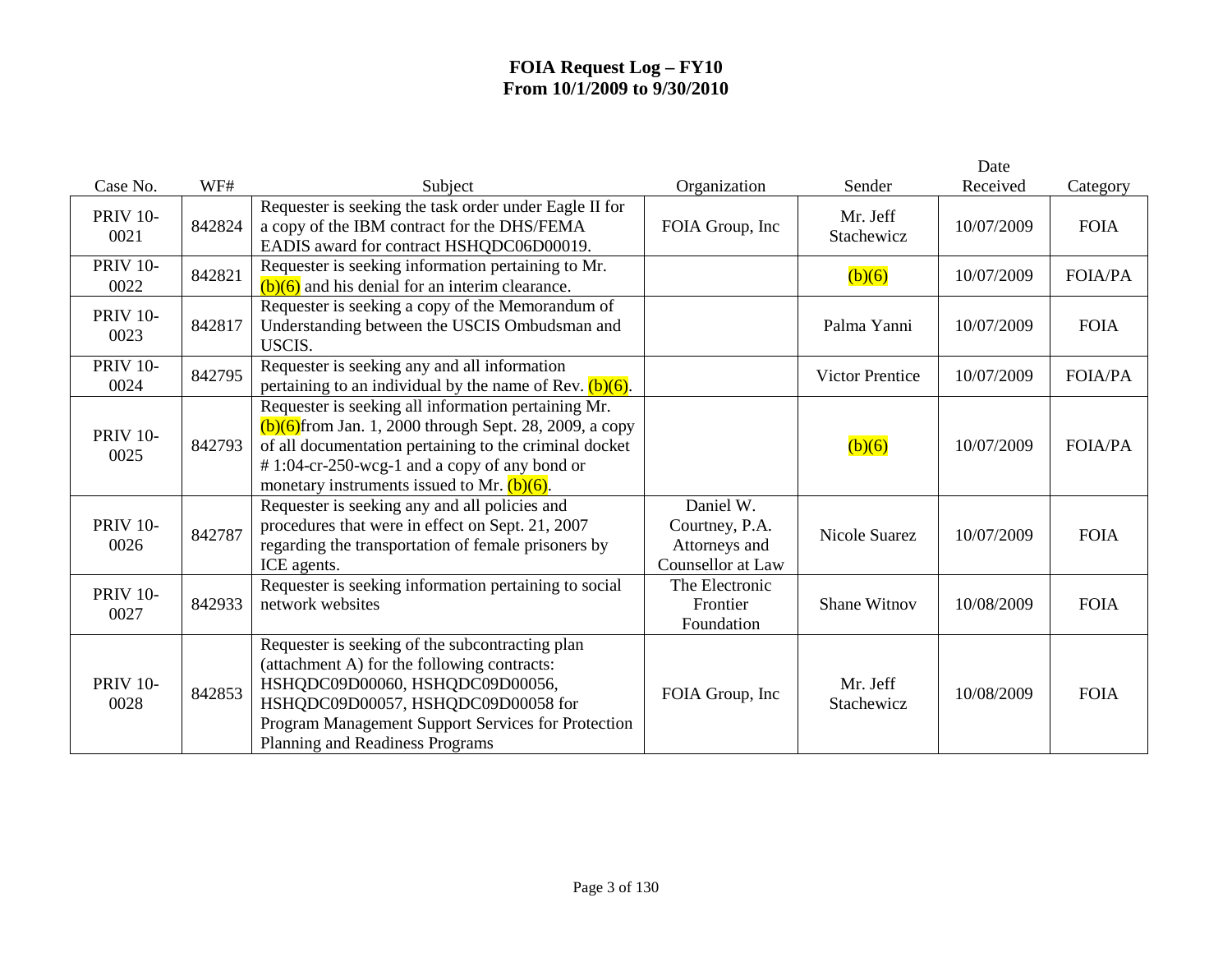|                         |        |                                                                                                                                                                                                                                                                                                                                               |                                                   |                        | Date       |                |
|-------------------------|--------|-----------------------------------------------------------------------------------------------------------------------------------------------------------------------------------------------------------------------------------------------------------------------------------------------------------------------------------------------|---------------------------------------------------|------------------------|------------|----------------|
| Case No.                | WF#    | Subject                                                                                                                                                                                                                                                                                                                                       | Organization                                      | Sender                 | Received   | Category       |
| <b>PRIV 10-</b><br>0029 | 842929 | Requester is seeking any policies or statements of<br>DHS regarding the ability or inability of DHS to<br>obtain data collected pursuant to the decennial census<br>conducted by the Census Bureaus and any opinion or<br>conclusion of the DHS as to whether it is precluded by<br>law from obtaining census data from the census<br>Bureau. | Hogan & Hartson,<br><b>LLP</b><br>Columbia Square | Margaret<br>Middleton  | 10/08/2009 | <b>FOIA</b>    |
| <b>PRIV 10-</b><br>0030 | 843046 | Requester is seeking copies of FOIA requests to the<br>department and its component agencies since January<br>1, 2009.                                                                                                                                                                                                                        | <b>Associated Press</b>                           | Eileen Sullivan        | 10/13/2009 | <b>FOIA</b>    |
| <b>PRIV 10-</b><br>0031 | 843177 | Requester is seeking appointment calendars and other<br>records reflecting personal, visits, meetings and other<br>correspondence from Jan. 21, 2009 to the present for<br>Secretary Janet Napolitano, her chiefs of staff, ICE<br>chief of staff and CBP of staff.                                                                           | <b>Associated Press</b>                           | Eileen Sullivan        | 10/13/2009 | <b>FOIA</b>    |
| <b>PRIV 10-</b><br>0032 | 843179 | Requester is seeking the contract including the<br>SOW/PWS for HSHQDC08F00176.                                                                                                                                                                                                                                                                | FOIA Group                                        | Ms. Rose Santos        | 10/13/2009 | <b>FOIA</b>    |
| <b>PRIV 10-</b><br>0033 | 843182 | Requester is seeking the task order #<br>HSHQDC07J00120 for contract HSHQDC06D00024.                                                                                                                                                                                                                                                          | FOIA Group                                        | Ms. Rose Santos        | 10/13/2009 | <b>FOIA</b>    |
| <b>PRIV 10-</b><br>0034 | 843191 | Requester is seeking the task order #242238<br>including SOW/PWS any mods and performance<br>ratings for the order, identified to contract<br>HSHQDC08J00138.                                                                                                                                                                                 | FOIA Group                                        | Ms. Rose Santos        | 10/13/2009 | <b>FOIA</b>    |
| <b>PRIV 10-</b><br>0035 | 843196 | Requester is seeking a copy of contract #<br>HSHQDC06D00021.                                                                                                                                                                                                                                                                                  | FOIA Group, Inc                                   | Mr. Jeff<br>Stachewicz | 10/13/2009 | <b>FOIA</b>    |
| <b>PRIV 10-</b><br>0036 | 843195 | Requester is seeking a copy of FEMA contract #<br>HSFEHQ08C0149, including the SOW/PWS.                                                                                                                                                                                                                                                       | FOIA Group                                        | Ms. Rose Santos        | 10/13/2009 | <b>FOIA</b>    |
| <b>PRIV 10-</b><br>0037 | 843200 | Requester is seeking the figures (dollars and size) on<br>any solar projects coming up on GSA schedule in the<br>PA, NJ, CT, and NY regions.                                                                                                                                                                                                  |                                                   | Jim Hayes              | 10/14/2009 | <b>FOIA</b>    |
| <b>PRIV 10-</b><br>0038 | 843480 | Requester is seeking all records pertaining to Mr.<br>$(b)(6)$ .                                                                                                                                                                                                                                                                              |                                                   | (b)(6)                 | 10/14/2009 | <b>FOIA/PA</b> |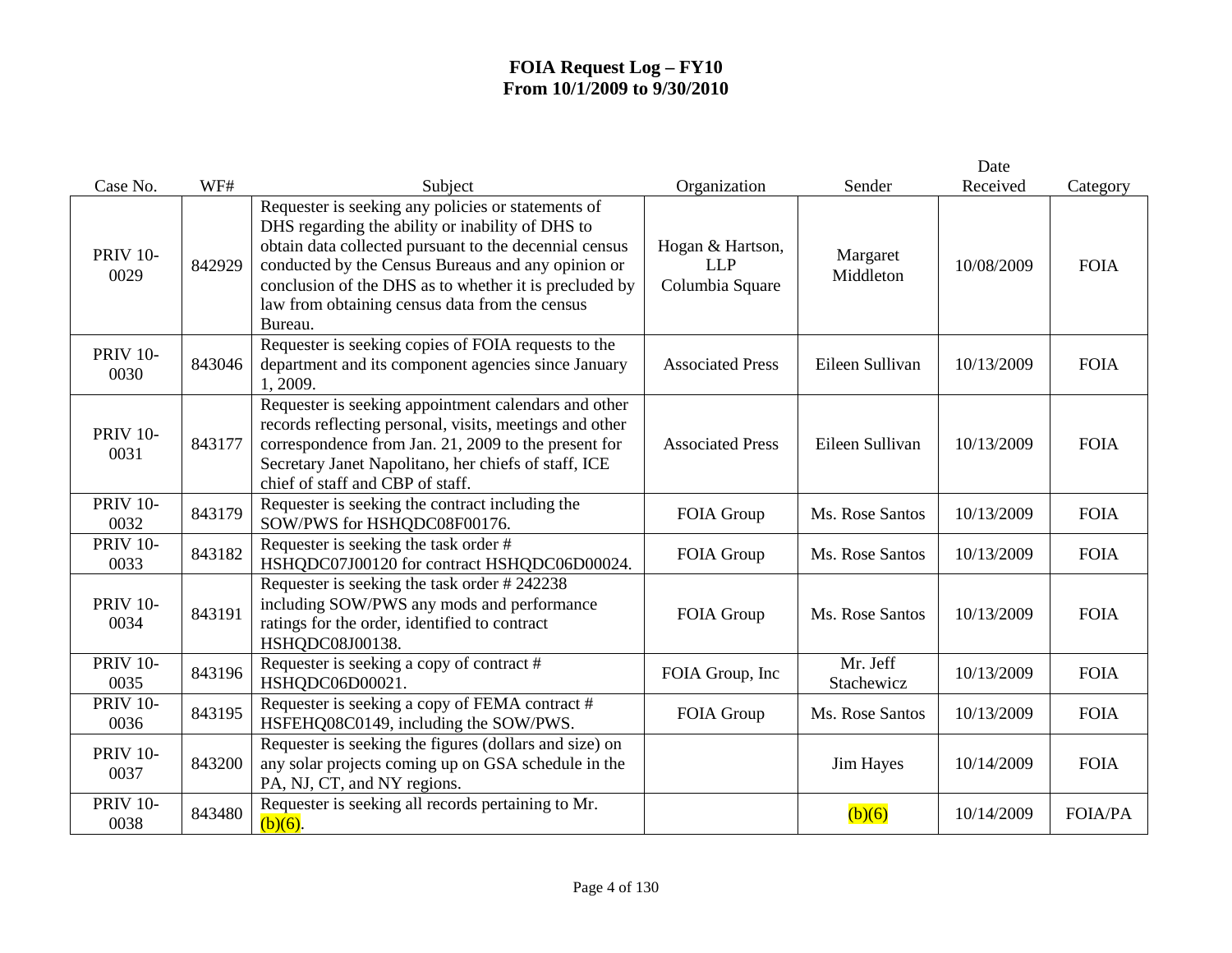| Case No.                | WF#    | Subject                                                                                                                                                                                                                   | Organization                                            | Sender                | Date<br>Received | Category       |
|-------------------------|--------|---------------------------------------------------------------------------------------------------------------------------------------------------------------------------------------------------------------------------|---------------------------------------------------------|-----------------------|------------------|----------------|
|                         |        | Requester is seeking the applications and forms that                                                                                                                                                                      |                                                         |                       |                  |                |
| <b>PRIV 10-</b><br>0039 | 843483 | were submitted for the 2008Assistance to Firefighters<br>Grants - Staffing for Adequate Fire and Emergency<br>Response (SAFER) Grant Awardee Bensalem<br>Township.                                                        |                                                         | <b>Edwin Wheat</b>    | 10/14/2009       | <b>FOIA</b>    |
| <b>PRIV 10-</b><br>0040 | 843494 | Requester is seeking a copy of an agreement between<br>Sharps Compliance Corp. and an unknown US<br>Governmental Agency.                                                                                                  | Johnson and<br>Colmar                                   | Georgann Joseph       | 10/15/2009       | <b>FOIA</b>    |
| <b>PRIV 10-</b><br>0041 | 843500 | Requester is seeking a copy of contract # HSHQDC-<br>07-D-00042, DHS - Wide Transportation Services,<br>and all subsequent amendments, awarded August 13,<br>2007 to RHG Group, Inc.                                      | <b>Reston Limousine</b><br>and Travel<br>Services, Inc. | Carolyn Callahan      | 10/15/2009       | <b>FOIA</b>    |
| <b>PRIV 10-</b><br>0042 | 843507 | Requester is seeking the number of law enforcement<br>personnel for the entire DHS assigned to the Hidalgo<br>Co. Texas from 1999 through 2008.                                                                           | Hidalgo Co.<br><b>Constable Precinct</b><br>4           | <b>Joel Rivera</b>    | 10/15/2009       | <b>FOIA</b>    |
| <b>PRIV 10-</b><br>0043 | 843541 | Requester is seeking all records from the meeting<br>between DHS and Michigan chapter of the Council on<br>American-Islamic Relations (CAIR-MI) regarding<br>immigration reform                                           | <b>SAE Productions</b>                                  | Mr. Steven<br>Emerson | 10/15/2009       | <b>FOIA</b>    |
| <b>PRIV 10-</b><br>0044 | 843537 | Requester is seeking all records from the meeting<br>between the Washington state chapter of the Council<br>on American Islamic Relations (CAIR-WA) and<br>officials from Customs and Border Protection (CBP)<br>and DHS. | <b>SAE Productions</b>                                  | Mr. Steven<br>Emerson | 10/15/2009       | <b>FOIA</b>    |
| <b>PRIV 10-</b><br>0045 | 843508 | Requester is seeking a copy and the status of her<br>investigation and amendment procedures.                                                                                                                              |                                                         | (b)(6)                | 10/15/2009       | <b>FOIA/PA</b> |
| <b>PRIV 10-</b><br>0046 | 843531 | Requester is seeking statements of work for task order<br>HSCG3806FS00010 awarded on Oct. 1, 2006 for<br>contract # GS06F0263Z.                                                                                           | <b>INPUT</b>                                            | Corionna Canada       | 10/15/2009       | <b>FOIA</b>    |
| <b>PRIV 10-</b><br>0047 | 843538 | Requester is seeking records related to the pre-<br>removal period custody review process.                                                                                                                                |                                                         | Sean Young            | 10/15/2009       | <b>FOIA</b>    |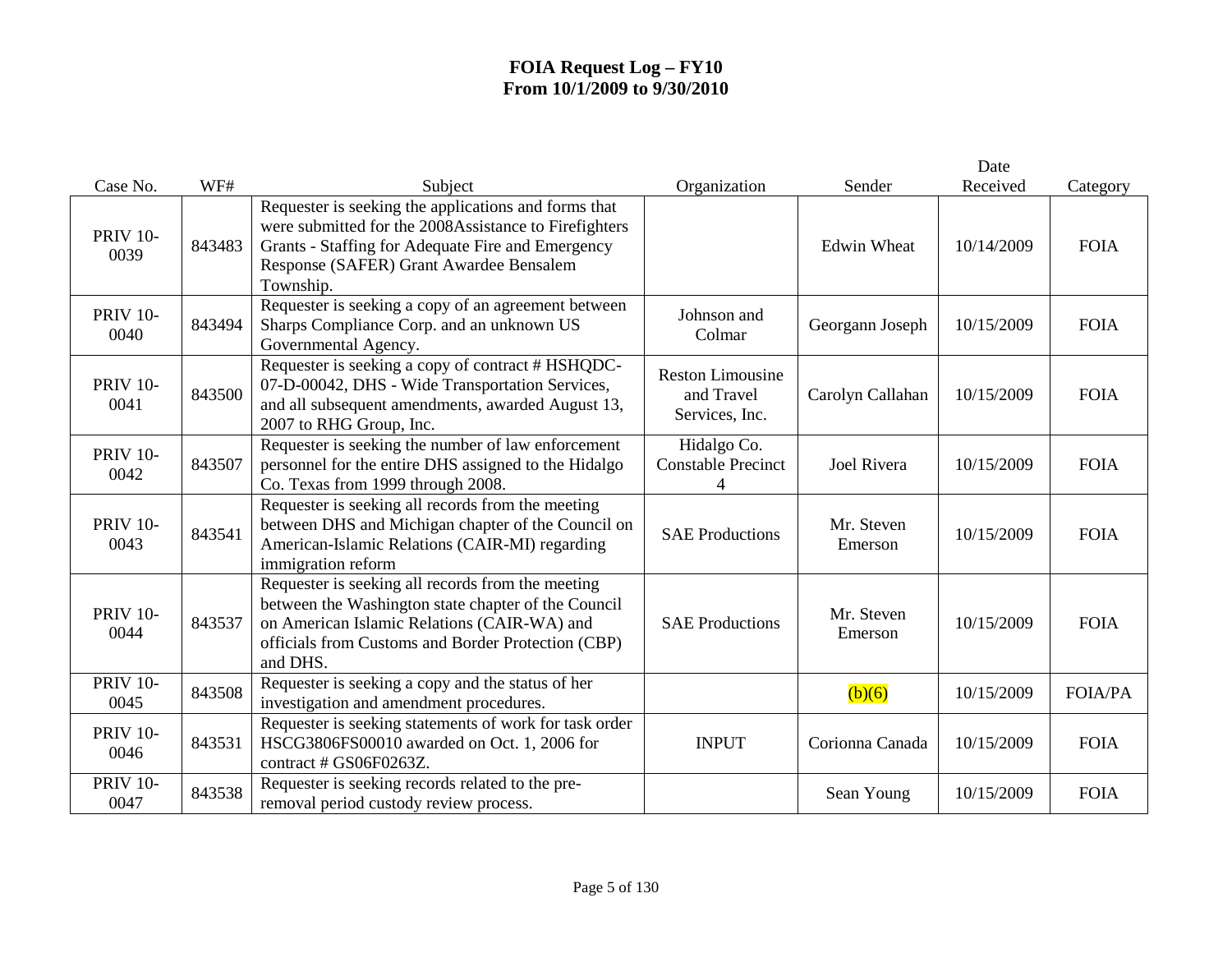|                         |        |                                                                                                                                                                                            |                                                                                      |                              | Date       |                |
|-------------------------|--------|--------------------------------------------------------------------------------------------------------------------------------------------------------------------------------------------|--------------------------------------------------------------------------------------|------------------------------|------------|----------------|
| Case No.                | WF#    | Subject                                                                                                                                                                                    | Organization                                                                         | Sender                       | Received   | Category       |
| <b>PRIV 10-</b><br>0048 | 843534 | Requester is seeking information pertaining to<br>performance report guidance, performance plans and<br>strategic plans for agencies under Government<br>Performance and Results Act 1993. | Zifian, Inc.                                                                         | Jeff Meyer                   | 10/15/2009 | <b>FOIA</b>    |
| <b>PRIV 10-</b><br>0049 | 843540 | Requester is seeking information pertaining to the<br>application for immigration benefits sought by $(b)(6)$                                                                              |                                                                                      | Rev. Reginald<br>MacLaren    | 10/15/2009 | <b>FOIA/PA</b> |
| <b>PRIV 10-</b><br>0050 | 843596 | Requester is seeking a copy of contract #<br>HSHQDC09C00165.                                                                                                                               | FOIA Group, Inc                                                                      | Mr. Jeff<br>Stachewicz       | 10/16/2009 | <b>FOIA</b>    |
| <b>PRIV 10-</b><br>0051 | 843592 | Requester is seeking policies and procedures<br>pertaining to border inspections of electronic devices<br>and interviews.                                                                  |                                                                                      | <b>Gregory Berry</b>         | 10/16/2009 | <b>FOIA</b>    |
| <b>PRIV 10-</b><br>0052 | 843645 | Requester is seeking information pertaining to the<br>Systematic Alien Verification for Entitlements<br>(SAVE) program operated by USCIS.                                                  | National<br><b>Immigration Law</b><br>Center                                         | Joan Friedland               | 10/16/2009 | <b>FOIA</b>    |
| <b>PRIV 10-</b><br>0053 | 843764 | Requester is seeking ethical standards and mandates<br>for interrogation devices and their use.                                                                                            | <b>CSUEB-</b><br>Communications<br>Dept.                                             | Karrie Evison-<br>Morrow     | 10/16/2009 | <b>FOIA</b>    |
| <b>PRIV 10-</b><br>0054 | 843742 | Requester is seeking all information pertaining to Ms.<br>(b)(6)                                                                                                                           |                                                                                      | (b)(6)                       | 10/16/2009 | <b>FOIA/PA</b> |
| <b>PRIV 10-</b><br>0055 | 843761 | Requester is seeking the addresses of the 186<br>detention and removal subfield offices mentioned in<br>the report issued by Dora Schirro of Oct. 6, 2009.                                 | Center for the<br>Study of Law and<br>Society<br><b>UC</b> Berkeley<br>School of Law | Jacqueline<br><b>Stevens</b> | 10/16/2009 | <b>FOIA</b>    |
| <b>PRIV 10-</b><br>0056 | 843921 | Requester is seeking a complete and current list of all<br>purchase card holders within the DHS agency.                                                                                    |                                                                                      | <b>Shelley Gluck</b>         | 10/19/2009 | <b>FOIA</b>    |
| <b>PRIV 10-</b><br>0057 | 843919 | Requester is seeking records pertaining to positions<br>within the National Cyber Security Division in fiscal<br>year 2008 and 2009.                                                       | <b>National Defense</b><br>Magazine                                                  | <b>Austin Wright</b>         | 10/19/2009 | <b>FOIA</b>    |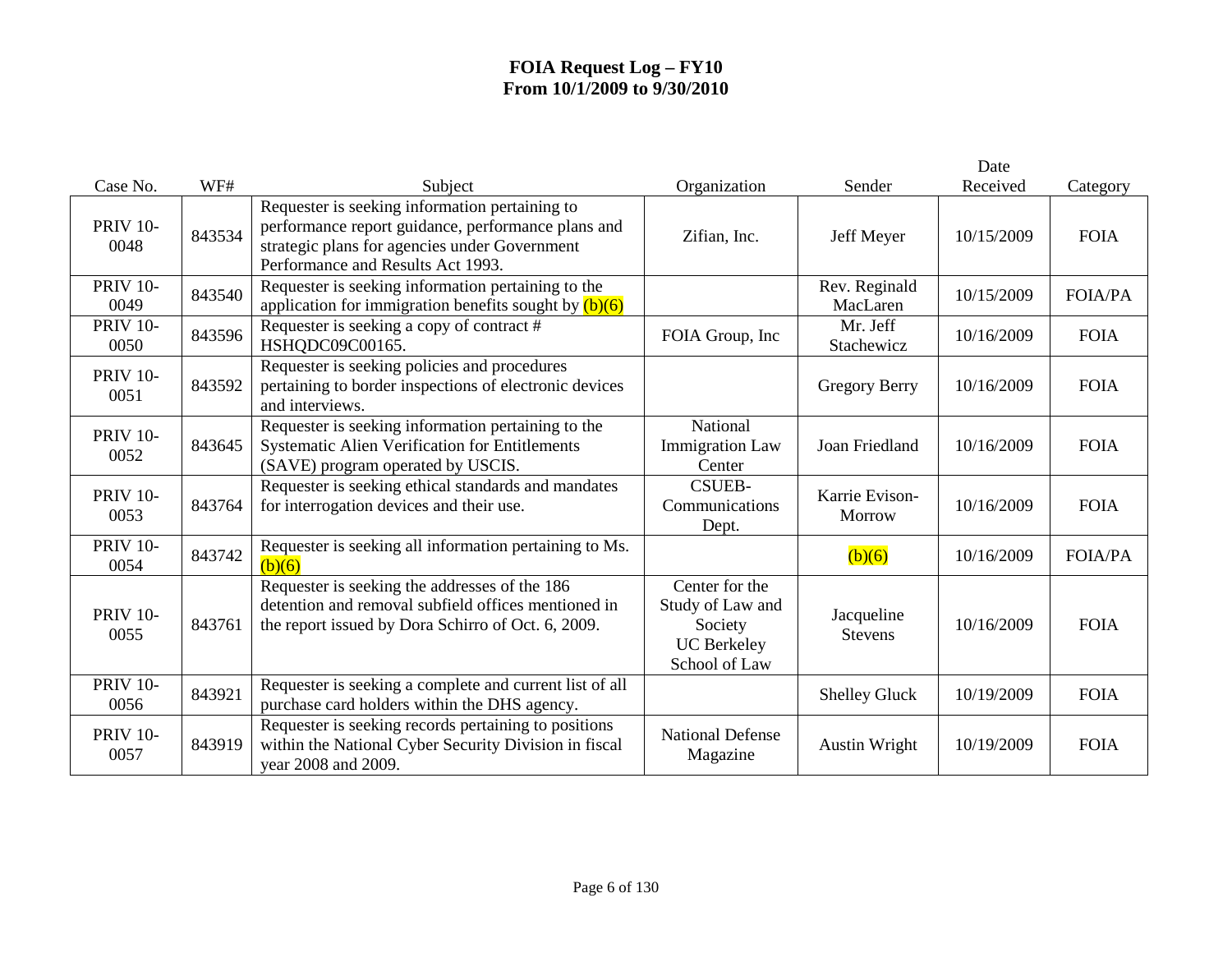|                         |        |                                                                                                                                                                                                                                                                                 |                                                      |                        | Date       |                |
|-------------------------|--------|---------------------------------------------------------------------------------------------------------------------------------------------------------------------------------------------------------------------------------------------------------------------------------|------------------------------------------------------|------------------------|------------|----------------|
| Case No.                | WF#    | Subject                                                                                                                                                                                                                                                                         | Organization                                         | Sender                 | Received   | Category       |
| <b>PRIV 10-</b><br>0058 | 843914 | Requester is seeking a copy of the following<br>documents identified to HSHQDC06D00021: the<br>task/delivery order issued on September 24, 2009 for<br>Transportation Security Administration to support the<br>agency's Information Technology Infrastructure<br>Program(ITIP) | FOIA Group, Inc                                      | Mr. Jeff<br>Stachewicz | 10/19/2009 | <b>FOIA</b>    |
| <b>PRIV 10-</b><br>0059 | 843917 | Requester is seeking a list or index of all "Nuclear<br>Incident Reports" produced by the Domestic Nuclear<br>Detection Office (DNDO) during the 2009 fiscal year.                                                                                                              | Individual                                           | Mr. Mike Gilday        | 10/19/2009 | <b>FOIA</b>    |
| <b>PRIV 10-</b><br>0060 | 843909 | Requester is seeking a description of the requirement<br>(RFQ), relevant awardees and dollar amounts<br>identified to 24 EAGLE contracts task/delivery orders.                                                                                                                  | FOIA Group, Inc                                      | Mr. Jeff<br>Stachewicz | 10/19/2009 | <b>FOIA</b>    |
| <b>PRIV 10-</b><br>0061 | 844000 | Requester is seeking data on Gulf Coast Recovery.                                                                                                                                                                                                                               | <b>RFK</b> Center for<br>Justice and Human<br>Rights | Salvador<br>Sarmiento  | 10/20/2009 | <b>FOIA</b>    |
| <b>PRIV 10-</b><br>0062 | 843995 | Requester is seeking a copy of the contract, the SOW,<br>pricing, labor rates and winning proposal for contract<br>HSCETC08J00018.                                                                                                                                              | FOIA Group, Inc                                      | Mr. Jeff<br>Stachewicz | 10/20/2009 | <b>FOIA</b>    |
| <b>PRIV 10-</b><br>0063 | 844002 | Requester is seeking information pertaining to<br>Customs and Border Protection Officers in the Los<br>Angeles Airport.                                                                                                                                                         |                                                      | Diana Galbreath        | 10/20/2009 | <b>FOIA</b>    |
| <b>PRIV 10-</b><br>0064 | 844007 | Requester is seeking the details pertaining to his arrest<br>and release without charges in Vermont, in October<br>1987.                                                                                                                                                        |                                                      | (b)(6)                 | 10/20/2009 | <b>FOIA/PA</b> |
| <b>PRIV 10-</b><br>0065 | 844068 | Requester is seeking information pertaining to any<br>action filed in any US District Court in which $(b)(6)$<br>was named either as a plaintiff or the defendant,<br>including any action filed by or against any person<br>who was acting on her behalf.                      |                                                      | (b)(6)                 | 10/20/2009 | <b>FOIA/PA</b> |
| <b>PRIV 10-</b><br>0066 | 844385 | Requester is seeking information regarding the DHS<br>FOIA case logs from June 30, 2008 through<br>December 31, 2008.                                                                                                                                                           |                                                      | Barbara<br>Hammond     | 10/21/2009 | <b>FOIA</b>    |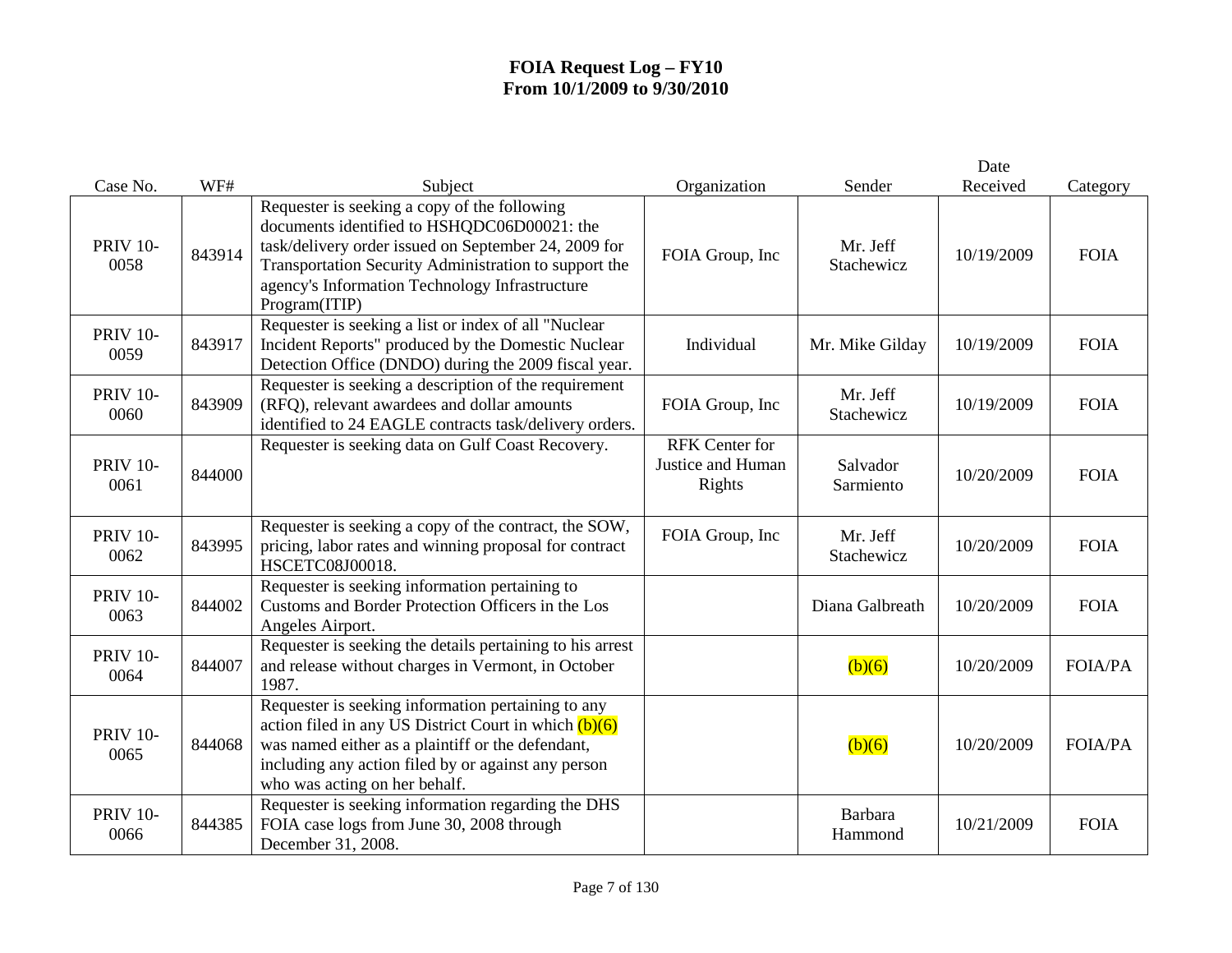|                         |        |                                                                                                                                                                                                                                     |                                           |                       | Date       |                |
|-------------------------|--------|-------------------------------------------------------------------------------------------------------------------------------------------------------------------------------------------------------------------------------------|-------------------------------------------|-----------------------|------------|----------------|
| Case No.                | WF#    | Subject                                                                                                                                                                                                                             | Organization                              | Sender                | Received   | Category       |
| <b>PRIV 10-</b><br>0067 | 844381 | Requester is seeking a copy of the Department of<br>Homeland Security employee manual or handbook.                                                                                                                                  |                                           | John Greenewald       | 10/21/2009 | <b>FOIA</b>    |
| <b>PRIV 10-</b><br>0068 | 844374 | Requester is seeking a copy of the proposal from<br>Lynnette Yount Associates, Inc. pertaining to the<br>Senior Executive Coaching Solicitation # HSHQDC-<br>09-Q-00452.                                                            | TechnoTraining,<br>Inc.                   | John Lipscomb         | 10/21/2009 | <b>FOIA</b>    |
| <b>PRIV 10-</b><br>0069 | 844369 | Requester is seeking all correspondence between the<br>University of Texas at San Antonio and Dartmouth<br>College, DHS, US Air Force regarding Lackland San<br>Antonio Texas Air Force Base.                                       |                                           | Dr. Richard<br>Tansey | 10/21/2009 | <b>FOIA</b>    |
| <b>PRIV 10-</b><br>0070 | 844366 | Requester is seeking information regarding blockage<br>of wire transfers of US funds from other countries.                                                                                                                          |                                           | (b)(6)                | 10/21/2009 | <b>FOIA/PA</b> |
| <b>PRIV 10-</b><br>0071 | 844360 | Requester is seeking information pertaining to Mr.<br>$(b)(6)$ .                                                                                                                                                                    | <b>Federal Prison</b><br>Camp             | (b)(6)                | 10/21/2009 | <b>FOIA/PA</b> |
| <b>PRIV 10-</b><br>0072 | 844356 | Requester is seeking a copy of contract<br>HSCEOP06C00045.                                                                                                                                                                          | FOIA Group                                | Ms. Rose Santos       | 10/21/2009 | <b>FOIA</b>    |
| <b>PRIV 10-</b><br>0073 | 844349 | Requester is seeking information pertaining to illegal<br>immigrants.                                                                                                                                                               |                                           | D. O'Neill            | 10/21/2009 | <b>FOIA</b>    |
| <b>PRIV 10-</b><br>0074 | 844333 | Requester is seeking copies of any documents listing<br>unclaimed/unpaid credits, uncashed/unpaid checks<br>and undelivered/unpaid direct deposit and electronic<br>fund transfers that belong to Long Island Macarthur<br>Airport. | <b>Atlantic Research</b><br><b>Bureau</b> | Douglas Kane          | 10/21/2009 | <b>FOIA</b>    |
| <b>PRIV 10-</b><br>0075 | 844324 | Requester is seeking copies of any documents listing<br>unclaimed/unpaid direct deposit and electronic fund<br>transfers of amounts more than ninety days old and in<br>excess of \$10,000.00.                                      | <b>Atlantic Research</b><br>Bureau        | Douglas Kane          | 10/21/2009 | <b>FOIA</b>    |
| <b>PRIV 10-</b><br>0076 | 844320 | Requester is seeking the SOW for task order<br>HSHQDC09J00182 awarded in June 6, 2009, contract<br>St. Net Apptis First Source Joint Venture contract.                                                                              | <b>INPUT</b>                              | Corionna Canada       | 10/21/2009 | <b>FOIA</b>    |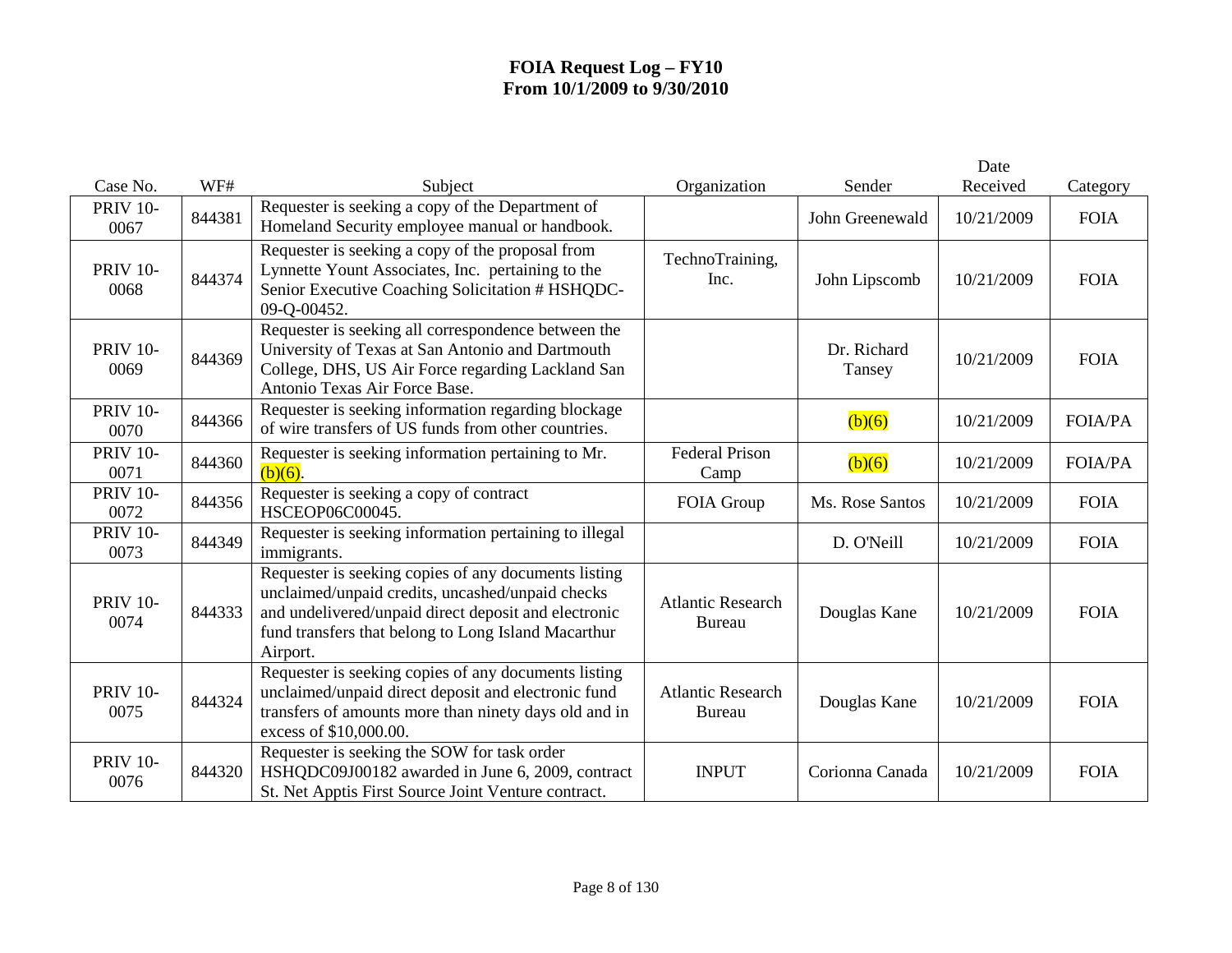|                         |        |                                                                                                                                                                                                                                                                                    |                                                                                        |                        | Date       |                |
|-------------------------|--------|------------------------------------------------------------------------------------------------------------------------------------------------------------------------------------------------------------------------------------------------------------------------------------|----------------------------------------------------------------------------------------|------------------------|------------|----------------|
| Case No.                | WF#    | Subject                                                                                                                                                                                                                                                                            | Organization                                                                           | Sender                 | Received   | Category       |
| <b>PRIV 10-</b><br>0077 | 844317 | Requester is seeking the SOW for the following task<br>orders: contract # HSHQDC06D00018,<br>HSHQDC06D00021, HSHQDC06D00023,<br>HSHQDC06D00028, HSHQDC06D00046.                                                                                                                    | <b>INPUT</b>                                                                           | Corionna Canada        | 10/21/2009 | <b>FOIA</b>    |
| <b>PRIV 10-</b><br>0078 | 844283 | Requester is seeking a copy of reports or tabulations<br>that indicate names of grant recipients, dates of<br>FEMA-AFG award grant, and dollar amount of award<br>for purchase and installation of on-board diesel<br>exhaust filters from June 15, 2003 through June 15,<br>2009. |                                                                                        | A. Siska               | 10/21/2009 | <b>FOIA</b>    |
| <b>PRIV 10-</b><br>0079 | 844311 | Requester is seeking any and all documents regarding<br>requests by Mr. $(b)(6)$ re-entering the US after May 5,<br>2000.                                                                                                                                                          | <b>Immigration Rights</b><br>Clinic<br><b>Washington Care</b><br><b>Legal Services</b> | Marie Mark             | 10/21/2009 | <b>FOIA/PA</b> |
| <b>PRIV 10-</b><br>0080 | 844400 | Requester is seeking information pertaining to<br>himself, US entry through Vancouver ports, Visas, US<br>exits, etc.                                                                                                                                                              |                                                                                        | (b)(6)                 | 10/22/2009 | <b>FOIA/PA</b> |
| <b>PRIV 10-</b><br>0081 | 844398 | Requester is seeking information pertaining to grants<br>from any DHS component intended for, assigned to,<br>or otherwise applied to provisions and training of<br>physical security services providers.                                                                          | Service Employees<br><b>International Union</b>                                        | John Kang              | 10/22/2009 | <b>FOIA</b>    |
| <b>PRIV 10-</b><br>0082 | 844395 | Requester is seeking information pertaining to the<br>number of Iraqi citizens and the number of US Service<br>members killed in the Iraq war since March 10, 2003.                                                                                                                |                                                                                        | Santana Lopez          | 10/22/2009 | <b>FOIA</b>    |
| <b>PRIV 10-</b><br>0083 | 844392 | Requester is seeking records pertaining to contract<br>and/or subcontracts awarded by DHS to Digital Signal<br>Corporation.                                                                                                                                                        |                                                                                        | Sarah Savage           | 10/22/2009 | <b>FOIA</b>    |
| <b>PRIV 10-</b><br>0084 | 845403 | Requester is seeking information pertaining to<br>Amnesty International et al. v. Central Intelligence<br>Agency.                                                                                                                                                                  | Counsel of<br>Amnesty<br><b>International USA</b><br>WilmerHale                        | <b>Catherine Ronis</b> | 10/27/2009 | <b>FOIA</b>    |
| <b>PRIV 10-</b><br>0085 | 845051 | Requester is seeking all information from Customs<br>and Border Protection and the Department of<br>Homeland Security pertaining to Mr. $(b)(6)$ .                                                                                                                                 |                                                                                        | (b)(6)                 | 10/27/2009 | <b>FOIA/PA</b> |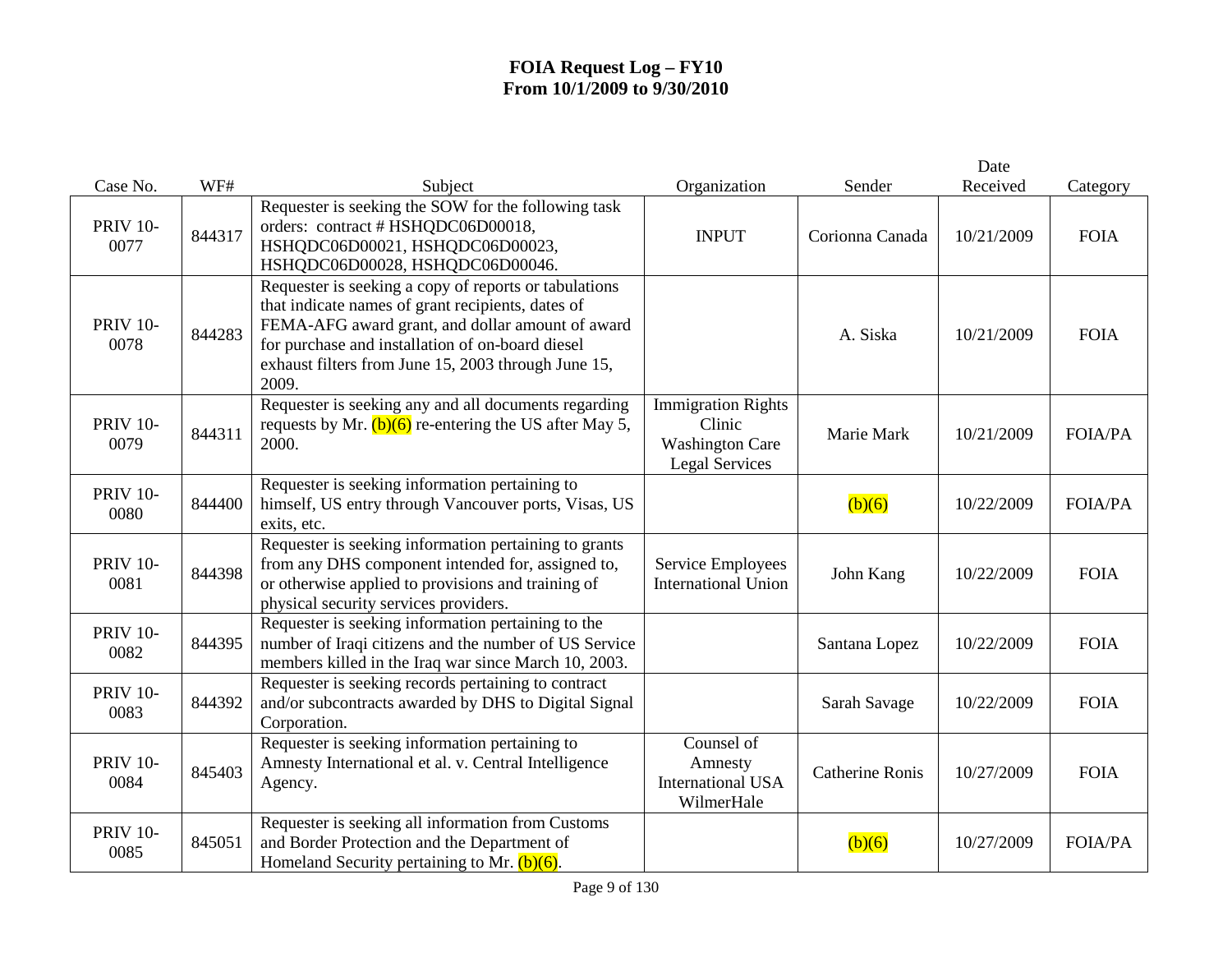|                         |        |                                                                                                                                                                                                                                                                                                                                                                             |                                                                                      |                              | Date       |             |
|-------------------------|--------|-----------------------------------------------------------------------------------------------------------------------------------------------------------------------------------------------------------------------------------------------------------------------------------------------------------------------------------------------------------------------------|--------------------------------------------------------------------------------------|------------------------------|------------|-------------|
| Case No.                | WF#    | Subject                                                                                                                                                                                                                                                                                                                                                                     | Organization                                                                         | Sender                       | Received   | Category    |
| <b>PRIV 10-</b><br>0086 | 845042 | Requester is seeking copies of all inventories of lost,<br>stolen, and/or damaged equipment/property for the<br>Department of Homeland Security and all<br>subdivisions for the calendar year or the fiscal year of<br>2008.                                                                                                                                                | Independence<br>Institute                                                            | <b>Todd Shepherd</b>         | 10/27/2009 | <b>FOIA</b> |
| <b>PRIV 10-</b><br>0087 | 845034 | Requester is seeking all memorandums issued since<br>2002 from the Detention and Removal Office to Field<br>Directors concerning the procedures for investigating<br>claims to US citizenship and all correspondence and<br>any other documents related to the production of all<br>versions these memorandums since 2002 to and from<br>$(b)(6)$ and Christopher Shanahan. | Center for the<br>Study of Law and<br>Society<br><b>UC</b> Berkeley<br>School of Law | Jacqueline<br><b>Stevens</b> | 10/27/2009 | <b>FOIA</b> |
| <b>PRIV 10-</b><br>0088 | 845026 | Requester is seeking a copy of CBP Task Order<br>#HSBP1009F24718 issued under GS23F0387K.                                                                                                                                                                                                                                                                                   | FOIA Group                                                                           | Ms. Rose Santos              | 10/27/2009 | <b>FOIA</b> |
| <b>PRIV 10-</b><br>0089 | 845023 | Requester is seeking the organizational chart for the<br>Office of the Chief Information Officer and the<br>organizational chart for the Information Technology<br>Division of the Department of Homeland security.                                                                                                                                                         |                                                                                      | Henry Schuck                 | 10/27/2009 | <b>FOIA</b> |
| <b>PRIV 10-</b><br>0090 | 845408 | Requester is seeking information pertaining to the<br>issues in the case of Amnesty International et al. v.<br>Central Intelligence Agency (Litigation Case).                                                                                                                                                                                                               | Counsel of<br>Amnesty<br><b>International USA</b><br>WilmerHale                      | <b>Catherine Ronis</b>       | 10/27/2009 | <b>FOIA</b> |
| <b>PRIV 10-</b><br>0091 | 845411 | Requester is seeking information pertaining to the<br>issues in the case of Amnesty International et al. v.<br>Central Intelligence Agency.                                                                                                                                                                                                                                 | Counsel of<br>Amnesty<br><b>International USA</b><br>WilmerHale                      | <b>Catherine Ronis</b>       | 10/27/2009 | <b>FOIA</b> |
| <b>PRIV 10-</b><br>0092 | 845052 | Requester is seeking a copy of the task order<br>#HSHQDC09J00153 and relevant Task Orders and<br>contract modifications /extensions and CPAR'S under<br>contract #HSHQDC06D00024.                                                                                                                                                                                           | FOIA Group, Inc                                                                      | Mr. Jeff<br>Stachewicz       | 10/28/2009 | <b>FOIA</b> |
| <b>PRIV 10-</b><br>0093 | 845054 | Requester is seeking a copy of contract #<br>HSHQDC06D00024, including all delivery Task<br>Orders with Addendums/Annexes and CPAR's.                                                                                                                                                                                                                                       | FOIA Group, Inc                                                                      | Mr. Jeff<br>Stachewicz       | 10/28/2009 | <b>FOIA</b> |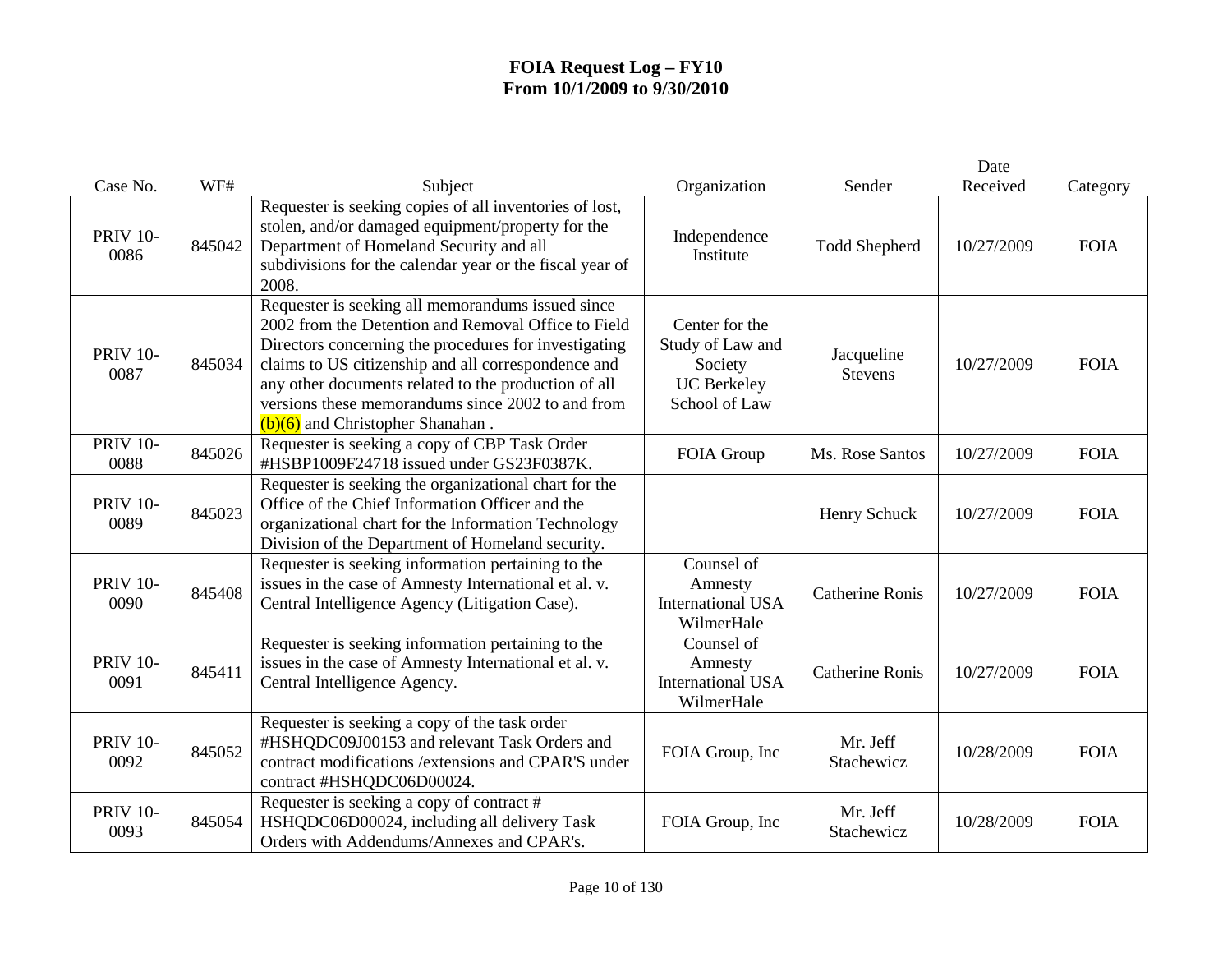|                         |        |                                                                                                                                                                                                          |                                          |                    | Date       |                |
|-------------------------|--------|----------------------------------------------------------------------------------------------------------------------------------------------------------------------------------------------------------|------------------------------------------|--------------------|------------|----------------|
| Case No.                | WF#    | Subject                                                                                                                                                                                                  | Organization                             | Sender             | Received   | Category       |
| <b>PRIV 10-</b><br>0094 | 845061 | Requester is seeking a copy of the following<br>documents identified to FEMA task order<br>HSFEHQ07F1067 issued under GS23F0387K, and<br>the task order HSFEHQ07F1067, including the<br>SOW/PWS.         | FOIA Group                               | Ms. Rose Santos    | 10/28/2009 | <b>FOIA</b>    |
| <b>PRIV 10-</b><br>0095 | 845071 | Requester is seeking all records pertaining to Mr.<br>(b)(6)                                                                                                                                             |                                          | (b)(6)             | 10/28/2009 | <b>FOIA/PA</b> |
| <b>PRIV 10-</b><br>0096 | 845068 | Requester is seeking all records pertaining to Mr.<br>(b)(6)                                                                                                                                             |                                          | (b)(6)             | 10/28/2009 | <b>FOIA/PA</b> |
| <b>PRIV 10-</b><br>0097 | 845074 | Requester is seeking any and all information<br>pertaining to Mr. $(b)(6)$                                                                                                                               |                                          | (b)(6)             | 10/28/2009 | <b>FOIA/PA</b> |
| <b>PRIV 10-</b><br>0098 | 845077 | Requester is seeking copies of Freedom of<br>Information requests to the Department and its<br>components since January 1, 2009.                                                                         | <b>Associated Press</b>                  | Eileen Sullivan    | 10/28/2009 | <b>FOIA</b>    |
| <b>PRIV 10-</b><br>0099 | 845016 | Requester is seeking records and/or information<br>pertaining to Ms. $(b)(6)$ .                                                                                                                          |                                          | (b)(6)             | 10/28/2009 | <b>FOIA/PA</b> |
| <b>PRIV 10-</b><br>0100 | 845012 | Requester is seeking all records pertaining to Mr.<br>(b)(6)                                                                                                                                             |                                          | (b)(6)             | 10/28/2009 | <b>FOIA/PA</b> |
| <b>PRIV 10-</b><br>0101 | 844995 | Requester is seeking records from DHS and /or the<br>former Immigration and Nationality Service that<br>provides per-state estimates of the undocumented<br>population in the US from 2000 through 2008. |                                          | Philip Mayor       | 10/28/2009 | <b>FOIA</b>    |
| <b>PRIV 10-</b><br>0102 | 844976 | Requester is seeking information pertaining to<br>contract # LGL05C00016, janitorial services at<br>FLETC in Glynco, Georgia.                                                                            | <b>Integrity National</b><br>Corp., Inc. | <b>Helen Jones</b> | 10/28/2009 | <b>FOIA</b>    |
| <b>PRIV 10-</b><br>0103 | 844975 | Requester is seeking copies of all material related to<br>$(b)(6)$ , formerly known as $(b)(6)$ .                                                                                                        |                                          | Daniel Peake       | 10/29/2009 | <b>FOIA/PA</b> |
| <b>PRIV 10-</b><br>0104 | 844974 | Requester is seeking information from US Citizenship<br>and Immigration Services pertaining to Ms. $(b)(6)$ and<br>any alias names used by $(b)(6)$ .                                                    | Attorneys at Law                         | Sharon Liko        | 10/29/2009 | <b>FOIA/PA</b> |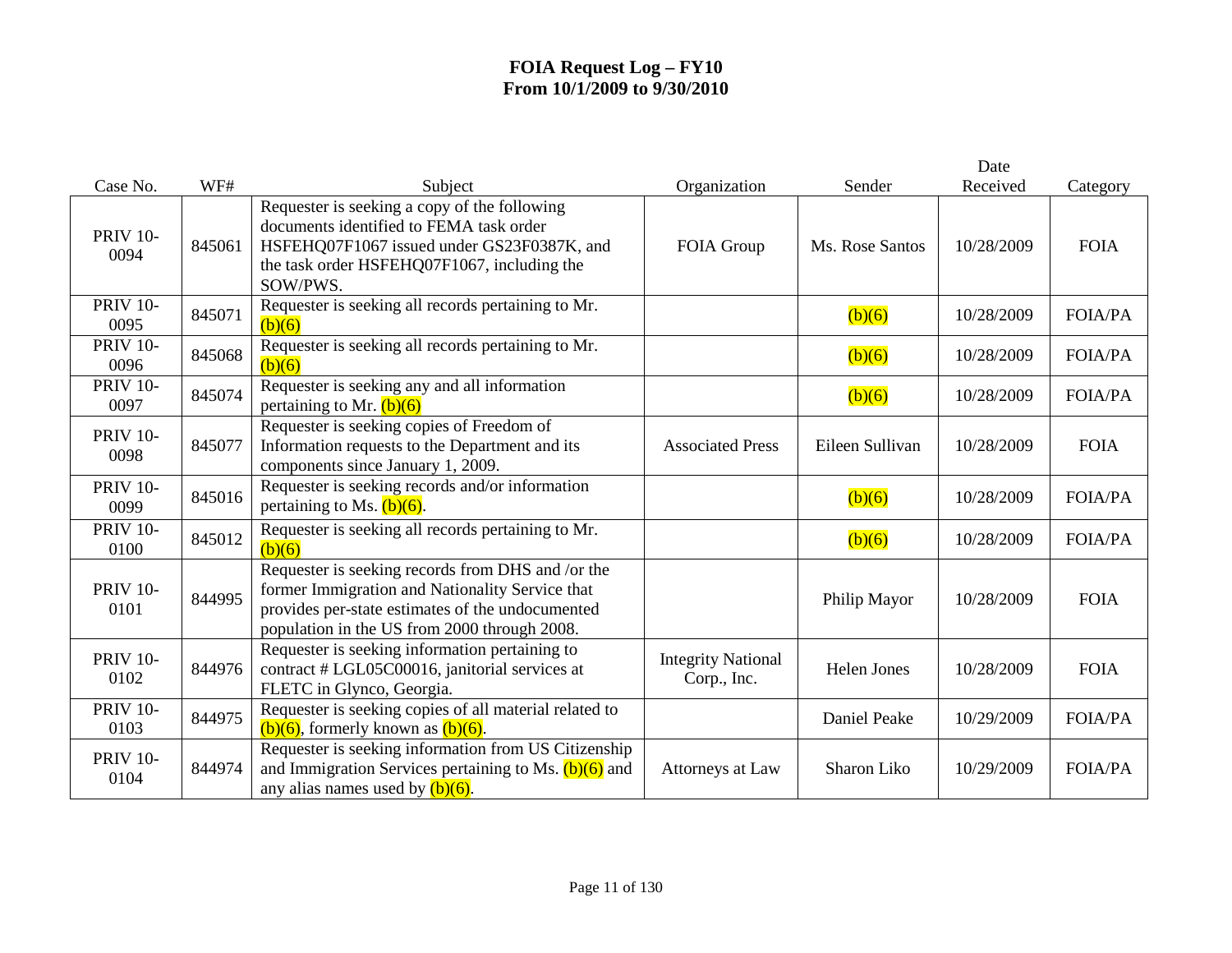|                         |        |                                                                                                                                                                                                                                                                                                                                                                                                                                                 |                                          |                        | Date       |                                |
|-------------------------|--------|-------------------------------------------------------------------------------------------------------------------------------------------------------------------------------------------------------------------------------------------------------------------------------------------------------------------------------------------------------------------------------------------------------------------------------------------------|------------------------------------------|------------------------|------------|--------------------------------|
| Case No.                | WF#    | Subject                                                                                                                                                                                                                                                                                                                                                                                                                                         | Organization                             | Sender                 | Received   | Category                       |
| <b>PRIV 10-</b><br>0105 | 845078 | Requester is seeking information pertaining to<br>contract # HSCG89-05-C-6SSF01, Janitorial Services<br>at US Coast Guard Integrated Support Command<br>(ISC), Seattle, WA.                                                                                                                                                                                                                                                                     | <b>Integrity National</b><br>Corp., Inc. | <b>Helen Jones</b>     | 10/29/2009 | <b>FOIA</b>                    |
| <b>PRIV 10-</b><br>0106 | 845080 | Requester is seeking a copy the contract and all<br>task/delivery orders for HSHQDC06D00015.                                                                                                                                                                                                                                                                                                                                                    | FOIA Group, Inc                          | Mr. Jeff<br>Stachewicz | 10/29/2009 | <b>FOIA</b>                    |
| <b>PRIV 10-</b><br>0107 | 845229 | Requester is seeking schedules, appraisal reports and<br>all background information for 35 pending and/or<br>approved schedules listed in the Federal Register.                                                                                                                                                                                                                                                                                 | <b>Information Trust</b>                 | <b>Scott Armstrong</b> | 10/29/2009 | <b>CONSULT</b><br><b>ATION</b> |
| <b>PRIV 10-</b><br>0108 | 846103 | Requester is seeking the entire task order, including<br>the SOW and all modifications for task order #<br>HSFEMW09J0462 awarded to TWD & Associates,<br>Inc. under the DHS EAGLE contract #<br>HSHQDC06D00048                                                                                                                                                                                                                                  | FedSources, Inc.                         | Ms. Kelly Miller       | 11/03/2009 | <b>FOIA</b>                    |
| <b>PRIV 10-</b><br>0109 | 846102 | Requester is seeking records regarding a complaint<br>filed by the Council on American-Islamic Relations<br>(CAIR), on behalf of their clients, against US airways<br>concerning an incident that took place on November<br>20, 2006                                                                                                                                                                                                            |                                          | <b>Kathy Ray</b>       | 11/04/2009 | <b>CONSULT</b><br><b>ATION</b> |
| <b>PRIV 10-</b><br>0110 | 846101 | Requester is seeking information pertaining to records<br>collected or created January 1, 2005 through the<br>present regarding Law Enforcement Terrorism<br>Prevention Program grants issued to any agency in<br>Washington State, any correspondence between<br>political activists and Washington State and any<br>records related to the investigation, surveillance and<br>any activity at or near the ports of Tacoma or Grays<br>Harbor. | ACLU of<br>Washington<br>Foundation      | Randy Tyler            | 11/04/2009 | <b>FOIA</b>                    |
| <b>PRIV 10-</b><br>0111 | 846283 | Requester is seeking all grant applications,<br>agreements, assurances and statements made the city<br>of North Bend pertaining to grant to grant funds.                                                                                                                                                                                                                                                                                        | Coquille Indian<br>Tribe                 | <b>Brett Kenney</b>    | 11/05/2009 | <b>FOIA</b>                    |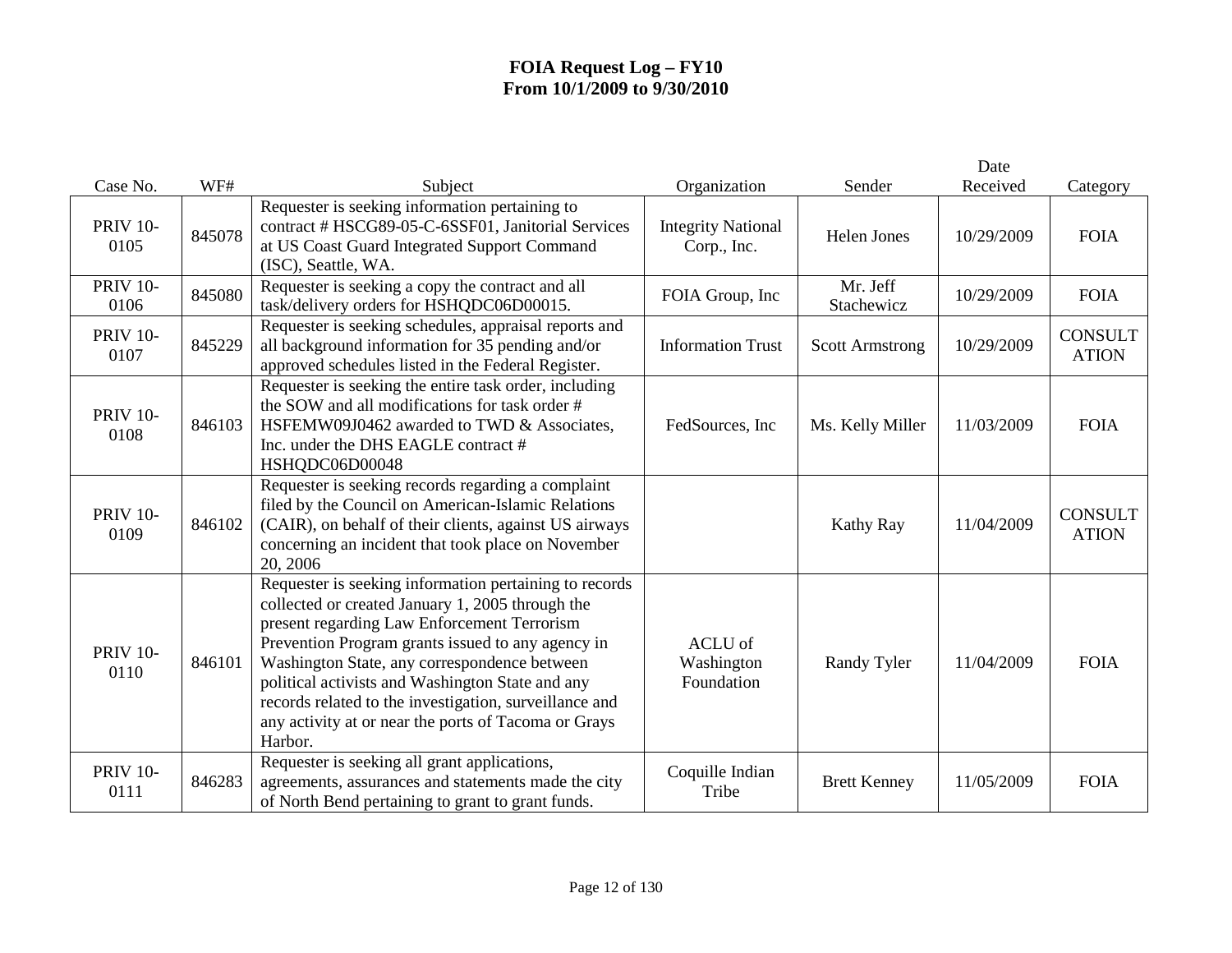|                         |        |                                                                                                                                                                                                                                                                                                                                                               |                         |                 | Date       |                |
|-------------------------|--------|---------------------------------------------------------------------------------------------------------------------------------------------------------------------------------------------------------------------------------------------------------------------------------------------------------------------------------------------------------------|-------------------------|-----------------|------------|----------------|
| Case No.                | WF#    | Subject                                                                                                                                                                                                                                                                                                                                                       | Organization            | Sender          | Received   | Category       |
| <b>PRIV 10-</b><br>0112 | 846012 | Requester is seeking the modifications, delivery/task<br>orders and the contract, including the SOW and<br>pricing for a Department of Homeland Security, CBP<br>contract #44791SKM for Administrative Support<br>Services for Customs and Border Protection in<br>Indianapolis, IN.                                                                          | FOIA Group              | Ms. Rose Santos | 11/05/2009 | <b>FOIA</b>    |
| <b>PRIV 10-</b><br>0113 | 846010 | Requester is seeking a copy of the contract, including<br>the SOW and pricing for the Department of Homeland<br>Security, CBP contract # HSBPCSH2001002930.                                                                                                                                                                                                   | FOIA Group              | Ms. Rose Santos | 11/05/2009 | <b>FOIA</b>    |
| <b>PRIV 10-</b><br>0114 | 846009 | Requester is seeking a copy of the contract, including<br>the SOW and pricing for a Department of Homeland<br>Security, CBP contract # HSBP1107C01686.                                                                                                                                                                                                        | FOIA Group              | Ms. Rose Santos | 11/05/2009 | <b>FOIA</b>    |
| <b>PRIV 10-</b><br>0115 | 846007 | Requester is seeking copies of written directives or<br>guidance, formal or informal, that were delivered to<br>the Secretary, her chief of staff, the Deputy Secretary,<br>speech writers, public affairs staff by consultants,<br>White House Officials, transition team and advisors<br>about the word "terror" or any variation of it since<br>Jan. 2009. | <b>Associated Press</b> | Eileen Sullivan | 11/05/2009 | <b>FOIA</b>    |
| <b>PRIV 10-</b><br>0116 | 846282 | Requester is seeking a copy of the contract, including<br>the statement of work for the following three<br>contracts. HSHQDC06D00046 awarded to 3H<br>Technology, LLC, HSHQDC06D00052 awarded to<br>G&B Solutions, Inc., HSHQDC06D00054 awarded to<br>QSS Group, Inc. and HSHQDC06D00035 awarded to<br>Pragmatics.                                            | FedSources, Inc.        | Quincy Wilkins  | 11/05/2009 | <b>FOIA</b>    |
| <b>PRIV 10-</b><br>0117 | 846281 | Requester is seeking all agency records, case files<br>disclosure of criminal bonds and bonding pertaining to<br>Mr. $(b)(6)$                                                                                                                                                                                                                                 | (b)(6)                  | (b)(6)          | 11/05/2009 | <b>FOIA/PA</b> |
| <b>PRIV 10-</b><br>0118 | 846359 | Requester is seeking copies of all records pertaining to<br>Ms. $(b)(6)$ .                                                                                                                                                                                                                                                                                    |                         | (b)(6)          | 11/06/2009 | <b>FOIA/PA</b> |
| <b>PRIV 10-</b><br>0119 | 846358 | Requester is seeking border crossing records<br>pertaining to Mr. $(b)(6)$                                                                                                                                                                                                                                                                                    | Philip J. Thomas        | Stephani Judd   | 11/06/2009 | <b>FOIA/PA</b> |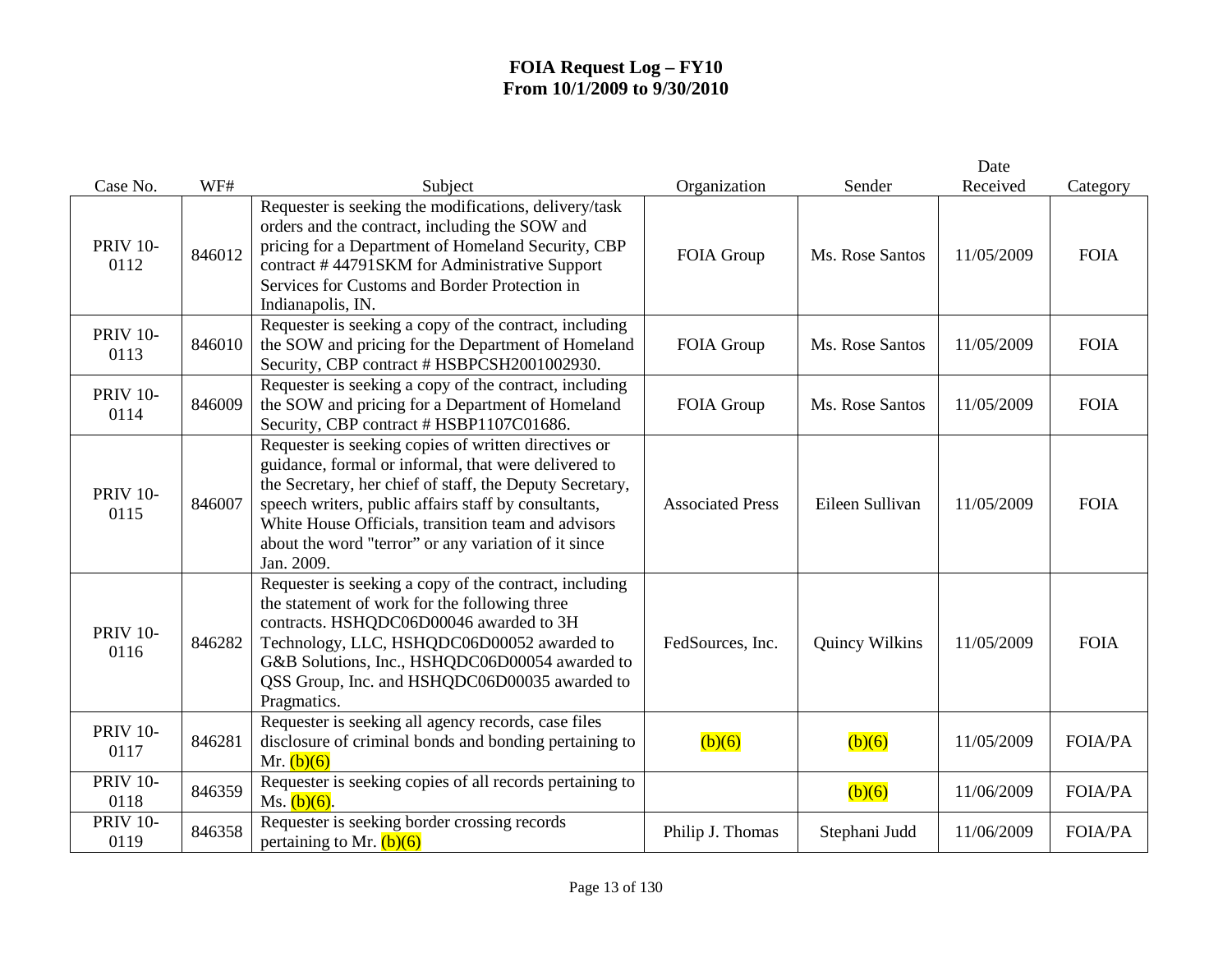|                         |        |                                                                                                                                                                                                                                                                                                                                                                              |                                                               |                        | Date       |                |
|-------------------------|--------|------------------------------------------------------------------------------------------------------------------------------------------------------------------------------------------------------------------------------------------------------------------------------------------------------------------------------------------------------------------------------|---------------------------------------------------------------|------------------------|------------|----------------|
| Case No.                | WF#    | Subject                                                                                                                                                                                                                                                                                                                                                                      | Organization                                                  | Sender                 | Received   | Category       |
| <b>PRIV 10-</b><br>0120 | 846356 | Requester is seeking information pertaining to the<br>$287(g)$ program.                                                                                                                                                                                                                                                                                                      | <b>Immigration Law</b><br><b>Offices of Elliott</b><br>Ozment | <b>Elliott Ozment</b>  | 11/06/2009 | <b>FOIA</b>    |
| <b>PRIV 10-</b><br>0121 | 846354 | Requester is seeking information pertaining to FEMA<br>Damage Verification contracts and Housing<br><b>Inspection Services.</b>                                                                                                                                                                                                                                              |                                                               | James Lee              | 11/06/2009 | <b>FOIA</b>    |
| <b>PRIV 10-</b><br>0122 | 846516 | Requester is seeking any records that were prepared,<br>received, transmitted, collected and/or maintained by<br>the Department of Homeland Security pertaining to<br>Mr. $(b)(6)$                                                                                                                                                                                           |                                                               | (b)(6)                 | 11/09/2009 | <b>FOIA/PA</b> |
| <b>PRIV 10-</b><br>0123 | 846510 | Requester is seeking a copy of an email that was sent<br>March 22, 2008 to the former TSA Airport Manager<br>$(b)(6)$ by a female Transportation Screening Officer at<br>the San Diego Airport alleging that she was being<br>sexually harassed in the Federal work environment, a<br>copy of TSA guidelines, training, and all documents<br>that address how TSA responded. |                                                               | Larry James            | 11/09/2009 | <b>FOIA/PA</b> |
| <b>PRIV 10-</b><br>0124 | 846522 | Requester is seeking all the records pertaining to Mr.<br>$(b)(6)$ , including the information that triggers him to<br>be detained and handcuffed after being sent to<br>Secondary Inspections.                                                                                                                                                                              |                                                               | (b)(6)                 | 11/09/2009 | <b>FOIA/PA</b> |
| <b>PRIV 10-</b><br>0125 | 846621 | Requester is seeking any Department of Homeland<br>Security field manuals with instructions, regulations,<br>or policies, any training or instructional manuals, and<br>any internal documents or memorandums that address<br>the minimum literacy levels or education levels for a<br>person eligible to sign a stipulated request for a<br>removal.                        | <b>Federal Defenders</b><br>of San Diego, Inc.                | <b>Bridget Kennedy</b> | 11/10/2009 | <b>FOIA/PA</b> |
| <b>PRIV 10-</b><br>0126 | 846816 | Requester is seeking any prepared, received,<br>transmitted, collected and/or maintained by DHS that<br>refer or relate to Ms. $(b)(6)$ .                                                                                                                                                                                                                                    | <b>Liberty Counsel</b>                                        | <b>Liberty Counsel</b> | 11/12/2009 | <b>FOIA/PA</b> |
| <b>PRIV 10-</b><br>0127 | 846903 | Requester is seeking information pertaining to $(b)(6)$ .                                                                                                                                                                                                                                                                                                                    | Grzeca Law Firm                                               | Mr. John Sesini        | 11/12/2009 | <b>FOIA/PA</b> |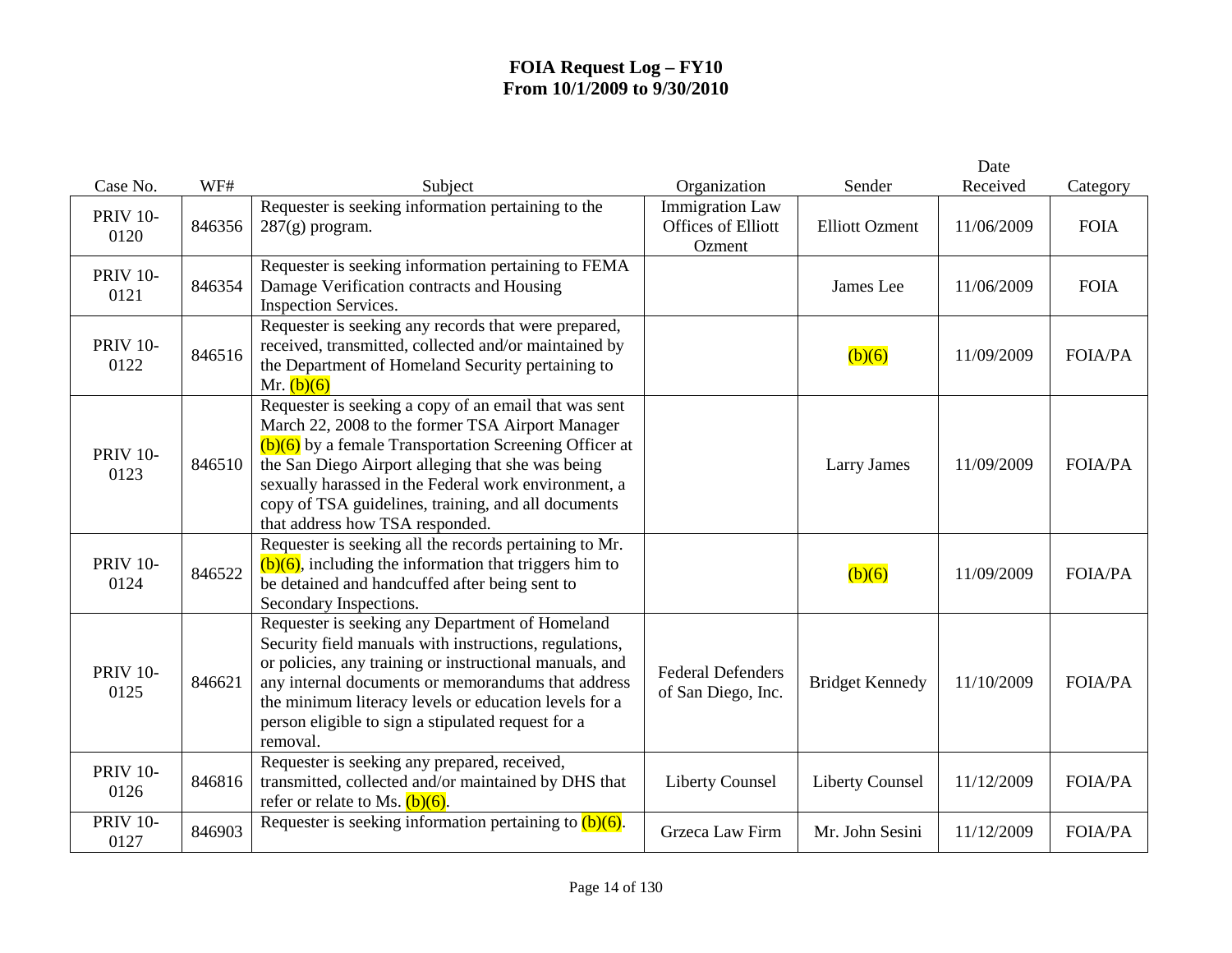| Case No.                | WF#    | Subject                                                                                                                                                                                                                                                 | Organization                 | Sender                 | Date<br>Received | Category       |
|-------------------------|--------|---------------------------------------------------------------------------------------------------------------------------------------------------------------------------------------------------------------------------------------------------------|------------------------------|------------------------|------------------|----------------|
| <b>PRIV 10-</b><br>0128 | 846901 | Requester is seeking information pertaining to $(b)(6)$                                                                                                                                                                                                 | Grzeca Law Firm              | Mr. John Sesini        | 11/12/2009       | <b>FOIA/PA</b> |
| <b>PRIV 10-</b><br>0129 | 846866 | Requester is seeking copies of FOIA requests to the<br>Department of Homeland Security and the component<br>agencies since November 5, 2009.                                                                                                            | <b>Associated Press</b>      | Eileen Sullivan        | 11/12/2009       | <b>FOIA</b>    |
| <b>PRIV 10-</b><br>0130 | 847076 | Requester is seeking a copy of any and all logs of<br>correspondence that includes letters from members of<br>Congress from January 20, 2009 through the present<br>to the Department of Homeland Security.                                             | The Hill                     | Kevin Bogardus         | 11/13/2009       | <b>FOIA</b>    |
| <b>PRIV 10-</b><br>0131 | 847071 | Requester is seeking all documents, forms,<br>photographic, electronic, computer and all<br>correspondence pertaining to Mr. $(b)(6)$ .                                                                                                                 |                              | (b)(6)                 | 11/13/2009       | <b>FOIA/PA</b> |
| <b>PRIV 10-</b><br>0132 | 846855 | Requester is seeking information identified to contract<br>HSHQVT07F00013, PROGRAM management<br>support for Grant Development and Administration<br>Division.                                                                                          | FOIA Group                   | Ms. Rose Santos        | 11/12/2009       | <b>FOIA</b>    |
| <b>PRIV 10-</b><br>0133 | 847088 | Requester is seeking all records pertaining to Mr.<br>$(b)(6)$ .                                                                                                                                                                                        | Kilpatrick<br>Stockton, LLP. | <b>Aaron Ross</b>      | 11/13/2009       | <b>FOIA/PA</b> |
| <b>PRIV 10-</b><br>0134 | 847069 | Requester is seeking a production of documents<br>demonstrating any US jurisdiction and all US interests<br>in and/or over Mr. $(b)(6)$ .                                                                                                               |                              | (b)(6)                 | 11/13/2009       | <b>FOIA/PA</b> |
| <b>PRIV 10-</b><br>0135 | 847097 | Requester is seeking correspondence between<br>Representative Silvestre Reyes and the Department of<br>Justice.                                                                                                                                         | The Associated<br>Press      | Matt Apuzzo            | 11/13/2009       | <b>FOIA/PA</b> |
| <b>PRIV 10-</b><br>0136 | 847381 | Requester is seeking a copy of the background<br>investigation and related decisional records pertaining<br>to $(b)(6)$ application for Contract Specialist with the<br>Office of Chief Procurement Officer, in the<br>Department of Homeland Security. |                              | (b)(6)                 | 11/17/2009       | <b>FOIA/PA</b> |
| <b>PRIV 10-</b><br>0137 | 847378 | Requester is seeking records pertaining to Mr. $(b)(6)$ .                                                                                                                                                                                               |                              | (b)(6)                 | 11/17/2009       | <b>FOIA/PA</b> |
| <b>PRIV 10-</b><br>0138 | 847502 | Requester is seeking a copy of the contract identified<br>to HSHQDC05J00011.                                                                                                                                                                            | FOIA Group, Inc              | Mr. Jeff<br>Stachewicz | 11/18/2009       | <b>FOIA</b>    |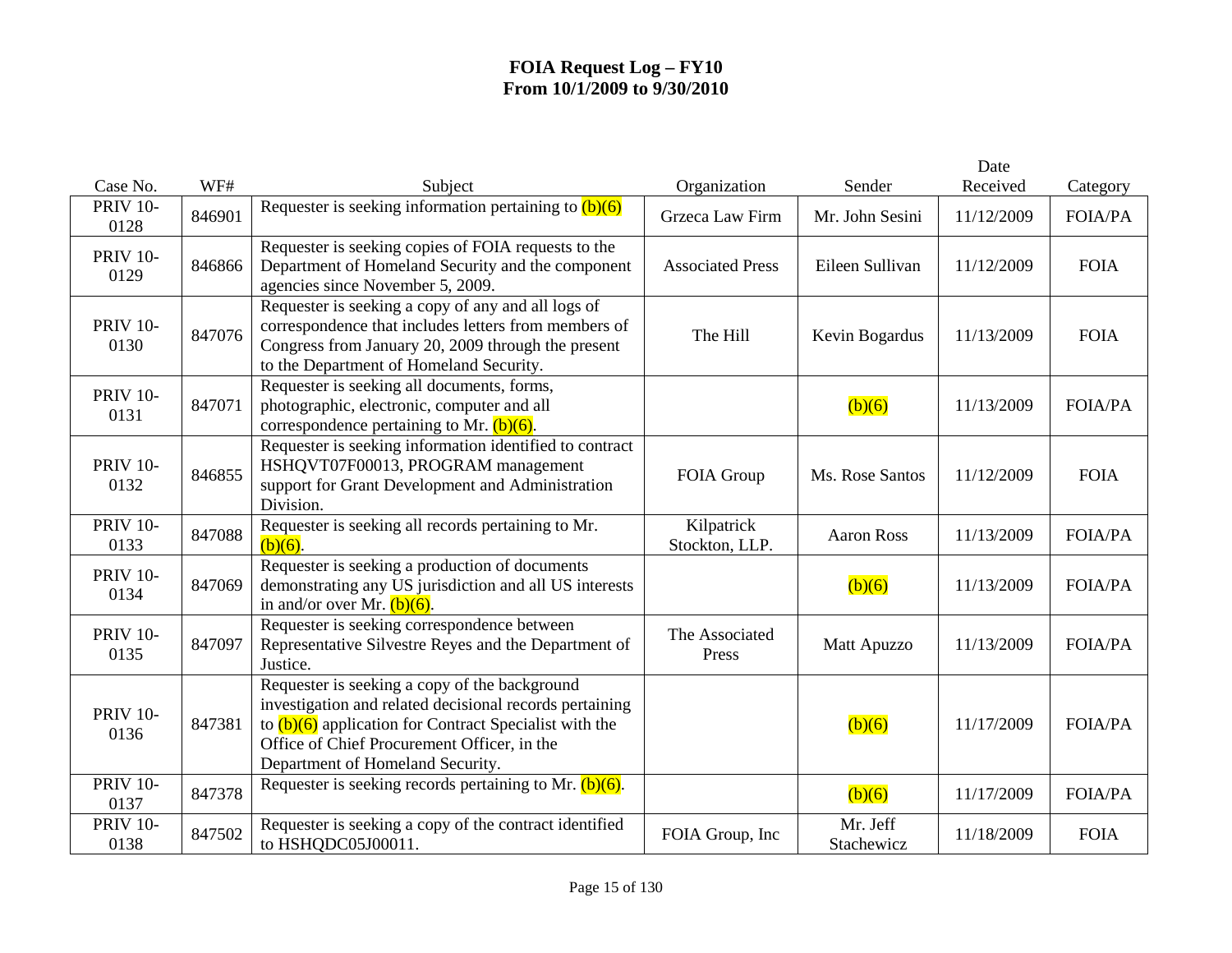|                         |        |                                                                                                                                                                                                        |                                                              |                          | Date       |                                |
|-------------------------|--------|--------------------------------------------------------------------------------------------------------------------------------------------------------------------------------------------------------|--------------------------------------------------------------|--------------------------|------------|--------------------------------|
| Case No.                | WF#    | Subject                                                                                                                                                                                                | Organization                                                 | Sender                   | Received   | Category                       |
| <b>PRIV 10-</b><br>0139 | 847517 | Requester is seeking the CPAR rating ranking scores<br>for all CPAR rating actions performed by your agency<br>concerning all relevant contract awards, excluding<br>classified programs.              | FOIA Group, Inc                                              | Mr. Jeff<br>Stachewicz   | 11/18/2009 | <b>FOIA</b>                    |
| <b>PRIV 10-</b><br>0140 | 847518 | Requester is seeking records pertaining to contract #<br>HSHQDC07D00028, First Source Contract.                                                                                                        | David, Brody &<br>Dondershine, LLP                           | Thomas David             | 11/18/2009 | <b>FOIA</b>                    |
| <b>PRIV 10-</b><br>0141 | 847530 | Requester is seeking a copy of the contract, SOW and<br>pricing for contract RFP 09007 awarded to McDonald<br>Transit Associates for Implementation of Transit<br>Services.                            | FOIA Group, Inc                                              | Mr. Jeff<br>Stachewicz   | 11/18/2009 | <b>FOIA</b>                    |
| <b>PRIV 10-</b><br>0142 | 847567 | Requester is seeking a copy of the contract for US<br>CBP HSBP1010C02263.                                                                                                                              | FOIA Group                                                   | Ms. Rose Santos          | 11/18/2009 | <b>FOIA</b>                    |
| <b>PRIV 10-</b><br>0143 | 847590 | Requester is seeking information pertaining to Mr.<br>$(b)(6)$ .                                                                                                                                       |                                                              | (b)(6)                   | 11/18/2009 | <b>FOIA/PA</b>                 |
| <b>PRIV 10-</b><br>0144 | 847932 | Requester is seeking all records pertaining to Mr.<br>$(b)(6)$ and an incident that occurred on Sept. 30, 2009<br>at the Secret Service Office.                                                        |                                                              | (b)(6)                   | 11/18/2009 | <b>FOIA/PA</b>                 |
| <b>PRIV 10-</b><br>0146 | 847911 | Requester is seeking copies of Ms. $(b)(6)$ personnel<br>and payroll records.                                                                                                                          |                                                              | (b)(6)                   | 11/19/2009 | <b>FOIA/PA</b>                 |
| <b>PRIV 10-</b><br>0147 | 847903 | Requester is seeking a copy of all records pertaining<br>to Mr. $(b)(6)$ maintained and/or generated by the<br>Court Services and Offender Supervision Agency.                                         | Champions of<br>Liberty                                      | Rashida<br>Edmondson     | 11/19/2009 | FOIA/PA                        |
| <b>PRIV 10-</b><br>0148 | 847806 | Requester is seeking a copy of each report produced<br>for Congress by the Department of Homeland<br>Security, during the past three years, and which is not<br>posted on the DHS internet website.    |                                                              | Mr. Michael<br>Ravnitzky | 11/19/2009 | <b>FOIA</b>                    |
| <b>PRIV 10-</b><br>0149 | 847902 | Requester is seeking any threat assessments pertaining<br>to him as they relate to former President Bush and<br>President Obama and all documents filed by Secret<br>Service agents or its depository. |                                                              | (b)(6)                   | 11/19/2009 | <b>FOIA/PA</b>                 |
| <b>PRIV 10-</b><br>0151 | 847936 | Requester is seeking copies of all records in the office<br>of the Secretary from 2004 to the present regarding<br>lobbying activities and the individuals and businesses.                             | <b>Public Citizen's</b><br><b>Congress Watch</b><br>Division | Lincoln Taylor           | 11/19/2009 | <b>CONSULT</b><br><b>ATION</b> |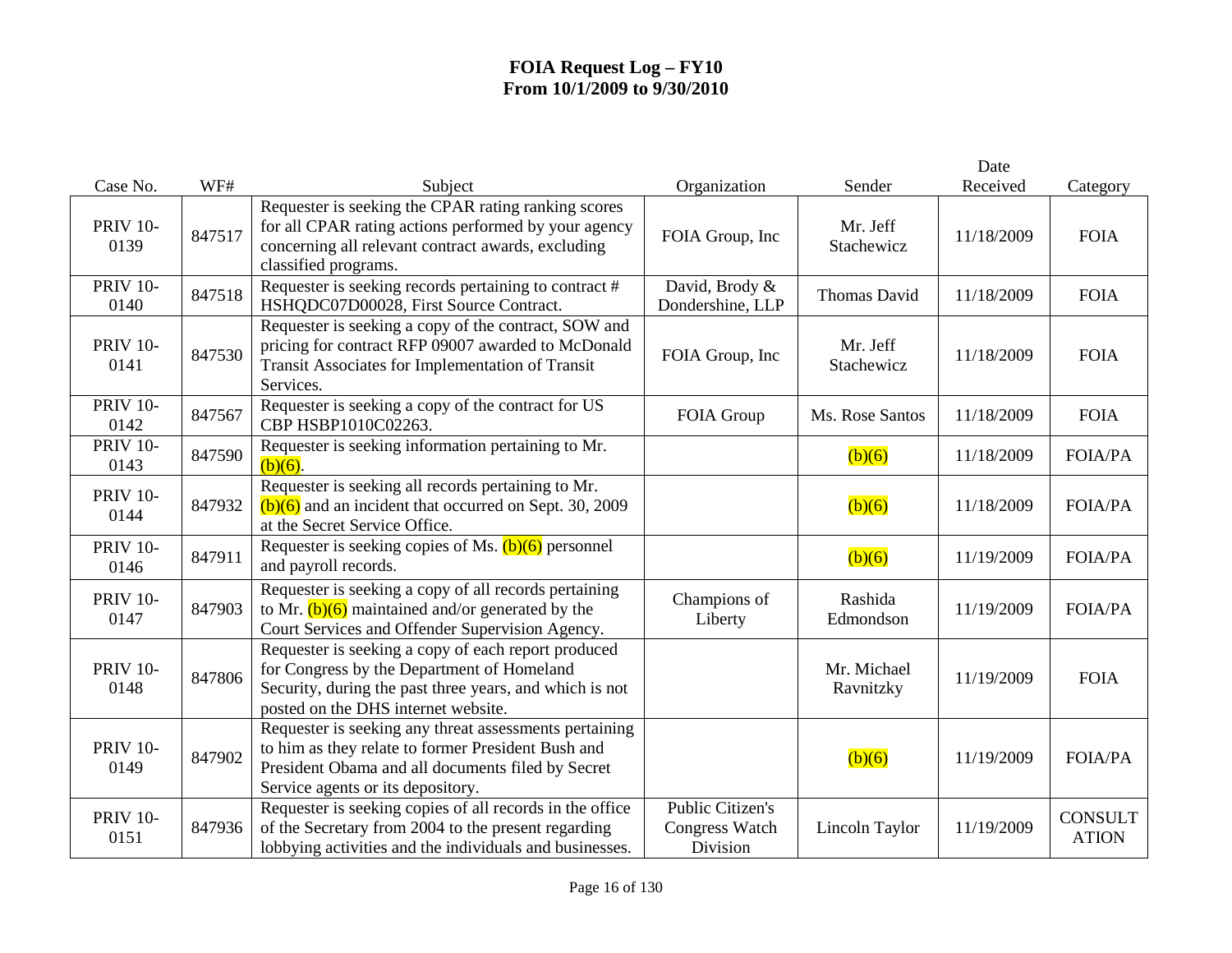|                         |        |                                                                                                                                                                                       |                                                |                        | Date       |                |
|-------------------------|--------|---------------------------------------------------------------------------------------------------------------------------------------------------------------------------------------|------------------------------------------------|------------------------|------------|----------------|
| Case No.                | WF#    | Subject                                                                                                                                                                               | Organization                                   | Sender                 | Received   | Category       |
| <b>PRIV 10-</b><br>0152 | 847884 | Requester is seeking a copy of the Asylum Officer's<br>notes and referral memorandum from the interview of<br>Ms. $(b)(6)$ on October 22, 2007.                                       | Ropes & Gray                                   | Daniel Ward            | 11/19/2009 | <b>FOIA/PA</b> |
| <b>PRIV 10-</b><br>0153 | 847946 | Requester is seeking information pertaining to<br>Disaster Relief and/or Grants awarded to Willacy<br>County Texas in connection with Hurricanes Rita and<br>Ike.                     | Martin, Didiere,<br>Jefferson &<br>Wisdom, LLP | Lana Reed              | 11/19/2009 | <b>FOIA</b>    |
| <b>PRIV 10-</b><br>0154 | 847882 | Requester is seeking the Organizational Chart for the<br>Chief Information Officer, Information Technology<br>Division, DHS Preparedness and DHS Management<br>Offices.               |                                                | Henry Schuck           | 11/20/2009 | <b>FOIA</b>    |
| <b>PRIV 10-</b><br>0155 | 847881 | Requester is seeking records pertaining to an<br>investigation on $(b)(6)$ by the US Coast Guard in 2005<br>and 2006.                                                                 | Crocmedia                                      | Dylan Howard           | 11/20/2009 | <b>FOIA/PA</b> |
| <b>PRIV 10-</b><br>0156 | 848379 | Requester is seeking all records pertaining to Mr.<br>$(b)(6)$ .                                                                                                                      | C/o Yadira Reyes                               | Fabio Vasquez          | 11/20/2009 | <b>FOIA/PA</b> |
| <b>PRIV 10-</b><br>0157 | 848591 | Requester is seeking information pertaining to 3<br>contracts: HSHQDC06D0010, HSHQDC06D0014<br>and HSHQDC06D0015.                                                                     | FOIA Group, Inc                                | Mr. Jeff<br>Stachewicz | 11/25/2009 | <b>FOIA</b>    |
| <b>PRIV 10-</b><br>0158 | 848611 | Requester is seeking a copy of a summary listing of<br>earthquake events that FEMA (or its predecessors - if<br>known) has responded to nationwide since 1960<br>through the present. | <b>Alliant Risk</b><br>Management<br>Services  | <b>Larry Bailey</b>    | 11/23/2009 | <b>FOIA</b>    |
| <b>PRIV 10-</b><br>0159 | 848606 | Requester is seeking information pertaining to Mr.<br>$(b)(6)$ .                                                                                                                      |                                                | (b)(6)                 | 11/24/2009 | <b>FOIA/PA</b> |
| <b>PRIV 10-</b><br>0160 | 848593 | Requester is seeking information pertaining to<br>HSHQPA05A00058, HSHQDC08J00026 / DHS<br>Eagle and the task order # HSHQDC08J00026.                                                  | FOIA Group                                     | Ms. Rose Santos        | 11/25/2009 | <b>FOIA</b>    |
| <b>PRIV 10-</b><br>0161 | 848596 | Requester is seeking contracts between Paragon<br>Systems Incorporated and the Department of<br>Homeland Security for Physical Security #HSCEOP-<br>06-C-00045 and HSCEOP-06-R-00044. |                                                | <b>Ishun Richards</b>  | 11/30/2009 | <b>FOIA</b>    |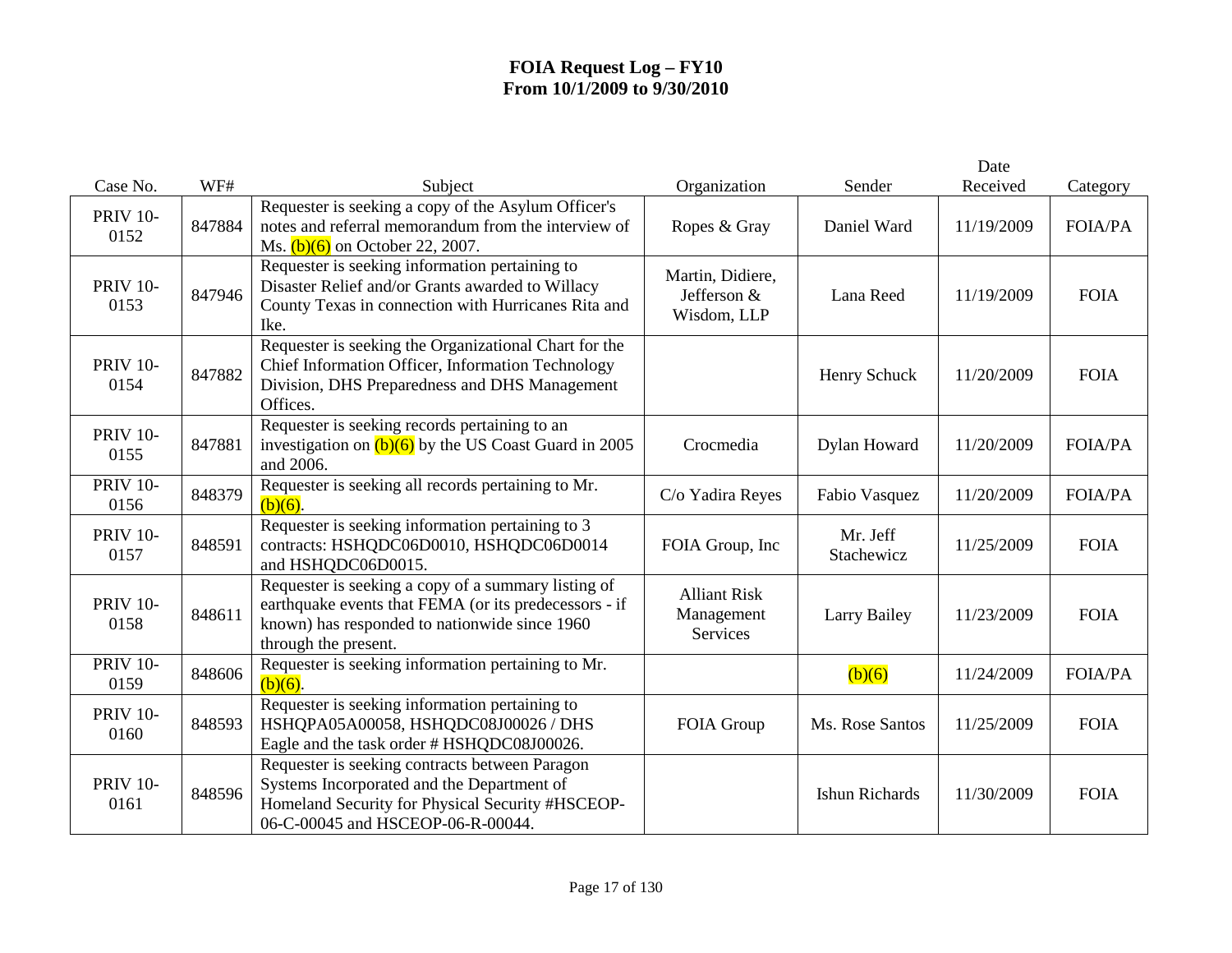|                         |        |                                                                                                                                                                                                |                                                                                   |                        | Date       |                                |
|-------------------------|--------|------------------------------------------------------------------------------------------------------------------------------------------------------------------------------------------------|-----------------------------------------------------------------------------------|------------------------|------------|--------------------------------|
| Case No.                | WF#    | Subject                                                                                                                                                                                        | Organization                                                                      | Sender                 | Received   | Category                       |
| <b>PRIV 10-</b><br>0162 | 848604 | Requester is seeking all immigration records<br>available.                                                                                                                                     |                                                                                   | (b)(6)                 | 11/25/2009 | <b>FOIA/PA</b>                 |
| <b>PRIV 10-</b><br>0163 | 848599 | Requester is seeking information pertaining to<br>contract number N66001-05-D-601, that was awarded<br>to General Electric by the Department of Homeland<br>Security                           |                                                                                   | Greg Wallace           | 11/25/2009 | <b>FOIA</b>                    |
| <b>PRIV 10-</b><br>0164 | 848590 | Requester is seeking information pertaining to the<br>Caribbean Petroleum Corporation Fire and Explosions<br>of October 24, 2009.                                                              |                                                                                   | Eric Jordan            | 11/30/2009 | <b>FOIA</b>                    |
| <b>PRIV 10-</b><br>0165 | 848587 | Requester is seeking the accounting and financial<br>records that DHS holds regarding Ms. $(b)(6)$ . Records<br>sought pertain to a 2007 indictment by the Disrict<br>Court of South Carolina. |                                                                                   | (b)(6)                 | 11/30/2009 | <b>FOIA/PA</b>                 |
| <b>PRIV 10-</b><br>0166 | 848583 | Requester is seeking information pertaining to<br>contract HSFEEM09F0129.                                                                                                                      | FOIA Group, Inc                                                                   | Mr. Jeff<br>Stachewicz | 11/30/2009 | <b>FOIA</b>                    |
| <b>PRIV 10-</b><br>0167 | 848582 | Requester is seeking a copy of the contract and all<br>modifications for contract HSHQDC08F00133.                                                                                              | FOIA Group, Inc                                                                   | Mr. Jeff<br>Stachewicz | 11/30/2009 | <b>FOIA</b>                    |
| <b>PRIV 10-</b><br>0168 | 848578 | Requester is seeking copies of investigative reports<br>reflecting the outcome of an investigation of $(b)(6)$<br>and $(b)(6)$ conducted by DHS Investigator $(b)(6)$ .                        |                                                                                   | Mr. $(b)(6)$           | 11/30/2009 | <b>FOIA/PA</b>                 |
| <b>PRIV 10-</b><br>0169 | 848899 | Requester is seeking information pertaining to any and<br>all aspects of the Security and Prosperity Partnership.                                                                              | American<br>Federation of Labor<br>and Congress of<br>Industrial<br>Organizations | Jeffrey Vogt           | 12/01/2009 | <b>CONSULT</b><br><b>ATION</b> |
| <b>PRIV 10-</b><br>0170 | 848896 | Requester is seeking a copy of a CAF 77 report of all<br>power of attorneys associated with Mr. $(b)(6)$ CAF<br>number.                                                                        |                                                                                   | (b)(6)                 | 12/02/2009 | <b>FOIA</b>                    |
| <b>PRIV 10-</b><br>0171 | 848892 | Requester is seeking information pertaining to Mr.<br>$(b)(6)$ .                                                                                                                               | Baker & McKenzie<br><b>LLP</b>                                                    | Luke Bellocchi         | 12/02/2009 | <b>FOIA/PA</b>                 |
| <b>PRIV 10-</b><br>0172 | 849009 | Requester is seeking information pertaining to Mr.<br>$(b)(6)$ Permanent Resident Alien status to work in the<br>US.                                                                           | The NGH Group<br>NGH Associates,<br><b>LTD</b>                                    | Michael<br>Reynolds    | 12/03/2009 | <b>FOIA/PA</b>                 |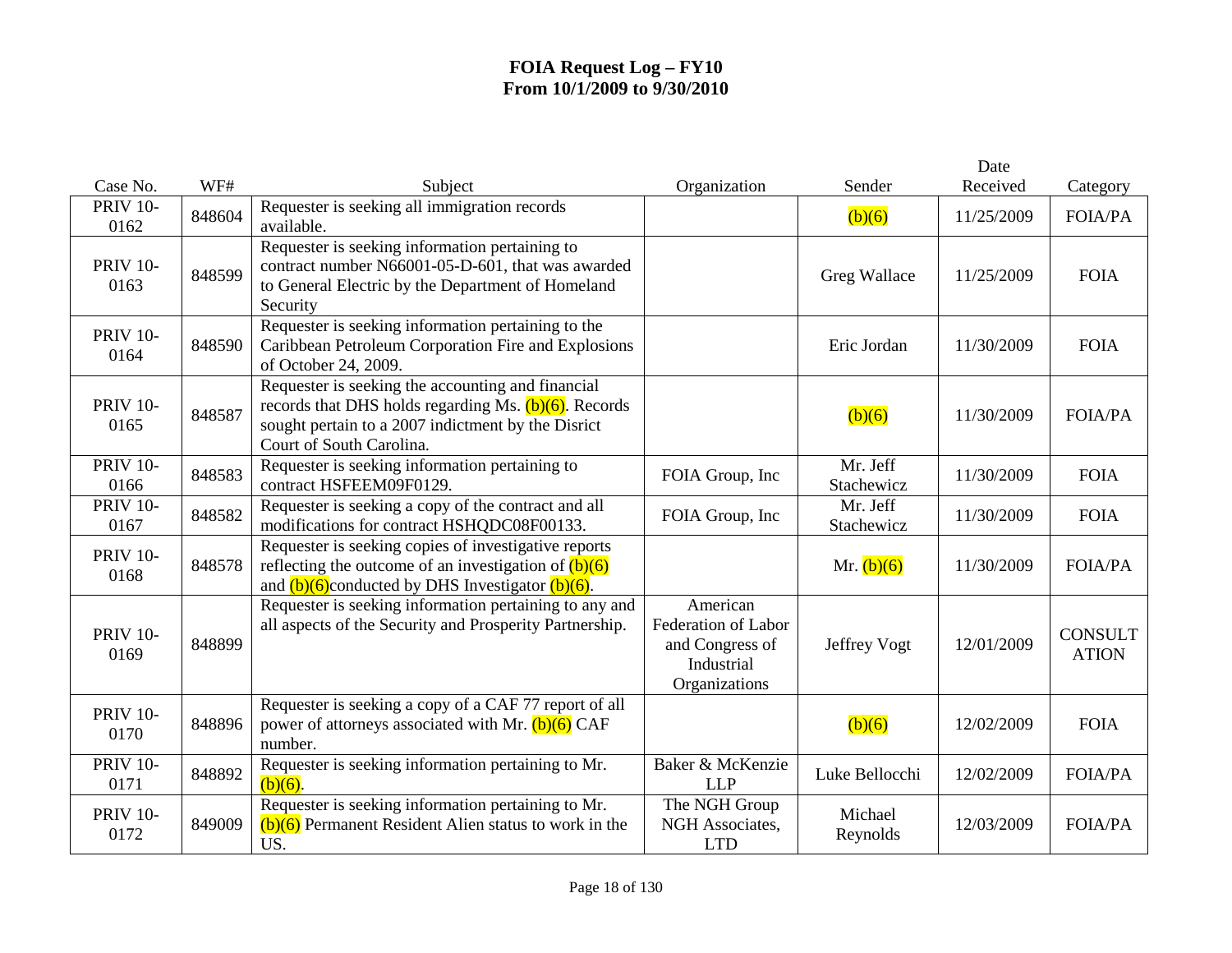| Case No.                | WF#    | Subject                                                                                                                                                                                                                                                                            | Organization                        | Sender                 | Date<br>Received | Category       |
|-------------------------|--------|------------------------------------------------------------------------------------------------------------------------------------------------------------------------------------------------------------------------------------------------------------------------------------|-------------------------------------|------------------------|------------------|----------------|
| <b>PRIV 10-</b><br>0173 | 849001 | Requester is seeking all records pertaining to Mr.<br>Baggan that were collected by the Director, Personnel<br>Security Division, US Customs and Border Protection<br>during a background investigation to determine his<br>employment with DHS.                                   |                                     | Robert Baggan          | 12/03/2009       | <b>FOIA/PA</b> |
| <b>PRIV 10-</b><br>0174 | 848998 | Requester is seeking correspondence, including<br>electronic mail between Charlie Bass of New<br>Hampshire, Steve Pearce of New Mexico and Mike<br>Fitzpatrick of Pennsylvania, the former members of<br>Congress or their staff and the Department of<br><b>Homeland Security</b> |                                     | Kevin McKeon           | 12/03/2009       | <b>FOIA/PA</b> |
| <b>PRIV 10-</b><br>0175 | 848996 | Requester is seeking a copy of rules, policies and<br>procedures for retired law enforcement officers to<br>obtain ID cards pursuant to the Law Enforcement<br>Officers Safety Act (LEOSA) of 2004 also known as<br>HR218.                                                         | Tully Rinckey,<br><b>PLLC</b>       | Mathew Tully           | 12/03/2009       | <b>FOIA</b>    |
| <b>PRIV 10-</b><br>0176 | 848995 | Requester is seeking any and all information<br>pertaining to Mr. $(b)(6)$ .                                                                                                                                                                                                       | The Kintock Group                   | (b)(6)                 | 12/03/2009       | <b>FOIA/PA</b> |
| <b>PRIV 10-</b><br>0177 | 849015 | Requester is seeking documents and an issue with his<br>alien number.                                                                                                                                                                                                              |                                     | (b)(6)                 | 12/03/2009       | <b>FOIA/PA</b> |
| <b>PRIV 10-</b><br>0178 | 849126 | Requester is seeking any material related to the<br>following contract for vendor DUNS 1121230910000<br>Shinkuro: FA875004C0269.                                                                                                                                                   |                                     | <b>Brenden Kuerbis</b> | 12/04/2009       | <b>FOIA</b>    |
| <b>PRIV 10-</b><br>0179 | 849124 | Requester is seeking the names, phone numbers and<br>email addresses of the cardholders regarding FLETC.                                                                                                                                                                           | Advanced<br>Educational<br>Products | Dennis Hartman         | 12/04/2009       | <b>FOIA</b>    |
| <b>PRIV 10-</b><br>0180 | 849182 | Requester is seeking a copy of the "Information First"<br>agreement from DHS.                                                                                                                                                                                                      |                                     | Duane Webb             | 12/04/2009       | <b>FOIA/PA</b> |
| <b>PRIV 10-</b><br>0181 | 849265 | Requester is seeking the names, affiliation and title of<br>each attendee at each meeting held by Homeland<br>Security Secretary Janet Napolitano or the department<br>on immigration reform                                                                                       | The Associated<br>Press             | Suzanne Gamboa         | 12/04/2009       | <b>FOIA</b>    |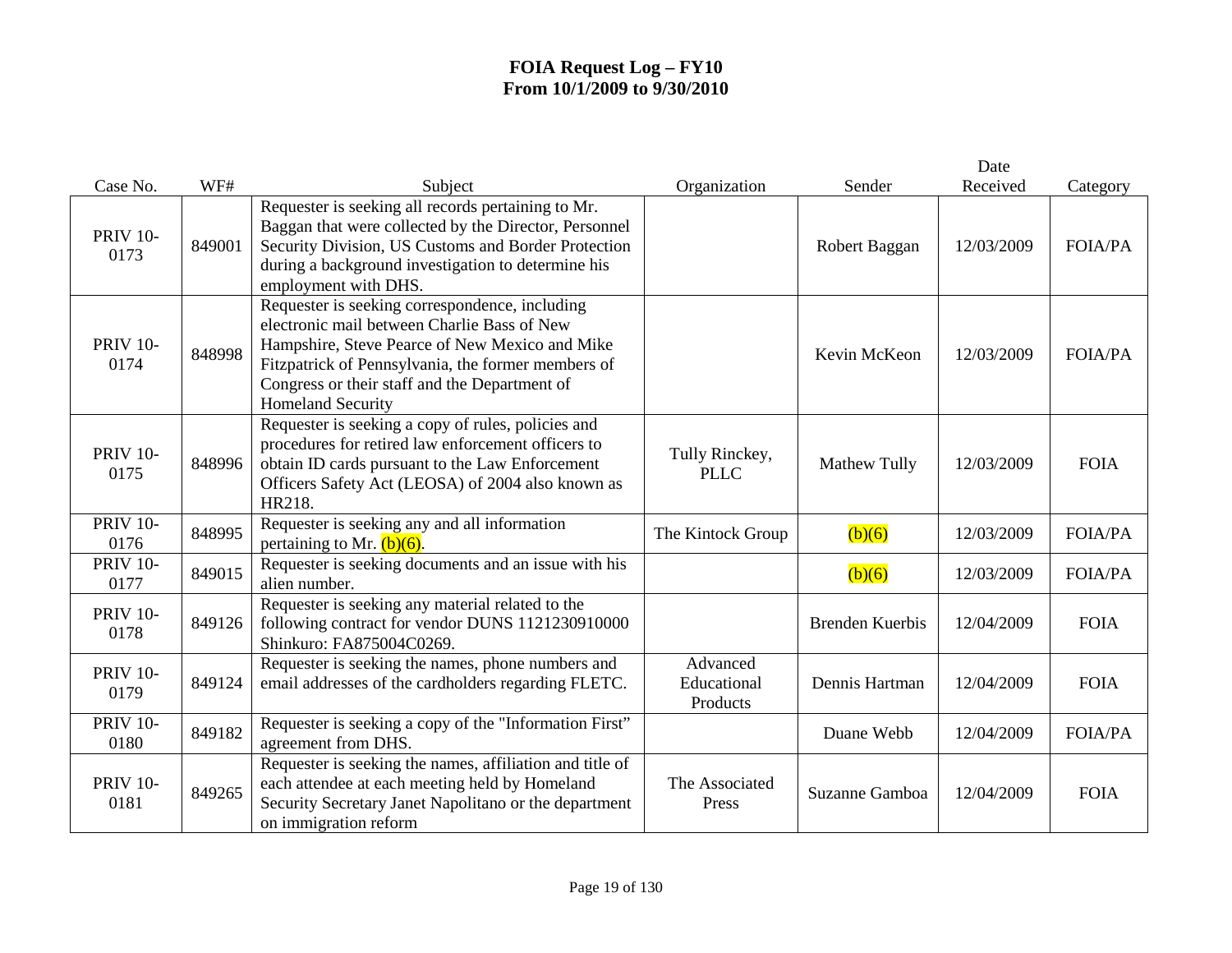| Case No.                | WF#    | Subject                                                                                                                                                                                                                                                                                                                                                                | Organization                                                   | Sender                  | Date<br>Received | Category       |
|-------------------------|--------|------------------------------------------------------------------------------------------------------------------------------------------------------------------------------------------------------------------------------------------------------------------------------------------------------------------------------------------------------------------------|----------------------------------------------------------------|-------------------------|------------------|----------------|
| <b>PRIV 10-</b><br>0182 | 849684 | Requester is seeking all documents containing<br>information regarding the Operational Case Notes and<br>Monthly Progress Reports by CIA Officer George E.<br>Joannides, from December 1962 through April 1964,<br>to include Joannides contacts with individual officers<br>of the Cuban Student Directorate.                                                         | FlatSigned Press,<br>Inc.<br>501 Metroplex<br>Drive, Suite 209 | <b>Tim Miller</b>       | 12/07/2009       | <b>FOIA</b>    |
| <b>PRIV 10-</b><br>0183 | 849673 | Requester is seeking a copy of the record of<br>deportation of Mr. $(b)(6)$ , aka $(b)(6)$ , $(b)(6)$ , $(b)(6)$ or<br>$(b)(6)$ .                                                                                                                                                                                                                                      |                                                                | Michael<br>Mendoza      | 12/07/2009       | <b>FOIA/PA</b> |
| <b>PRIV 10-</b><br>0184 | 849528 | Requester is seeking a copy of the ten largest travel<br>expense reports submitted and the ten most expensive<br>international travel airline tickets purchased by or for<br>agency leadership and/or staff during the past 3 years.                                                                                                                                   | <b>Inside Edition</b>                                          | <b>Charles McLravy</b>  | 12/07/2009       | <b>FOIA</b>    |
| <b>PRIV 10-</b><br>0185 | 850018 | Requester is seeking all records pertaining to Dr.<br>$(b)(6)$ .                                                                                                                                                                                                                                                                                                       |                                                                | Dr. $(b)(6)$            | 12/09/2009       | <b>FOIA/PA</b> |
| <b>PRIV 10-</b><br>0186 | 850876 | Requester is seeking a copy of the Office for State and<br>Local Domestic Preparedness Support (OSLPDS),<br>Office of Justice Programs (OJP), Department of<br>Justice (DOJ), and the Readiness, Response, and<br>Recovery Directorate, Federal Emergency<br>Management Agency (FEMA), Top Officials<br>(TOPOFF) 2000 Exercise Observation Report, August<br>31, 2001. | George Mason<br>University                                     | Greg Koblentz           | 12/07/2009       | <b>FOIA</b>    |
| <b>PRIV 10-</b><br>0187 | 849657 | Requester is seeking information pertaining to Mr.<br>$(b)(6)$ .                                                                                                                                                                                                                                                                                                       | Individual                                                     | (b)(6)                  | 12/08/2009       | <b>FOIA/PA</b> |
| <b>PRIV 10-</b><br>0188 | 849896 | Requester is seeking information pertaining to Mr.<br>$(b)(6)$ .                                                                                                                                                                                                                                                                                                       | <b>Federal Prison</b><br>Camp                                  | (b)(6)                  | 12/10/2009       | <b>FOIA/PA</b> |
| <b>PRIV 10-</b><br>0189 | 850017 | Requester is seeking any and all EOIR records<br>pertaining to Mr. $(b)(6)$ .                                                                                                                                                                                                                                                                                          | Law Office of<br>Karlyn Skall, LLC                             | Karlyn Skall            | 12/09/2009       | <b>FOIA/PA</b> |
| <b>PRIV 10-</b><br>0190 | 850016 | Requester is seeking documents pertaining to the<br>treatment of Formosans as aliens.                                                                                                                                                                                                                                                                                  |                                                                | Dr. Paul<br>Risenhoover | 12/07/2009       | <b>FOIA/PA</b> |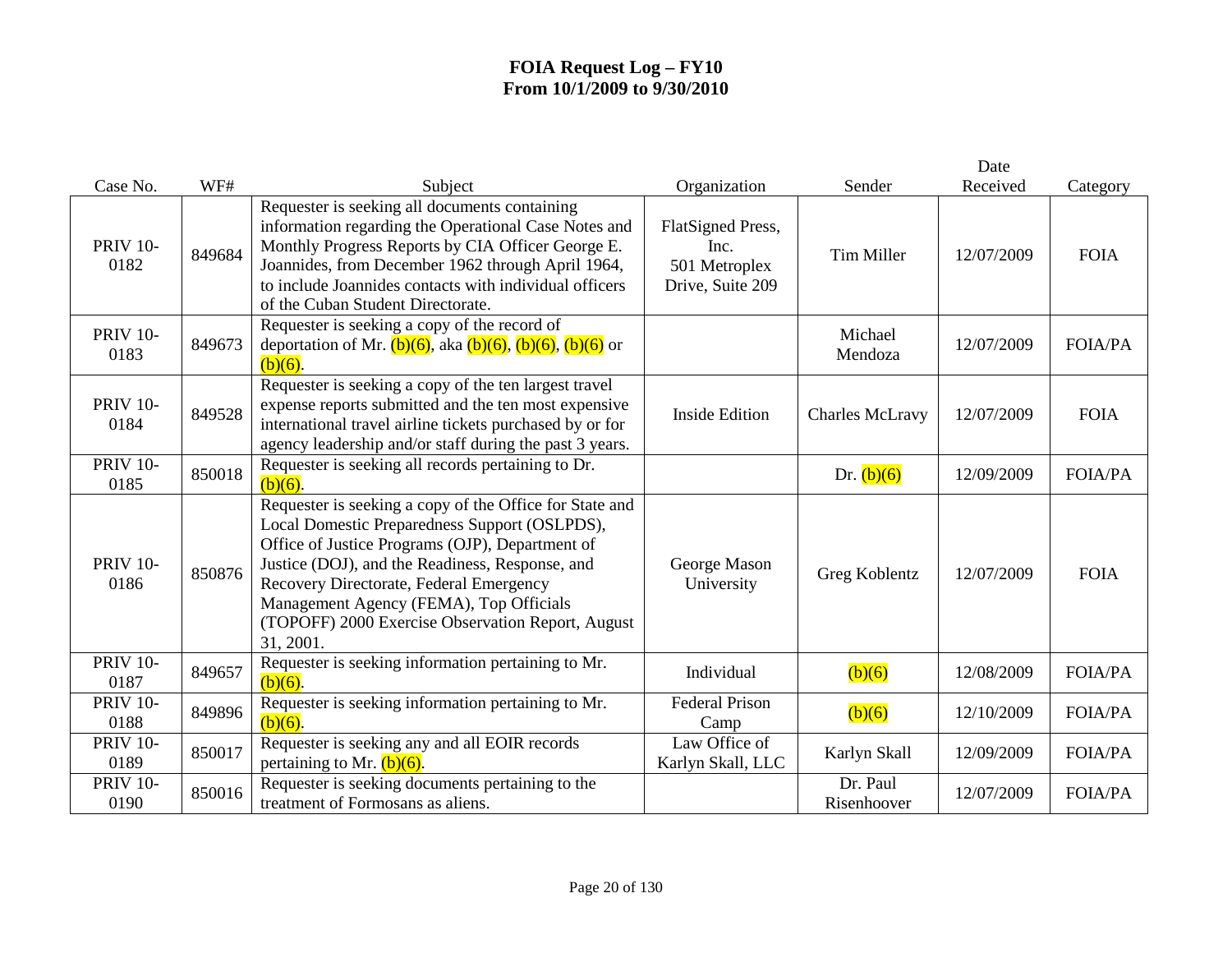|                         |        |                                                                                                                                                                                                                                                                                                                   |                                                                               |                        | Date       |                |
|-------------------------|--------|-------------------------------------------------------------------------------------------------------------------------------------------------------------------------------------------------------------------------------------------------------------------------------------------------------------------|-------------------------------------------------------------------------------|------------------------|------------|----------------|
| Case No.                | WF#    | Subject                                                                                                                                                                                                                                                                                                           | Organization                                                                  | Sender                 | Received   | Category       |
| <b>PRIV 10-</b><br>0191 | 849728 | Requester is seeking a copy of DHS OneNet<br>Enterprise Architecture, the Strategic Information<br>Technology Plan, the Consolidated Headquarters Co-<br>location Plan, the Information Technology Security<br>Handbook Guide, the Technical Reference Model and<br>USCG's Strategic Information Technology Plan. | FOIA Group, Inc                                                               | Mr. Jeff<br>Stachewicz | 12/09/2009 | <b>FOIA</b>    |
| <b>PRIV 10-</b><br>0192 | 849917 | Requester is seeking a copy of weekly reports<br>submitted from the secretary to the White House<br>Chief of Staff Rahm Emanuel, between January 20,<br>2009 through December 9, 2009 and all<br>correspondence to and/or from the Secretary and Mr.<br>Emanuel.                                                  | The Wall Street<br>Journal                                                    | Peter Wallsten         | 12/09/2009 | <b>FOIA</b>    |
| <b>PRIV 10-</b><br>0193 | 849915 | Requester is seeking a copy of the contract identified<br>to DHS award to General Dynamics under<br>GS35F4357D for NEMIS.                                                                                                                                                                                         | FOIA Group, Inc                                                               | Mr. Jeff<br>Stachewicz | 12/10/2009 | <b>FOIA</b>    |
| <b>PRIV 10-</b><br>0194 | 850049 | Requester is seeking information on 8 individuals.                                                                                                                                                                                                                                                                |                                                                               | Robert Lavezzi         | 12/11/2009 | <b>FOIA/PA</b> |
| <b>PRIV 10-</b><br>0195 | 849912 | Requester is seeking a copy of the contact and the<br>statement of work for contracts HSHQDC09C00125,<br>HSHQDC09C00123, and HSHQDC09C00129.                                                                                                                                                                      | FedSources, Inc.                                                              | Quincy Wilkins         | 12/09/2009 | <b>FOIA</b>    |
| <b>PRIV 10-</b><br>0196 | 849895 | Requester is seeking any and all records pertaining to<br>an incident regarding Mr. $(b)(6)$ at the International<br>Airport in Narita, Japan, in May of 2005.                                                                                                                                                    |                                                                               | (b)(6)                 | 12/10/2009 | <b>FOIA/PA</b> |
| <b>PRIV 10-</b><br>0197 | 850019 | Requester is seeking any and all information<br>pertaining to Mr. $(b)(6)$ .                                                                                                                                                                                                                                      |                                                                               | (b)(6)                 | 12/10/2009 | <b>FOIA/PA</b> |
| <b>PRIV 10-</b><br>0198 | 849905 | Requester is seeking copies of the 10 oldest pending<br>perfected FOIA requests for FY2009 (Oct 2009-Sept.<br>2009).                                                                                                                                                                                              | <b>National Security</b><br>Archive<br>The George<br>Washington<br>University | <b>Yvette Chin</b>     | 12/09/2009 | <b>FOIA</b>    |
| <b>PRIV 10-</b><br>0199 | 849902 | Requester is seeking a copy of the task order for<br>HSHQDC09J00249 and all related documents from<br>this contract.                                                                                                                                                                                              | FOIA Group, Inc                                                               | Mr. Jeff<br>Stachewicz | 12/10/2009 | <b>FOIA</b>    |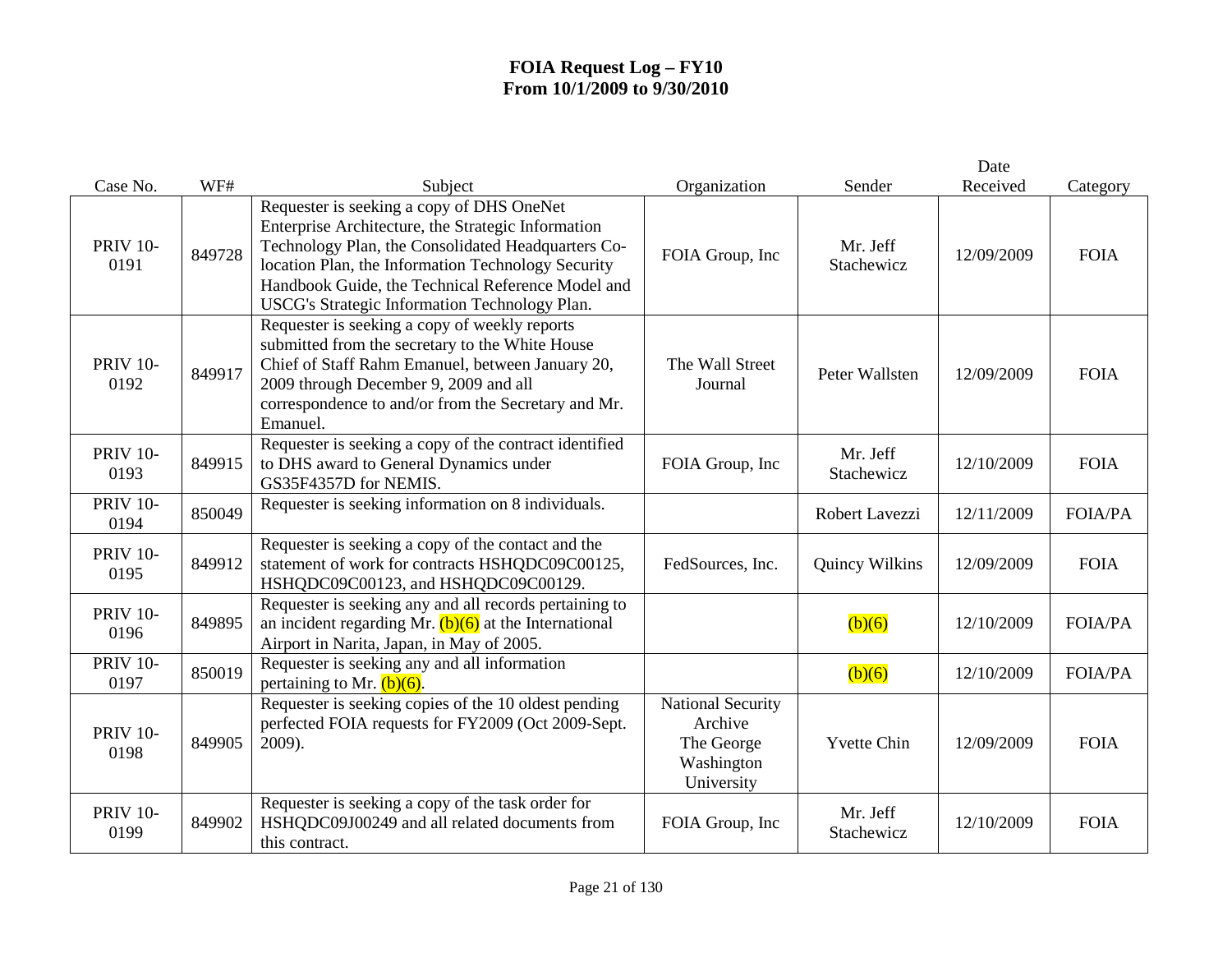|                         |        |                                                                                                                                                                                                                                                       |                                              |                  | Date       |                |
|-------------------------|--------|-------------------------------------------------------------------------------------------------------------------------------------------------------------------------------------------------------------------------------------------------------|----------------------------------------------|------------------|------------|----------------|
| Case No.                | WF#    | Subject                                                                                                                                                                                                                                               | Organization                                 | Sender           | Received   | Category       |
| <b>PRIV 10-</b><br>0200 | 850020 | Requester is seeking records pertaining to individuals<br>who died in immigration detention.                                                                                                                                                          | <b>ACLU National</b><br>Prison Project       | David Shapiro    | 12/10/2009 | <b>FOIA</b>    |
| <b>PRIV 10-</b><br>0201 | 849891 | Requester is seeking any documents and information<br>pertaining to $(b)(6)$ .                                                                                                                                                                        | Whiteman,<br>Osterman & Hanna,<br><b>LLP</b> | Leslie Thiele    | 12/10/2009 | <b>FOIA/PA</b> |
| <b>PRIV 10-</b><br>0202 | 849890 | Requester is seeking information pertaining to his<br>NCIC record and a copy of his FBI files.                                                                                                                                                        |                                              | (b)(6)           | 12/10/2009 | <b>FOIA/PA</b> |
| <b>PRIV 10-</b><br>0203 | 850177 | Requester is seeking the entire task order including<br>the statement of work and all modifications related to<br>DHS EAGLE task order HSCG2309JTCI100 awarded<br>April 1, 2009 to Kadix Systems, LLC for Section 508<br>Support Evaluation.          | FedSources, Inc                              | Ms. Kelly Miller | 12/11/2009 | <b>FOIA</b>    |
| <b>PRIV 10-</b><br>0204 | 850178 | Requester is seeking the entire task order including<br>the statement of work and all modifications related to<br>DHS EAGLE task order HSCG8409J3D2011 awarded<br>April 1, 2009 to Nortel for Mandatory Ship Reporting<br>System Services.            | FedSources, Inc                              | Ms. Kelly Miller | 12/11/2009 | <b>FOIA</b>    |
| <b>PRIV 10-</b><br>0205 | 850176 | Requester is seeking the entire task order including<br>the statement of work and all modifications related to<br>DHS EAGLE task order HSHQDC09J00168 awarded<br>July 23, 2009 to BAE for EDMO Information Sharing<br>and Exchange Support.           | FedSources, Inc                              | Ms. Kelly Miller | 12/11/2009 | <b>FOIA</b>    |
| <b>PRIV 10-</b><br>0206 | 850174 | Requester is seeking the entire task order including<br>the statement of work and all modifications related to<br>DHS EAGLE task order HSHQDC09J00027 awarded<br>December 10, 2008 to CACI for S&T EXD SETA<br>SPT.                                   | FedSources, Inc                              | Ms. Kelly Miller | 12/11/2009 | <b>FOIA</b>    |
| <b>PRIV 10-</b><br>0207 | 850173 | Requester is seeking the entire task order including<br>the statement of work and all modifications related the<br>DHS EAGLE order HSHQDC08J00412 awarded<br>February 3, 2009 to Booz Allen Hamilton for National<br>Cyber Exercise: Cyber Storm III. | FedSources, Inc                              | Ms. Kelly Miller | 12/11/2009 | <b>FOIA</b>    |
| <b>PRIV 10-</b><br>0208 | 850172 | Requester is seeking the name of a gang member that<br>was on Jetblue Airways.                                                                                                                                                                        |                                              | Jose Molina      | 12/11/2009 | <b>FOIA</b>    |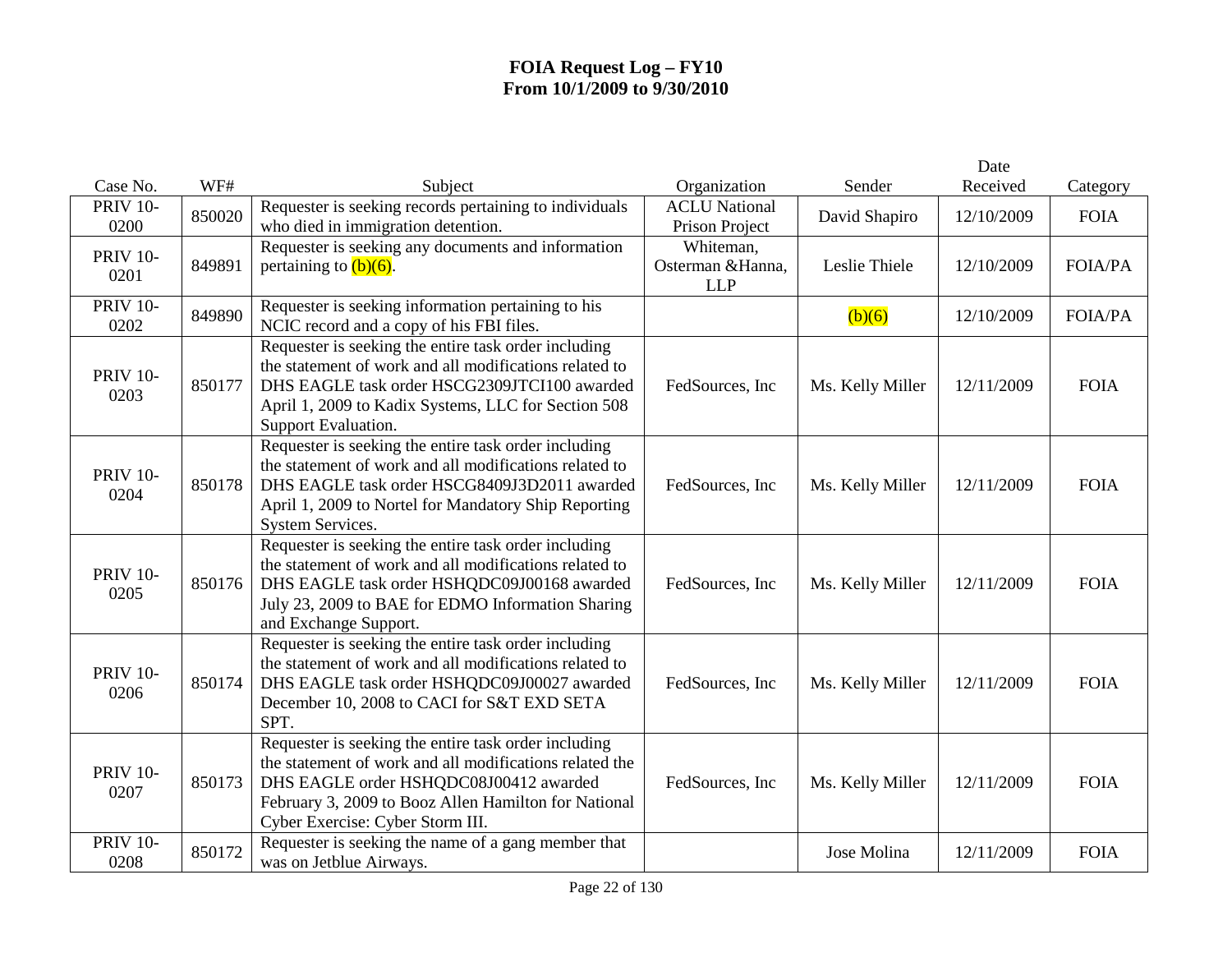| Case No.                | WF#    | Subject                                                                                                                                                                                                                                                                                                                                           | Organization     | Sender           | Date<br>Received | Category    |
|-------------------------|--------|---------------------------------------------------------------------------------------------------------------------------------------------------------------------------------------------------------------------------------------------------------------------------------------------------------------------------------------------------|------------------|------------------|------------------|-------------|
| <b>PRIV 10-</b><br>0209 | 850171 | Requester is seeking any and all letters, email<br>messages or records of telephone contacts between the<br>office of US Representative Bennie Thompson and/or<br>the House Committee on Homeland Security and<br>officials or employees of the DHS regarding a<br>company called Veratect Corporation, which is<br>headquartered in Kirkland, WA | Roll Call        | Paul Singer      | 12/11/2009       | <b>FOIA</b> |
| <b>PRIV 10-</b><br>0210 | 850551 | Requester is seeking the entire task order including<br>the statement of work and all modifications identified<br>to DHS EAGLE task order HSCETC09J00035<br>awarded September 30, 2009 to SAIC for Architecture<br>Systems Assurance Services.                                                                                                    | FedSources, Inc  | Ms. Kelly Miller | 12/14/2009       | <b>FOIA</b> |
| <b>PRIV 10-</b><br>0211 | 850549 | Requester is seeking the entire task order including<br>the statement of work and all modifications identified<br>to DHS EAGLE task order HSFEHQ09J1612<br>awarded September 30, 2009 to Accenture for<br><b>Logistics Supply Chain Management Services</b><br>Support.                                                                           | FedSources, Inc  | Ms. Kelly Miller | 12/14/2009       | <b>FOIA</b> |
| <b>PRIV 10-</b><br>0212 | 850547 | Requester is seeking the entire task order including<br>the statement of work and all modifications identified<br>to DHS EAGLE task order HSHQDC09J00487<br>awarded September 30, 3009 to Kadix Systems for<br>OPS/CIO-D Support.                                                                                                                 | FedSources, Inc  | Ms. Kelly Miller | 12/14/2009       | <b>FOIA</b> |
| <b>PRIV 10-</b><br>0213 | 850546 | Requester is seeking the entire task order including<br>the statement of work and all modifications identified<br>to DHS EAGLE task order HSHQDC09J00483<br>awarded to Nortel for HSIN Mission Integration<br>Outreach and Communications Service.                                                                                                | FedSources, Inc  | Ms. Kelly Miller | 12/14/2009       | <b>FOIA</b> |
| <b>PRIV 10-</b><br>0214 | 850543 | Requester is seeking the entire task order including<br>the statement of work and all modifications identified<br>to DHS EAGLE task order HSFEHQ09J1515<br>awarded September 18, 2009 to Nortel for ISSO<br>Training for IT Security.                                                                                                             | FedSources, Inc. | Ms. Kelly Miller | 12/14/2009       | <b>FOIA</b> |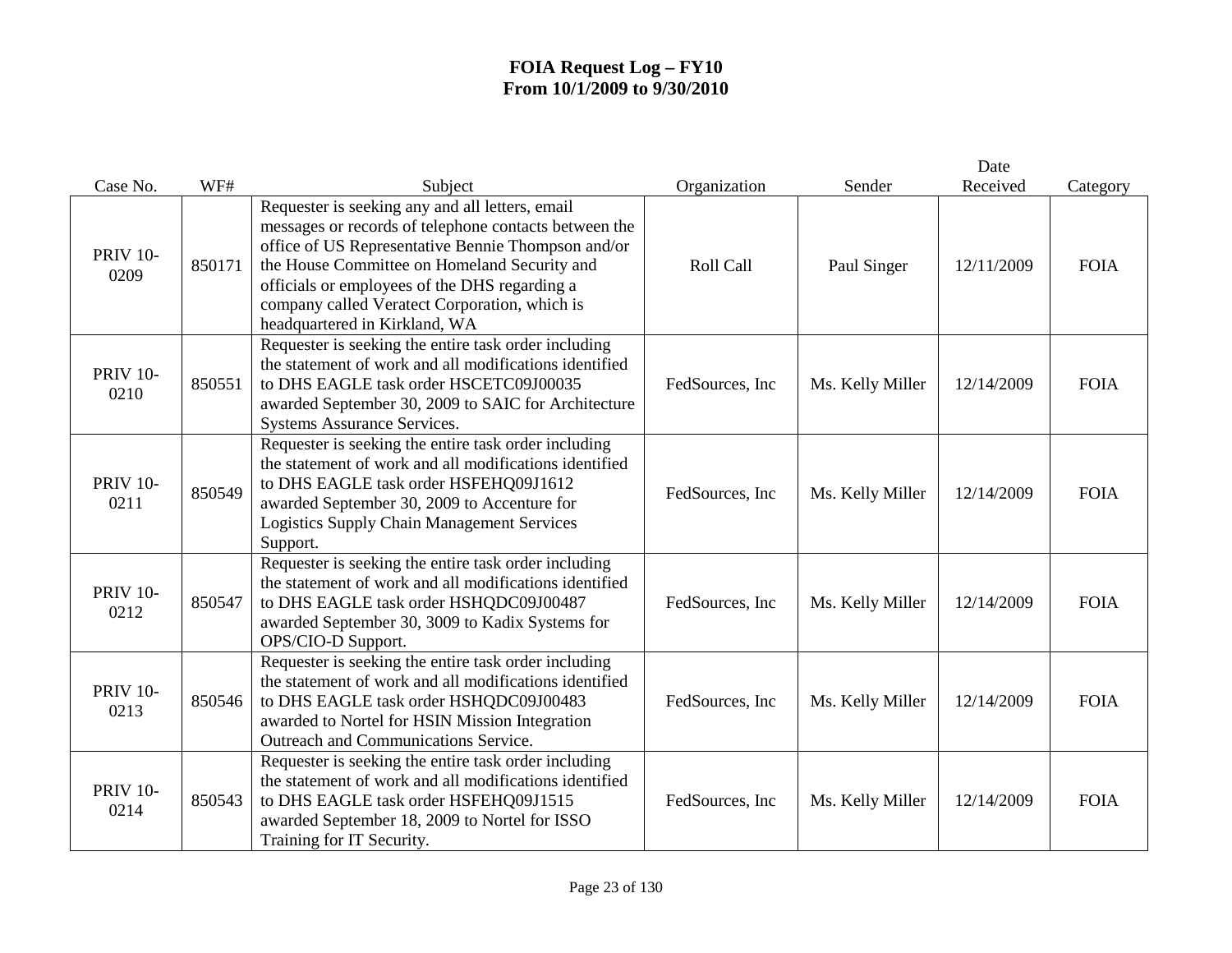|                         |        |                                                                                                                                                                                                                                                          |                                        |                  | Date       |                |
|-------------------------|--------|----------------------------------------------------------------------------------------------------------------------------------------------------------------------------------------------------------------------------------------------------------|----------------------------------------|------------------|------------|----------------|
| Case No.                | WF#    | Subject                                                                                                                                                                                                                                                  | Organization                           | Sender           | Received   | Category       |
| <b>PRIV 10-</b><br>0215 | 850542 | Requester is seeking the entire task order including<br>the statement of work and all modifications identified<br>to DHS EAGLE task order HSFEEM09J0266<br>awarded July 26, 2009 to BAE Systems for NED IT<br><b>Systems Support Services</b>            | FedSources, Inc.                       | Ms. Kelly Miller | 12/14/2009 | <b>FOIA</b>    |
| <b>PRIV 10-</b><br>0216 | 850557 | Requester is seeking the contract and the statement of<br>work identified to contract HSBP1005D00990<br>awarded to SAIC.                                                                                                                                 | Federal Sources,<br>Inc                | Lynne Skelley    | 12/14/2009 | <b>FOIA</b>    |
| <b>PRIV 10-</b><br>0217 | 850556 | Requester is seeking a copy of the contract including<br>the statement of work identified to contract<br>HSBP1005D00988 awarded to Rapiscan Security<br>Products, Inc.                                                                                   | Federal Sources,<br><b>Inc</b>         | Lynne Skelley    | 12/14/2009 | <b>FOIA</b>    |
| <b>PRIV 10-</b><br>0218 | 850555 | Requester is seeking the contract and the statement of<br>work identified to contract HSBP1005D00987<br>awarded to L3 Communications.                                                                                                                    | Federal Sources,<br>Inc                | Lynne Skelley    | 12/14/2009 | <b>FOIA</b>    |
| <b>PRIV 10-</b><br>0219 | 850554 | Requester is seeking the contract and the statement of<br>work identified to contract HSBP1005D00991<br>awarded to Smiths Detection.                                                                                                                     | Federal Sources,<br>Inc                | Lynne Skelley    | 12/14/2009 | <b>FOIA</b>    |
| <b>PRIV 10-</b><br>0220 | 850541 | Requester is seeking the entire task order including<br>the statement of work and all modifications identified<br>to DHS EAGLE task order HSCG3209JR00033<br>awarded to Apptis for RDC Technical and<br>Administrative Support Services for IRM and ISSO | FedSources, Inc                        | Ms. Kelly Miller | 12/14/2009 | <b>FOIA</b>    |
| <b>PRIV 10-</b><br>0221 | 850540 | Requester is seeking the personnel file of $(b)(6)$ and<br>$(b)(6)$ and an on-camera interview pertaining to the<br>$(b)(6)$ case involving the two suspects.                                                                                            |                                        | Mr. $(b)(6)$     | 12/15/2009 | <b>FOIA</b>    |
| <b>PRIV 10-</b><br>0222 | 850539 | Requester is seeking information regarding his<br>detention at the border and assistance to resolve the<br>matter.                                                                                                                                       |                                        | (b)(6)           | 12/15/2009 | <b>FOIA/PA</b> |
| <b>PRIV 10-</b><br>0223 | 850537 | Requester is seeking all records pertaining to Mr.<br>(b)(6)                                                                                                                                                                                             | Federal<br>Correctional<br>Institution | (b)(6)           | 12/15/2009 | <b>FOIA/PA</b> |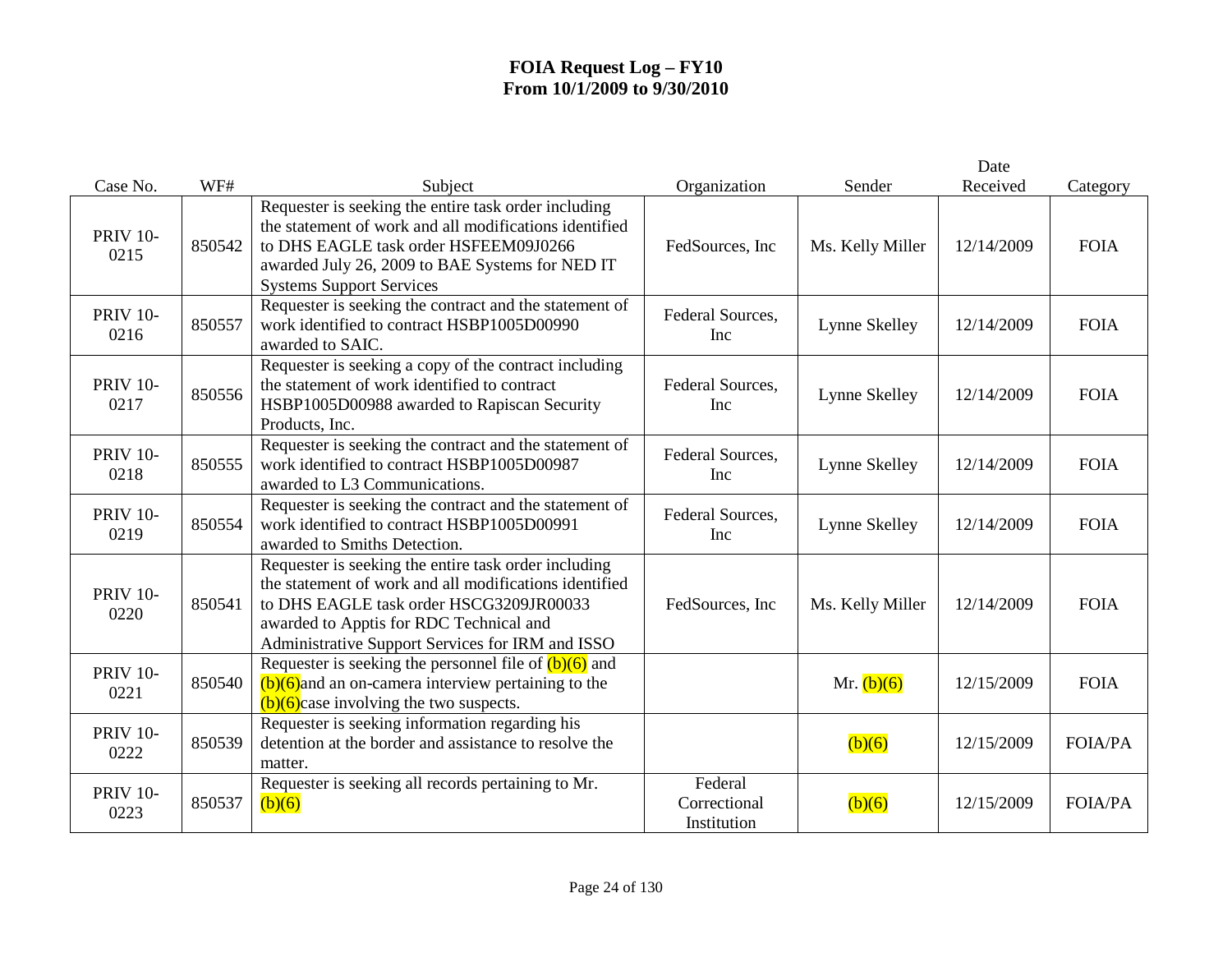| Case No.                | WF#    | Subject                                                                                                                                                                                                                                                                                                                                             | Organization    | Sender                 | Date<br>Received | Category       |
|-------------------------|--------|-----------------------------------------------------------------------------------------------------------------------------------------------------------------------------------------------------------------------------------------------------------------------------------------------------------------------------------------------------|-----------------|------------------------|------------------|----------------|
| <b>PRIV 10-</b><br>0224 | 850538 | Requester is seeking a copy of the required annual<br>report to OMB, the annual report that discloses the<br>discharge of debts to the government by US Customs<br>and Border Protection employees for whom Social<br>Security and Medicare taxes were not withheld from<br>the employee's compensation during calendar years<br>2003 through 2005. |                 | <b>Glenn Valentine</b> | 12/15/2009       | <b>FOIA</b>    |
| <b>PRIV 10-</b><br>0225 | 850536 | Requester is seeking information pertaining to travel<br>by DHS employees and/or financed by DHS.                                                                                                                                                                                                                                                   |                 | <b>Russell Carollo</b> | 12/16/2009       | <b>FOIA</b>    |
| <b>PRIV 10-</b><br>0226 | 850568 | Requester is seeking the annual end of fiscal year<br>personnel counts for DHS investigative occupations in<br>CIS, CBP, ICE and TSA only from the creation of the<br>department through FY09.                                                                                                                                                      | Knight Library  | Mr. David<br>Fowler    | 12/16/2009       | <b>FOIA</b>    |
| PRIV $10$ -<br>0227     | 850572 | Requester is seeking all records pertaining to Mr<br>$(b)(6)$ .                                                                                                                                                                                                                                                                                     |                 | (b)(6)                 | 12/16/2009       | <b>FOIA/PA</b> |
| <b>PRIV 10-</b><br>0228 | 850717 | Requester is seeking all documentation pertaining to<br>Mr. $(b)(6)$ and his entry and departure records.                                                                                                                                                                                                                                           |                 | (b)(6)                 | 12/17/2009       | <b>FOIA/PA</b> |
| <b>PRIV 10-</b><br>0229 | 850796 | Requester is seeking information pertaining to Mr.<br>$(b)(6)$ and any investigation that relates to or mention<br>Mr. $(b)(6)$ .                                                                                                                                                                                                                   | (b)(6)          | (b)(6)                 | 12/17/2009       | <b>FOIA/PA</b> |
| <b>PRIV 10-</b><br>0230 | 850793 | Requester is seeking information pertaining to New<br>York Deputy SAC Mona Forman's year end work<br>performance plan for 2006 and 2007and any records<br>related to Ms. Forman's application and selection for<br>the Deputy SAC position in New York City in either<br>2007 or 2008.                                                              |                 | <b>Thomas Roth</b>     | 12/17/2009       | <b>FOIA/PA</b> |
| <b>PRIV 10-</b><br>0231 | 850798 | Requester is seeking information pertaining to $(b)(6)$ .                                                                                                                                                                                                                                                                                           | Cozen O'Connnor | J. Tarbutton           | 12/17/2009       | <b>FOIA/PA</b> |
| <b>PRIV 10-</b><br>0232 | 850792 | Requester is seeking a copy of the contract, the<br>SOW/PWS, and labor categories identified to contract<br>HSHQPA05A00058.                                                                                                                                                                                                                         | FOIA Group      | Ms. Rose Santos        | 12/17/2009       | <b>FOIA</b>    |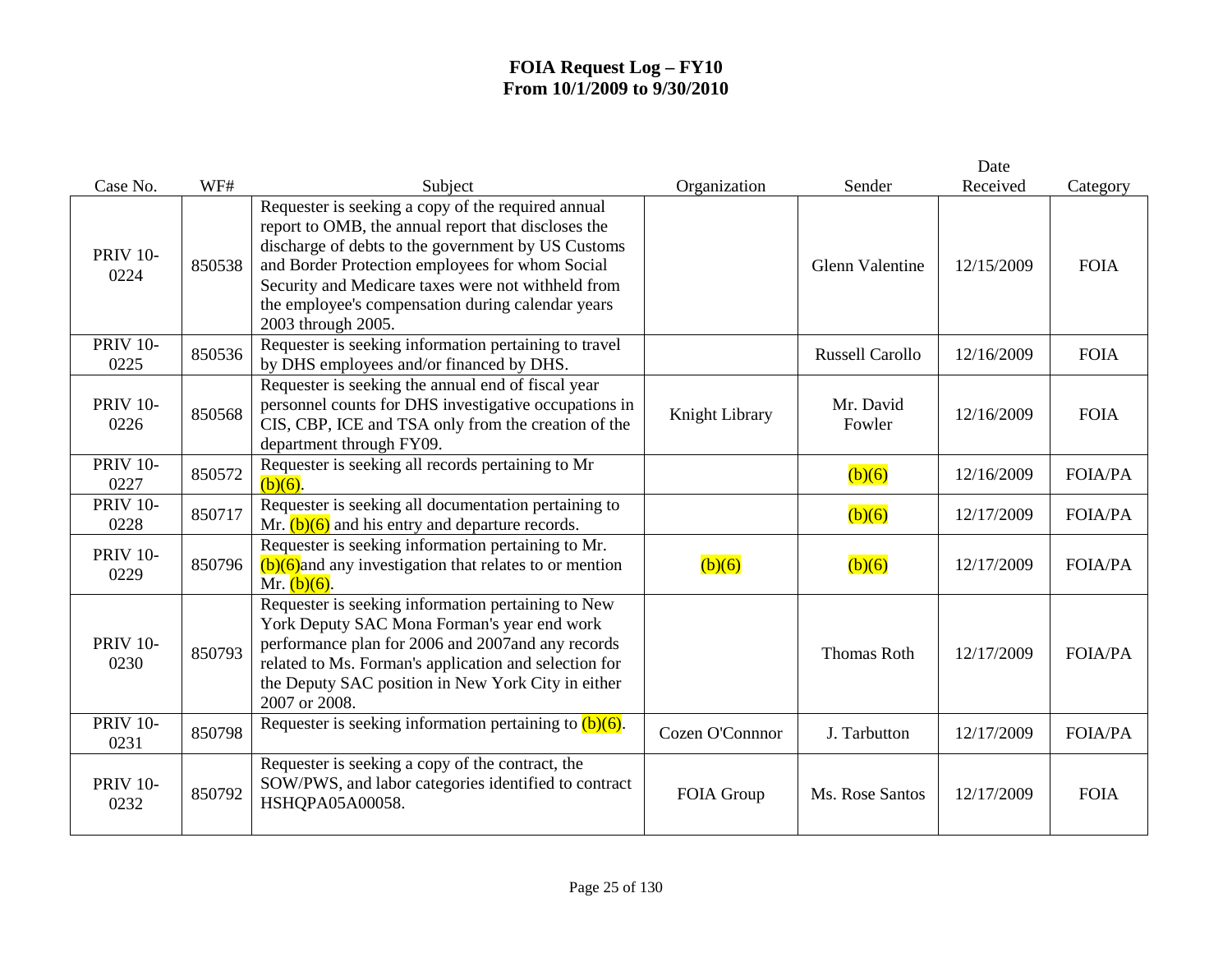|                         |        |                                                                                                                                                                                                                                                                                                                                                                                                                                                                                                                                                |                                               |                       | Date       |                |
|-------------------------|--------|------------------------------------------------------------------------------------------------------------------------------------------------------------------------------------------------------------------------------------------------------------------------------------------------------------------------------------------------------------------------------------------------------------------------------------------------------------------------------------------------------------------------------------------------|-----------------------------------------------|-----------------------|------------|----------------|
| Case No.                | WF#    | Subject                                                                                                                                                                                                                                                                                                                                                                                                                                                                                                                                        | Organization                                  | Sender                | Received   | Category       |
| <b>PRIV 10-</b><br>0233 | 850847 | Requester is seeking all Travel Redress Inquiry<br>Program complaints alleging a passenger was<br>misidentified on a watch list and denied or delayed<br>airline boarding or denied or delayed entry into or exit<br>from Logan International Airport between March 1,<br>2007 and October 1, 2009.                                                                                                                                                                                                                                            | <b>Boston Herald</b>                          | Jennifer Miller       | 12/17/2009 | <b>FOIA/PA</b> |
| <b>PRIV 10-</b><br>0234 | 850896 | Requester is seeking the contract with the SOW/PWS<br>and pricing identified to DHS contract<br>ROOP0900000.                                                                                                                                                                                                                                                                                                                                                                                                                                   | FOIA Group                                    | Ms. Rose Santos       | 12/18/2009 | <b>FOIA</b>    |
| <b>PRIV 10-</b><br>0235 | 850903 | Requester is seeking a copy of the contract, including<br>the SOW/PWS and the labor categories identified to<br>HSHQDC10C00002.                                                                                                                                                                                                                                                                                                                                                                                                                | FOIA Group                                    | Ms. Rose Santos       | 12/18/2009 | <b>FOIA</b>    |
| <b>PRIV 10-</b><br>0236 | 850905 | Requester is seeking the complete FEMA Region VII<br>Hazard Mitigation Grant Program application file.                                                                                                                                                                                                                                                                                                                                                                                                                                         | Nebraska<br>Emergency<br>Management<br>Agency | Cindy Newsham         | 12/18/2009 | <b>FOIA</b>    |
| <b>PRIV 10-</b><br>0237 | 851052 | Requester is seeking information on all Detention $\&$<br>Removal Assistants hired from 2004 to 2007 for the<br>Newark District, to include all suboffices.                                                                                                                                                                                                                                                                                                                                                                                    |                                               | Daphne Scully         | 12/18/2009 | <b>FOIA</b>    |
| <b>PRIV 10-</b><br>0238 | 851200 | Requester is seeking any documents reflecting the<br>frequency with which or the procedures by which<br>information regarding Tier II terrorist groups is shared<br>or disseminated.                                                                                                                                                                                                                                                                                                                                                           | National Immigrant<br><b>Justice Center</b>   | <b>Ashley Huebner</b> | 12/22/2009 | <b>FOIA</b>    |
| <b>PRIV 10-</b><br>0239 | 851160 | Requester is seeking copies of communications,<br>including emails sent to or received between Secretary<br>Napolitano's Chief of Staff for Policy Noah Kroloff,<br>or his staff, Chief of Staff for Operations Jan Lesher,<br>or her staff, Chief of Staff for Management<br>Directorate Chris Cummiskey, or his staff, or Senior<br>Counsel Brian DeVallance and the department's FOIA<br>office regarding the reciept of, review of and<br>responsiveness to requests made under FOIA or the<br>Federal Advisory Committee Act since Jan. 1 | <b>Associated Press</b>                       | Mr. Ted Bridis        | 12/21/2009 | <b>FOIA/PA</b> |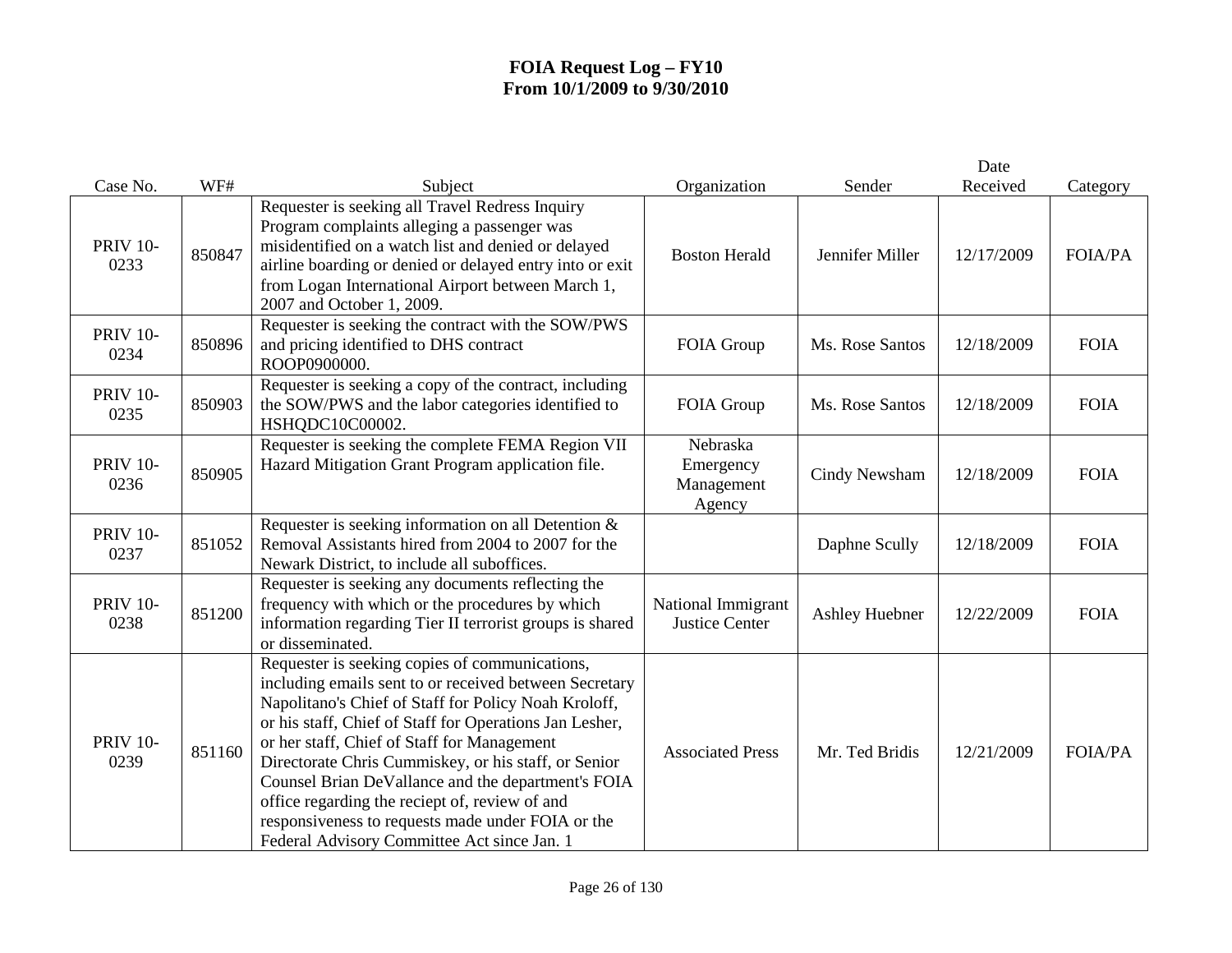|                         |        |                                                                                                                                                                                                                                                                                                                                                                                                                                                                   |                                                                       |                       | Date       |                |
|-------------------------|--------|-------------------------------------------------------------------------------------------------------------------------------------------------------------------------------------------------------------------------------------------------------------------------------------------------------------------------------------------------------------------------------------------------------------------------------------------------------------------|-----------------------------------------------------------------------|-----------------------|------------|----------------|
| Case No.                | WF#    | Subject                                                                                                                                                                                                                                                                                                                                                                                                                                                           | Organization                                                          | Sender                | Received   | Category       |
| <b>PRIV 10-</b><br>0240 | 851048 | Requester is seeking each response from Mr. $(b)(6)$<br>and/or $(b)(4)$ pertaining to an email from Erica<br>Bomsey, dated May 10, 2006.                                                                                                                                                                                                                                                                                                                          | Samuel Goldman &<br>Associates                                        | Matthew Weldon        | 12/21/2009 | <b>FOIA/PA</b> |
| <b>PRIV 10-</b><br>0241 | 851049 | Requester is seeking any documentation of credibility<br>that provides the description of Unidentified air-craft,<br>UFO or unexplained phenomenon in any layers of the<br>atmosphere and if there is any classified documents<br>pertaining to sightings, landings or contact with UFO's<br>or alien races.                                                                                                                                                      |                                                                       | Jeramy Mohler         | 12/21/2009 | <b>FOIA</b>    |
| <b>PRIV 10-</b><br>0242 | 851190 | Requester is seeking information pertaining DHS<br>efforts to facilitate the return to the US of individuals<br>who were removed from the US by the DHS or who<br>left the country after accepting voluntary departure or<br>self-deportation and whose removal order was<br>subsequently vacated or reversed by any US Federal<br>Court or reopened by an Immigration Judge or BIA,<br>and for whom DHS acted to facilitate the individuals<br>return to the US. | <b>Immigrant Rights</b><br>Clinic                                     | Nancy Morawetz        | 12/23/2009 | <b>FOIA</b>    |
| <b>PRIV 10-</b><br>0243 | 851159 | Requester is seeking any and all documents and<br>records pertaining to Ms. $(b)(6)$ .                                                                                                                                                                                                                                                                                                                                                                            |                                                                       | (b)(6)                | 12/22/2009 | <b>FOIA/PA</b> |
| <b>PRIV 10-</b><br>0244 | 851453 | Requester is seeking information regarding ICE<br>phased implementation of the program "Secure<br>Communities."                                                                                                                                                                                                                                                                                                                                                   | National<br><b>Immigration Law</b><br>Center<br><b>Staff Attorney</b> | Melissa Keaney        | 12/24/2009 | <b>FOIA</b>    |
| <b>PRIV 10-</b><br>0245 | 851454 | Requester is seeking the name and any and all contact<br>information for the contracting officer who coded the<br>contract with PIID HSHQDC10J00021, IDVPIID<br>HSHQDC09A00052 to Textron Systems Corp.,<br>DUNS 124131124 as a small business contract.                                                                                                                                                                                                          | <b>Small Business</b><br>League                                       | Kevin Baron           | 12/24/2009 | <b>FOIA</b>    |
| <b>PRIV 10-</b><br>0246 | 851457 | Requester is seeking all documents, cable, and<br>memoranda relating to the life and death of Darren<br>Evan Russell in the People's Republic of China.                                                                                                                                                                                                                                                                                                           |                                                                       | <b>Maxine Russell</b> | 12/24/2009 | <b>FOIA</b>    |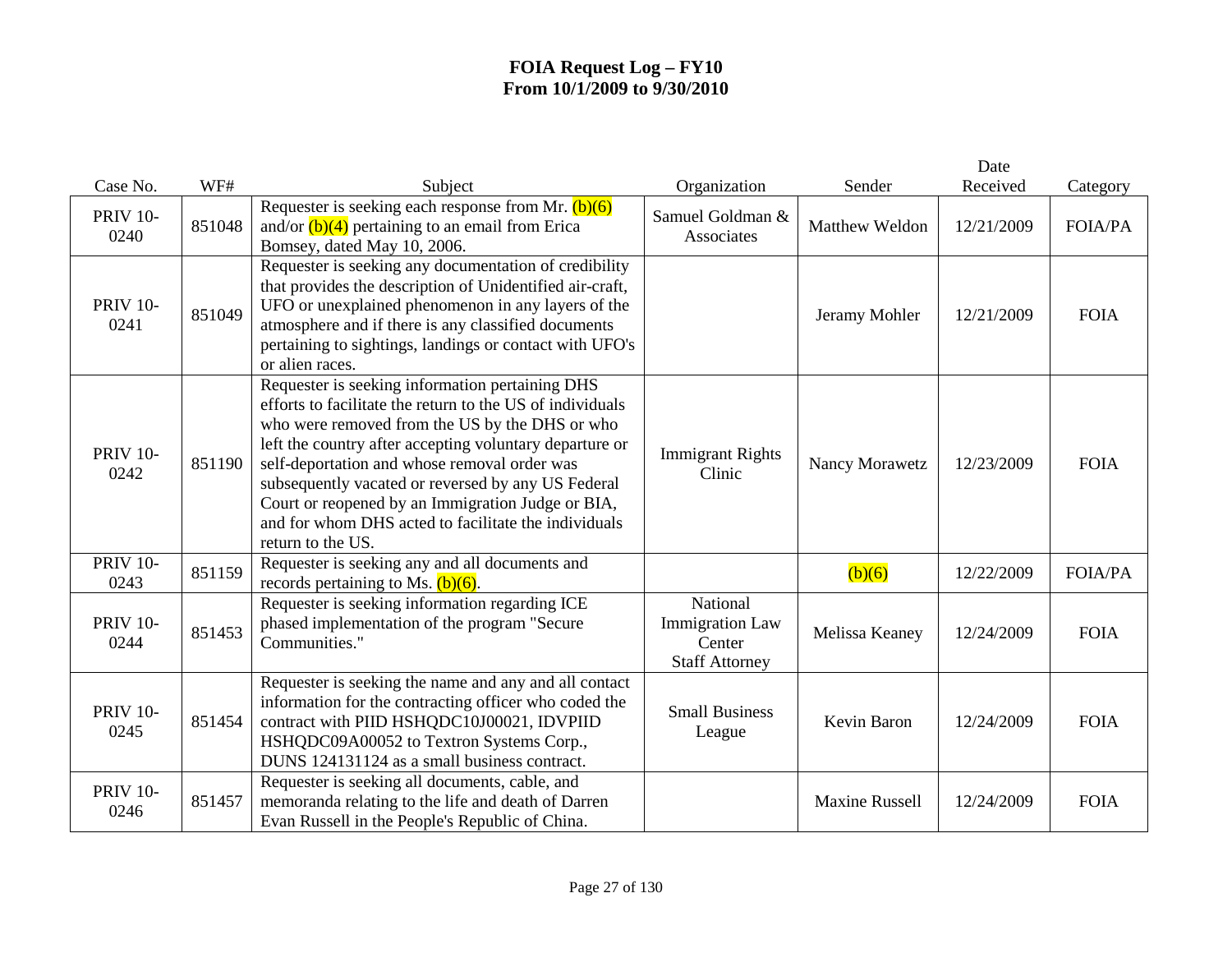| Case No.                | WF#    | Subject                                                                                                                                                                                                                                                                            | Organization                                    | Sender                | Date<br>Received | Category       |
|-------------------------|--------|------------------------------------------------------------------------------------------------------------------------------------------------------------------------------------------------------------------------------------------------------------------------------------|-------------------------------------------------|-----------------------|------------------|----------------|
| <b>PRIV 10-</b><br>0247 | 851627 | Requester is seeking records from Jan. 1,<br>2007throught the present pertaining to requests from<br>any UK government for DHS assistance in a British<br>investigation of a UK citizen named $(b)(6)$ and<br>information about $(b)(6)$ or the National Security<br>News Service. | <b>National Security</b><br><b>News Service</b> | (b)(6)                | 12/24/2009       | <b>FOIA/PA</b> |
| <b>PRIV 10-</b><br>0248 | 851797 | Requester is seeking a copy of the basic contract, to<br>include the statement of work for solicitation #050505<br>for the Technical Support to the Department of<br>Homeland Security National Cyber Security Division<br>(NCSD).                                                 | Federal Sources,<br>Inc                         | Lynne Skelley         | 12/28/2009       | <b>FOIA</b>    |
| <b>PRIV 10-</b><br>0249 | 851795 | Requester is seeking records directly or indirectly<br>pertaining to Mr. $(b)(6)$ .                                                                                                                                                                                                |                                                 | <b>Bonnie Schertz</b> | 12/28/2009       | <b>FOIA/PA</b> |
| <b>PRIV 10-</b><br>0250 | 851793 | Requester is seeking a copy of the following contracts<br>identified to DHS BPA's GS23F06FDA0011,<br>GS23F06FDA0002, GS23F06FDA0009.                                                                                                                                               | FOIA Group                                      | Ms. Rose Santos       | 12/28/2009       | <b>FOIA</b>    |
| <b>PRIV 10-</b><br>0251 | 851791 | Requester is seeking a copy of a recently awarded and<br>funded proposal for the federal program CFDA#<br>97.065: Homeland Security Advanced Research<br>Projects Agency.                                                                                                          | Champion<br>Consulting                          | Danny Champion        | 12/30/2009       | <b>FOIA</b>    |
| <b>PRIV 10-</b><br>0252 | 851790 | Requester is seeking a copy of a recently awarded and<br>funded proposal for the federal program CFDA#<br>97.007: Homeland Security Preparedness Technical<br>Assistance.                                                                                                          | Champion<br>Consulting                          | Danny Champion        | 12/30/2009       | <b>FOIA</b>    |
| <b>PRIV 10-</b><br>0253 | 851788 | Requester is seeking a copy of a recently awarded and<br>funded proposal for the federal program CFDA#<br>97.066: Homeland Security Information Technology<br>and Evaluation Program.                                                                                              | Champion<br>Consulting                          | Danny Champion        | 12/30/2009       | <b>FOIA</b>    |
| <b>PRIV 10-</b><br>0254 | 851787 | Requester is seeking a copy of a recently awarded and<br>funded proposal for the federal program CFDA#<br>97.067: Homeland Security Grant Program.                                                                                                                                 | Champion<br>Consulting                          | Danny Champion        | 12/30/2009       | <b>FOIA</b>    |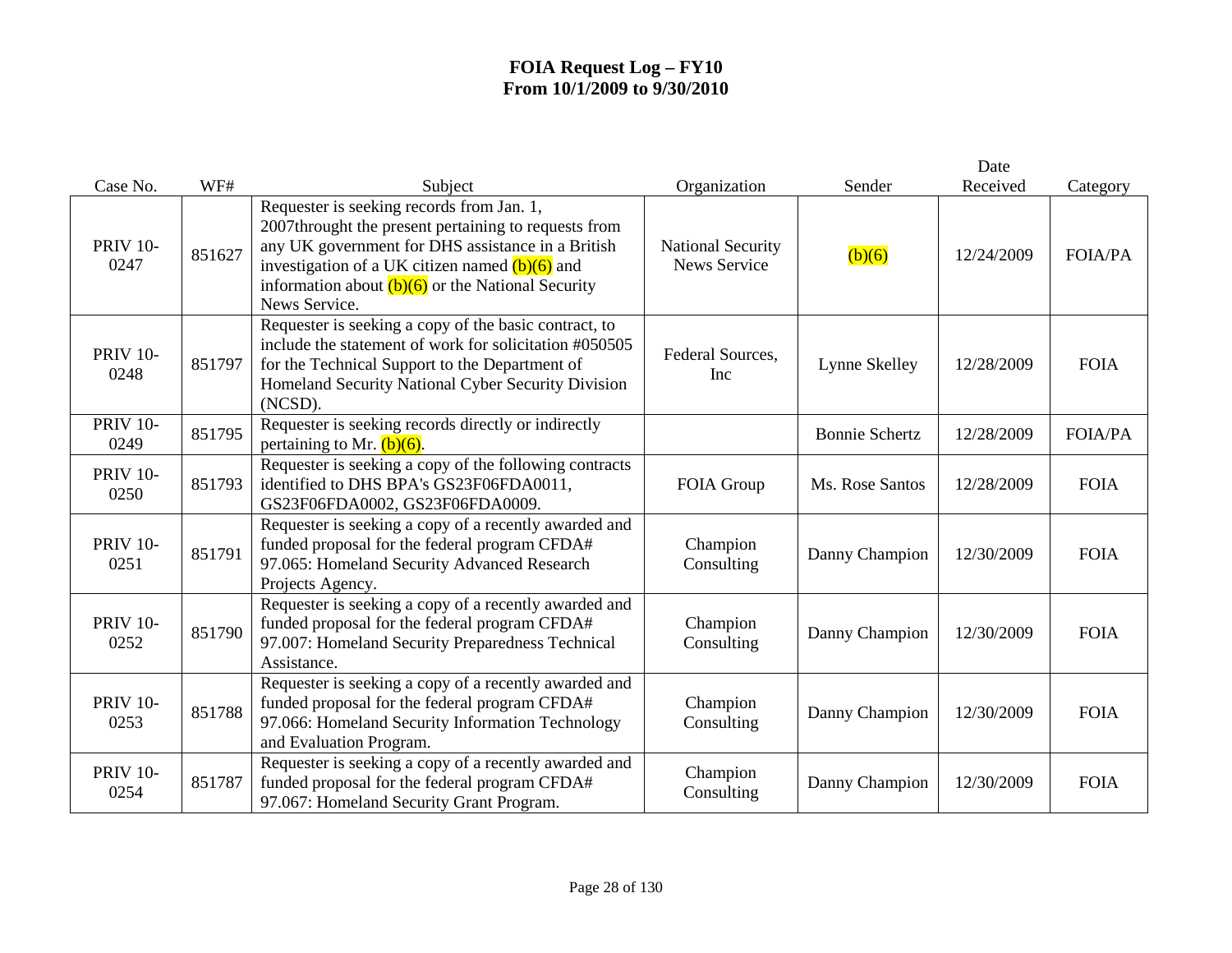|                         |        |                                                                                                                                                                                                                                                                                                     |                        |                        | Date       |                |
|-------------------------|--------|-----------------------------------------------------------------------------------------------------------------------------------------------------------------------------------------------------------------------------------------------------------------------------------------------------|------------------------|------------------------|------------|----------------|
| Case No.                | WF#    | Subject                                                                                                                                                                                                                                                                                             | Organization           | Sender                 | Received   | Category       |
| <b>PRIV 10-</b><br>0255 | 851784 | Requester is seeking a copy of a recently awarded and<br>funded proposal for the federal program CFDA#<br>97.065: Homeland Security Advanced Research<br>Projects Agency.                                                                                                                           | Champion<br>Consulting | Danny Champion         | 12/30/2009 | <b>FOIA</b>    |
| <b>PRIV 10-</b><br>0256 | 851782 | Requester is seeking any and all information<br>pertaining to Mr. $(b)(6)$ that has been collected,<br>reported or maintained by DHS and the status and<br>history of flagging indicating a target for surveillance,<br>monitoring, investigation or any operations pertaining<br>to Ms. $(b)(6)$ . |                        | (b)(6)                 | 12/30/2009 | <b>FOIA/PA</b> |
| <b>PRIV 10-</b><br>0257 | 851812 | Requester is seeking a copy of the contract and the<br>technical proposals identified to contracts<br>GS10F06LPA0005, GS10F06LPA0006 and<br>GS10F06LPA0010.                                                                                                                                         | FOIA Group             | Ms. Rose Santos        | 12/29/2009 | <b>FOIA</b>    |
| <b>PRIV 10-</b><br>0258 | 851808 | Requester is seeking a copy of the contract and the<br>winning proposal for contract # HSTS0105FSPP045.                                                                                                                                                                                             | FOIA Group             | Ms. Rose Santos        | 12/29/2009 | <b>FOIA</b>    |
| <b>PRIV 10-</b><br>0259 | 851816 | Requester is seeking all awarded contracts, front title<br>page only for contract HSFEHQ08R0163.                                                                                                                                                                                                    | FOIA Group, Inc        | Mr. Jeff<br>Stachewicz | 12/29/2009 | <b>FOIA</b>    |
| <b>PRIV 10-</b><br>0260 | 851844 | Requester is seeking all records pertaining Ms. $(b)(6)$<br>to include any investigations, interviews, and any<br>group to which Ms. $(b)(6)$ is a current or former<br>member.                                                                                                                     |                        | (b)(6)                 | 12/28/2009 | <b>FOIA/PA</b> |
| <b>PRIV 10-</b><br>0261 | 851846 | Requester is seeking copies of any complaints, memos<br>or other correspondence to DHS Senior Management<br>pertaining to misconduct and/or noncompliance with<br>procedures by US Air Marshalls in Amsterdam or the<br>Netherlands.                                                                | ProPublica             | Michael Grabell        | 12/30/2009 | <b>FOIA</b>    |
| <b>PRIV 10-</b><br>0262 | 851920 | Requester is seeking copies of any and all records or<br>documents regarding the results of Ms. $(b)(6)$<br>application for announcement #LAG-DRO288548-<br>MTL-810, Vacancy ID 288548.                                                                                                             |                        | (b)(6)                 | 12/31/2009 | <b>FOIA/PA</b> |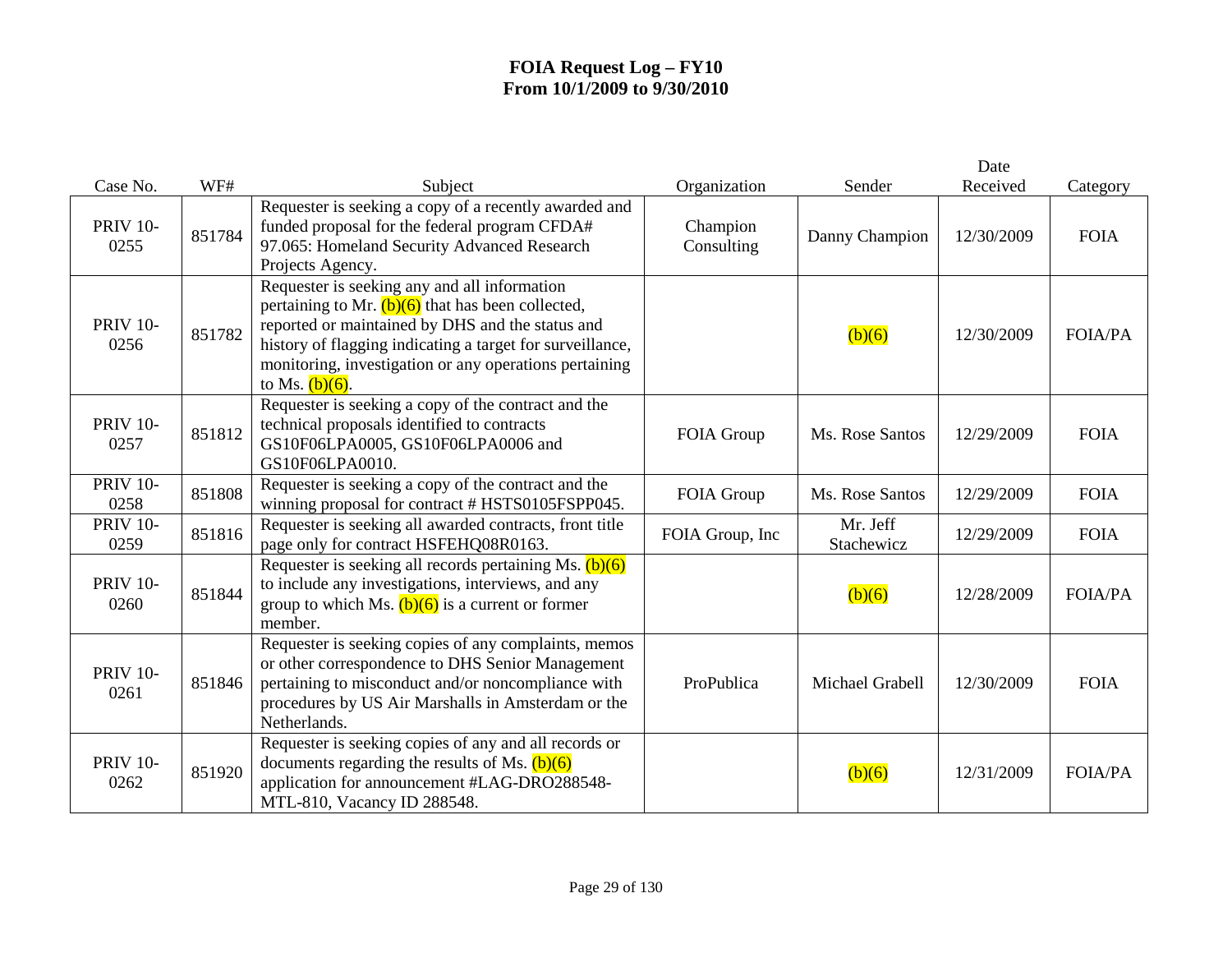| Case No.                | WF#    | Subject                                                                                                                                                                                                                                                                                                                                                   | Organization                                              | Sender                | Date<br>Received | Category       |
|-------------------------|--------|-----------------------------------------------------------------------------------------------------------------------------------------------------------------------------------------------------------------------------------------------------------------------------------------------------------------------------------------------------------|-----------------------------------------------------------|-----------------------|------------------|----------------|
| <b>PRIV 10-</b><br>0263 | 851923 | Requester is seeking the statistics for the past 5 years<br>(2005-2009) on how many Iranians were approved for<br>H-1B visas and the statistics for the past 5 years<br>(2005-2009) on how many Iranian physicians were<br>approved for H-1-B visas.                                                                                                      | Chicago-Kent<br>College of Law                            | <b>Natalie Potts</b>  | 12/31/2009       | <b>FOIA</b>    |
| <b>PRIV 10-</b><br>0264 | 852209 | Requester is seeking a copy of any amendments to the<br>task orders identified to contract HSHQDC07J00409.                                                                                                                                                                                                                                                | FOIA Group                                                | Ms. Rose Santos       | 01/04/2010       | <b>FOIA</b>    |
| <b>PRIV 10-</b><br>0265 | 852270 | Requester is seeking records pertaining to the<br>complaint and any related documents filed by the<br>Council on American-Islamic Relations against US<br>Airways on behalf of $(b)(6)$ . $(b)(6)$ , $(b)(6)$ , $(b)(6)$ ,<br>$(b)(6)$ , $(b)(6)$ and $(b)(6)$ referenced in a letter from<br>$(b)(6)$ Jan. 14, 2009.                                     | Skadden, Arps,<br>Slate Meagher &<br>Flom, LLP            | <b>Gregory Bailey</b> | 01/04/2010       | <b>FOIA</b>    |
| <b>PRIV 10-</b><br>0266 | 852226 | Requester is seeking information pertaining to Mr.<br>$(b)(6)$ .                                                                                                                                                                                                                                                                                          | The Kintock Group                                         | (b)(6)                | 01/04/2010       | <b>FOIA/PA</b> |
| <b>PRIV 10-</b><br>0267 | 852235 | Requester is seeking all information and records held<br>by the Department of Homeland Security pertaining to<br>the US visa application of Mr. $(b)(6)$ .                                                                                                                                                                                                | Alexander Dukor &<br>Associates, P.C.<br>Attorneys at Law | Alexander Dukor       | 01/05/2010       | <b>FOIA/PA</b> |
| <b>PRIV 10-</b><br>0268 | 852236 | Requester is seeking any and all document related to<br>USPHS assignment to OHA pertaining to Ms. $(b)(6)$ .                                                                                                                                                                                                                                              |                                                           | (b)(6)                | 01/04/2010       | <b>FOIA/PA</b> |
| <b>PRIV 10-</b><br>0269 | 852239 | Requester is seeking the DHS' procedures and policies<br>behind the decision to authorize and permit persons<br>accused by the Government of Uzbekistan of being<br>Islamic extremists terrorists and/or providing material<br>support to terrorists in connection with the May 2005<br>violence in Andijan, Uzebekistan to immigrate to the<br><b>US</b> |                                                           | Laurence Jarvik       | 01/05/2010       | <b>FOIA</b>    |
| <b>PRIV 10-</b><br>0270 | 852643 | Requester is seeking all documents in all agency files<br>and any branch pertaining to Ms. $(b)(6)$                                                                                                                                                                                                                                                       |                                                           | (b)(6)                | 01/07/2010       | FOIA/PA        |
| <b>PRIV 10-</b><br>0271 | 852642 | Requester is seeking all documents in all agency files<br>and any branch pertaining to Mr. $(b)(6)$ .                                                                                                                                                                                                                                                     |                                                           | (b)(6)                | 01/07/2010       | <b>FOIA/PA</b> |
| <b>PRIV 10-</b><br>0272 | 852708 | Requester is seeking to declassify his I-589 petition<br>submitted to Lyndhurst, NJ.                                                                                                                                                                                                                                                                      |                                                           | (b)(6)                | 01/08/2010       | <b>FOIA/PA</b> |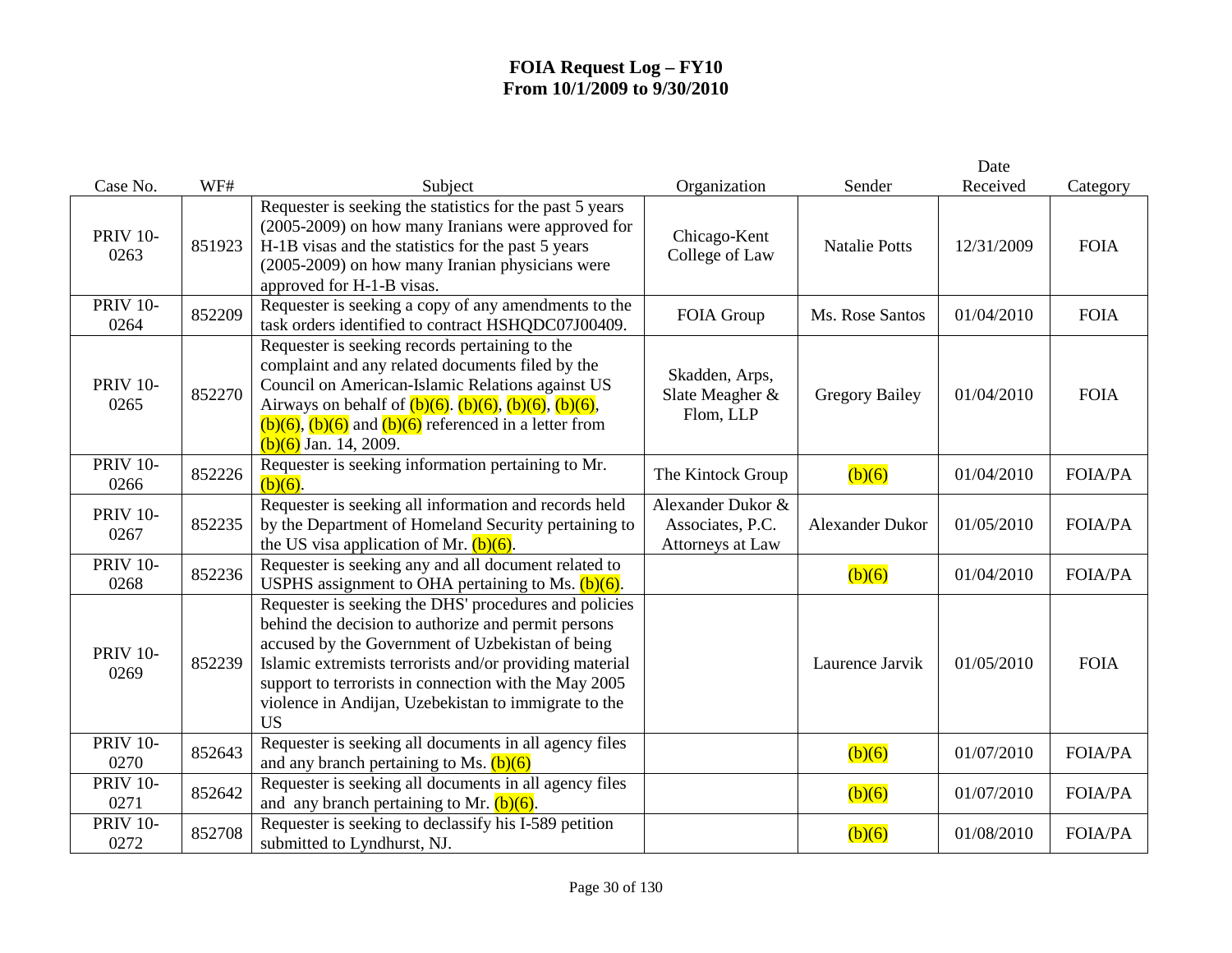|                         |        |                                                                                                                                                                                                                                                                                      |              |                      | Date       |                |
|-------------------------|--------|--------------------------------------------------------------------------------------------------------------------------------------------------------------------------------------------------------------------------------------------------------------------------------------|--------------|----------------------|------------|----------------|
| Case No.                | WF#    | Subject                                                                                                                                                                                                                                                                              | Organization | Sender               | Received   | Category       |
| <b>PRIV 10-</b><br>0273 | 852699 | Requester is seeking a copy of the FOIA case log for<br>the calendar year 2009.                                                                                                                                                                                                      |              | John Greenewald      | 01/08/2010 | <b>FOIA</b>    |
| <b>PRIV 10-</b><br>0274 | 852704 | Requester is seeking public records for state and<br>federal enclaves, territories and properties for the area<br>delineated as Ventura County and " the state of<br>California."                                                                                                    |              | Curtis Olsen         | 01/08/2010 | <b>FOIA</b>    |
| <b>PRIV 10-</b><br>0275 | 852706 | Requester is seeking a sworn, under seal copy of the<br>oath and affirmation for the latest and most current<br>President of the United States.                                                                                                                                      |              | Curtis Olsen         | 01/08/2010 | <b>FOIA</b>    |
| <b>PRIV 10-</b><br>0276 | 852701 | Requester is seeking the statutory definition for the<br>citizen, resident, Ventura County, domicile in the state<br>of California, and "within the state."                                                                                                                          |              | Curtis Olsen         | 01/08/2010 | <b>FOIA</b>    |
| <b>PRIV 10-</b><br>0277 | 852914 | Requester is seeking personnel files, records, agency<br>application, agency records pertaining to employment,<br>tenure, complaints, disciplinary actions and transfers<br>related to Mr. $(b)(6)$ , Mr. $(b)(6)$ , Mr $(b)(6)$ , Mr. $(b)(6)$ .<br>Ms. $(b)(6)$ and Mr. $(b)(6)$ . |              | Mr. B. Davis         | 01/11/2010 | <b>FOIA/PA</b> |
| <b>PRIV 10-</b><br>0278 | 852902 | Requester is seeking a copy of all documents received<br>by the Coast Guard's Hawaii based operations, for the<br>period $1/1/2009$ to $12/31/2009$ that in any way relate<br>to shipments of fireworks into the State of Hawaii.                                                    |              | <b>Timothy Hogan</b> | 01/11/2010 | <b>FOIA</b>    |
| <b>PRIV 10-</b><br>0279 | 852907 | Requester is seeking copies of all documents,<br>including meeting reports, minutes, emails, official<br>communications and representations relating to the G6<br>and US Counter-Terrorism Symposium in Bonn,<br>Germany on 26th and 27th Sept. 2008.                                |              | Brian Brady          | 01/11/2010 | <b>FOIA</b>    |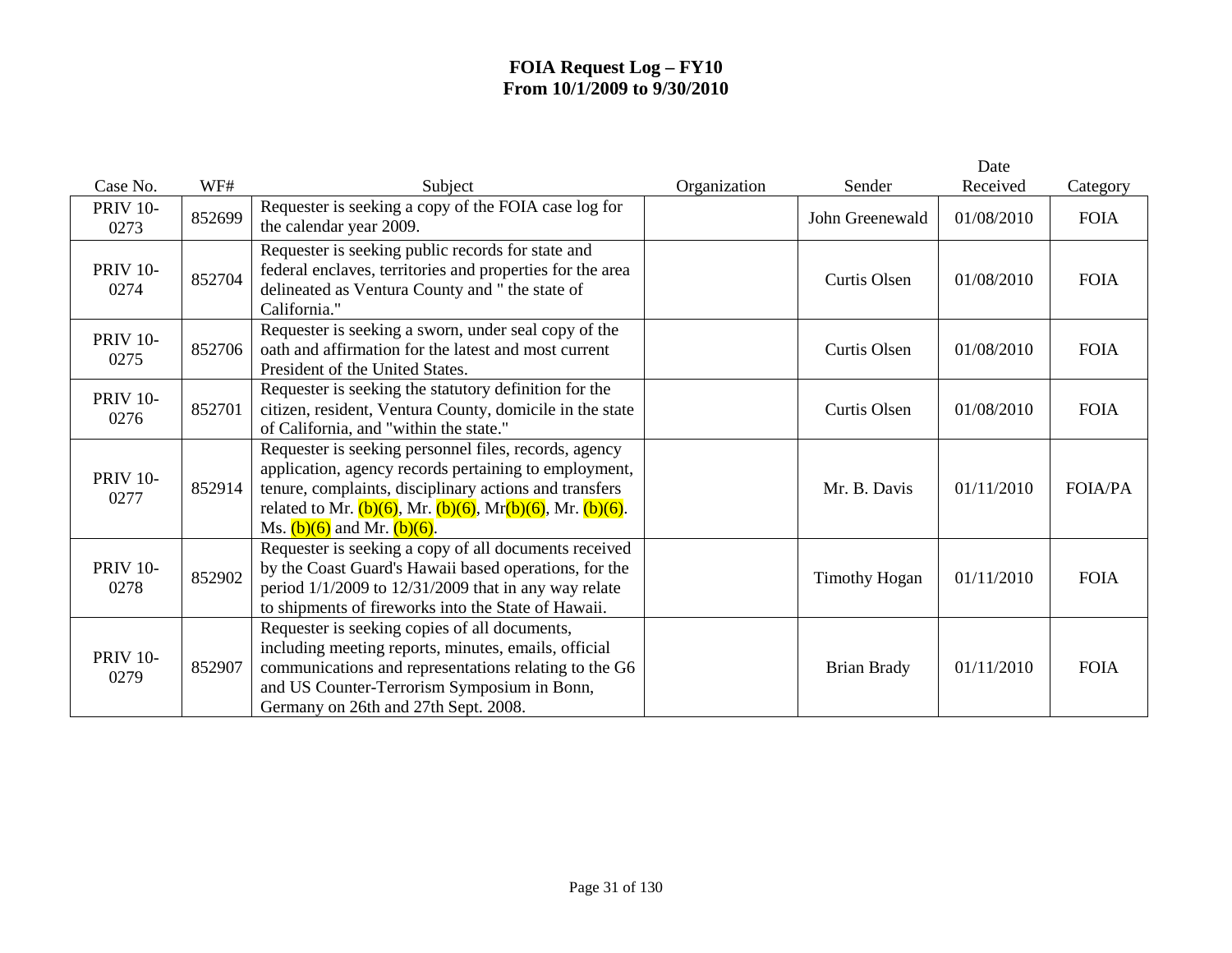|                         |        |                                                                                                                                                                                                                                                                                                                                                                                                                                                        |                                                                         |                      | Date       |                |
|-------------------------|--------|--------------------------------------------------------------------------------------------------------------------------------------------------------------------------------------------------------------------------------------------------------------------------------------------------------------------------------------------------------------------------------------------------------------------------------------------------------|-------------------------------------------------------------------------|----------------------|------------|----------------|
| Case No.                | WF#    | Subject                                                                                                                                                                                                                                                                                                                                                                                                                                                | Organization                                                            | Sender               | Received   | Category       |
| <b>PRIV 10-</b><br>0280 | 852910 | Requester is seeking all policies and/or handbooks<br>addressing procedures that US Border Patrol Agents<br>follow when stopping and searching people and/or<br>vehicles at border checkpoints, place under arrest, take<br>a suspect into custody, use handcuffs and/or<br>otherwise detain an individual. Also,<br>all policies and manuals concerning procedures used<br>by DHS, OIG to interview witnesses and/or subjects<br>in an investigation. | David Van Os &<br>Associates, P.C.                                      | Matt Holder          | 01/11/2010 | <b>FOIA</b>    |
| <b>PRIV 10-</b><br>0281 | 852913 | Requester is seeking copies of FOIA requests to DHS<br>and its component agencies since January 1, 2010.                                                                                                                                                                                                                                                                                                                                               | <b>Associated Press</b>                                                 | Eileen Sullivan      | 01/11/2010 | <b>FOIA</b>    |
| <b>PRIV 10-</b><br>0282 | 852917 | Requester is seeking a complete copy of the<br>administrative manual used by the US Border Patrol<br>and/or Immigration and Naturalization Service and/or<br>Immigration and Customs Enforcement.                                                                                                                                                                                                                                                      | David Van Os &<br>Associates, P.C.                                      | Matt Holder          | 01/11/2010 | <b>FOIA</b>    |
| <b>PRIV 10-</b><br>0283 | 852983 | Requester is seeking any and all information<br>concerning his Single Scope Background<br>Investigation dated May 2007.                                                                                                                                                                                                                                                                                                                                |                                                                         | (b)(6)               | 01/12/2010 | <b>FOIA/PA</b> |
| <b>PRIV 10-</b><br>0284 | 852982 | Requester is seeking copies of documents related to<br>travel to or from New Mexico using government<br>aircraft by Secretary Janet Napolitano from Jan. 1,<br>2009 to the present.                                                                                                                                                                                                                                                                    | <b>KRQE News 13/</b><br>KASA Fox 2                                      | Larry Barker         | 01/11/2010 | <b>FOIA</b>    |
| <b>PRIV 10-</b><br>0285 | 853342 | Requester is seeking all names that are on any<br>watchlist maintained by DHS or the FBI.                                                                                                                                                                                                                                                                                                                                                              |                                                                         | Donald Blivens       | 01/13/2010 | <b>FOIA</b>    |
| <b>PRIV 10-</b><br>0286 | 853354 | Requester is seeking all documents in all agency files,<br>including any branches and/or documents previously<br>transferred to any other agency related to Mr. $(b)(6)$                                                                                                                                                                                                                                                                               |                                                                         | (b)(6)               | 01/14/2010 | <b>FOIA/PA</b> |
| <b>PRIV 10-</b><br>0287 | 853366 | Requester is seeking all records pertaining to Mr.<br>$(b)(6)$ .                                                                                                                                                                                                                                                                                                                                                                                       | Law Offices of<br>David E. Piver                                        | David Piver          | 01/14/2010 | <b>FOIA/PA</b> |
| <b>PRIV 10-</b><br>0288 | 853522 | Requester is seeking information pertaining to a<br>firework explosion on July 4, 2009 at The Estate of<br>Mark Hill.                                                                                                                                                                                                                                                                                                                                  | Farris and Farris,<br>P.A.<br>Attorneys and<br><b>Counselors at Law</b> | <b>Robert Farris</b> | 01/14/2010 | <b>FOIA</b>    |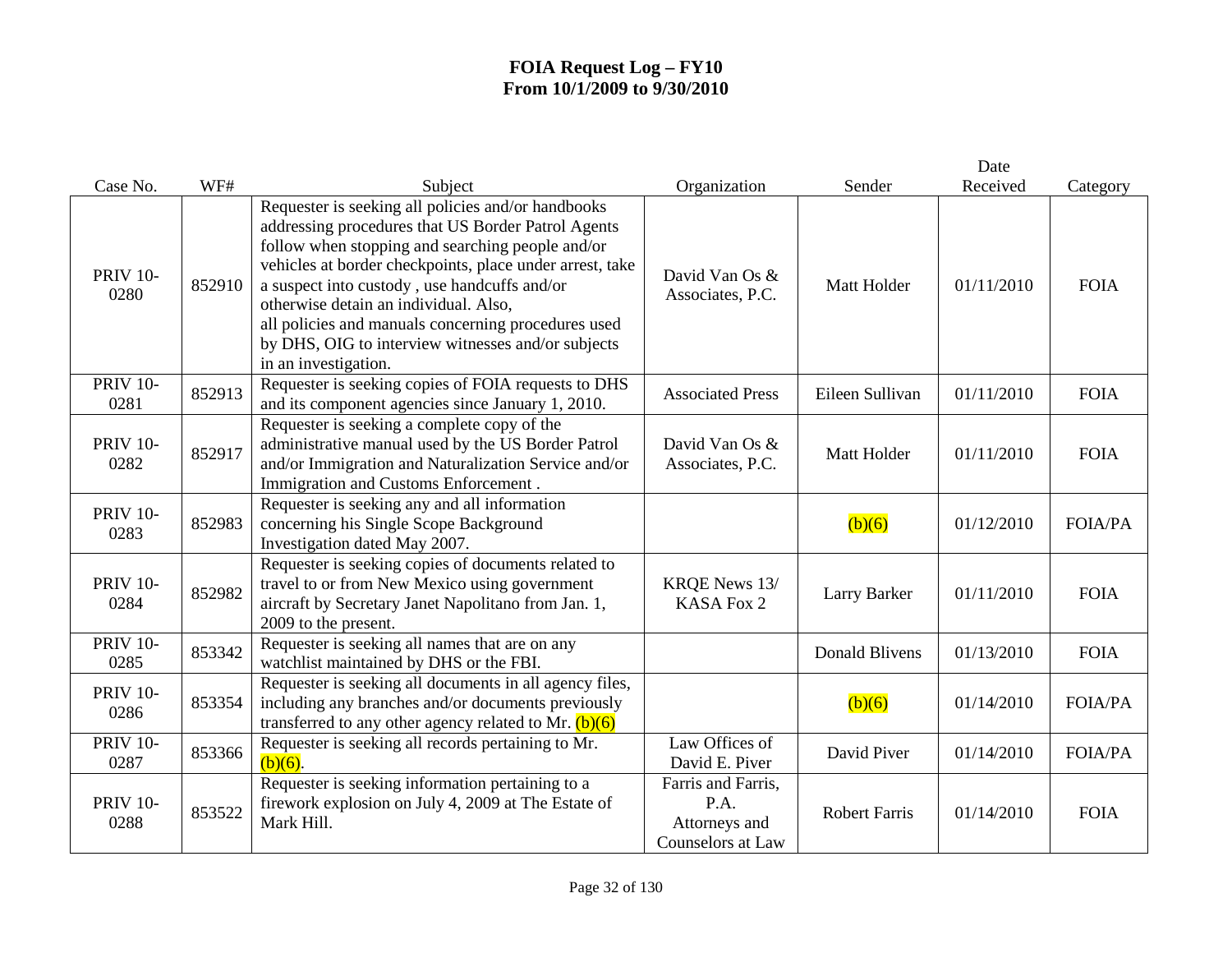|                         |        |                                                                                                                                                                                                                                                                                                                                                                    |                                              |                      | Date       |                |
|-------------------------|--------|--------------------------------------------------------------------------------------------------------------------------------------------------------------------------------------------------------------------------------------------------------------------------------------------------------------------------------------------------------------------|----------------------------------------------|----------------------|------------|----------------|
| Case No.                | WF#    | Subject                                                                                                                                                                                                                                                                                                                                                            | Organization                                 | Sender               | Received   | Category       |
| <b>PRIV 10-</b><br>0289 | 853371 | Requester is seeking federal records, reports and<br>charges pertaining to an FBI case.                                                                                                                                                                                                                                                                            | Northwest Florida<br><b>Reception Center</b> | (b)(6)               | 01/14/2010 | <b>FOIA/PA</b> |
| <b>PRIV 10-</b><br>0290 | 853521 | Requester is seeking any/information regarding Mr.<br>$(b)(6)$ .                                                                                                                                                                                                                                                                                                   |                                              | Richard<br>Kolomejec | 01/14/2010 | <b>FOIA/PA</b> |
| <b>PRIV 10-</b><br>0291 | 853517 | Requester is seeking materials that outline search<br>procedures and protocol of electronic media by CBP.<br>The requester also seeks information regarding<br>DHS/CBP policies on "Behavioral Profiling" of<br>persons traveling internationally.                                                                                                                 |                                              | <b>Gregory Berry</b> | 01/14/2010 | <b>FOIA</b>    |
| <b>PRIV 10-</b><br>0292 | 853515 | Requester is seeking a copy of Ms. $(b)(6)$ background<br>investigation and related decisional records.                                                                                                                                                                                                                                                            |                                              | (b)(6)               | 01/14/2010 | <b>FOIA/PA</b> |
| <b>PRIV 10-</b><br>0293 | 853510 | Requester is seeking any and all information regarding<br>Immigrations and Customs Enforcement raids and/or<br>investigations that occurred within the past 10 years<br>for Standard Concrete Products, Inc.                                                                                                                                                       | <b>Fisher Law Group</b><br>Attorneys at Law  | Kelly Fisher         | 01/14/2010 | <b>FOIA</b>    |
| <b>PRIV 10-</b><br>0294 | 853508 | Requester is seeking any and all records of<br>communications, contacts, memoranda or<br>correspondence between the US Embassy in Jakarta<br>and/or any other component of the US Department of<br>State and USCIS and/or any other component within<br>DHS regarding any and all decisions on $(b)(6)$ Form I-<br>212 from May 1, 2008 through December 31, 2009. | Judicial Watch                               | Ms. Jenny Small      | 01/14/2010 | <b>FOIA</b>    |
| <b>PRIV 10-</b><br>0295 | 853506 | Requester is seeking information pertaining to Mr.<br>$(b)(6)$ , $(b)(6)$ , $(b)(6)$ and $(b)(6)$ and three court cases.                                                                                                                                                                                                                                           | <b>FCI SANDSTONE</b>                         | Dan Davis            | 01/14/2010 | <b>FOIA/PA</b> |
| <b>PRIV 10-</b><br>0296 | 853504 | Requester is seeking any and all records pertaining to<br>his client $(b)(6)$ .                                                                                                                                                                                                                                                                                    | Law Offices of<br>Russell D. Knight          | Russell Knight       | 01/14/2010 | <b>FOIA/PA</b> |
| <b>PRIV 10-</b><br>0297 | 853503 | Requester is seeking records pertaining to Ms. $(b)(6)$ ,<br>also known as $(b)(6)$ and $(b)(6)$ .                                                                                                                                                                                                                                                                 |                                              | (b)(6)               | 01/14/2010 | <b>FOIA/PA</b> |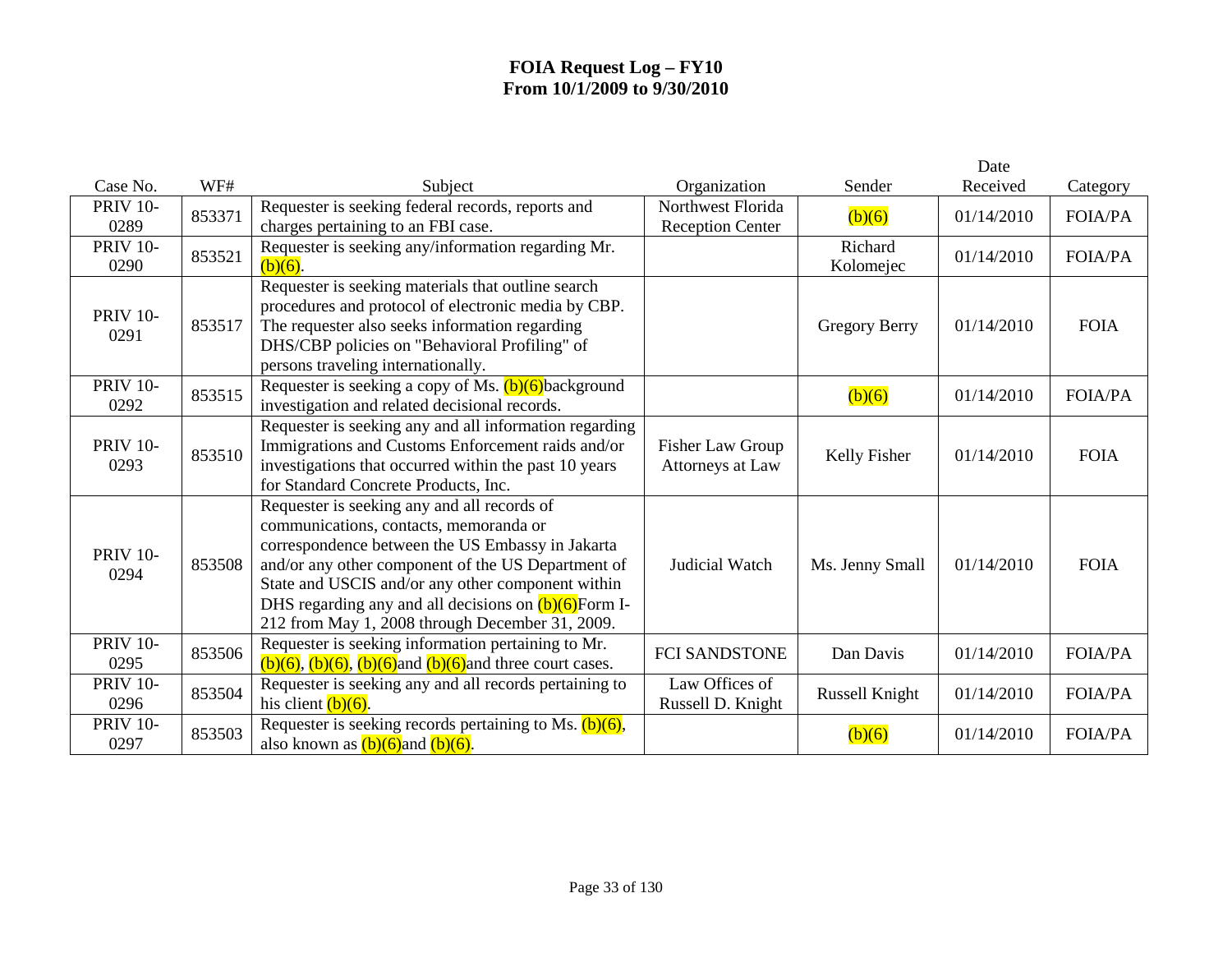|                         |        |                                                                                                                                                                                                                                                                                                                                                                                 |                                                   |                               | Date       |                |
|-------------------------|--------|---------------------------------------------------------------------------------------------------------------------------------------------------------------------------------------------------------------------------------------------------------------------------------------------------------------------------------------------------------------------------------|---------------------------------------------------|-------------------------------|------------|----------------|
| Case No.                | WF#    | Subject                                                                                                                                                                                                                                                                                                                                                                         | Organization                                      | Sender                        | Received   | Category       |
| <b>PRIV 10-</b><br>0298 | 853502 | Requester is seeking a copy of any documents<br>pertaining to a formal contract between the<br>Department of Homeland Security and any of its<br>divisions and Arnold Shapiro Productions and ABC<br>Television, Inc. to permit the development of a TV<br>series that was eventually broadcast nationally on<br>ABC in January 2009 with the title "Homeland<br>Security USA." |                                                   | <b>Howard Dratch</b>          | 01/14/2010 | <b>FOIA</b>    |
| <b>PRIV 10-</b><br>0299 | 853500 | Requester is seeking all direct correspondence<br>between Governor John Hoeven of North Dakota and<br>or representatives from his office and the Department<br>of Homeland Security from 2000 through the present.                                                                                                                                                              | Democratic<br>Senatorial<br>Campaign<br>Committee | Amy Gooden                    | 01/14/2010 | <b>FOIA</b>    |
| <b>PRIV 10-</b><br>0300 | 853498 | Requester is seeking copies of any communication or<br>records pertaining to the decision to subpoena and the<br>decision to withdraw the subpoena for the internet<br>writers $(b)(6)$ and $(b)(6)$ in the last week of 2009 after<br>they posted a national security directive on new<br>security procedures.                                                                 | <b>Talking Points</b><br>Memo                     | <b>Zachary Roth</b>           | 01/14/2010 | <b>FOIA/PA</b> |
| <b>PRIV 10-</b><br>0301 | 853496 | Requester is seeking a copy of Ms. $(b)(6)$ immigration<br>file.                                                                                                                                                                                                                                                                                                                | Attorney at Law                                   | Mr. Salvador<br>Colon         | 01/14/2010 | <b>FOIA/PA</b> |
| <b>PRIV 10-</b><br>0302 | 853392 | Requester is seeking all information pertaining to an<br>investigation and District of North Dakota case related<br>to Mr. $(b)(6)$ .                                                                                                                                                                                                                                           | (b)(6)                                            | (b)(6)                        | 01/14/2010 | <b>FOIA/PA</b> |
| <b>PRIV 10-</b><br>0303 | 853533 | Requester is seeking a copy of the contract, the<br>Statement of Work and pricing for contract #<br>HSSCCG08D00009.                                                                                                                                                                                                                                                             | FOIA Group                                        | Ms. Rose Santos               | 01/14/2010 | <b>FOIA</b>    |
| <b>PRIV 10-</b><br>0304 | 853532 | Requester is seeking the meeting minutes and any<br>related documents for a Nov. 9, 2009 DHS meeting<br>between SQM and Haifa.                                                                                                                                                                                                                                                  |                                                   | Myung Wang                    | 01/14/2010 | <b>FOIA</b>    |
| <b>PRIV 10-</b><br>0305 | 853530 | Requester is seeking a copy of the contract and the<br>SOW for contract # HSHQDC08C00035.                                                                                                                                                                                                                                                                                       | Federal Sources,<br>Inc                           | Lynne Skelley                 | 01/13/2010 | <b>FOIA</b>    |
| <b>PRIV 10-</b><br>0306 | 853534 | Requester is seeking information pertaining to DHS<br>(b)(2)(high).                                                                                                                                                                                                                                                                                                             | <b>Extended Stay</b><br>Deluxe                    | <b>Nicholas</b><br>Chiappetta | 01/15/2010 | <b>FOIA/PA</b> |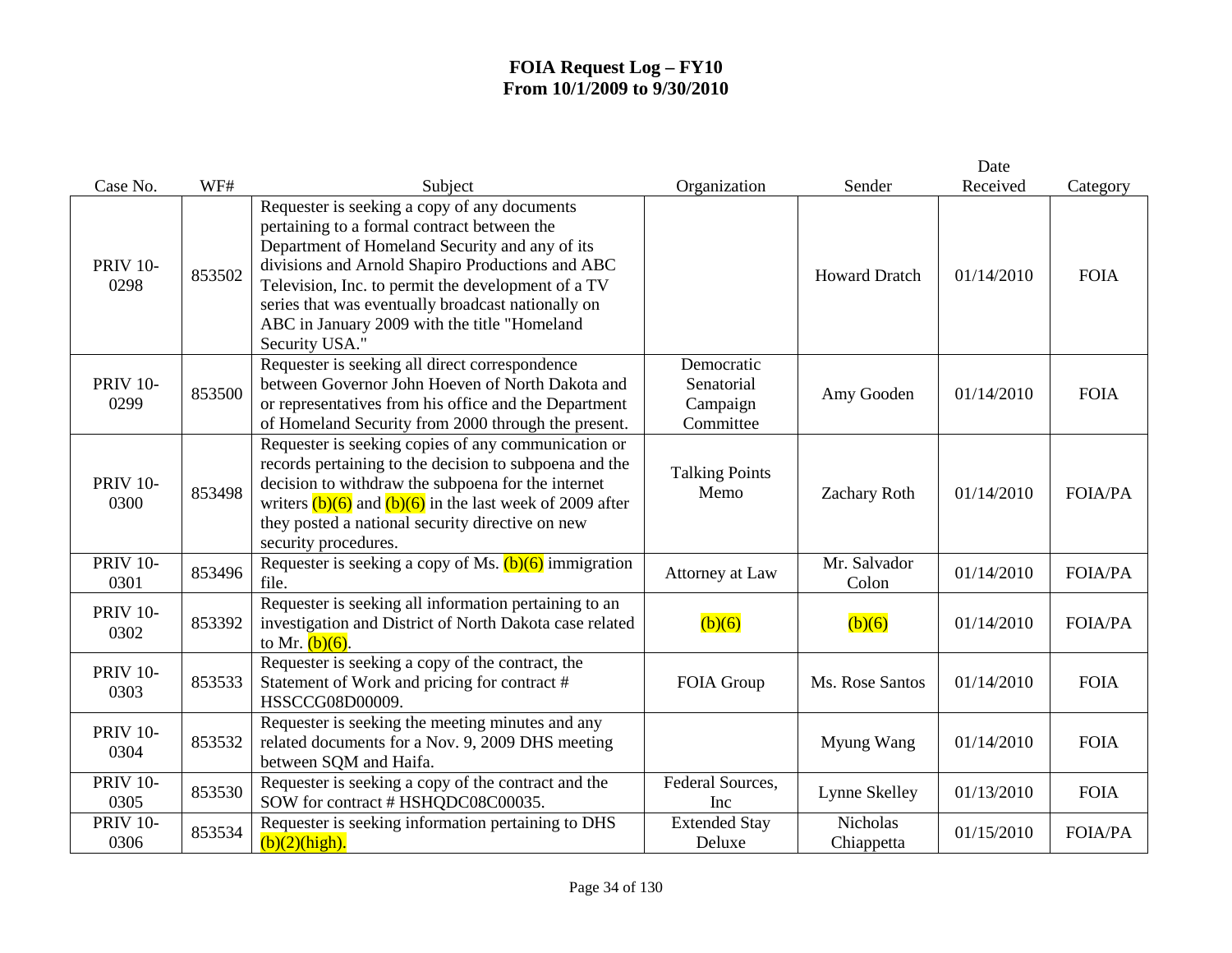|                         |        |                                                                                                                                                                                                                                 |                                                        |                        | Date       |                |
|-------------------------|--------|---------------------------------------------------------------------------------------------------------------------------------------------------------------------------------------------------------------------------------|--------------------------------------------------------|------------------------|------------|----------------|
| Case No.                | WF#    | Subject                                                                                                                                                                                                                         | Organization                                           | Sender                 | Received   | Category       |
| <b>PRIV 10-</b><br>0307 | 853535 | Requester is seeking any and all records pertaining to<br>Mr. $(b)(6)$ .                                                                                                                                                        | Attorney and<br>Counselor at Law                       | Nathan Frazier         | 01/15/2010 | <b>FOIA/PA</b> |
| <b>PRIV 10-</b><br>0308 | 853555 | Requester is seeking the number of deportations that<br>Mr. $(b)(6)$ , her husband has on file.                                                                                                                                 |                                                        | (b)(6)                 | 01/15/2010 | <b>FOIA/PA</b> |
| <b>PRIV 10-</b><br>0309 | 854042 | Requester is seeking any and all documents the<br>Department of Homeland Security maintains on Lt.<br>$(b)(6)$ regarding her assignment to and from the<br>agency.                                                              | Law Offices of<br>David P. Sheldon,<br><b>PLLC</b>     | David Sheldon          | 01/15/2010 | <b>FOIA/PA</b> |
| <b>PRIV 10-</b><br>0310 | 854038 | Requester is seeking all documents, records and<br>information relating to perpetration of fraud<br>committed by $(b)(6)$ , AKA $(b)(6)$ , $(b)(6)$ purporting to<br>practice law in New York city in the 1980's and<br>1990's. | Law Offices of<br><b>Jonathan Robert</b><br>Nelson, PC | <b>Jonathan Nelson</b> | 01/20/2010 | <b>FOIA/PA</b> |
| <b>PRIV 10-</b><br>0311 | 854035 | Requester is seeking records related to a certification<br>provided by the Secretary of Homeland Security<br>concerning the Loran-C infrastructure pursuant to<br>H.R. 2892 sec. 559.                                           | CrossRate<br>Technology, LLC                           | Zachariah<br>Conover   | 01/20/2010 | <b>FOIA</b>    |
| <b>PRIV 10-</b><br>0312 | 854029 | Requester is seeking the release of names and location<br>of detained/deported persons with copies of arrest<br>warrants and bond forfeitures.                                                                                  | Charles B. Roberts<br>& Associates                     | <b>Charles Roberts</b> | 01/20/2010 | <b>FOIA</b>    |
| <b>PRIV 10-</b><br>0313 | 854023 | Requester is seeking all files, correspondence or other<br>records pertaining to Mr. $(b)(6)$ .                                                                                                                                 | (b)(6)                                                 | (b)(6)                 | 01/20/2010 | <b>FOIA/PA</b> |
| <b>PRIV 10-</b><br>0314 | 854018 | Requester is seeking all records pertaining to Mr.<br>$(b)(6)$ .                                                                                                                                                                | Attorney at Law                                        | Mr. Salvador<br>Colon  | 01/20/2010 | <b>FOIA/PA</b> |
| <b>PRIV 10-</b><br>0315 | 854016 | Requester is seeking all records and/or data pertaining<br>to Mr. $(b)(6)$ .                                                                                                                                                    | Federal<br>Correctional<br>Complex Coleman<br>Low      | (b)(6)                 | 01/20/2010 | <b>FOIA/PA</b> |
| <b>PRIV 10-</b><br>0316 | 854014 | Requester is seeking copies of all records pertaining to<br>Mr. $(b)(6)$                                                                                                                                                        |                                                        | (b)(6)                 | 01/20/2010 | <b>FOIA/PA</b> |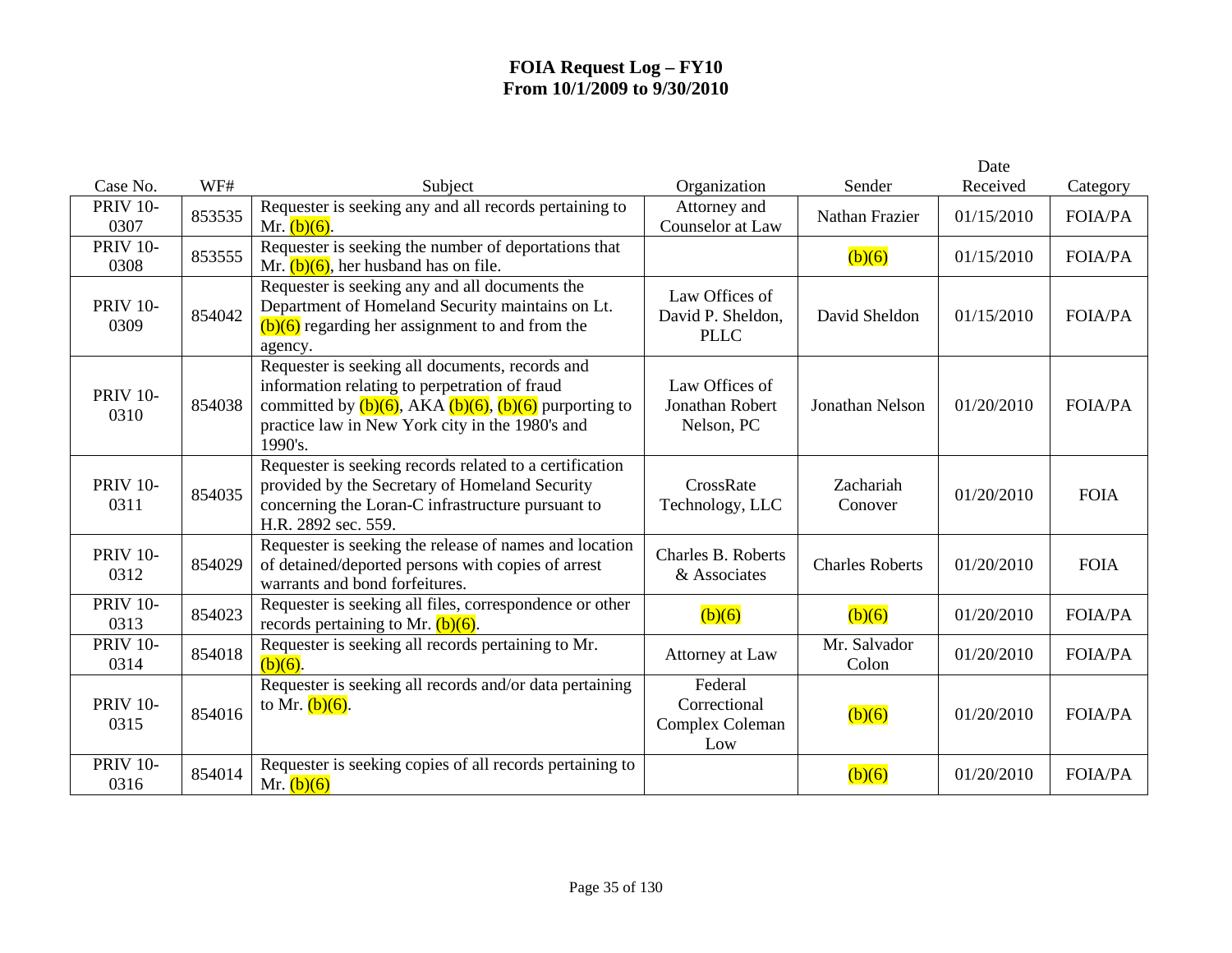|                         |        |                                                                                                                                                                                                                                                                                    |                                                                      |                        | Date       |                |
|-------------------------|--------|------------------------------------------------------------------------------------------------------------------------------------------------------------------------------------------------------------------------------------------------------------------------------------|----------------------------------------------------------------------|------------------------|------------|----------------|
| Case No.                | WF#    | Subject                                                                                                                                                                                                                                                                            | Organization                                                         | Sender                 | Received   | Category       |
| <b>PRIV 10-</b><br>0317 | 854047 | Requester is seeking information pertaining to<br>"Follow-Up Audit of the Immigration and<br>Naturalization Service's Airport Inspection Facilities,"<br>report # 03-10 Office of the Inspector General<br>(January 2003).                                                         | Gatzke Dillion &<br>Ballance, LLP                                    | Danielle Morone        | 01/20/2010 | <b>FOIA</b>    |
| <b>PRIV 10-</b><br>0318 | 854012 | Requester is seeking a copy of all immigration related<br>legal opinions issued by the Department of Homeland<br>Security from January 1, 2004 through the present.                                                                                                                | Miller Mayer, LLP<br>Attorneys at Law                                | Stephen Yale-<br>Loehr | 01/19/2010 | <b>FOIA</b>    |
| <b>PRIV 10-</b><br>0319 | 854010 | Requester is seeking records related to operations<br>conducted during the calendar year by US CBP,<br>Sandusky Ohio Border Patrol Station, Detroit Sector,<br>directed at or resulting in the apprehension and<br>removal or granting of voluntary departure to non-<br>citizens. | Advocates for<br><b>Basic Legal</b><br>Equality, Inc.<br><b>ABLE</b> | Mark Heller            | 01/19/2010 | <b>FOIA</b>    |
| <b>PRIV 10-</b><br>0320 | 854008 | Requester is seeking a copy of the basic contract<br>including the statement of work for contract<br>hsbp1005c00689, awarded to Global Maritek<br>Systems, Inc.                                                                                                                    | Federal Sources,<br>Inc                                              | Lynne Skelley          | 01/20/2010 | <b>FOIA</b>    |
| <b>PRIV 10-</b><br>0321 | 854006 | Requester is seeking information on the number of<br>Othe Than Mexicans (OTM) that have been detained<br>at the US border or at other checkpoints inside of the<br>US in 2008 and 2009.                                                                                            | CNSNews.com                                                          | Penny Starr            | 01/20/2010 | <b>FOIA</b>    |
| <b>PRIV 10-</b><br>0322 | 854004 | Requester is seeking a copy of the winning proposals<br>submitted by Kadiz in response to subject Sol and<br>contract awards for contract HSHQDC-06-D-00047,<br>HSHQDC-07-J-00677 (Sol# HSHQDC-09-R-00092).                                                                        | FOIA Group                                                           | Ms. Rose Santos        | 01/18/2010 | <b>FOIA</b>    |
| <b>PRIV 10-</b><br>0323 | 854003 | Requester is seeking a copy of the basic contract<br>including the statement of work and pricing for<br>contract, US CBP HSBP1007J15104.                                                                                                                                           | FOIA Group                                                           | Ms. Rose Santos        | 01/18/2010 | <b>FOIA</b>    |
| <b>PRIV 10-</b><br>0324 | 854001 | Requester is seeking the contract, the SOW and the<br>pricing for contract, US CBP HSBP1004C00193.                                                                                                                                                                                 | FOIA Group                                                           | Ms. Rose Santos        | 01/18/2010 | <b>FOIA</b>    |
| <b>PRIV 10-</b><br>0325 | 854000 | Requester is seeking copies of all records pertaining to<br>Mr. $(b)(6)$ beginning December 1, 2002.                                                                                                                                                                               |                                                                      | (b)(6)                 | 01/21/2010 | <b>FOIA/PA</b> |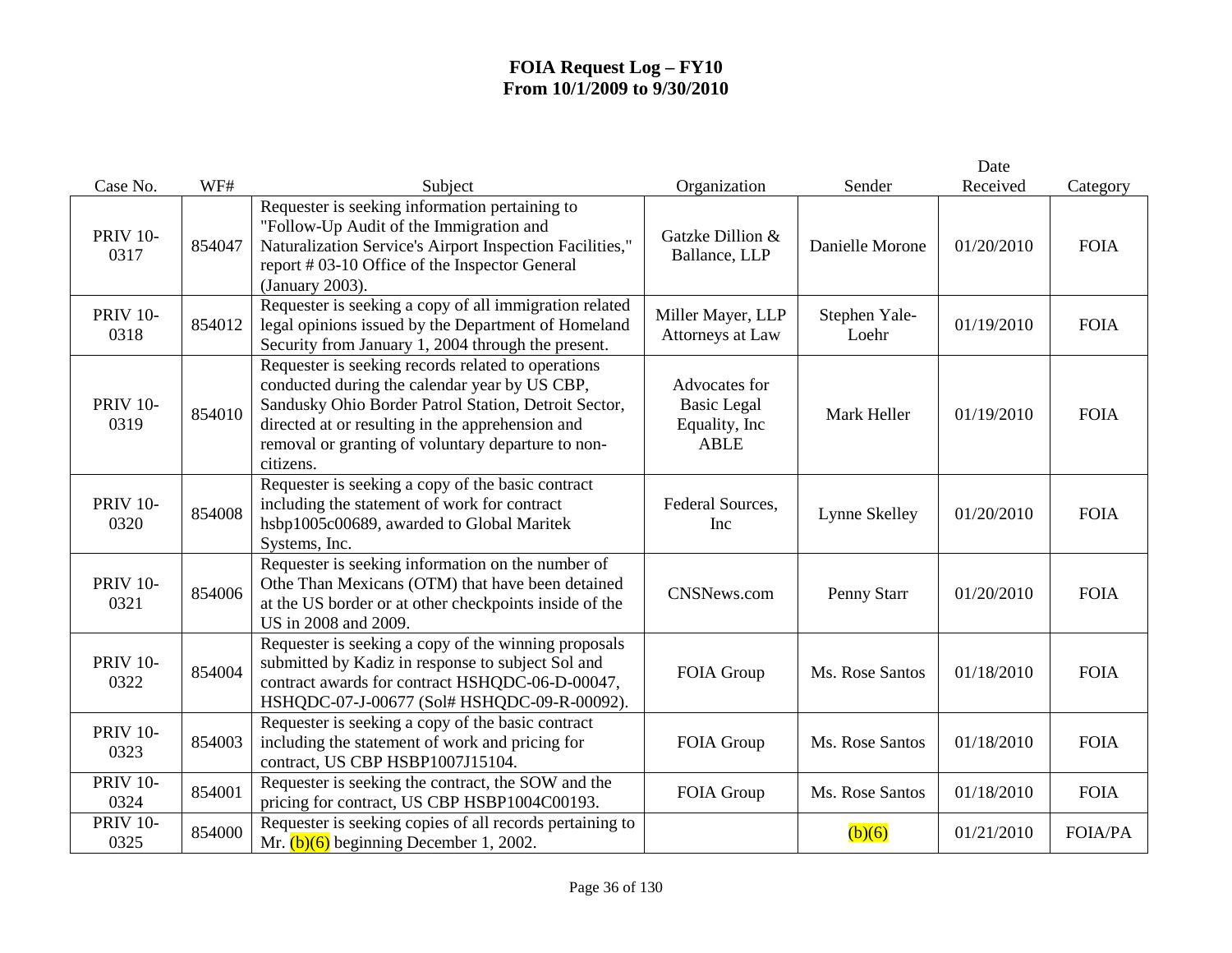|                         |        |                                                                                                                                                                                                                    |                                            |                        | Date       |                |
|-------------------------|--------|--------------------------------------------------------------------------------------------------------------------------------------------------------------------------------------------------------------------|--------------------------------------------|------------------------|------------|----------------|
| Case No.                | WF#    | Subject                                                                                                                                                                                                            | Organization                               | Sender                 | Received   | Category       |
| <b>PRIV 10-</b><br>0326 | 853994 | Requester is seeking a copy of the basic contract<br>including the statement of work for contract<br>HSHQDC09C00125 awarded to General Electric<br>Company.                                                        | FedSources, Inc.                           | Quincy Wilkins         | 01/21/2010 | <b>FOIA</b>    |
| <b>PRIV 10-</b><br>0327 | 853993 | Requester is seeking a copy of the basic contract<br>including the statement of work for contract<br>HSHQDC09C00123 awarded to Passport Systems,<br>Inc.                                                           | FedSources, Inc.                           | Quincy Wilkins         | 01/21/2010 | <b>FOIA</b>    |
| <b>PRIV 10-</b><br>0328 | 853992 | Requester is seeking a copy of the basic contract<br>including the statement of work for contract<br>HSHQDC09C00129 awarded to Smiths Detection,<br>Inc.                                                           | FedSources, Inc.                           | Quincy Wilkins         | 01/21/2010 | <b>FOIA</b>    |
| <b>PRIV 10-</b><br>0329 | 853999 | Requester is seeking the contract, the SOW and<br>pricing for contracts HSHQDC09C00135 and<br>HSHQDC08C00095.                                                                                                      | FOIA Group                                 | Ms. Rose Santos        | 01/21/2010 | <b>FOIA</b>    |
| <b>PRIV 10-</b><br>0330 | 853997 | Requester is seeking a copy of the basic contract,<br>including the SOW/PWS and the pricing.                                                                                                                       | FOIA Group                                 | Ms. Rose Santos        | 01/21/2010 | <b>FOIA</b>    |
| <b>PRIV 10-</b><br>0331 | 853996 | Requester is seeking the statement of work parts one<br>and two in reference to the Department of Homeland<br>Security, contract # HSCEC-5-09-A-00004.                                                             |                                            | Jeffrey Miller         | 01/21/2010 | <b>FOIA</b>    |
| <b>PRIV 10-</b><br>0332 | 853995 | Requester is seeking all documents in all agency files,<br>including any branches related to Mr. $(b)(6)$ .                                                                                                        |                                            | (b)(6)                 | 01/22/2010 | <b>FOIA/PA</b> |
| <b>PRIV 10-</b><br>0333 | 854056 | Requester is seeking any and all information<br>pertaining to a case related to Mr. $(b)(6)$ , case # CR<br>$(b)(6)$ before Judge Lee in Silver Bow County Justice<br>Court in Montana beginning on June 22, 2005. | Federal<br>Correctional<br>Institute       | (b)(6)                 | 01/21/2010 | <b>FOIA/PA</b> |
| <b>PRIV 10-</b><br>0334 | 854064 | Requester is seeking the contract, SOW and the<br>pricing for contract HSHQDC07D00030.                                                                                                                             | FOIA Group                                 | Ms. Rose Santos        | 01/22/2010 | <b>FOIA</b>    |
| <b>PRIV 10-</b><br>0335 | 854066 | Requester is seeking a copy of the report "Blueprint"<br>for Federal Action on Illegal Guns.                                                                                                                       | <b>National Rifle</b><br>Assoc. of America | Christopher<br>Zealand | 01/22/2010 | <b>FOIA</b>    |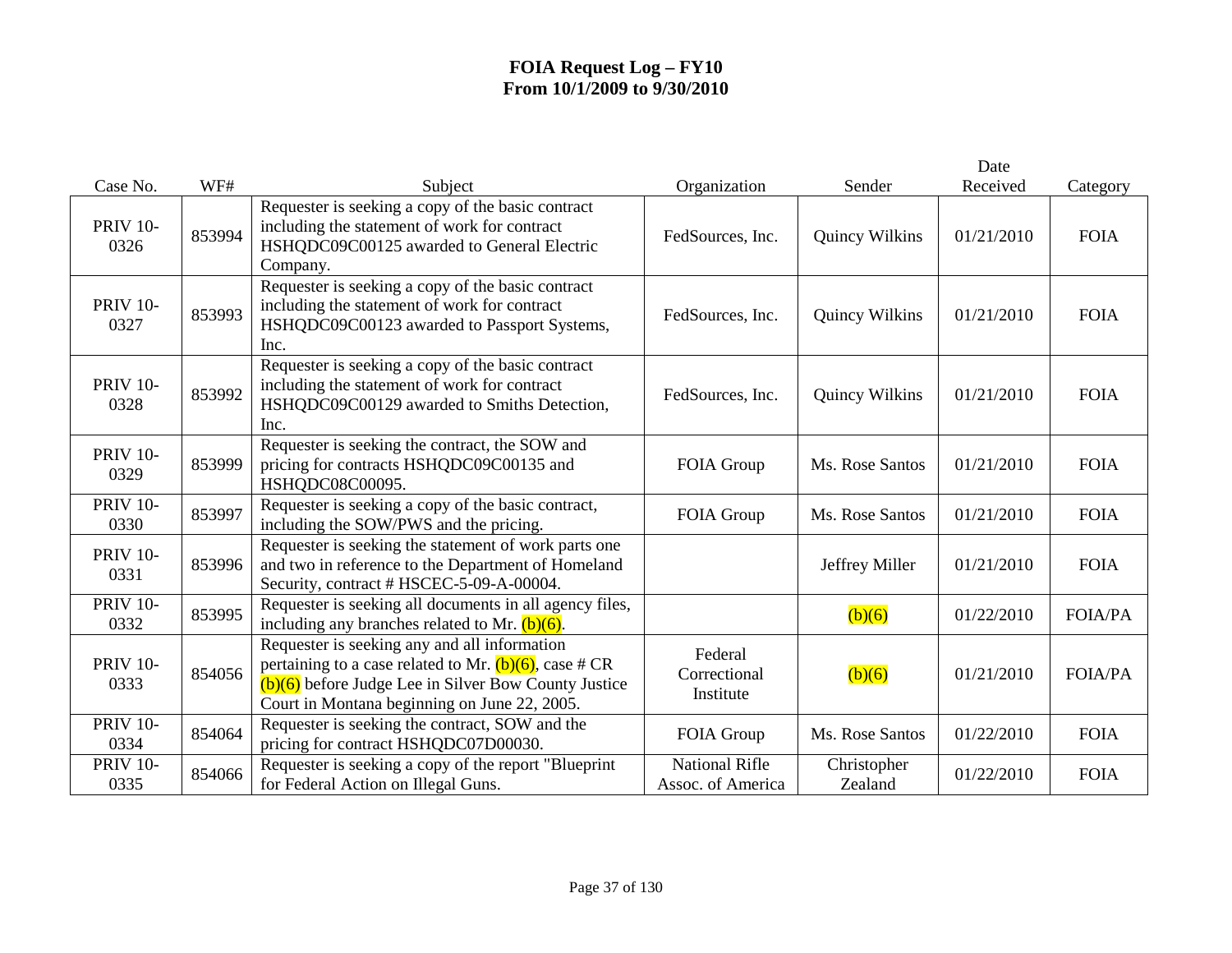| Case No.                | WF#    | Subject                                                                                                                                                                                                                                                                                                                      | Organization                                                                | Sender               | Date<br>Received | Category       |
|-------------------------|--------|------------------------------------------------------------------------------------------------------------------------------------------------------------------------------------------------------------------------------------------------------------------------------------------------------------------------------|-----------------------------------------------------------------------------|----------------------|------------------|----------------|
| <b>PRIV 10-</b><br>0336 | 854683 | Requester is seeking information for the last 5 years,<br>2004 through 2009, ending in Sept. 30, 2009 on bonus<br>pay and/or performance pay for members of DHS'<br>senior executive service, political appointments, and<br>general schedule pay scale.                                                                     |                                                                             | Lou Michel           | 01/27/2010       | <b>FOIA</b>    |
| <b>PRIV 10-</b><br>0337 | 854657 | Requester is seeking DHS' survey of all 18 critical<br>infrastructure sectors.                                                                                                                                                                                                                                               | CrossRate<br>Technology, LLC                                                | Zachariah<br>Conover | 01/27/2010       | <b>FOIA</b>    |
| <b>PRIV 10-</b><br>0338 | 854641 | Requester is seeking policies and procedures for CBP<br>apprehension of immigrants, for processing $&$ custody<br>of individuals under CBP, repatriation of individuals<br>from CBP custody and grievance policies and<br>procedures.                                                                                        | <b>ACLU</b> of New<br>Mexico<br>Regional Center for<br><b>Border Rights</b> | <b>Emily Carey</b>   | 01/27/2010       | <b>FOIA</b>    |
| <b>PRIV 10-</b><br>0339 | 854662 | Requester is seeking a copy of the task order #006,<br>including the SOW/PWS, and labor categories<br>identified to contract # HSHQPA05A00058, task<br>order #006.                                                                                                                                                           |                                                                             | <b>Rose Santos</b>   | 01/26/2010       | <b>FOIA</b>    |
| <b>PRIV 10-</b><br>0340 | 854635 | The requester is seeking records regarding names,<br>phone numbers and email addresses of credit card<br>buyers at the FLETC.                                                                                                                                                                                                | <b>Computer Systems</b><br>West<br>SynapsetIT                               | Ray Venkat           | 01/27/2010       | <b>FOIA</b>    |
| <b>PRIV 10-</b><br>0341 | 854665 | Requester is seeking access to any records produced<br>pertaining to Ms. $(b)(6)$ by agents and or the<br>Department of Homeland Security.                                                                                                                                                                                   |                                                                             | (b)(6)               | 01/27/2010       | FOIA/PA        |
| <b>PRIV 10-</b><br>0342 | 854821 | Requester is seeking all requests submitted under the<br>Freedom of Information Act to the Department of<br>Homeland Security by the New York Times or the<br>Associated Press, or persons claiming to represent or<br>work for the New York Times or the Associated<br>Press, between January 1, 2005 and January 13, 2010. | Gawker Media                                                                | John Cook            | 01/29/2010       | <b>FOIA</b>    |
| <b>PRIV 10-</b><br>0343 | 854828 | Requester is seeking all documents in all agency files,<br>including any branches related to $(b)(6)$                                                                                                                                                                                                                        |                                                                             | Larry Hall           | 01/29/2010       | <b>FOIA/PA</b> |
| <b>PRIV 10-</b><br>0344 | 854833 | Requester is seeking a copy of 2008 Pre-Disaster<br>Mitigation applications awarded to Montana, Nevada<br>and Oregon.                                                                                                                                                                                                        | Blais and<br>Associates, Inc.                                               | Sharon Campbell      | 01/29/2010       | <b>FOIA</b>    |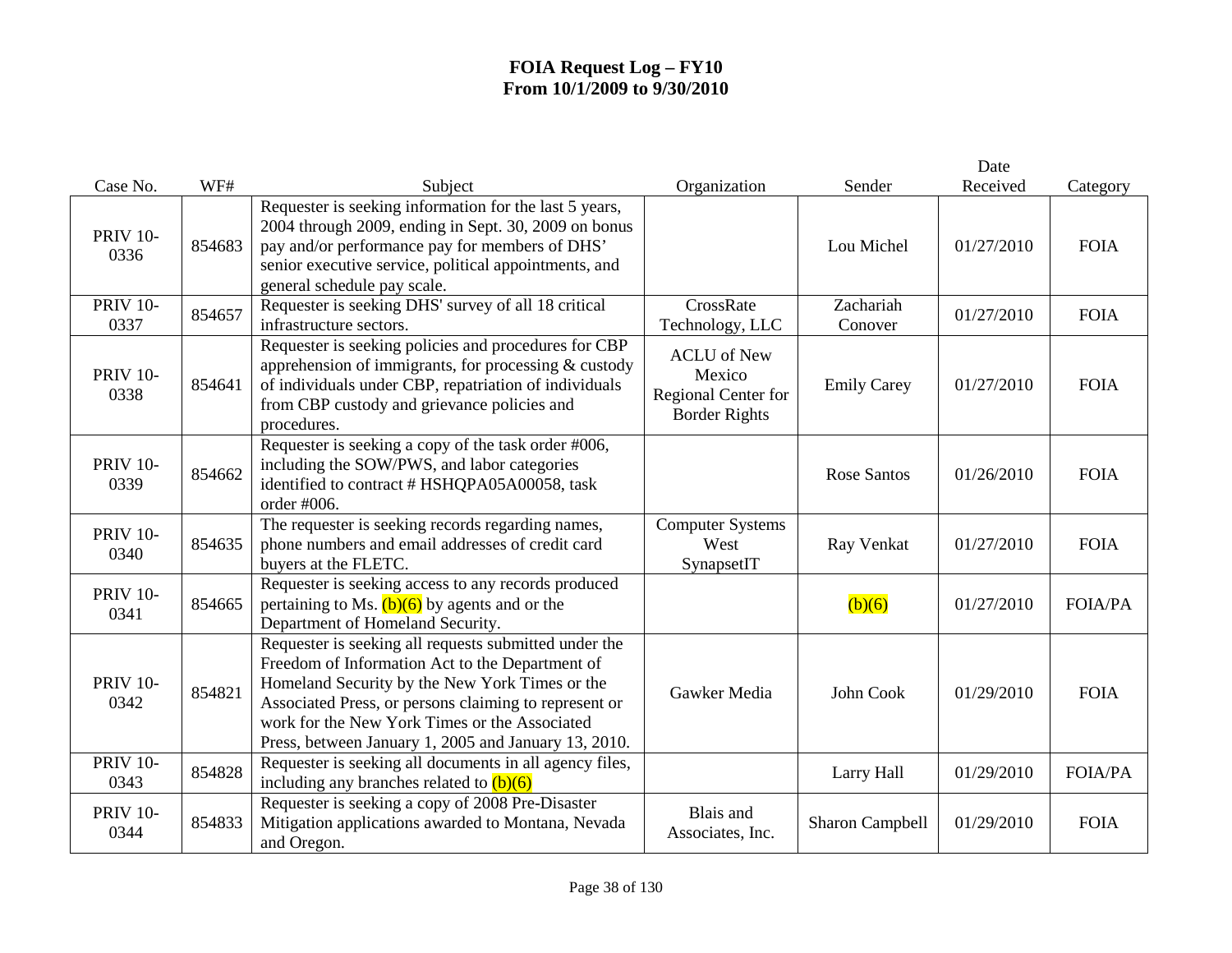|                         |        |                                                                                                                                                                                                                                                                                                                                                                           |                              |                          | Date       |                |
|-------------------------|--------|---------------------------------------------------------------------------------------------------------------------------------------------------------------------------------------------------------------------------------------------------------------------------------------------------------------------------------------------------------------------------|------------------------------|--------------------------|------------|----------------|
| Case No.                | WF#    | Subject                                                                                                                                                                                                                                                                                                                                                                   | Organization                 | Sender                   | Received   | Category       |
| <b>PRIV 10-</b><br>0345 | 854835 | Requester is seeking the statement of work for task<br>orders awarded to General Dynamics One Source<br>Limited Liability Co. contract #<br>HSHQDC06D00024,task order HSHQDC10J00015<br>awarded on Nov. 10, 2009.                                                                                                                                                         | <b>INPUT</b>                 | Corionna Canada          | 01/29/2010 | <b>FOIA</b>    |
| <b>PRIV 10-</b><br>0346 | 854839 | Requester is seeking the National Response<br>Framework or National Response Plan, Quadrennial<br>Homeland Security Review, the National<br>Preparedness Guidelines, the Strategic Plan to<br>Enhance the Security of International Supply Chain<br>and the Voluntary Private Sector Preparedness<br>Accreditation and Certification Program Guidelines<br>and Standards. | Florida State Prison<br>West | David Subil              | 01/29/2010 | <b>FOIA</b>    |
| <b>PRIV 10-</b><br>0347 | 854840 | Requester is seeking the Department of Homeland<br>Security's Transition Team Report prepared for the<br>Obama administration from Nov. 1, 2008 to the<br>present.                                                                                                                                                                                                        | Judicial Watch               | Tegan Millspaw           | 01/28/2010 | <b>FOIA</b>    |
| <b>PRIV 10-</b><br>0348 | 854842 | Requester is seeking all documents regarding the<br>immigration medical examination and the results of<br>the medical clearance testing of $(b)(6)$ .                                                                                                                                                                                                                     |                              | (b)(6)                   | 01/29/2010 | <b>FOIA/PA</b> |
| <b>PRIV 10-</b><br>0349 | 854843 | Requester is seeking your agency's procedures (or<br>guidance) to process requests for the mandatory<br>review of classified information, any memos that<br>discuss these procedures associated with the<br>processing of mandatory declassification review<br>(MDR) and any internal reports on the handling of<br>MDR in the agency produced in the last 2 years.       |                              | Mr. Michael<br>Ravnitzky | 01/29/2010 | <b>FOIA</b>    |
| <b>PRIV 10-</b><br>0350 | 854845 | Requester is seeking a written copy of any and all<br>information the government may have obtained<br>pertaining to $(b)(6)$ .                                                                                                                                                                                                                                            |                              | (b)(6)                   | 01/29/2010 | <b>FOIA/PA</b> |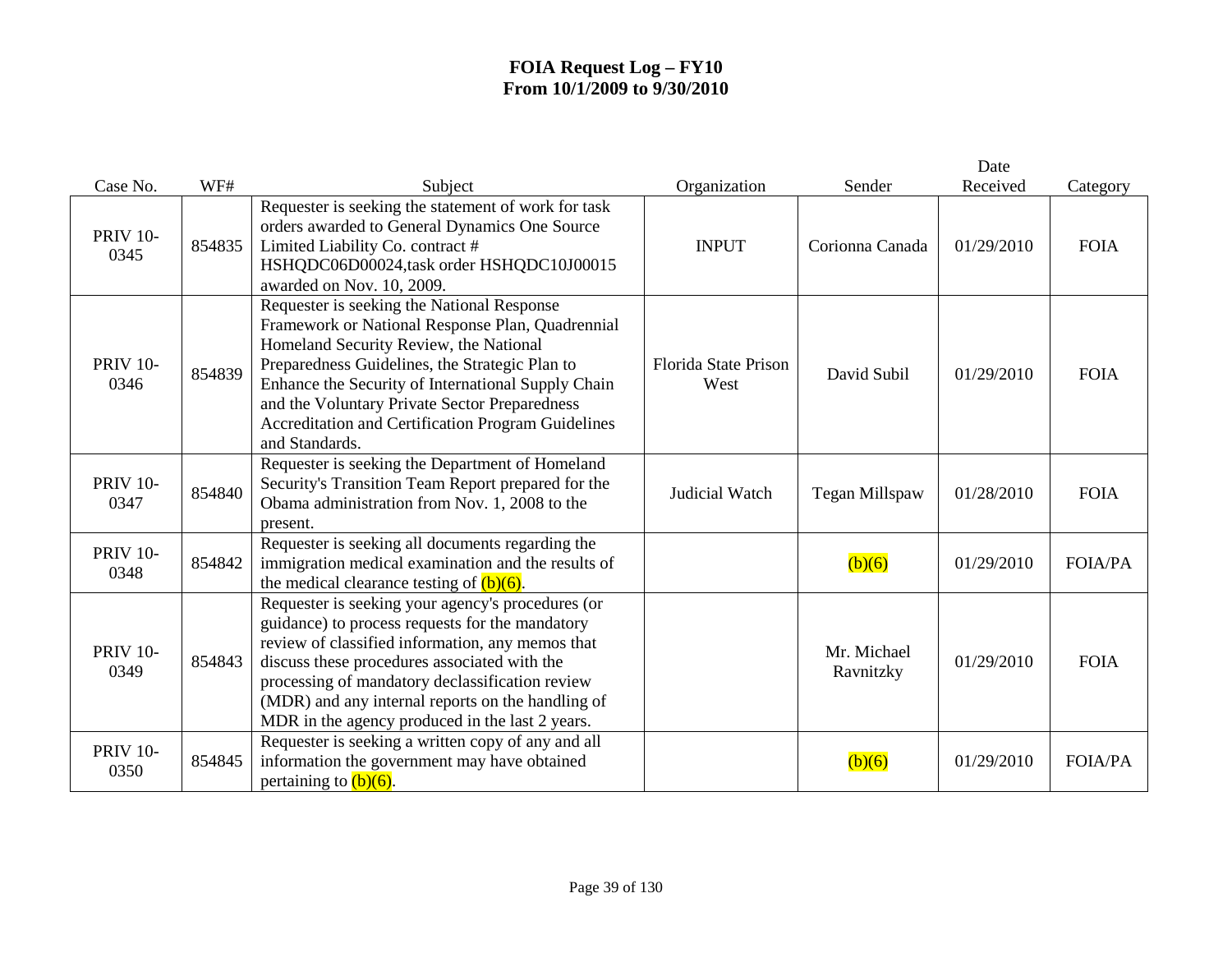| Case No.                | WF#    | Subject                                                                                                                                                                                                                                             | Organization    | Sender              | Date<br>Received | Category       |
|-------------------------|--------|-----------------------------------------------------------------------------------------------------------------------------------------------------------------------------------------------------------------------------------------------------|-----------------|---------------------|------------------|----------------|
| <b>PRIV 10-</b><br>0351 | 854848 | Requester is seeking the liberal nations granting a<br>commonwealth to all means of monetary authority to<br>specific individuals, governments or institutions<br>acting as sole guarantors of liberals offering exchange<br>of goods and services. |                 | Aris Gonzales       | 01/29/2010       | <b>FOIA</b>    |
| <b>PRIV 10-</b><br>0352 | 854882 | Requester is seeking the amendments thereto and<br>regulations thereof to June 17, 1999 and the Privacy<br>Act, and the Computer Matching and Privacy<br>Protection Act of 1988.                                                                    |                 | Florea Mindroc      | 01/29/2010       | <b>FOIA</b>    |
| <b>PRIV 10-</b><br>0353 | 855363 | Requester is seeking any and all records relating to<br>$(b)(6)$ .                                                                                                                                                                                  |                 | (b)(6)              | 01/29/2010       | <b>FOIA/PA</b> |
| <b>PRIV 10-</b><br>0354 | 854890 | Requester is seeking an information packet about<br>DHS and its purpose.                                                                                                                                                                            |                 | Mindroc             | 01/29/2010       | <b>FOIA</b>    |
| <b>PRIV 10-</b><br>0354 | 855366 | Requester is seeking an information packet pertaining<br>to DHS and its purpose.                                                                                                                                                                    |                 | Jeffrey<br>Woodhead | 01/29/2010       | <b>FOIA</b>    |
| <b>PRIV 10-</b><br>0355 | 855539 | Requester is seeking the details of her background<br>check dated August 19, 2009 for a CDL-hazmat<br>endorsement.                                                                                                                                  |                 | (b)(6)              | 02/02/2010       | <b>FOIA/PA</b> |
| <b>PRIV 10-</b><br>0356 | 855536 | Requester is seeking any and all documents and<br>records from any office within the Department of<br>Homeland Security pertaining to $(b)(6)$ .                                                                                                    |                 | (b)(6)              | 02/04/2010       | <b>FOIA/PA</b> |
| <b>PRIV 10-</b><br>0357 | 855528 | Requester is seeking copies of the natural mother,<br>$(b)(6)$ and the minor child, $(b)(6)$ , intent to live in the<br>U.S. from May 26, 2006 through May 30, 2006 and<br>the Port of Entry is Portal, North Dakota.                               |                 | (b)(6)              | 02/02/2010       | <b>FOIA/PA</b> |
| <b>PRIV 10-</b><br>0358 | 855499 | Requester is seeking the entire task order, to include<br>the statement of work and all modifications for task<br>order #HSHQDC08J00073 awarded to SRA<br>International for Pandemic exercise support.                                              | FedSources, Inc | Ms. Kelly Miller    | 02/02/2010       | <b>FOIA</b>    |
| <b>PRIV 10-</b><br>0359 | 855498 | Requester is seeking all modifications for task order<br>HSHQDC06J00434 awarded to Applied Marine<br>Technology, Inc. for Red Teaming IDIQ contract.                                                                                                | FedSources, Inc | Ms. Kelly Miller    | 02/02/2010       | <b>FOIA</b>    |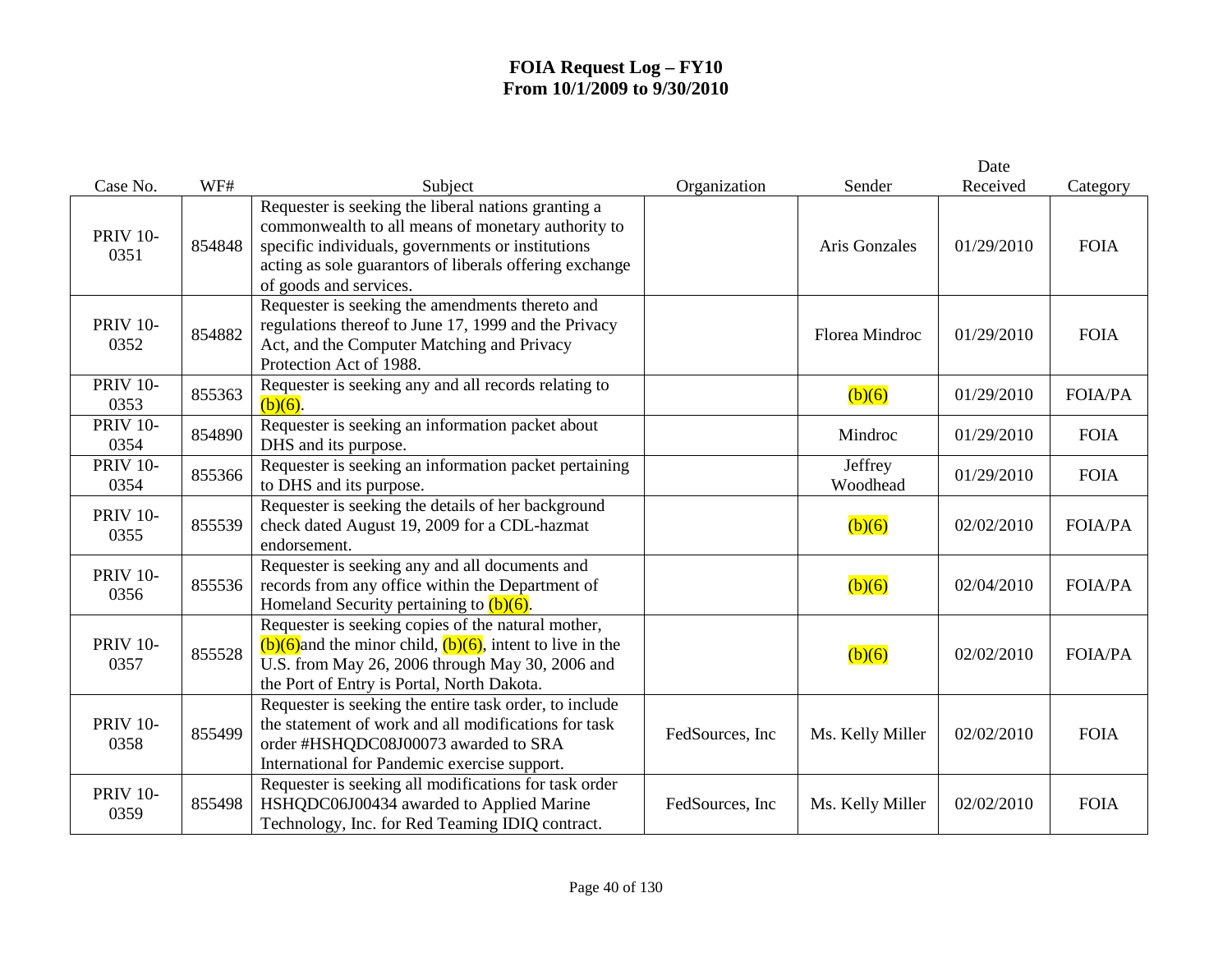|                         |        |                                                                                                                                                                                                                                                                                                                                                                  |                                                                            |                         | Date       |                |
|-------------------------|--------|------------------------------------------------------------------------------------------------------------------------------------------------------------------------------------------------------------------------------------------------------------------------------------------------------------------------------------------------------------------|----------------------------------------------------------------------------|-------------------------|------------|----------------|
| Case No.                | WF#    | Subject                                                                                                                                                                                                                                                                                                                                                          | Organization                                                               | Sender                  | Received   | Category       |
| <b>PRIV 10-</b><br>0360 | 855497 | Requester is seeking a copy of the contract for<br>#HSFEEM06C0149.                                                                                                                                                                                                                                                                                               | FOIA Group, Inc                                                            | Mr. Jeff<br>Stachewicz  | 02/03/2010 | <b>FOIA</b>    |
| <b>PRIV 10-</b><br>0361 | 855496 | Requester is seeking the contract and the<br>modifications for contract #HSHQDC09D00001.                                                                                                                                                                                                                                                                         | FOIA Group, Inc                                                            | Mr. Jeff<br>Stachewicz  | 02/01/2010 | <b>FOIA</b>    |
| <b>PRIV 10-</b><br>0362 | 855494 | Requester is seeking records sent to and from the<br>Department of Homeland Security related to DNA<br>fraud in the adoptions of Guatemalan children by U.S.<br>citizens between 2004 and the present.                                                                                                                                                           |                                                                            | Erin Siegal             | 02/01/2010 | <b>FOIA</b>    |
| <b>PRIV 10-</b><br>0363 | 855492 | Requester is seeking records pertaining to the U.S.<br>Department of Defense involvement in a Washington<br>State police action on January 12, 2007, related to Mr.<br>Worthington, which resulted in no charges being filed.                                                                                                                                    |                                                                            | John<br>Worthington     | 02/01/2010 | <b>FOIA</b>    |
| <b>PRIV 10-</b><br>0364 | 855483 | Requester is seeking records to obtain information<br>about the federal government's surveillance,<br>monitoring, questioning, investigation and<br>participation in the overseas detention and torture of<br>Mr. $(b)(6)$ .                                                                                                                                     | <b>ACLU</b><br>American Civil<br>Liberties Union of<br>Southern California | Jennie<br>Pasquarella   | 02/03/2010 | <b>FOIA/PA</b> |
| <b>PRIV 10-</b><br>0365 | 855484 | Requester is seeking information pertaining to the<br>steps taken by the Department of Homeland Security<br>to implement the provisions of Section 235 of the<br>William Wilberforce Trafficking Victims Protection<br>Reauthorization Act of 2008 and the number and<br>demographic profile of unaccompanied alien children<br>detained and repatriated by DHS. | DLA Piper, LLP                                                             | David Nachman           | 02/03/2010 | <b>FOIA</b>    |
| <b>PRIV 10-</b><br>0367 | 855705 | Requester is seeking records from TSA pertaining to<br>data from the agency regarding monthly and yearly<br>confiscation of concealed prohibited items and<br>firearms found at checkpoints, as well as passengers<br>arrested after investigations or from carrying<br>fraudulent travel documents                                                              | Market Watch<br>1211 Avenue of the<br>Americas                             | Christopher<br>Hinton   | 02/03/2010 | <b>FOIA</b>    |
| <b>PRIV 10-</b><br>0368 | 855707 | Requester is seeking a copy of any written reply that<br>the Department of Homeland Security may have<br>prepared in response to Rep. Peter King's December 9,<br>letter sent to Secretary Napolitano.                                                                                                                                                           |                                                                            | Mr. Steven<br>Aftergood | 02/04/2010 | <b>FOIA</b>    |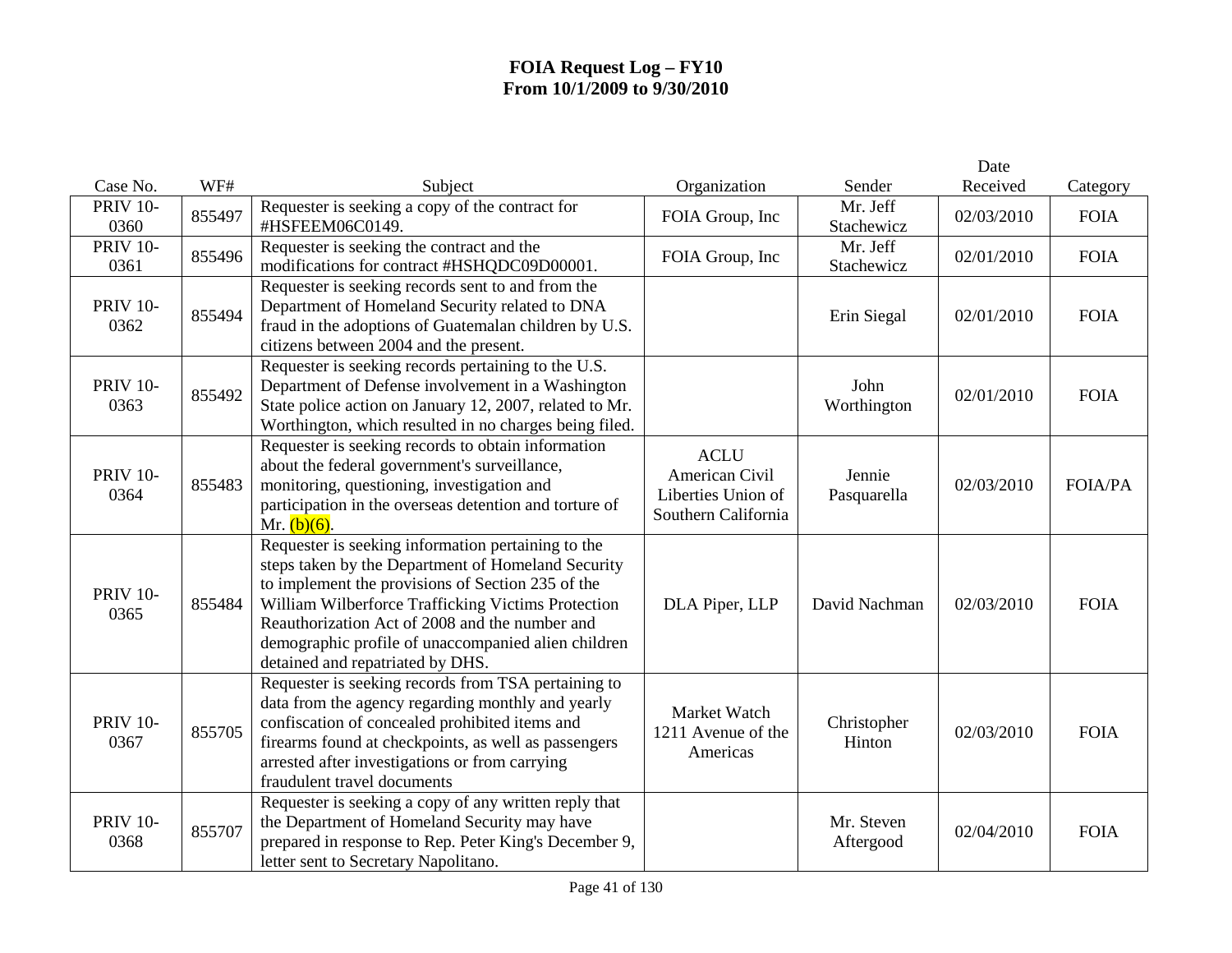|                         |        |                                                                                                                                                                                                                                                                                                                                                                                                                                                                                                                               |                                                |                        | Date       |             |
|-------------------------|--------|-------------------------------------------------------------------------------------------------------------------------------------------------------------------------------------------------------------------------------------------------------------------------------------------------------------------------------------------------------------------------------------------------------------------------------------------------------------------------------------------------------------------------------|------------------------------------------------|------------------------|------------|-------------|
| Case No.                | WF#    | Subject                                                                                                                                                                                                                                                                                                                                                                                                                                                                                                                       | Organization                                   | Sender                 | Received   | Category    |
| <b>PRIV 10-</b><br>0369 | 855703 | Requester is seeking all Eagle task orders, to include<br>the statements of work and all modifications awarded<br>to Pragmatics for contracts HSHQDC06D00035 and<br>HSHQDC06D00060.                                                                                                                                                                                                                                                                                                                                           | FedSources                                     | Liz Steponkus          | 02/04/2010 | <b>FOIA</b> |
| <b>PRIV 10-</b><br>0370 | 855702 | Requester is seeking any and all records pertaining to<br>the February 4, 2010 meeting between Democratic<br>Members of the Committee on Homeland Security<br>and Secretary of Homeland Security, Janet<br>Napolitano.                                                                                                                                                                                                                                                                                                        | Judicial Watch                                 | John Althen            | 02/04/2010 | <b>FOIA</b> |
| <b>PRIV 10-</b><br>0371 | 855810 | Requester is seeking all information used for<br>evaluation and selection of the following awardees<br>including but not limited to awardee proposal<br>responses to A.2 Price/Cost Schedule and Technical<br>Responses $(T.1)$ through and including $(T.10)$ for each<br>of the following awards: HSFEHQ-10-D-0142,<br>HSFEHQ-10-D-0143, HSFEHQ-10-D-0144,<br>HSFEHQ-10-D-0145, HSFEHQ-10-D-0146 and<br>HSFEHQ-10-D-0147. All solicitations and awards<br>were administered by Mary Petruzzo, Contract<br>Specialist, FEMA. | Mid South Building<br>Services, Inc.<br>(MSBS) | Mr. Alan<br>Simmons    | 02/12/2010 | <b>FOIA</b> |
| <b>PRIV 10-</b><br>0373 | 855781 | Requester is seeking the contract (order) identified to<br>W91266G04F0376.                                                                                                                                                                                                                                                                                                                                                                                                                                                    | FOIA Group, Inc                                | Mr. Jeff<br>Stachewicz | 02/12/2010 | <b>FOIA</b> |
| <b>PRIV 10-</b><br>0374 | 855780 | Requester is seeking the modification and the<br>contract, including SOW and pricing for contract U.S.<br>CBP HSBP1005C00689.                                                                                                                                                                                                                                                                                                                                                                                                 | FOIA Group                                     | Ms. Rose Santos        | 02/12/2010 | <b>FOIA</b> |
| <b>PRIV 10-</b><br>0375 | 855777 | Requester is seeking the modification, the RFP and<br>the contract, including SOW and pricing for contract<br>U.S. CBPHSBP1009F24718.                                                                                                                                                                                                                                                                                                                                                                                         | FOIA Group                                     | Ms. Rose Santos        | 02/12/2010 | <b>FOIA</b> |
| <b>PRIV 10-</b><br>0376 | 855828 | Requester is seeking the software name, manufacturer<br>and version used to redact DHS documents under the<br>FOIA such as the S1 calendars posted on the DHS<br>website.                                                                                                                                                                                                                                                                                                                                                     | <b>Deloitte Consulting</b><br><b>LLP</b>       | Mr. James Chang        | 02/12/2010 | <b>FOIA</b> |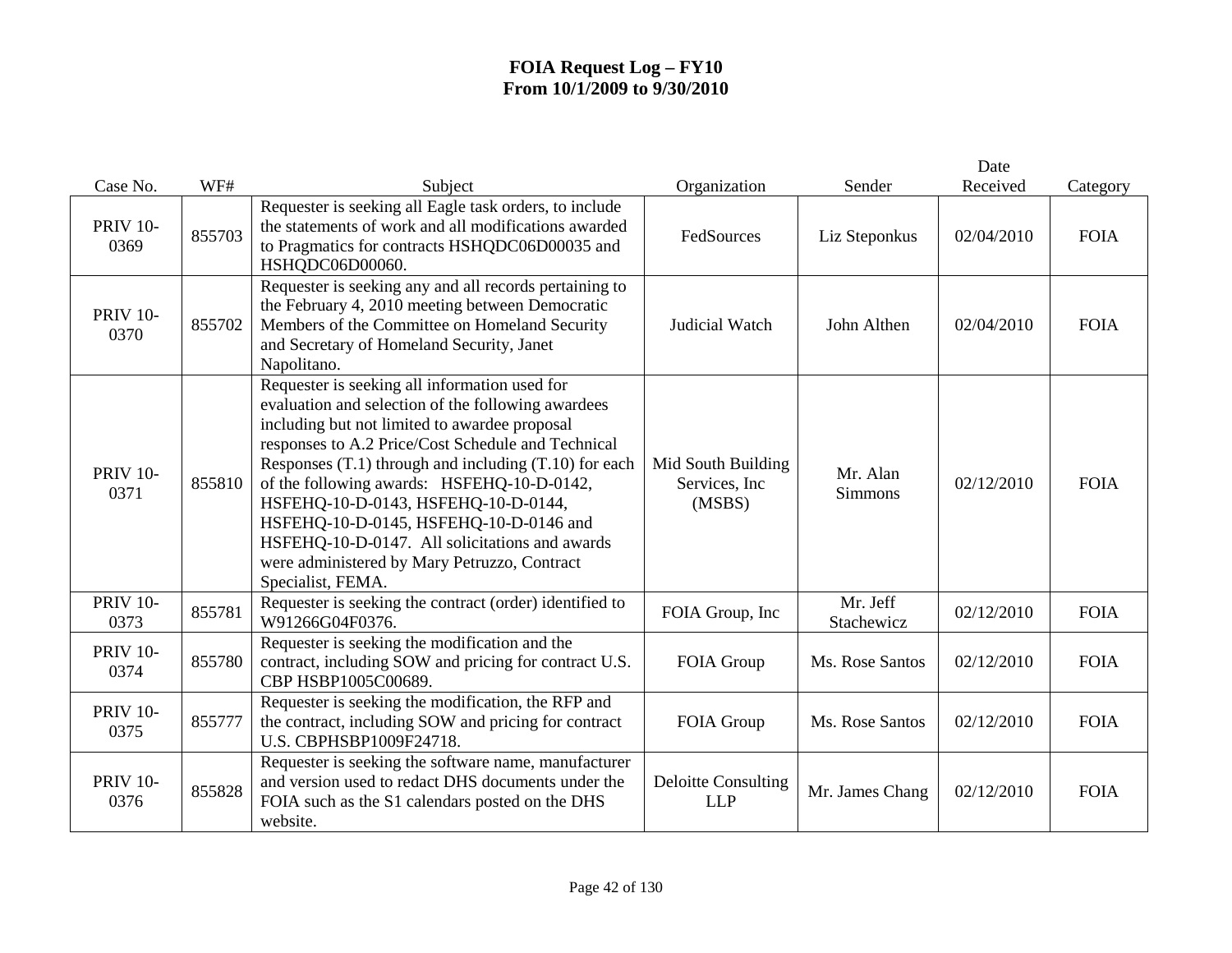|                         |        |                                                                                                                                                                                                                                                                                                                                                                                                                                                                                                                                                                                                                                                                                                                    |                                                                                      |                              | Date       |             |
|-------------------------|--------|--------------------------------------------------------------------------------------------------------------------------------------------------------------------------------------------------------------------------------------------------------------------------------------------------------------------------------------------------------------------------------------------------------------------------------------------------------------------------------------------------------------------------------------------------------------------------------------------------------------------------------------------------------------------------------------------------------------------|--------------------------------------------------------------------------------------|------------------------------|------------|-------------|
| Case No.                | WF#    | Subject                                                                                                                                                                                                                                                                                                                                                                                                                                                                                                                                                                                                                                                                                                            | Organization                                                                         | Sender                       | Received   | Category    |
| <b>PRIV 10-</b><br>0377 | 855827 | Requester is seeking information related to<br>HSHQDC10C00002 awarded to Digital Management<br>Incorporated on December 4, 2009 including the Bid<br>Tabulation Sheet, Technical Proposal, Management<br>Proposal, Price Proposal, and Best and Final Offer.                                                                                                                                                                                                                                                                                                                                                                                                                                                       | <b>Ross Professional</b><br>Services, LLC                                            | Mr. Lee Brown                | 02/12/2010 | <b>FOIA</b> |
| <b>PRIV 10-</b><br>0378 | 855825 | Requester is seeking a report prepared in February<br>2009 by an OI&A representative to the State of<br>Wisconsin Fusion Center related to a threat<br>assessment of a local demonstration by pro- and anti-<br>abortion groups in Middleton or Madison Wisconsin.<br>The report may be in the form of a Daily Intelligence<br>Briefing sent over to the Wisconsin Department of<br>Justice $\hat{A}_{\zeta}$ s Statewide Information Center and received<br>by the Middleton Wisconsin Police Department. A<br>copy of this may be included in emails sent in January<br>or February 2010 between the Middleton Police<br>Department and officials at DHS, in the course of<br>asking questions about the report. | <b>Alliance Defense</b><br>Fund                                                      | Mr. Matt<br>Bowman           | 02/12/2010 | <b>FOIA</b> |
| <b>PRIV 10-</b><br>0379 | 855782 | Requester is seeking all correspondence to and from<br>the USC claims DRO email inbox.                                                                                                                                                                                                                                                                                                                                                                                                                                                                                                                                                                                                                             | Center for the<br>Study of Law and<br>Society<br><b>UC</b> Berkeley<br>School of Law | Jacqueline<br><b>Stevens</b> | 02/12/2010 | <b>FOIA</b> |
| <b>PRIV 10-</b><br>0380 | 855776 | Requester is seeking copies of all solicitation and<br>contract documents with respect to the Department of<br>Homeland Security contract HSBP1009F24718,<br>awarded by the Bureau of Customs and Border<br>Protection on Oct. 1, 2008 for online internet based<br>research tool.                                                                                                                                                                                                                                                                                                                                                                                                                                 |                                                                                      | Suzanne<br><b>Summers</b>    | 02/12/2010 | <b>FOIA</b> |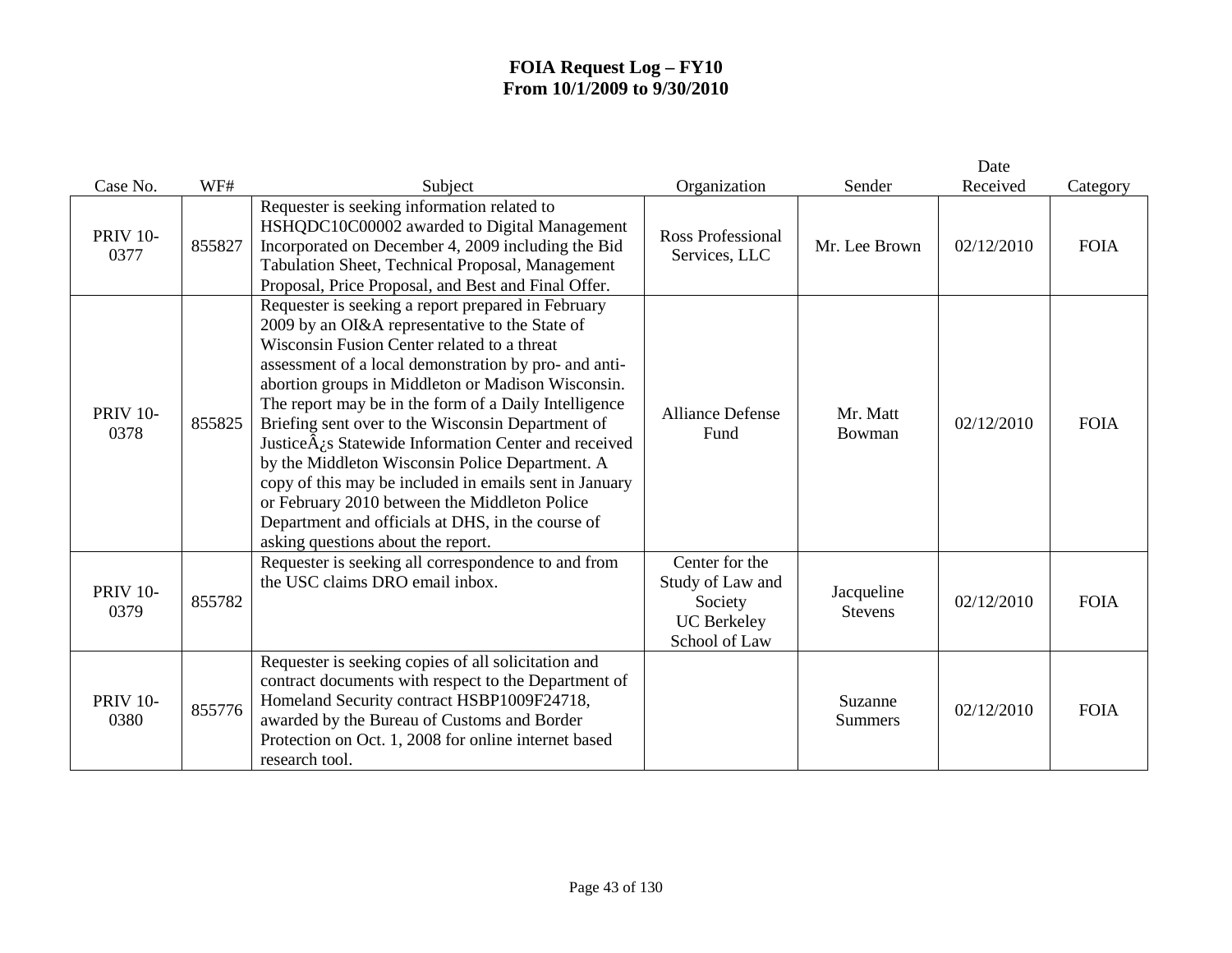| Case No.                | WF#    | Subject                                                                                                                                                                                                                                                                                                   | Organization             | Sender                    | Date<br>Received | Category    |
|-------------------------|--------|-----------------------------------------------------------------------------------------------------------------------------------------------------------------------------------------------------------------------------------------------------------------------------------------------------------|--------------------------|---------------------------|------------------|-------------|
| <b>PRIV 10-</b><br>0381 | 855774 | Requester is seeking copies of all solicitation and<br>contract documents with respect to the Department of<br>Homeland Security contract HSSCCG10F00034,<br>awarded by the Bureau of Citizenship and<br>Immigration on Oct. 1, 2009 for credit reporting<br>services.                                    |                          | Suzanne<br>Summers        | 02/12/2010       | <b>FOIA</b> |
| <b>PRIV 10-</b><br>0382 | 855773 | Requester is seeking copies of all solicitation and<br>contract documents with respect to the Department of<br>Homeland Security contract HSTS0207CCG0032,<br>awarded by TSA on May 22, 2007for Dun and<br>Bradstreets Air Cargo Indirect Carrier Management<br>system.                                   |                          | Suzanne<br><b>Summers</b> | 02/12/2010       | <b>FOIA</b> |
| <b>PRIV 10-</b><br>0383 | 855772 | Requester is seeking all contracts, licenses or<br>subscription agreements for research services,<br>awarded or renewed since July 2008.                                                                                                                                                                  |                          | <b>Clayton Marsh</b>      | 02/12/2010       | <b>FOIA</b> |
| <b>PRIV 10-</b><br>0384 | 855761 | Requester is seeking a copy of all emails exchanged<br>between the staffers of managers with DHS Customs<br>and Border Protection agency and staffers with the<br>offices of West Virginia United States Senator Robert<br>Byrd in 2009 and 2010.                                                         | Cox TV                   | Mr. Scott<br>MacFarlane   | 02/12/2010       | <b>FOIA</b> |
| <b>PRIV 10-</b><br>0385 | 855831 | Requester is seeking records related to Secure<br>Communities including Policies, Procedures and<br>Objections, Data & Statistical Information, Individual<br>Records, Communications, Secure Communities<br>Program Assessment Records and the Secure<br>Communities Complaint Mechanisms and Oversight. | Cardozo School of<br>Law | <b>Bridget Kessler</b>    | 02/12/2010       | <b>FOIA</b> |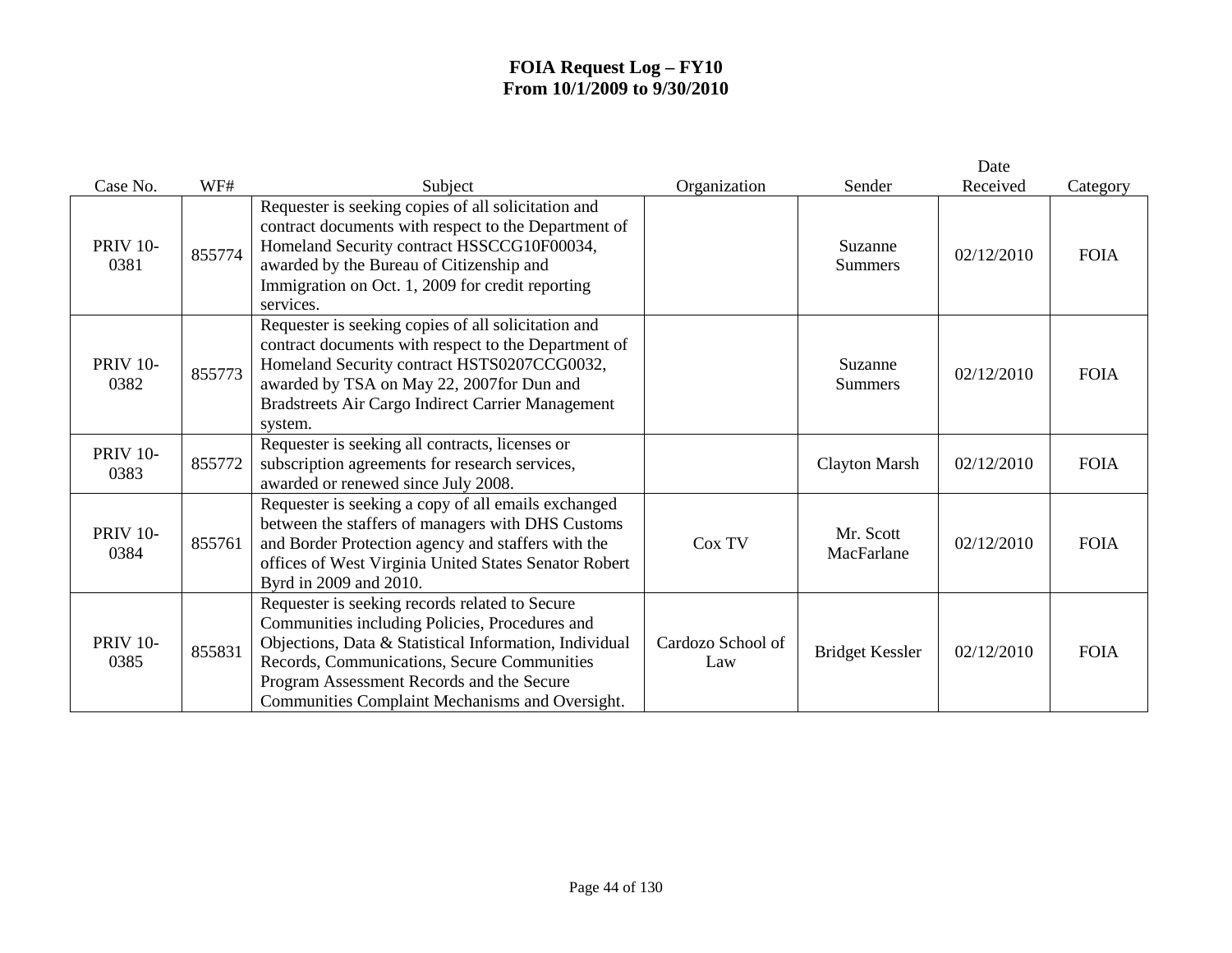|                         |        |                                                                                                                                                                                                                                                                                                                                                                                                                                                                                                                                                                                                                                                                                                                                                                                                                                                                                                                                |                                                    |                 | Date       |                |
|-------------------------|--------|--------------------------------------------------------------------------------------------------------------------------------------------------------------------------------------------------------------------------------------------------------------------------------------------------------------------------------------------------------------------------------------------------------------------------------------------------------------------------------------------------------------------------------------------------------------------------------------------------------------------------------------------------------------------------------------------------------------------------------------------------------------------------------------------------------------------------------------------------------------------------------------------------------------------------------|----------------------------------------------------|-----------------|------------|----------------|
| Case No.                | WF#    | Subject                                                                                                                                                                                                                                                                                                                                                                                                                                                                                                                                                                                                                                                                                                                                                                                                                                                                                                                        | Organization                                       | Sender          | Received   | Category       |
| <b>PRIV 10-</b><br>0386 | 855833 | Requester is seeking communication and/or<br>documents between the Department of Justice, the<br>Federal Bureau of Investigation, the Department of<br>Homeland Security; the Department of State, the<br>Department of Defense, The White House/Executive<br>Office of the President, the Transportation Safety<br>Administration and Customs and Border Protection<br>that relate to the arrest of Umar Farouk<br>Abdulmutallab; whether or not and when to read<br>Miranda rights to Umar Farouk Abdulmutallab;<br>whether or not to try Umar Farouk Abdulmutallab as a<br>criminal; whether or not to try Umar Farouk<br>Abdulmutallab as an enemy combatant; the protocol<br>followed during Umar Farouk Abdulmutallab's arrest,<br>preparing Umar Farouk Abdulmutallab's criminal<br>complaint, Umar Farouk Abdulmutallab's indictment,<br>immediate security-related response to Umar Farouk<br>Abdulmutallab's arrest. | <b>CNSNews.com</b>                                 | Mr. Fred Lucas  | 02/12/2010 | <b>FOIA/PA</b> |
| <b>PRIV 10-</b><br>0387 | 856073 | Requester is seeking various USCG FOIA records as<br>required by Executive Order 13392 from 2007-2009<br>including USCG Chief Reviews, USCG Chief<br>Evaluations including expenditure of resources on<br>FOIA compliance and backlog, USCG Chief<br>evaluations or reviews of FOIA processes and<br>practices, USCG Policy Manuals for the use of<br>information technology in responding to FOIA<br>requests including without limitation the tracking of<br>FOIA requests and communication with requesters,<br>USCG policy manuals containing practices with<br>respect to request for expedited processing, USCG<br>memoranda, reports, analysis identifying ways to<br>eliminate or reduce its FOIA backlog, and USCG<br>Headquarter's current FOIA Appeal list of pending<br>requests for 2009.                                                                                                                         | Legge, Farrow,<br>Kimmitt, McGrath<br>& Brown, LLP | Mr. Paxton Crew | 02/16/2010 | <b>FOIA</b>    |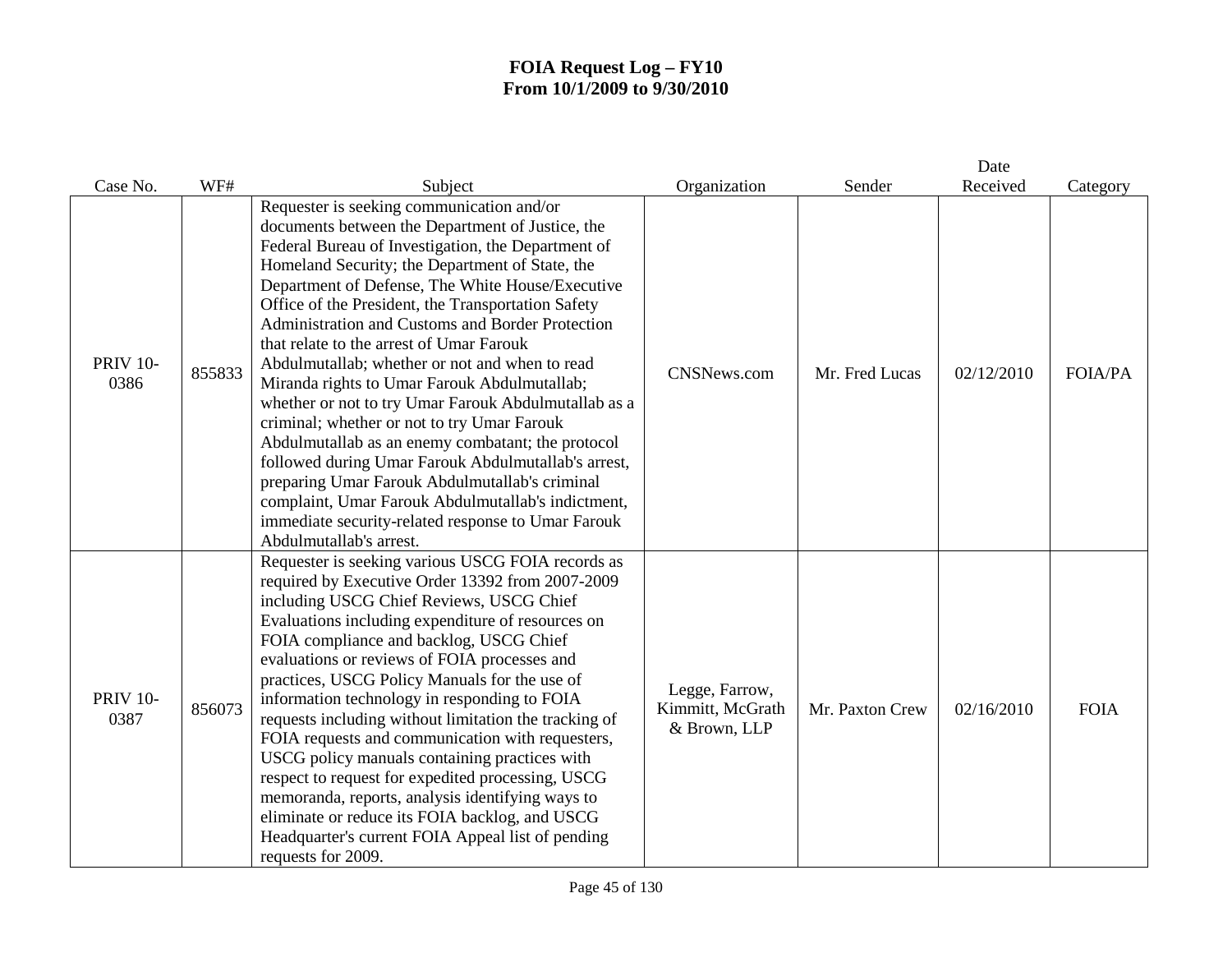|                         |        |                                                                                                                                                                                                                                                                                                                                                                                                                                                                                                                                                                                                                                                                                                                                                   |                                                             |                       | Date       |                |
|-------------------------|--------|---------------------------------------------------------------------------------------------------------------------------------------------------------------------------------------------------------------------------------------------------------------------------------------------------------------------------------------------------------------------------------------------------------------------------------------------------------------------------------------------------------------------------------------------------------------------------------------------------------------------------------------------------------------------------------------------------------------------------------------------------|-------------------------------------------------------------|-----------------------|------------|----------------|
| Case No.                | WF#    | Subject                                                                                                                                                                                                                                                                                                                                                                                                                                                                                                                                                                                                                                                                                                                                           | Organization                                                | Sender                | Received   | Category       |
| <b>PRIV 10-</b><br>0388 | 856092 | Requester is seeking any records related to $(b)(6)$ .                                                                                                                                                                                                                                                                                                                                                                                                                                                                                                                                                                                                                                                                                            | Whiteman,<br>Osterman $&$<br>Hanna, LLP<br>Attorneys at Law | Mr. Seth Leech        | 02/16/2010 | <b>FOIA/PA</b> |
| <b>PRIV 10-</b><br>0389 | 856095 | Requester is seeking records related to a January 28,<br>2010 meeting between DHS/Secretary Napolitano and<br>leaders from Muslim, Sikh, South Asian and Arab<br>communities including any reports, memos, emails or<br>other internal DHS documents, any documents<br>identifying participants of the meeting and their<br>organizational affiliation and any evaluation<br>forms/reports/executed by meeting participants in<br>agency possession, copies of any attendee evaluation<br>forms/documents that may have been prepared<br>resulting from this session (minus attendee identity)<br>information, if deemed necessary), and copies of any<br>audio and/or video presentations/recordings presented<br>at or made during the meeting. | <b>SAE Productions</b>                                      | Mr. Steven<br>Emerson | 02/10/2010 | <b>FOIA</b>    |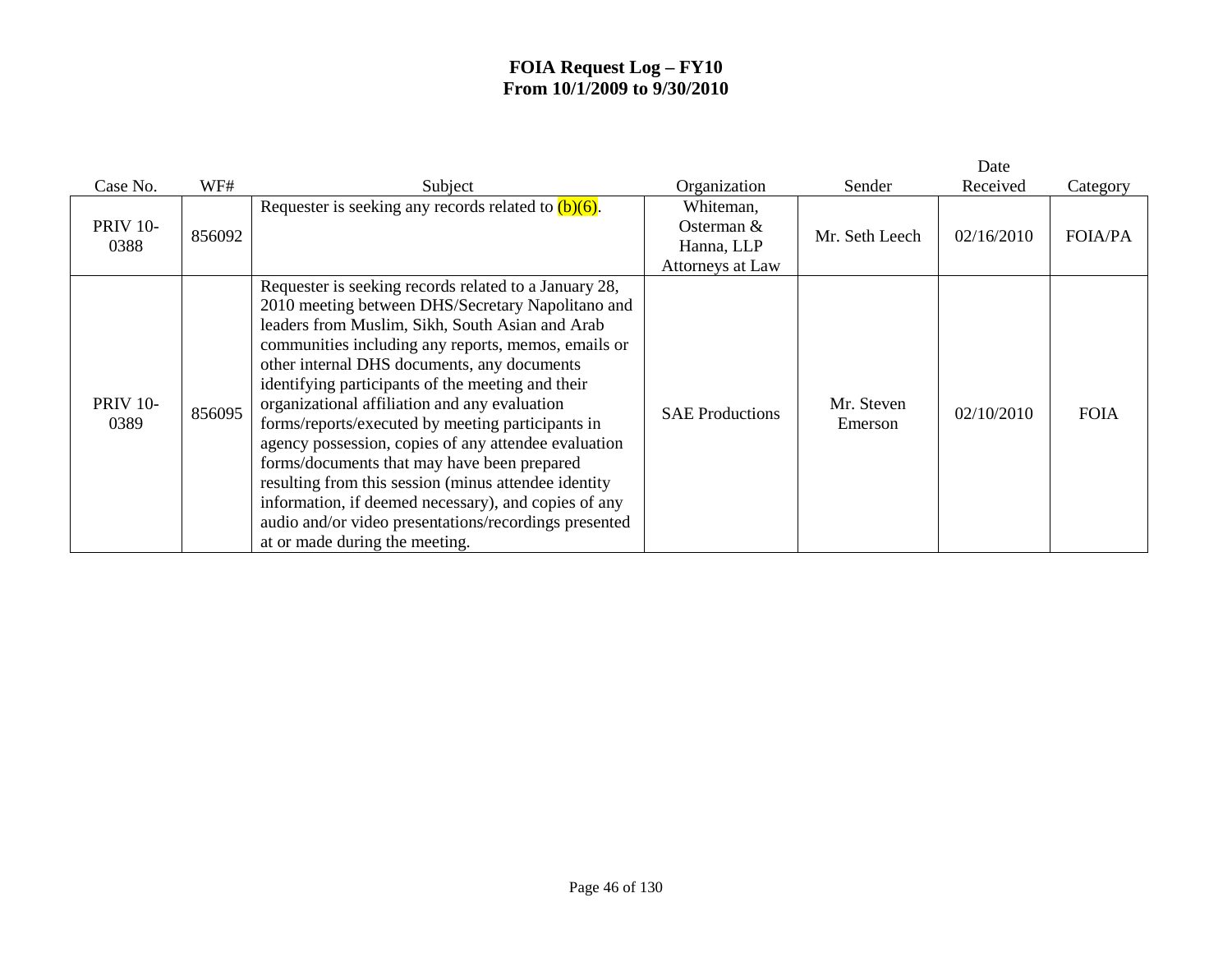|                         |        |                                                                                                                                                                                                                                                                                                                                                                                                                                                                                                                                                                                                                                                                                                                                                                                                                                                                                                          |                                                   |                          | Date       |                |
|-------------------------|--------|----------------------------------------------------------------------------------------------------------------------------------------------------------------------------------------------------------------------------------------------------------------------------------------------------------------------------------------------------------------------------------------------------------------------------------------------------------------------------------------------------------------------------------------------------------------------------------------------------------------------------------------------------------------------------------------------------------------------------------------------------------------------------------------------------------------------------------------------------------------------------------------------------------|---------------------------------------------------|--------------------------|------------|----------------|
| Case No.                | WF#    | Subject                                                                                                                                                                                                                                                                                                                                                                                                                                                                                                                                                                                                                                                                                                                                                                                                                                                                                                  | Organization                                      | Sender                   | Received   | Category       |
| <b>PRIV 10-</b><br>0390 | 856104 | Requester is seeking a list of all those CBP inspected<br>Foreign-Trade Zones (FTZs) that have been imported,<br>exported, manufactured, bought, sold or otherwise<br>handled firearms, military weapons or other<br>implements of war since January 1, 2000. This would<br>include any kind of conventional weapon, including<br>but not limited to rifles, machine guns, handguns,<br>mortars, fragmentation grenades, cannons, and<br>explosive devices to include land mines, plastic<br>explosives and dynamite. The requester also seeks a<br>list of those FTZs that are currently operating and<br>specifically 1) the full name of the agent or operator<br>of the FTZ, 2) the physical address of the FTZ<br>(facility address), 3) the mailing address or business<br>address of the company that operates the FTZ, and 4)<br>the phone number of the FTZ or phone number of the<br>operator. | The Oregonian                                     | Mr. Bryan<br>Denson      | 02/16/2010 | <b>FOIA</b>    |
| <b>PRIV 10-</b><br>0391 | 856112 | Requester is seeking all documents and records<br>pertaining to disaster assistance applied for or<br>provided to $(b)(6)$ and $(b)(6)$ at $(b)(6)$ from June 2005<br>through January 1, 2010.                                                                                                                                                                                                                                                                                                                                                                                                                                                                                                                                                                                                                                                                                                           | White Fleischner &<br>Fino, LLP                   | Mr. Julian<br>Weinstein  | 02/16/2010 | <b>FOIA/PA</b> |
| <b>PRIV 10-</b><br>0392 | 856115 | Requester is seeking a copy of each substantial report<br>from the DHS to Congress or Congressional<br>Committee (i.e. not just a response to an individual<br>legislative inquiry) between January 1, 2008 and the<br>present, and which is not published on the DHS<br>website. The requester wants to limit the search to the<br>Office of the Secretary, S&T, NPPD, I&S, MGMT<br>and the DNDO.                                                                                                                                                                                                                                                                                                                                                                                                                                                                                                       |                                                   | Mr. Michael<br>Ravnitzky | 02/16/2010 | <b>FOIA</b>    |
| <b>PRIV 10-</b><br>0393 | 856263 | Requester is seeking correspondence of any form from<br>lobbyist and former Senator Daniel R. Coats and DHS<br>from 2003 through the present.                                                                                                                                                                                                                                                                                                                                                                                                                                                                                                                                                                                                                                                                                                                                                            | Democratic<br>Senatorial<br>Campaign<br>Committee | Amy Gooden               | 02/18/2010 | <b>FOIA</b>    |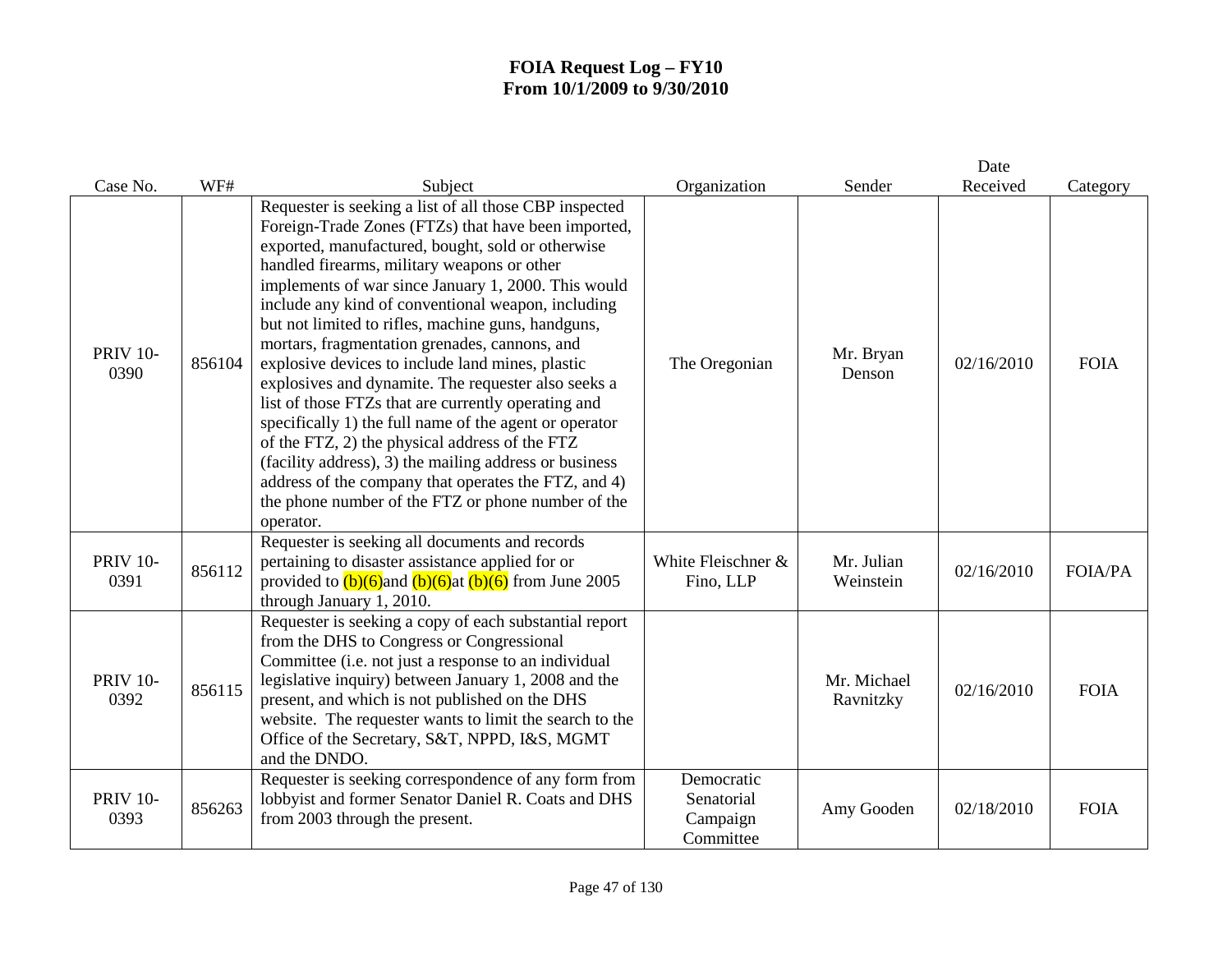|                         |        |                                                                                                                                                                                                                                               |                                                                            |                       | Date       |                |
|-------------------------|--------|-----------------------------------------------------------------------------------------------------------------------------------------------------------------------------------------------------------------------------------------------|----------------------------------------------------------------------------|-----------------------|------------|----------------|
| Case No.                | WF#    | Subject                                                                                                                                                                                                                                       | Organization                                                               | Sender                | Received   | Category       |
| <b>PRIV 10-</b><br>0394 | 856332 | Requester is seeking any and all documents pertaining<br>to the investigation and request for removal of Officer<br>$(b)(6)$ a DHS Officer, employed by $(b)(4)$ , in Florence.                                                               | <b>UGSOA</b><br><b>International Union</b>                                 | <b>Tammy Bowie</b>    | 02/18/2010 | <b>FOIA/PA</b> |
| <b>PRIV 10-</b><br>0395 | 856331 | Requester is seeking any and all documents pertaining<br>to the investigation and request for removal of Officer<br>$(b)(6)$ , a DHS Officer, employed by $(b)(4)$ , in Baton<br>Rouge, LA.                                                   | <b>UGSOA</b><br><b>International Union</b>                                 | <b>Tammy Bowie</b>    | 02/18/2010 | <b>FOIA</b>    |
| <b>PRIV 10-</b><br>0396 | 856500 | Requester is seeking information pertaining to an<br>investigation conducted Sept./Oct. 2009 related to<br>$(b)(6)$ by the Integrity Group.                                                                                                   |                                                                            | (b)(6)                | 02/18/2010 | <b>FOIA/PA</b> |
| <b>PRIV 10-</b><br>0397 | 856330 | Requester is seeking any records pertaining to Mr.<br>$(b)(6)$ , Mr. $(b)(6)$ , Mr. $(b)(6)$ , and $(b)(6)$ from January<br>$\overline{1, 1998}$ to the present.                                                                              | <b>ACLU</b><br>American Civil<br>Liberties Union of<br>Southern California | Jennie<br>Pasquarella | 02/18/2010 | <b>FOIA/PA</b> |
| <b>PRIV 10-</b><br>0398 | 856329 | Requester is seeking a listing of all of the times airport<br>screening personnel detained boarding passengers<br>because of security concerns at BWI Airport and<br>Harrisburg International Airport.                                        |                                                                            | Tom Joyce             | 02/18/2010 | <b>FOIA</b>    |
| <b>PRIV 10-</b><br>0399 | 856328 | Not a FOIA request                                                                                                                                                                                                                            |                                                                            | Julia Sherwin         | 02/18/2010 | <b>FOIA/PA</b> |
| <b>PRIV 10-</b><br>0400 | 856334 | Requester is seeking documents pertaining Mr. $(b)(6)$<br>and an event involving 4 law students and DHS on or<br>around Feb. 23, 2006.                                                                                                        |                                                                            | (b)(6)                | 02/19/2010 | <b>FOIA/PA</b> |
| <b>PRIV 10-</b><br>0401 | 856333 | Requester is seeking information pertaining to his<br>arrest, the transfer of custody from the Canadian<br>authorities to the U.S., a list of property received and<br>any and all information related to the whereabouts of<br>the property. |                                                                            | (b)(6)                | 02/19/2010 | <b>FOIA/PA</b> |
| <b>PRIV 10-</b><br>0402 | 856336 | Requester is seeking copies of any correspondence to<br>or from Texas Governor Rick Perry, the office of<br>Texas Governor Rick Perry or individuals identified<br>as staff of Rick Perry, since January 1999.                                |                                                                            | Zach Edwards          | 02/19/2010 | <b>FOIA</b>    |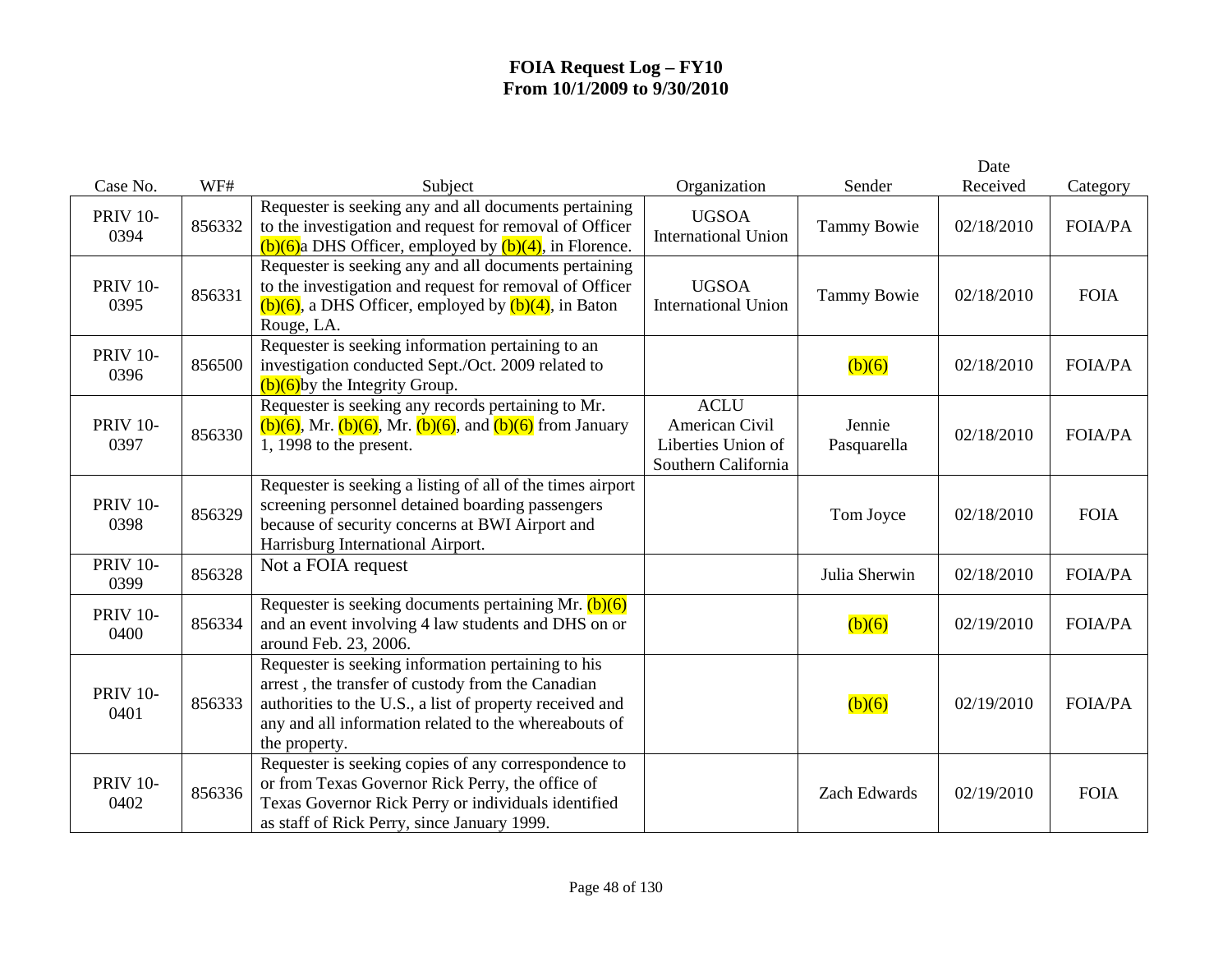|                         |        |                                                                                                                                                                                                                                                            |                                                   |                        | Date       |             |
|-------------------------|--------|------------------------------------------------------------------------------------------------------------------------------------------------------------------------------------------------------------------------------------------------------------|---------------------------------------------------|------------------------|------------|-------------|
| Case No.                | WF#    | Subject                                                                                                                                                                                                                                                    | Organization                                      | Sender                 | Received   | Category    |
| <b>PRIV 10-</b><br>0404 | 856501 | Requester is seeking correspondence and other<br>information requested by or provided to Members of<br>the House of Representatives since January 1, 2003.                                                                                                 | Democratic<br>Senatorial<br>Campaign<br>Committee | <b>Timothy Kehrer</b>  | 02/19/2010 | <b>FOIA</b> |
| <b>PRIV 10-</b><br>0405 | 856726 | Requester is seeking records pertaining to DHS<br>Management Directives or Procedures used in<br>approving a components proposal to reassign an SES<br>by Directed Reassignment that were in effect on June<br>5, 2009 and any changes that have occurred. |                                                   | Jeffery Conklin        | 02/18/2010 | <b>FOIA</b> |
| <b>PRIV 10-</b><br>0406 | 856817 | Requester is seeking a copy of any documents related<br>to the hiring of independent computer security<br>consultants to aid the federal investigation of the<br>cyber attack on Google, Inc.                                                              | Bloomberg                                         | <b>Jeff Bliss</b>      | 02/24/2010 | <b>FOIA</b> |
| <b>PRIV 10-</b><br>0407 | 856820 | Requester is seeking a copy of the current contract<br>(NBCHC040001) for the O&M of the Plum Island<br>Animal Disease Center (solicitation # HSHQPD-10-<br>$R - 00001$ ).                                                                                  |                                                   | <b>Steve Chatham</b>   | 02/22/2010 | <b>FOIA</b> |
| <b>PRIV 10-</b><br>0409 | 856821 | Requester is seeking a list of companies that<br>submitted proposals and unsuccessful proposals for<br>the contract identified to the Department of Homeland<br>Security, U.S. CBP HSBP1009F24877.                                                         | FOIA Group                                        | Ms. Rose Santos        | 02/19/2010 | <b>FOIA</b> |
| <b>PRIV 10-</b><br>0409 | 856963 | Requester is seeking the solicitation, contract and<br>SOW identified to contract HSTS0109PACQ003.                                                                                                                                                         | FOIA Group                                        | Ms. Rose Santos        | 02/19/2010 | <b>FOIA</b> |
| <b>PRIV 10-</b><br>0410 | 856967 | Requester is seeking the solicitation, contract and the<br>SOW identified to contract HSCEEH09Q00050.                                                                                                                                                      | FOIA Group, Inc                                   | Mr. Jeff<br>Stachewicz | 02/19/2010 | <b>FOIA</b> |
| <b>PRIV 10-</b><br>0411 | 856970 | Requester is seeking the solicitation, the contract and<br>the SOW identified to contract HSFEHQ07F1067.                                                                                                                                                   | FOIA Group, Inc                                   | Mr. Jeff<br>Stachewicz | 02/19/2010 | <b>FOIA</b> |
| <b>PRIV 10-</b><br>0412 | 856971 | Requester is seeking documents identified to<br>Domestic Nuclear Detection Office contract/contract<br>title: On- Dock Rail Nuclear Detectors, awarded to<br>Raytheon.                                                                                     | FOIA Group, Inc                                   | Mr. Jeff<br>Stachewicz | 02/23/2010 | <b>FOIA</b> |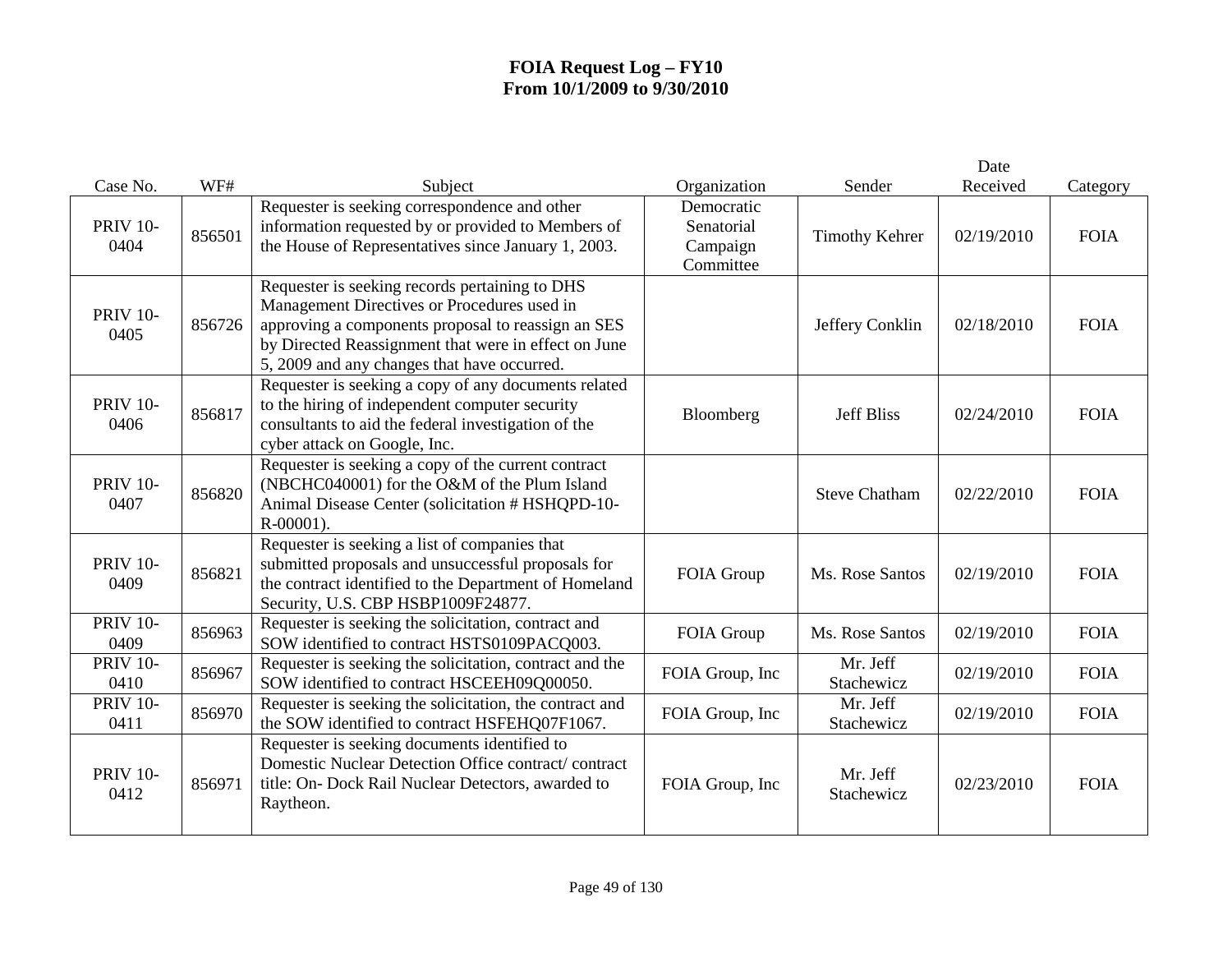|                         |        |                                                                                                                                                                                                                                                                                                                                                      |                         |                         | Date       |                |
|-------------------------|--------|------------------------------------------------------------------------------------------------------------------------------------------------------------------------------------------------------------------------------------------------------------------------------------------------------------------------------------------------------|-------------------------|-------------------------|------------|----------------|
| Case No.                | WF#    | Subject                                                                                                                                                                                                                                                                                                                                              | Organization            | Sender                  | Received   | Category       |
| <b>PRIV 10-</b><br>0413 | 856981 | Requester is seeking a copy of the contract identified<br>to HSSCHHQ04D00096.                                                                                                                                                                                                                                                                        |                         | <b>Warren Celestine</b> | 02/23/2010 | <b>FOIA</b>    |
| <b>PRIV 10-</b><br>0414 | 856984 | Requester is seeking a copy of the awarded contract,<br>including the SOW for contract INN10PC20093<br>awarded to Argon ST, Inc.                                                                                                                                                                                                                     | Federal Sources,<br>Inc | Lynne Skelley           | 02/24/2010 | <b>FOIA</b>    |
| <b>PRIV 10-</b><br>0415 | 857001 | Requester is seeking a copy of any and all files,<br>records, documents, video and audio that the<br>Department of Homeland Security has in any and all<br>of their service centers, databases, agencies, etc.<br>which pertain directly or indirectly to $(b)(6)$ .                                                                                 |                         | (b)(6)                  | 02/25/2010 | <b>FOIA/PA</b> |
| <b>PRIV 10-</b><br>0416 | 857003 | Requester is seeking a copy of any and all files,<br>records, documents, video and audio that the<br>Department of Homeland Security has in any and all<br>of their service centers, databases, agencies, etc.<br>which pertain directly or indirectly to $(b)(6)$ of DOD,<br>$(b)(6)$ of the FBI & CIA, $(b)(6)$ , $(b)(6)$ and $(b)(6)$<br>family. |                         | Jessica Seymour         | 02/25/2010 | <b>FOIA/PA</b> |
| <b>PRIV 10-</b><br>0417 | 857010 | Requester is seeking information pertaining to a job<br>announcement.                                                                                                                                                                                                                                                                                |                         | (b)(6)                  | 02/24/2010 | <b>FOIA/PA</b> |
| <b>PRIV 10-</b><br>0418 | 857022 | Requester is seeking copies of all the evaluation<br>sheets and notes prepared by the evaluators<br>concerning Mr. $(b)(6)$ company White Paper entitled<br>(b)(4)                                                                                                                                                                                   | (b)(4)(b)(6)            | (b)(6)                  | 02/24/2010 | <b>FOIA/PA</b> |
| <b>PRIV 10-</b><br>0419 | 857046 | Requester is seeking a copy of any records from 2003<br>through the present.                                                                                                                                                                                                                                                                         |                         | (b)(6)                  | 02/25/2010 | <b>FOIA/PA</b> |
| <b>PRIV 10-</b><br>0420 | 857056 | Requester is seeking information pertaining to the<br>male inmates incarcerated from October 2004 through<br>the present at the Springfield medical center in<br>Springfield Missouri.                                                                                                                                                               |                         | Hassan<br>Henderson     | 02/25/2010 | <b>FOIA/PA</b> |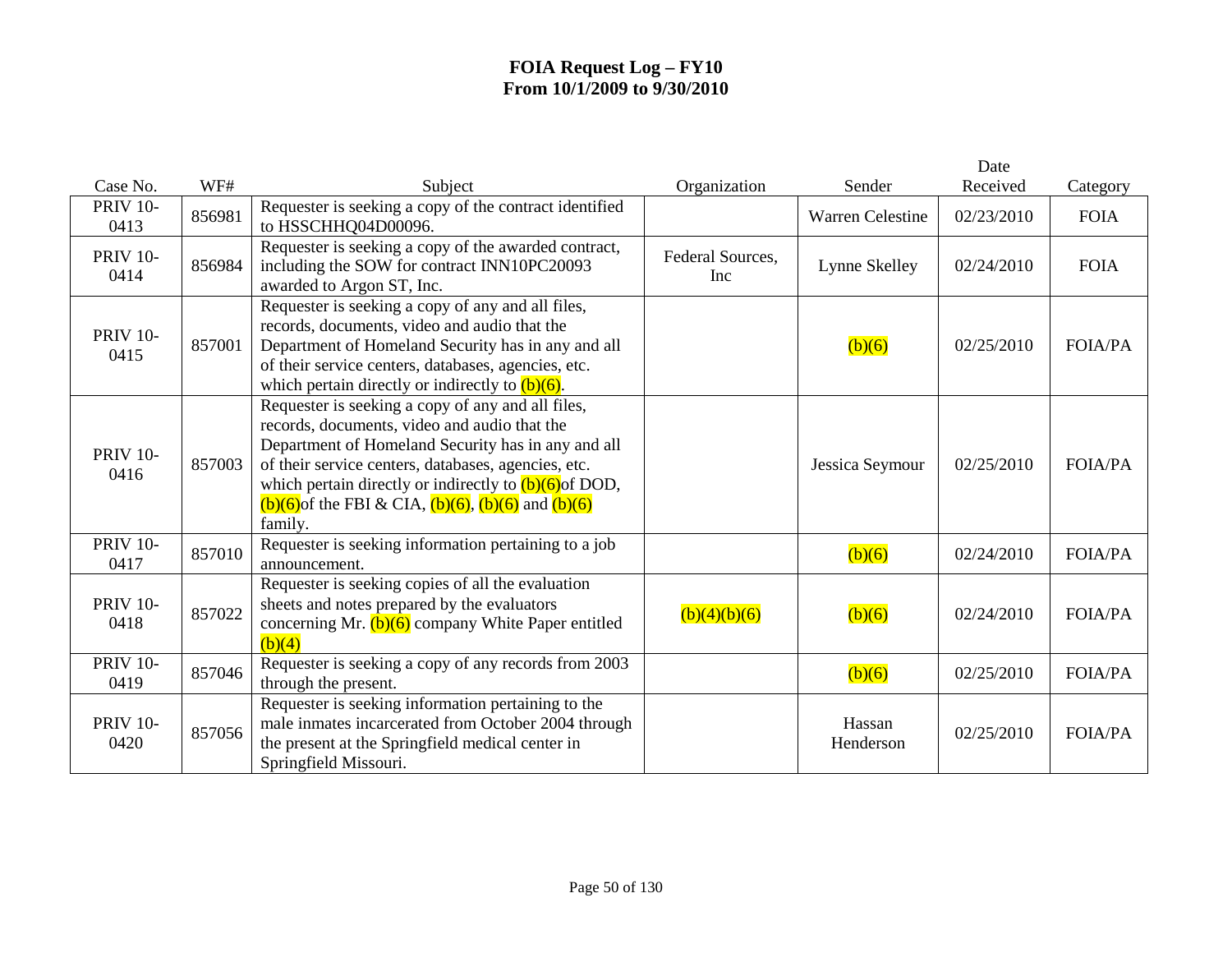|                         |        |                                                                                                                                                                                                                                                                                   |                                                       |                              | Date       |                |
|-------------------------|--------|-----------------------------------------------------------------------------------------------------------------------------------------------------------------------------------------------------------------------------------------------------------------------------------|-------------------------------------------------------|------------------------------|------------|----------------|
| Case No.                | WF#    | Subject                                                                                                                                                                                                                                                                           | Organization                                          | Sender                       | Received   | Category       |
| <b>PRIV 10-</b><br>0421 | 857066 | Requester is seeking copies of agency specific reports<br>prepared by the transition team during the<br>approximate time period Nov. 2008 and Jan. 2009<br>and the transition report prepared by the Department<br>during the approximate time period Nov. 2008 and<br>Jan. 2009. | The Washington<br>Times                               | Mr. Jim<br><b>McElhatton</b> | 02/25/2010 | <b>FOIA</b>    |
| <b>PRIV 10-</b><br>0422 | 857051 | Requester is seeking a copy of any records pertaining<br>to $(b)(6)$ .                                                                                                                                                                                                            |                                                       | (b)(6)                       | 02/25/2010 | <b>FOIA/PA</b> |
| <b>PRIV 10-</b><br>0423 | 857071 | Requester is seeking the complete records pertaining<br>to Mr. $(b)(6)$ .                                                                                                                                                                                                         | O'Melveny $&$<br>Meyers, LLP                          | Christopher Craig            | 02/25/2010 | <b>FOIA/PA</b> |
| <b>PRIV 10-</b><br>0424 | 857187 | Requester is seeking all records/information the U.S<br>Customs and Border Protection has pertaining to Ms.<br>$(b)(6)$ .                                                                                                                                                         |                                                       | (b)(6)                       | 02/25/2010 | <b>FOIA/PA</b> |
| <b>PRIV 10-</b><br>0425 | 857179 | Requester is seeking copies of names and email<br>addresses of Buyers, Procurement Specialists,<br>Contracting Officers, and IT Personnel who benefit a<br>line of ergonomic products and computer peripherals.                                                                   | <b>Government Sales</b><br>and Marketing<br>Executive | Patricia Salvino             | 02/25/2010 | <b>FOIA</b>    |
| <b>PRIV 10-</b><br>0426 | 857184 | Requester is seeking all records pertaining to Mr.<br>Donald K. $(b)(6)$ .                                                                                                                                                                                                        |                                                       | (b)(6)                       | 02/25/2010 | <b>FOIA/PA</b> |
| <b>PRIV 10-</b><br>0427 | 857185 | Requester is seeking all records pertaining to Mr.<br>$(b)(6)$ .                                                                                                                                                                                                                  |                                                       | (b)(6)                       | 02/25/2010 | <b>FOIA/PA</b> |
| <b>PRIV 10-</b><br>0428 | 857190 | Requester is seeking all records pertaining to Mr.<br>$(b)(6)$ in regards to his employment as a Customs and<br>Border Protection Officer with the Office of Field<br>Operations, Bureau of Customs and Border Protection                                                         |                                                       | (b)(6)                       | 02/25/2010 | <b>FOIA/PA</b> |
| <b>PRIV 10-</b><br>0429 | 857100 | Requester is seeking the entire task order, the SOW,<br>all modifications and the solicitation from which the<br>order was awarded to DHS EAGLE Task Order<br>HSHQDC07J00744 awarded Sept. 28, 2007 to<br>General Dynamics for National Coordinating Center.                      | FedSources, Inc.                                      | Ms. Kelly Miller             | 02/25/2010 | <b>FOIA</b>    |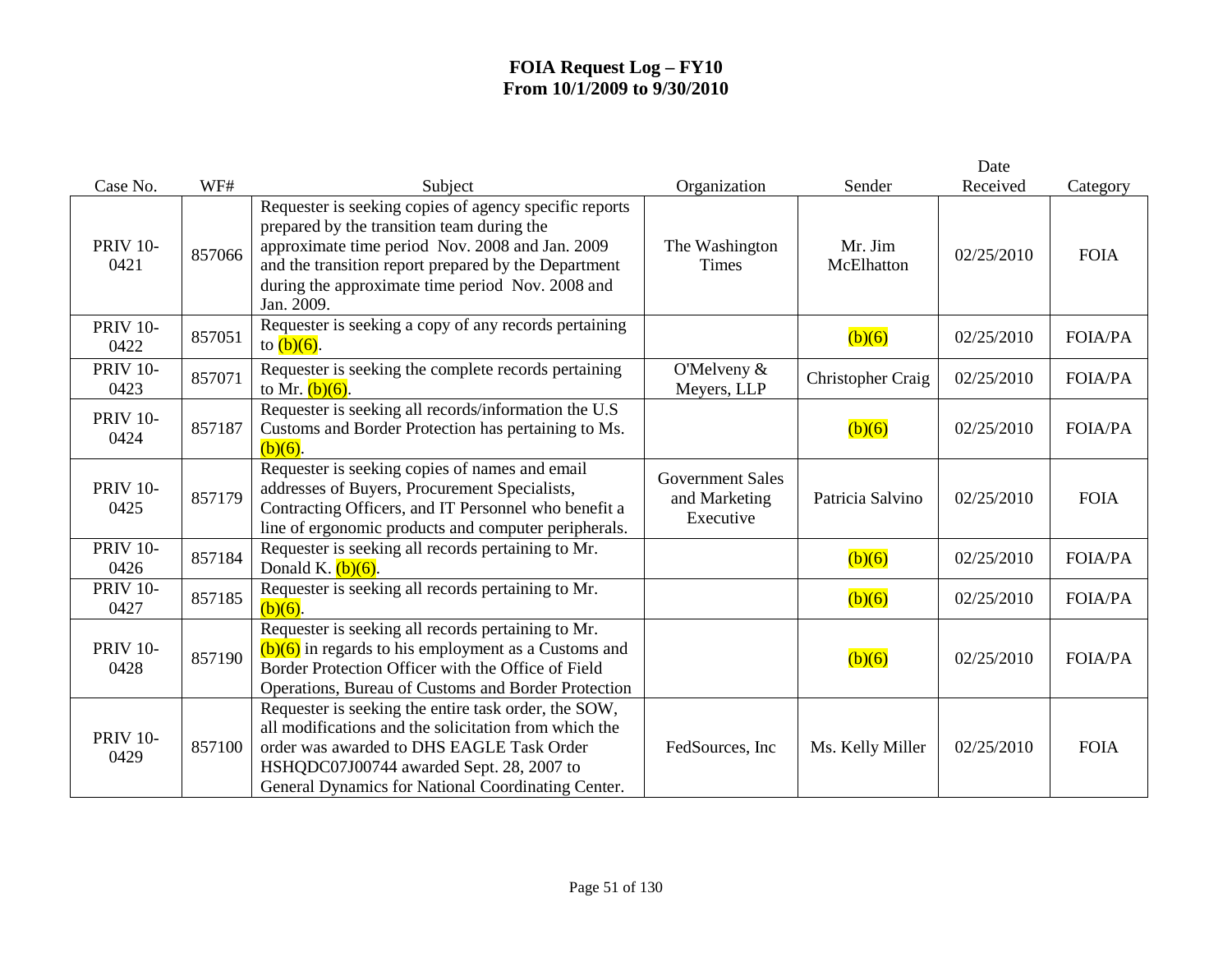|                         |        |                                                                                                                                                                                                                                                                          |                                                       |                          | Date       |                |
|-------------------------|--------|--------------------------------------------------------------------------------------------------------------------------------------------------------------------------------------------------------------------------------------------------------------------------|-------------------------------------------------------|--------------------------|------------|----------------|
| Case No.                | WF#    | Subject                                                                                                                                                                                                                                                                  | Organization                                          | Sender                   | Received   | Category       |
| <b>PRIV 10-</b><br>0430 | 857087 | Requester is seeking the entire task order, the SOW,<br>all modifications and the solicitation from which the<br>order was awarded for DHS Eagle task order<br>HSHQDC07J00693 awarded September 28, 2007 to<br>General Dynamics for Integration and Support<br>Services. | FedSources, Inc                                       | Ms. Kelly Miller         | 02/25/2010 | <b>FOIA</b>    |
| <b>PRIV 10-</b><br>0431 | 857192 | Requester is seeking a copy of each substantial report<br>from the Department of Homeland Security to<br>Congress or a Congressional Committee between<br>January 1, 2008 and the present, and which is not<br>published on the DHS website.                             |                                                       | Mr. Michael<br>Ravnitzky | 02/26/2010 | <b>FOIA</b>    |
| <b>PRIV 10-</b><br>0432 | 857221 | Requester is seeking all records pertaining to Mr.<br>$(b)(6)$ .                                                                                                                                                                                                         | <b>International Legal</b><br>Alliance Group,<br>Inc. | Mariela<br>Camisassa     | 02/26/2010 | <b>FOIA/PA</b> |
| <b>PRIV 10-</b><br>0433 | 857218 | Requester is seeking all records pertaining to Mr.<br>$(b)(6)$ .                                                                                                                                                                                                         | MMP&S, LLP<br>Attorneys at Law                        | Jessica Rella            | 02/26/2010 | <b>FOIA/PA</b> |
| <b>PRIV 10-</b><br>0434 | 857241 | Requester is seeking any medical records that DHS<br>has pertaining to Mr. $(b)(6)$ involving the research<br>conducted by Hennepin and any other medical records<br>within the Department of Homeland Security.                                                         |                                                       | (b)(6)                   | 02/26/2010 | <b>FOIA/PA</b> |
| <b>PRIV 10-</b><br>0435 | 857224 | Requester is seeking all information resulting from<br>any ongoing or concluded investigation pertaining to<br>$\overline{(b)}(6)$ .                                                                                                                                     |                                                       | (b)(6)                   | 02/22/2010 | <b>FOIA/PA</b> |
| <b>PRIV 10-</b><br>0436 | 857254 | Requester is seeking a copy of the delivery contract<br>#HSSCCG09F00145 from IDV# GS02F0048, signed<br>by 2/19/2009 between Reed Elsevier Inc. and the<br>Bureau of Citizenship and Immigration Services.                                                                | FOIA Group                                            | Ms. Rose Santos          | 02/25/2010 | <b>FOIA</b>    |
| <b>PRIV 10-</b><br>0437 | 857257 | Requester is seeking a copy of the delivery contract<br>#HSSCCG05F00775from IDV# GS23F0387K, signed<br>10/15/2009 between West Government Services, LLC<br>and the Bureau of Citizenship and Immigration<br>Services.                                                    | FOIA Group                                            | Ms. Rose Santos          | 02/25/2010 | <b>FOIA</b>    |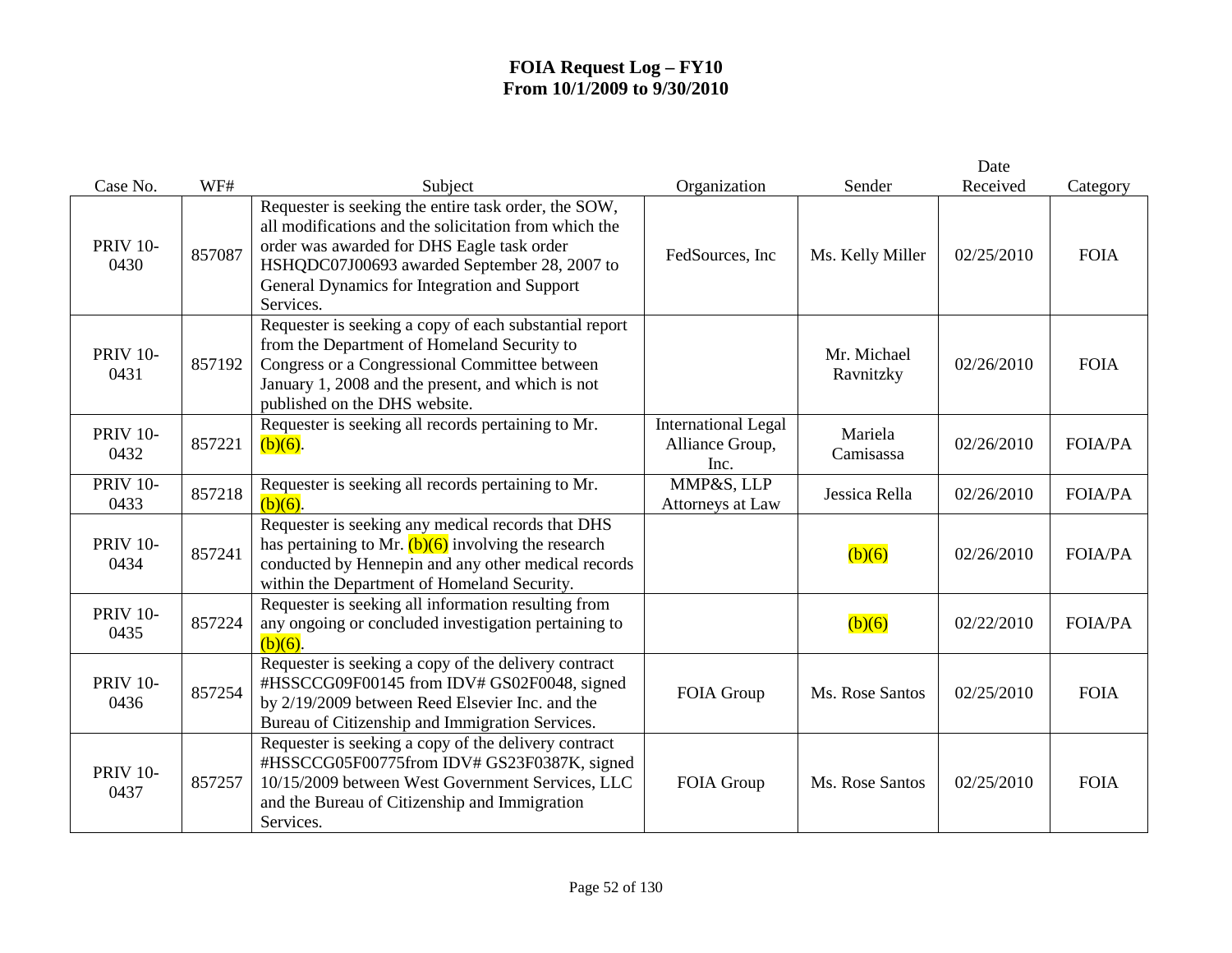|                         |        |                                                                                                                                                                                                                              |              |                 | Date       |             |
|-------------------------|--------|------------------------------------------------------------------------------------------------------------------------------------------------------------------------------------------------------------------------------|--------------|-----------------|------------|-------------|
| Case No.                | WF#    | Subject                                                                                                                                                                                                                      | Organization | Sender          | Received   | Category    |
| <b>PRIV 10-</b><br>0438 | 857260 | Requester is seeking a copy of the contract<br>#HSSCCG08F00292 from IDV# GS23FA0014,<br>signed 12/22/2009 between Equifax Credit Reporting<br>Services and the Bureau of Citizenship and<br><b>Immigration Services.</b>     | FOIA Group   | Ms. Rose Santos | 02/25/2010 | <b>FOIA</b> |
| <b>PRIV 10-</b><br>0439 | 857269 | Requester is seeking the purchase order<br>#HSBP1009P25688, signed 3/13/2009 between Reed<br>Elsevier, Inc. and the Bureau of Customs and Border<br>Protection.                                                              | FOIA Group   | Ms. Rose Santos | 02/25/2010 | <b>FOIA</b> |
| <b>PRIV 10-</b><br>0440 | 857270 | Requester is seeking a copy of the contract fro<br>delivery order #HSBP1006F09215 from IDV<br>#GS23F0387K, signed 7/6/2009 between West<br>Government Services, LLC and the Bureau of<br>Customs and Border Protection.      | FOIA Group   | Ms. Rose Santos | 02/25/2010 | <b>FOIA</b> |
| <b>PRIV 10-</b><br>0441 | 857273 | Requester is seeking a copy of the delivery order for<br>HSCEMD10FAF002 from IDV # GS23F0387K,<br>signed 9/29/2009 between West Government<br>Services, LLC and the Bureau of Immigration and<br><b>Customs Enforcement.</b> | FOIA Group   | Ms. Rose Santos | 02/25/2010 | <b>FOIA</b> |
| <b>PRIV 10-</b><br>0442 | 857279 | Requester is seeking a copy of the delivery order for<br>HSCECR09F00031 from IDV #LC09D7027 signed<br>11/4/2009 between Reed Elsevier Inc., LLC and the<br>Bureau of Immigration and Customs Enforcement.                    | FOIA Group   | Ms. Rose Santos | 02/25/2010 | <b>FOIA</b> |
| <b>PRIV 10-</b><br>0443 | 857284 | Requester is seeking a copy of the delivery order for<br>HSFEHQ07F1067 from IDV # GS23F0387K, signed<br>9/30/2009 between West Government Services, LLC<br>and the Federal Emergency Management Agency.                      | FOIA Group   | Ms. Rose Santos | 02/25/2010 | <b>FOIA</b> |
| <b>PRIV 10-</b><br>0444 | 857286 | Requester is seeking a copy 3 HSCGG809FRAZ024<br>from IDV #GS35F0476T, signed 2/11/2009 between<br>LexisNexis Special Services Inc. and the U.S. Coast<br>Guard.                                                             | FOIA Group   | Ms. Rose Santos | 02/25/2010 | <b>FOIA</b> |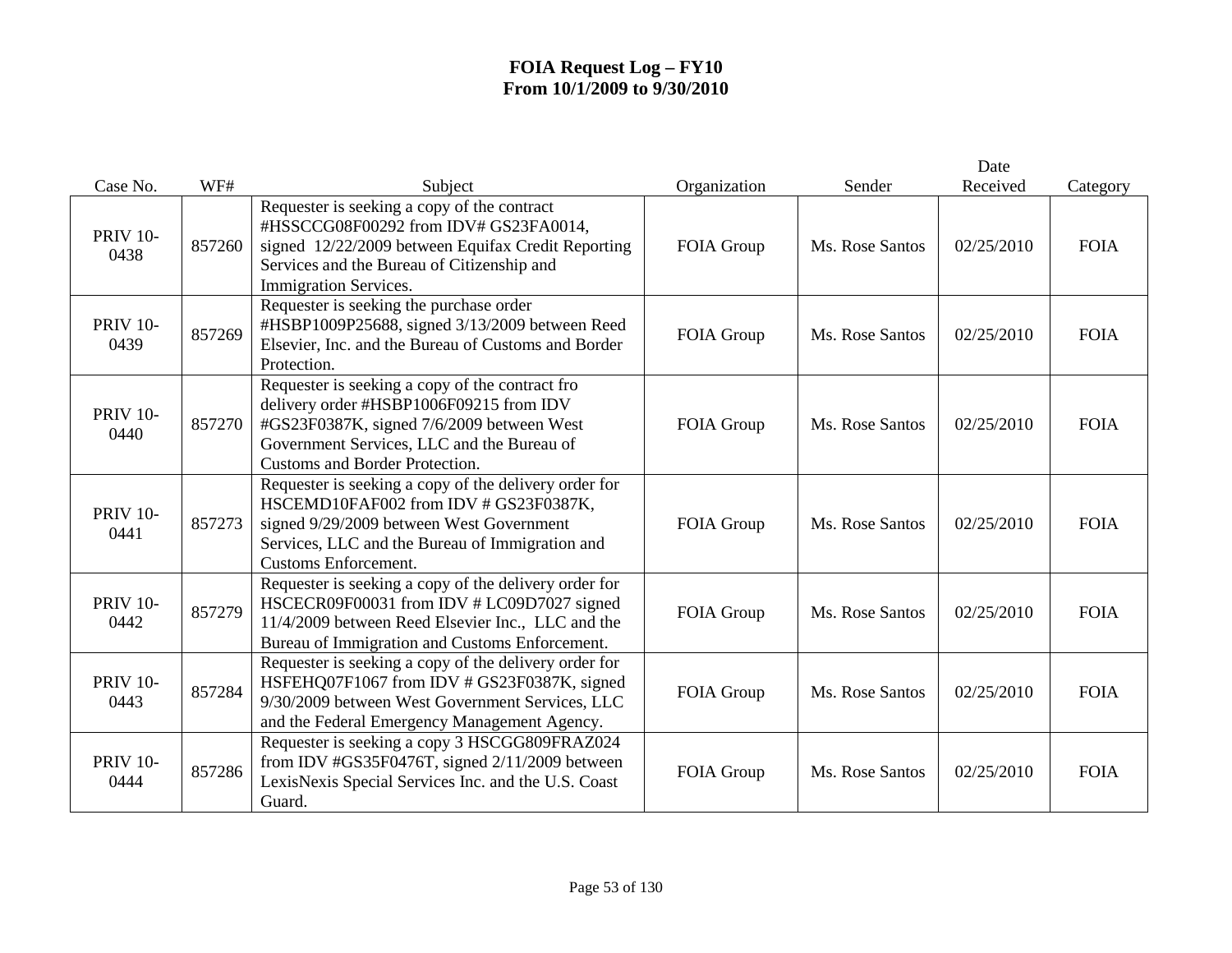|                         |        |                                                                                                                                                                                                                                                                                                                                                                                                                                                                                                                         |                                          |                          | Date       |                |
|-------------------------|--------|-------------------------------------------------------------------------------------------------------------------------------------------------------------------------------------------------------------------------------------------------------------------------------------------------------------------------------------------------------------------------------------------------------------------------------------------------------------------------------------------------------------------------|------------------------------------------|--------------------------|------------|----------------|
| Case No.                | WF#    | Subject                                                                                                                                                                                                                                                                                                                                                                                                                                                                                                                 | Organization                             | Sender                   | Received   | Category       |
| <b>PRIV 10-</b><br>0445 | 857288 | Requester is seeking a copy of the contract for<br>purchase order #HS020243, signed 2/23/2009<br>between Reed Elsevier Inc. and the U.S. Secret<br>Service.                                                                                                                                                                                                                                                                                                                                                             | FOIA Group                               | Ms. Rose Santos          | 02/25/2010 | <b>FOIA</b>    |
| <b>PRIV 10-</b><br>0446 | 857274 | Requester is seeking a copy of contract for Delivery<br>Order# HSTS0307FACQ918 from IDV#<br>GS23FA0013, signed 3/26/2008 between Bearak<br>Reports Inc. and the Transportation Security<br>Administration.                                                                                                                                                                                                                                                                                                              | FOIA Group                               | Ms. Rose Santos          | 02/25/2010 | <b>FOIA</b>    |
| <b>PRIV 10-</b><br>0447 | 857283 | Requester is seeking the declassification of his records<br>related to the DOJ Investigation against $(b)(4)$ .                                                                                                                                                                                                                                                                                                                                                                                                         |                                          | (b)(6)                   | 02/26/2010 | <b>FOIA/PA</b> |
| <b>PRIV 10-</b><br>0448 | 857291 | Requester is seeking 1) All records concerning<br>Secretary Janet Napolitano's January 28, 2010 meeting<br>with leaders from Muslim, Sikh, South Asian and<br>Arab Communities and 2) All records of<br>communication between the office of Secretary<br>Napolitano and any of the following entities<br>concerning the January 28, 2010 meeting: The White<br>House: Any component of the Executive Office of the<br>President; Any federal agency; Any office of a<br>member of Congress; or Any member of the media. | Judicial Watch                           | Tegan Millspaw           | 02/26/2010 | <b>FOIA</b>    |
| <b>PRIV 10-</b><br>0449 | 857294 | Requester is seeking any and all records regarding<br>bonds posted for aliens where the OBLIGOR is any of<br>the following: $(b)(6)$ ; $(b)(6)$ ; $(b)(6)$ ; $(b)(6)$ ; $(b)(6)$ ;<br>$(b)(6);$ $(b)(6);$ $(b)(6);$ $(b)(6);$ $(b)(6);$ $(b)(6);$ $(b)(6);$<br>(b)(6)                                                                                                                                                                                                                                                   | Law Office of<br>Marlene A.<br>Dougherty | Ms. Marlene<br>Dougherty | 02/26/2010 | <b>FOIA/PA</b> |
| <b>PRIV 10-</b><br>0450 | 857465 | Requester is seeking all records compiled by/received<br>by the U.S. Department of Homeland Security since<br>July 13, 2007, pertaining to Mr. $(b)(6)$ .                                                                                                                                                                                                                                                                                                                                                               |                                          | (b)(6)                   | 03/01/2010 | <b>FOIA/PA</b> |
| <b>PRIV 10-</b><br>0451 | 858269 | Requester is seeking a copy of the Department of<br>Homeland Security's written response to Rep. Peter<br>King's December 9, letter sent to Secretary<br>Napolitano.                                                                                                                                                                                                                                                                                                                                                    |                                          | Mr. Steven<br>Aftergood  | 03/01/2010 | <b>FOIA</b>    |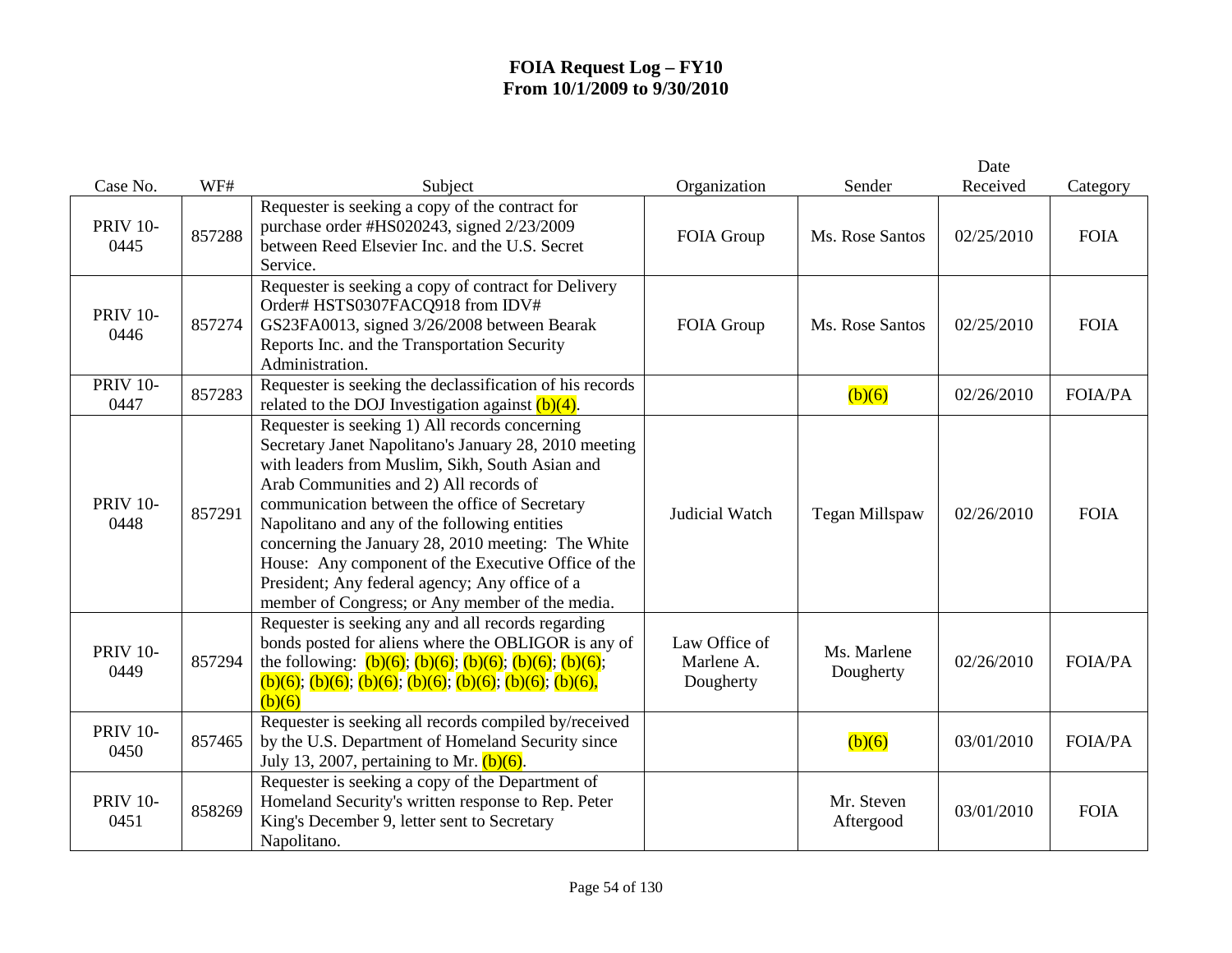|                         |        |                                                                                                                                                                                                                                                       |                                                             |                 | Date       |                |
|-------------------------|--------|-------------------------------------------------------------------------------------------------------------------------------------------------------------------------------------------------------------------------------------------------------|-------------------------------------------------------------|-----------------|------------|----------------|
| Case No.                | WF#    | Subject                                                                                                                                                                                                                                               | Organization                                                | Sender          | Received   | Category       |
| <b>PRIV 10-</b><br>0452 | 857561 | Requester is seeking the records reflecting any<br>procedures and/or precautions that are taken when<br>large and potentially unsafe transport trucks cross the<br>border into the United States.                                                     | Public Citizen<br><b>Litigation Group</b>                   | Margaret Kwoka  | 03/01/2010 | <b>FOIA</b>    |
| <b>PRIV 10-</b><br>0453 | 857747 | Requester is seeking information on the behalf of<br>NRDC pertaining to any and all Pakistan entities of<br>proliferation listed in Part 744 of the EAR and/or<br>listed in<br>http://www.bxa.doc.gov/entities/indiapakistancombine<br>d listing.html | <b>NRDC</b><br><b>National Resources</b><br>Defense Council | Thomas Cochran  | 03/01/2010 | <b>FOIA</b>    |
| <b>PRIV 10-</b><br>0454 | 857748 | Requester is seeking any and all records of<br>communication between the Department of Homeland<br>Security and Mitchell Daniels, Jr., Piyush Jindal,<br>Sarah L. Palin, Timothy J. Pawlenty, Michael Dale<br>Huckabee, Willard Mitt Romney.          | Democratic<br>National<br>Committee                         | David Barr      | 03/02/2010 | <b>FOIA</b>    |
| <b>PRIV 10-</b><br>0455 | 858052 | Requester is seeking the records that document the<br>history of the status of a position (ES0117) that was<br>reassigned to Mr. $(b)(6)$ .                                                                                                           |                                                             | (b)(6)          | 03/03/2010 | <b>FOIA</b>    |
| <b>PRIV 10-</b><br>0456 | 858037 | Requester is seeking all records pertaining to Mr.<br>$(b)(6)$ .                                                                                                                                                                                      |                                                             | (b)(6)          | 03/04/2010 | <b>FOIA/PA</b> |
| <b>PRIV 10-</b><br>0457 | 858077 | Requester is seeking any and all payroll data,<br>personnel information, employment information<br>relating to the employment of $(b)(6)$ .                                                                                                           |                                                             | (b)(6)          | 03/03/2010 | <b>FOIA/PA</b> |
| <b>PRIV 10-</b><br>0458 | 858080 | Requester is seeking records pertaining to Ms. $(b)(6)$ .                                                                                                                                                                                             |                                                             | (b)(6)          | 03/03/2010 | <b>FOIA/PA</b> |
| <b>PRIV 10-</b><br>0459 | 858089 | Requester is seeking a list of all the current<br>"technology" contractors and sub-contractors doing<br>business with the Department of Homeland Security.                                                                                            | The Capital Group,<br><b>LLC</b>                            | Dallas Weakly   | 03/02/2010 | <b>FOIA</b>    |
| <b>PRIV 10-</b><br>0460 | 858083 | Requester is seeking a copy of the basic order, any<br>modifications or orders issued from contract<br>#HSTS0307JCIO925.                                                                                                                              | FOIA Group                                                  | Ms. Rose Santos | 03/03/2010 | <b>FOIA</b>    |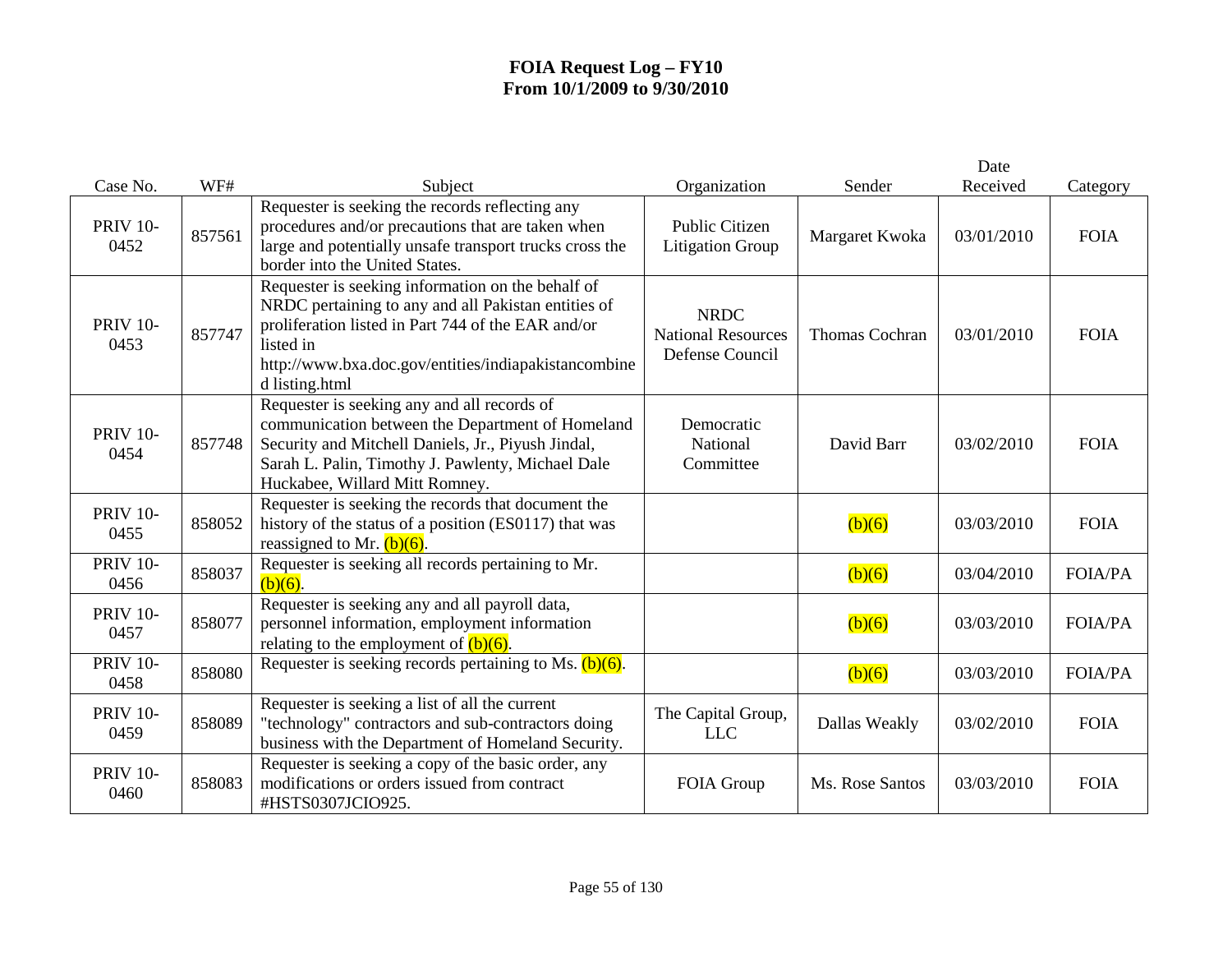| Case No.                | WF#    | Subject                                                                                                                                                                                                                                                                                                 | Organization            | Sender          | Date<br>Received | Category    |
|-------------------------|--------|---------------------------------------------------------------------------------------------------------------------------------------------------------------------------------------------------------------------------------------------------------------------------------------------------------|-------------------------|-----------------|------------------|-------------|
| <b>PRIV 10-</b><br>0461 | 858086 | Requester is seeking all materials pertaining to an<br>illegal act by the Chief Judge Moreno and the U.S.<br>Marshall of the U.S. District Court, Southern District<br>of Florida.                                                                                                                      |                         | (b)(6)          | 03/02/2010       | <b>FOIA</b> |
| <b>PRIV 10-</b><br>0462 | 857850 | requester is seeking all national operations center<br>products produced with open source information<br>between Dec 24, 2009 and Jan 7, 2010 and all national<br>operations center products produced with open source<br>information, to include social media between Feb 8,<br>2010 and Feb 22, 2010. | <b>Associated Press</b> | Eileen Sullivan | 03/02/2010       | <b>FOIA</b> |
| <b>PRIV 10-</b><br>0463 | 858174 | Requester is seeking the statements of work for the<br>following task orders: Lockheed Martin Corporation<br>contract #HSHQDC06D00017 and task order<br>HSHQDC07J00739, awarded on 9/28/2007.                                                                                                           | <b>INPUT</b>            | Corionna Canada | 03/03/2010       | <b>FOIA</b> |
| <b>PRIV 10-</b><br>0464 | 858173 | Requester is seeking the statements of work for the<br>following task orders: IBM Corporation contract<br>#HSHQDC06D00019 and task orders,<br>HSHQDC09J00001, HSCETC09J00016,<br>HSTS0307JCIO632 and HSFEHQ08J2009.                                                                                     | <b>INPUT</b>            | Corionna Canada | 03/03/2010       | <b>FOIA</b> |
| <b>PRIV 10-</b><br>0465 | 858172 | Requester is seeking the statements of work for the<br>following task orders: Computer Science Corporation<br>contract #HSHQDC06D00021, and task orders<br>HSTS0309JCIO632, HSSCCG07J00244,<br>HSHQDC08J00242, HSHQDC08J00169,<br>HSHQDC09J00419, HSHQVT09J00017 and<br>HSHQDC08J00072.                 | <b>INPUT</b>            | Corionna Canada | 03/03/2010       | <b>FOIA</b> |
| <b>PRIV 10-</b><br>0466 | 858171 | Requester is seeking the statements of work for the<br>following task orders: Northrop Grumman contract #<br>HSHQDC06D00022, task orders HSCETC09J00013,<br>HSECT09J00002, and HSCG2308JTHA339.                                                                                                         | <b>INPUT</b>            | Corionna Canada | 03/03/2010       | <b>FOIA</b> |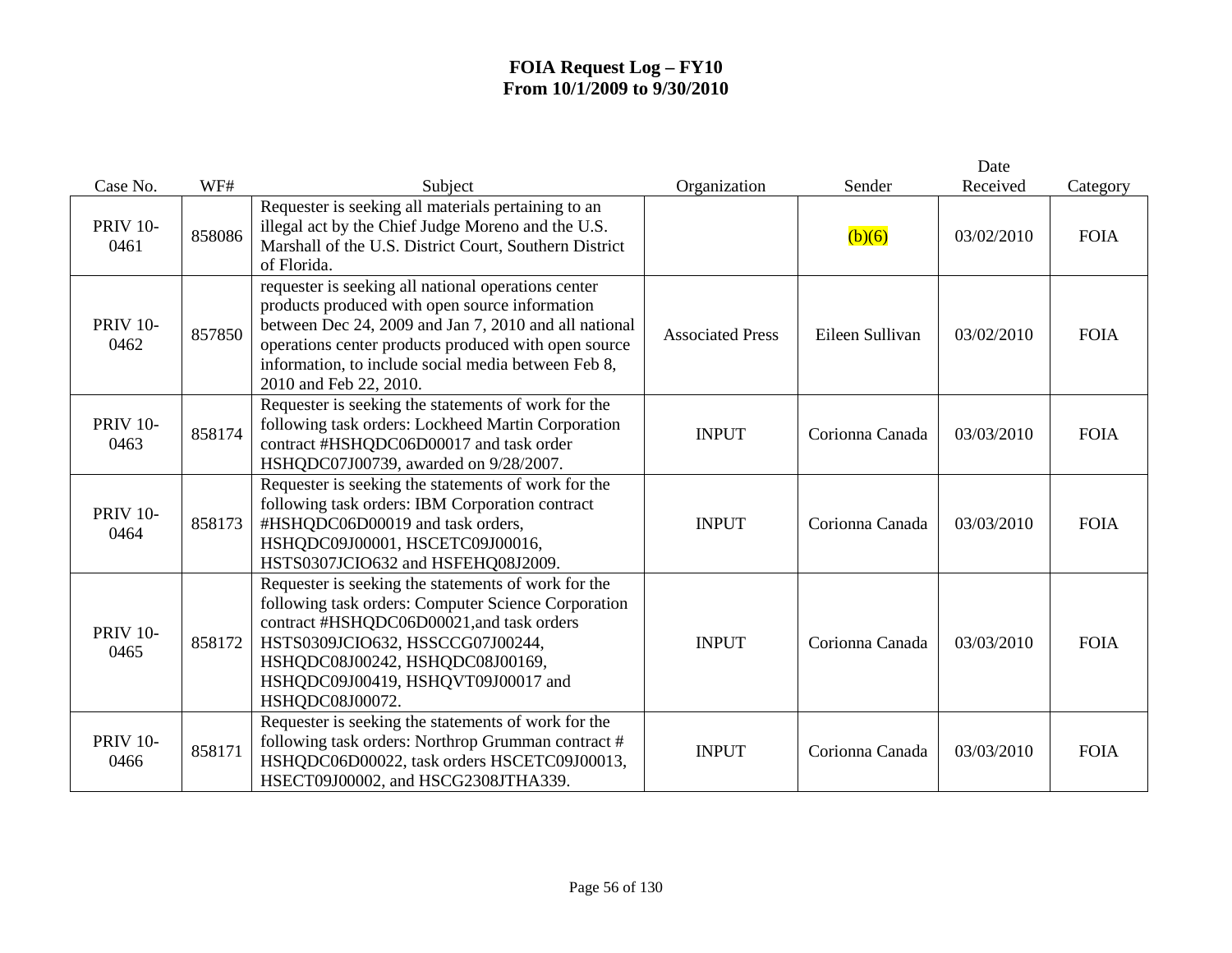|                         |        |                                                                                                                                                                                                                                                                                     |                                                  |                        | Date       |                |
|-------------------------|--------|-------------------------------------------------------------------------------------------------------------------------------------------------------------------------------------------------------------------------------------------------------------------------------------|--------------------------------------------------|------------------------|------------|----------------|
| Case No.                | WF#    | Subject                                                                                                                                                                                                                                                                             | Organization                                     | Sender                 | Received   | Category       |
| <b>PRIV 10-</b><br>0467 | 858170 | Requester is seeking the statements of work for the<br>following task orders: General Dynamic's contract<br>#HSHQDC06D00024, task orders<br>HSHQDC09J00153, HSHQDC07J00523,<br>HSCG2309JTEITIS, HSHQDC08J00134, and<br>HSHQDC07J00693.                                              | <b>INPUT</b>                                     | Corionna Canada        | 03/03/2010 | <b>FOIA</b>    |
| <b>PRIV 10-</b><br>0468 | 858169 | Requester is seeking the statements of work for the<br>following task orders: SAIC contract #<br>HSHQDC06D00026, task orders, HSCETC09J00035<br>awarded on 9/30/09, HSCETC09J00026 awarded on<br>9/25/09, HSBP1007J14516 awarded on 12/28/06,<br>HSTS0708J00019 awarded on 1/15/08. | <b>INPUT</b>                                     | Corionna Canada        | 03/03/2010 | <b>FOIA</b>    |
| <b>PRIV 10-</b><br>0469 | 858034 | Requester is seeking records containing a list of the<br>constituent parts of the National Communications<br>System, as defined in Presidential Directive-53,<br>signed by President Jimmy Carter on Nov. 15, 1979.                                                                 |                                                  | <b>Graeme Nicholl</b>  | 03/04/2010 | <b>FOIA</b>    |
| <b>PRIV 10-</b><br>0470 | 858032 | Requester is seeking any and all documents and<br>records from 1975 through the present pertaining to<br>$(b)(6)$ .                                                                                                                                                                 | <b>Cohen Tauber</b><br>Spievack &<br>Wagner P.C. | Jo Anne<br>Alderstein  | 03/04/2010 | <b>FOIA/PA</b> |
| <b>PRIV 10-</b><br>0471 | 858175 | Requester is seeking a copy of the task order contract<br>identified to HSHQDC06J00433.                                                                                                                                                                                             | FOIA Group, Inc                                  | Mr. Jeff<br>Stachewicz | 03/04/2010 | <b>FOIA</b>    |
| <b>PRIV 10-</b><br>0472 | 858208 | Requester is seeking information pertaining to $(b)(6)$ .                                                                                                                                                                                                                           |                                                  | (b)(6)                 | 03/05/2010 | <b>FOIA/PA</b> |
| <b>PRIV 10-</b><br>0473 | 858229 | Requester is seeking information pertaining $(b)(6)$                                                                                                                                                                                                                                |                                                  | (b)(6)                 | 03/05/2010 | <b>FOIA/PA</b> |
| <b>PRIV 10-</b><br>0474 | 858231 | Requester is seeking the basic contract, to include the<br>statement of work for contract TIRNO-04-Z-0010                                                                                                                                                                           | Federal Sources,<br>Inc                          | Lynne Skelley          | 03/05/2010 | <b>FOIA</b>    |
| <b>PRIV 10-</b><br>0475 | 858385 | Requester is seeking a copy of any information that<br>the Department of Homeland Security has on file<br>pertaining to Mr. $(b)(6)$ .                                                                                                                                              |                                                  | (b)(6)                 | 03/05/2010 | <b>FOIA/PA</b> |
| <b>PRIV 10-</b><br>0476 | 858386 | Requester is seeking a list of people and organizations<br>that appear on the terrorist watch list for suspicion of<br>terrorist activities, or terrorist sympathies.                                                                                                               |                                                  | <b>Andrew Arnold</b>   | 03/08/2010 | <b>FOIA</b>    |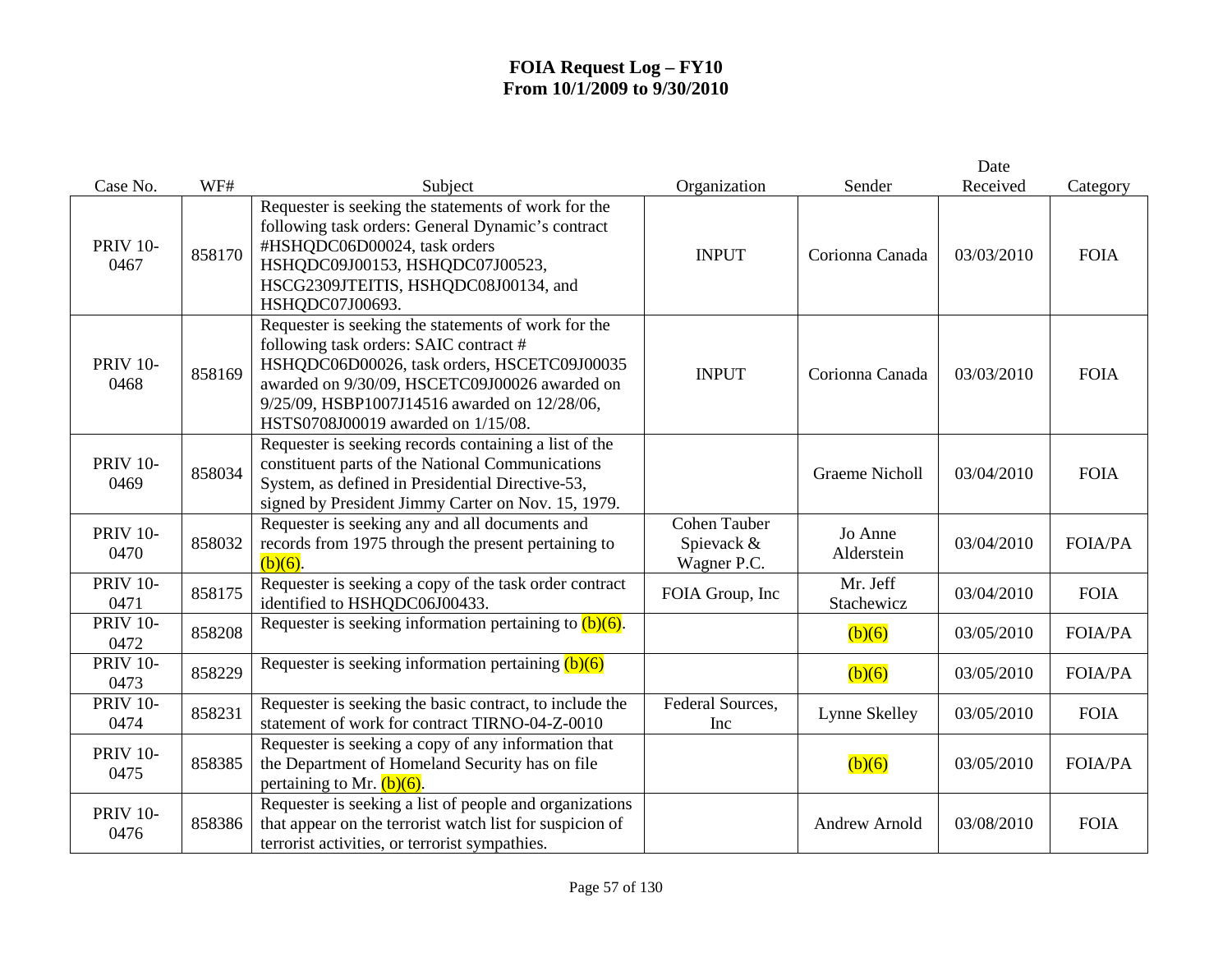|                         |        |                                                                                                                                                                                                                                                                                                                                                                                                                                               |                           |                         | Date       |                |
|-------------------------|--------|-----------------------------------------------------------------------------------------------------------------------------------------------------------------------------------------------------------------------------------------------------------------------------------------------------------------------------------------------------------------------------------------------------------------------------------------------|---------------------------|-------------------------|------------|----------------|
| Case No.                | WF#    | Subject                                                                                                                                                                                                                                                                                                                                                                                                                                       | Organization              | Sender                  | Received   | Category       |
| <b>PRIV 10-</b><br>0477 | 858387 | Requester is seeking copies of the names of all<br>Department of Homeland Security political appointees<br>who converted to career positions from May 1, 2005,<br>through May 30, 2009.                                                                                                                                                                                                                                                       | <b>TPM</b> Media          | <b>Justin Elliott</b>   | 03/04/2010 | <b>FOIA</b>    |
| <b>PRIV 10-</b><br>0478 | 858388 | Requester is seeking copies of the correspondence and<br>documents for a group of cases.                                                                                                                                                                                                                                                                                                                                                      |                           | <b>Brennan Bilberry</b> | 03/09/2010 | <b>FOIA</b>    |
| <b>PRIV 10-</b><br>0479 | 858690 | Requester is seeking sections L & M from the original<br>RFP identified to contract HSTS0405DDEP002.                                                                                                                                                                                                                                                                                                                                          | FOIA Group                | Ms. Rose Santos         | 03/09/2010 | <b>FOIA</b>    |
| <b>PRIV 10-</b><br>0480 | 858689 | Requester is seeking sections $L \& M$ from the original<br>RFP identified to contract #HSTS0406DDEP048.                                                                                                                                                                                                                                                                                                                                      | FOIA Group                | Ms. Rose Santos         | 03/09/2010 | <b>FOIA</b>    |
| <b>PRIV 10-</b><br>0481 | 858688 | Requester is seeking a copy of the contract order<br>identified to HSHQDC06F00214.                                                                                                                                                                                                                                                                                                                                                            | FOIA Group, Inc           | Mr. Jeff<br>Stachewicz  | 03/09/2010 | <b>FOIA</b>    |
| <b>PRIV 10-</b><br>0482 | 858687 | Requester is seeking any and all information<br>pertaining to Mr. $(b)(6)$ .                                                                                                                                                                                                                                                                                                                                                                  |                           | (b)(6)                  | 03/09/2010 | <b>FOIA/PA</b> |
| <b>PRIV 10-</b><br>0483 | 858692 | Requester is seeking a copy of the incumbent contract<br>44791SKM held by That's Good HR, Inc.                                                                                                                                                                                                                                                                                                                                                | FOIA Group                | Ms. Rose Santos         | 03/09/2010 | <b>FOIA</b>    |
| <b>PRIV 10-</b><br>0484 | 858693 | Requester is seeking all contracts between the<br>Department of Homeland Security and Wackehut G4S<br>from 2004 to the present.                                                                                                                                                                                                                                                                                                               | <b>Altgelt Law Office</b> | George Altgelt          | 03/09/2010 | <b>FOIA</b>    |
| <b>PRIV 10-</b><br>0485 | 858694 | Requester is seeking copies of all interagency<br>agreements between the Defense Contract Audit<br>Agency (DCAA) and all other agencies for services to<br>be provided in Fiscal Year (FY) 2009 (Oct. 1, 2008 to<br>Sept. 30, 2009) and all interagency agreements<br>between the Defense Contract Audit Agency (DCAA)<br>and all other agencies for services to be provided in<br>Fiscal Year (FY) 2010 (Oct. 1, 2009 to Sept. 30,<br>2010). | Cotton &<br>Company, LLP  | Ellen Reed              | 03/08/2010 | <b>FOIA</b>    |
| <b>PRIV 10-</b><br>0486 | 858698 | Requester is seeking documents pertaining to his case<br>in Georgetown, Guyana.                                                                                                                                                                                                                                                                                                                                                               |                           | (b)(6)                  | 03/09/2010 | <b>FOIA/PA</b> |
| <b>PRIV 10-</b><br>0487 | 858702 | Requester is seeking all records relating to $(b)(6)$ in<br>his role as a security guard with Paragon Security<br>Systems.                                                                                                                                                                                                                                                                                                                    |                           | (b)(6)                  | 03/10/2010 | <b>FOIA/PA</b> |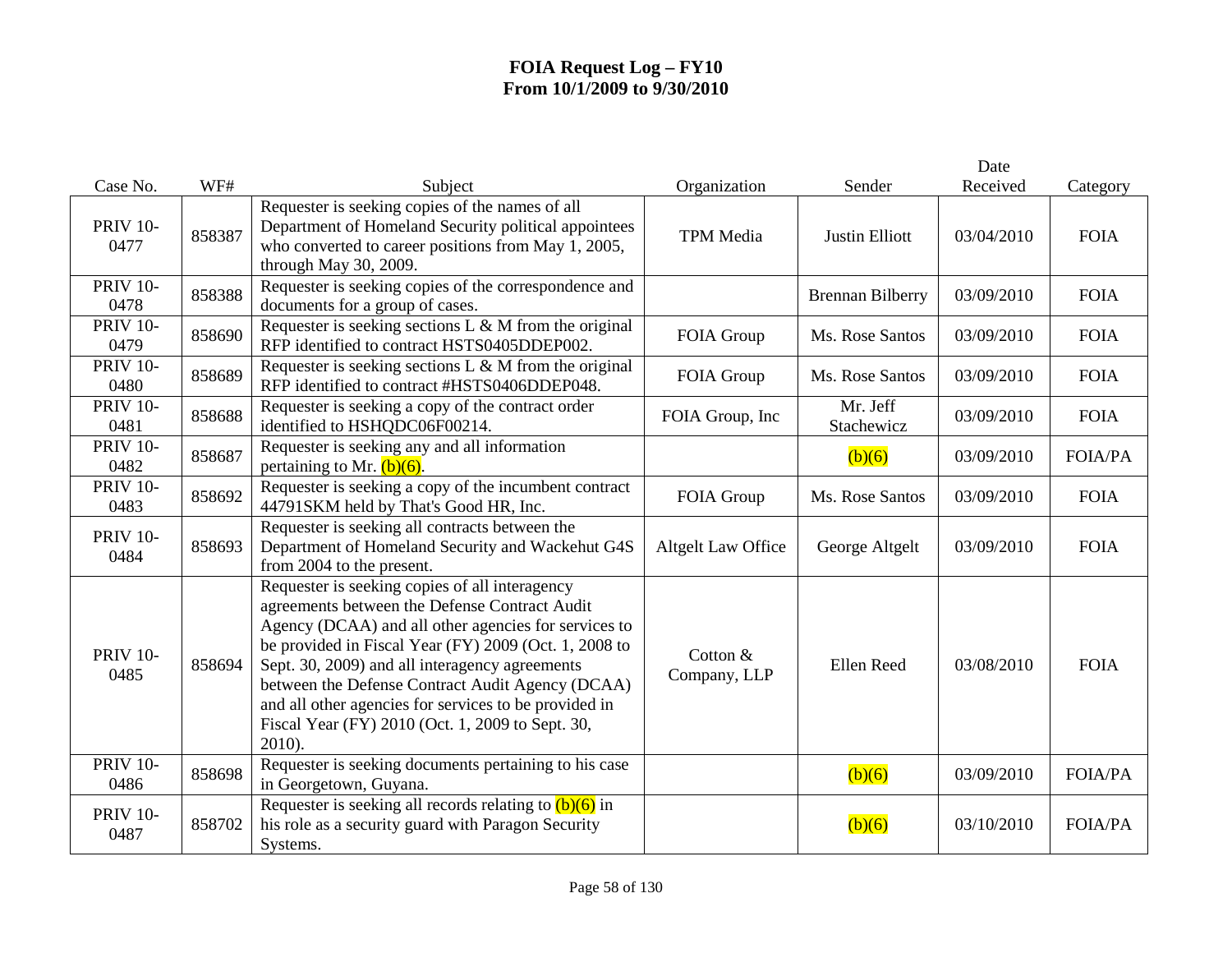| Case No.                | WF#    | Subject                                                                                                                                                                                                                                                                                                                                                                           | Organization | Sender               | Date<br>Received | Category    |
|-------------------------|--------|-----------------------------------------------------------------------------------------------------------------------------------------------------------------------------------------------------------------------------------------------------------------------------------------------------------------------------------------------------------------------------------|--------------|----------------------|------------------|-------------|
| <b>PRIV 10-</b><br>0488 | 858863 | Requester is seeking video surveillance tape, disks,<br>computer software programs, etc. that existed on<br>August 25, 2009 at the Cordova, Alaska Airport, at<br>the Alaska Airlines Terminal from 4:30pm - 6:00pm<br>Alaska daylight time.                                                                                                                                      |              | <b>Ernest Thomas</b> | 03/11/2010       | <b>FOIA</b> |
| <b>PRIV 10-</b><br>0489 | 858951 | Requester is seeking a copy of an awarded and top<br>rated proposal for the Assistance to Firefighters<br>Program grant from 2009.                                                                                                                                                                                                                                                |              | Jessica Hewett       | 03/11/2010       | <b>FOIA</b> |
| <b>PRIV 10-</b><br>0490 | 858768 | Requester is seeking the statements of work for the<br>following task orders: EDS Corporation contract<br>#HSHQDC06D00032, task orders,<br>HSCETC08J00019, awarded 6/5/08,<br>HSCETC08J00010, awarded<br>3/26/08, HSCETC08J00013, awarded 5/28/08,<br>HSHQVT08J00034, awarded 9/26/09,<br>HSCETC08J00011, awarded 5/12/08,<br>HSCETC09J00027, awarded 9/26/09,<br>HSHQDC08J00117. | <b>INPUT</b> | Corionna Canada      | 03/11/2010       | <b>FOIA</b> |
| <b>PRIV 10-</b><br>0491 | 858776 | Requester is seeking the statements of work for the<br>following task orders: Booz Allen Hamilton contract<br>#HSHQDC06D00031, TASK ORDERS,<br>HSCETC08J00018, awarded 5/6/08,<br>HSCETC09J00033, awarded 9/29/09,<br>HSTS0307JCIO367, awarded 9/13/07,<br>HSCETC08J00022, awarded 8/1/08,<br>HSHQDC08J00181, awarded 8/11/08,<br>HSHQDC08J00368, awarded 9/30/08.                | <b>INPUT</b> | Corionna Canada      | 03/11/2010       | <b>FOIA</b> |
| <b>PRIV 10-</b><br>0492 | 858782 | Requester is seeking the statements of work for the<br>following task order, Accenture contract #<br>HSHQDC06D00029, task order HSFEHQ09J1612,<br>awarded on 9/30/09.                                                                                                                                                                                                             | <b>INPUT</b> | Corionna Canada      | 03/11/2010       | <b>FOIA</b> |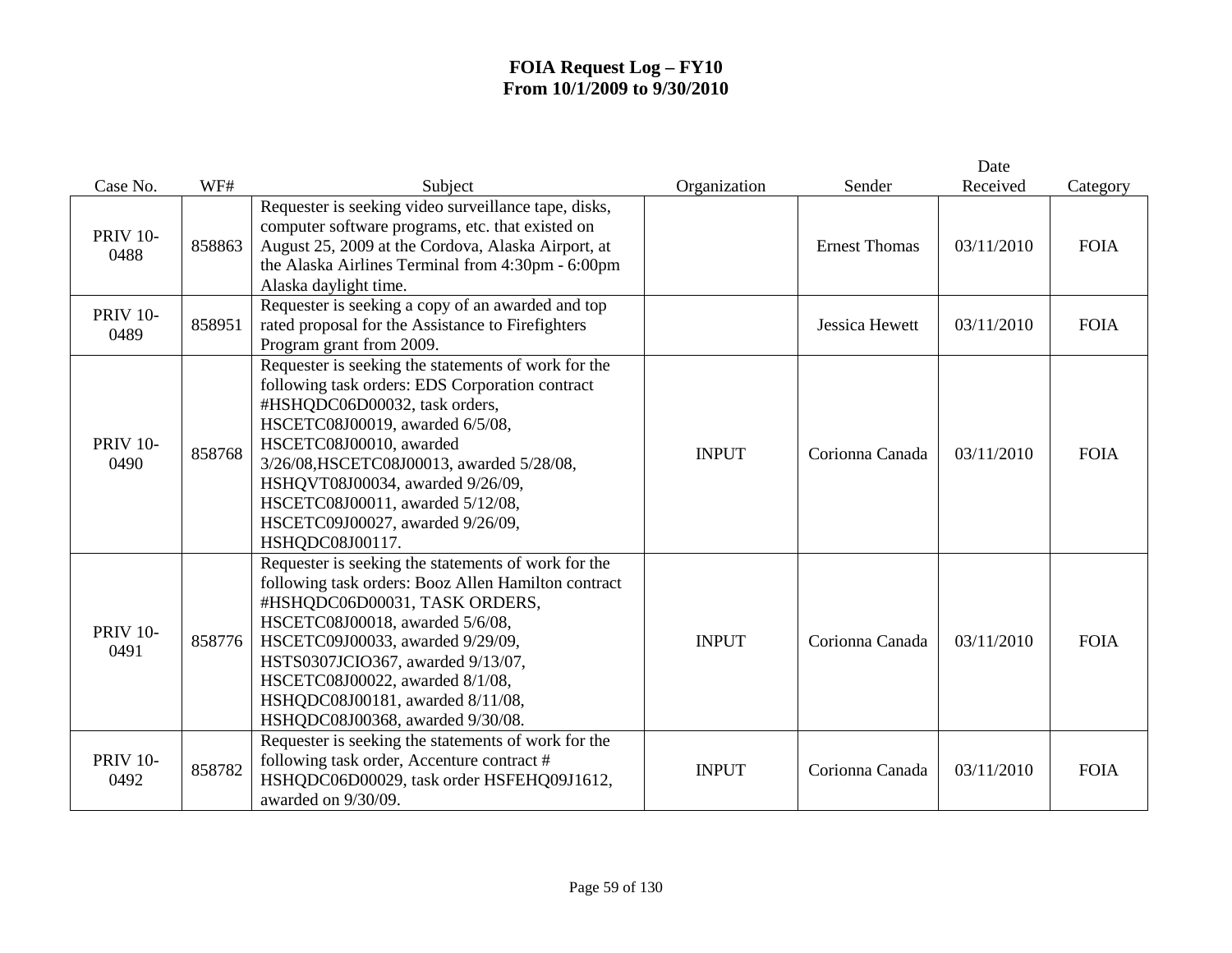|                         |        |                                                                                                                                                                                  |              |                 | Date       |             |
|-------------------------|--------|----------------------------------------------------------------------------------------------------------------------------------------------------------------------------------|--------------|-----------------|------------|-------------|
| Case No.                | WF#    | Subject                                                                                                                                                                          | Organization | Sender          | Received   | Category    |
| <b>PRIV 10-</b><br>0493 | 858954 | Requester is seeking the statements of work for the<br>following task orders: K-Force Corporation contract #<br>HSHQDC06D0036, task order HSHQDC07J00513,<br>awarded on 8/23/07. | <b>INPUT</b> | Corionna Canada | 03/11/2010 | <b>FOIA</b> |
| <b>PRIV 10-</b><br>0494 | 858996 | Requester is seeking the statements of work for the<br>SRA International contract # HSHQDC06D00038,<br>task order HSTS0309JCIO53, awarded on 3/2/09.                             | <b>INPUT</b> | Corionna Canada | 03/11/2010 | <b>FOIA</b> |
| <b>PRIV 10-</b><br>0495 | 858995 | Requester is seeking the statements of work for the<br>Bart & Associates, Inc. contract #<br>HSHQDC06D00042, task order HSHQDC08J00385,<br>awarded on 9/30/08.                   | <b>INPUT</b> | Corionna Canada | 03/11/2010 | <b>FOIA</b> |
| <b>PRIV 10-</b><br>0496 | 858994 | Requester is seeking the statements of work for the<br>Creative Computing Solutions contract #<br>HSHQDC06D00044, task order HSHQDC08J00108,<br>awarded on 4/11/08               | <b>INPUT</b> | Corionna Canada | 03/11/2010 | <b>FOIA</b> |
| <b>PRIV 10-</b><br>0497 | 858991 | Requester is seeking the statements of work for the<br>Creative Computing Solutions contract #<br>HSHQDC06D00044, task order HSCG2307JTP5011,<br>awarded on 9/24/07.             | <b>INPUT</b> | Corionna Canada | 03/11/2010 | <b>FOIA</b> |
| <b>PRIV 10-</b><br>0498 | 858988 | Requester is seeking the statements of work for the 3H<br>Technology contract #HSHQDC06D00046, task order<br>HSCEOP07J00700, awarded on 9/28/07.                                 | <b>INPUT</b> | Corionna Canada | 03/11/2010 | <b>FOIA</b> |
| <b>PRIV 10-</b><br>0499 | 858986 | Requester is seeking the statements of work for<br>Dynamic Research Corporation contract #<br>HSHQDC06D00047, task order HSHQDC07J00714,<br>awarded on 9/29/07.                  | <b>INPUT</b> | Corionna Canada | 03/11/2010 | <b>FOIA</b> |
| <b>PRIV 10-</b><br>0500 | 858977 | Requester is seeking the statements of work for TWD<br>& Associates contract # HSHQDC06D00048, task<br>order HSHQDC08J00129, awarded on 6/6/08 and<br>HSHQDC08J00205.            | <b>INPUT</b> | Corionna Canada | 03/11/2010 | <b>FOIA</b> |
| <b>PRIV 10-</b><br>0501 | 858974 | Requester is seeking the statements of work for<br>the CACI International contract #<br>HSHQDC06D00050, task order HSHQDC08J00071,<br>awarded on 4/4/08.                         | <b>INPUT</b> | Corionna Canada | 03/11/2010 | <b>FOIA</b> |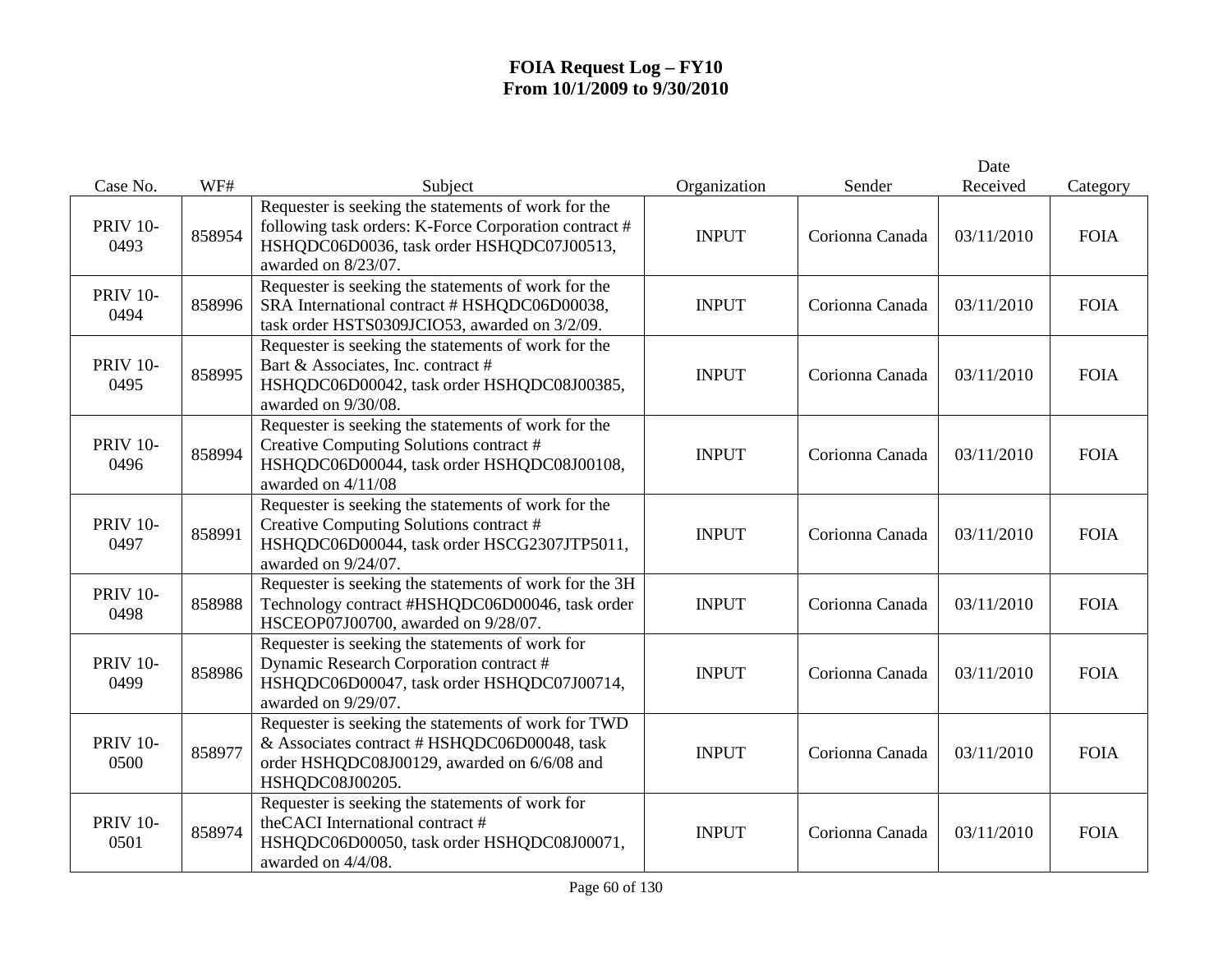|                         |        |                                                                                                                                                                                                                                                                                                       |                                                                       |                        | Date       |             |
|-------------------------|--------|-------------------------------------------------------------------------------------------------------------------------------------------------------------------------------------------------------------------------------------------------------------------------------------------------------|-----------------------------------------------------------------------|------------------------|------------|-------------|
| Case No.                | WF#    | Subject                                                                                                                                                                                                                                                                                               | Organization                                                          | Sender                 | Received   | Category    |
| <b>PRIV 10-</b><br>0502 | 858972 | Requester is seeking the statements of work for the<br>Eagle Enterprises contract # HSHQDC06D00058,<br>task order HSCGG309JTWV076 awarded on 3/18/09.                                                                                                                                                 | <b>INPUT</b>                                                          | Corionna Canada        | 03/11/2010 | <b>FOIA</b> |
| <b>PRIV 10-</b><br>0503 | 858966 | Requester is seeking the statements of work for the<br>Burke Consortium, Inc. contract #<br>HSHQDC06D00061, task orders HSHQDC09J00495,<br>awarded on 9/30/09, HSTS0307JCIO210, awarded on<br>$8/24/07$ .                                                                                             | <b>INPUT</b>                                                          | Corionna Canada        | 03/11/2010 | <b>FOIA</b> |
| <b>PRIV 10-</b><br>0504 | 858962 | Requester is seeking the statements of work for the<br>Aerient, Inc. contract # HSHQDC06D00063, task<br>order HSHQDC07J00583, awarded on 9/07/07.                                                                                                                                                     | <b>INPUT</b>                                                          | Corionna Canada        | 03/11/2010 | <b>FOIA</b> |
| <b>PRIV 10-</b><br>0505 | 858957 | Requester is seeking the statements of work for the<br>Optimal Solutions and Technologies, Inc. contract #<br>HSHQDC06D00064, task order HSFEHQ08J0001,<br>awarded on 6/19/08.                                                                                                                        | <b>INPUT</b>                                                          | Corionna Canada        | 03/11/2010 | <b>FOIA</b> |
| <b>PRIV 10-</b><br>0506 | 858956 | Requester is seeking the statements of work for the<br>Burke Consortium, Inc. contract #<br>HSHQDC06D00065, task order HSHQDC09J00434,<br>awarded on 9/23/09.                                                                                                                                         | <b>INPUT</b>                                                          | Corionna Canada        | 03/11/2010 | <b>FOIA</b> |
| <b>PRIV 10-</b><br>0507 | 858869 | Requester is seeking Michael Chertoff's calendars that<br>have previously been released by the department.                                                                                                                                                                                            | <b>Associated Press</b>                                               | Eileen Sullivan        | 03/11/2010 | <b>FOIA</b> |
| <b>PRIV 10-</b><br>0508 | 858917 | Requester is seeking documents related to the port<br>inspections and potential pest entry for the years 2000<br>through 2009.                                                                                                                                                                        | The Associated<br>Press                                               | <b>Tracie Cone</b>     | 03/11/2010 | <b>FOIA</b> |
| <b>PRIV 10-</b><br>0509 | 858918 | Requester is seeking a copy of the SOW/PWS<br>identified to EMW2003BP0438.                                                                                                                                                                                                                            | FOIA Group, Inc                                                       | Mr. Jeff<br>Stachewicz | 03/12/2010 | <b>FOIA</b> |
| <b>PRIV 10-</b><br>0510 | 858920 | Requester is seeking the original RFP and<br>amendments for contract # HSHQDC05J00011.                                                                                                                                                                                                                | FOIA Group, Inc                                                       | Mr. Jeff<br>Stachewicz | 03/12/2010 | <b>FOIA</b> |
| <b>PRIV 10-</b><br>0511 | 859000 | Requester is seeking the Privacy Assessment for the<br>pilot exercise of the most recent version of the<br>EINSTEIN network security program, also known as<br>EINSTEIN 3 and all contracts with private vendors,<br>legal opinion, security analyses, and risk assessments<br>concerning EINSTEIN 3. | <b>EPIC</b><br><b>Electronic Privacy</b><br><b>Information Center</b> | <b>Jared Kaprove</b>   | 03/11/2010 | <b>FOIA</b> |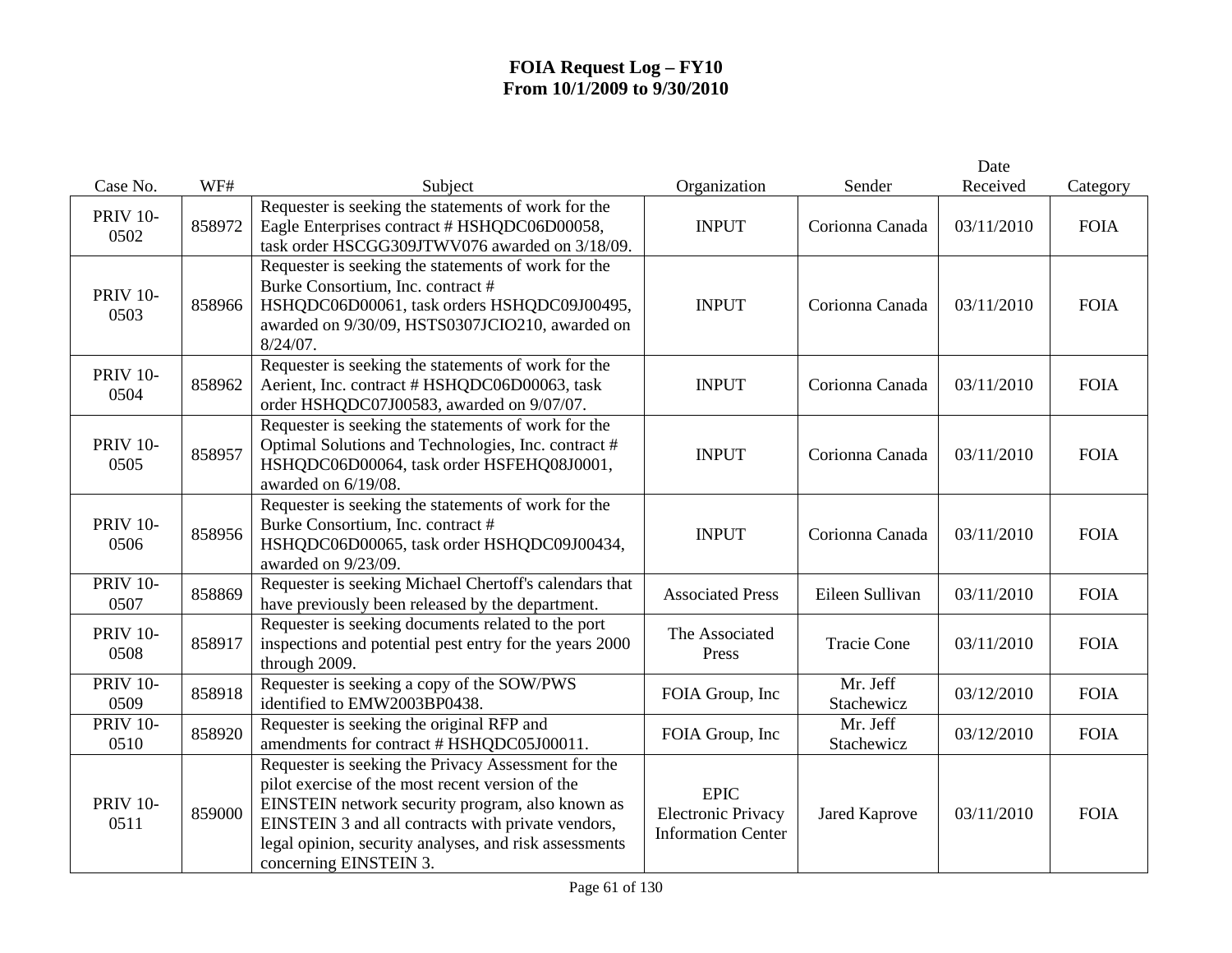|                         |        |                                                                                                                                                                                                                                                                                                                                                                                                                                                                                     |                                         |                        | Date       |                |
|-------------------------|--------|-------------------------------------------------------------------------------------------------------------------------------------------------------------------------------------------------------------------------------------------------------------------------------------------------------------------------------------------------------------------------------------------------------------------------------------------------------------------------------------|-----------------------------------------|------------------------|------------|----------------|
| Case No.                | WF#    | Subject                                                                                                                                                                                                                                                                                                                                                                                                                                                                             | Organization                            | Sender                 | Received   | Category       |
| <b>PRIV 10-</b><br>0512 | 859756 | Requester is seeking a copy of all recorded video,<br>outside of the building and inside the building and the<br>public lobby area between the hours of 1:00pm and<br>4:30pm at the Immigration office located at 11411<br>East Jefferson, Detroit, MI 48214, to include a<br>complete copy of the Serious Incident Report and all<br>other documents related to the incident.                                                                                                      |                                         | (b)(6)                 | 03/17/2010 | <b>FOIA</b>    |
| <b>PRIV 10-</b><br>0513 | 859757 | Requester is seeking any documentation, files, or<br>records that list Ms. $(b)(6)$ as a subject or person of<br>interest in any investigations conducted by any branch<br>or division of Homeland Security.                                                                                                                                                                                                                                                                        |                                         | (b)(6)                 | 03/16/2010 | <b>FOIA/PA</b> |
| <b>PRIV 10-</b><br>0514 | 859760 | Requester is seeking a copy of the fully burdened<br>labor rates, for base and all exercised option years for<br>all awards identified to DHS Eagle II.                                                                                                                                                                                                                                                                                                                             | FOIA Group, Inc                         | Mr. Jeff<br>Stachewicz | 03/16/2010 | <b>FOIA</b>    |
| <b>PRIV 10-</b><br>0515 | 859759 | Requester is seeking a list of the government purchase<br>cardholders, to include their phone numbers.                                                                                                                                                                                                                                                                                                                                                                              | Accelerated<br><b>Computer Products</b> | Kelly Green            | 03/17/2010 | <b>FOIA</b>    |
| <b>PRIV 10-</b><br>0516 | 859649 | Requester is seeking the RFP and amendments<br>thereto, identified to contract # HSTS0408RCT2056.                                                                                                                                                                                                                                                                                                                                                                                   | FOIA Group                              | Ms. Rose Santos        | 03/12/2010 | <b>FOIA</b>    |
| <b>PRIV 10-</b><br>0517 | 859650 | Requester is seeking a copy of the contract,<br>modifications and orders identified to contracts<br>#HSTH0410DST2003 and #HSTH0409JREC217.                                                                                                                                                                                                                                                                                                                                          | FOIA Group                              | Ms. Rose Santos        | 03/12/2010 | <b>FOIA</b>    |
| <b>PRIV 10-</b><br>0518 | 859761 | Requester is seeking any and all records concerning,<br>regarding, or relating to the decision to redeploy \$50<br>million of Recovery Act funding originally allocated<br>for the SBInet Block 1 to other tested, commercially<br>available security technology along the Southwest<br>Border and the decision to freeze all SBInet funding<br>beyond SBInet Block 1's initial deployment to the<br>Tucson and Ajo regions until the assessment I ordered<br>in Jan. is completed. | <b>Judicial Watch</b>                   | John Althen            | 03/17/2010 | <b>FOIA</b>    |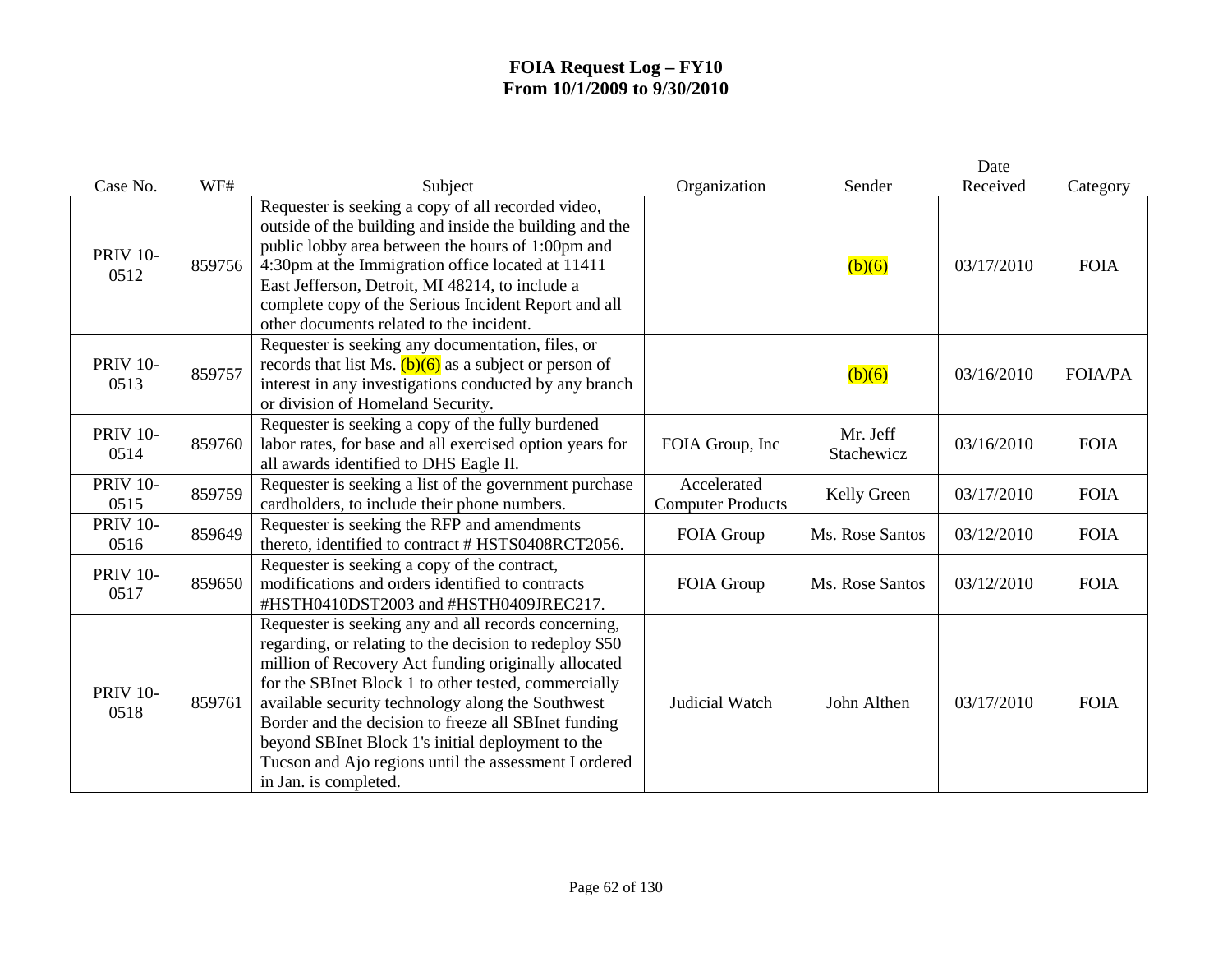|                         |        |                                                                                                                                                                                                                                                                      |                                                     |                          | Date       |                |
|-------------------------|--------|----------------------------------------------------------------------------------------------------------------------------------------------------------------------------------------------------------------------------------------------------------------------|-----------------------------------------------------|--------------------------|------------|----------------|
| Case No.                | WF#    | Subject                                                                                                                                                                                                                                                              | Organization                                        | Sender                   | Received   | Category       |
| <b>PRIV 10-</b><br>0519 | 859762 | Requester is seeking any and all records dating from<br>Jan. 1, 2005 to the present consisting of or referring to<br>studies, reports, or other data describing the potential<br>or realized impacts of "tactical infrastructure" along<br>the U.S. - Mexico border. | Lower Rio Grande<br>Valley Sierra Club              | Jim Chapman              | 03/16/2010 | <b>FOIA</b>    |
| <b>PRIV 10-</b><br>0520 | 859763 | Requester is seeking a report of the unclaimed moneys<br>that the Department of Homeland Security has<br>forwarded to the Treasury department, to include the<br>names of the owners of the funds                                                                    |                                                     | Lashaunda<br>Crymes      | 03/17/2010 | <b>FOIA</b>    |
| <b>PRIV 10-</b><br>0521 | 860012 | Requester is seeking the release of names and<br>locations of detained/deported persons with capias<br>arrest warrants and bond forfeitures.                                                                                                                         | Charles B. Roberts<br>& Associates                  | Benjamin Cooper          | 03/18/2010 | <b>FOIA/PA</b> |
| <b>PRIV 10-</b><br>0522 | 860011 | Requester is seeking copies of correspondence and<br>documents to and from the Department of Homeland<br>Security and a list of members.                                                                                                                             |                                                     | <b>Brennan Bilberry</b>  | 03/18/2010 | <b>FOIA</b>    |
| <b>PRIV 10-</b><br>0523 | 860010 | Requester is seeking a copy of the agency log or<br>listing of Mandatory Declassification Review requests<br>at the Department of Homeland Security.                                                                                                                 |                                                     | Mr. Michael<br>Ravnitzky | 03/18/2010 | <b>FOIA</b>    |
| <b>PRIV 10-</b><br>0524 | 859904 | Requester is seeking a copy of all records pertaining<br>to Mr. $(b)(6)$ TWIC application.                                                                                                                                                                           | Kenny, Stearns &<br>Zonghetti, LLC                  | Monica Brescia           | 03/18/2010 | <b>FOIA/PA</b> |
| <b>PRIV 10-</b><br>0525 | 859897 | Requester is seeking a copy of the Homeland Security<br>Report regarding right-wing extremist recently issued<br>by Secretary Janet Napolitano.                                                                                                                      |                                                     | Tyrone Abraham           | 03/18/2010 | <b>FOIA</b>    |
| <b>PRIV 10-</b><br>0526 | 860014 | Requester is seeking all employment personnel<br>records pertaining to $(b)(6)$ .                                                                                                                                                                                    | Callahan & Fusco,<br><b>LLC</b><br>Attorneys at Law | Antonio Irizarry         | 03/18/2010 | <b>FOIA/PA</b> |
| <b>PRIV 10-</b><br>0527 | 860027 | Requester is seeking all available information in the<br>U.S. Department of Homeland Security files and<br>documents regarding the Israeli anti-missionary<br>organization Yad L'Achim/Yad Leachim.                                                                  |                                                     | J. Melnick               | 03/18/2010 | <b>FOIA</b>    |
| <b>PRIV 10-</b><br>0528 | 860033 | Requester is seeking information pertaining to the<br>trailers purchased by FEMA for Hurricane Katrina<br>victims.                                                                                                                                                   | <b>KATU News</b>                                    | Anna Song                | 03/18/2010 | <b>FOIA</b>    |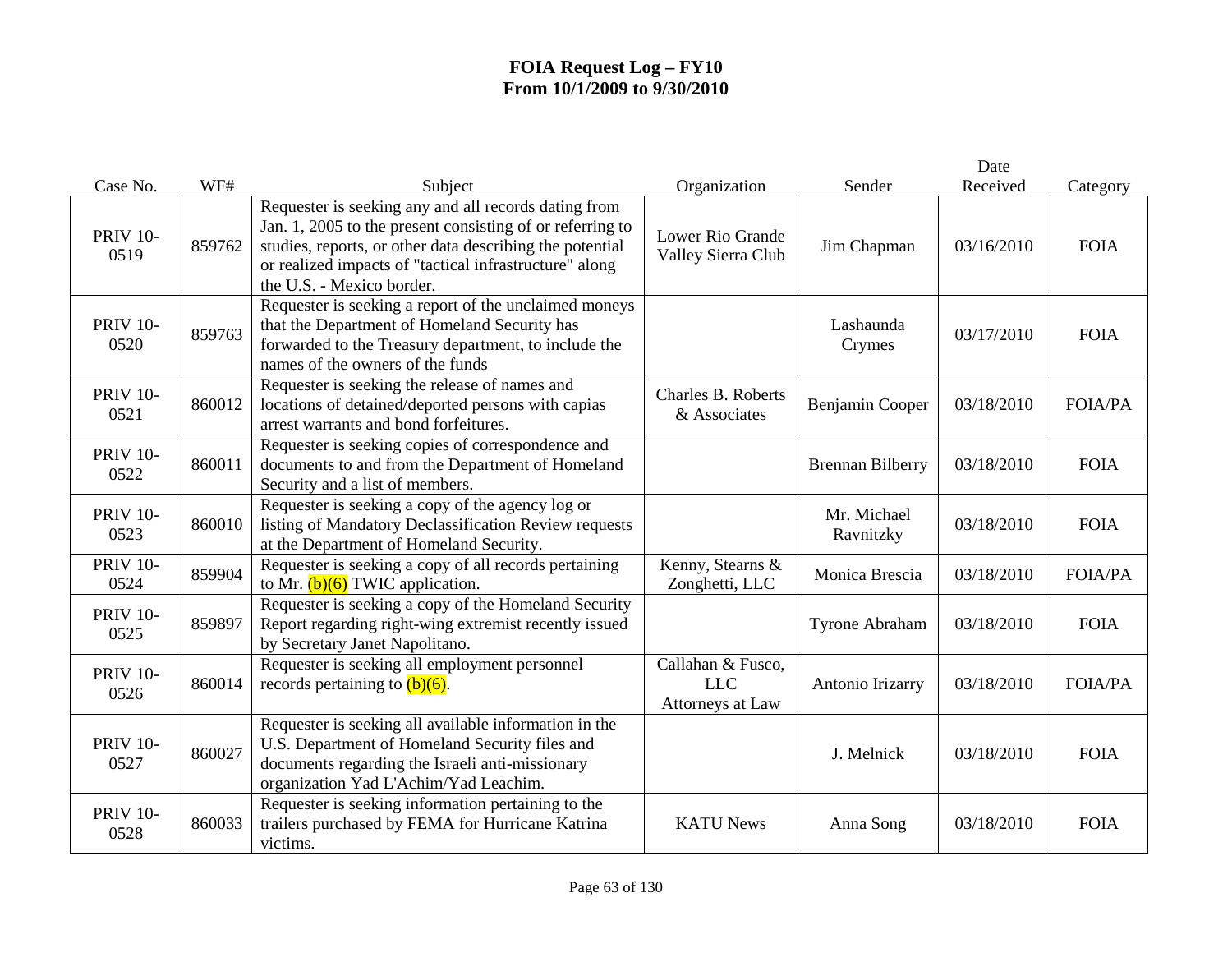| Case No.                | WF#    | Subject                                                                                                                                                                                                                                                          | Organization                      | Sender               | Date<br>Received | Category       |
|-------------------------|--------|------------------------------------------------------------------------------------------------------------------------------------------------------------------------------------------------------------------------------------------------------------------|-----------------------------------|----------------------|------------------|----------------|
| <b>PRIV 10-</b><br>0529 | 860904 | Requester is seeking copies of all e-mails dated Dec.<br>25, 2001 and Dec. 26, 2009 to and from the seven<br>officials listed: Janet Napolitano, Noah Kroloff,<br>Nancy Schlossman, Jane Holl Lute, Matthew<br>Chandler, Sean Smith and David Pressman.          | <b>Associated Press</b>           | Eileen Sullivan      | 03/24/2010       | <b>FOIA</b>    |
| <b>PRIV 10-</b><br>0530 | 860906 | Requester is seeking proof of permanent resident alien<br>registration and proof of her father's naturalization and<br>permanent resident alien information.                                                                                                     |                                   | (b)(6)               | 03/25/2010       | <b>FOIA/PA</b> |
| <b>PRIV 10-</b><br>0531 | 860916 | Requester is seeking a copy of all records in the<br>possession of DHS documenting all monetary fines<br>levied and collected by DHS between 2004 and 2008.                                                                                                      | Multinational<br>Monitor          | Marcia Carroll       | 03/23/2010       | <b>FOIA</b>    |
| <b>PRIV 10-</b><br>0532 | 860920 | Requester is seeking any and all information<br>pertaining to Mr. $(b)(6)$ .                                                                                                                                                                                     | (b)(6)                            | (b)(6)               | 03/23/2010       | <b>FOIA/PA</b> |
| <b>PRIV 10-</b><br>0533 | 860925 | Requester is seeking the line item budget for the<br>federal fiscal year beginning Oct. 1, 2009 and all<br>expenditures to date for the Office of the Federal<br>Coordinator for Gulf Coast Rebuilding.                                                          |                                   | Lore McPeek          | 03/23/2010       | <b>FOIA</b>    |
| <b>PRIV 10-</b><br>0534 | 860930 | Requester is seeking the index of all information<br>systems utilized by DHS, a description of all<br>information and record locator systems as required by<br>5 USC 552 $(g)(2)$ and the address to submit a FOIA<br>request appeal.                            | FRN $(b)(6)$<br><b>USP Tucson</b> | <b>William Price</b> | 03/23/2010       | <b>FOIA</b>    |
| <b>PRIV 10-</b><br>0535 | 861030 | Requester is seeking all records pertaining to $(b)(6)$                                                                                                                                                                                                          | Grzeca Law Firm                   | Mr. John Sesini      | 03/23/2010       | <b>FOIA/PA</b> |
| <b>PRIV 10-</b><br>0536 | 861032 | Requester is seeking any and all files, reports, e-mails,<br>faxes and phone notes made by Congressman Bill<br>Owens, his staff or anyone else to and from the<br>Department of Homeland Security pertaining to Mr.<br>$(b)(6)$ or any combination of that name. |                                   | (b)(6)               | 03/23/2010       | <b>FOIA/PA</b> |
| <b>PRIV 10-</b><br>0537 | 861033 | Requester is seeking copies of the actual contracts and<br>bidding documents for TOPOFF 3, TOPOFF4 and<br>TOPOFF 5.                                                                                                                                              | <b>Associated Press</b>           | Eileen Sullivan      | 03/23/2010       | <b>FOIA</b>    |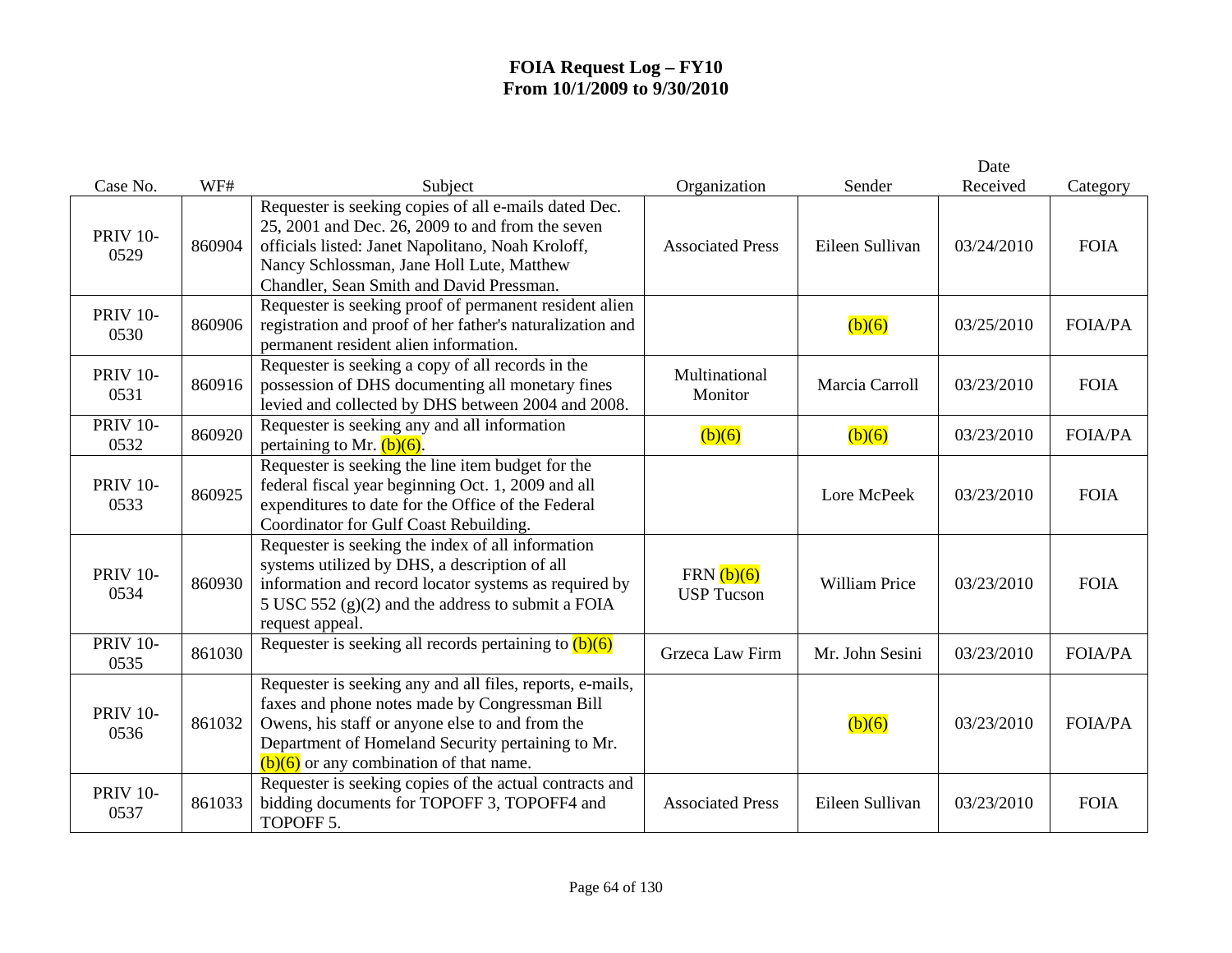|                         |        |                                                                                                                                                                                                                                                                                                                                                            |                                                                                                        |                              | Date       |                                |
|-------------------------|--------|------------------------------------------------------------------------------------------------------------------------------------------------------------------------------------------------------------------------------------------------------------------------------------------------------------------------------------------------------------|--------------------------------------------------------------------------------------------------------|------------------------------|------------|--------------------------------|
| Case No.                | WF#    | Subject                                                                                                                                                                                                                                                                                                                                                    | Organization                                                                                           | Sender                       | Received   | Category                       |
| <b>PRIV 10-</b><br>0538 | 861051 | Requester is seeking information pertaining to Mr.<br>$(b)(6)$ incarceration at the Tule Lake Segregation<br>Center in Northern California.                                                                                                                                                                                                                |                                                                                                        | Barbara Takei                | 03/25/2010 | <b>FOIA/PA</b>                 |
| <b>PRIV 10-</b><br>0539 | 861034 | Requester is seeking all records for $(b)(6)$ and $(b)(6)$                                                                                                                                                                                                                                                                                                 |                                                                                                        | (b)(6)                       | 03/25/2010 | <b>FOIA/PA</b>                 |
| <b>PRIV 10-</b><br>0540 | 861035 | Requester is seeking information pertaining to the<br>Integrated Border Enforcement Team (IBET).                                                                                                                                                                                                                                                           | <b>Canadian Embassy</b>                                                                                | Mr. Joseph<br>Champagne      | 03/25/2010 | <b>CONSULT</b><br><b>ATION</b> |
| <b>PRIV 10-</b><br>0541 | 861036 | Requester is seeking a copy of the contract identified<br>to RFP #HSHQDC08R00005.                                                                                                                                                                                                                                                                          | FOIA Group, Inc                                                                                        | Mr. Jeff<br>Stachewicz       | 03/23/2010 | <b>FOIA</b>                    |
| <b>PRIV 10-</b><br>0542 | 861037 | Requester is seeking a list of all of the federal<br>government employees who work in the Department<br>of Homeland Security, to include pay grade GS 10<br>and up.                                                                                                                                                                                        |                                                                                                        | <b>Winter Troxel</b>         | 03/22/2010 | <b>FOIA</b>                    |
| <b>PRIV 10-</b><br>0543 | 861043 | Requester is seeking copies of all grievances<br>submitted by $(b)(6)$ while he was a detainee at the<br>Stewart Detention Center in Lumpkin, Georgia.                                                                                                                                                                                                     |                                                                                                        | Jacqueline<br><b>Stevens</b> | 03/22/2010 | <b>FOIA/PA</b>                 |
| <b>PRIV 10-</b><br>0544 | 861045 | Requester is seeking copies of the detailed financial<br>information related to "Memorandum of Agreement<br>(MOA No. 2x940276) between the U.S. Virgin<br>Islands (USVI) and U.S. Customs Service for<br>determining costs chargeable to the Virgin Islands<br>Deposit Fund (20x6157) for operating various<br>customs service activities in and for USVI. | Government of the<br>U.S. Virgin Islands<br>Office of the<br>Commissioner<br>/Department of<br>Finance | Valdamier<br>Collens         | 03/25/2010 | <b>FOIA</b>                    |
| <b>PRIV 10-</b><br>0545 | 861052 | Requester is seeking information on the various<br>companies who worked on SBInet, either as<br>subcontractors or general contractors.                                                                                                                                                                                                                     | The Washington<br><b>Times</b>                                                                         | Jeffrey Anderson             | 03/25/2010 | <b>FOIA</b>                    |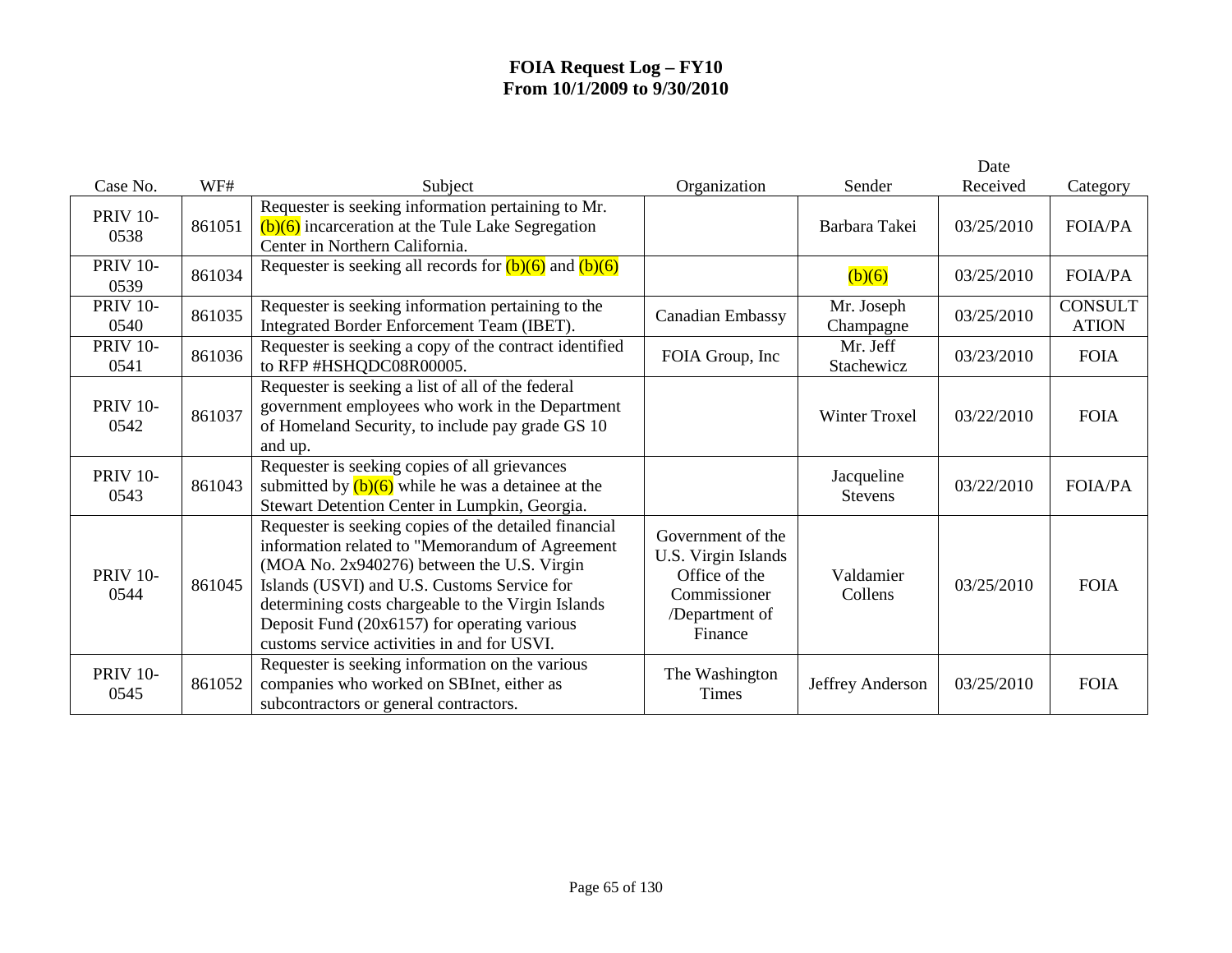|                         |        |                                                                                                                                                                                                                                                                                                                                                                                                                                                                |                                                       |                                  | Date       |                |
|-------------------------|--------|----------------------------------------------------------------------------------------------------------------------------------------------------------------------------------------------------------------------------------------------------------------------------------------------------------------------------------------------------------------------------------------------------------------------------------------------------------------|-------------------------------------------------------|----------------------------------|------------|----------------|
| Case No.                | WF#    | Subject                                                                                                                                                                                                                                                                                                                                                                                                                                                        | Organization                                          | Sender                           | Received   | Category       |
| <b>PRIV 10-</b><br>0546 | 861054 | Requester is seeking any and all extant transcription<br>records relating to a telephone number between Aug.<br>2008 and Feb. 2010, an email address between Aug.<br>2008 and Nov. 2008 and any and all extant data<br>obtained by means of listening devices located in the<br>requester's automobile between Aug. 2008 and Jan.<br>2009 and any and all extant transcribed surveillance<br>data related to the requestor between Aug. 2008 and<br>Jan. 2009. |                                                       | (b)(6)                           | 03/26/2010 | <b>FOIA/PA</b> |
| <b>PRIV 10-</b><br>0547 | 861660 | Requester is seeking the schedule of the Department<br>of Homeland Security's Secretary Janet Napolitano<br>from her first day in that position until March 26, to<br>include her travel expenses during that same period.                                                                                                                                                                                                                                     | NY Post                                               | Reuven Blau                      | 03/26/2010 | <b>FOIA</b>    |
| <b>PRIV 10-</b><br>0548 | 861659 | Requester is seeking the organization chart for the<br>Office of Intelligence & Analysis.                                                                                                                                                                                                                                                                                                                                                                      | Individual                                            | Mr. Jeffrey<br>Richelson         | 03/26/2010 | <b>FOIA</b>    |
| <b>PRIV 10-</b><br>0549 | 861658 | Requester is seeking records pertaining to Mr. $(b)(6)$<br>and specific dates that he entered and departed the<br><b>United States.</b>                                                                                                                                                                                                                                                                                                                        | Moschel, Clancy &<br>Walter, PLLC<br>Attorneys at Law | Douglas Walter                   | 03/26/2010 | <b>FOIA/PA</b> |
| <b>PRIV 10-</b><br>0550 | 861668 | Requester is seeking a copy of TO-436927, order with<br>applicable SOW, pricing, mods, source selection<br>decision document, and any orders under the task<br>identified to RFP #HSHQDC06D00024 / US<br>Computer Emergency Readiness Team (US-CERT)<br>Integration Support Services TO-436927.                                                                                                                                                                | FOIA Group, Inc                                       | Mr. Jeff<br>Stachewicz           | 03/31/2010 | <b>FOIA</b>    |
| <b>PRIV 10-</b><br>0551 | 861236 | Requester is seeking the agency's complete FOIA log,<br>a complete explanation for each full or partial FOIA<br>rejection since Jan 21, 2009, all records and<br>communications referring or relating to a full or<br>partial FOIA rejection since Jan. 21, 2009, and all<br>records and communications referring or relating to<br>the implementation of President Obama's Jan. 21,<br>2009, memorandum on FOIA.                                              | U.S. House of<br>Representatives                      | The Honorable<br>Patrick McHenry | 03/29/2010 | <b>FOIA</b>    |
| <b>PRIV 10-</b><br>0552 | 861364 | Requester is seeking all records pertaining to Mr.<br>$(b)(6)$ , as well as his inclusion on a terrorist watch list.                                                                                                                                                                                                                                                                                                                                           |                                                       | (b)(6)                           | 03/29/2010 | <b>FOIA/PA</b> |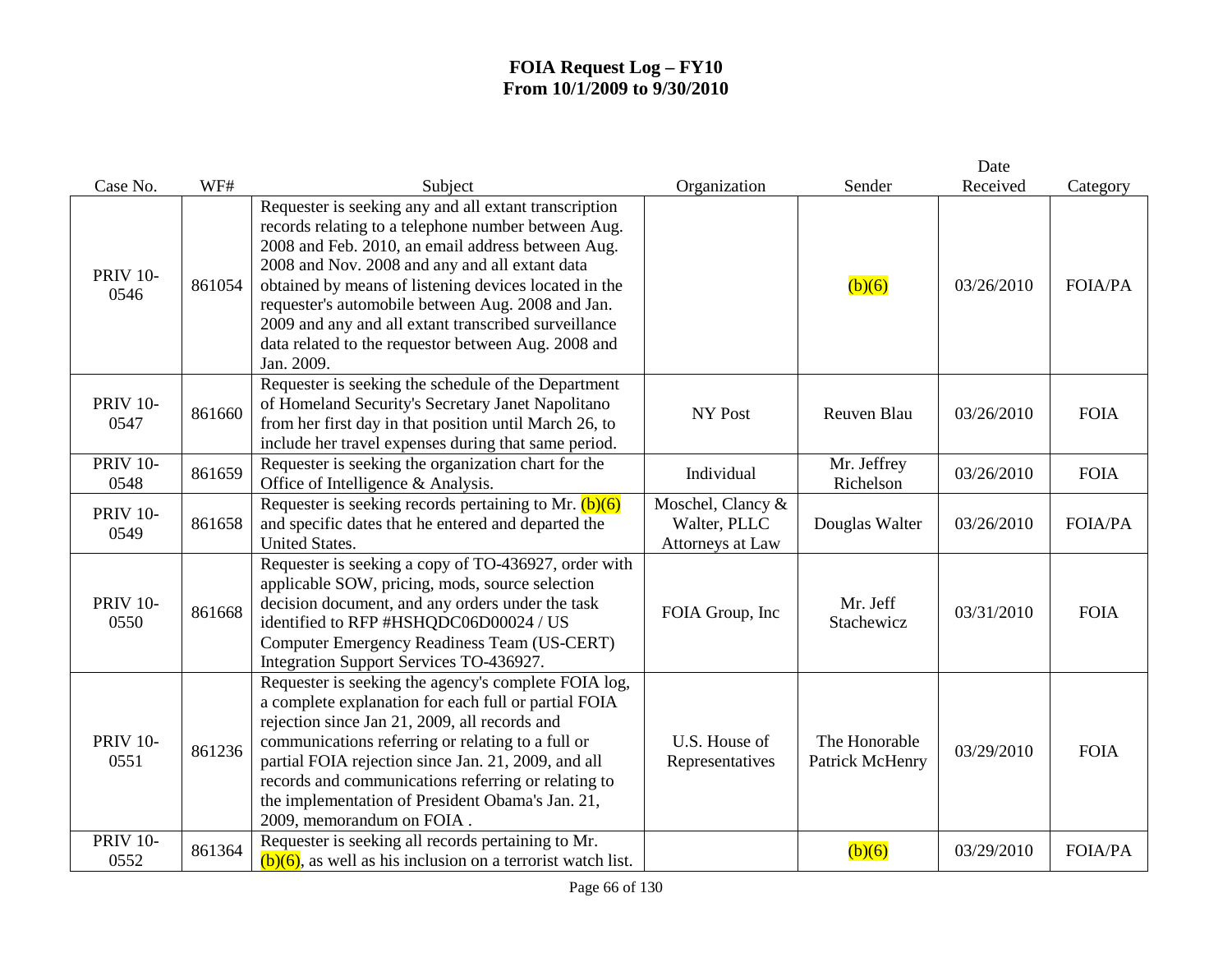|                         |        |                                                                                                                                                                                                                                                                                                                                                                                                                                                                                                                                 |                                                      |                        | Date       |                                |
|-------------------------|--------|---------------------------------------------------------------------------------------------------------------------------------------------------------------------------------------------------------------------------------------------------------------------------------------------------------------------------------------------------------------------------------------------------------------------------------------------------------------------------------------------------------------------------------|------------------------------------------------------|------------------------|------------|--------------------------------|
| Case No.                | WF#    | Subject                                                                                                                                                                                                                                                                                                                                                                                                                                                                                                                         | Organization                                         | Sender                 | Received   | Category                       |
| <b>PRIV 10-</b><br>0553 | 861669 | Requester is seeking a copy of the contract identified<br>to DHS BPA's GS23F06FDA0011,<br>GS23F06FDA0002, GS23F06FDA0009.                                                                                                                                                                                                                                                                                                                                                                                                       | FOIA Group                                           | Ms. Rose Santos        | 03/29/2010 | <b>FOIA</b>                    |
| <b>PRIV 10-</b><br>0554 | 861888 | Requester is seeking documents from the National<br>Security Agency, the Central Intelligence Agency and<br>the USSS in regards to a terrorist related situation in<br>Montreal, Quebec from approx. August 2009 to Sept.<br>2009.                                                                                                                                                                                                                                                                                              |                                                      | (b)(6)                 | 04/01/2010 | <b>FOIA/PA</b>                 |
| <b>PRIV 10-</b><br>0555 | 861664 | Requester is seeking the contracts and all task orders<br>identified to HSHQDC06D00010,<br>HSHQDC06D00011,<br>HSHQDC06D00012,HSHQDC06D00013,<br>HSHQDC06D00014, HSHQDC06D00015.                                                                                                                                                                                                                                                                                                                                                 | FOIA Group, Inc                                      | Mr. Jeff<br>Stachewicz | 03/29/2010 | <b>FOIA</b>                    |
| <b>PRIV 10-</b><br>0556 | 861663 | Requester is seeking copies of all records in the<br>possession of DHS and its component offices that<br>pertain to Ambassador $(b)(6)$ .                                                                                                                                                                                                                                                                                                                                                                                       | Steptoe & Johnson,<br><b>LLP</b><br>Attorneys at Law | Thomas Barba           | 03/31/2010 | <b>FOIA/PA</b>                 |
| <b>PRIV 10-</b><br>0557 | 861887 | Requester is seeking records pertaining to $(b)(6)$ .                                                                                                                                                                                                                                                                                                                                                                                                                                                                           |                                                      | (b)(6)                 | 03/31/2010 | <b>FOIA/PA</b>                 |
| <b>PRIV 10-</b><br>0558 | 861883 | Requester is seeking records pertaining to $(b)(6)$ .                                                                                                                                                                                                                                                                                                                                                                                                                                                                           |                                                      | (b)(6)                 | 03/31/2010 | <b>FOIA/PA</b>                 |
| <b>PRIV 10-</b><br>0559 | 861893 | Requester is seeking the U.S. Department of State's<br>knowledge, research, reports, involvement, guidance,<br>Mexican consular reports (Mexico City U.S. embassy<br>/Cuidad Juarez, Coahuila) directives, actions,<br>programs, memo of understanding or agreements to<br>detect and apprehend, Mr. Adnan Gulshair El<br>Shukrijumah, Saudi Arabian and/or Guyanese<br>passport holder and suspected Al Qaida cell leader<br>and suspected accomplice to Jose Padilla, alleged<br>radioactive bomb detonator in South Florida. |                                                      | Dr. Richard<br>Tansey  | 04/01/2010 | <b>CONSULT</b><br><b>ATION</b> |
| <b>PRIV 10-</b><br>0560 | 861897 | Requester is seeking information on Michael G.<br>Fitzpatrick, former member of the U.S. House of<br>Representatives in Pennsylvania's 8th Congressional<br>District.                                                                                                                                                                                                                                                                                                                                                           |                                                      | Michael Kaplan         | 03/31/2010 | <b>FOIA</b>                    |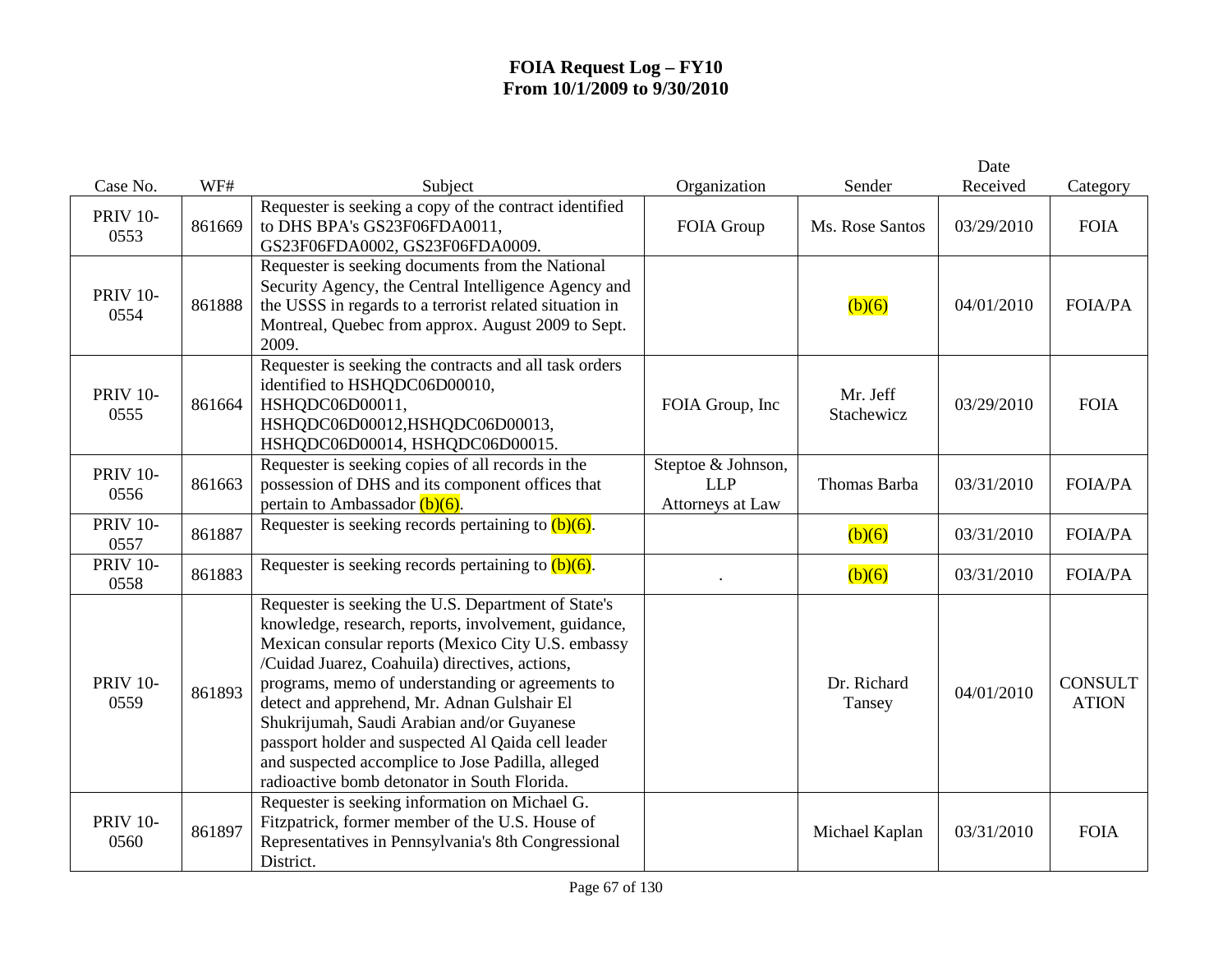|                         |        |                                                                                                                                                                                                                                                            |                                            |                          | Date       |                |
|-------------------------|--------|------------------------------------------------------------------------------------------------------------------------------------------------------------------------------------------------------------------------------------------------------------|--------------------------------------------|--------------------------|------------|----------------|
| Case No.                | WF#    | Subject                                                                                                                                                                                                                                                    | Organization                               | Sender                   | Received   | Category       |
| <b>PRIV 10-</b><br>0561 | 861919 | Requester is seeking the sources sought for AKMS, to<br>include a list of companies that showed interest and<br>the FRP release status.                                                                                                                    |                                            | <b>Guy Brunetto</b>      | 04/01/2010 | <b>FOIA</b>    |
| <b>PRIV 10-</b><br>0562 | 861900 | Requester is seeking the current DHS Intelligence<br>Enterprise Strategic Plan.                                                                                                                                                                            | Individual                                 | Mr. Jeffrey<br>Richelson | 04/01/2010 | <b>FOIA</b>    |
| <b>PRIV 10-</b><br>0563 | 861922 | Requester is seeking the directives and documentation<br>pertaining to IT Portfolio Management guidance for<br>agencies under mandate from the Clinger-Cohen Act<br>of 1996 and OMB Circular A-130.                                                        | Zifian, Inc.                               | Jeff Meyer               | 04/01/2010 | <b>FOIA</b>    |
| <b>PRIV 10-</b><br>0564 | 862765 | Requester is seeking the cost and technical proposals<br>submitted by ABACUS Technology Corp., Access<br>Systems Inc., and Aerient, LLC in response to RFP#<br>HSHQDC05R00010 identified to RFP #<br>HSHQDC06D00068, HSHQDC06D00067 and<br>HSHQDC06D00063. | FOIA Group, Inc                            | Mr. Jeff<br>Stachewicz   | 04/05/2010 | <b>FOIA</b>    |
| <b>PRIV 10-</b><br>0565 | 862768 | Requester is seeking any and all available radar<br>images or an animation of that incursion into and out<br>of the United States.                                                                                                                         | <b>KGBT-TV</b>                             | Sergio Chapa             | 04/05/2010 | <b>FOIA</b>    |
| <b>PRIV 10-</b><br>0566 | 862593 | Requester is seeking communications, performance<br>standards, and reports related to the inspection of<br>persons traveling on inter-city trains and buses.                                                                                               | <b>Immigrant Rights</b><br>Clinic          | Nancy<br>Morawetz        | 04/08/2010 | <b>FOIA</b>    |
| <b>PRIV 10-</b><br>0567 | 862597 | Requester is seeking any and all documents pertaining<br>to the investigation and request for removal of Officer<br>$(b)(6)$ , a Federal Department of Homeland Security<br>Officer.                                                                       | <b>UGSOA</b><br><b>International Union</b> | <b>Tammy Bowie</b>       | 04/08/2010 | <b>FOIA</b>    |
| <b>PRIV 10-</b><br>0568 | 862681 | Requester is seeking copies of any investigative<br>reports pertaining to his prior security clearance<br>background investigations.                                                                                                                       |                                            | (b)(6)                   | 04/08/2010 | <b>FOIA/PA</b> |
| <b>PRIV 10-</b><br>0569 | 862684 | Requester is seeking a copy of the FOIA log made in<br>fiscal year 2009.                                                                                                                                                                                   | Institute of World<br>Politics             | Andrew<br>Pedersen       | 04/08/2010 | <b>FOIA</b>    |
| <b>PRIV 10-</b><br>0570 | 862702 | Requester is seeking U.S. Customs and Border<br>Protection's Secure Border Initiative Fiscal Year 2007,<br>2008, 2009 and 2010 Expenditure Plans.                                                                                                          |                                            | Alex Mills               | 04/08/2010 | <b>FOIA</b>    |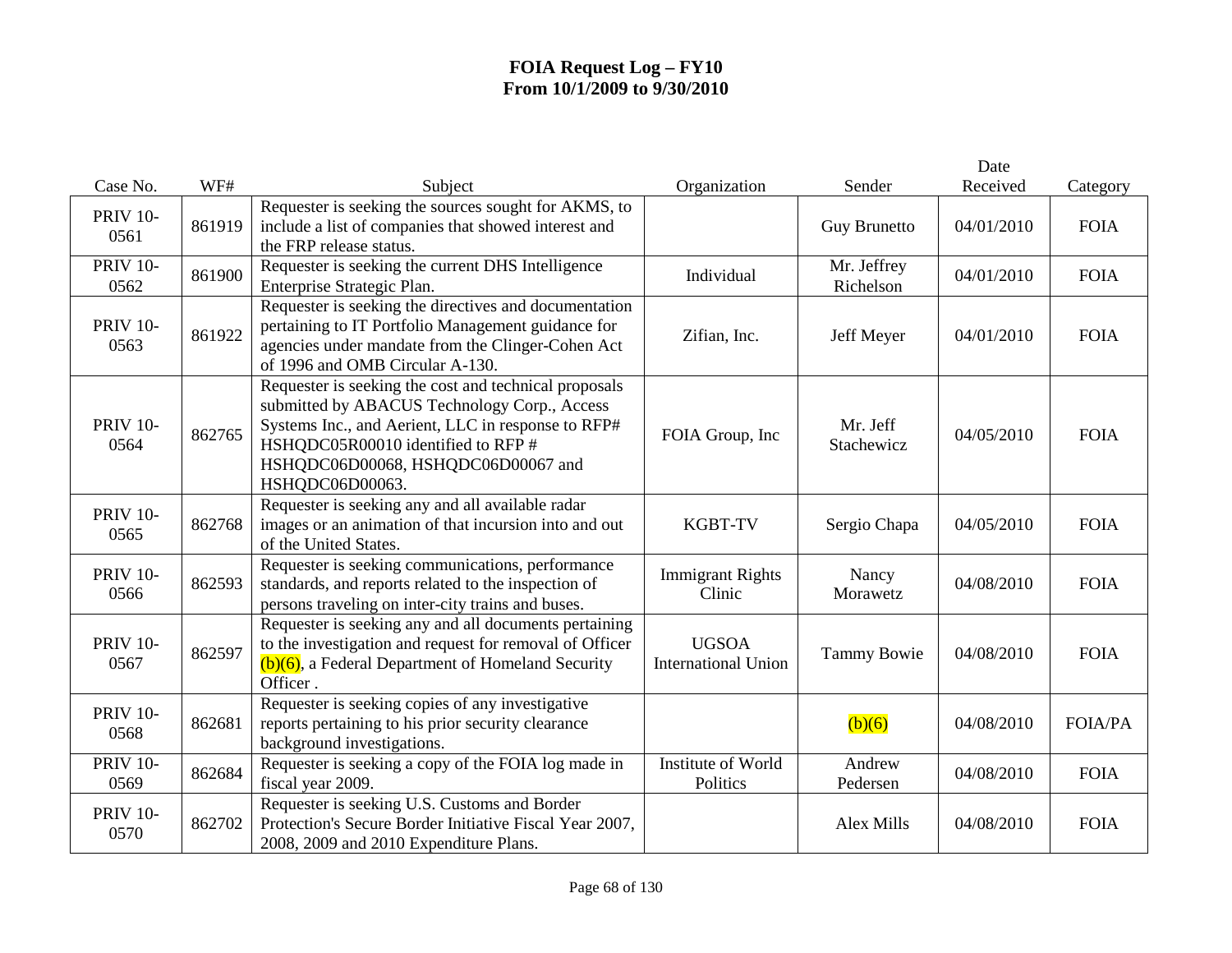| Case No.                | WF#    | Subject                                                                                                                                                                                                                                                                                                                               | Organization                               | Sender                 | Date<br>Received | Category       |
|-------------------------|--------|---------------------------------------------------------------------------------------------------------------------------------------------------------------------------------------------------------------------------------------------------------------------------------------------------------------------------------------|--------------------------------------------|------------------------|------------------|----------------|
| <b>PRIV 10-</b><br>0571 | 862704 | Requester is seeking plans on how to build low cost<br>underground bomb shelters, for civil defense of<br>citizens, to include plans for CNBC air filtration and<br>blast door construction.                                                                                                                                          |                                            | <b>Robert Crunk</b>    | 04/08/2010       | <b>FOIA</b>    |
| <b>PRIV 10-</b><br>0572 | 862705 | Requester is seeking all records pertaining to $(b)(6)$ .                                                                                                                                                                                                                                                                             |                                            | (b)(6)                 | 04/08/2010       | <b>FOIA/PA</b> |
| <b>PRIV 10-</b><br>0573 | 862712 | Requester is seeking a copy of the no fly list.                                                                                                                                                                                                                                                                                       |                                            | <b>Richard Root</b>    | 04/08/2010       | <b>FOIA</b>    |
| <b>PRIV 10-</b><br>0574 | 862720 | Requester is seeking copies of all records pertaining to<br>$(b)(6)$ .                                                                                                                                                                                                                                                                |                                            | (b)(6)                 | 04/09/2010       | <b>FOIA/PA</b> |
| <b>PRIV 10-</b><br>0575 | 862726 | Requester is seeking all records maintained by DHS<br>pertaining to $(b)(6)$ .                                                                                                                                                                                                                                                        |                                            | (b)(6)                 | 04/09/2010       | <b>FOIA/PA</b> |
| <b>PRIV 10-</b><br>0576 | 862728 | Requester is seeking copies of any electronic, written,<br>or faxed correspondence between Congressman<br>Charlie Dent of Pennsylvania, his House Staff and the<br>Department of Justice from 1/1/2005 to the present.                                                                                                                |                                            | Christy<br>Lombardi    | 04/09/2010       | <b>FOIA</b>    |
| <b>PRIV 10-</b><br>0577 | 862732 | Requester is seeking copies of his original criminal<br>complaint (magistrate complaint) and the sworn<br>affidavit in support which established probable cause<br>for an arrest warrant.                                                                                                                                             | Federal<br>Correctional<br>Complex - USP 2 | (b)(6)                 | 04/09/2010       | <b>FOIA/PA</b> |
| <b>PRIV 10-</b><br>0578 | 862741 | Requester is seeking the order HSCETC08J00022<br>(RAMP) with any relevant mod/order, identified to<br>HSHQDC06D00031.                                                                                                                                                                                                                 | FOIA Group, Inc                            | Mr. Jeff<br>Stachewicz | 04/08/2010       | <b>FOIA</b>    |
| <b>PRIV 10-</b><br>0579 | 862764 | Requester is seeking any documents in the possession<br>of U.S. Immigration and Customs Enforcement<br>relating to any attempt or transport into the U.S. of<br>anywhere between 3.3 to 5 million dollars by any<br>persons listed on the attached list whom $(b)(6)$ asserts<br>were persons he employed to bring cash into the U.S. | Dawahare &<br>Kershaw, LLP<br>Law Offices  | Sandra<br>Dawahare     | 04/07/2010       | <b>FOIA</b>    |
| <b>PRIV 10-</b><br>0580 | 862771 | Requester is seeking all documents from Jan. 1, 2008<br>to the present relating to the development, adoption,<br>phraseology employed in, or otherwise related to the<br>decision by USCIS to use Fraud Referral Sheet.                                                                                                               |                                            | <b>Mark Roberts</b>    | 04/09/2010       | <b>FOIA</b>    |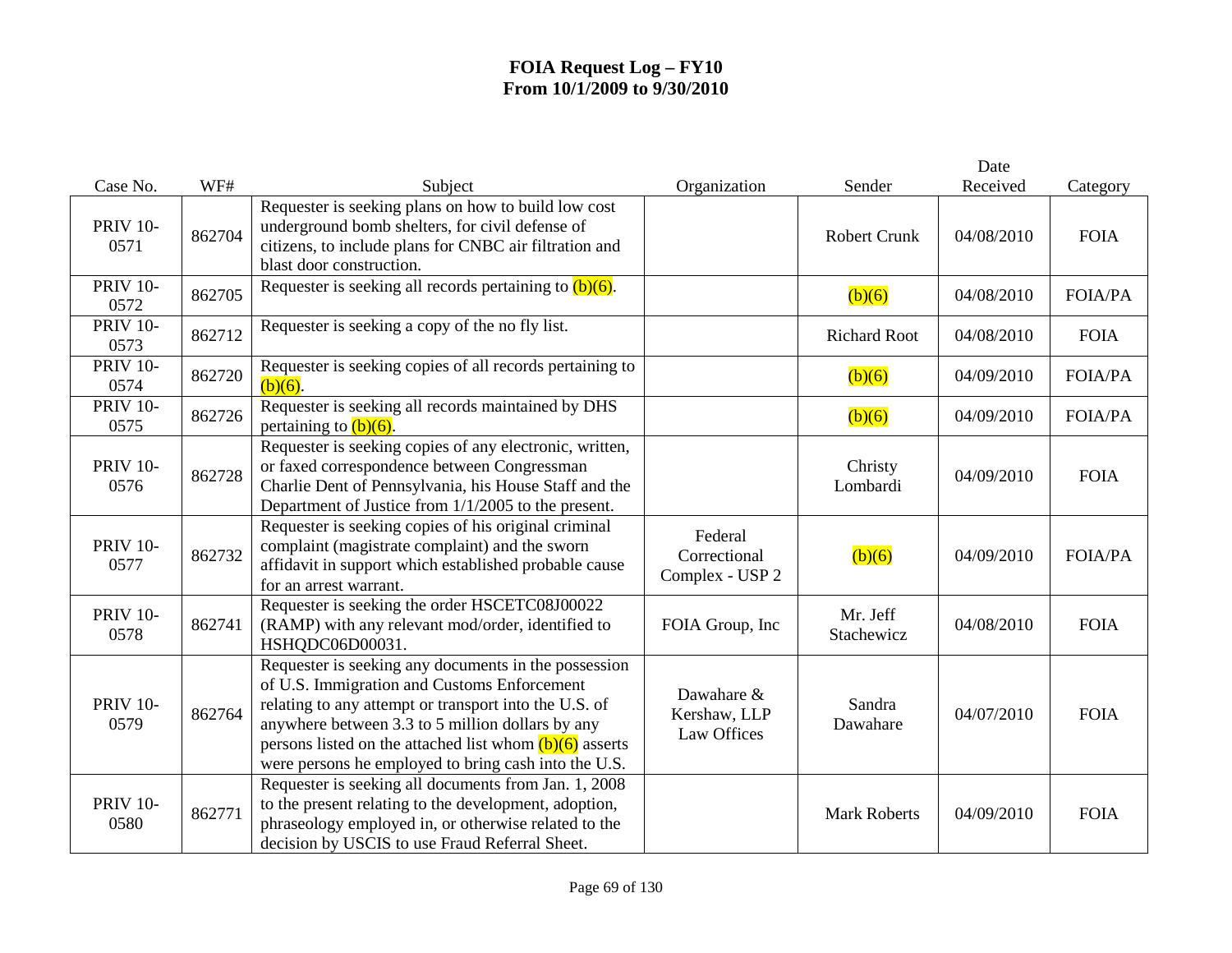|                         |        |                                                                                                                                                                                                                                    |                               |                        | Date       |                |
|-------------------------|--------|------------------------------------------------------------------------------------------------------------------------------------------------------------------------------------------------------------------------------------|-------------------------------|------------------------|------------|----------------|
| Case No.                | WF#    | Subject                                                                                                                                                                                                                            | Organization                  | Sender                 | Received   | Category       |
| <b>PRIV 10-</b><br>0581 | 862888 | Requester is seeking all documents pertaining to<br>$(b)(6)$ .                                                                                                                                                                     |                               | (b)(6)                 | 04/08/2010 | <b>FOIA/PA</b> |
| <b>PRIV 10-</b><br>0582 | 863129 | Requester is seeking a copy of the contract identified<br>to HSHQDC07F00041.                                                                                                                                                       | FOIA Group, Inc               | Mr. Jeff<br>Stachewicz | 04/12/2010 | <b>FOIA</b>    |
| <b>PRIV 10-</b><br>0583 | 863130 | Requester is seeking a copy of the contract identified<br>to HSHQDC08F00198.                                                                                                                                                       | FOIA Group, Inc               | Mr. Jeff<br>Stachewicz | 04/12/2010 | <b>FOIA</b>    |
| <b>PRIV 10-</b><br>0584 | 863132 | Requester is seeking a copy of the contract identified<br>to HSHQDC06C00049.                                                                                                                                                       | FOIA Group, Inc               | Mr. Jeff<br>Stachewicz | 04/12/2010 | <b>FOIA</b>    |
| <b>PRIV 10-</b><br>0585 | 863283 | Requester is seeking the Networx transition plan and<br>description of existing challenges that the Agency was<br>asked to submit in a March 24 letter from the Senate<br>Homeland Security and Governmental Affairs<br>Committee. | FOIA Group, Inc               | Mr. Jeff<br>Stachewicz | 04/12/2010 | <b>FOIA</b>    |
| <b>PRIV 10-</b><br>0586 | 863124 | Requester is seeking any and all information that the<br>Department of Homeland Security has pertaining to<br>$(b)(6)$ .                                                                                                           |                               | (b)(6)                 | 04/12/2010 | <b>FOIA/PA</b> |
| <b>PRIV 10-</b><br>0587 | 863123 | Requester is seeking a copy of video footage of a<br>shooting incident involving a U.S. Border Patrol<br>official near Douglas, Arizona, on the morning of Jan.<br>4, 2010.                                                        | <b>Bisbee Daily</b><br>Review | Jonathan Shacat        | 04/12/2010 | <b>FOIA</b>    |
| <b>PRIV 10-</b><br>0588 | 863122 | Requester is seeking all emails and documents relating<br>to approved, proposed or pending DHS grants or<br>contracts to the non-governmental organizations.                                                                       | <b>PJTV</b> Washington        | <b>Richard Pollock</b> | 04/12/2010 | <b>FOIA</b>    |
| <b>PRIV 10-</b><br>0589 | 863278 | Requester is seeking all records pertaining to $(b)(6)$<br>and $(b)(6)$ .                                                                                                                                                          | Grzeca Law Firm               | Mr. John Sesini        | 04/14/2010 | <b>FOIA/PA</b> |
| <b>PRIV 10-</b><br>0590 | 863194 | Requester is seeking any correspondence to DHS, and<br>responses from DHS, concerning the CBP Jones Act<br>proposal and withdrawal that was received and<br>responded to Jan, 1, 2010 to the present.                              | Blank Rome, LLP               | Jonathan<br>Waldron    | 04/14/2010 | <b>FOIA</b>    |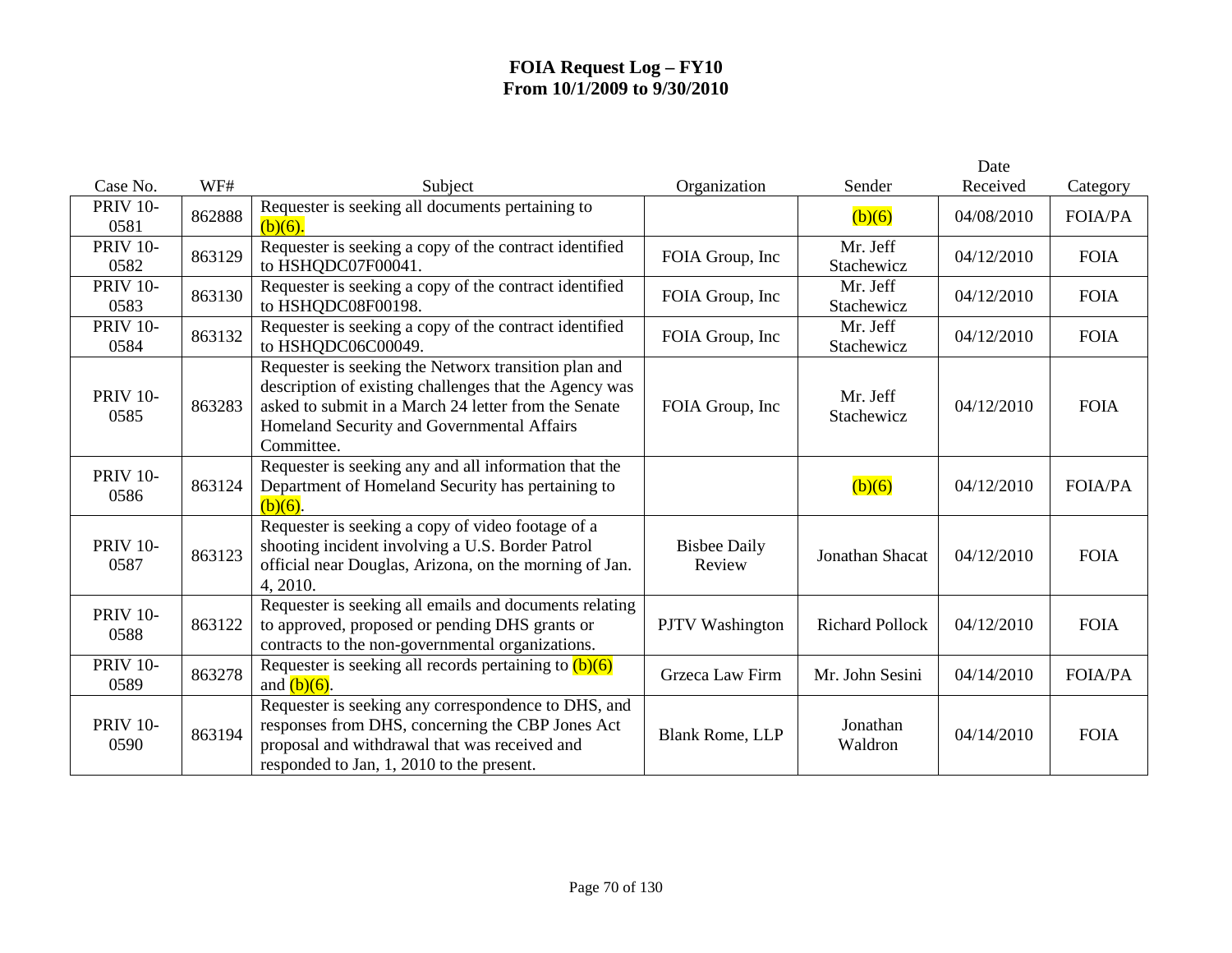|                         |        |                                                                                                                                                                                                                                                                                                                                      |                                                                     |                        | Date       |                |
|-------------------------|--------|--------------------------------------------------------------------------------------------------------------------------------------------------------------------------------------------------------------------------------------------------------------------------------------------------------------------------------------|---------------------------------------------------------------------|------------------------|------------|----------------|
| Case No.                | WF#    | Subject                                                                                                                                                                                                                                                                                                                              | Organization                                                        | Sender                 | Received   | Category       |
| <b>PRIV 10-</b><br>0591 | 863282 | Requester is seeking the entire order including<br>statement of work and all modifications related to task<br>order HSBP1006F12111 awarded February 15, 2006<br>to Unisys for Taspo It Develop, Maintenance,<br>Security, Testing & Training Support.                                                                                | FedSources, Inc.                                                    | Ms. Kelly Miller       | 04/13/2010 | <b>FOIA</b>    |
| <b>PRIV 10-</b><br>0592 | 863292 | Requester is seeking any and all documents, e-mails<br>pertaining to the investigation and request for removal<br>of Officer $(b)(6)$ , a Federal Department of Homeland<br>Security Officer, employed by Frontier Systems<br>Interrogators., in Fairfax, VA, as stated in a memo<br>dated March 18, 2010 and received by $(b)(6)$ . | <b>UGSOA Union</b><br>Local #209                                    | Michael Clark          | 04/15/2010 | <b>FOIA/PA</b> |
| <b>PRIV 10-</b><br>0593 | 863293 | Requester is seeking any and all correspondence sent<br>or received regarding the emergence and recognition<br>of the influenza virus A/H1n1 by three CDC officials.                                                                                                                                                                 | <b>USA Today</b>                                                    | Peter Eisler           | 04/15/2010 |                |
| <b>PRIV 10-</b><br>0594 | 863290 | Requester is seeking copies of any records, files, or<br>any other form of written or electronic documentation<br>containing any information related to or referring to<br>$(b)(6)$ , his activities or his business $(b)(6)$ from Jan. 1,<br>2001 to the present.                                                                   |                                                                     | (b)(6)                 | 04/15/2010 | <b>FOIA/PA</b> |
| <b>PRIV 10-</b><br>0595 | 863305 | Requester is seeking any and all information related to<br>$(b)(6)$ apprehension by immigration officials, and<br>prior removal orders.                                                                                                                                                                                              | <b>Tahirih Justice</b><br>Center                                    | Natalie Nanasi         | 04/15/2010 | <b>FOIA/PA</b> |
| <b>PRIV 10-</b><br>0596 | 863426 | Requester is seeking copies of directives and the<br>assessments issued by Secretary Napolitano pertaining<br>to immigration and border security.                                                                                                                                                                                    | Los Angeles<br>Times/Chicago<br>Tribune<br><b>Washington Bureau</b> | Ken Dilanian           | 04/15/2010 | <b>FOIA</b>    |
| <b>PRIV 10-</b><br>0597 | 863754 | Requester is seeking records pertaining to a break-in<br>at the HCHB building in and around Sept. 2008.                                                                                                                                                                                                                              |                                                                     | <b>Barbara Sonnier</b> | 04/15/2010 | <b>FOIA</b>    |
| <b>PRIV 10-</b><br>0598 | 863427 | Requester is seeking copies of records related to an<br>incident on April 2, 2003, a Cuban ferryboat known as<br>Baragua was hijacked and entered the Florida straits.                                                                                                                                                               |                                                                     | Matthew<br>Pascarella  | 04/15/2010 | <b>FOIA</b>    |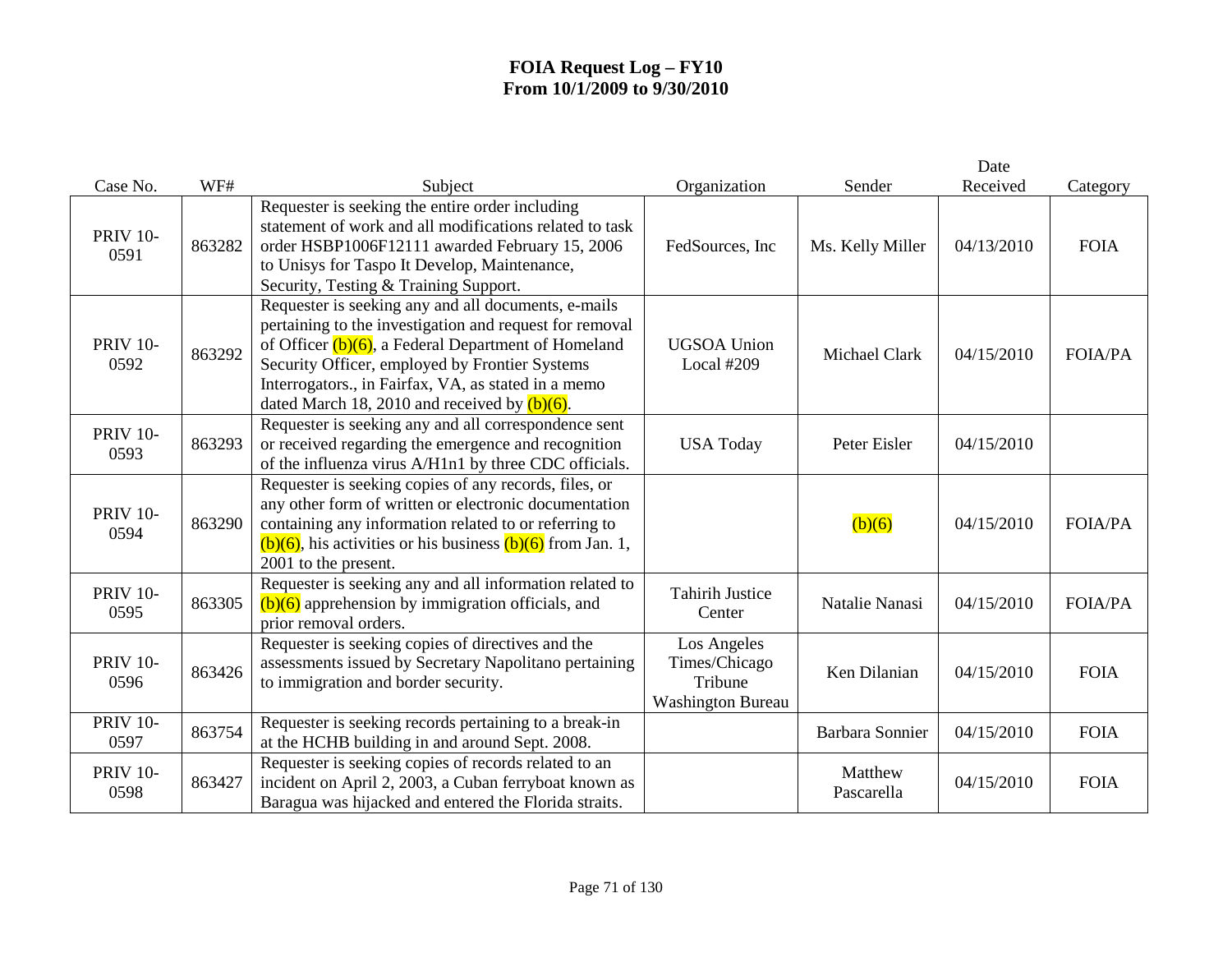|                         |        |                                                                                                                                                                                                                                                                                                     |                                                       |                           | Date       |                |
|-------------------------|--------|-----------------------------------------------------------------------------------------------------------------------------------------------------------------------------------------------------------------------------------------------------------------------------------------------------|-------------------------------------------------------|---------------------------|------------|----------------|
| Case No.                | WF#    | Subject                                                                                                                                                                                                                                                                                             | Organization                                          | Sender                    | Received   | Category       |
| <b>PRIV 10-</b><br>0599 | 863431 | Requester is seeking copies of names and e-mail<br>addresses of Buyers, Procurement Specialists,<br>Contracting Officers, Facility Managers, Architects,<br>Engineers, Ergonomists, IT Personnel.                                                                                                   | <b>Government Sales</b><br>and Marketing<br>Executive | Patricia Savino           | 04/15/2010 | <b>FOIA</b>    |
| <b>PRIV 10-</b><br>0600 | 863433 | Requester is seeking any and all records which refer<br>or relate to $(b)(6)$ .                                                                                                                                                                                                                     |                                                       | (b)(6)                    | 04/15/2010 | <b>FOIA/PA</b> |
| <b>PRIV 10-</b><br>0601 | 863442 | Requester is seeking information and/or records<br>pertaining to $(b)(6)$ and family members regarding<br>matters that led up to and after the criminal<br>investigation and prosecution of Federal Case #04-<br>CR-00463-MSK and activity subsequent.                                              |                                                       | (b)(6)                    | 04/16/2010 | <b>FOIA/PA</b> |
| <b>PRIV 10-</b><br>0602 | 864182 | Requester is seeking a copy of documents concerning<br>human trafficking and slavery of immigrants<br>suspected, investigated and addressed in the U.S. by<br>the Department of Homeland Security.                                                                                                  |                                                       | Kristin Rudolph           | 04/29/2010 | <b>FOIA</b>    |
| <b>PRIV 10-</b><br>0603 | 864186 | Requester is seeking copies of correspondence sent to<br>or received from Mayor Bill White, Office of the<br>Mayor of Houston or the Houston Police Department<br>during the period from January 2003 through January<br>of 2010 regarding the Department of Homeland<br>Security $287(g)$ program. | John Doner &<br>Associates, Inc.                      | John Doner                | 04/16/2010 | <b>FOIA</b>    |
| <b>PRIV 10-</b><br>0604 | 864194 | Requester is seeking a copy of any and all purchase<br>orders, delivery orders, and/or any modifications or<br>amendments issued to or paid to LexisNexis for<br>computer assisted legal research and/or information<br>services for FY2007-FY2008.                                                 | <b>Thomas West</b>                                    | John Nelson               | 04/19/2010 | <b>FOIA</b>    |
| <b>PRIV 10-</b><br>0605 | 864178 | Requester is seeking a copy of the contract identified<br>to FLETC HSFLAR-07-C-00001.                                                                                                                                                                                                               | FOIA Group, Inc                                       | Mr. Jeff<br>Stachewicz    | 04/19/2010 | <b>FOIA</b>    |
| <b>PRIV 10-</b><br>0606 | 864175 | Requester is seeking a copy of contract #<br>HSTS0205CCP0152 and any modifications.                                                                                                                                                                                                                 | Powersolv, Inc.                                       | Yalanda Lang-<br>Resemini | 04/20/2010 | <b>FOIA</b>    |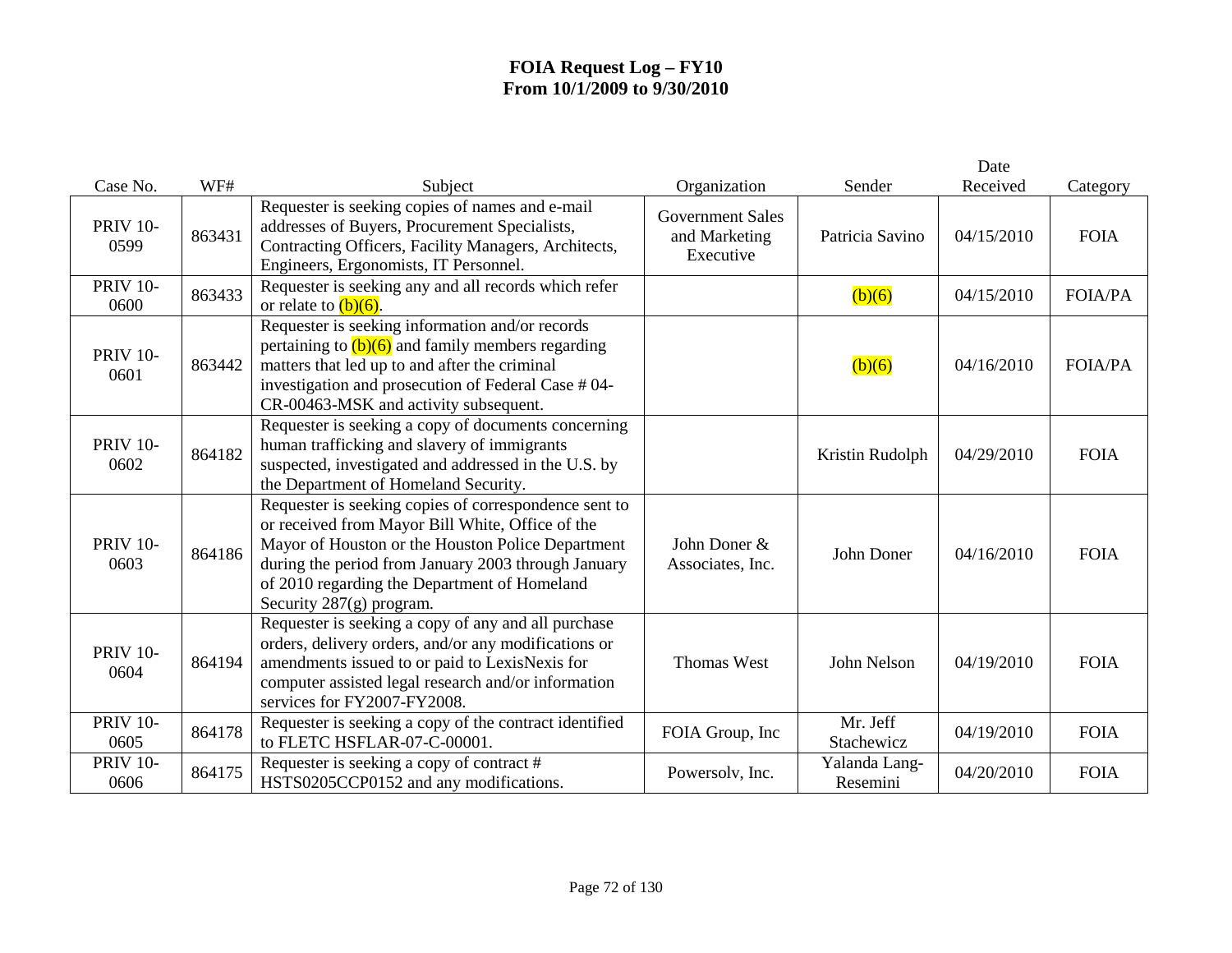|                         |        |                                                                                                                                                                                                                                                      |                                             |                        | Date       |                                |
|-------------------------|--------|------------------------------------------------------------------------------------------------------------------------------------------------------------------------------------------------------------------------------------------------------|---------------------------------------------|------------------------|------------|--------------------------------|
| Case No.                | WF#    | Subject                                                                                                                                                                                                                                              | Organization                                | Sender                 | Received   | Category                       |
| <b>PRIV 10-</b><br>0607 | 864153 | Requester is seeking the April 2, 2010, report released<br>by the Office of the Inspector General containing<br>information about the $287(g)$ agreements, to include<br>legislative and/or media relations plans related to the<br>report.          | Judicial Watch                              | Tegan Millspaw         | 04/20/2010 | <b>FOIA</b>                    |
| <b>PRIV 10-</b><br>0608 | 864149 | Requester is seeking all records pertaining to $(b)(6)$ .                                                                                                                                                                                            | Grzeca Law Firm                             | Mr. John Sesini        | 04/20/2010 | <b>FOIA/PA</b>                 |
| <b>PRIV 10-</b><br>0609 | 864147 | Requester is seeking any communications to and from<br>Senior White House advisor Karl Rove and any<br>communications between Mr. Rove and the<br>Department of Homeland Security, to include emails<br>in private accounts pertaining to $(b)(6)$ . |                                             | Margie Burns           | 04/20/2010 | <b>FOIA</b>                    |
| <b>PRIV 10-</b><br>0610 | 864141 | Requester is seeking correspondence or other internal<br>DHS documents related to a meeting with Arab<br>American Leaders, March 10, 2010.                                                                                                           | <b>SAE Productions</b>                      | Mr. Steven<br>Emerson  | 04/20/2010 | <b>FOIA</b>                    |
| <b>PRIV 10-</b><br>0611 | 864292 | Requester is seeking information pertaining to<br>hurricanes Katrina & Ophelia.                                                                                                                                                                      | Canadian Embassy                            | Ann Mapp               | 04/20/2010 | <b>CONSULT</b><br><b>ATION</b> |
| <b>PRIV 10-</b><br>0612 | 864140 | Requester is seeking all records pertaining to $(b)(6)$<br>and $(b)(6)$ .                                                                                                                                                                            | Grzeca Law Firm                             | Mr. John Sesini        | 04/20/2010 | <b>FOIA/PA</b>                 |
| <b>PRIV 10-</b><br>0613 | 864135 | Requester is seeking correspondence between the<br>agency and Giuliani Partners, Rudolph Giuliani,<br>Giuliani Safety Security and Giuliani Kerik.                                                                                                   | Democratic<br><b>National</b><br>Convention | David Schnitzer        | 04/20/2010 | <b>FOIA</b>                    |
| <b>PRIV 10-</b><br>0614 | 864126 | Requester is seeking all records pertaining to $(b)(6)$ .                                                                                                                                                                                            |                                             | (b)(6)                 | 04/21/2010 | <b>FOIA/PA</b>                 |
| <b>PRIV 10-</b><br>0615 | 864697 | Requester is seeking all DHS documents relevant to<br>the drafting and insertion of Contract Clause H.28.                                                                                                                                            | FOIA Group, Inc.                            | Mr. Jeff<br>Stachewicz | 04/23/2010 | <b>FOIA</b>                    |
| <b>PRIV 10-</b><br>0616 | 864398 | Requester is seeking records related to $(b)(6)$ .                                                                                                                                                                                                   |                                             | Andres Lopez           | 04/23/2010 | <b>FOIA</b>                    |
| <b>PRIV 10-</b><br>0617 | 864394 | Requester is seeking records related to $(b)(6)$ .                                                                                                                                                                                                   |                                             | Andres Lopez           | 04/23/2010 | <b>FOIA</b>                    |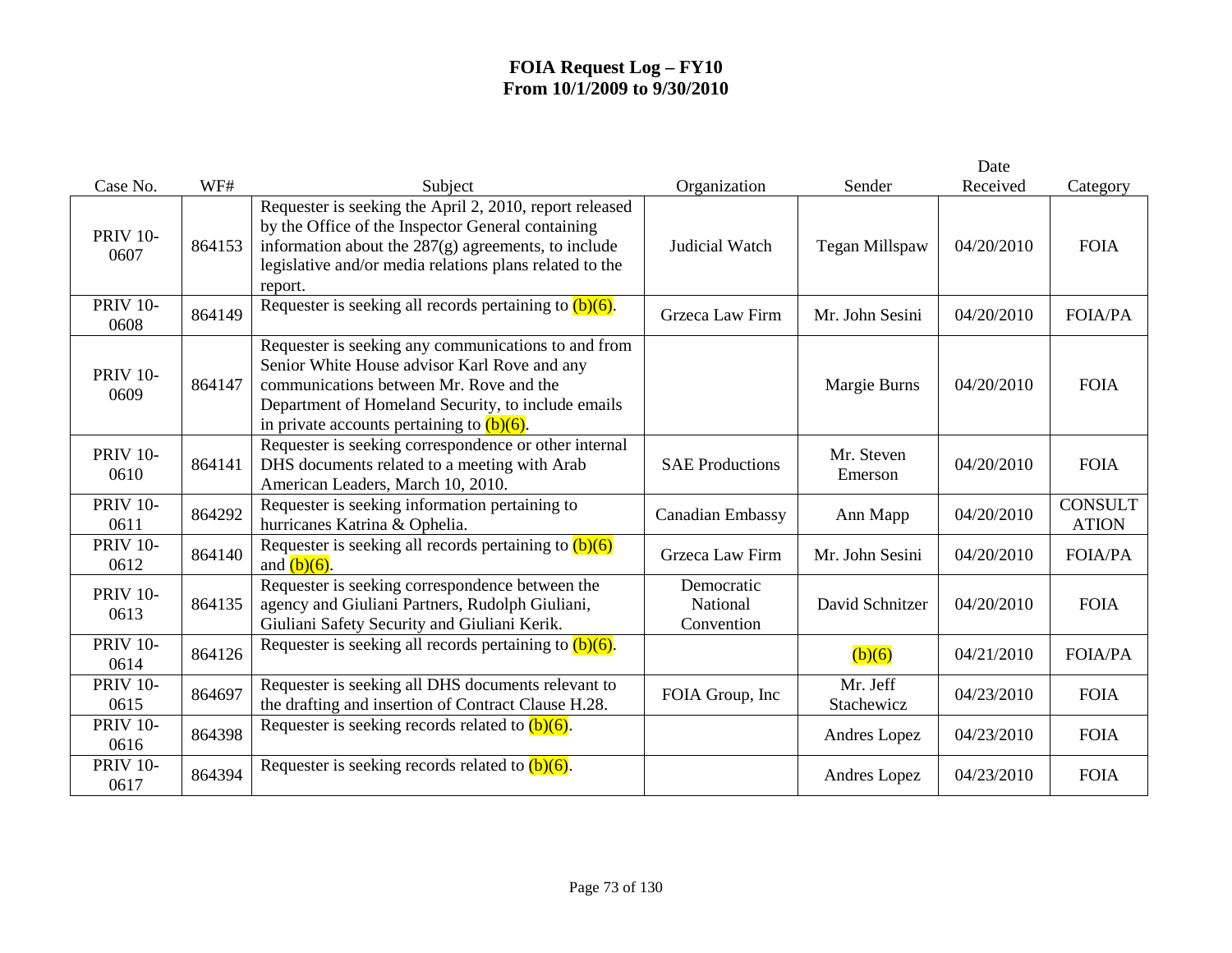|                         |        |                                                                                                                                                                                                                                                              |                                          |                               | Date       |                |
|-------------------------|--------|--------------------------------------------------------------------------------------------------------------------------------------------------------------------------------------------------------------------------------------------------------------|------------------------------------------|-------------------------------|------------|----------------|
| Case No.                | WF#    | Subject                                                                                                                                                                                                                                                      | Organization                             | Sender                        | Received   | Category       |
| <b>PRIV 10-</b><br>0618 | 865424 | Requester is seeking records concerning any instance<br>in which the U.S. or a foreign government has<br>compelled or requested a certificate authority to sign<br>or issue a digital certificate authority that could issue<br>digital certificates itself. | The Electronic<br>Frontier<br>Foundation | Marcia<br>Hofmann             | 04/23/2010 | <b>FOIA</b>    |
| <b>PRIV 10-</b><br>0619 | 864702 | Requester is seeking the 2004 discovery of and<br>follow-on actions related to of a computer disk in Iraq<br>containing photos of schools in about half-dozen US<br>states and diagrams and emergency information for<br>the school districts.               |                                          | <b>James Klotz</b>            | 04/23/2010 | <b>FOIA</b>    |
| <b>PRIV 10-</b><br>0620 | 864400 | Requester is seeking any and all records pertaining to<br>$(b)(6)$ .                                                                                                                                                                                         |                                          | (b)(6)                        | 04/23/2010 | <b>FOIA/PA</b> |
| <b>PRIV 10-</b><br>0621 | 864390 | Requester is seeking any records related to $(b)(6)$ ,<br>$(b)(6)$ and a fire at $(b)(6)$ .                                                                                                                                                                  | <b>Fields Howell</b>                     | Christy<br>MacPherson         | 04/22/2010 | <b>FOIA/PA</b> |
| <b>PRIV 10-</b><br>0622 | 864388 | Requester is seeking the cover pages of PACTS<br>contracts.                                                                                                                                                                                                  | FedSources, Inc.                         | Cheryl Allen                  | 04/22/2010 | <b>FOIA</b>    |
| <b>PRIV 10-</b><br>0623 | 864384 | Requester is seeking a copy of the contract and all<br>task order proposals for 3H technology and ABACUS<br>Technology Corp. & Access Systems, Inc. identified<br>to DHS EAGLE I program awards.                                                             | FOIA Group, Inc                          | Mr. Jeff<br>Stachewicz        | 04/23/2010 | <b>FOIA</b>    |
| <b>PRIV 10-</b><br>0624 | 864381 | Requester is seeking records relating to all TECS<br>records pertaining to boarder entry for $(b)(6)$ .                                                                                                                                                      |                                          | (b)(6)                        | 04/22/2010 | <b>FOIA/PA</b> |
| <b>PRIV 10-</b><br>0625 | 864376 | Requester is seeking records pertaining to $(b)(6)$ .                                                                                                                                                                                                        |                                          | $\overline{(b)(6)}$           | 04/23/2010 | <b>FOIA/PA</b> |
| <b>PRIV 10-</b><br>0626 | 864375 | Requester is seeking records pertaining to $(b)(6)$ .                                                                                                                                                                                                        |                                          | (b)(6)                        | 04/23/2010 | <b>FOIA/PA</b> |
| <b>PRIV 10-</b><br>0627 | 864709 | Requester is seeking a written copy of the current<br>status of the various security clearances as they are<br>listed in OPM's CVS.                                                                                                                          |                                          | (b)(6)                        | 04/23/2010 | <b>FOIA</b>    |
| <b>PRIV 10-</b><br>0628 | 864834 | Requester is seeking documents relating to ASP<br>development program and the DNDO communication<br>with the Government Accountability Office.                                                                                                               | The Washington<br>Post                   | Mr. Robert<br><b>O'Harrow</b> | 04/26/2010 | <b>FOIA</b>    |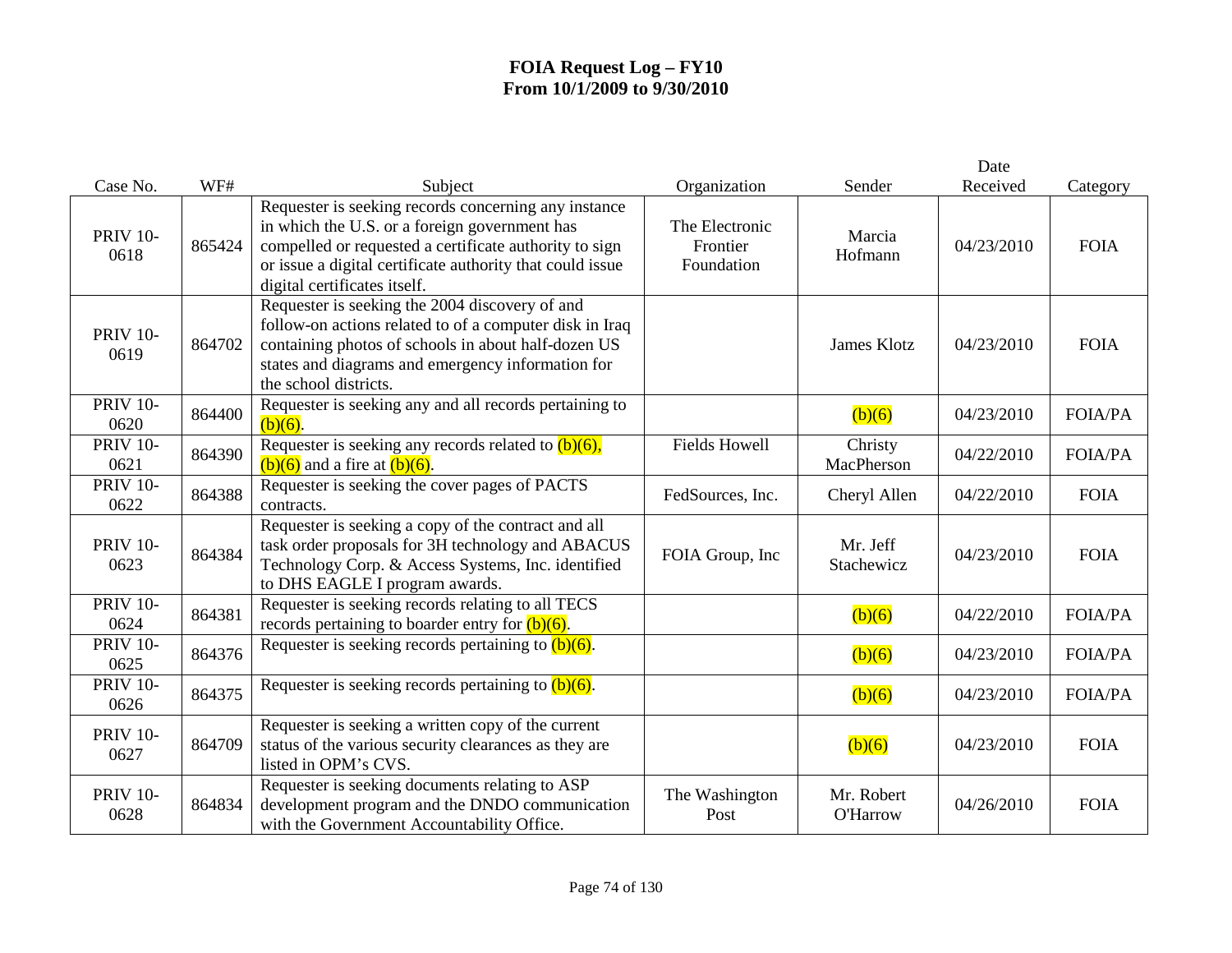| Case No.                | WF#    | Subject                                                                                                                                                                                                                                 | Organization                             | Sender                        | Date<br>Received | Category       |
|-------------------------|--------|-----------------------------------------------------------------------------------------------------------------------------------------------------------------------------------------------------------------------------------------|------------------------------------------|-------------------------------|------------------|----------------|
|                         |        | Requester is seeking any and all correspondence since                                                                                                                                                                                   |                                          |                               |                  |                |
| <b>PRIV 10-</b><br>0629 | 864884 | September 11, 2004 between all federal agencies,<br>DHS DC, DHS Baghdad, DHS programs for<br>protecting Iraqi Borders and DHS Secretaries Thomas<br>and/or Dr. Michael Chertoff, Duke Bodisch and<br>MNSTC-1.                           |                                          | Dr. Richard<br>Tansey         | 04/26/2010       | <b>FOIA</b>    |
| <b>PRIV 10-</b><br>0630 | 865425 | Requester is seeking a copy of the current contract and<br>all modifications identified to the Center for Domestic<br>Preparedness facilities O&M, AI, contract.                                                                        | CGR Associates,<br>Inc.                  | Christina Ewing               | 04/27/2010       | <b>FOIA</b>    |
| <b>PRIV 10-</b><br>0631 | 865440 | Requester is seeking documents related to DHS<br>Acquisition Alert 07/15 from June 2007.                                                                                                                                                | The Washington<br>Post                   | Mr. Robert<br><b>O'Harrow</b> | 04/27/2010       | <b>FOIA</b>    |
| <b>PRIV 10-</b><br>0632 | 865451 | Requester is seeking all information pertaining to<br>$(b)(6)$ contained in data processing systems operated<br>by DHS.                                                                                                                 |                                          | (b)(6)                        | 04/28/2010       | <b>FOIA/PA</b> |
| <b>PRIV 10-</b><br>0633 | 865472 | Requester is seeking all records pertaining to $(b)(6)$ .                                                                                                                                                                               | Grzeca Law Firm                          | Mr. John Sesini               | 04/22/2010       | <b>FOIA/PA</b> |
| <b>PRIV 10-</b><br>0634 | 865474 | Requester is seeking documents relating to the<br>correspondence to or from Texas Governor Rick<br>Perry, his office or individuals identified as his staff,<br>since January 1999.                                                     |                                          | <b>Zach Edwards</b>           | 04/29/2010       | <b>FOIA</b>    |
| <b>PRIV 10-</b><br>0635 | 865475 | Requester is seeking the statistics from 2009 through<br>the present on the amount of individuals detained for<br>steroid trafficking along the U.S./Mexico Border.                                                                     |                                          | Silvia Ramos                  | 04/29/2010       | <b>FOIA</b>    |
| <b>PRIV 10-</b><br>0636 | 865476 | Requester is seeking information concerning a pair of<br>OPR Special Agents.                                                                                                                                                            |                                          | <b>Timothy Baker</b>          | 04/29/2010       | <b>FOIA</b>    |
| <b>PRIV 10-</b><br>0637 | 865480 | Requester is seeking copies of any and all records<br>containing information regarding the group "Council"<br>on American-Islamic Relations" (CAIR) or any<br>regional/State associated group linked to or containing<br>the CAIR name. | DeWitt &<br>Associates<br>Investigations | <b>Jason Dewitt</b>           | 04/29/2010       | <b>FOIA</b>    |
| <b>PRIV 10-</b><br>0638 | 865482 | Requester is seeking a copy of her investigative file in<br>connection with her application for Top Secret/SCI<br>clearance.                                                                                                            |                                          | (b)(6)                        | 04/29/2010       | <b>FOIA/PA</b> |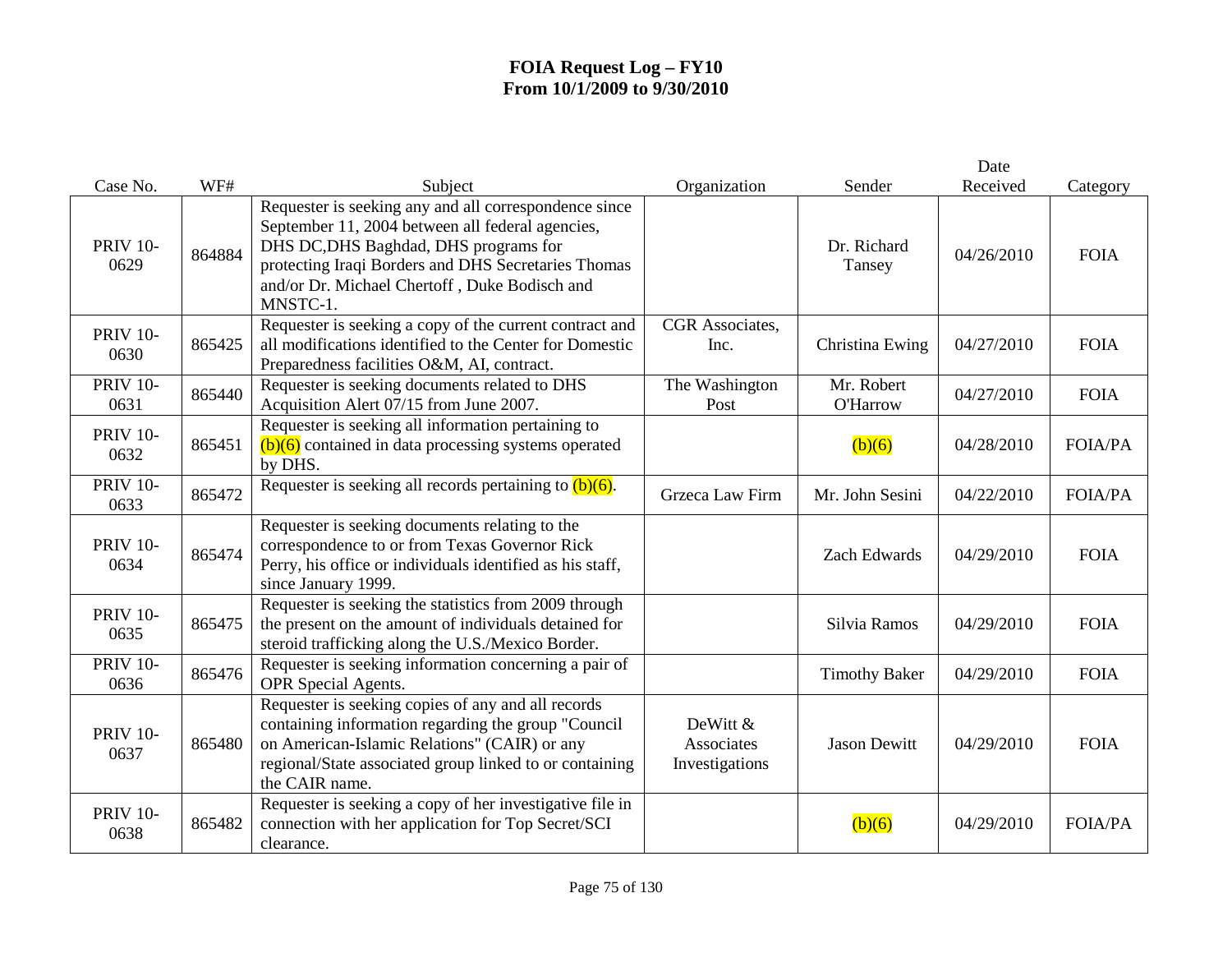| Case No.                | WF#    | Subject                                                                                                                                                                                                                                                          | Organization                             | Sender                 | Date<br>Received | Category       |
|-------------------------|--------|------------------------------------------------------------------------------------------------------------------------------------------------------------------------------------------------------------------------------------------------------------------|------------------------------------------|------------------------|------------------|----------------|
| <b>PRIV 10-</b><br>0639 | 865488 | Requester is seeking records pertaining to $(b)(6)$ .                                                                                                                                                                                                            |                                          | (b)(6)                 | 04/28/2010       | <b>FOIA/PA</b> |
| <b>PRIV 10-</b><br>0640 | 865494 | Requester is seeking any and all information<br>pertaining to $(b)(6)$ .                                                                                                                                                                                         | (b)(6)                                   | (b)(6)                 | 04/28/2010       | <b>FOIA/PA</b> |
| <b>PRIV 10-</b><br>0641 | 865492 | Requester is seeking all available investigative files<br>maintained by the FBI on 4 deceased individuals.                                                                                                                                                       |                                          | <b>Justin Dugard</b>   | 04/29/2010       | <b>FOIA</b>    |
| <b>PRIV 10-</b><br>0642 | 865992 | Requester is seeking all correspondence and<br>documents related to the threat of right-wing<br>extremism to our National Security.                                                                                                                              | Gospelines<br>Ministries                 | Tommy<br>Harrison      | 04/30/2010       | <b>FOIA</b>    |
| <b>PRIV 10-</b><br>0643 | 865995 | Requester is seeking any and all notes, written<br>statements, reports or other materials pertaining in any<br>way to an alleged vessel collision occurring in the<br>vicinity of Cornwall Island, NY within the St.<br>Lawrence Seaway/River on April 12, 2010. | Lefkowicz &<br>Gottfried, LLP            | Eric Gottfried         | 04/29/2010       | <b>FOIA</b>    |
| <b>PRIV 10-</b><br>0644 | 866288 | Requester is seeking information about US-CERT's<br>use, if any, of auto-update features to distribute and<br>install investigative software tools on computers.                                                                                                 | The Electronic<br>Frontier<br>Foundation | Marcia<br>Hofmann      | 05/03/2010       | <b>FOIA</b>    |
| <b>PRIV 10-</b><br>0645 | 866012 | Requester is seeking the contract (order) with SOW<br>and pricing identified to contract<br>#HSHQDC07R00093 (Eagle Program).                                                                                                                                     | FOIA Group, Inc                          | Mr. Jeff<br>Stachewicz | 05/03/2010       | <b>FOIA</b>    |
| <b>PRIV 10-</b><br>0646 | 866283 | Requester is seeking copies of all correspondence to<br>and from Janet Napolitano, Noah Kroloff, Amy<br>Schlossman, Jane Holl Lute, Matthew Chandler, Sean<br>Smith,<br>Rand Beers and Ivan Fong related to the BP oil spill,<br>dating back to April 20, 2010.  | <b>Associated Press</b>                  | Eileen Sullivan        | 04/30/2010       | <b>FOIA</b>    |
| <b>PRIV 10-</b><br>0647 | 866281 | Requester is seeking copies of his Federal Official<br>Personnel Folder (FOPF).                                                                                                                                                                                  |                                          | (b)(6)                 | 05/03/2010       | <b>FOIA/PA</b> |
| <b>PRIV 10-</b><br>0648 | 866279 | Requester is seeking any and all notes pertaining in<br>any way to an alleged vessel collision occurring in the<br>vicinity of Cornwall, NY or near the St. Lawrence<br>river on April 12, 2010.                                                                 | DeOrchis &<br>Partners, LLP              | John Fulweiler         | 05/06/2010       | <b>FOIA</b>    |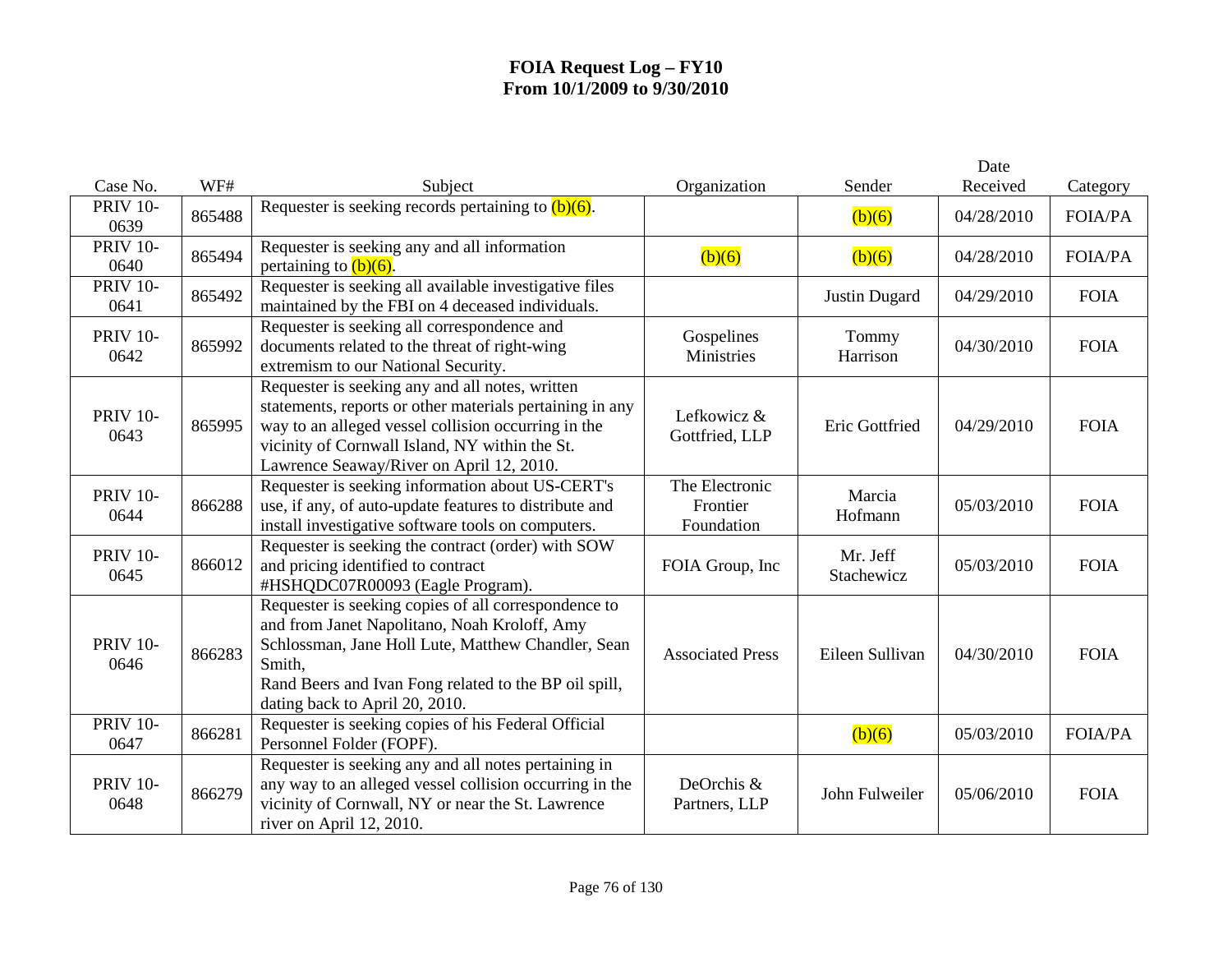|                         |        |                                                                                                                                                                                                                                                                                                        |                                                               |                      | Date       |                |
|-------------------------|--------|--------------------------------------------------------------------------------------------------------------------------------------------------------------------------------------------------------------------------------------------------------------------------------------------------------|---------------------------------------------------------------|----------------------|------------|----------------|
| Case No.                | WF#    | Subject                                                                                                                                                                                                                                                                                                | Organization                                                  | Sender               | Received   | Category       |
| <b>PRIV 10-</b><br>0649 | 866025 | Requester is seeking a copy of the contract identified<br>to contract # HSHQDC-06-D-00019 and task order<br>#HSFEHQ08J0001, awarded to IBM (Eagle award).                                                                                                                                              | FOIA Group                                                    | Ms. Rose Santos      | 05/06/2010 | <b>FOIA</b>    |
| <b>PRIV 10-</b><br>0650 | 866273 | Requester is seeking any and all documents pertaining<br>to $(b)(6)$ and any variations of her name.                                                                                                                                                                                                   |                                                               | (b)(6)               | 05/05/2010 | <b>FOIA/PA</b> |
| <b>PRIV 10-</b><br>0651 | 866289 | Requester is seeking all records relating to $(b)(6)$<br>suspected threat to National Security of the U.S.,<br>officers of the U.S., airlines or other transportation.<br>He also seeks information on placement on the no fly<br>list and watch lists.                                                | U.S.<br>Penitentiary/ADX                                      | (b)(6)               | 05/04/2010 | <b>FOIA/PA</b> |
| <b>PRIV 10-</b><br>0652 | 866239 | Requester is seeking any and all documents pertaining<br>to $(b)(6)$ .                                                                                                                                                                                                                                 | Baker &<br>McKenzie, LLP<br><b>Mellon Financial</b><br>Center | William<br>Roppolo   | 05/05/2010 | <b>FOIA/PA</b> |
| <b>PRIV 10-</b><br>0653 | 866217 | Requester is seeking a copy of all documents<br>pertaining to recusals of Secretary Janet Napolitano<br>under federal ethics or conflict of interest laws.                                                                                                                                             | Politico                                                      | Josh Gerstein        | 05/06/2010 | <b>FOIA</b>    |
| <b>PRIV 10-</b><br>0654 | 866366 | Requester is seeking a copy of the file containing<br>information relating to his background when he<br>applied for a position through Alutiiq International<br>solutions.                                                                                                                             | The Mazza Law<br>Group, P.C.<br>Attorneys at Law              | (b)(6)               | 05/05/2010 | <b>FOIA/PA</b> |
| <b>PRIV 10-</b><br>0655 | 866375 | Requester is seeking the official status of an<br>investigation, time frame for when it may be resolved,<br>the allegation as received by the Joint Intake Center,<br>all witness statements and affidavits and the Report of<br>Investigation for his records conducted by DHS OIG<br>Detroit Office. |                                                               | (b)(6)               | 05/05/2010 | <b>FOIA/PA</b> |
| <b>PRIV 10-</b><br>0656 | 866376 | Requester is seeking copies of any correspondence on<br>any topic between the Department of Homeland<br>Security and any of Michigan's members of the U.S.<br>Senate or House of Representatives or their staffs<br>during 2009 and 2010.                                                              | <b>Detroit Free Press</b><br>C/o Gannett/ USA<br>Today        | <b>Todd Spangler</b> | 05/06/2010 | <b>FOIA</b>    |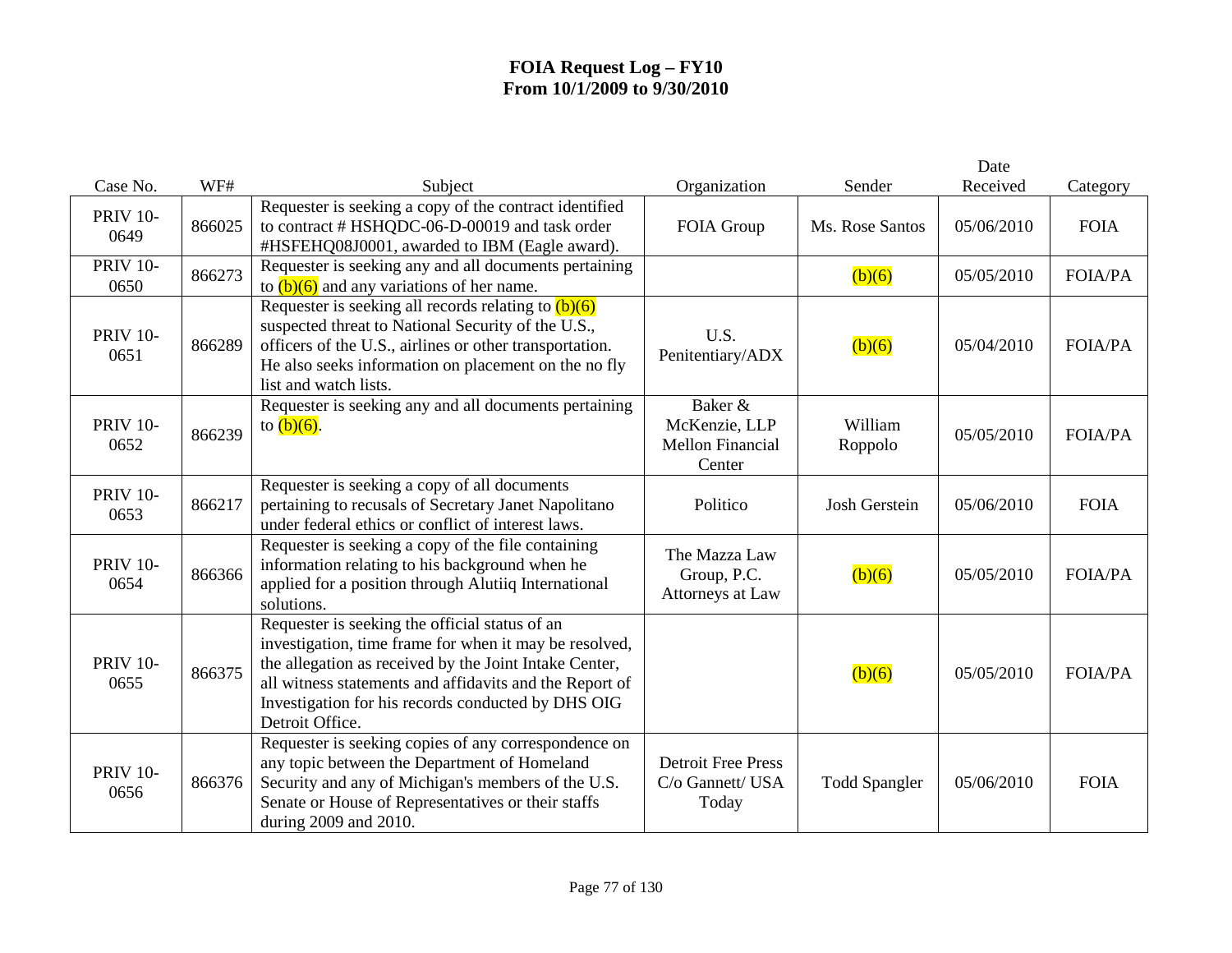|                         |        |                                                                                                                                                                                                                                                                                                       |                                                       |                         | Date       |                |
|-------------------------|--------|-------------------------------------------------------------------------------------------------------------------------------------------------------------------------------------------------------------------------------------------------------------------------------------------------------|-------------------------------------------------------|-------------------------|------------|----------------|
| Case No.                | WF#    | Subject                                                                                                                                                                                                                                                                                               | Organization                                          | Sender                  | Received   | Category       |
| <b>PRIV 10-</b><br>0657 | 866392 | Requester is seeking copies of Secretary Janet<br>Napolitano's appointment calendar for March 2010, to<br>include the logs of all her meetings and calls during<br><b>March 2010.</b>                                                                                                                 | Cox TV                                                | Mr. Scott<br>MacFarlane | 05/06/2010 | <b>FOIA</b>    |
| <b>PRIV 10-</b><br>0658 | 866394 | Requester is seeking a list of salaries, individual-by-<br>individual, earned by all DHS employees in the U.S.                                                                                                                                                                                        | Cox TV                                                | Mr. Scott<br>MacFarlane | 05/06/2010 | <b>FOIA</b>    |
| <b>PRIV 10-</b><br>0659 | 866396 | Requester is seeking a copy of any report that was<br>filed in regards to an incident involving an employee<br>of the Diocese of Rochester who was questioned and<br>handcuffed by 2 Border Patrol Agents on April 16,<br>2010.                                                                       | <b>Catholic Courier</b>                               | Annette Jimenez         | 05/05/2010 | <b>FOIA/PA</b> |
| <b>PRIV 10-</b><br>0660 | 866410 | Requester is seeking an excel file that contains the<br>specific fields on all active grants from 01/2005<br>through 12/2009 from your agency.                                                                                                                                                        | Academic<br>Analytics                                 | <b>Rachel Thomas</b>    | 05/05/2010 | <b>FOIA</b>    |
| <b>PRIV 10-</b><br>0661 | 866414 | Requester is seeking copies of names and email<br>addresses of Buyers, Procurement Specialists,<br>Contracting Officer, Facility Managers, Architects,<br>Engineers, Ergonomists, and IT Personnel.                                                                                                   | <b>Government Sales</b><br>and Marketing<br>Executive | Patricia Savino         | 05/06/2010 | <b>FOIA</b>    |
| <b>PRIV 10-</b><br>0662 | 866420 | Requester is seeking copies of all information<br>pertaining to herself contained in data processing<br>systems operated by DHS, to include any Passenger<br>Name Record (PNR) data and Interagency Border<br>Inspection System (IBIS) data.                                                          |                                                       | (b)(6)                  | 05/05/2010 | <b>FOIA/PA</b> |
| <b>PRIV 10-</b><br>0663 | 866426 | Requester is seeking a copy of records or portions<br>thereof pertaining to DHS, specifically ICE, CBP,<br>TSA and OIG.                                                                                                                                                                               |                                                       | Lisbeth<br>Dominguez    | 05/05/2010 | <b>FOIA</b>    |
| <b>PRIV 10-</b><br>0664 | 866429 | Requester is copies of any and all records that DHS<br>has relative to $(b)(6)$ , regarding an incident dated<br>12/19/2006 in which she and her family were exposed<br>to harmful chemicals from a pesticide bottle found in<br>the box of an inflatable mattress that she purchased<br>from Target. | Crivello, Carlson<br>S.C.                             | Karl Kuderer            | 05/07/2010 | <b>FOIA/PA</b> |
| <b>PRIV 10-</b><br>0665 | 866431 | Requester is seeking all documents regarding her<br>husband's visa denial from Feb. 2006.                                                                                                                                                                                                             |                                                       | (b)(6)                  | 05/05/2010 | <b>FOIA/PA</b> |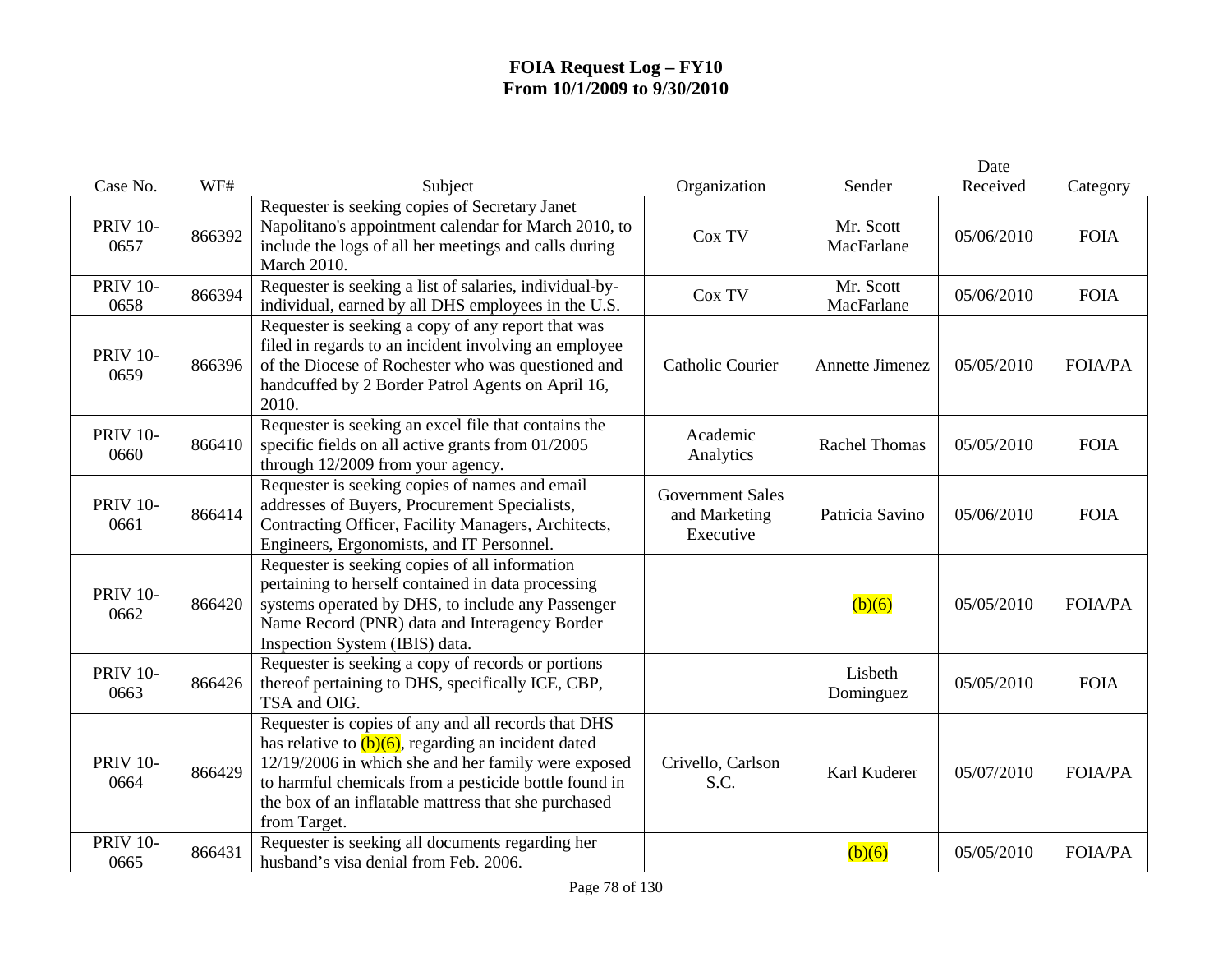| Case No.                | WF#    | Subject                                                                                                                                                                                                                                                                                  | Organization                                | Sender                  | Date<br>Received | Category       |
|-------------------------|--------|------------------------------------------------------------------------------------------------------------------------------------------------------------------------------------------------------------------------------------------------------------------------------------------|---------------------------------------------|-------------------------|------------------|----------------|
| <b>PRIV 10-</b><br>0666 | 866451 | Requester is seeking all records in any form, including<br>responses to RFPs or proposals, related to the<br>purchase of motion activated control lights,<br>specifically the 150 motion activated light control (#<br>PR150) provided by the Leviton Mfg. Co., Inc. of<br>Melville, NY  | Cardinal Law<br>Group                       | Paul Hletko             | 05/07/2010       | <b>FOIA</b>    |
| <b>PRIV 10-</b><br>0667 | 866455 | Requester is seeking all copies in any form, including<br>responses to RFPs or proposals, related to the<br>purchase of water levels, specifically the electronic<br>water level 25 (WL25) provided by the Zircon<br>Corporation of Campbell, CA.                                        | Cardinal Law<br>Group                       | Paul Hletko             | 05/07/2010       | <b>FOIA</b>    |
| <b>PRIV 10-</b><br>0668 | 866450 | Requester is seeking all records in any form, including<br>responses to RFPs or proposals, related to the<br>purchase of motion activated control lights,<br>specifically the 180 motion activated light control (#<br>PR180) provided by the Leviton Mfg. Co., Inc. of<br>Melville, NY. | Cardinal Law<br>Group                       | Paul Hletko             | 05/07/2010       | <b>FOIA</b>    |
| <b>PRIV 10-</b><br>0669 | 866468 | Requester is seeking all incident reports filed with or<br>by U.S. CERT that report the possible loss of<br>Personally Identifiable Information from April 16,<br>2009 through April 15, 2010.                                                                                           | Wired.com                                   | <b>Ryan Singel</b>      | 05/07/2010       | <b>FOIA</b>    |
| <b>PRIV 10-</b><br>0670 | 866776 | Requester is seeking any and all records pertaining to<br>$(b)(6)$ prosecution.                                                                                                                                                                                                          | The Gulf Region<br><b>Advocacy Center</b>   | John Fox                | 05/07/2010       | <b>FOIA/PA</b> |
| <b>PRIV 10-</b><br>0671 | 867052 | Requester is seeking records pertaining to $(b)(6)$<br>and/or $(b)(6)$ .                                                                                                                                                                                                                 |                                             | Max Holland             | 05/12/2010       | <b>FOIA/PA</b> |
| <b>PRIV 10-</b><br>0672 | 867149 | Requester is seeking video shots of the underwater of<br>the BP oil spill that has been effecting the Gulf Coast<br>for the past two and a half weeks beginning on<br>Saturday, April 24, 2010                                                                                           | <b>ABC</b> News<br><b>Washington Bureau</b> | Lisa Jones              | 05/11/2010       | <b>FOIA</b>    |
| <b>PRIV 10-</b><br>0673 | 867151 | Requester is seeking all correspondence to and from<br>the White House to DHS political appointees who<br>were appointed during the Obama Administration<br>Executive Order 13490.                                                                                                       | Cox TV                                      | Mr. Scott<br>MacFarlane | 05/10/2010       | <b>FOIA</b>    |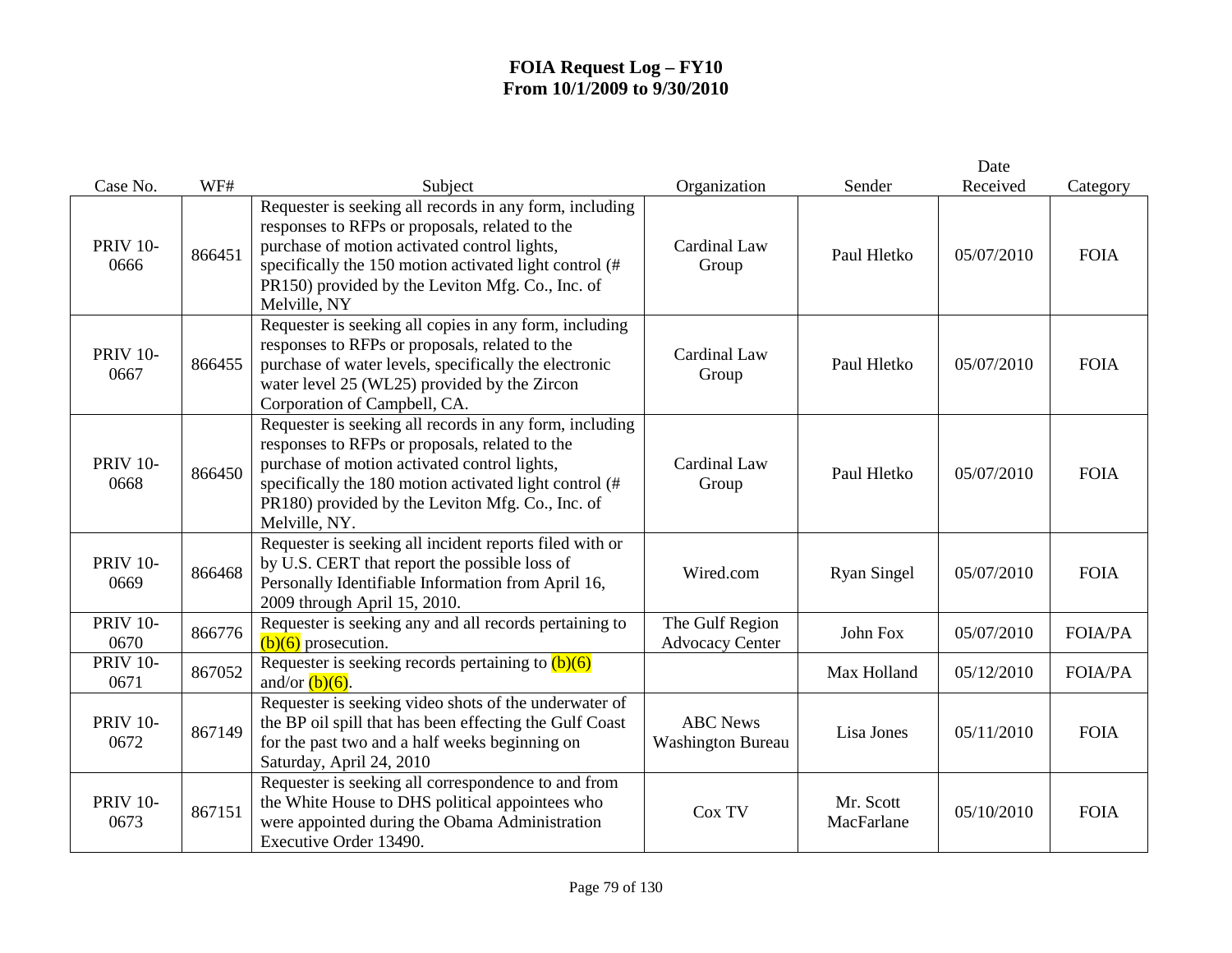| Case No.                | WF#    | Subject                                                                                                                                                                                                                                                                                                                                                            | Organization                                                               | Sender                 | Date<br>Received | Category       |
|-------------------------|--------|--------------------------------------------------------------------------------------------------------------------------------------------------------------------------------------------------------------------------------------------------------------------------------------------------------------------------------------------------------------------|----------------------------------------------------------------------------|------------------------|------------------|----------------|
| <b>PRIV 10-</b><br>0674 | 867157 | Requester is seeking the complete government file<br>made or received by the Department of Homeland<br>Security regarding $(b)(6)$ .                                                                                                                                                                                                                               | Michael A.<br>Jacobson, P.S.                                               | Michael<br>Jacobson    | 05/12/2010       | <b>FOIA/PA</b> |
| <b>PRIV 10-</b><br>0675 | 867161 | Requester is seeking copies of all correspondence to<br>and from the officials listed : Janet Napolitano, Noah<br>Kroloff, Nancy Schlossman, Jane Holl Lute, Matthew<br>Chandler, Sean Smith, Rand Beers and Ivan Fong.                                                                                                                                            | <b>Associated Press</b>                                                    | Eileen Sullivan        | 05/12/2010       | <b>FOIA</b>    |
| <b>PRIV 10-</b><br>0676 | 867162 | Requester is seeking all correspondence initiated by<br>the office of Congressman Charlie Melancon with the<br>Department of Homeland Security between January 3,<br>2005 and April 28, 2010.                                                                                                                                                                      | National<br>Republican<br>Senatorial<br>Committee                          | <b>Sean Cairneross</b> | 05/12/2010       | <b>FOIA</b>    |
| <b>PRIV 10-</b><br>0677 | 867169 | Requester is seeking copies of any documentation or<br>information regarding an investigation of hazardous<br>materials from a DuPont or Sentinel Transportation<br>truck at JJ's Truck Stop on or about March 8, 2007,<br>Malvern, Arkansas.                                                                                                                      | Anderson, Murphy<br>& Hopkins, LLP<br>Attorneys at Law                     | <b>Brett Watson</b>    | 05/12/2010       | <b>FOIA</b>    |
| <b>PRIV 10-</b><br>0678 | 867171 | Requester is seeking a list of all airlines cited for<br>violating provisions of no fly list.                                                                                                                                                                                                                                                                      | New York Post                                                              | <b>Charles Bennett</b> | 05/10/2010       | <b>FOIA</b>    |
| <b>PRIV 10-</b><br>0679 | 867181 | Requester is seeking all cc: mail correspondence<br>between $(b)(6)$ to Stephen Shih either as recipient or<br>carbon copy and any and all documents Stephen Shih<br>has in his possession or has transmitted by any means<br>to the Office of the Inspector General, concerning<br>$(b)(6)$ , $(b)(6)$ , $(b)(6)$ , $(b)(6)$ , $(b)(6)$ , $(b)(6)$ and $(b)(6)$ . |                                                                            | (b)(6)                 | 05/10/2010       | <b>FOIA/PA</b> |
| <b>PRIV 10-</b><br>0680 | 867187 | Requester is seeking all records pertaining to the<br>Secretary of Homeland Security Janet Napolitano's<br>trip to Mexico on March 23, 2010.                                                                                                                                                                                                                       | The National<br>Security Archive<br>The George<br>Washington<br>University | Jesse Franzblau        | 05/11/2010       | <b>FOIA</b>    |
| <b>PRIV 10-</b><br>0681 | 867195 | Requester is seeking all records from and pertaining to<br>the December 15, 2009 White House Summit with<br>entertainment executives on intellectual property<br>rights.                                                                                                                                                                                           | Politico                                                                   | <b>Josh Gerstein</b>   | 05/07/2010       | <b>FOIA</b>    |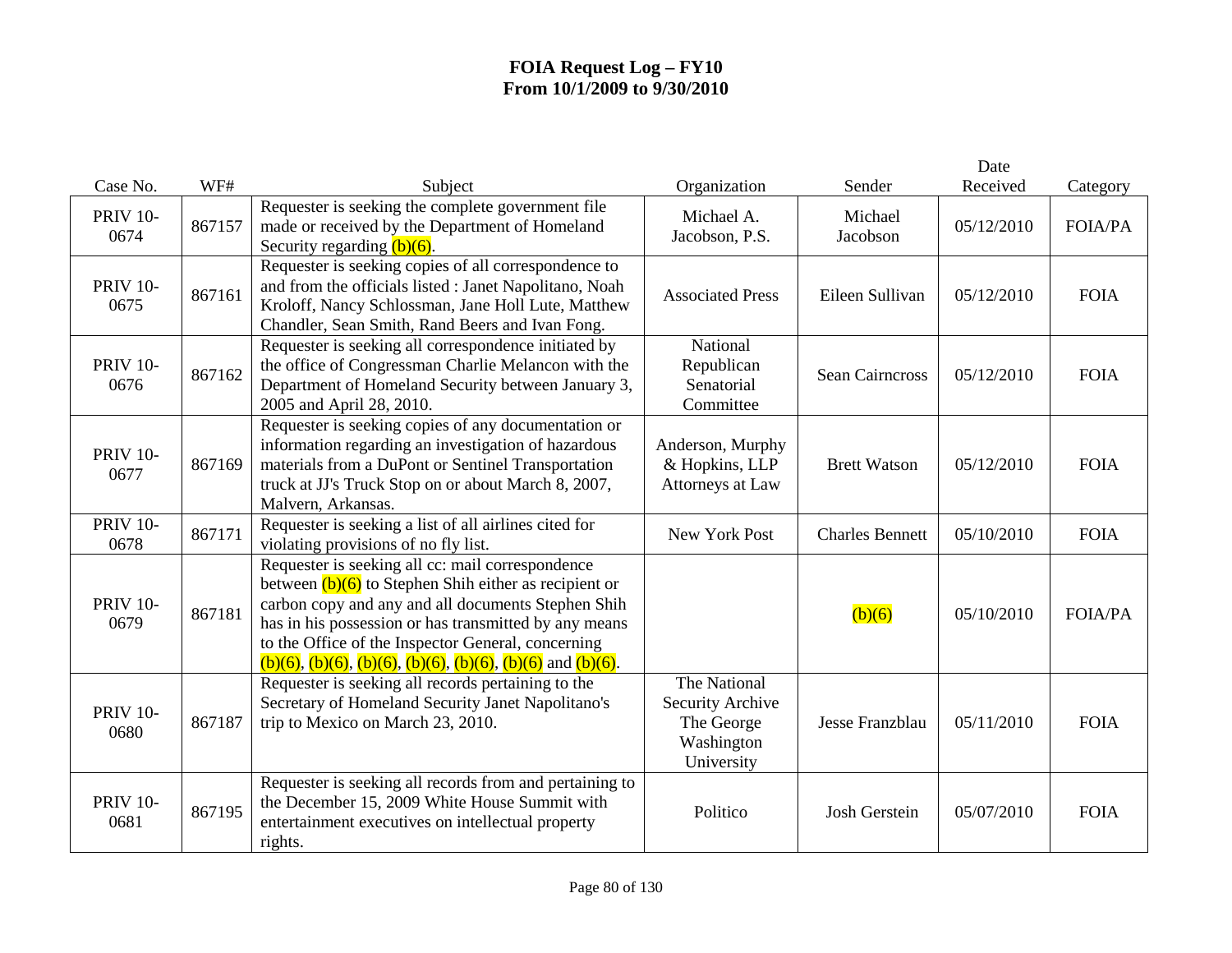|                         |        |                                                                                                                                                                                                                                              |                                                                     |                        | Date       |                |
|-------------------------|--------|----------------------------------------------------------------------------------------------------------------------------------------------------------------------------------------------------------------------------------------------|---------------------------------------------------------------------|------------------------|------------|----------------|
| Case No.                | WF#    | Subject                                                                                                                                                                                                                                      | Organization                                                        | Sender                 | Received   | Category       |
| <b>PRIV 10-</b><br>0682 | 867209 | Requester is seeking an electronic copy of the<br>database of records listing the names, phone numbers<br>and email addresses of each DHS employee.                                                                                          | Los Angeles<br>Times/Chicago<br>Tribune<br><b>Washington Bureau</b> | Ken Dilanian           | 05/11/2010 | <b>FOIA</b>    |
| <b>PRIV 10-</b><br>0683 | 867213 | Requester is seeking all proposals submitted relevant<br>to solicitation # HSHQDC09R00009.                                                                                                                                                   | FOIA Group, Inc                                                     | Mr. Jeff<br>Stachewicz | 05/12/2010 | <b>FOIA</b>    |
| <b>PRIV 10-</b><br>0684 | 867216 | Requester is seeking a copy of the documents<br>illustrating the amount the federal government paid<br>for each of the instruments in the award identified to<br>HSTS0409DCT2078.                                                            | FOIA Group                                                          | Ms. Rose Santos        | 05/11/2010 | <b>FOIA</b>    |
| <b>PRIV 10-</b><br>0685 | 867235 | Requester is seeking any and all information the<br>Department of Homeland Security may have<br>pertaining to $(b)(6)$ in regards to the revocation and<br>denial letter of January 27, 2010 and his participation<br>in the SENTRI program. |                                                                     | (b)(6)                 | 05/12/2010 | <b>FOIA/PA</b> |
| <b>PRIV 10-</b><br>0686 | 867223 | Requester is seeking information from her file<br>regarding the decision to deny her a linguist contract<br>with the FBI.                                                                                                                    |                                                                     | (b)(6)                 | 05/12/2010 | <b>FOIA/PA</b> |
| <b>PRIV 10-</b><br>0687 | 867225 | Requester is seeking a copy of her complete security<br>clearance file.                                                                                                                                                                      |                                                                     | (b)(6)                 |            | <b>FOIA/PA</b> |
| <b>PRIV 10-</b><br>0688 | 867228 | Requester is seeking all documents in all agency files,<br>including any branches, pertaining to $(b)(6)$ .                                                                                                                                  |                                                                     | (b)(6)                 | 05/12/2010 | <b>FOIA/PA</b> |
| <b>PRIV 10-</b><br>0689 | 867238 | Requester is seeking copies of all inspection records<br>filed between Jan. 1, 2005, and April 20, 2010, of the<br>Deepwater Horizon mobile offshore drilling unit,<br>including all equipment.                                              | The Wall Street<br>Journal                                          | <b>Ben Casselman</b>   | 05/12/2010 | <b>FOIA</b>    |
| <b>PRIV 10-</b><br>0690 | 867239 | Requester is seeking of all documents related to<br>discussions of what information about the Deepwater<br>Horizon oil spill to release to the public.                                                                                       | <b>TPM</b> Media                                                    | <b>Justin Elliott</b>  | 05/12/2010 | <b>FOIA</b>    |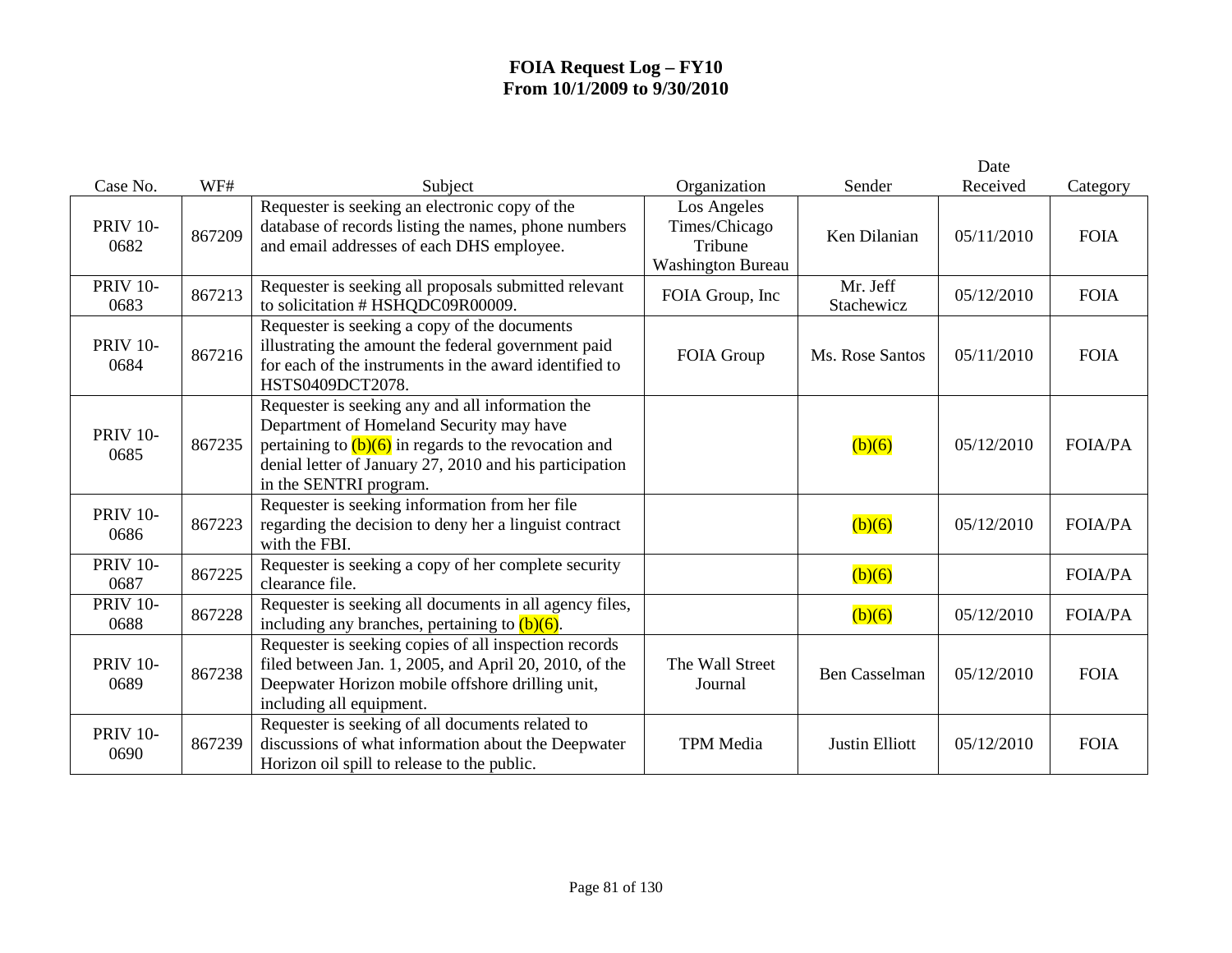| Case No.                | WF#    | Subject                                                                                                                                                                                                                                                                                                                            | Organization            | Sender               | Date<br>Received | Category    |
|-------------------------|--------|------------------------------------------------------------------------------------------------------------------------------------------------------------------------------------------------------------------------------------------------------------------------------------------------------------------------------------|-------------------------|----------------------|------------------|-------------|
|                         |        |                                                                                                                                                                                                                                                                                                                                    |                         |                      |                  |             |
| <b>PRIV 10-</b><br>0691 | 867267 | Requester is seeking the notification sent by the US<br>Coast Guard, under the provision of the Oil Pollution<br>Act of 1990 (OPA), to Transocean (and/or any related<br>party ) regarding the discharge from Deepwater<br>Horizon, the response and any other internal<br>documents.                                              |                         | <b>Todd Banks</b>    | 05/12/2010       | <b>FOIA</b> |
| <b>PRIV 10-</b><br>0692 | 867328 | Requester is seeking copies of all information stored<br>in the Marine Information Safety and Law<br>Enforcement System database and related documents<br>pertaining to the operation, licensing and inspection of<br>all offshore oil rigs owned by Transocean Ltd. and/or<br>leased by BP, PLC, including the Deepwater Horizon. | <b>Associated Press</b> | <b>Garance Burke</b> | 05/12/2010       | <b>FOIA</b> |
| <b>PRIV 10-</b><br>0693 | 867340 | Requester is seeking a copy of all correspondence<br>between the Coast Guard and Transocean, BP,<br>Halliburton from March 15, to May 2 relating to BP,<br>the Deepwater Horizon, Transocean, Halliburton,<br>remote shutoff device, acoustic switch, blowout<br>preventer, shear ram, safety, compliance, inspections.            | ProPublica              | <b>Ryan Knutson</b>  | 05/12/2010       | <b>FOIA</b> |
| <b>PRIV 10-</b><br>0694 | 867345 | Requester is seeking copies of all documents relating<br>to the operation, Licensing and inspection of all<br>offshore oil rigs owned by Transocean Ltd, and/or<br>leased by BP, PLC, including the Deepwater Horizon.                                                                                                             |                         | Garance Burke        | 05/12/2010       | <b>FOIA</b> |
| <b>PRIV 10-</b><br>0695 | 867349 | Requester is seeking copies of any Deepwater Horizon<br>personnel lists the Coast Guard compiled during the<br>rescue effort of the Deepwater Horizon. A list of<br>employees/workers/contractors who were stationed on<br>the Deepwater Horizon each year from 2000 to 2010.                                                      | ProPublica              | <b>Ryan Knutson</b>  | 05/12/2010       | <b>FOIA</b> |
| <b>PRIV 10-</b><br>0696 | 867352 | Requester is seeking copies of all visual materials<br>captured by Remotely Operated Vehicles (ROVs)<br>engaged in the Deepwater Horizon incident in the<br>Gulf of Mexico.                                                                                                                                                        | <b>CNN</b> Washington   | <b>Mike Ahlers</b>   | 05/12/2010       | <b>FOIA</b> |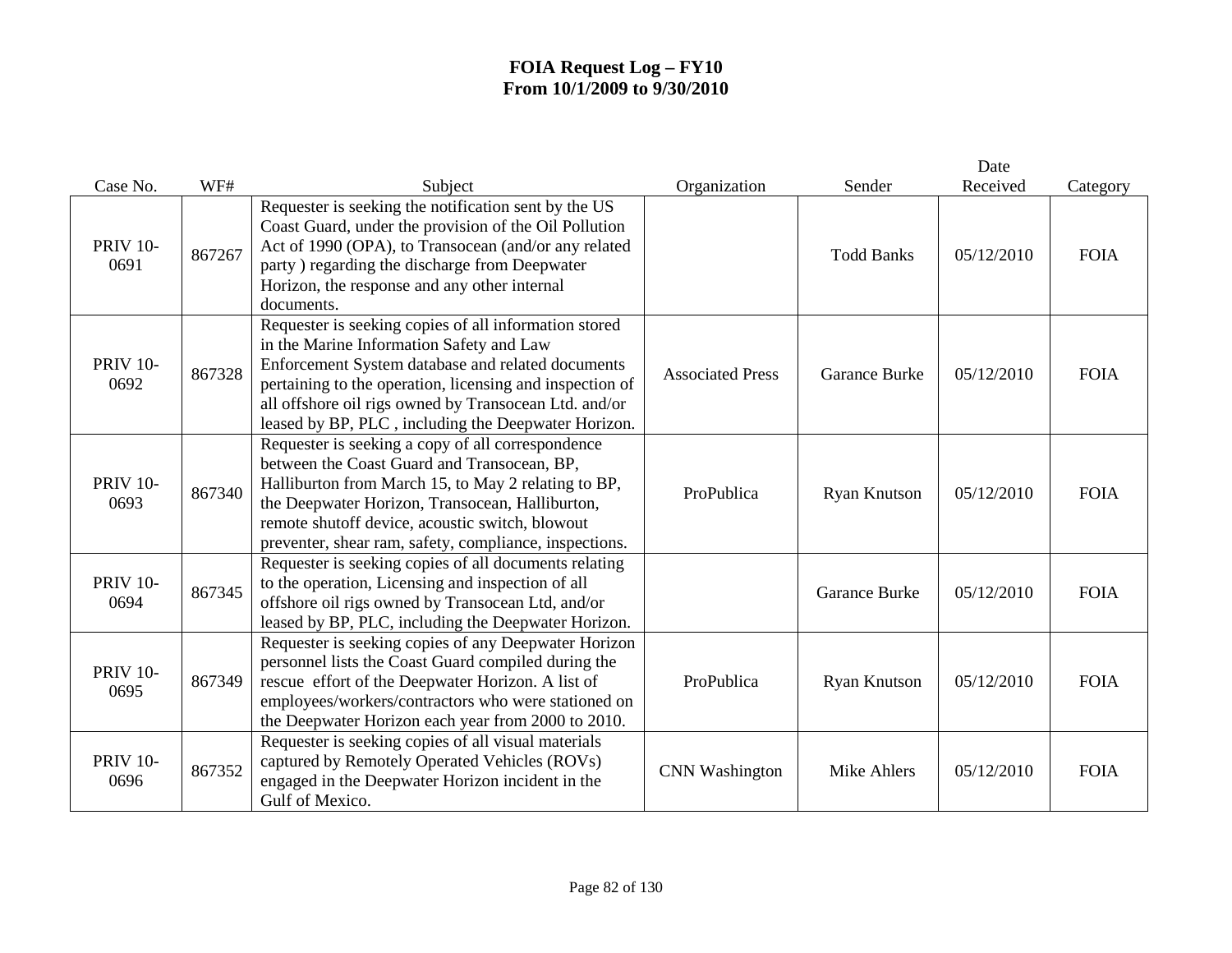| Case No.                | WF#    | Subject                                                                                                                                                                                                                                                                                                             | Organization    | Sender              | Date<br>Received | Category    |
|-------------------------|--------|---------------------------------------------------------------------------------------------------------------------------------------------------------------------------------------------------------------------------------------------------------------------------------------------------------------------|-----------------|---------------------|------------------|-------------|
| <b>PRIV 10-</b><br>0697 | 867357 | Requester is seeking the public documents of all calls<br>for service reports, all documents, all incident reports,<br>all alarm calls, all police reports, all 911 audiotape<br>calls, all log book entries, and everything in the file<br>for the day of May 4, 2010 regarding 1047<br>Commonwealth Ave., Boston. |                 | G. Guptil           | 05/12/2010       | <b>FOIA</b> |
| <b>PRIV 10-</b><br>0698 | 867372 | Requester is seeking the statements of work for the<br>following: Lockheed Martin Corporation Contract<br>#HSHQDC06D00018, task order HSHQDC08J00233<br>awarded on 8/20/2008.                                                                                                                                       | Input           | Kate Kula           | 05/12/2010       | <b>FOIA</b> |
| <b>PRIV 10-</b><br>0699 | 867378 | Requester is seeking the statements of work for the<br>following: Electronic Data Systems Corp. contract #<br>HSHQDC06D00032, task order HSHQDC10700027<br>awarded on 12/16/2009.                                                                                                                                   | Input           | Kate Kula           | 05/12/2010       | <b>FOIA</b> |
| <b>PRIV 10-</b><br>0700 | 867380 | Requester is seeking the statements of work for the<br>following: Bearingpoint, Inc. contract<br>#HSHQDC06D00041, task order HSHQDC07J00725.                                                                                                                                                                        | Input           | Kate Kula           | 05/12/2010       | <b>FOIA</b> |
| <b>PRIV 10-</b><br>0701 | 867381 | Requester is seeking the statements of work for the<br>following: Dynamics Research Corporation (DRC)<br>contract #HSHQDC06D00047, task order<br>HSHQDC08J00062 awarded on 2/20/2008.                                                                                                                               | Input           | Kate Kula           | 05/12/2010       | <b>FOIA</b> |
| <b>PRIV 10-</b><br>0702 | 867383 | Requester is seeking the statements of work for the<br>following: Pragmatics, Inc., contract<br>#HSHQDC06D00060, task order HSHQDC07J00522<br>awarded on 8/23/2007.                                                                                                                                                 | Input           | Kate Kula           | 05/12/2010       | <b>FOIA</b> |
| <b>PRIV 10-</b><br>0703 | 867386 | Requester is seeking the statements of work for the<br>following: Burke Consortium, Inc., contract<br>#HSHQDC06D00065, task order<br>HSHQDC07J000639.                                                                                                                                                               | Input           | Kate Kula           | 05/12/2010       | <b>FOIA</b> |
| <b>PRIV 10-</b><br>0704 | 867399 | Requester is seeking any and all underwater video<br>footage or still photos that show the leaking of oil at<br>the scene of the Deepwater Horizon incident.                                                                                                                                                        | <b>ABC</b> News | <b>Matthew Mosk</b> | 05/13/2010       | <b>FOIA</b> |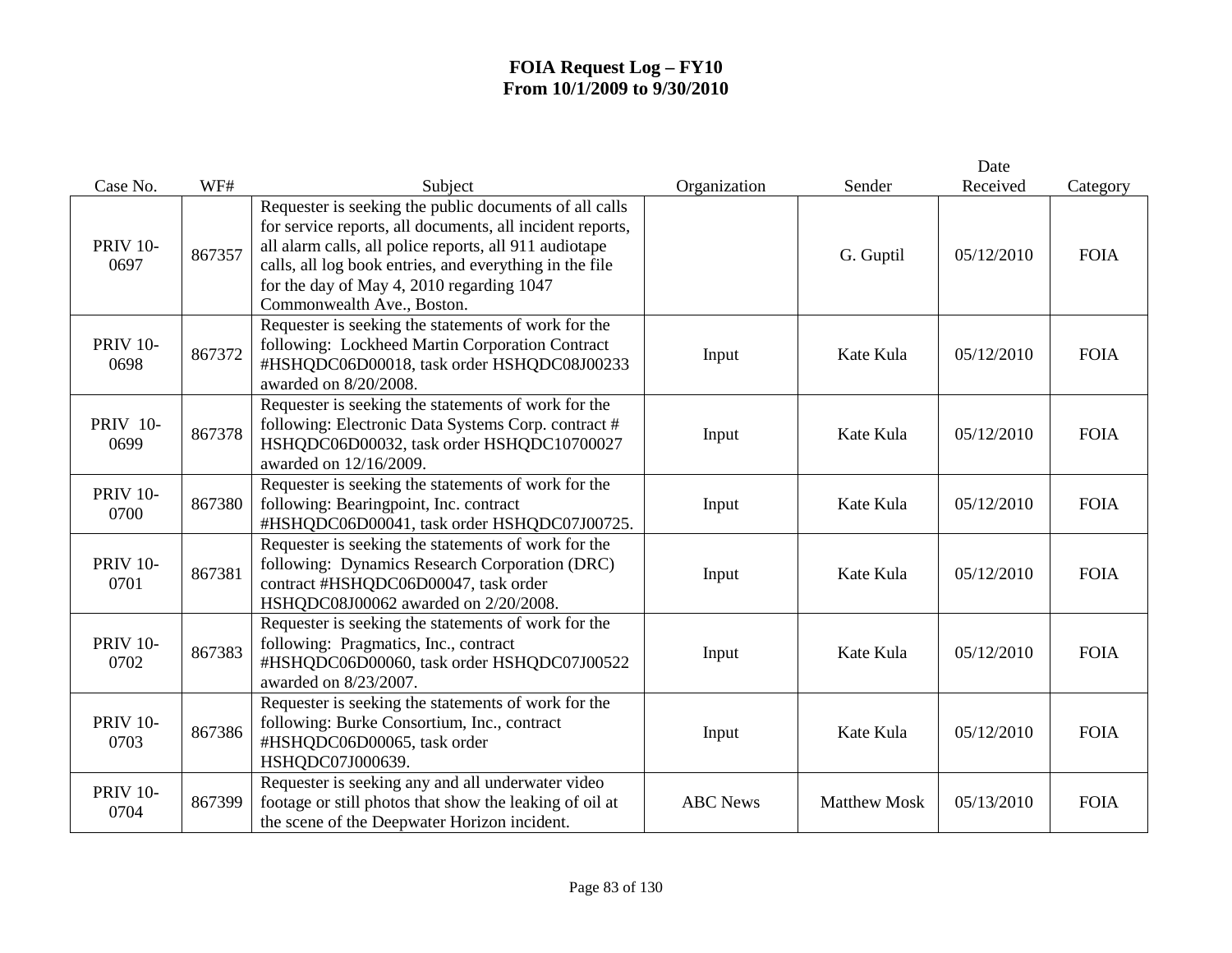|                         |        |                                                                                                                                                                                                                                                                                        |                                                        |                      | Date       |                |
|-------------------------|--------|----------------------------------------------------------------------------------------------------------------------------------------------------------------------------------------------------------------------------------------------------------------------------------------|--------------------------------------------------------|----------------------|------------|----------------|
| Case No.                | WF#    | Subject                                                                                                                                                                                                                                                                                | Organization                                           | Sender               | Received   | Category       |
| <b>PRIV 10-</b><br>0705 | 867401 | Requester is seeking all documents pertaining to the<br>mobile offshore drilling unit, Deepwater Horizon, to<br>include records of incident investigations, and the<br>blowout.                                                                                                        | The Wall Street<br>Journal                             | Rebecca Smith        | 05/13/2010 | <b>FOIA</b>    |
| <b>PRIV 10-</b><br>0706 | 867394 | Requester is seeking the Misle activity number, Misle<br>case number and other key information that will allow<br>Mr. Block to access the incident report pertaining to<br>an accident on April 20, 2010.                                                                              | <b>National Mariners</b><br>Association                | <b>Richard Block</b> | 05/13/2010 | <b>FOIA</b>    |
| <b>PRIV 10-</b><br>0707 | 867411 | Requester is seeking the calculation of interest on<br>back pay pail to federal employees under the Back<br>Pay Act.                                                                                                                                                                   |                                                        | Alexander<br>Schultz | 05/14/2010 | <b>FOIA</b>    |
| <b>PRIV 10-</b><br>0708 | 867890 | Requester is seeking information pertaining to him<br>and a terrorist number.                                                                                                                                                                                                          |                                                        | (b)(6)               | 05/18/2010 | <b>FOIA/PA</b> |
| <b>PRIV 10-</b><br>0709 | 868091 | Requester is seeking copies of all records pertaining to<br>$(b)(6)$ .                                                                                                                                                                                                                 |                                                        | (b)(6)               | 05/20/2010 | <b>FOIA/PA</b> |
| <b>PRIV 10-</b><br>0710 | 868098 | Requester is seeking the full immigration file for<br>herself and her family members when they arrived in<br>the USA and any information from Germany.                                                                                                                                 |                                                        | (b)(6)               | 05/18/2010 | <b>FOIA/PA</b> |
| <b>PRIV 10-</b><br>0711 | 868113 | Requester is seeking copies of any correspondence on<br>any topic between the Department of Homeland<br>Security and any of Michigan's members of the US<br>Senate of House of Representatives or their staffs<br>during 2009 and 2010.                                                | <b>Detroit Free Press</b><br>C/o Gannett/ USA<br>Today | <b>Todd Spangler</b> | 05/18/2010 | <b>FOIA</b>    |
| <b>PRIV 10-</b><br>0712 | 868118 | Requester is seeking a full and complete release of<br>information for the Assistance to Firefighter Grants<br>(AFG) for the following: 2009 pending application,<br>2008 Carbon Volunteer Fire Department, 2008<br>Jeanette Fire Dept. and the 2007 Scottdale Volunteer<br>Fire Dept. | $C$ /o Cohen $\&$<br>Grisby. PC                        | Jennifer<br>Novotny  | 05/18/2010 | <b>FOIA</b>    |
| <b>PRIV 10-</b><br>0713 | 868121 | Requester is seeking any and all records pertaining to<br>$(b)(6)$ .                                                                                                                                                                                                                   |                                                        | (b)(6)               | 05/18/2010 | <b>FOIA/PA</b> |
| <b>PRIV 10-</b><br>0714 | 868123 | Requester is seeking a hard copy of his DS-2019<br>form.                                                                                                                                                                                                                               |                                                        | (b)(6)               | 05/18/2010 | <b>FOIA/PA</b> |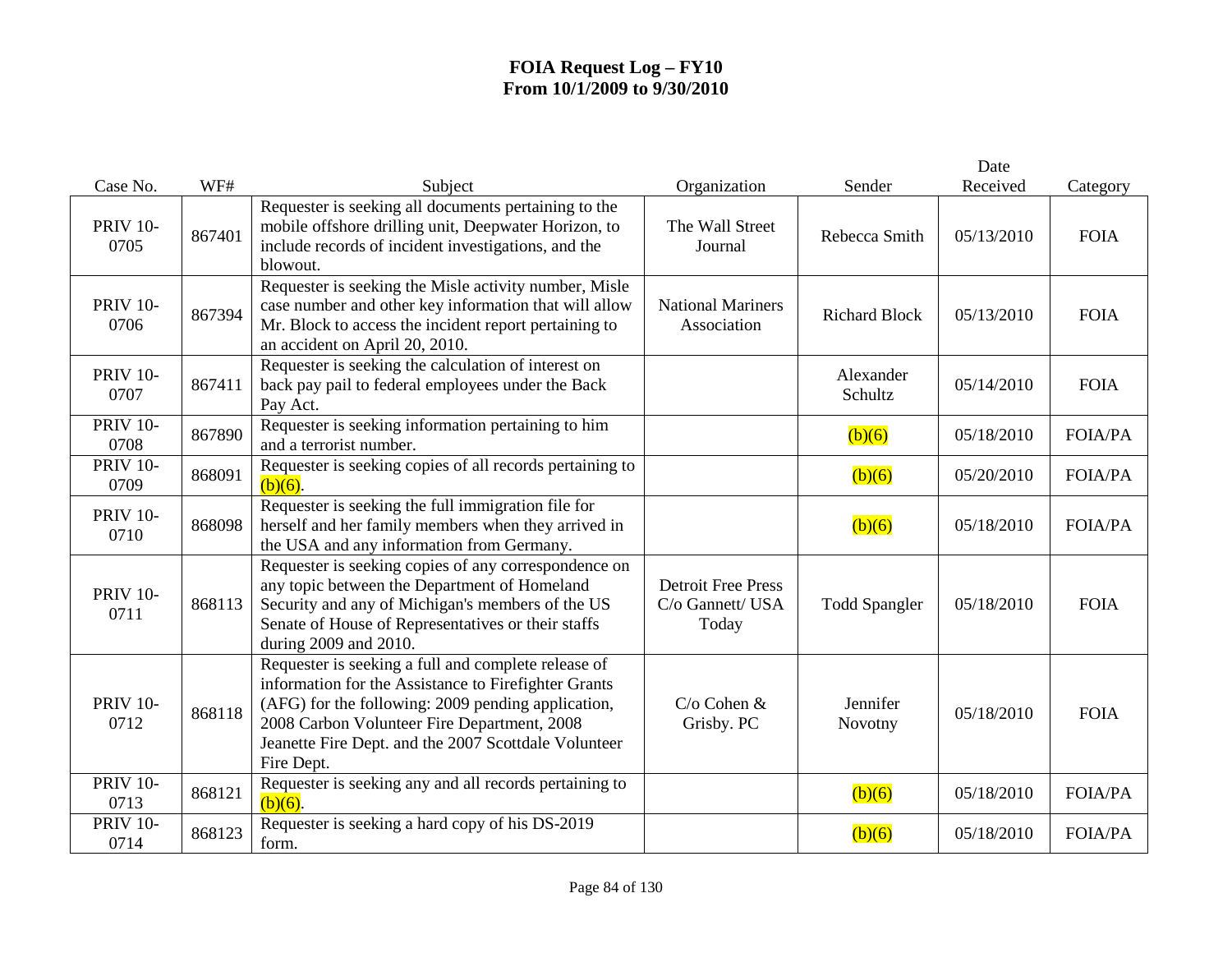|                         |        |                                                                                                                                                                                                                                                                                            |                                                        |                       | Date       |                |
|-------------------------|--------|--------------------------------------------------------------------------------------------------------------------------------------------------------------------------------------------------------------------------------------------------------------------------------------------|--------------------------------------------------------|-----------------------|------------|----------------|
| Case No.                | WF#    | Subject                                                                                                                                                                                                                                                                                    | Organization                                           | Sender                | Received   | Category       |
| <b>PRIV 10-</b><br>0715 | 868125 | Requester is seeking any and all records pertaining to<br>$(b)(6)$ from January 1, 2000 to the present.                                                                                                                                                                                    |                                                        | (b)(6)                | 05/18/2010 | FOIA/PA        |
| <b>PRIV 10-</b><br>0716 | 868143 | Requester is seeking everything Mr. Bersin filed<br>publicly regarding his nomination.                                                                                                                                                                                                     |                                                        | Joyce Lanham          | 05/14/2010 | <b>FOIA</b>    |
| <b>PRIV 10-</b><br>0717 | 868150 | Requester is seeking a listing of those individuals and<br>companies who were invited to respond to Request for<br>Quotation (RFQ) HSHQDC10Q00022.                                                                                                                                         |                                                        | Eugene Lisa           | 05/18/2010 | <b>FOIA</b>    |
| <b>PRIV 10-</b><br>0718 | 868225 | Requester is seeking a copy of the contract for the<br>DHS -DOD Nuclear Forensics Graduate Fellowship<br>Program.                                                                                                                                                                          | <b>ORAU</b><br>Oak Ridge<br>Associated<br>Universities | <b>Kathy Meaney</b>   | 05/17/2010 | <b>FOIA</b>    |
| <b>PRIV 10-</b><br>0719 | 868228 | Requester is seeking documents showing any and all<br>contracts for the redesign and production of the new<br>biometric Permanent Resident cards (green cards)<br>announced by USCIS on Tuesday May 11, 2010.                                                                              | The New York<br><b>Times</b>                           | Nina Bernstein        | 05/19/2010 | <b>FOIA</b>    |
| <b>PRIV 10-</b><br>0720 | 868233 | Requester is seeking information as to whether her<br>name is on any type of document maintained by,<br>possessed by or known by the Department of<br>Homeland Security.                                                                                                                   |                                                        | (b)(6)                | 05/19/2010 | <b>FOIA/PA</b> |
| <b>PRIV 10-</b><br>0721 | 868235 | Requester is seeking any and all records regarding the<br>position posted as 1801-Criminal Research Specialist<br>located in Providence, Rhode Island office, to include<br>the hiring criteria, candidate list and selection for the<br>position.                                         |                                                        | Heather Melnyk        | 05/17/2010 | <b>FOIA</b>    |
| <b>PRIV 10-</b><br>0722 | 868236 | Requester is seeking a description of all video or<br>pictures recorded in any fashion by BP or the federal<br>government of the leak/spill/etc. (including dates and<br>times) after the April 20 explosion.                                                                              | <b>CBS</b> Evening News                                | Christopher<br>Scholl | 05/20/2010 | <b>FOIA</b>    |
| <b>PRIV 10-</b><br>0723 | 868239 | Requester is seeking copies of all performance<br>reviews and personnel files regarding $(b)(6)$ and $(b)(6)$<br>since January 1, 2008, to include all emails and email<br>attachments sent and or received by $(b)(6)$ and $(b)(6)$<br>since January 1, 2008 concerning the oil industry. | <b>Associated Press</b>                                | Eileen Sullivan       | 05/20/2010 | <b>FOIA</b>    |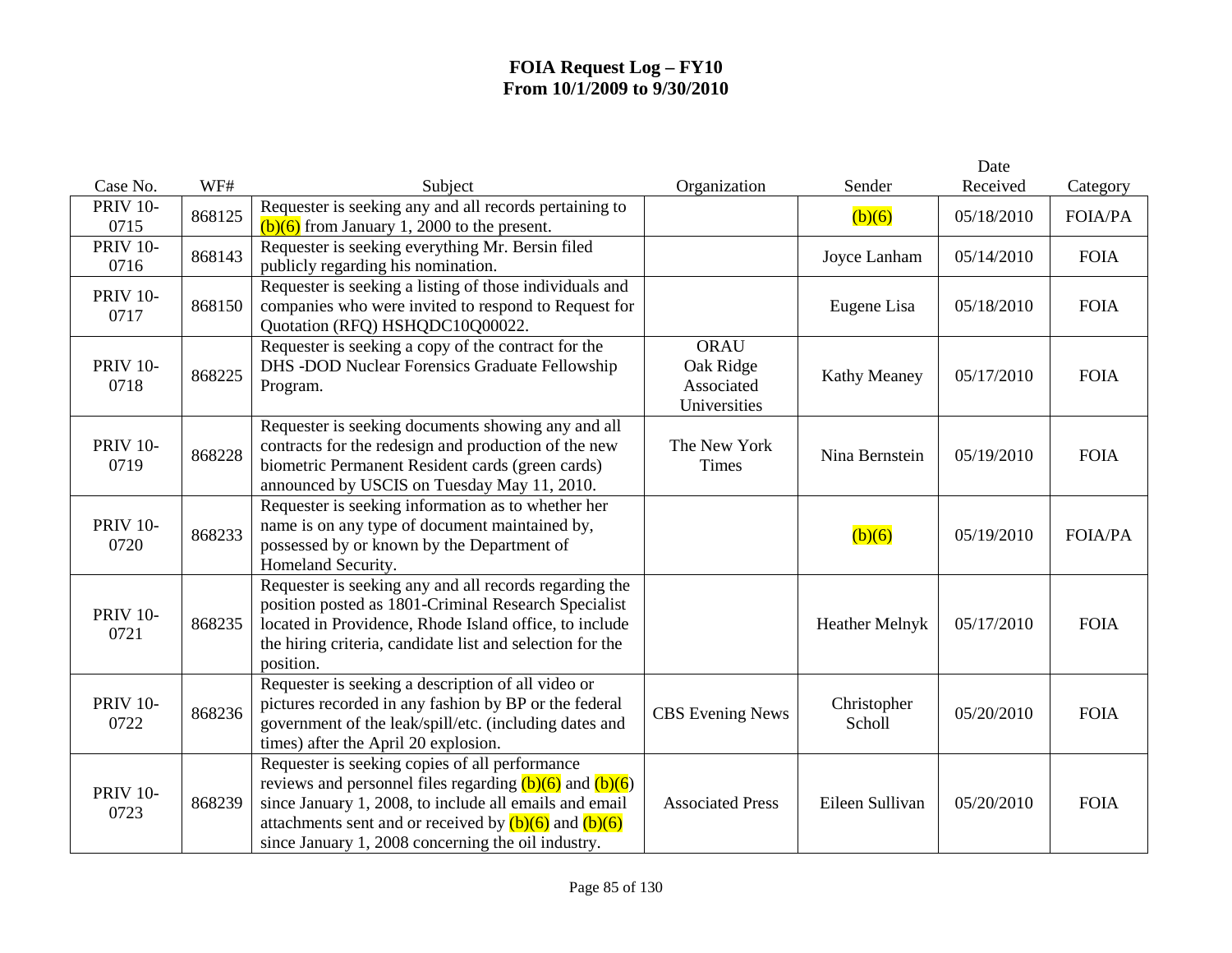|                         |        |                                                                                                                                                                                                                                                                                                                                                                                  |                                                   |                          | Date<br>Received |             |
|-------------------------|--------|----------------------------------------------------------------------------------------------------------------------------------------------------------------------------------------------------------------------------------------------------------------------------------------------------------------------------------------------------------------------------------|---------------------------------------------------|--------------------------|------------------|-------------|
| Case No.                | WF#    | Subject                                                                                                                                                                                                                                                                                                                                                                          | Organization                                      | Sender                   |                  | Category    |
| <b>PRIV 10-</b><br>0724 | 868297 | Requester is seeking all correspondence between<br>Congressman Brad Ellsworth or his staff with the<br>department of Homeland Security between Jan. 3,<br>2007 and May 14, 2010.                                                                                                                                                                                                 | National<br>Republican<br>Senatorial<br>Committee | <b>Sean Cairncross</b>   | 05/20/2010       | <b>FOIA</b> |
| <b>PRIV 10-</b><br>0725 | 868240 | Requester is seeking a copy of daily personnel time<br>recording documents and overtime logs and incident<br>personnel time reports held by the Area Command in<br>Robert, LA., related to the ongoing oil spill in the Gulf<br>of Mexico. The requester is also seeking any contracts<br>and agreements with vendors held by the Area<br>Command in Robert, LA.                 | The Associated<br>Press                           | Ray Henry                | 05/20/2010       | <b>FOIA</b> |
| <b>PRIV 10-</b><br>0726 | 868253 | Requester is seeking all information of inspections<br>performed on Deepwater Horizon operated by<br>Transocean Limited.                                                                                                                                                                                                                                                         | <b>Elliott Management</b><br>Corporation          | Nicholas Maran           | 05/20/2010       | <b>FOIA</b> |
| <b>PRIV 10-</b><br>0727 | 868256 | Requester is seeking a copy of any and all documents<br>subpoenaed by the Coast Guard/Minerals<br>Management Service for the upcoming USCG/MMS<br>Marine Board of Investigation hearing.                                                                                                                                                                                         | Preis & Roy<br>P.O. Box 94-C                      | Richard Hymel            | 05/20/2010       | <b>FOIA</b> |
| <b>PRIV 10-</b><br>0728 | 868294 | Requester is seeking all correspondence between the<br>US Coast Guard and the Minerals Management<br>Service regarding safety inspections of the vessel<br>Deepwater Horizon from Jan. 1, 2001 to the present.<br>All correspondence between the Coast Guard and<br>Transocean regarding safety inspections of the vessel<br>Deepwater Horizon from Jan. 1, 2001 to the present. | The Center for<br>Public Integrity                | Jim Morris               | 05/20/2010       | <b>FOIA</b> |
| <b>PRIV 10-</b><br>0729 | 868285 | Requester is seeking copies of all correspondence,<br>including internal communications, between the Coast<br>Guard, BP PLC, the National Oceanic and<br>Atmospheric Administration relating to the May 13<br>release of video taken at the Deepwater Horizon's well<br>head.                                                                                                    | The Associated<br>Press                           | Mr. Michael<br>Kunzelman | 05/20/2010       | <b>FOIA</b> |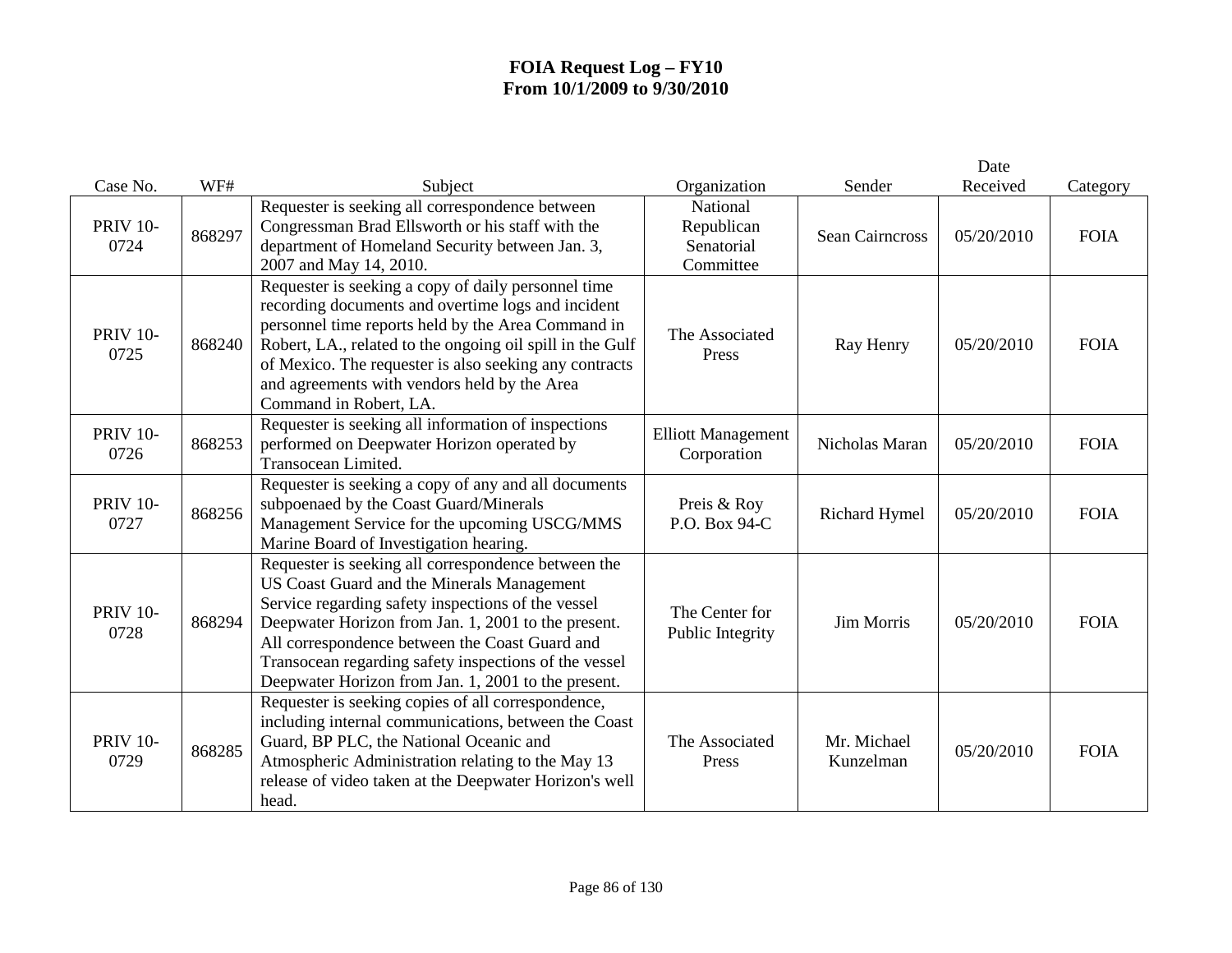| Case No.                | WF#    | Subject                                                                                                                                                                                                                                                                                     | Organization                                                                       | Sender                       | Date<br>Received | Category       |
|-------------------------|--------|---------------------------------------------------------------------------------------------------------------------------------------------------------------------------------------------------------------------------------------------------------------------------------------------|------------------------------------------------------------------------------------|------------------------------|------------------|----------------|
| <b>PRIV 10-</b><br>0730 | 868300 | Requester is seeking all agency records created since<br>September 2001 and held by the Dept. of State<br>regarding advice, technical assistance or other<br>guidance the US government provided to Japan in the<br>creation of a system similar to the United State's US<br>Visit Program. | American Civil<br><b>Liberties Union</b><br>Foundation                             | Mr. Christopher<br>Calabrese | 05/21/2010       | <b>FOIA</b>    |
| <b>PRIV 10-</b><br>0731 | 868302 | Requester is seeking the proposal and all task order<br>proposals for Abacus Technology Corp.<br>(HSHQDC06D00068) & Access Systems Inc.,<br>(HSHQDC06D00067) and the winning proposal and<br>all task order proposals for 3H Technology LLC.,<br>(HSHQDC06D00046).                          | FOIA Group, Inc                                                                    | Mr. Jeff<br>Stachewicz       | 05/20/2010       | <b>FOIA</b>    |
| <b>PRIV 10-</b><br>0732 | 868305 | Requester is seeking the contract and the original RFP<br>identified to UICDSBAA0602.                                                                                                                                                                                                       | FOIA Group                                                                         | Ms. Rose Santos              | 05/21/2010       | <b>FOIA</b>    |
| <b>PRIV 10-</b><br>0733 | 869034 | Requester is seeking a summary of all records<br>collected or held by the Central Intelligence Agency<br>pertaining to $(b)(6)$ .                                                                                                                                                           | <b>Bernstein Shur</b><br>Counselors at Law                                         | Roy Tilsley                  | 05/27/2010       | <b>FOIA/PA</b> |
| <b>PRIV 10-</b><br>0734 | 869086 | Requester is seeking information regarding the recent<br>denial of $(b)(6)$ DEA access.                                                                                                                                                                                                     |                                                                                    | (b)(6)                       | 05/27/2010       | <b>FOIA/PA</b> |
| <b>PRIV 10-</b><br>0735 | 869087 | Requester is seeking a list of groups and/or<br>organizations the Department of Homeland Security<br>considers a threat to the National Security of the<br>United States and her interest.                                                                                                  |                                                                                    | Tyrone<br>Abraham            | 05/27/2010       | <b>FOIA</b>    |
| <b>PRIV 10-</b><br>0736 | 869089 | Requester is seeking any and all records that may be<br>in the possession of the Department of Homeland<br>Security in connection to $(b)(6)$ or his associates.                                                                                                                            |                                                                                    | (b)(6)                       | 05/27/2010       | <b>FOIA/PA</b> |
| <b>PRIV 10-</b><br>0737 | 869090 | Requester is seeking all entry and exit dates to and<br>from the U.S. since May 12, 1999.                                                                                                                                                                                                   |                                                                                    | (b)(6)                       | 05/27/2010       | <b>FOIA/PA</b> |
| <b>PRIV 10-</b><br>0738 | 869091 | Requester is seeking all records relating to $(b)(6)$<br>complaint dated June 16, 2009 to FPS Acting<br>Regional Director A.J. Jackson of the FPS Denver<br>office concerning an incident on May 29, 2009.                                                                                  | University of<br><b>Arkansas</b><br>Arkansas Bar<br>Foundation<br>Professor of Law | (b)(6)                       | 05/27/2010       | <b>FOIA/PA</b> |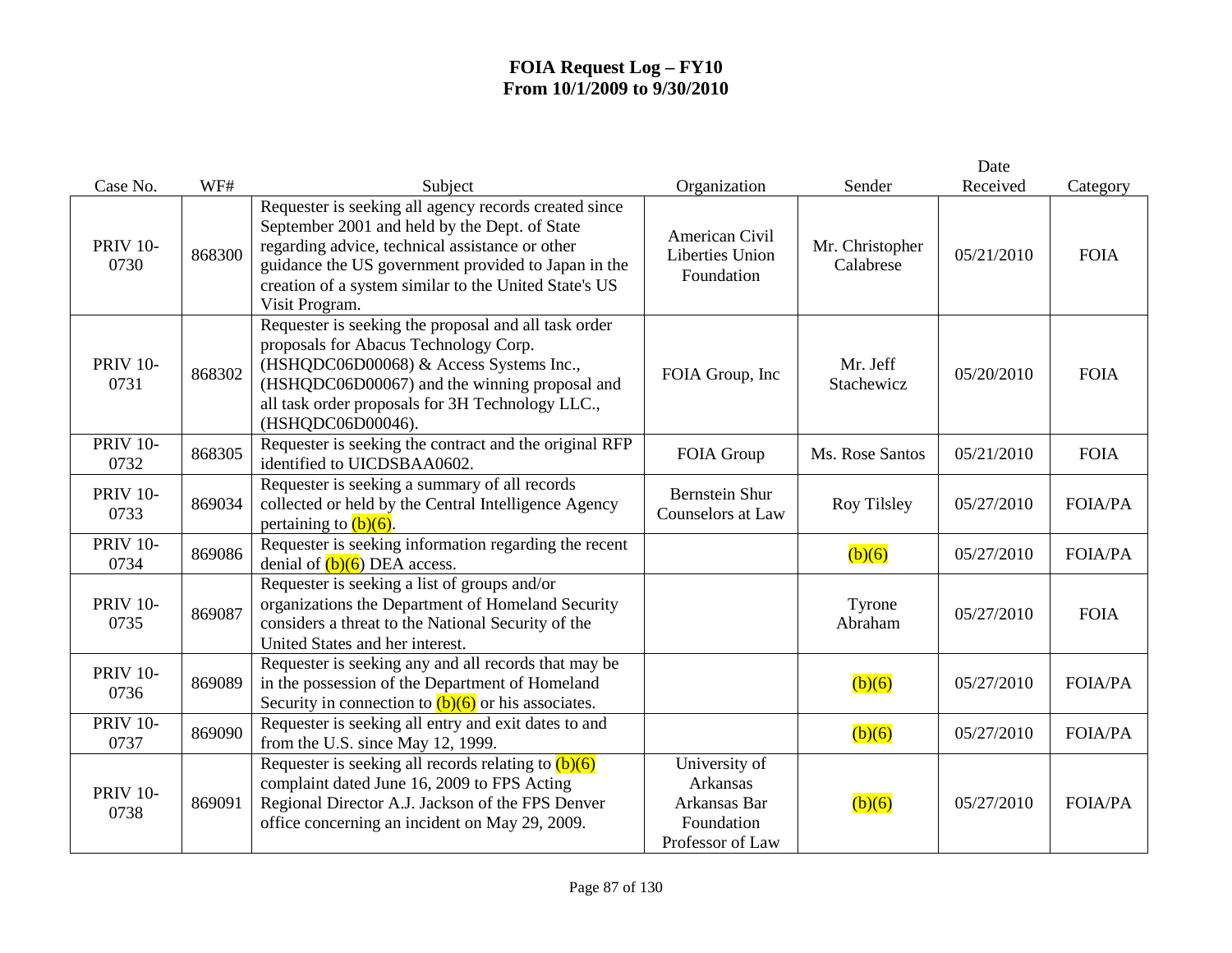| Case No.                | WF#    | Subject                                                                                                                                                                                                                                                                                                                                                                         | Organization                                                               | Sender                 | Date<br>Received | Category       |
|-------------------------|--------|---------------------------------------------------------------------------------------------------------------------------------------------------------------------------------------------------------------------------------------------------------------------------------------------------------------------------------------------------------------------------------|----------------------------------------------------------------------------|------------------------|------------------|----------------|
| <b>PRIV 10-</b><br>0739 | 869093 | Requester is seeking all documents related to reports<br>of abuses committed against Central American<br>migrants traveling through Mexico en route to the<br>U.S., to include Salvadoran citizens reportedly<br>abducted or abused by gang members or security<br>forces.                                                                                                      | The National<br>Security Archive<br>The George<br>Washington<br>University | Jesse Franzblau        | 05/27/2010       | <b>FOIA</b>    |
| <b>PRIV 10-</b><br>0740 | 869095 | Requester is seeking the entire immigration file for<br>$(b)(6)$ .                                                                                                                                                                                                                                                                                                              |                                                                            | (b)(6)                 | 05/27/2010       | <b>FOIA/PA</b> |
| <b>PRIV 10-</b><br>0741 | 869160 | Requester is seeking a copy of the basic awarded<br>contract, including the statement of work for SRA<br>corporation from solicitation #050505 under the<br>Technical Support to the DHS National Cyber<br>Security Division (NCSD) program.                                                                                                                                    | Federal Sources,<br>Inc                                                    | Lynne Skelley          | 05/27/2010       | <b>FOIA</b>    |
| <b>PRIV 10-</b><br>0742 | 869161 | Requester is seeking the modifications to the Serco<br>and Stanley contracts for the SCOSS opportunity,<br>Service Center Operations Support (SCOSS) and the<br>Collective Bargaining Agreement (CBA) for the<br>Stanley contract, CA/VT sites, identified to<br>#HSSCCG07D00006, #HSSCCG07D00007.                                                                              | FOIA Group                                                                 | Ms. Rose Santos        | 05/28/2010       | <b>FOIA</b>    |
| <b>PRIV 10-</b><br>0743 | 869165 | Requester is seeking any contract or task order<br>awarded from solicitation #HSHQDC-08-Q-00401.                                                                                                                                                                                                                                                                                | FedSources, Inc.                                                           | Ms. Kelly Miller       | 05/28/2010       | <b>FOIA</b>    |
| <b>PRIV 10-</b><br>0744 | 869171 | Requester is seeking any and all investigation reports,<br>summaries, correspondence and any other documents<br>relating to an incident involving the Department of<br>Homeland Security Federal Agent $(b)(6)$ and $(b)(6)$ on<br>March 17, 2010, to include the recorded<br>communications with $(b)(6)$ , the Atlanta Police Dept.<br>or Fulton Co. 911 emergency operators. | Kaufman Law P.C.                                                           | Meredith<br>Parrish    | 05/27/2010       | <b>FOIA/PA</b> |
| <b>PRIV 10-</b><br>0744 | 870686 | Requester is seeking a copy of his original I-485<br>application.                                                                                                                                                                                                                                                                                                               |                                                                            | (b)(6)                 | 06/11/2010       | <b>FOIA/PA</b> |
| <b>PRIV 10-</b><br>0745 | 869173 | Requester is seeking a copy of the contract identified<br>to RFP # HSHQDC08R00005.                                                                                                                                                                                                                                                                                              | FOIA Group, Inc                                                            | Mr. Jeff<br>Stachewicz | 05/26/2010       | <b>FOIA</b>    |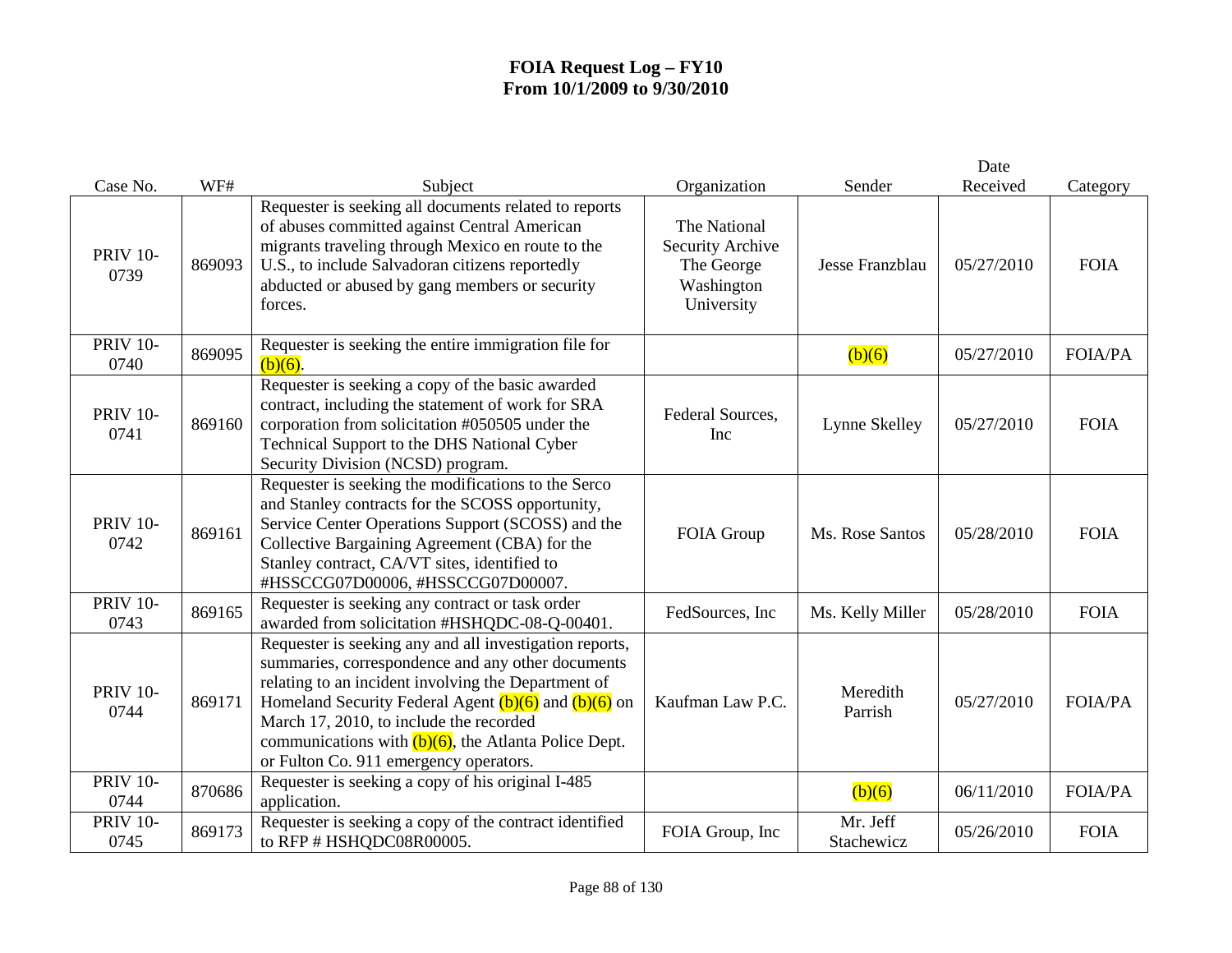|                         |        |                                                                                                                                                                                                                                                                                                                                                   |                        |                             | Date       |                |
|-------------------------|--------|---------------------------------------------------------------------------------------------------------------------------------------------------------------------------------------------------------------------------------------------------------------------------------------------------------------------------------------------------|------------------------|-----------------------------|------------|----------------|
| Case No.                | WF#    | Subject                                                                                                                                                                                                                                                                                                                                           | Organization           | Sender                      | Received   | Category       |
| <b>PRIV 10-</b><br>0746 | 869478 | Requester is seeking a copy of the contract identified<br>to HSCEMS10R00002.                                                                                                                                                                                                                                                                      | FOIA Group, Inc        | Ms. Rose Santos             | 05/28/2010 | <b>FOIA</b>    |
| <b>PRIV 10-</b><br>0747 | 869495 | Requester is seeking any and all emails between the<br>Secretary of the Department of Homeland Security,<br>Janet Napolitano both incoming and outgoing from<br>April 20, 2010 through May 28, 2010 which contain<br>any or all of the following terms: BP, British<br>Petroleum, Deepwater Horizon, oil spill, Gulf oil spill<br>and Transocean. | Sunlight<br>Foundation | Ms. Anupama<br>Narayanswamy | 05/28/2010 | <b>FOIA</b>    |
| <b>PRIV 10-</b><br>0748 | 869502 | Requester is seeking a copy of the 2010 OMB IT<br>Asset Inventory Baseline report, to include the<br>preliminary assessment.                                                                                                                                                                                                                      | FOIA Group             | Ms. Rose Santos             | 05/31/2010 | <b>FOIA</b>    |
| <b>PRIV 10-</b><br>0749 | 869511 | Requester is seeking a copy of the task orders awarded<br>to DHS OneNet Solicitation HSHQDC-08-R-00004,<br>to include the statement of work.                                                                                                                                                                                                      | FedSources, Inc        | Ms. Kelly Miller            | 06/01/2010 | <b>FOIA</b>    |
| <b>PRIV 10-</b><br>0750 | 869514 | Requester is seeking any records pertaining to $(b)(6)$<br>from January 1, 2008 to the present collected or<br>maintained by the Department of Homeland Security.                                                                                                                                                                                 |                        | (b)(6)                      | 05/28/2010 | <b>FOIA/PA</b> |
| <b>PRIV 10-</b><br>0751 | 869516 | Requester is seeking any records pertaining to $(b)(6)$<br>from January 1, 2001 to the present collected or<br>maintained by the Department of Homeland Security.                                                                                                                                                                                 |                        | (b)(6)                      | 06/01/2010 | <b>FOIA/PA</b> |
| <b>PRIV 10-</b><br>0752 | 869518 | Requester is seeking the entire file for the detention<br>and removal proceedings currently set for 7/14/10.                                                                                                                                                                                                                                      |                        | (b)(6)                      | 06/01/2010 | <b>FOIA/PA</b> |
| <b>PRIV 10-</b><br>0753 | 869718 | Requester is seeking the total sum of funds provided<br>from FEMA to the DWGNRA from 2004 through the<br>present.                                                                                                                                                                                                                                 |                        | <b>Walter Toomer</b>        | 06/03/2010 | <b>FOIA</b>    |
| <b>PRIV 10-</b><br>0754 | 869725 | Requester is seeking any and all documents that<br>define $(b)(6)$ status as viewed by the U.S. Government<br>as to whether an individual as a living<br>soul/man/woman is a slave to anyone or any entity or<br>is an individual a free living soul/man/ woman.                                                                                  |                        | (b)(6)                      | 06/03/2010 | <b>FOIA</b>    |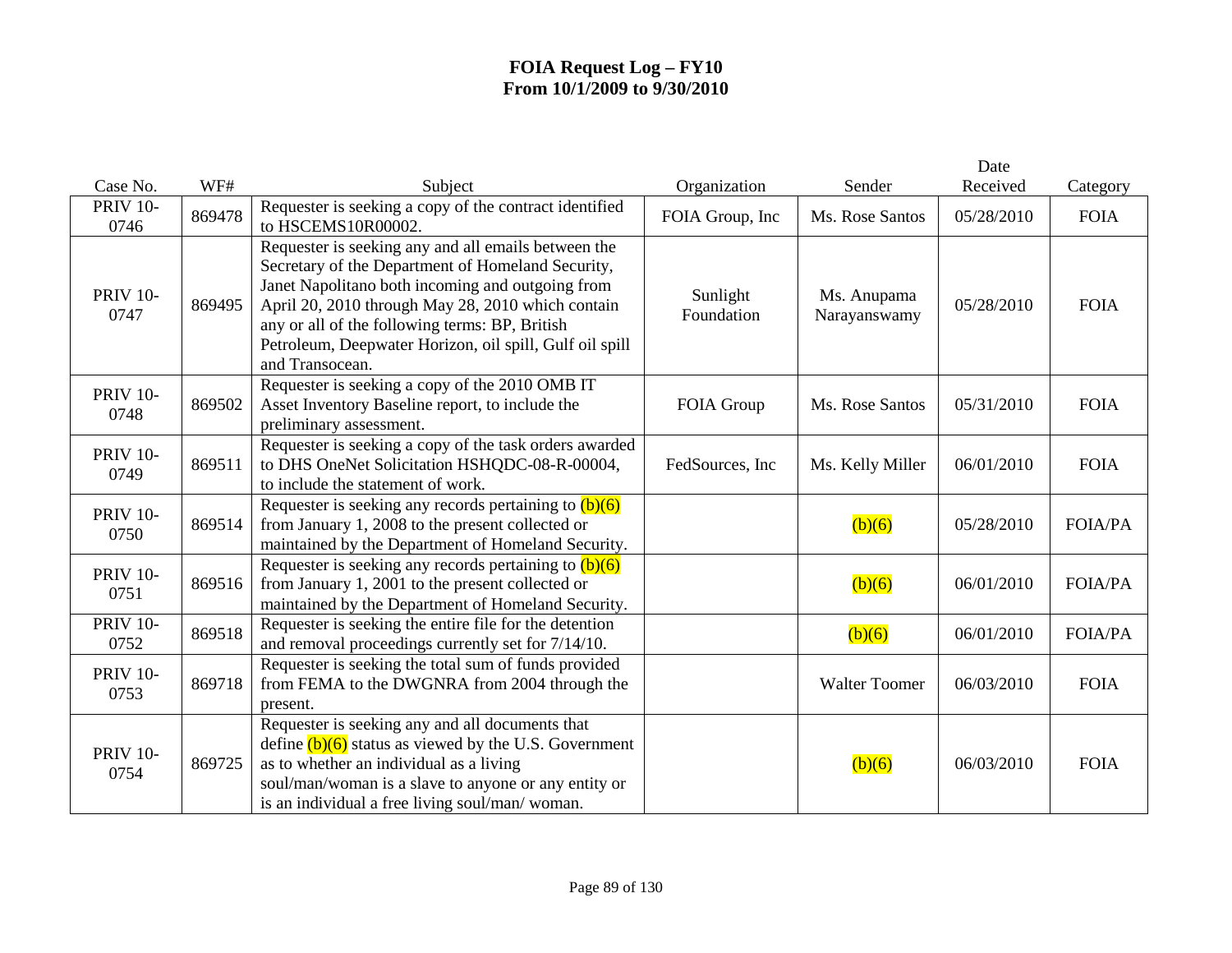| Case No.                | WF#    | Subject                                                                                                                                                                                                                                                                                                                                                                                                                                                                                                                                                                                                            | Organization                                     | Sender                | Date<br>Received | Category       |
|-------------------------|--------|--------------------------------------------------------------------------------------------------------------------------------------------------------------------------------------------------------------------------------------------------------------------------------------------------------------------------------------------------------------------------------------------------------------------------------------------------------------------------------------------------------------------------------------------------------------------------------------------------------------------|--------------------------------------------------|-----------------------|------------------|----------------|
| <b>PRIV 10-</b><br>0755 | 869876 | Requester is seeking any and all TECS, nails, Central<br>index system, or other records related to Faisal<br>Shahzad, suspected DOB of June 30, 1979, born in<br>Pakistan that pre-date May 1, 2010.                                                                                                                                                                                                                                                                                                                                                                                                               | <b>SAE Productions</b>                           | Mr. Steven<br>Emerson | 06/04/2010       | <b>FOIA</b>    |
| <b>PRIV 10-</b><br>0756 | 869881 | Requester is seeking all records related to George<br>Selim's participation at the conference titled "National<br>Security: American Muslims and U.S. Government<br>Relations," to include but not limited to<br>correspondence, emails reports, evaluations, memos<br>and any audio, video and photographic records related<br>to his attendance at the conference.                                                                                                                                                                                                                                               | <b>SAE Productions</b>                           | Mr. Steven<br>Emerson | 06/04/2010       | <b>FOIA</b>    |
| <b>PRIV 10-</b><br>0757 | 869886 | Requester is seeking any records relating to the use of<br>a private contractor, third party or private individual<br>(including federal or military agents acting in their<br>individual capacity) to engage in surveillance,<br>investigation or collection of information about<br>expressive activity between political activist in<br>Washington State and military, law enforcement<br>official, employee, contractor or agent and any<br>communication between any employee or agent and<br>the Washington Joint Analytical Center (WAJAC),<br>any Regional Intelligence Office within Washington<br>State. | ACLU of<br>Washington<br>Foundation              | Randy Tyler           | 06/04/2010       | <b>FOIA</b>    |
| <b>PRIV 10-</b><br>0758 | 869887 | Requester is seeking the answer to three questions,<br>$(b)(6)$ would like to know if he is under investigation.                                                                                                                                                                                                                                                                                                                                                                                                                                                                                                   |                                                  | (b)(6)                | 06/04/2010       | <b>FOIA/PA</b> |
| <b>PRIV 10-</b><br>0759 | 869897 | Requester is seeking a copy of the contract between<br>C&D Security and SSA for security services, all log<br>sheets and the job description for security officers<br>under the contract.                                                                                                                                                                                                                                                                                                                                                                                                                          | William J. Ferren<br>& Associates<br>Law Offices | Melissa<br>Montgomery | 06/03/2010       | <b>FOIA/PA</b> |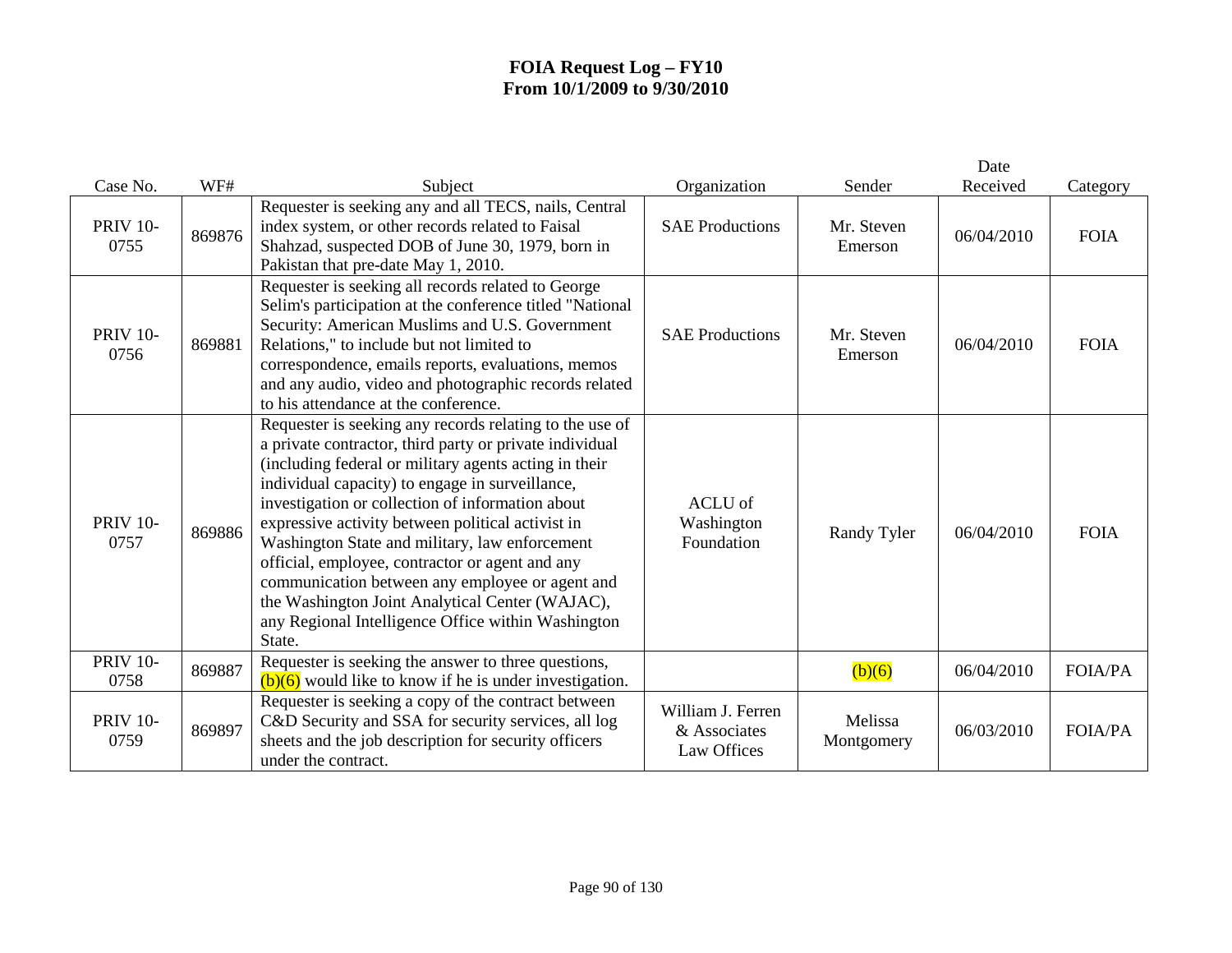|                         |        |                                                                                                                                                                                                                                                                                                                  |                                                         |                          | Date       |                                |
|-------------------------|--------|------------------------------------------------------------------------------------------------------------------------------------------------------------------------------------------------------------------------------------------------------------------------------------------------------------------|---------------------------------------------------------|--------------------------|------------|--------------------------------|
| Case No.                | WF#    | Subject                                                                                                                                                                                                                                                                                                          | Organization                                            | Sender                   | Received   | Category                       |
| <b>PRIV 10-</b><br>0760 | 869898 | Requester is seeking any and all agency records<br>concerning children as the intended targets of<br>terrorism, the veracity of terror threats specifically<br>against children, prevention and/or preparedness, the<br>health system response and psychological<br>consequences of terrorism targeting children | Judicial Watch                                          | Christopher<br>Farrell   | 06/04/2010 | <b>CONSULT</b><br><b>ATION</b> |
| <b>PRIV 10-</b><br>0761 | 869921 | Requester is seeking information pertaining to $(b)(6)$ .                                                                                                                                                                                                                                                        |                                                         | Pam Saunders             | 06/04/2010 |                                |
| <b>PRIV 10-</b><br>0762 | 870304 | Requester is seeking information pertaining to $(b)(6)$ .                                                                                                                                                                                                                                                        |                                                         | Gavin Wilk               | 06/08/2010 | <b>FOIA/PA</b>                 |
| <b>PRIV 10-</b><br>0763 | 870307 | Requester is seeking all correspondence between<br>former Senator Mark Dayton and the U.S. Department<br>of Homeland Security from March 6, 2003 - January<br>3, 2007.                                                                                                                                           |                                                         | Aaron Cocking            | 06/08/2010 | <b>FOIA</b>                    |
| <b>PRIV 10-</b><br>0764 | 870309 | Requester is seeking information pertaining to the city<br>of Austin Police Department.                                                                                                                                                                                                                          |                                                         | George Lobb              | 06/07/2010 | <b>FOIA</b>                    |
| <b>PRIV 10-</b><br>0765 | 870328 | Requester is seeking all records pertaining to $(b)(6)$ .                                                                                                                                                                                                                                                        | Law Office of Kyle<br>D. Brown, P.C.<br>Attorney at Law | Linda Lopez              | 06/08/2010 | <b>FOIA/PA</b>                 |
| <b>PRIV 10-</b><br>0766 | 870382 | Requester is seeking the NAO Concept of Operations,<br>June 2007.                                                                                                                                                                                                                                                | Individual                                              | Mr. Jeffrey<br>Richelson | 06/04/2010 | <b>FOIA</b>                    |
| <b>PRIV 10-</b><br>0767 | 870306 | Requester is seeking all documents, files and any<br>other records in the possession of the Department of<br>Homeland Security pertaining $(b)(6)$ .                                                                                                                                                             | Lowenstein Sandler<br>Attorneys at Law                  | Aurora Parrillo          | 06/09/2010 | <b>FOIA/PA</b>                 |
| <b>PRIV 10-</b><br>0768 | 870549 | Requester is seeking all clearly releasable sections A-J<br>including the statements of work for contract<br>#HSHQDC10C000029 awarded to L-3<br>communications.                                                                                                                                                  | FedSources, Inc.                                        | Cheryl Allen             | 06/04/2010 | <b>FOIA</b>                    |
| <b>PRIV 10-</b><br>0769 | 870573 | Requester is seeking the public documents of all<br>incident reports and any other reports for the day of<br>May 4, 2010 regarding 1047 commonwealth Avenue,<br>Boston.                                                                                                                                          |                                                         | G. Guptil                | 06/09/2010 | <b>FOIA</b>                    |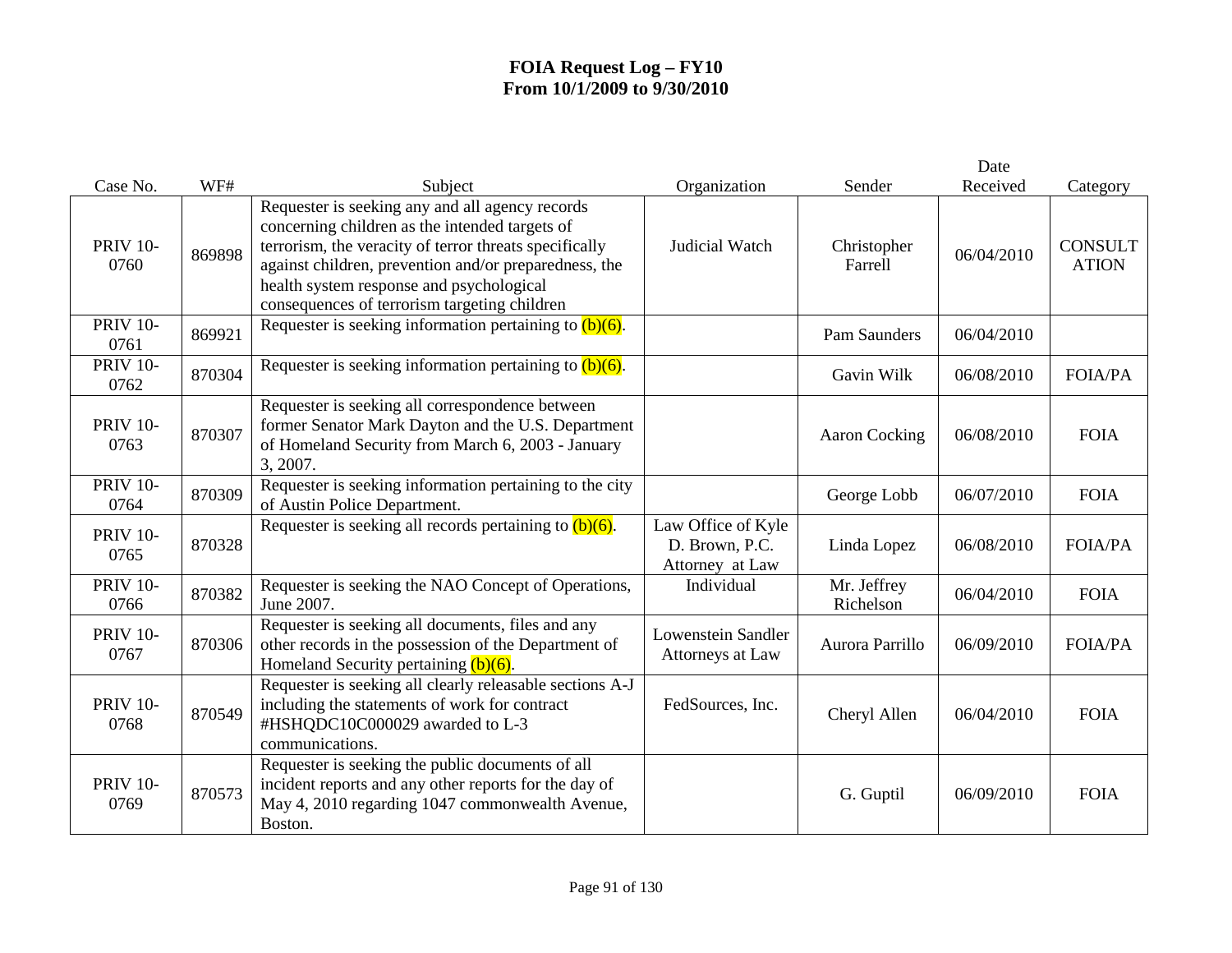| Case No.                | WF#    | Subject                                                                                                                                                                                                                                                                                                                                                                                                                                       | Organization                 | Sender                | Date<br>Received | Category       |
|-------------------------|--------|-----------------------------------------------------------------------------------------------------------------------------------------------------------------------------------------------------------------------------------------------------------------------------------------------------------------------------------------------------------------------------------------------------------------------------------------------|------------------------------|-----------------------|------------------|----------------|
| <b>PRIV 10-</b><br>0770 | 870575 | Requester is seeking all communications related to the<br>designation of the Alert Notification & Incident<br>Command System ('ANICS") developed by Advanced<br>Logic Systems, Inc. as a winner of any award issued<br>to it in any year since 2002 to include, the 2005<br>Homeland Security Award.                                                                                                                                          |                              | John Fink             | 06/09/2010       | <b>FOIA</b>    |
| <b>PRIV 10-</b><br>0771 | 870592 | Requester is seeking a copy of a report pertaining to a<br>presentation given by $(b)(6)$ , which would have been<br>created between July 15 and August 6, 2009.                                                                                                                                                                                                                                                                              |                              | (b)(6)                | 06/04/2010       | <b>FOIA/PA</b> |
| <b>PRIV 10-</b><br>0772 | 870668 | Requester is seeking all documents and records<br>pertaining to $(b)(6)$ .                                                                                                                                                                                                                                                                                                                                                                    |                              | (b)(6)                | 06/11/2010       | <b>FOIA/PA</b> |
| <b>PRIV 10-</b><br>0773 | 870679 | Requester is seeking all records concerning meetings<br>or communications between or among DHS and BP.                                                                                                                                                                                                                                                                                                                                        | Chimicles &<br>Tikellis, LLP | Pamela Tikellis       | 06/11/2010       | <b>FOIA</b>    |
| <b>PRIV 10-</b><br>0774 | 870686 | Requester is seeking a copy of his original I-485<br>application.                                                                                                                                                                                                                                                                                                                                                                             |                              | (b)(6)                | 06/11/2010       | <b>FOIA/PA</b> |
| <b>PRIV 10-</b><br>0775 | 871276 | Requester is seeking all documents referring or<br>relating to DHS solicitation # HSHQDC10Q00093<br>with a closing date of February 25, 2010 issued on<br>that was awarded to Emergent LLC including, but not<br>limited to all bid, evaluation, negotiation and award<br>information, pricing spreadsheets, all responses to the<br>solicitation, all correspondence and communications<br>related to the procurement and award to Emergent. | Dickenstein<br>Shapiro, LLP  | David Nadler          | 06/15/2010       | <b>FOIA</b>    |
| <b>PRIV 10-</b><br>0776 | 871272 | Requester is seeking copy of the entire immigration<br>file for $(b)(6)$ .                                                                                                                                                                                                                                                                                                                                                                    | Attorney at Law              | Mr. Salvador<br>Colon | 06/15/2010       | <b>FOIA/PA</b> |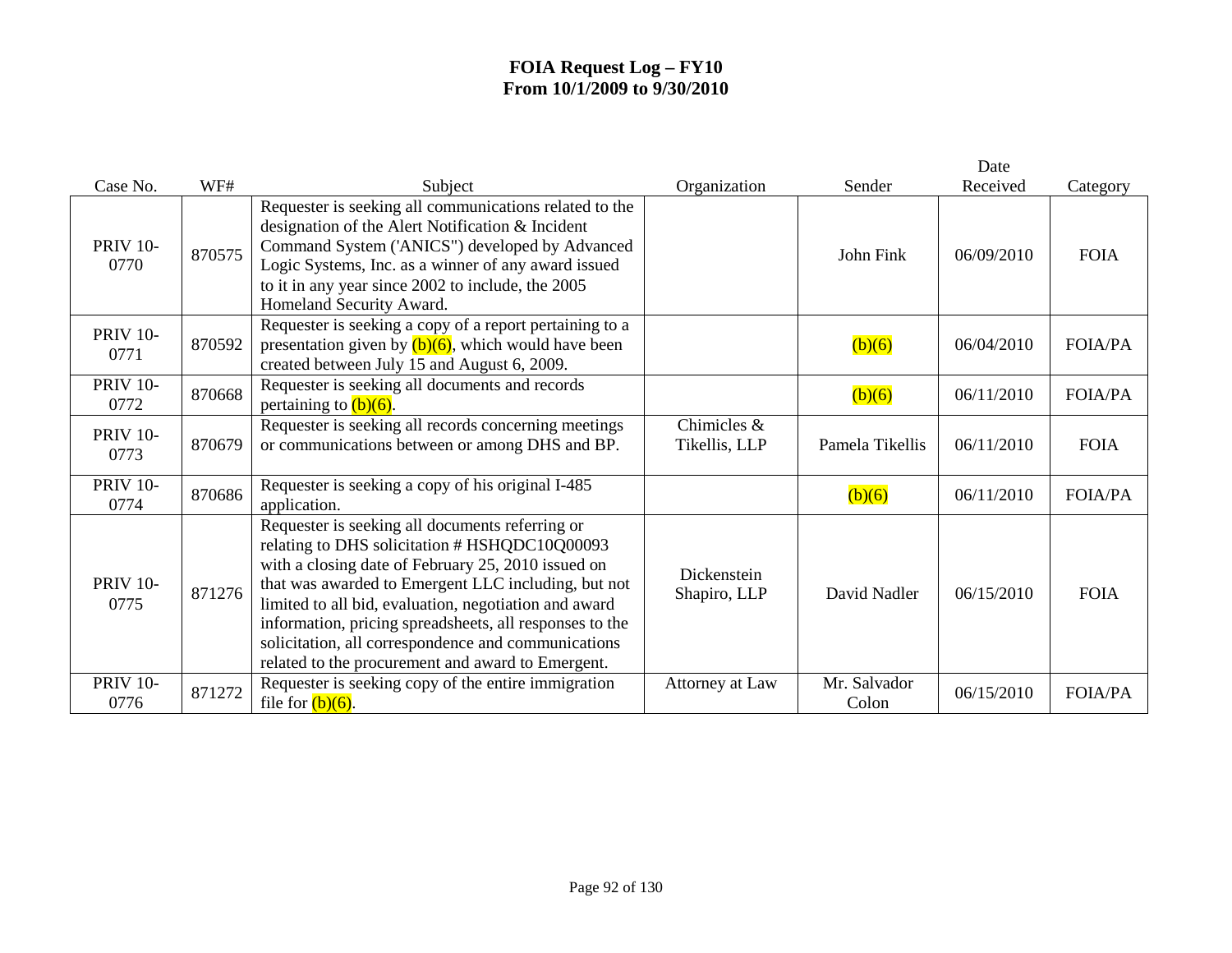|                         |        |                                                                                                                                                                                                                                                                                                                                                                                                                                                                                                                                                |                                                 |                       | Date       |                |
|-------------------------|--------|------------------------------------------------------------------------------------------------------------------------------------------------------------------------------------------------------------------------------------------------------------------------------------------------------------------------------------------------------------------------------------------------------------------------------------------------------------------------------------------------------------------------------------------------|-------------------------------------------------|-----------------------|------------|----------------|
| Case No.                | WF#    | Subject                                                                                                                                                                                                                                                                                                                                                                                                                                                                                                                                        | Organization                                    | Sender                | Received   | Category       |
| <b>PRIV 10-</b><br>0777 | 871280 | Requester is seeking copies of all communications<br>starting on April 20 and through the present regarding<br>the decision to declare the Deepwater Horizon oil spill<br>a "spill of national significance", from and within<br>these agencies and offices, the Secretary and Deputy<br>Secretary, Chief of Staff, General Counsel, Public<br>Affairs, Policy, Assistant Secretary for Land and<br>Minerals Management, Minerals Management,<br>Assistant Secretary for Water and Science, U.S. Fish<br>and Wildlife Service and Solicitor's. | <b>Associated Press</b>                         | Eileen Sullivan       | 06/17/2010 | <b>FOIA</b>    |
| <b>PRIV 10-</b><br>0778 | 871265 | Requester is seeking access to the investigative results<br>and his clearance level for a position he applied for<br>with the U.S. Secret Service.                                                                                                                                                                                                                                                                                                                                                                                             |                                                 | (b)(6)                | 06/16/2010 | <b>FOIA/PA</b> |
| <b>PRIV 10-</b><br>0779 | 871257 | Requester is seeking the names, email addresses and<br>contact information of Procurement card holders<br>within DHS.                                                                                                                                                                                                                                                                                                                                                                                                                          | EComputer, Inc.                                 | <b>Randy Bates</b>    | 06/16/2010 | <b>FOIA</b>    |
| <b>PRIV 10-</b><br>0780 | 871252 | Requester is seeking a copy of the contractor<br>submission/bid for contract number<br>HSHQDC06D00062, the EAGLE 1 contract was<br>awarded by DHS to Energy Enterprise Solutions<br>(EES) in 2006.                                                                                                                                                                                                                                                                                                                                             | Visual Solutions,<br>Inc.                       | Sherril Erfurth       | 06/15/2010 | <b>FOIA</b>    |
| <b>PRIV 10-</b><br>0781 | 871232 | Requester is seeking the entire task order, the<br>statement of work, all modifications, CDRLS and all<br>deliverables identified to task order<br>HSTS0309JCIO632 awarded Sept. 25, 2009 to CSC.                                                                                                                                                                                                                                                                                                                                              | FedSources, Inc.                                | Ms. Kelly Miller      | 06/14/2010 | <b>FOIA</b>    |
| <b>PRIV 10-</b><br>0782 | 871226 | Requester is seeking a description or other<br>documentation indicating duties for Deputy Officer &<br>Director for EEO & Diversity Programs (Steven Shih)<br>and EEO Manager (Mary Goldrick).                                                                                                                                                                                                                                                                                                                                                 | Kalijarvi, Chuzi &<br>Newman, PC<br>Law Offices | <b>Francine Weiss</b> | 06/14/2010 | <b>FOIA</b>    |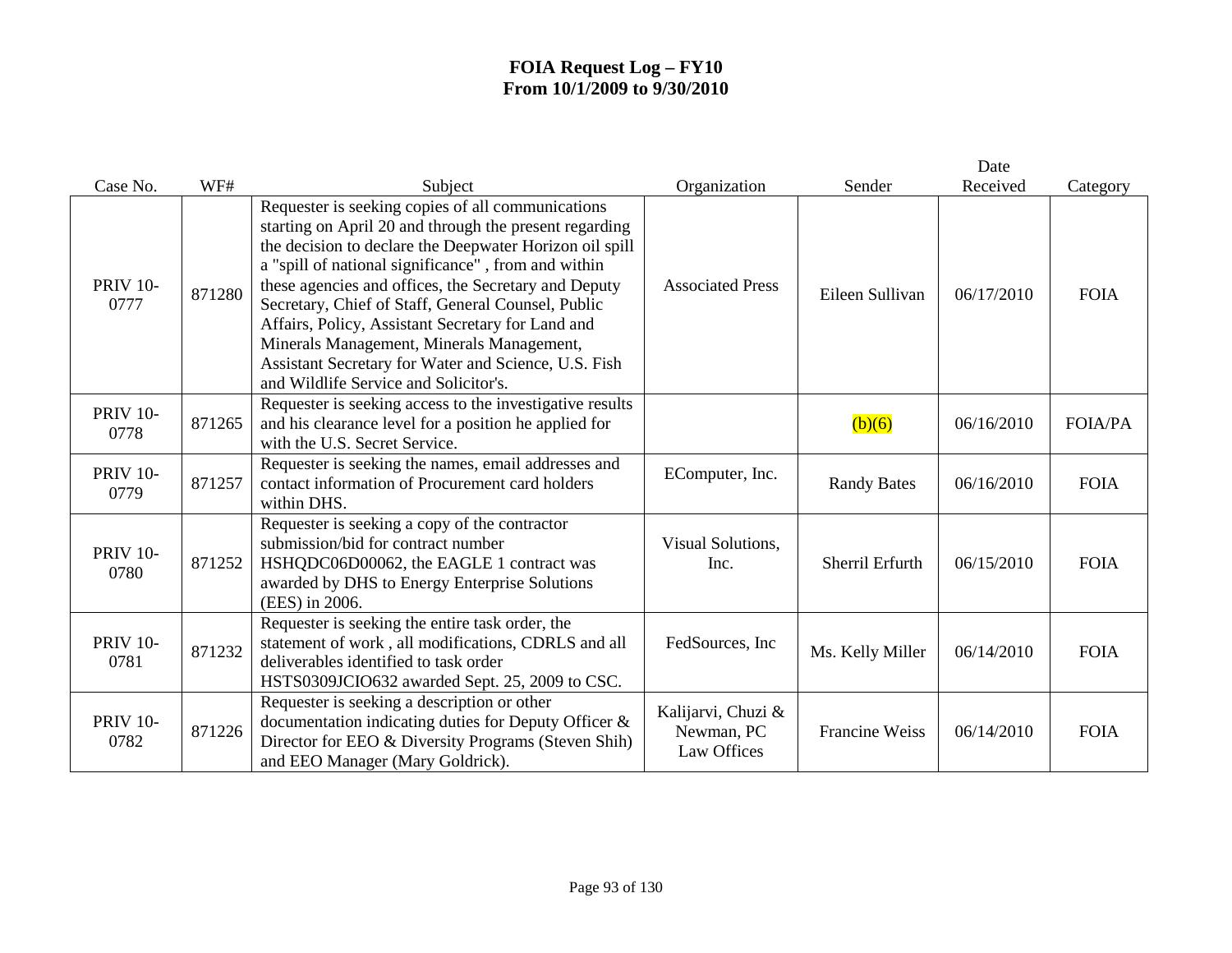|                         |        |                                                                                                                                                                                                                                                                                                                                                                                                                                                                                                                                                                      |                                                      |                       | Date       |                |
|-------------------------|--------|----------------------------------------------------------------------------------------------------------------------------------------------------------------------------------------------------------------------------------------------------------------------------------------------------------------------------------------------------------------------------------------------------------------------------------------------------------------------------------------------------------------------------------------------------------------------|------------------------------------------------------|-----------------------|------------|----------------|
| Case No.                | WF#    | Subject                                                                                                                                                                                                                                                                                                                                                                                                                                                                                                                                                              | Organization                                         | Sender                | Received   | Category       |
| <b>PRIV 10-</b><br>0783 | 871220 | Requester is seeking copies of all purchase and/or<br>acquisition contracts for firearms ammunition between<br>DHS and/or any subdivision of DHS and Alliant<br>Techsystems, Inc.(ATK) from Jan. 1, 2004 through<br>the present, all written communications and<br>documents between employees of the National<br>Firearms and Tactical Training Unit (NFTTU) and<br>ATK and copies of reports of investigation (ROIs)<br>prepared by ICE 's OPR and OIG regarding<br>allegations concerning testing of ammunition by<br>NFTTU from Jan 1, 2004 through the present. |                                                      | Michael Riselli       | 06/14/2010 | <b>FOIA</b>    |
| <b>PRIV 10-</b><br>0784 | 871218 | Requester is seeking all records pertaining to his<br>conditional offer on October 23, 2009 and May 18,<br>2010 determination to rescind the offer for the<br>position of Program Specialist for DHS.                                                                                                                                                                                                                                                                                                                                                                |                                                      | (b)(6)                | 06/14/2010 | <b>FOIA/PA</b> |
| <b>PRIV 10-</b><br>0785 | 871404 | Requester is seeking the results of the operational<br>environment testing for Full Body Scanning (FBS)<br>devices and all other related reports, memoranda, or<br>other records.                                                                                                                                                                                                                                                                                                                                                                                    | <b>EPIC</b>                                          | Cynthia Grady         | 06/18/2010 | <b>FOIA</b>    |
| <b>PRIV 10-</b><br>0786 | 871414 | Requester is seeking a copy of any and all files,<br>records, photos, etc. in the possession of DHS<br>pertaining to $(b)(6)$ .                                                                                                                                                                                                                                                                                                                                                                                                                                      | Federal<br>Correctional<br>Complex                   | (b)(6)                | 06/18/2010 | <b>FOIA/PA</b> |
| <b>PRIV 10-</b><br>0787 | 871398 | Requester is seeking a copy of the entire immigration<br>file for $(b)(6)$ .                                                                                                                                                                                                                                                                                                                                                                                                                                                                                         | Attorney at Law                                      | Mr. Salvador<br>Colon | 06/18/2010 | <b>FOIA/PA</b> |
| <b>PRIV 10-</b><br>0788 | 872395 | Requestor is seeking a copy of their background<br>investigation conducted by DHS (USSS) on Feb 4,<br>2010                                                                                                                                                                                                                                                                                                                                                                                                                                                           |                                                      | (b)(6)                | 06/24/2010 | <b>FOIA/PA</b> |
| <b>PRIV 10-</b><br>0789 | 872384 | Requestor is seeking all records related to his<br>domestic and international travel.                                                                                                                                                                                                                                                                                                                                                                                                                                                                                |                                                      | (b)(6)                | 06/24/2010 | <b>FOIA/PA</b> |
| <b>PRIV 10-</b><br>0790 | 872403 | Requestor is seeking information pertaining to tree<br>removal on the property of 6969 General Haig St.<br>from Aug 29, 2005 through the present.                                                                                                                                                                                                                                                                                                                                                                                                                    | Ungarino & Eckert,<br><b>LLC</b><br>Attorneys at Law | Matthew<br>Ungarino   | 06/24/2010 | <b>FOIA</b>    |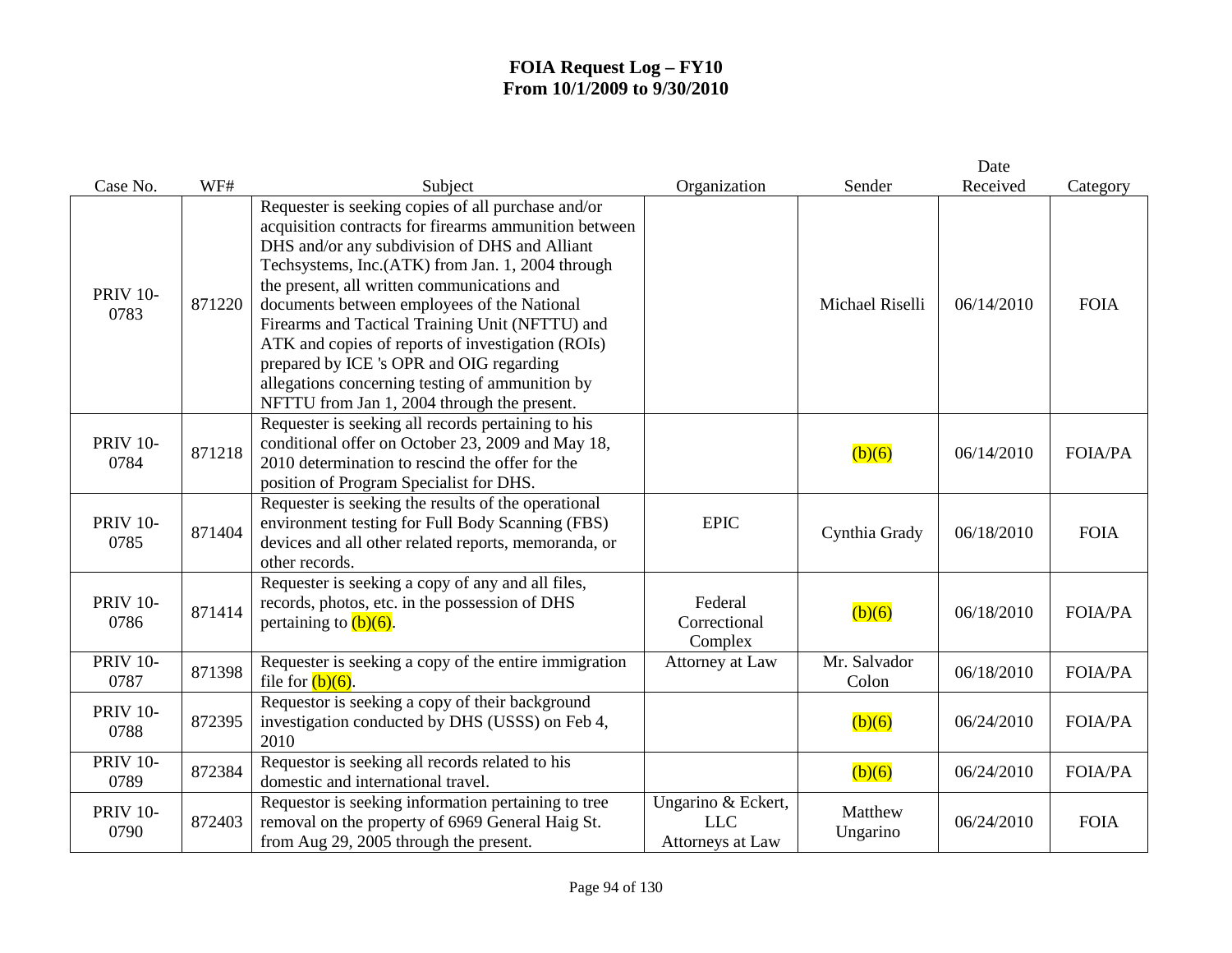|                         |        |                                                                                                                                                                                                                                                                                                                                                                                                            |                                                                            |                     | Date       |                |
|-------------------------|--------|------------------------------------------------------------------------------------------------------------------------------------------------------------------------------------------------------------------------------------------------------------------------------------------------------------------------------------------------------------------------------------------------------------|----------------------------------------------------------------------------|---------------------|------------|----------------|
| Case No.                | WF#    | Subject                                                                                                                                                                                                                                                                                                                                                                                                    | Organization                                                               | Sender              | Received   | Category       |
| <b>PRIV 10-</b><br>0791 | 872414 | Requester is seeking an incident report completed by<br>FPS.                                                                                                                                                                                                                                                                                                                                               | <b>Frontier Adjusters</b>                                                  | Lawson<br>Thompson  | 06/24/2010 | <b>FOIA</b>    |
| <b>PRIV 10-</b><br>0792 | 872460 | The requestor is seeking all records pertaining to<br>$(b)(6)$ .                                                                                                                                                                                                                                                                                                                                           |                                                                            | Pedro Gomez         | 06/24/2010 | <b>FOIA/PA</b> |
| <b>PRIV 10-</b><br>0793 | 872427 | Requester is seeking a copy of the contract, SOW,<br>pricing, agency source selection decision document,<br>task and delivery orders.                                                                                                                                                                                                                                                                      | FOIA Group                                                                 | Ms. Rose Santos     | 06/17/2010 | <b>FOIA</b>    |
| <b>PRIV 10-</b><br>0794 | 872428 | Requester is seeking the passport and boarding passes<br>in reference to a trip to Ghana for $(b)(6)$ , AKA $(b)(6)$ .                                                                                                                                                                                                                                                                                     | Douglas County<br>Public Defender's<br>Office                              | Chris Manos         | 06/24/2010 | <b>FOIA/PA</b> |
| <b>PRIV 10-</b><br>0795 | 872429 | Requester is seeking a report pertaining to biometrics<br>produced in response to Homeland Security<br>Presidential Directive 24 and related agency records<br>concerning facial recognition technology.                                                                                                                                                                                                   | <b>EPIC</b>                                                                | Rachel<br>Gozhansky | 06/24/2010 | <b>FOIA</b>    |
| <b>PRIV 10-</b><br>0796 | 872464 | The requestor is seeking a complete copy of his<br>background investigation dated Jan 28, 2008.                                                                                                                                                                                                                                                                                                            |                                                                            | (b)(6)              | 06/24/2010 | <b>FOIA/PA</b> |
| <b>PRIV 10-</b><br>0797 | 872431 | Requester is seeking all documents created, policies<br>and operations of the Border Enforcement Security<br>Task Force (BEST) and Operation Armas Cruzadas.                                                                                                                                                                                                                                               | The National<br>Security Archive<br>The George<br>Washington<br>University | Emily Willard       | 06/21/2010 | <b>FOIA</b>    |
| <b>PRIV 10-</b><br>0798 | 872440 | Requester is seeking copies of records pertaining to<br>the applications made by the People's Republic of<br>China for equivalence determinations for all products<br>covered under the Federal Meat Inspection Act, the<br>Poultry Products Inspection Act, and the Egg Products<br>Inspection Act, and the decisions rendered by the<br>Food safety and Inspection Service (FSIS) since Jan,<br>1, 2000. | Food & Water<br>Watch                                                      | Tony Corbo          | 06/24/2010 | <b>FOIA</b>    |
| <b>PRIV 10-</b><br>0799 | 872448 | Requestor is seeking the contract $&$ mods, orders<br>winning proposal and RFP identified to<br>HSTS0207DTTC366                                                                                                                                                                                                                                                                                            | FOIA Group                                                                 | Ms. Rose Santos     | 06/23/2010 | <b>FOIA</b>    |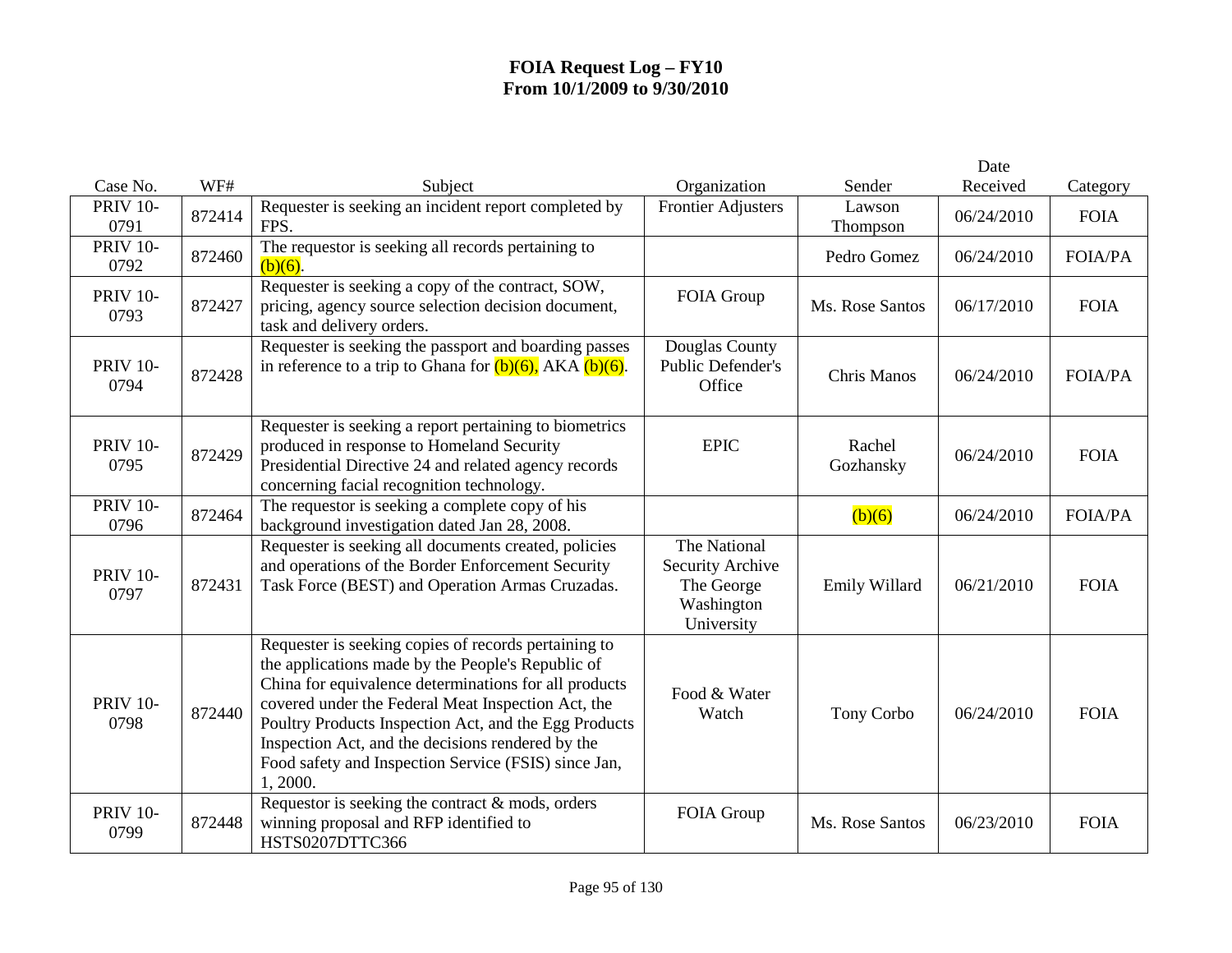|                         |        |                                                                                                                                                                                                                                                               |                                                                            |                        | Date       |                |
|-------------------------|--------|---------------------------------------------------------------------------------------------------------------------------------------------------------------------------------------------------------------------------------------------------------------|----------------------------------------------------------------------------|------------------------|------------|----------------|
| Case No.                | WF#    | Subject                                                                                                                                                                                                                                                       | Organization                                                               | Sender                 | Received   | Category       |
| <b>PRIV 10-</b><br>0800 | 872456 | Requester is seeking information pertaining to<br>contract #HSCEMD-08-Q-00023.                                                                                                                                                                                |                                                                            | <b>Patrick Mullare</b> | 06/18/2010 | <b>FOIA</b>    |
| <b>PRIV 10-</b><br>0801 | 872483 | Requester is seeking the FOIA logs where the U.S<br>Department of Homeland Security tracks all incoming<br>and outgoing FOIA requests from April 1, 2010 to the<br>present.                                                                                   | The New York<br><b>Times</b>                                               | Ian Urbina             | 06/24/2010 | <b>FOIA</b>    |
| <b>PRIV 10-</b><br>0802 | 872491 | Requester is seeking a copy of the contract, including<br>the statement of work identified to contract<br>#HSHQDC09D00004.                                                                                                                                    | FedSources, Inc.                                                           | Cheyenne<br>Johnson    | 06/25/2010 | <b>FOIA</b>    |
| <b>PRIV 10-</b><br>0803 | 872495 | Requester is seeking document pertaining to $(b)(6)$                                                                                                                                                                                                          | Lavely & Singer<br>Attorneys at Law                                        | <b>Allison Sievers</b> | 06/24/2010 | <b>FOIA/PA</b> |
| <b>PRIV 10-</b><br>0804 | 873456 | Requester is seeking all records pertaining to $(b)(6)$<br>(self) and any and all information pertaining to her<br>current and previous businesses, Pachamama de Santa<br>Fe, LLC. and Pachamama.                                                             |                                                                            | (b)(6)                 | 07/01/2010 | <b>FOIA/PA</b> |
| <b>PRIV 10-</b><br>0805 | 873462 | Requester is seeking any and all correspondence<br>between Congressman Gregory Meeks and the<br>Department of Homeland Security from the<br>Department's inception in 2002 to January 2010.                                                                   | The New York Post<br>1211 Avenue of the<br>Americas                        | <b>Isabel Vincent</b>  | 07/01/2010 | <b>FOIA/PA</b> |
| <b>PRIV 10-</b><br>0806 | 873465 | Requester is seeking a listing of Department of<br>Homeland's Security's purchase cardholders. They are<br>a SDVOSB looking to do business with an array of<br>government agencies.                                                                           |                                                                            | <b>Betsy Groshong</b>  | 06/25/2010 | <b>FOIA</b>    |
| <b>PRIV 10-</b><br>0807 | 873467 | Requester is seeking a copy of the basic awarded<br>contract, including the statement of work.                                                                                                                                                                | FedSources                                                                 | Cheyenne<br>Johnson    | 06/28/2010 | <b>FOIA</b>    |
| <b>PRIV 10-</b><br>0808 | 873469 | Requester is seeking a fully copy of the report<br>"Intelligence Report: United States Southbound<br>Weapons Smuggling Assessment." ICE-00187-09.<br>November 4, 2008, as well as the raw data and source<br>information used in the creation of this report. | The National<br>Security Archive<br>The George<br>Washington<br>University | Emily Willard          | 06/28/2010 | <b>FOIA</b>    |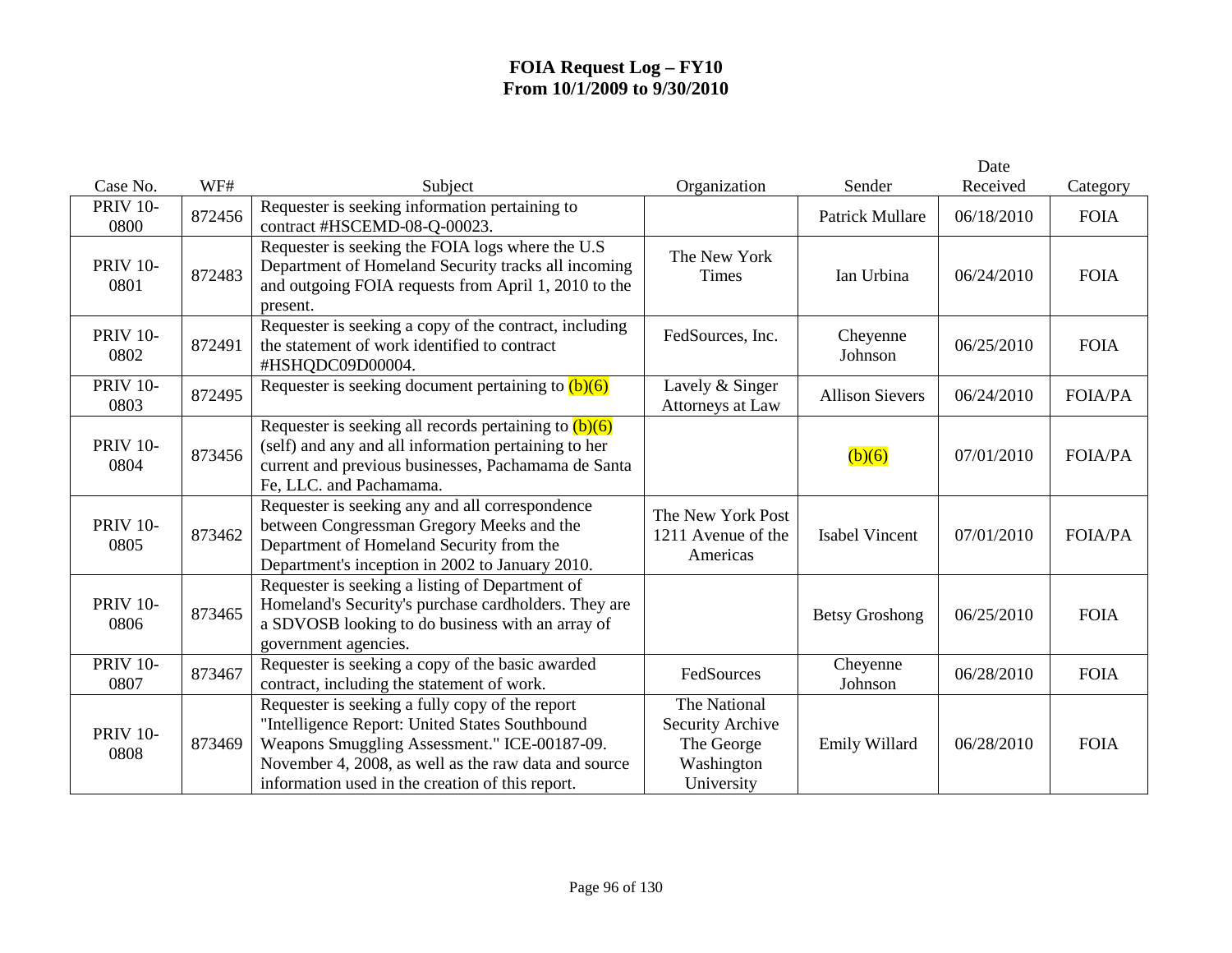|                         |        |                                                                                                                                                                                                                                                                                                                                                                                                                                                                                               |              |                        | Date       |                |
|-------------------------|--------|-----------------------------------------------------------------------------------------------------------------------------------------------------------------------------------------------------------------------------------------------------------------------------------------------------------------------------------------------------------------------------------------------------------------------------------------------------------------------------------------------|--------------|------------------------|------------|----------------|
| Case No.                | WF#    | Subject                                                                                                                                                                                                                                                                                                                                                                                                                                                                                       | Organization | Sender                 | Received   | Category       |
| <b>PRIV 10-</b><br>0809 | 873473 | Requester is seeking copies of information related to:<br>June 21st between 10:55am (PDT) and 11:15 am,<br>visits from DHS were logged from $(b)(2)$ high, $(b)(6)$<br>to http://www.bancams.com and from it, to my blog,<br>http://www.adadfirst.com.                                                                                                                                                                                                                                        |              | Scott Kuhn             | 06/29/2010 | <b>FOIA</b>    |
| <b>PRIV 10-</b><br>0810 | 873474 | Requester is seeking information needed for Patson<br>Corp. to pursue its business development goals:<br>Name and contract number for the incumbent<br>contractor. The incumbent contract award and names<br>of contractors in competitive range and their total<br>evaluation prices. Copy of the incumbent contract<br>Section B (Bid schedule) only. Copy of the incumbent<br>contract Section C (Performance Work Statement-<br>Scope of Work).                                           |              | <b>Patrick Mullare</b> | 06/29/2010 | <b>FOIA</b>    |
| <b>PRIV 10-</b><br>0811 | 873478 | Requester is seeking a copy of the documents<br>identified to contract Good Morning<br>HSTS0108DCAO144. 1. contract and SOW 2. Mods<br>3. Task/del orders 4. Proposal (releasable).                                                                                                                                                                                                                                                                                                           | FOIA Group   | Ms. Rose Santos        | 06/28/2010 | <b>FOIA</b>    |
| <b>PRIV 10-</b><br>0812 | 873481 | Requester is seeking certain information pertaining to<br>the Criminal Alien Program and the 287(g) program.<br>Trying to obtain the specific number of illegal<br>residents identified at every municipal jail facility<br>since June 1, 2005 and the number of illegal residents<br>identified within the municipal jail of every<br>municipality participating in the 287(g) program<br>throughout the country since June 1, 2005. Do not<br>need numbers from county or state facilities. |              | Les Moore              | 06/30/2010 | <b>FOIA</b>    |
| <b>PRIV 10-</b><br>0813 | 873470 | Requester is seeking the contracts and Mods for DHS<br>contract awarded for NBCHC040001.                                                                                                                                                                                                                                                                                                                                                                                                      | FOIA Group   | Ms. Rose Santos        | 06/30/2010 | <b>FOIA</b>    |
| <b>PRIV 10-</b><br>0814 | 873472 | Requester is seeking all information surrounding the<br>investigation into the Kid-a-Gin accident on May 22,<br>2010 which killed her husband, $(b)(6)$ .                                                                                                                                                                                                                                                                                                                                     |              | (b)(6)                 | 06/30/2010 | <b>FOIA/PA</b> |
| <b>PRIV 10-</b><br>0815 | 873475 | Requester is seeking various records about herself.                                                                                                                                                                                                                                                                                                                                                                                                                                           |              | (b)(6)                 | 06/28/2010 | <b>FOIA/PA</b> |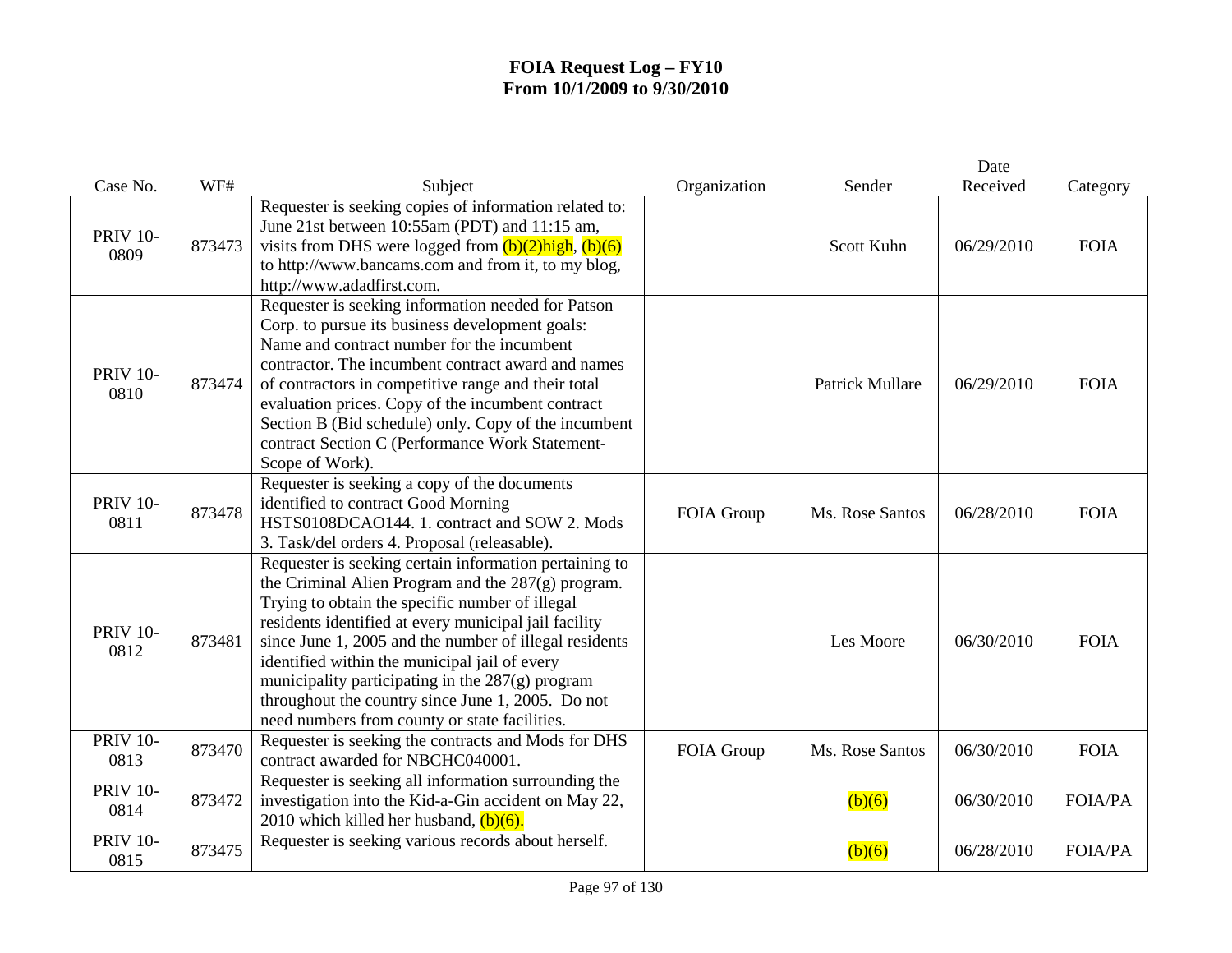|                         |        |                                                                                                                                                                                                                                                                                                                                                                                                                                                                          |                                    |                        | Date       |                |
|-------------------------|--------|--------------------------------------------------------------------------------------------------------------------------------------------------------------------------------------------------------------------------------------------------------------------------------------------------------------------------------------------------------------------------------------------------------------------------------------------------------------------------|------------------------------------|------------------------|------------|----------------|
| Case No.                | WF#    | Subject                                                                                                                                                                                                                                                                                                                                                                                                                                                                  | Organization                       | Sender                 | Received   | Category       |
| <b>PRIV 10-</b><br>0816 | 873477 | Requester is seeking any files/information that the<br>DHS has on the Nation of Islam.                                                                                                                                                                                                                                                                                                                                                                                   |                                    | <b>Tyrone Abraham</b>  | 06/28/2010 | <b>FOIA</b>    |
| <b>PRIV 10-</b><br>0817 | 873480 | Requester is seeking all records related to $(b)(6)$ ,<br>FEMA Application No. $(b)(6)$ , including but not<br>limited to meetings, appointments, inspectors,<br>inspections, applications, payments and photographs<br>taken at $(b)(6)$ and correspondence between DHS and<br>$(b)(6)$ and $(b)(6)$ .                                                                                                                                                                  | Laborde & Neuner                   | Ms. Melissa<br>Theriot | 06/28/2010 | <b>FOIA/PA</b> |
| <b>PRIV 10-</b><br>0818 | 873482 | Requester asks the questions "Can you provide me<br>with our capital expenditures so far building the<br>'fence' between Mexico and the United States?", "Is<br>there an available estimate of what we have<br>committed to spend to extend the 'fence'?", "What is<br>the annual cost of our patrol on that border?", and "Is<br>there any legislation underway that proposes increased<br>enforcement of the laws we have to fine employers of<br>illegal immigrants?" |                                    | Mr. John Connor        | 06/28/2010 | <b>FOIA</b>    |
| <b>PRIV 10-</b><br>0819 | 873484 | Requester is seeking records related to her.                                                                                                                                                                                                                                                                                                                                                                                                                             |                                    | (b)(6)                 | 06/28/2010 | <b>FOIA/PA</b> |
| <b>PRIV 10-</b><br>0820 | 873485 | Requester is seeking records related to him.                                                                                                                                                                                                                                                                                                                                                                                                                             |                                    | (b)(6)                 | 06/28/2010 | <b>FOIA/PA</b> |
| <b>PRIV 10-</b><br>0821 | 873488 | Requester is seeking his submitted application Form I-<br>485 - I-785 and/or Employment Authorization.                                                                                                                                                                                                                                                                                                                                                                   | (b)(6)                             | (b)(6)                 | 06/28/2010 | <b>FOIA/PA</b> |
| <b>PRIV 10-</b><br>0822 | 873489 | Requester is seeking records related to the travel by<br>the Secretary and the Deputy Secretary since January<br>1, 2009 excluding computer records covered in a<br>separate FOIA he submitted on December 9, 2009.                                                                                                                                                                                                                                                      |                                    | <b>Russell Carollo</b> | 07/02/2010 | <b>FOIA</b>    |
| <b>PRIV 10-</b><br>0823 | 873468 | Requester is seeking any and all FEMA documents<br>from 2005 to present related to a) Jesus Savior Living<br>God Church, Int'l, b) The Second Coming Ministries<br>and c) $(b)(6)$ .                                                                                                                                                                                                                                                                                     | Breazeale, Sachse<br>& Wilson, LLP | Jude Bursavich         | 07/02/2010 | <b>FOIA</b>    |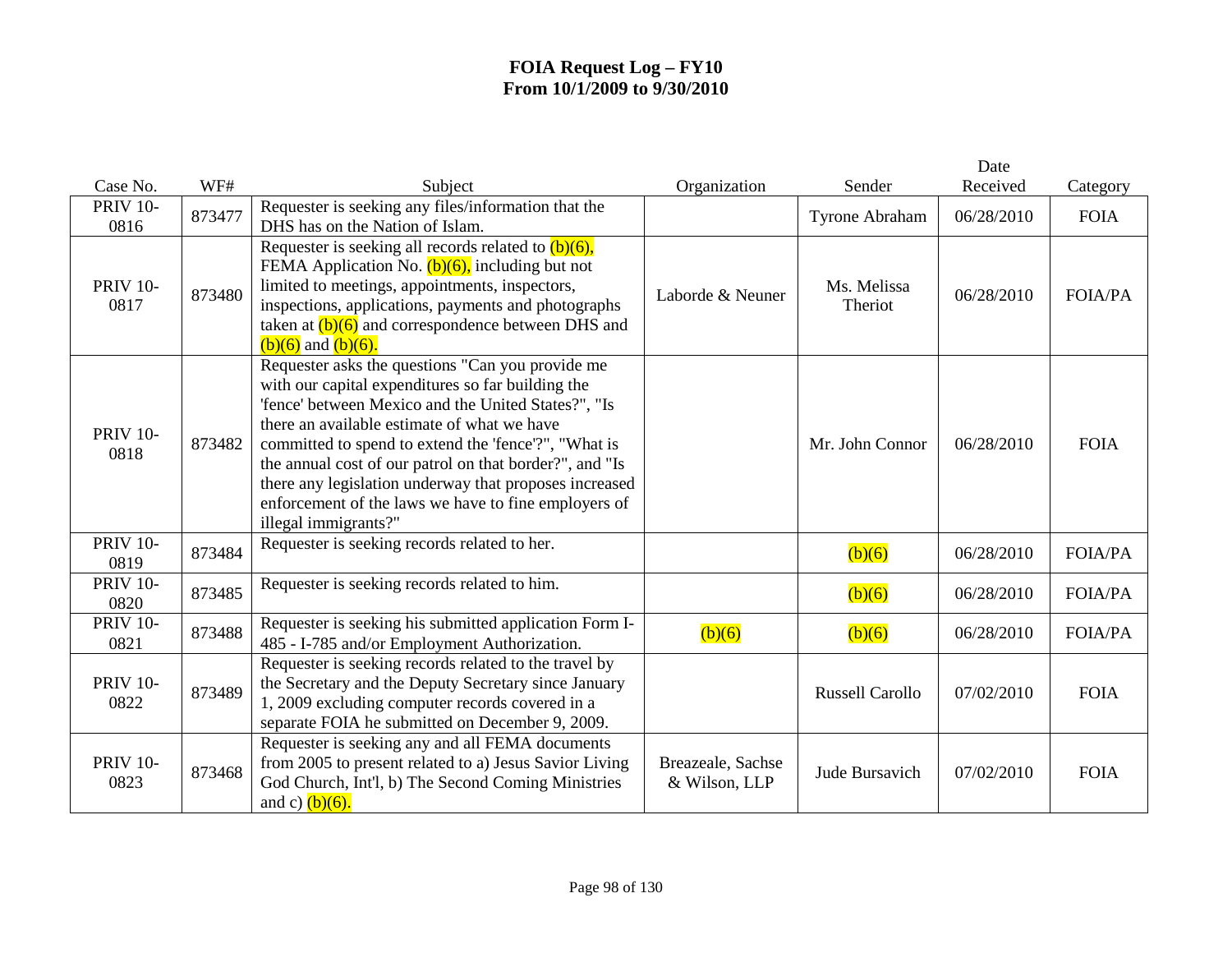|                         |        |                                                                                                                                                                                                                                                                                                                                                           |                                          |                        | Date       |                                |
|-------------------------|--------|-----------------------------------------------------------------------------------------------------------------------------------------------------------------------------------------------------------------------------------------------------------------------------------------------------------------------------------------------------------|------------------------------------------|------------------------|------------|--------------------------------|
| Case No.                | WF#    | Subject                                                                                                                                                                                                                                                                                                                                                   | Organization                             | Sender                 | Received   | Category                       |
| <b>PRIV 10-</b><br>0824 | 874050 | Requester is seeking all records and communications<br>since Jan. 1, 2010 that relate to any and all<br>correspondence and reports pertaining to any vessels<br>or a flotilla of boats destined for Gaza in May 2010,<br>including the U.S. flagged Challenger I, and any and<br>all records reflecting communications with the Israel<br>Defense Forces. | Center for<br>Constitutional<br>Rights   | Katherine<br>Gallagher | 07/08/2010 | <b>FOIA</b>                    |
| <b>PRIV 10-</b><br>0825 | 874047 | Requester is seeking information pertaining to the<br>recovery dollars allocated for enhancing the borders.                                                                                                                                                                                                                                               |                                          | <b>Robin Hewitt</b>    | 07/08/2010 | <b>FOIA</b>                    |
| <b>PRIV 10-</b><br>0826 | 874045 | Requester is seeking information pertaining to<br>incarcerated deportable aliens.                                                                                                                                                                                                                                                                         | <b>Federal Correction</b><br>Institution | Terrence<br>Robinson   | 07/08/2010 | <b>FOIA</b>                    |
| <b>PRIV 10-</b><br>0827 | 874041 | Requester is seeking all documents and other records<br>or writings that we may have regarding $(b)(6)$ .                                                                                                                                                                                                                                                 |                                          | (b)(6)                 | 07/06/2010 | <b>FOIA/PA</b>                 |
| <b>PRIV 10-</b><br>0828 | 873486 | Requester is seeking access to and copies of all<br>records related in any way to FISMA compliance<br>(including applications) by Google and /or Microsoft.                                                                                                                                                                                               |                                          | Catherine<br>Fletcher  | 07/02/2010 | <b>CONSULT</b><br><b>ATION</b> |
| <b>PRIV 10-</b><br>0829 | 873494 | Requester is seeking documents in the investigative<br>file of the Occupational Health and Safety<br>Administration (OSHA) regarding the agency and<br>Norwalk Marine Contractors, Inc.                                                                                                                                                                   | The Walters Nixon<br>Group, Inc.         | Jessica Maddy          | 07/02/2010 | <b>FOIA/PA</b>                 |
| <b>PRIV 10-</b><br>0830 | 878414 | Requester is seeking any documents that DHS has<br>pertaining to $(b)(6)$ .                                                                                                                                                                                                                                                                               |                                          | Sara Schlicher         | 07/02/2010 | <b>FOIA/PA</b>                 |
| <b>PRIV 10-</b><br>0831 | 873998 | The requester seeks to review copies of all records<br>regarding an incident which took place at the<br>Terminal D security checkpoint for Air Tran at BWI<br>Airport on Tuesday, June 29, 2010.                                                                                                                                                          | The Oster Law<br>Firm                    | <b>Steve Oster</b>     | 07/08/2010 | <b>FOIA/PA</b>                 |
| <b>PRIV 10-</b><br>0832 | 874039 | Requester is seeking all correspondence related in any<br>way to services (paid or unpaid), counsel or advice<br>provided by Google, all FOIA requests related in any<br>way to Google.                                                                                                                                                                   |                                          | <b>Russell Carollo</b> | 07/08/2010 | <b>FOIA</b>                    |
| <b>PRIV 10-</b><br>0833 | 873973 | Requester is seeking statistics pertaining to lost green<br>cards in the mail.                                                                                                                                                                                                                                                                            |                                          | Sylvia Vanderlis       | 06/24/2010 | <b>FOIA</b>                    |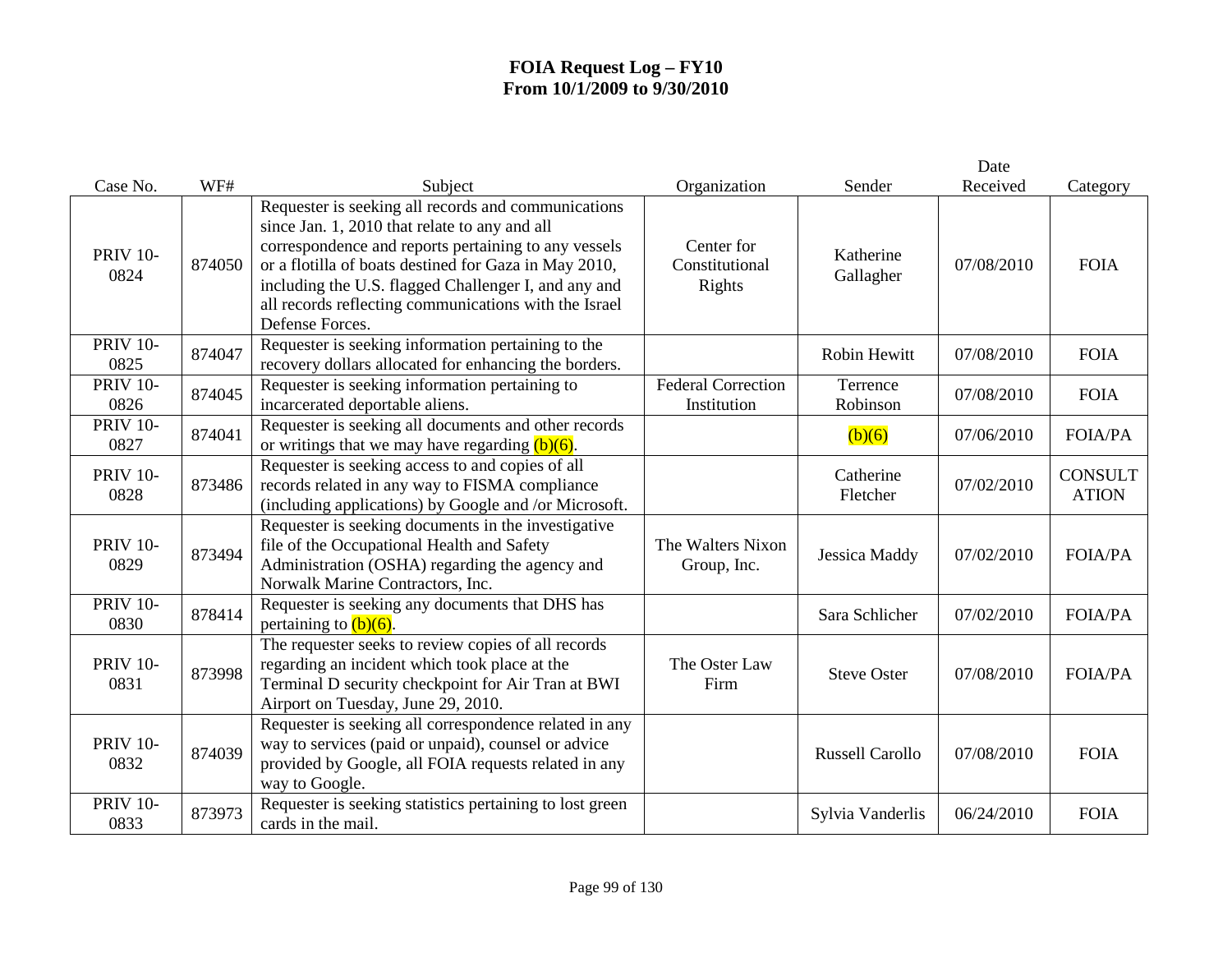|                         |        |                                                                                                                                                                                                                                                                                                                                                                                                                                                                                                                                          |                                                                        |                | Date       |                |
|-------------------------|--------|------------------------------------------------------------------------------------------------------------------------------------------------------------------------------------------------------------------------------------------------------------------------------------------------------------------------------------------------------------------------------------------------------------------------------------------------------------------------------------------------------------------------------------------|------------------------------------------------------------------------|----------------|------------|----------------|
| Case No.                | WF#    | Subject                                                                                                                                                                                                                                                                                                                                                                                                                                                                                                                                  | Organization                                                           | Sender         | Received   | Category       |
| <b>PRIV 10-</b><br>0834 | 873968 | Requester is seeking any and all records of<br>communications between the Department of<br>Homeland Security and the White House, the<br>Executive Office of the President or any third parties<br>concerning "deferred action" or "parole" to suspend<br>removal proceedings against a particular individual or<br>group of individuals for a specific timeframe as well<br>as records of communications concerning "selective<br>reprieve" to the segment of the population holding<br>expired visas from Jan. 1, 2010 to the present. | Judicial Watch                                                         | John Althen    | 07/02/2010 | <b>FOIA</b>    |
| <b>PRIV 10-</b><br>0835 | 873959 | Requester is seeking all records of Secretary of<br>Homeland Security Janet Napolitano concerning the<br>June 16, 2010 White House meeting between<br>President Obama and BP executives, Chairman Carl-<br>Henric Svanberg and Chief Executive Tony Hayward,<br>and other administration officials, and all records of<br>Tracy Wareing, counselor to Sec. Napolitano and<br>coordinator for claims oversight, concerning the June<br>16, 2010 meeting from June 1, 2010 to the present.                                                 | Judicial Watch                                                         | John Althen    | 07/08/2010 | <b>FOIA</b>    |
| <b>PRIV 10-</b><br>0836 | 873956 | Requester is seeking copies of FOIA logs where the<br>Department of Homeland Security tracks all incoming<br>and outgoing FOIA requests that indicate the material<br>requested, from where it was requested, and the<br>individual or organization who requested it from<br>April 1, 2010 to the present.                                                                                                                                                                                                                               | The New York<br><b>Times</b>                                           | Ian Urbina     | 07/02/2010 | <b>FOIA</b>    |
| <b>PRIV 10-</b><br>0837 | 873947 | Requester is seeking copies of all records pertaining to<br>$(b)(6)$ , or any documents indexed to this name.                                                                                                                                                                                                                                                                                                                                                                                                                            |                                                                        | (b)(6)         | 07/08/2010 | <b>FOIA/PA</b> |
| <b>PRIV 10-</b><br>0838 | 873493 | Requester is seeking the final and complete NIOSH<br>report.                                                                                                                                                                                                                                                                                                                                                                                                                                                                             | <b>Motley Rice</b>                                                     | Denise Relyea  | 07/02/2010 | <b>FOIA</b>    |
| <b>PRIV 10-</b><br>0839 | 874062 | Requester is seeking a complete copy of the file<br>regarding DHS's investigation of the fire at the Sofa<br>Super Store located at 1807 Savannah Highway,<br>Charleston, SC.                                                                                                                                                                                                                                                                                                                                                            | Howser, Newman<br>& Beasley, LLC<br>Attorneys and<br>Counselors at Law | William Besley | 07/02/2010 | <b>FOIA</b>    |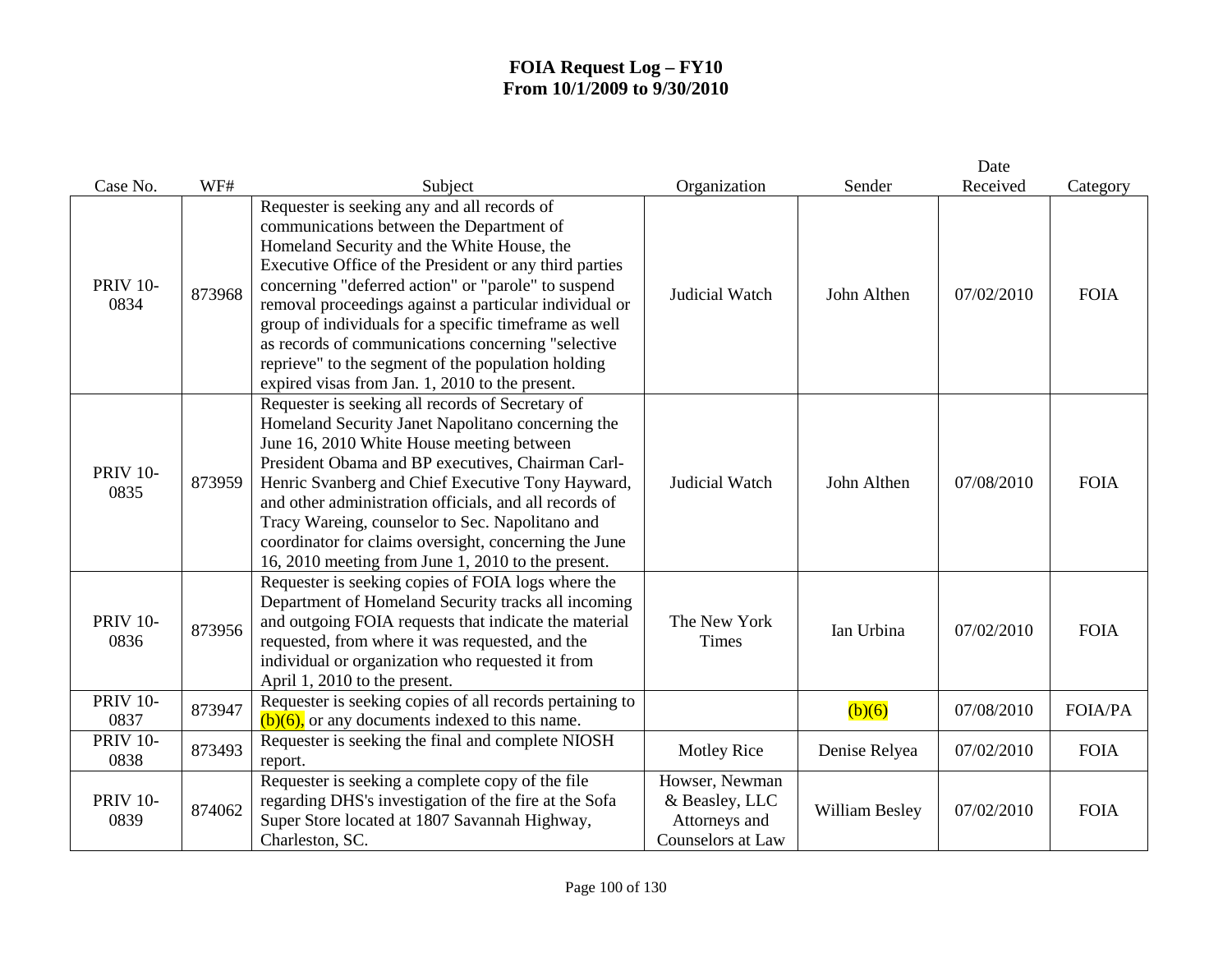|                         |        |                                                                                                                                                                                                                                            |                                                                              |                      | Date       |                |
|-------------------------|--------|--------------------------------------------------------------------------------------------------------------------------------------------------------------------------------------------------------------------------------------------|------------------------------------------------------------------------------|----------------------|------------|----------------|
| Case No.                | WF#    | Subject                                                                                                                                                                                                                                    | Organization                                                                 | Sender               | Received   | Category       |
| <b>PRIV 10-</b><br>0840 | 874005 | Requester seeks copies of all records from the<br>Department of Homeland Security as described by the<br>General Records Schedule14, 1952, relating to<br>Commendation/Complaint Correspondence Files from<br>March 1, 2010.               |                                                                              | Erin Rosa            | 07/08/2010 | <b>FOIA</b>    |
| <b>PRIV 10-</b><br>0841 | 874010 | Requester seeks a copy of the completed background<br>check for herself.                                                                                                                                                                   | <b>USOPM</b>                                                                 | (b)(6)               | 07/08/2010 | <b>FOIA/PA</b> |
| <b>PRIV 10-</b><br>0842 | 874094 | Requester is seeking a copy of the documents<br>pertaining to the criminal prosecution of him titled<br>United States v. $(b)(6)$ .                                                                                                        | U.S Dept of Justice                                                          | (b)(6)               | 07/08/2010 | <b>FOIA/PA</b> |
| <b>PRIV 10-</b><br>0843 | 874083 | Requester is seeking the contract, SOW, Mods,<br>task/del orders and proposal (releasable) identified to<br>#HSTS0407DDEP345.                                                                                                              | FOIA Group                                                                   | Ms. Rose Santos      | 07/06/2010 | <b>FOIA</b>    |
| <b>PRIV 10-</b><br>0844 | 874080 | Requester is seeking copies of the current contracts<br>between the Department of Homeland Security and<br>the security services company, FJC Security Service,<br>Inc. that include services performed in the state of NJ.                |                                                                              | Anne Lessy           | 07/02/2010 | <b>FOIA</b>    |
| <b>PRIV 10-</b><br>0845 | 874074 | Requester is seeking all contracts with invoices from,<br>payment records to, and documents authored by<br>Michael R. Roop or MRE Training & consulting,<br>LLC, including those involving hazardous materials<br>response program design. | Holme Roberts &<br>Owens, LLP<br>Attorneys at Law                            | <b>Susan Newhams</b> | 07/02/2010 | <b>FOIA</b>    |
| <b>PRIV 10-</b><br>0846 | 874071 | Requester is seeking the Department of Homeland<br>Security Delegation No. 0170.1.                                                                                                                                                         | <b>Washington State</b><br><b>Attorney General</b><br><b>Research Center</b> | Cindy Buhl           | 07/02/2010 | <b>FOIA</b>    |
| <b>PRIV 10-</b><br>0847 | 874494 | Requester is seeking a complete copy of the<br>investigation of a wrongful death shooting incident of<br>21 yr old Steve Martin who was shot and killed by a<br>CBP agent.                                                                 | Roush, McCracken,<br>Guerrero, Miller &<br>Ortega                            | Daniel Ortega        | 07/12/2010 | <b>FOIA/PA</b> |
| <b>PRIV 10-</b><br>0848 | 874499 | Requester is seeking a copy of all releasable records<br>regarding him including any and all matching<br>programs.                                                                                                                         |                                                                              | (b)(6)               | 07/12/2010 | <b>FOIA/PA</b> |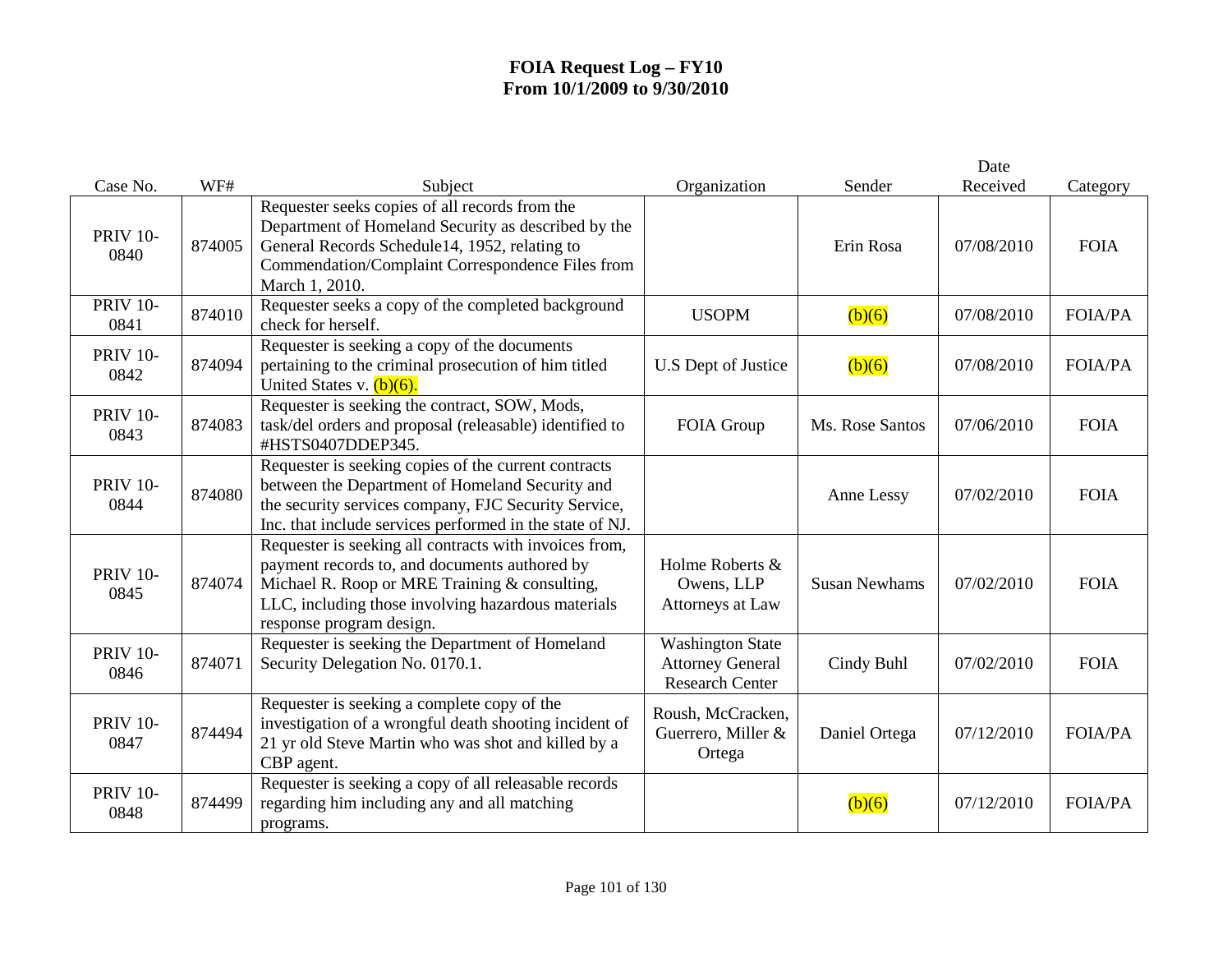|                         |        |                                                                                                                                                                                                                                                                                                                                     |                                           |                         | Date       |                |
|-------------------------|--------|-------------------------------------------------------------------------------------------------------------------------------------------------------------------------------------------------------------------------------------------------------------------------------------------------------------------------------------|-------------------------------------------|-------------------------|------------|----------------|
| Case No.                | WF#    | Subject                                                                                                                                                                                                                                                                                                                             | Organization                              | Sender                  | Received   | Category       |
| <b>PRIV 10-</b><br>0849 | 874509 | Requester is seeking information relating to $(b)(6)$<br>because he has inherited a significant interest in real<br>estate and wants to inform him of his inheritance.                                                                                                                                                              | Law Office of J.<br><b>Thomas Brennan</b> | James Brennan           | 07/13/2010 | <b>FOIA/PA</b> |
| <b>PRIV 10-</b><br>0850 | 874515 | Requester is seeking a copy of $(b)(6)$ medical records<br>for the time he has been incarcerated from 2005-2010.                                                                                                                                                                                                                    | Law Office of<br>Farrokh Parsi            | John Hoyla              | 07/13/2010 | <b>FOIA/PA</b> |
| <b>PRIV 10-</b><br>0851 | 874652 | Requester seeks copies of DHS memos sent to<br>departments regarding enforcement procedures for<br>SB1070 if and when it becomes effective.                                                                                                                                                                                         |                                           | Rachel Stockman         | 07/12/2010 | <b>FOIA</b>    |
| <b>PRIV 10-</b><br>0852 | 874521 | Requester is seeking a copy of their first I-94 form or<br>a copy of his green card.                                                                                                                                                                                                                                                |                                           | (b)(6)                  | 07/12/2010 | <b>FOIA/PA</b> |
| <b>PRIV 10-</b><br>0853 | 874524 | Requester is seeking all documents pertaining to the<br>referenced request from the CIS, DACS, NCIC,<br>CLAIMS, NIIS, and NAIL/IBIS databases, in the files<br>of $(b)(6)$ .                                                                                                                                                        | Roach Law Office,<br><b>LLP</b>           | Carlos Villarreal       | 07/12/2010 | <b>FOIA/PA</b> |
| <b>PRIV 10-</b><br>0854 | 874560 | The requester is seeking the following documents:<br>DHS, Homeland Security Threat Assessment:<br>Evaluating Threats 2008-2013, DHS, The Domestic<br>Terrorism Threat-Lone Wolves, Small Cells, and<br>Leaderless Resistance, July 5, 2005. DHS,<br>Implementation Plan for the National Strategy to<br>Counter Biological Threats. | George Mason<br>University                | Greg Koblentz           | 06/24/2010 | <b>FOIA</b>    |
| <b>PRIV 10-</b><br>0855 | 875014 | Requester is seeking copies of emails, briefing<br>memorandums, memos, draft Memos of<br>Understanding, referencing or containing information<br>pertaining to the "National Guard" or "NG" in the<br>Commissioner's Office and the Deputy<br>Commissioners Office at CBP.                                                          | <b>ABC</b> News                           | Jason Ryan              | 07/14/2010 | <b>FOIA</b>    |
| <b>PRIV 10-</b><br>0856 | 875032 | Requester is seeking a copy of the contract DHS-<br>2005-C-2333 awarded to SAIC, for work pertaining to<br>SharePoint Integration and Support Services including<br>all sections, attachments and modifications.                                                                                                                    | <b>Centurion Research</b><br>Solutions    | Mr. Jaswinder<br>Sandhu | 07/12/2010 | <b>FOIA</b>    |
| <b>PRIV 10-</b><br>0857 | 875033 | Requester is seeking a copy of the Board of<br>Immigration Appeals' decision in his case.                                                                                                                                                                                                                                           |                                           | (b)(6)                  | 07/15/2010 | <b>FOIA/PA</b> |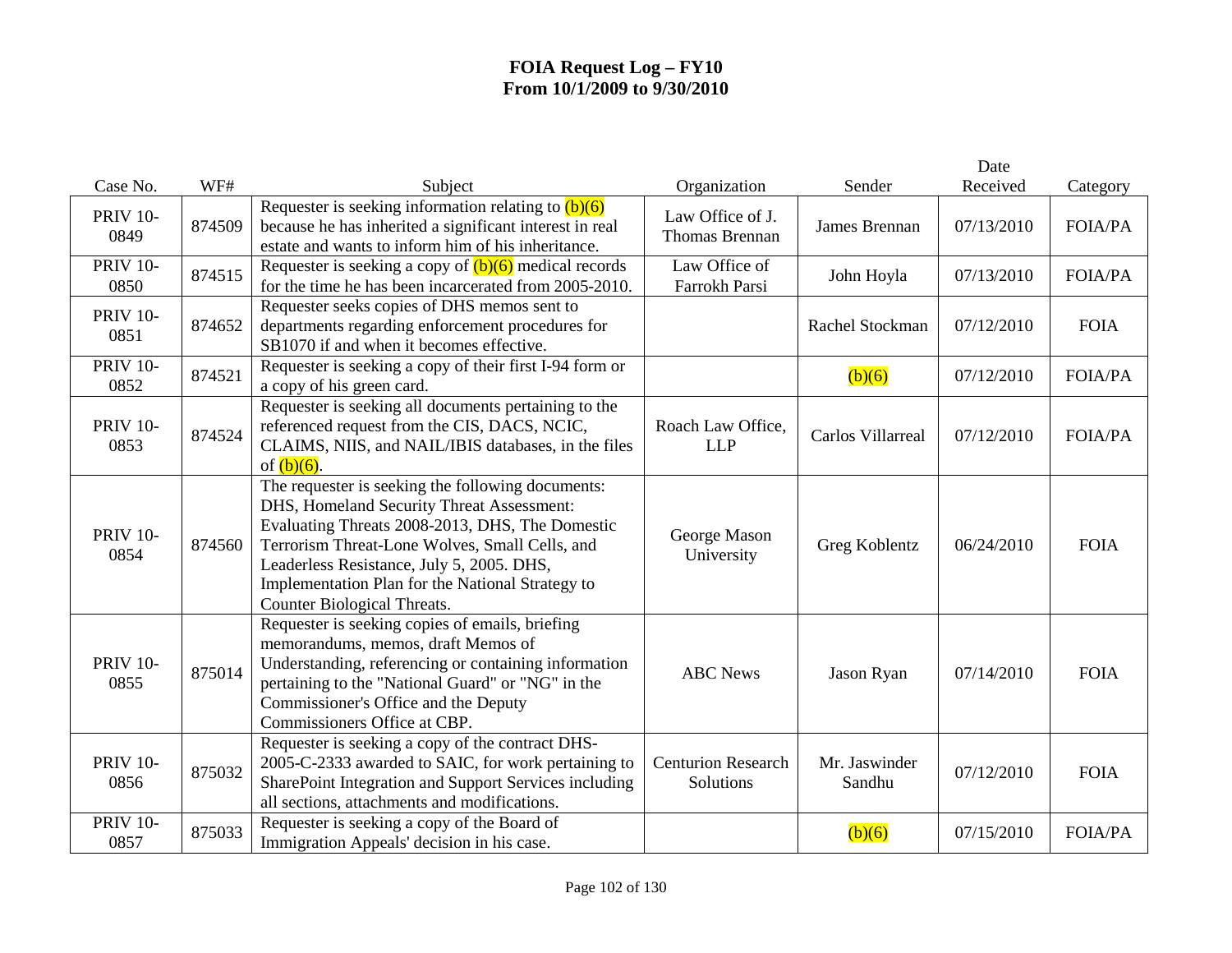|                         |        |                                                                                                                                                                                                                                                                      |                                                       |                            | Date       |                                |
|-------------------------|--------|----------------------------------------------------------------------------------------------------------------------------------------------------------------------------------------------------------------------------------------------------------------------|-------------------------------------------------------|----------------------------|------------|--------------------------------|
| Case No.                | WF#    | Subject                                                                                                                                                                                                                                                              | Organization                                          | Sender                     | Received   | Category                       |
| <b>PRIV 10-</b><br>0858 | 875043 | Requester is seeking documents related to an on-going<br>project in San Diego, CA.                                                                                                                                                                                   |                                                       | <b>Rob Davis</b>           | 07/15/2010 | <b>CONSULT</b><br><b>ATION</b> |
| <b>PRIV 10-</b><br>0859 | 875084 | Requester is seeking any and all records pertaining to<br>his Criminal Investigator (Special Agent) application<br>from March 31, 2009 to the present.                                                                                                               |                                                       | (b)(6)                     | 07/15/2010 | <b>CONSULT</b><br><b>ATION</b> |
| <b>PRIV 10-</b><br>0860 | 875000 | Requester is seeking task order #HSHQDC08J00169<br>of CSC's EAGLE contract # HSHQDC06D00021.                                                                                                                                                                         | FedSources<br>A Washington<br>Management<br>Group Co. | Ms. Elizabeth<br>Steponkus | 07/14/2010 | <b>FOIA</b>                    |
| <b>PRIV 10-</b><br>0861 | 875002 | Requester is seeking information pertaining to FEMA,<br>the US Army Corps. of Engineers and the city of New<br>Orleans and the Governor's Office of Homeland<br>Security involvement in Personal Property Debris<br>Removal in the years following Katrina and Rita. | Madro Bandaries,<br><b>PLC</b><br>Attorneys at Law    | <b>Edward Moreno</b>       | 07/14/2010 | <b>FOIA</b>                    |
| <b>PRIV 10-</b><br>0862 | 875003 | Requester is seeking a copy of the purchase card<br>holder's list.                                                                                                                                                                                                   |                                                       | Mike Mathison              | 07/14/2010 | <b>FOIA</b>                    |
| <b>PRIV 10-</b><br>0863 | 875004 | Requester is seeking correspondence between DHS,<br>and the University of Texas staff.                                                                                                                                                                               |                                                       | Dr. Richard<br>Tansey      | 07/13/2010 | <b>FOIA</b>                    |
| <b>PRIV 10-</b><br>0864 | 875045 | Requester is seeking all copies of all emails between<br>staffers and officials with Customs and Border<br>Protection and staffers/officials in the office of U.S.<br>Rep. Harry Teague in 2009 and 2010.                                                            | Cox TV                                                | <b>Scott MacFarlane</b>    | 07/15/2010 | <b>CONSULT</b><br><b>ATION</b> |
| <b>PRIV 10-</b><br>0865 | 875642 | Requester is seeking all records which mention the<br>term "RTJKJAS" which was seen on a website created<br>by the FBI/ICE after they shut down a website in the<br>May 25th 2005 "Operation D-Elite".                                                               |                                                       | Peter Lopez                | 07/19/2010 | <b>FOIA</b>                    |
| <b>PRIV 10-</b><br>0866 | 875990 | Requester is seeking copies of all records regarding<br>$(b)(6)$ .                                                                                                                                                                                                   | <b>Bridgehouse Law</b>                                | Ramon Plachy               | 07/23/2010 | FOIA/PA                        |
| <b>PRIV 10-</b><br>0867 | 875992 | Requester is seeking a copy of any incident reports<br>relating to the incident involving the John J Marchi<br>ferry on July 1, 2009 and a list of all the crew<br>members aboard the John J. Marchi ferry on the date<br>of the incident.                           | Law Office of<br>Michael Lamonsoff                    | John Edwards               | 07/20/2010 | <b>FOIA</b>                    |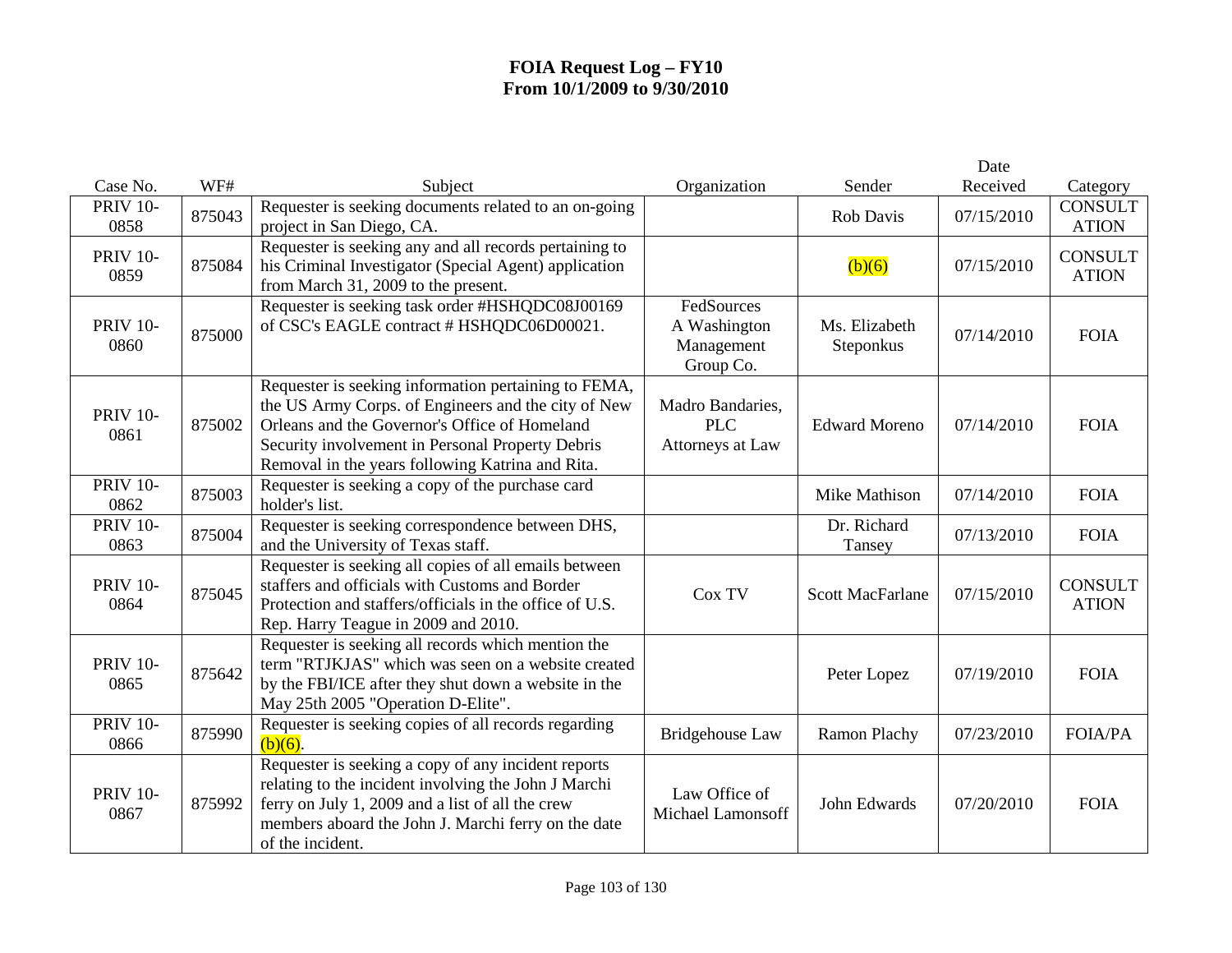|                         |        |                                                                                                                                                                                                                                                                                                                                                         |                         |                         | Date       |                |
|-------------------------|--------|---------------------------------------------------------------------------------------------------------------------------------------------------------------------------------------------------------------------------------------------------------------------------------------------------------------------------------------------------------|-------------------------|-------------------------|------------|----------------|
| Case No.                | WF#    | Subject                                                                                                                                                                                                                                                                                                                                                 | Organization            | Sender                  | Received   | Category       |
| <b>PRIV 10-</b><br>0868 | 875996 | Requester is seeking copies of correspondence<br>between U.S. Rep Gregory Meeks and the U.S.<br>Department of Homeland Security.                                                                                                                                                                                                                        | New York Post           | Melissa Klein           | 07/19/2010 | <b>FOIA</b>    |
| <b>PRIV 10-</b><br>0869 | 875998 | The requester is seeking agency records concerning<br>radiation and health testing of Full Body Scanning<br>devices.                                                                                                                                                                                                                                    | <b>EPIC</b>             | Ginger McCall           | 07/20/2010 | <b>FOIA</b>    |
| <b>PRIV 10-</b><br>0870 | 876001 | The requester is seeking to have her and her family's<br>name cleared from the criminal records of the United<br>States because the US Consulate officer in her country<br>told her they cannot do anything with the System of<br>the U.S.                                                                                                              |                         | (b)(6)                  | 07/20/2010 | <b>FOIA/PA</b> |
| <b>PRIV 10-</b><br>0871 | 875777 | Requester is seeking a list of all DHS employees in<br>NC, Ohio, and Pennsylvania, their salaries and the<br>cities in which they work in 2009.                                                                                                                                                                                                         | Cox TV                  | Mr. Scott<br>MacFarlane | 07/15/2010 | <b>FOIA</b>    |
| <b>PRIV 10-</b><br>0872 | 875782 | Requester is seeking copies of any correspondence<br>between the Office of the Secretary of Homeland<br>Security and Newt Gingrich, the Center for Health<br>Transformation, the National Commission for Quality<br>Long-Term Care, or American Solutions for Winning<br>the Future from Jan. 1, 2005 up to the date that this<br>request is processed. | The Associated<br>Press | Ms. Sharon<br>Theimer   | 07/20/2010 | <b>FOIA</b>    |
| <b>PRIV 10-</b><br>0873 | 875892 | Requester is seeking information pertaining to the<br>selection process of vacancy number CIS-308308-<br>ATL that opened on 1/13/10 and closed on 1/27/10.                                                                                                                                                                                              |                         | <b>James Hicks</b>      | 07/12/2010 | <b>FOIA</b>    |
| <b>PRIV 10-</b><br>0874 | 875934 | Requester is seeking the entire BPA including the<br>Statement of Work and all modifications for BPA<br>#HSHQDC07A00014 awarded Aug. 14, 2007 to<br>Akami Technologies, Inc.                                                                                                                                                                            | FedSources, Inc         | Ms. Kelly Miller        | 07/16/2010 | <b>FOIA</b>    |
| <b>PRIV 10-</b><br>0875 | 875893 | Requester is seeking information pertaining to<br>$(b)(6)$ .                                                                                                                                                                                                                                                                                            |                         | (b)(6)                  | 07/20/2010 | <b>FOIA/PA</b> |
| <b>PRIV 10-</b><br>0876 | 875894 | Requester is seeking all records pertaining to<br>$(b)(6)$ .                                                                                                                                                                                                                                                                                            |                         | (b)(6)                  | 07/15/2010 | <b>FOIA/PA</b> |
| <b>PRIV 10-</b><br>0877 | 875901 | Requester is seeking records pertaining to his<br>background and polygraph information.                                                                                                                                                                                                                                                                 |                         | (b)(6)                  | 07/20/2010 | <b>FOIA/PA</b> |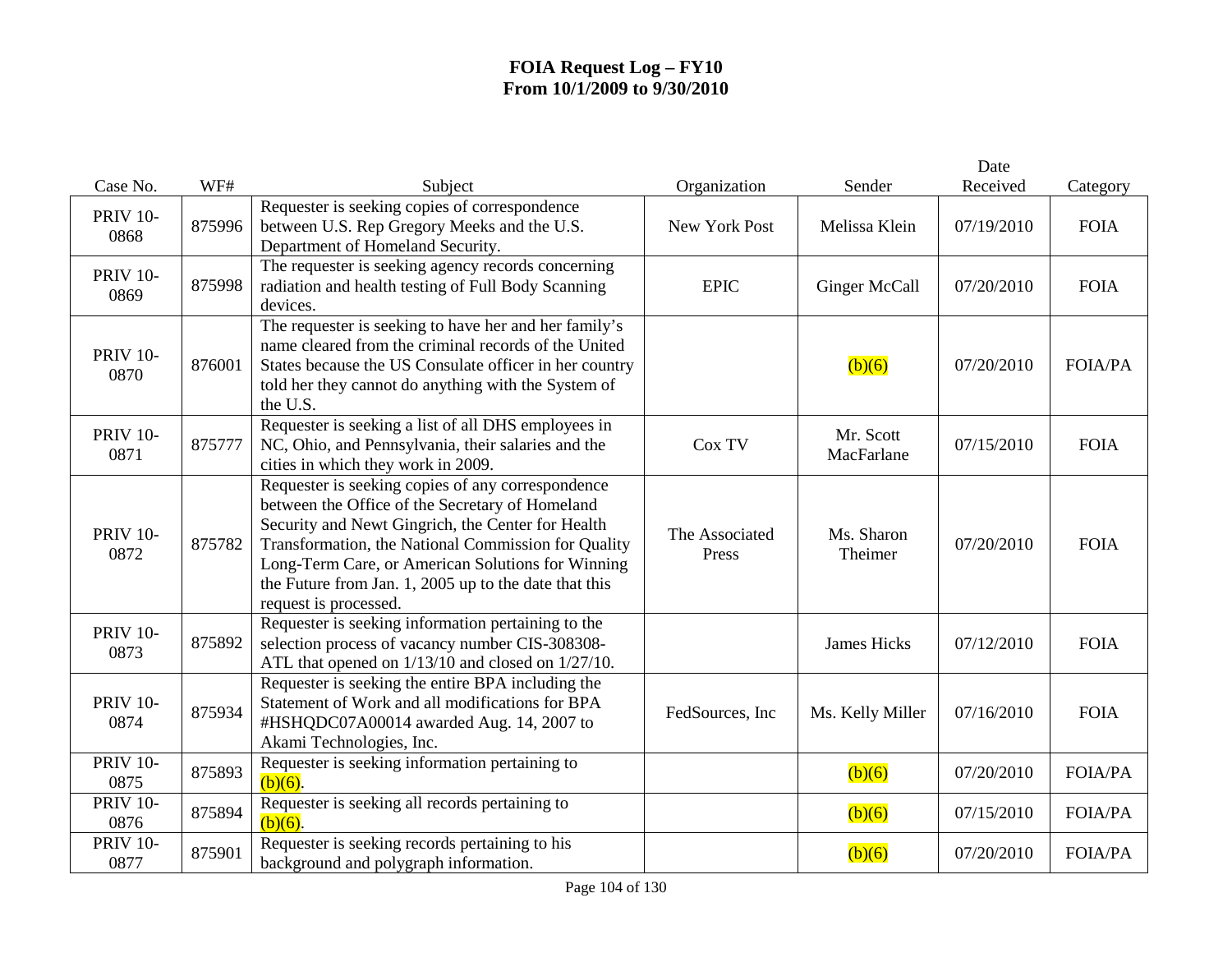|                         |        |                                                                                                                                                                                                                                                    |                                                          |                          | Date       |                |
|-------------------------|--------|----------------------------------------------------------------------------------------------------------------------------------------------------------------------------------------------------------------------------------------------------|----------------------------------------------------------|--------------------------|------------|----------------|
| Case No.                | WF#    | Subject                                                                                                                                                                                                                                            | Organization                                             | Sender                   | Received   | Category       |
| <b>PRIV 10-</b><br>0878 | 875932 | Requester is seeking copies of the pricing and<br>technical for contract HSHQEC-10-D-00004 awarded<br>to American Security Programs.                                                                                                               |                                                          | Adam Crump               | 07/21/2010 | <b>FOIA</b>    |
| <b>PRIV 10-</b><br>0879 | 875905 | Requester is seeking records pertaining to $(b)(6)$ .                                                                                                                                                                                              | Reprieve                                                 | Cori Crider              | 07/22/2010 | <b>FOIA/PA</b> |
| <b>PRIV 10-</b><br>0880 | 875906 | Requester is seeking any records, communications,<br>correspondence, emails, memos, etc.<br>to/from/including Arif Alikhan from April 24, 2009 to<br>the present that relate to $(b)(6)$ .                                                         | <b>SAE Productions</b>                                   | Mr. Steven<br>Emerson    | 07/22/2010 | <b>FOIA</b>    |
| <b>PRIV 10-</b><br>0881 | 875910 | Requester is seeking a list of the purchase card holders<br>in the State of Georgia.                                                                                                                                                               |                                                          | Danielle Nagy            | 07/21/2010 | <b>FOIA</b>    |
| <b>PRIV 10-</b><br>0882 | 875913 | Requester is seeking any and all documents, records,<br>incident reports and communication and any other<br>materials related to Mississippi Phosphates<br>Corporation, Pascagoula, Mississippi facility, from the<br>year 2005 until the present. | Baker, Donelson,<br>Bearman, Caldwell<br>& Berkowitz, PC | Julie Craft              | 07/21/2010 | <b>FOIA</b>    |
| <b>PRIV 10-</b><br>0883 | 875914 | Requester is seeking a copy of the 995 pages of emails<br>already released to the Associated Press relating to the<br>story published regarding DHS FOIA.                                                                                          |                                                          | Mr. Michael<br>Ravnitzky | 07/22/2010 | <b>FOIA</b>    |
| <b>PRIV 10-</b><br>0884 | 876002 | The requester is seeking all documents, her form N-<br>400 and other written, photographic, electronic,<br>computer or recorded materials and printouts from<br>CIS, DACS, NCIS, CLAIMS, NIIS and NAIL/IBIS<br>databases in files of $(b)(6)$ .    |                                                          | (b)(6)                   | 07/22/2010 | <b>FOIA/PA</b> |
| <b>PRIV 10-</b><br>0885 | 876005 | Requester is seeking documents concerning an<br>investigation of the strip-search policies, practices,<br>and procedures at the Bergen County Jail for $(b)(6)$<br>and $(b)(6)$ .                                                                  | William Riback,<br><b>LLC</b>                            | William Riback           | 07/23/2010 | <b>FOIA</b>    |
| <b>PRIV 10-</b><br>0886 | 876174 | Requester is seeking all billing records from this<br>agency for all government contracting projects<br>performed by Monument Construction Corp. for the<br>U.S. Department of Homeland Security from Sept. 1,<br>2006 to the present.             | Zipin Law Firm,<br><b>LLC</b><br>Attorneys at Law        | Gregg Greenberg          | 07/22/2010 | <b>FOIA</b>    |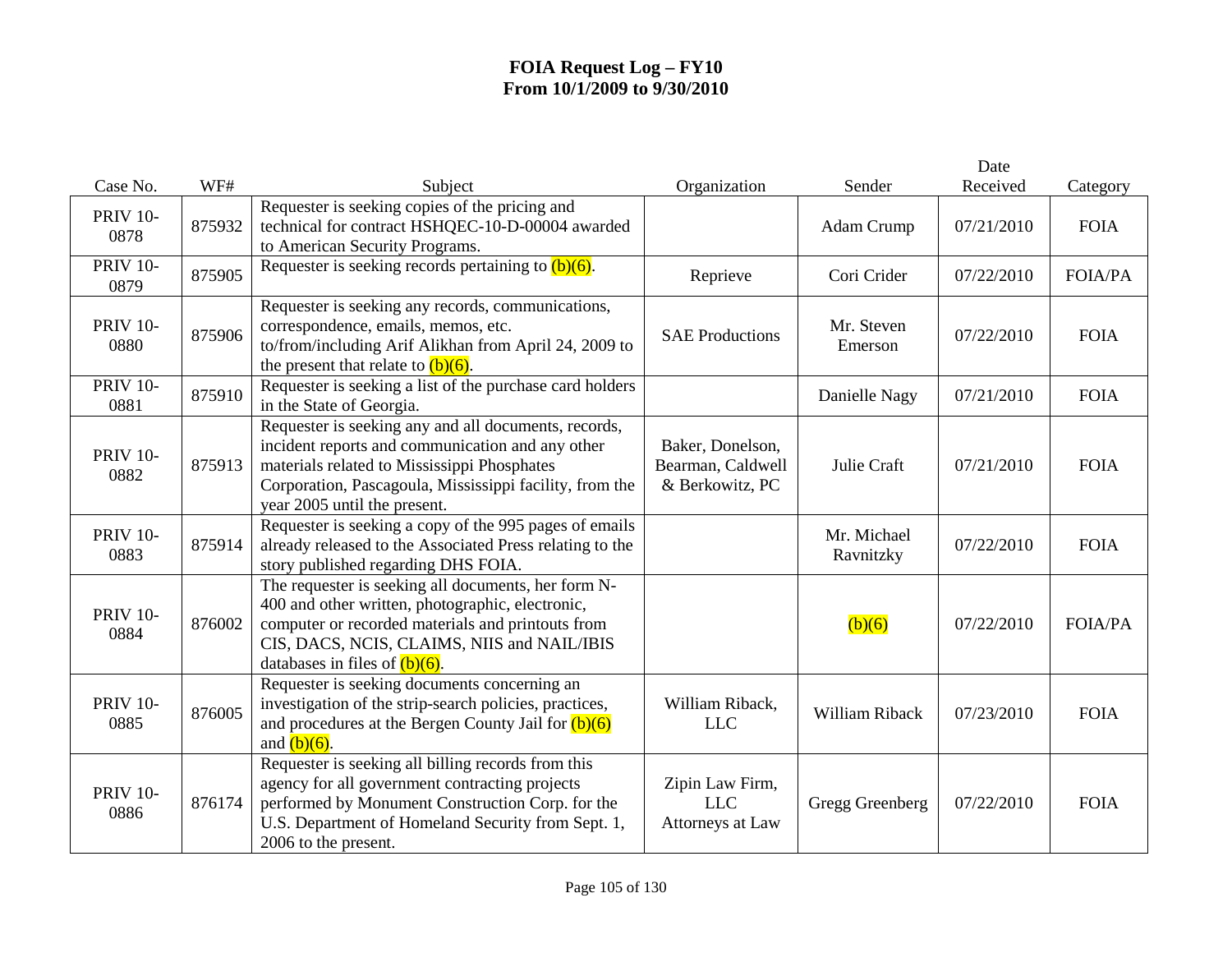|                         |        |                                                                                                                                                                                                                                                                                                       |                                                   |                       | Date       |                |
|-------------------------|--------|-------------------------------------------------------------------------------------------------------------------------------------------------------------------------------------------------------------------------------------------------------------------------------------------------------|---------------------------------------------------|-----------------------|------------|----------------|
| Case No.                | WF#    | Subject                                                                                                                                                                                                                                                                                               | Organization                                      | Sender                | Received   | Category       |
| <b>PRIV 10-</b><br>0887 | 875978 | Requester is seeking a copy of the purchase card<br>holders list.                                                                                                                                                                                                                                     | <b>Hello Direct</b>                               | Ms. Joanne<br>Pomeroy | 07/22/2010 | <b>FOIA</b>    |
| <b>PRIV 10-</b><br>0888 | 875975 | Requester is seeking any and all records related to his<br>name being on DHS's list of U.S. Citizens questioned<br>at the border.                                                                                                                                                                     |                                                   | (b)(6)                | 07/15/2010 | <b>FOIA/PA</b> |
| <b>PRIV 10-</b><br>0889 | 876117 | The requester is seeking any and all records regarding,<br>identifying or referencing $(b)(6)$ .                                                                                                                                                                                                      | Bridgehouse Law                                   | Ramon Plachy          | 07/23/2010 | <b>FOIA/PA</b> |
| <b>PRIV 10-</b><br>0890 | 876120 | The requester is seeking any and all records regarding,<br>identifying or referencing $(b)(6)$ .                                                                                                                                                                                                      | <b>Bridgehouse Law</b>                            | Ramon Plachy          | 07/23/2010 | <b>FOIA/PA</b> |
| <b>PRIV 10-</b><br>0891 | 876116 | The requester is seeking any and all records regarding,<br>identifying or referencing $(b)(6)$ .                                                                                                                                                                                                      | <b>Bridgehouse Law</b>                            | Ramon Plachy          | 07/23/2010 | <b>FOIA/PA</b> |
| <b>PRIV 10-</b><br>0892 | 876124 | Requester is seeking the records of $(b)(6)$ prior<br>proceeding with the Executive Office of Immigration<br>Review which occurred in Omaha Nebraska                                                                                                                                                  |                                                   | Della Arriaga         | 07/22/2010 | <b>FOIA/PA</b> |
| <b>PRIV 10-</b><br>0893 | 876631 | Requester is seeking the modification with SOW and<br>pricing, task/delivery orders with SOW and pricing<br>and the agency source selection decision document<br>identified to IAACOW1I0052.                                                                                                          | <b>FOIA Group</b>                                 | Ms. Rose Santos       | 07/27/2010 | <b>FOIA</b>    |
| <b>PRIV 10-</b><br>0894 | 876588 | Requester is seeking the Memorandum of Agreement<br>between USCIS, DHS, ICE and CBP for the purpose<br>of coordinating the concurrent exercise by USCIS,<br>ICE and CBP of the Secretary's parole authority under<br>INA $212(d)(5)(A)$ with respect to certain aliens<br>located outside of the U.S. | American<br>Immigration<br>Lawyers<br>Association | <b>Robert Deasy</b>   | 07/26/2010 | <b>FOIA</b>    |
| <b>PRIV 10-</b><br>0895 | 876590 | Requester is seeking information pertaining to 39<br>different mosques.                                                                                                                                                                                                                               | <b>SAE Productions</b>                            | Mr. Steven<br>Emerson | 07/26/2010 | <b>FOIA</b>    |
| <b>PRIV 10-</b><br>0896 | 876530 | Requester is seeking information on all contractors<br>and subcontractors that could be labeled as<br>"technology" or "technology related" to include but<br>not limited to, data processing, software<br>programming, network management and server<br>hosting.                                      | The Capital Group,<br><b>LLC</b>                  | Dallas Weakly         | 07/23/2010 | <b>FOIA</b>    |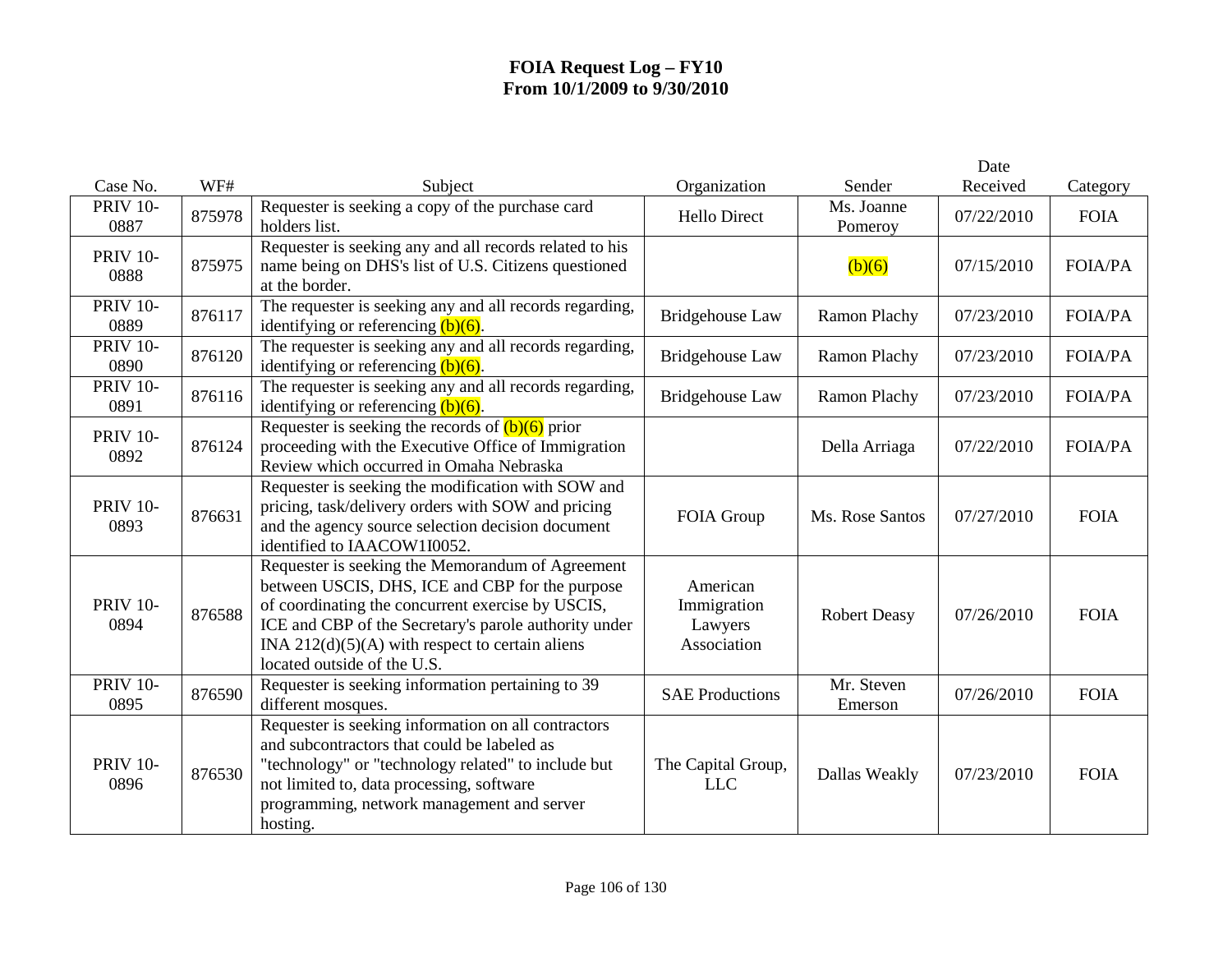| Case No.                | WF#    | Subject                                                                                                                                                                                                                                                   | Organization                                      | Sender                 | Date<br>Received | Category       |
|-------------------------|--------|-----------------------------------------------------------------------------------------------------------------------------------------------------------------------------------------------------------------------------------------------------------|---------------------------------------------------|------------------------|------------------|----------------|
| <b>PRIV 10-</b><br>0897 | 876662 | Requester is seeking any and all communication<br>between DHS and the Federal Government of Mexico<br>regarding Arizona immigration law (SB1070), to take<br>effect July 29, 2010 and the subject of U.S.<br>Department of Justice Lawsuit.               | CNS News.com                                      | Christopher<br>Guzman  | 07/23/2010       | <b>FOIA</b>    |
| <b>PRIV 10-</b><br>0898 | 876697 | Requester is seeking all copies of records pertaining to<br>him.                                                                                                                                                                                          | <b>Clinton County</b><br>Correctional<br>Facility | (b)(6)                 | 07/29/2010       | <b>FOIA/PA</b> |
| <b>PRIV 10-</b><br>0899 | 876540 | Requester is seeking all final contractor performance<br>rating reports (segregated) that are 3 years or older.                                                                                                                                           | FOIA Group, Inc                                   | Mr. Jeff<br>Stachewicz | 07/27/2010       | <b>FOIA</b>    |
| <b>PRIV 10-</b><br>0900 | 876555 | Requester is seeking all information pertaining to him<br>contained in data processing systems operated by your<br>agency, including but not limited to, any Passenger<br>Name Record (PNR) data and Interagency Border<br>Inspection System (IBIS) data. |                                                   | (b)(6)                 | 07/26/2010       | <b>FOIA/PA</b> |
| <b>PRIV 10-</b><br>0901 | 876557 | Requester is seeking all immigration records for<br>$(b)(6)$ .                                                                                                                                                                                            | Law Offices of<br>David E. Piver                  | David Piver            | 07/27/2010       | <b>FOIA/PA</b> |
| <b>PRIV 10-</b><br>0902 | 876639 | Requester is seeking the contract, modifications,<br>task/delivery orders, the original RFP section L&M<br>and the source selection decision documents identified<br>to HSSCCG06D00002.                                                                   | FOIA Group                                        | Ms. Rose Santos        | 07/28/2010       | <b>FOIA</b>    |
| <b>PRIV 10-</b><br>0903 | 876617 | Requester is seeking all records pertaining to<br>$(b)(6)$ .                                                                                                                                                                                              |                                                   | (b)(6)                 | 07/27/2010       | <b>FOIA/PA</b> |
| <b>PRIV 10-</b><br>0904 | 876618 | Requester is seeking the entire and complete ROI<br>(Report Of Investigation) to include all video and<br>audio portions of the investigation.                                                                                                            |                                                   | (b)(6)                 | 07/27/2010       | <b>FOIA/PA</b> |
| <b>PRIV 10-</b><br>0905 | 876623 | Requester is seeking full disclosure of all files,<br>records, data and/or information maintained by the<br>Department of Homeland Security pertaining to<br>$(b)(6)$ .                                                                                   |                                                   | (b)(6)                 | 07/27/2010       | <b>FOIA/PA</b> |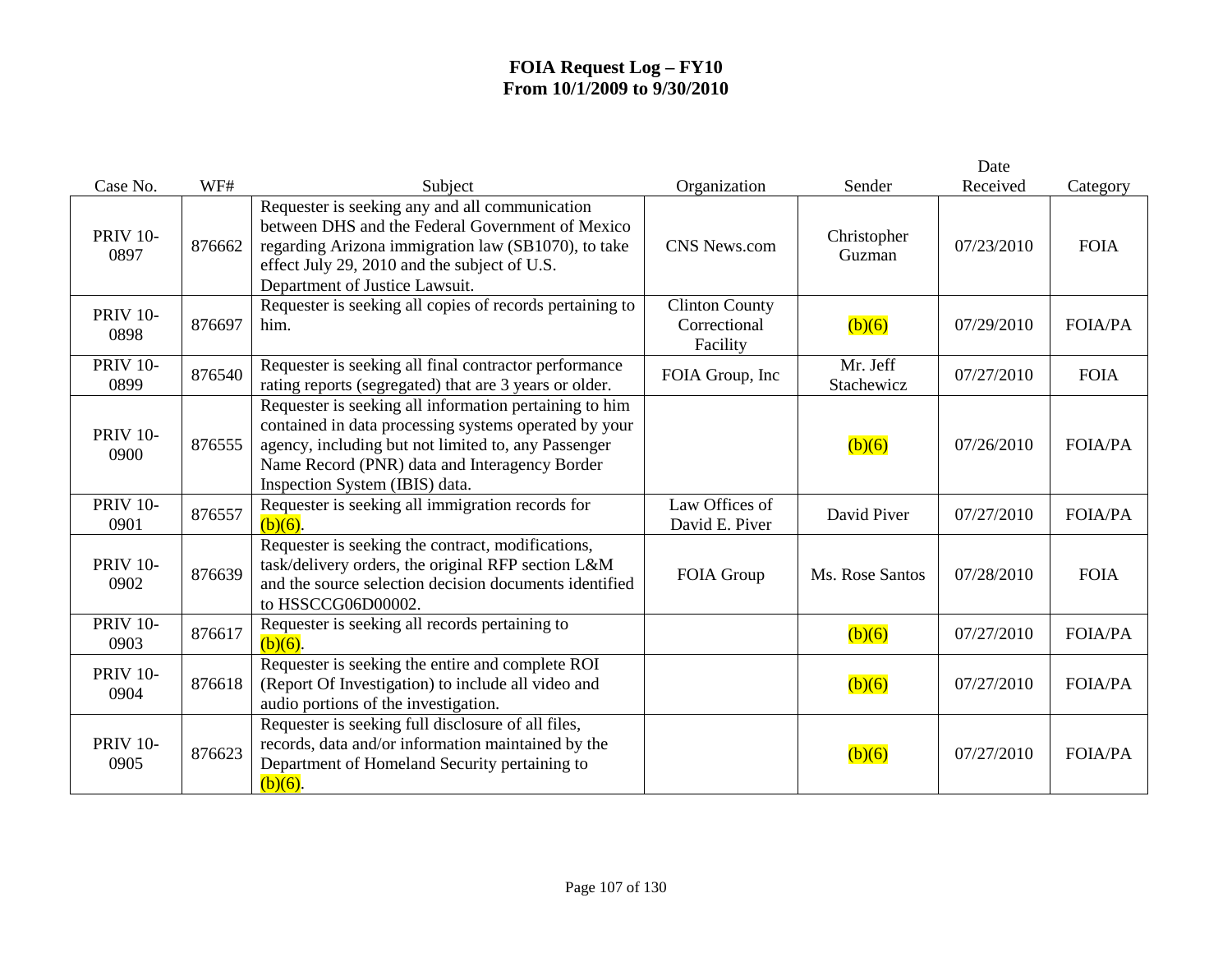| Case No.                | WF#    | Subject                                                                                                                                                                                                                                                                          | Organization                                               | Sender          | Date<br>Received | Category       |
|-------------------------|--------|----------------------------------------------------------------------------------------------------------------------------------------------------------------------------------------------------------------------------------------------------------------------------------|------------------------------------------------------------|-----------------|------------------|----------------|
| <b>PRIV 10-</b><br>0906 | 876499 | Requester is seeking the Statements of Work for the<br>following task orders identified to Booz Allen<br>Hamilton contract # HSHQDC06D00031, task orders<br>HSHQDC07J00663 awarded on 9/26/07,<br>HSHQDC08J00185 awarded 7/30/08 and<br>HSHQDC08J00328 awarded on 9/25/08.       | <b>INPUT</b>                                               | Chris Webb      | 07/27/2010       | <b>FOIA</b>    |
| <b>PRIV 10-</b><br>0907 | 876614 | Requester is seeking all records relating to<br>$(b)(6)$ U.S. citizenship application process including<br>all of his travel records in and out of the U.S.                                                                                                                      |                                                            | (b)(6)          | 07/27/2010       | <b>FOIA/PA</b> |
| <b>PRIV 10-</b><br>0908 | 876616 | Requester is seeking information pertaining to the<br>Waterfront Commission of New York Harbor.                                                                                                                                                                                  | Decotiis<br>Decotiis,<br>Fitzpatrick & Cole,<br><b>LLP</b> | John Stone      | 07/27/2010       | <b>FOIA</b>    |
| <b>PRIV 10-</b><br>0909 | 876453 | Requester is seeking the statements of work for the<br>following task orders identified to Dynamics Research<br>Corporation Contract # HSHQDC006D00047, task<br>order HSHQDC07J00421 awarded on 5/9/07 and<br>HSHQDC07J00677 awarded on 9/26/07.                                 | <b>INPUT</b>                                               | Chris Webb      | 07/27/2010       | <b>FOIA</b>    |
| <b>PRIV 10-</b><br>0910 | 876454 | Requester is seeking all requests under the Freedom of<br>Information Act made by the Times Picayune from<br>August 30 - September 30, 2005 regarding Hurricane<br>Katrina.                                                                                                      |                                                            | Katie Sciortino | 07/27/2010       | <b>FOIA</b>    |
| <b>PRIV 10-</b><br>0911 | 876455 | Requester is seeking the statements of work for the<br>following task orders identified to Science<br>Applications International Corp. (SAIC) contract #<br>HSHQDC06D00026, task order HSHQDC08J00089<br>awarded on 3/28/08 and task order<br>HSHQDC08J00243 awarded on 9/10/08. | <b>INPUT</b>                                               | Chris Webb      | 07/27/2010       | <b>FOIA</b>    |
| <b>PRIV 10-</b><br>0912 | 876458 | Requester is seeking the statements of work for the<br>following task orders identified to BAE Systems Plc<br>contract # HSHQDC06D00028, task order<br>HSHQDC07J000751 awarded on 9/29/07 and task<br>order HSHQDC08J00382 awarded on 8/13/08.                                   | <b>INPUT</b>                                               | Chris Webb      | 07/27/2010       | <b>FOIA</b>    |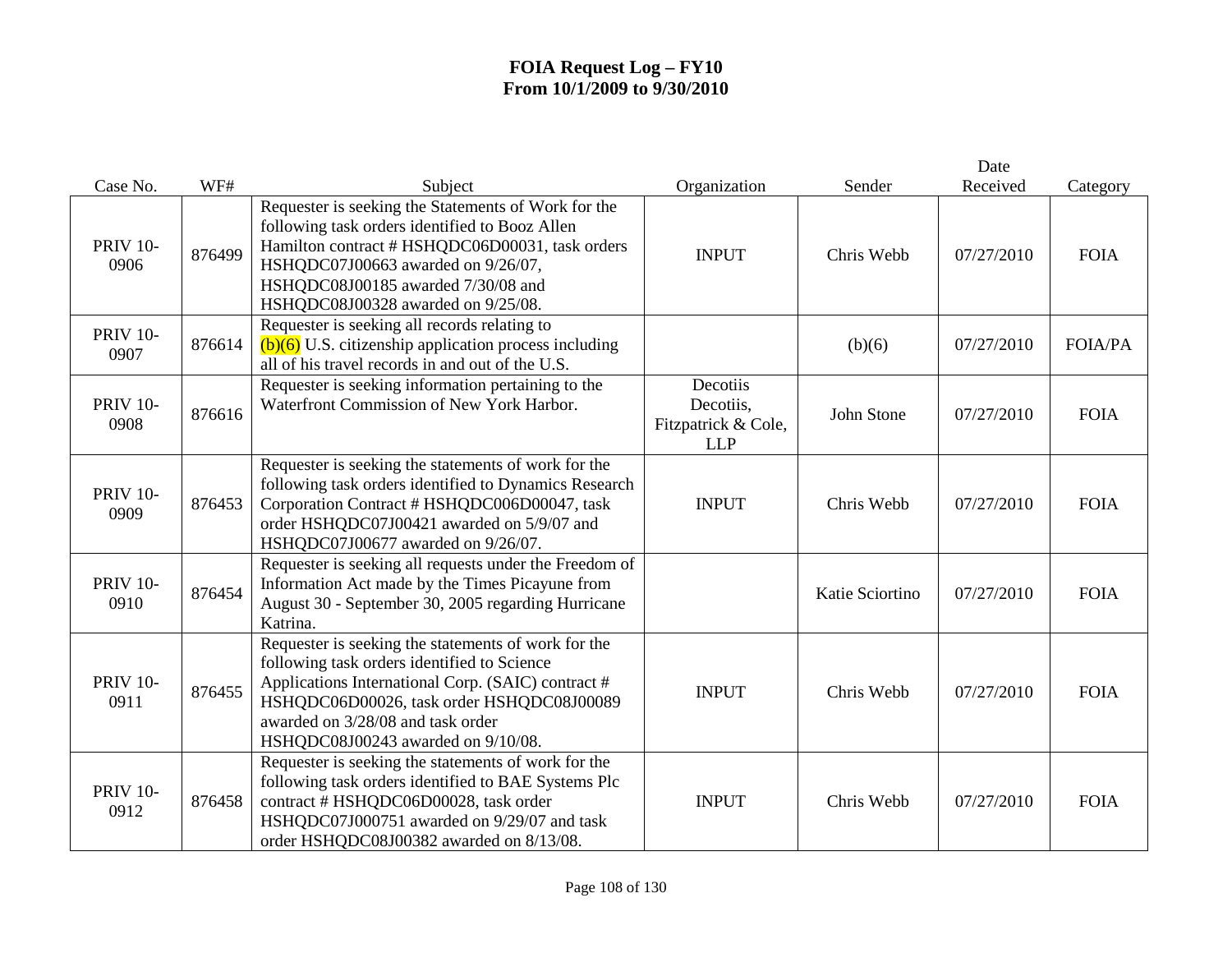| Case No.                | WF#    | Subject                                                                                                                                                                                                                                                    | Organization                          | Sender             | Date<br>Received | Category       |
|-------------------------|--------|------------------------------------------------------------------------------------------------------------------------------------------------------------------------------------------------------------------------------------------------------------|---------------------------------------|--------------------|------------------|----------------|
| <b>PRIV 10-</b><br>0913 | 876460 | Requester is seeking the statements of work for the<br>following task orders identified to Creative<br>Computing solutions, Inc. contract #<br>HSHQDC06D00044, task order HSHQDC07J00699<br>awarded on 9/27/07.                                            | <b>INPUT</b>                          | Chris Webb         | 07/27/2010       | <b>FOIA</b>    |
| <b>PRIV 10-</b><br>0914 | 876497 | Requester is seeking the statements of work for the<br>following task orders identified to Computer Science<br>Corporation contract # HSHQDC06D00021, task<br>order HSHQDC09J000268 awarded on 7/17/09 and<br>task order HSSS0108J0231 awarded on 9/29/08. | <b>INPUT</b>                          | Chris Webb         | 07/27/2010       | <b>FOIA</b>    |
| <b>PRIV 10-</b><br>0915 | 876500 | Requester is seeking the statements of work identified<br>to contract # HDHQDC06D00034, Nortel<br>Government Solutions, Inc., task order<br>HSHQDC07J00511 awarded on 8/17/07.                                                                             | <b>INPUT</b>                          | Chris Webb         | 07/27/2010       | <b>FOIA</b>    |
| <b>PRIV 10-</b><br>0916 | 876504 | Requester is seeking the statements of work for the<br>following task orders identified to General Dynamics<br>Corporation contract # HSHQDC06D00024, task<br>order HSHQDC08J00116 awarded on 5/14/08 and<br>task order HSHQDC08J00131 awarded on 5/16/08. | <b>INPUT</b>                          | Chris Webb         | 07/27/2010       | <b>FOIA</b>    |
| <b>PRIV 10-</b><br>0917 | 876511 | Requester is seeking the statements of work for the<br>following task orders identified to Qinetiq Group,<br>PLC contract # HSHQDC06D00046, task order<br>HSHQDC08J00179 awarded on 8/4/08.                                                                | <b>INPUT</b>                          | Chris Webb         | 07/27/2010       | <b>FOIA</b>    |
| <b>PRIV 10-</b><br>0918 | 876517 | Requester is seeking the statements of work for the<br>following task orders identified to TWD & Associates<br>contract # HSHQDC06D00048, task order<br>HSHQDC08J00375 awarded on 9/30/08 and task<br>order HSHQDC08J00205 awarded on 8/26/08.             | <b>INPUT</b>                          | Chris Webb         | 07/27/2010       | <b>FOIA</b>    |
| <b>PRIV 10-</b><br>0919 | 876461 | Requester is seeking a copy of a surveillance video<br>located at the Service Port at 50 South Main St., St.<br>Albans, VT for February 18-19, 2010.                                                                                                       | <b>Ellis Boxer Blake</b><br>Attorneys | Pamela Berube      | 07/26/2010       | <b>FOIA</b>    |
| <b>PRIV 10-</b><br>0920 | 876464 | Requester is seeking a copy of any and all records<br>pertaining to immigration related matters for $(b)(6)$ .                                                                                                                                             | The Blanch Law<br>Firm, PC            | <b>Mark Davies</b> | 07/27/2010       | <b>FOIA/PA</b> |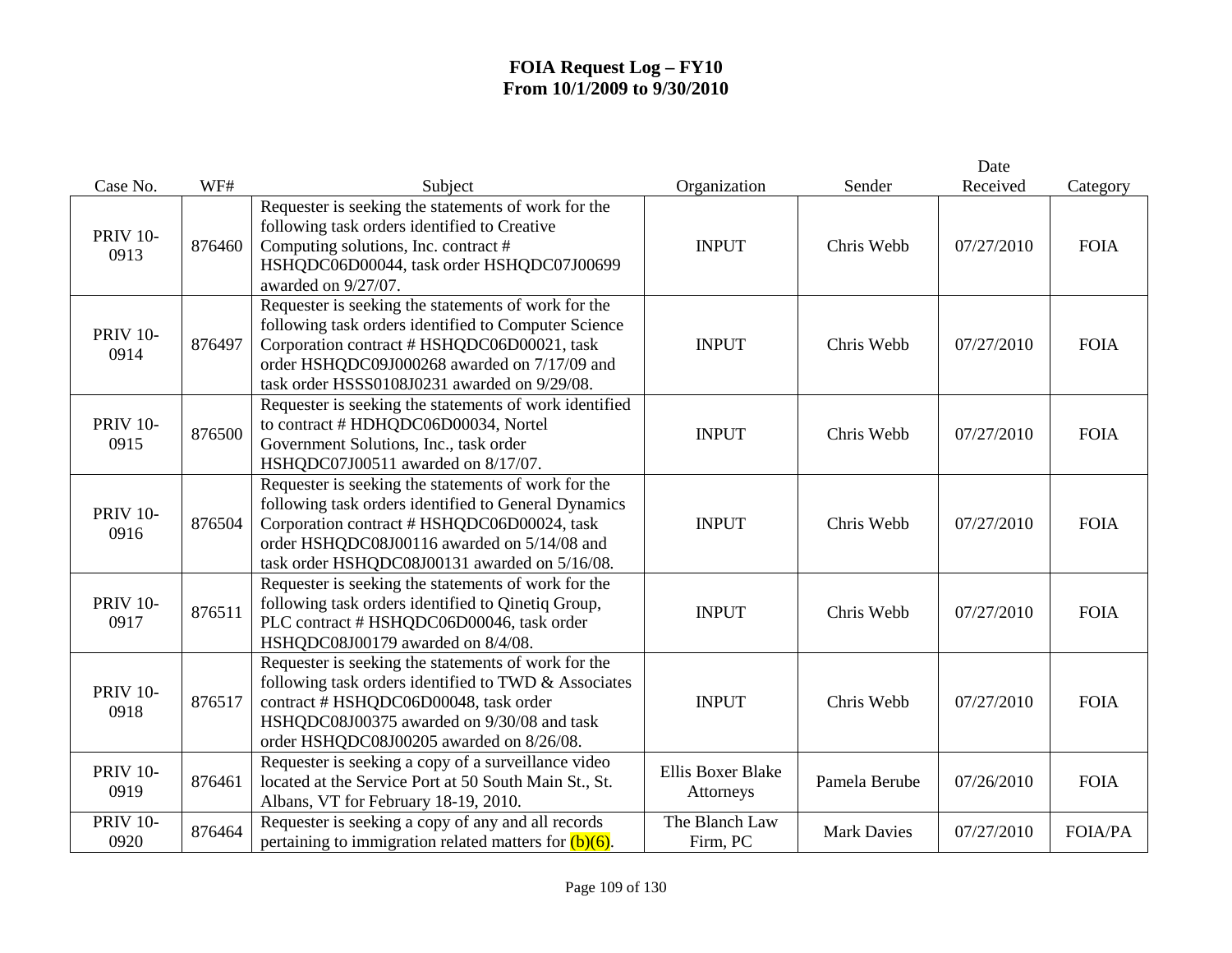|                         |        |                                                                                                                                                                                       |                                                                           |                 | Date       |                |
|-------------------------|--------|---------------------------------------------------------------------------------------------------------------------------------------------------------------------------------------|---------------------------------------------------------------------------|-----------------|------------|----------------|
| Case No.                | WF#    | Subject                                                                                                                                                                               | Organization                                                              | Sender          | Received   | Category       |
| <b>PRIV 10-</b><br>0921 | 876712 | Requester is seeking FBI Spying - Surveillance<br>electronic military weapons, micro wave hearing,<br>laser spying through wall seeking answer.                                       |                                                                           | (b)(6)          | 07/28/2010 | <b>FOIA/PA</b> |
| <b>PRIV 10-</b><br>0922 | 876742 | Requester is seeking records related to DHS request<br>for certification of mental competency in removal<br>proceedings.                                                              | American Civil<br><b>Liberties Union</b><br>Immigrants' Rights<br>Project | Judy Rabinovitz | 07/28/2010 | <b>FOIA/PA</b> |
| <b>PRIV 10-</b><br>0923 | 876762 | Requester is seeking records on $(b)(6)$ .                                                                                                                                            |                                                                           | (b)(6)          | 07/28/2010 | <b>FOIA/PA</b> |
| <b>PRIV 10-</b><br>0924 | 876750 | Requester is seeking a copy of the following 995 DHS<br>emails that were released to Ted Bridis of the<br>Associated Press in July 2010.                                              |                                                                           | Sara Breselor   | 07/27/2010 | <b>FOIA</b>    |
| <b>PRIV 10-</b><br>0925 | 876756 | Requester is seeking any all documents pertaining to<br>$(b)(6)$ a/ka/ "(b)(6)" (b)(6) official personnel file with<br>FEMA.                                                          | Joyce F.<br>Glucksman, P.C.                                               | Joyce Glucksman | 07/28/2010 | <b>FOIA</b>    |
| <b>PRIV 10-</b><br>0926 | 876642 | Requester is seeking the agency source selection<br>decision document identified to HSTS0308RCI0903.                                                                                  | FOIA Group                                                                | Ms. Rose Santos | 07/28/2010 | <b>FOIA</b>    |
| <b>PRIV 10-</b><br>0927 | 876645 | Requester is seeking a copy of contract, modification,<br>task/delivery orders, the original RFP section L&M<br>and the source selection document identified to<br>HSSCCG06D00003.    | FOIA Group                                                                | Ms. Rose Santos | 07/28/2010 | <b>FOIA</b>    |
| <b>PRIV 10-</b><br>0928 | 876655 | Requester is seeking the contract and modifications<br>identified to HSSCCG08F00564.                                                                                                  | FOIA Group                                                                | Ms. Rose Santos | 07/28/2010 | <b>FOIA</b>    |
| <b>PRIV 10-</b><br>0929 | 876660 | Requester is seeking information pertaining to the<br>emergency evacuation plans for Sing Sing prison in<br>the event of an accident at Indian Point Energy<br>Center.                | <b>Hudson River</b><br>Sloop Clearwater                                   | Ross Gould      | 07/26/2010 | <b>FOIA</b>    |
| <b>PRIV 10-</b><br>0930 | 876657 | Requester is seeking a copy of the basic awarded<br>contract, including the statement of work identified to<br>contract #HSBP1208F21862 awarded to<br>Organizational Strategies, Inc. | Federal Sources,<br>Inc                                                   | Lynne Skelley   | 07/28/2010 | <b>FOIA</b>    |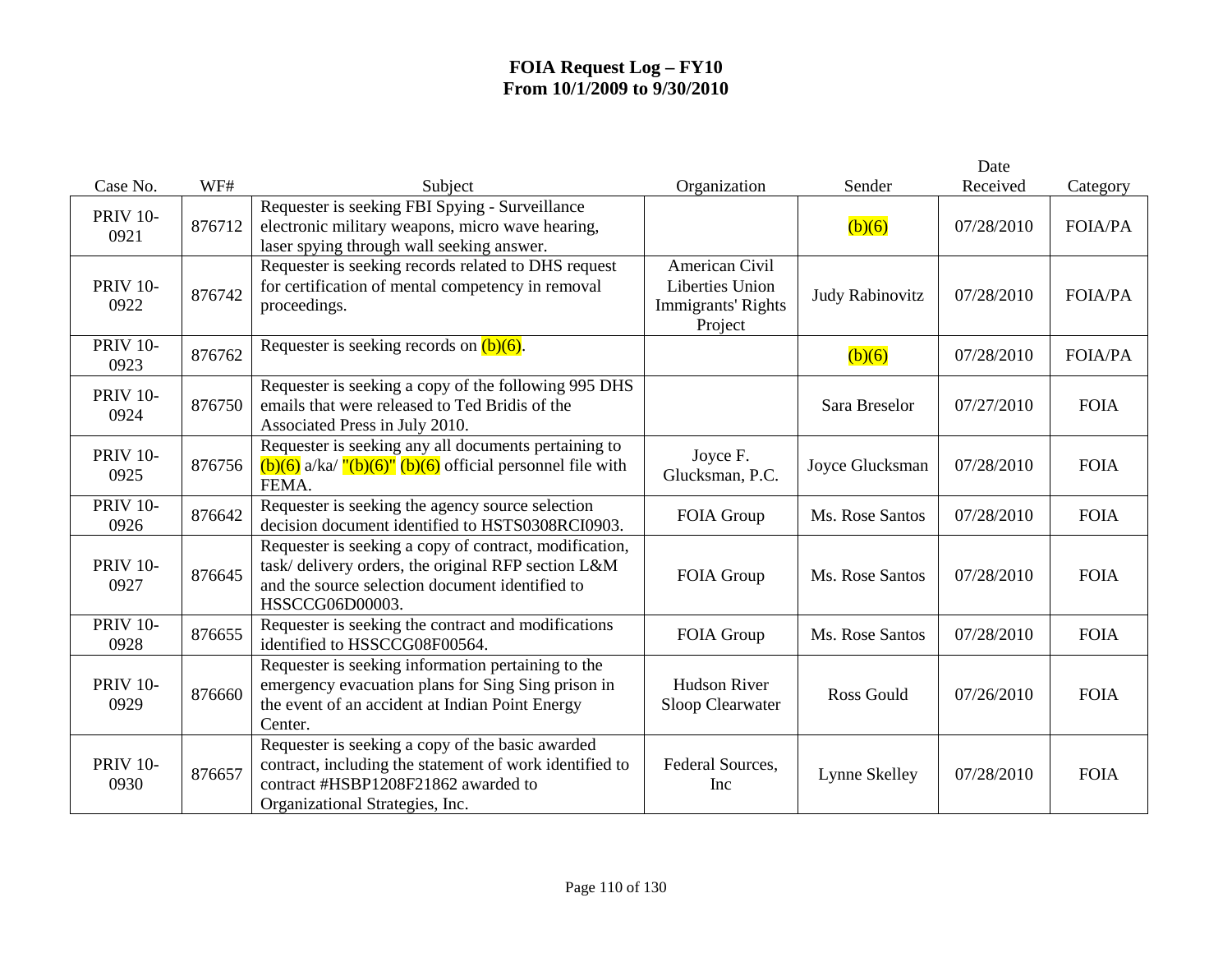|                         |        |                                                                                                                                                                                                                                                                                                                                                                                                                |                                          |                     | Date       |                |
|-------------------------|--------|----------------------------------------------------------------------------------------------------------------------------------------------------------------------------------------------------------------------------------------------------------------------------------------------------------------------------------------------------------------------------------------------------------------|------------------------------------------|---------------------|------------|----------------|
| Case No.                | WF#    | Subject                                                                                                                                                                                                                                                                                                                                                                                                        | Organization                             | Sender              | Received   | Category       |
| <b>PRIV 10-</b><br>0931 | 876760 | Requester is seeking any and all documents the US<br>Public Health Service maintains on $(b)(6)$ regarding<br>her assignment to and from the agency. Please<br>provide the memorandum of understanding between<br>the PHS and Homeland Security regarding the<br>assignment of officers.                                                                                                                       |                                          | (b)(6)              | 07/28/2010 | <b>FOIA</b>    |
| <b>PRIV 10-</b><br>0932 | 876763 | Requester is seeking a list of CBP's purchase<br>cardholders.                                                                                                                                                                                                                                                                                                                                                  |                                          | Eric Pardo          | 07/29/2010 | <b>FOIA</b>    |
| <b>PRIV 10-</b><br>0933 | 877453 | Requester is seeking the records relating to an<br>investigation of a complaint by the Office of Civil<br>Rights and Civil Liberties.                                                                                                                                                                                                                                                                          |                                          | Kevin Crabtree      | 08/05/2010 | <b>FOIA</b>    |
| <b>PRIV 10-</b><br>0934 | 877458 | Requester is seeking any and all agency documents<br>relating to Mr. $(b)(6)$ .                                                                                                                                                                                                                                                                                                                                | Mintz Levin                              | Katy Ward           | 08/05/2010 | <b>FOIA/PA</b> |
| <b>PRIV 10-</b><br>0935 | 877460 | Requester is seeking any and all documents, records,<br>communications, findings, training materials and<br>memoranda from, relating to any form of training by<br>the U.S. military, State Dept., or other unit or dept. of<br>the U.S. government for the Nepalese military, Royal<br>Nepalese Army (RNA), Nepalese intelligence, or any<br>other Nepalese security forces or officers from 2001<br>to 2004. | Center for Justice<br>and Accountability | Kristen Rau         | 08/05/2010 | <b>FOIA</b>    |
| <b>PRIV 10-</b><br>0936 | 877463 | Requester is seeking a copy of all files,<br>correspondence, or other records pertaining to Mr.<br>$(b)(6)$ .                                                                                                                                                                                                                                                                                                  |                                          | (b)(6)              | 08/05/2010 | <b>FOIA/PA</b> |
| <b>PRIV 10-</b><br>0937 | 877470 | Requester is seeking information pertaining to<br>Deepwater Horizon.                                                                                                                                                                                                                                                                                                                                           |                                          | <b>Stuart Smith</b> | 08/05/2010 | <b>FOIA</b>    |
| <b>PRIV 10-</b><br>0938 | 877475 | Requester is seeking full disclosure of all records<br>pertaining to Mr. $(b)(6)$ .                                                                                                                                                                                                                                                                                                                            | <b>Federal Corrections</b><br>Complex    | (b)(6)              | 08/05/2010 | <b>FOIA/PA</b> |
| <b>PRIV 10-</b><br>0939 | 877477 | Requester is seeking copies of his records and a copy<br>of his green card.                                                                                                                                                                                                                                                                                                                                    |                                          | (b)(6)              | 08/05/2010 | <b>FOIA/PA</b> |
| <b>PRIV 10-</b><br>0940 | 877467 | Requester is seeking the Statements of Work for the<br>following Task Orders: Beringpoint, Inc. Contract #<br>HSHQDC06D00041: Task Order HSHQDC07J00758:<br>awarded on 9/29/2007.                                                                                                                                                                                                                              | <b>INPUT</b>                             | Chris Webb          | 08/05/2010 | <b>FOIA</b>    |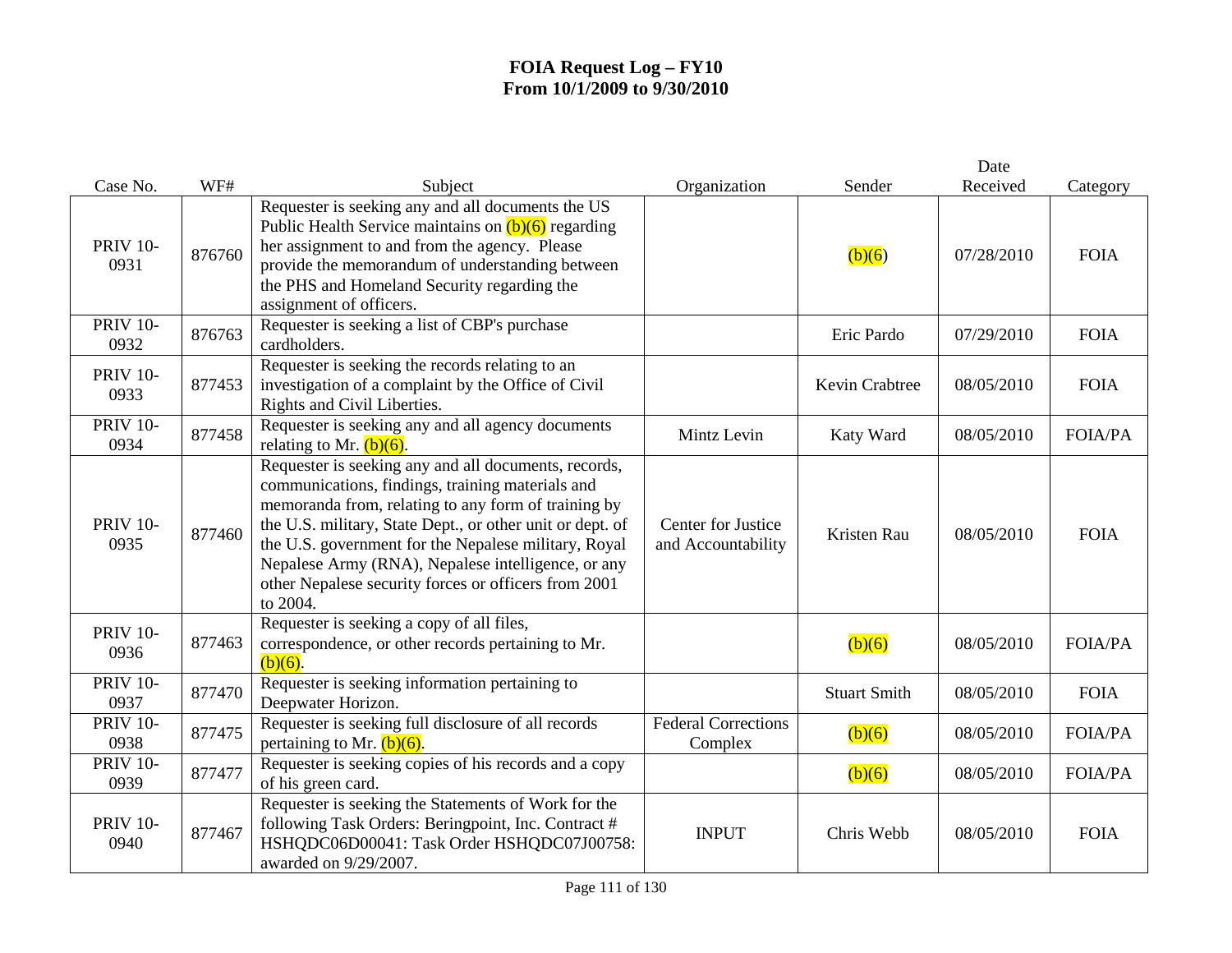| Case No.                | WF#    | Subject                                                                                                                                                                                                                                                                                                 | Organization                 | Sender                 | Date<br>Received | Category       |
|-------------------------|--------|---------------------------------------------------------------------------------------------------------------------------------------------------------------------------------------------------------------------------------------------------------------------------------------------------------|------------------------------|------------------------|------------------|----------------|
| <b>PRIV 10-</b><br>0941 | 877471 | The requester is seeking more information regarding<br>the rescission of his appointment as a Special Agent<br>granted October 16, 2009.                                                                                                                                                                |                              | (b)(6)                 | 08/05/2010       | <b>FOIA/PA</b> |
| <b>PRIV 10-</b><br>0942 | 877483 | Requester is seeking 25 Unrestricted Track: How<br>many contracts were awarded to 8(a), Hubzone, and<br>SDVOSB businesses. 28 Small Business Track<br>Awards: How many contracts were awarded to $8(a)$ ,<br>Hubzone, and SDVOSB. Provide names of previous<br>contractors and awarded contract amount. |                              | Pamela Brown           | 08/05/2010       | <b>FOIA</b>    |
| <b>PRIV 10-</b><br>0943 | 877498 | Requester is seeking an accident report from the<br>Federal Center on July 1, 2010, in Providence RI.                                                                                                                                                                                                   |                              | Carol Rufo             | 08/02/2010       | <b>FOIA</b>    |
| <b>PRIV 10-</b><br>0944 | 877512 | Requester is seeking the FOIA logs where the U.S.<br>Department of Homeland Security tracks all incoming<br>and outgoing FOIA requests that indicate the material<br>requested, from where it was requested, and the<br>individual or organization who requested it.                                    | The New York<br><b>Times</b> | Ian Urbina             | 08/05/2010       | <b>FOIA</b>    |
| <b>PRIV 10-</b><br>0945 | 877515 | Requester is seeking to transfer the PNR-Data saved<br>in our Database concerning Mr. $(b)(6)$ .                                                                                                                                                                                                        |                              | (b)(6)                 | 08/05/2010       | <b>FOIA/PA</b> |
| <b>PRIV 10-</b><br>0946 | 877506 | Requester is seeking all records pertaining to Mr.<br>$(b)(6)$ .                                                                                                                                                                                                                                        |                              | (b)(6)                 | 08/05/2010       | <b>FOIA/PA</b> |
| <b>PRIV 10-</b><br>0947 | 877510 | Requester is seeking all files for Mr. $(b)(6)$                                                                                                                                                                                                                                                         |                              | (b)(6)                 | 08/05/2010       | <b>FOIA/PA</b> |
| <b>PRIV 10-</b><br>0948 | 877517 | Requester is seeking proof that he is not subject to a<br>10 year bar because he was granted voluntary<br>departure on January 26, 2010 - May 24, 2010.                                                                                                                                                 |                              | (b)(6)                 | 08/05/2010       | <b>FOIA/PA</b> |
| <b>PRIV 10-</b><br>0949 | 877484 | Requester is seeking the contract, winning proposal,<br>modifications and bidders list identified to<br>#HSHQDC10Q00109.                                                                                                                                                                                | FOIA Group, Inc              | Mr. Jeff<br>Stachewicz | 08/04/2010       | <b>FOIA</b>    |
| <b>PRIV 10-</b><br>0950 | 877490 | Requester is seeking a copy of the basic awarded<br>contract and the statement of work identified to<br>contract #HSHQEC10D00009.                                                                                                                                                                       | FedSources, Inc.             | Cheyenne<br>Johnson    | 08/04/2010       | <b>FOIA</b>    |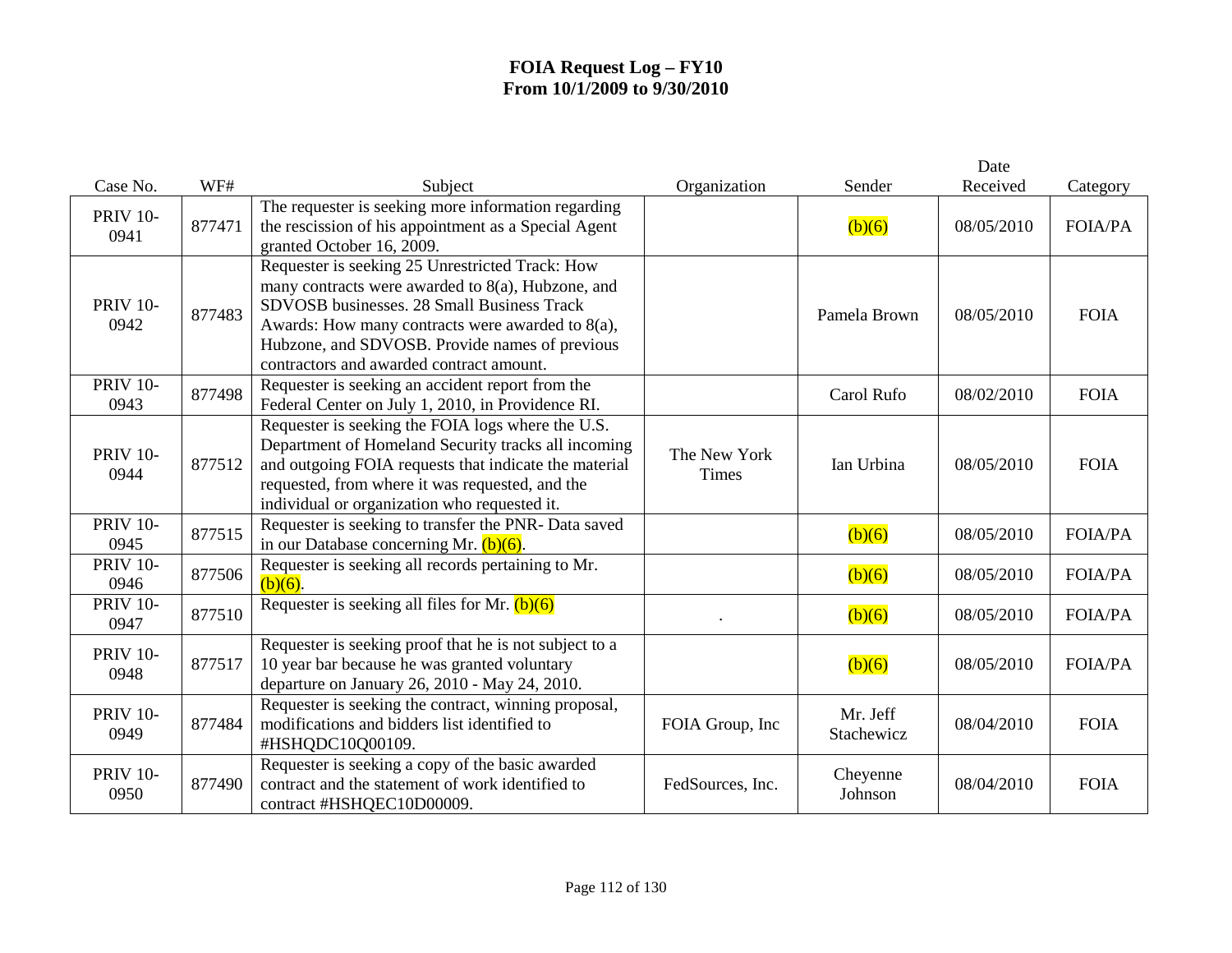|                         |        |                                                                                                                                                                                                                                                                                                                                                                             |                                                   |                             | Date       |                |
|-------------------------|--------|-----------------------------------------------------------------------------------------------------------------------------------------------------------------------------------------------------------------------------------------------------------------------------------------------------------------------------------------------------------------------------|---------------------------------------------------|-----------------------------|------------|----------------|
| Case No.                | WF#    | Subject                                                                                                                                                                                                                                                                                                                                                                     | Organization                                      | Sender                      | Received   | Category       |
| <b>PRIV 10-</b><br>0951 | 877492 | Requester is seeking a copy of the 995 e-mail<br>messages described in the article published by the AP,<br>Ted Bridis.                                                                                                                                                                                                                                                      | The Identity Project                              | Edward<br>Hasbrouck         | 08/05/2010 | <b>FOIA</b>    |
| <b>PRIV 10-</b><br>0952 | 877516 | The requester is seeking disclosure of the following<br>documents: The "Local Arrangement for Repatriation<br>of Mexican Nationals in San Diego & Imperial<br>Counties. Any other document that was created from<br>Jan 1, 2000 to the present that established or<br>establishes the procedures for repatriation of Mexican<br>Nationals in San Diego & Imperial counties. | <b>ACLU</b> of San<br>Diego& Imperial<br>Counties | Sean Riordan                | 08/06/2010 | <b>FOIA</b>    |
| <b>PRIV 10-</b><br>0953 | 877521 | Requester is seeking records related to FEMA &<br>Louisiana's Governor's Office of DHS (GOSEPH)<br>involvement in the denial of public assistance grants,<br>reimbursements or any appeals for Hazardous Lim<br>Removal (Hangers) Operations in West Feliciana<br>Parish following Hurricane Gustav.                                                                        | Madro Bandaries,<br><b>PLC</b>                    | <b>Edward Moreno</b>        | 08/06/2010 | <b>FOIA</b>    |
| <b>PRIV 10-</b><br>0954 | 877523 | Requester is seeking the personnel security file for<br>(b)(6)                                                                                                                                                                                                                                                                                                              | Shaw, Bransford &<br>Roth, P.C                    | William<br><b>Bransford</b> | 08/06/2010 | <b>FOIA/PA</b> |
| <b>PRIV 10-</b><br>0955 | 877797 | Requester is seeking communications regarding FOIA<br>DHS # 09-502 that was created by any SES, Schedule<br>C personnel, Presidential Appointment personnel and<br>Presidential Appointees in the department.                                                                                                                                                               | Americans for<br>Limited<br>Government            | Nathan Mehrens              | 08/04/2010 | <b>FOIA</b>    |
| <b>PRIV 10-</b><br>0956 | 878016 | Requester is seeking the Dept/agency initial data<br>center consolidation plan submitted to OMB on June<br>30, 2010.                                                                                                                                                                                                                                                        | FOIA Group, Inc                                   | Mr. Jeff<br>Stachewicz      | 08/03/2010 | <b>FOIA</b>    |
| <b>PRIV 10-</b><br>0957 | 878013 | Requester is seeking all modifications beyond<br>modification 10 for task order HSBP1006F12111.                                                                                                                                                                                                                                                                             | FedSources, Inc                                   | Ms. Kelly Miller            | 07/30/2010 | <b>FOIA</b>    |
| <b>PRIV 10-</b><br>0958 | 878015 | Requester is seeking documents pertaining to the<br>Dept/agency final data center baseline inventory<br>submitted to OMB on July 30, 2010.                                                                                                                                                                                                                                  | FOIA Group, Inc                                   | Mr. Jeff<br>Stachewicz      | 08/03/2010 | <b>FOIA</b>    |
| <b>PRIV 10-</b><br>0959 | 878309 | Requester is seeking a copy of the awarded response<br>for TPD-FIG-10-C-0006, awarded to Jet consulting,<br>Inc.                                                                                                                                                                                                                                                            |                                                   | Laura Pena                  | 08/11/2010 | <b>FOIA</b>    |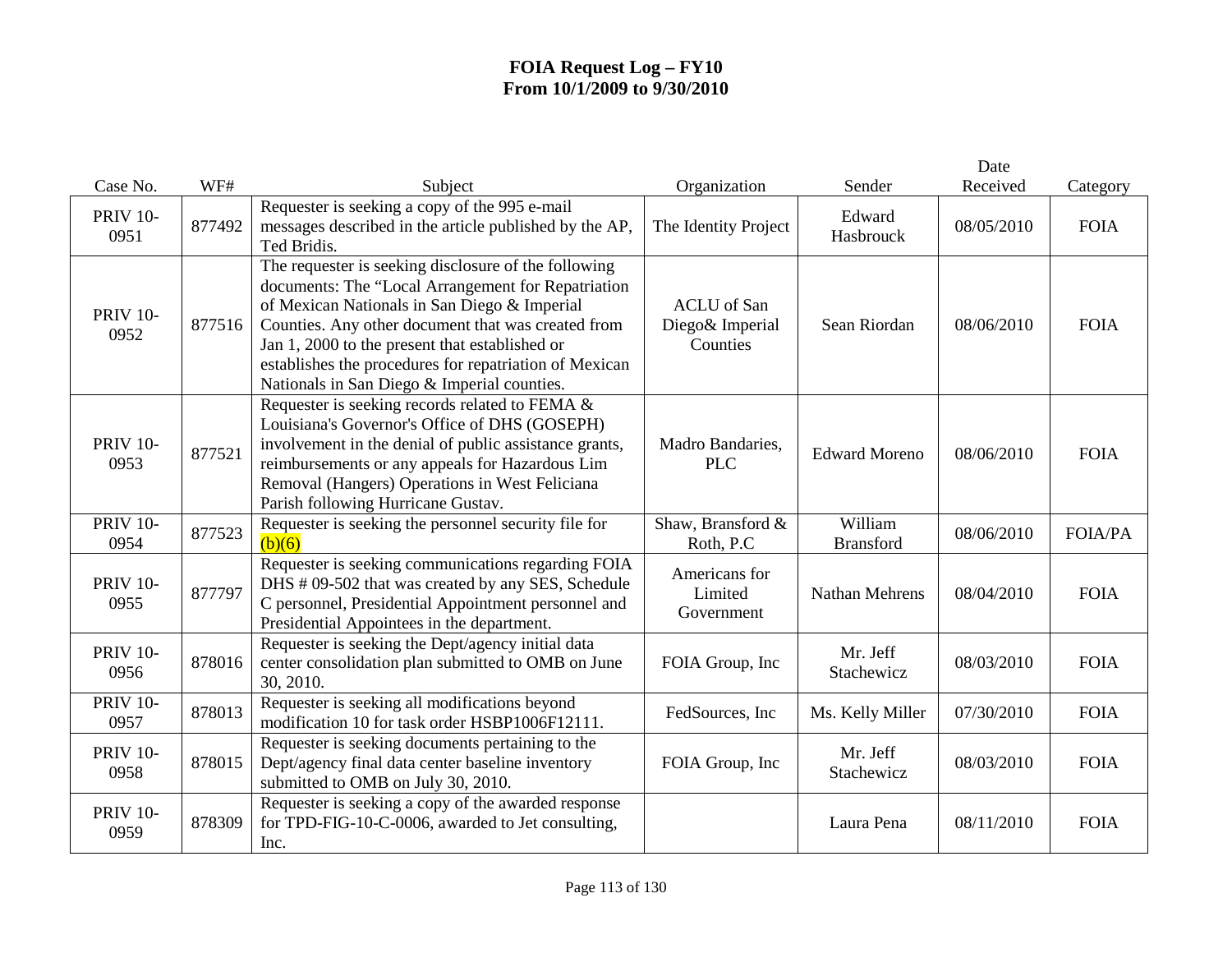|                         |        |                                                                                                                                                                                                                                                                                                                                                       |                                     |                       | Date       |                |
|-------------------------|--------|-------------------------------------------------------------------------------------------------------------------------------------------------------------------------------------------------------------------------------------------------------------------------------------------------------------------------------------------------------|-------------------------------------|-----------------------|------------|----------------|
| Case No.                | WF#    | Subject                                                                                                                                                                                                                                                                                                                                               | Organization                        | Sender                | Received   | Category       |
| <b>PRIV 10-</b><br>0960 | 878306 | Requester is seeking the past pricing and technical for<br>solicitation number HSFEEM-10-R-0042.                                                                                                                                                                                                                                                      |                                     | Adam Crump            | 08/06/2010 | <b>FOIA</b>    |
| <b>PRIV 10-</b><br>0961 | 878311 | Requester is seeking a copy of the winning application<br>for specific Department of Homeland Security grants.                                                                                                                                                                                                                                        | <b>Research Associate</b>           | Killian O'Brien       | 08/06/2010 | <b>FOIA</b>    |
| <b>PRIV 10-</b><br>0962 | 878310 | Requester is seeking the entire task order, including<br>all attachments and exhibits, and all task order<br>modifications.                                                                                                                                                                                                                           | FedSources                          | Liz Steponkus         | 08/09/2010 | <b>FOIA</b>    |
| <b>PRIV 10-</b><br>0963 | 878292 | Requester is seeking information for every single<br>employee of the Department of Homeland Security,<br>including any and all departments and divisions within<br>the agency.                                                                                                                                                                        |                                     | <b>Wallace Nolen</b>  | 08/09/2010 | <b>FOIA</b>    |
| <b>PRIV 10-</b><br>0964 | 878296 | Requester is seeking the post Katrina records for<br>project worksheets pertaining to St. Bernard Parish,<br>Louisiana, Recreational Dept.                                                                                                                                                                                                            |                                     | Neisha Alverez        | 08/06/2010 | <b>FOIA</b>    |
| <b>PRIV 10-</b><br>0965 | 878300 | Requester is seeking information pertaining to the<br>Department of Homeland Security's Nonprofit<br>Security Grant Program (NSGP).                                                                                                                                                                                                                   | <b>United Jewish</b><br>Communities | Robert Goldberg       | 08/10/2010 | <b>FOIA</b>    |
| <b>PRIV 10-</b><br>0966 | 878301 | Requester is seeking any records that list the<br>name" $(b)(6)$ ", " $(b)(6)$ " or " $(b)(6)$ " as a subject or<br>person of interest in any investigations involving the<br>vessel named "Windstar" which resides in the harbor<br>of East Chicago, IN on Lake Michigan, conducted by<br>any branch, division or component of Homeland<br>Security. |                                     | (b)(6)                | 08/11/2010 | <b>FOIA/PA</b> |
| <b>PRIV 10-</b><br>0967 | 878303 | Requester is seeking information pertaining to the<br>Homeland Institute.                                                                                                                                                                                                                                                                             |                                     | <b>Mark Downey</b>    | 08/10/2010 | <b>FOIA</b>    |
| <b>PRIV 10-</b><br>0968 | 878304 | Requester is seeking information pertaining to the 12<br>centers of excellence.                                                                                                                                                                                                                                                                       |                                     | <b>Mark Downey</b>    | 08/10/2010 | <b>FOIA</b>    |
| <b>PRIV 10-</b><br>0969 | 878143 | Requester is seeking a report regarding Ms. $(b)(6)$<br>accident at the Gene Snyder Federal Court House.                                                                                                                                                                                                                                              | Anderson & Horne,<br><b>PLLC</b>    | <b>Bruce Anderson</b> | 07/30/2010 | <b>FOIA</b>    |
| <b>PRIV 10-</b><br>0970 | 878312 | Requester is seeking all records pertaining to Mr.<br>$(b)(6)$ .                                                                                                                                                                                                                                                                                      |                                     | (b)(6)                | 08/09/2010 | <b>FOIA/PA</b> |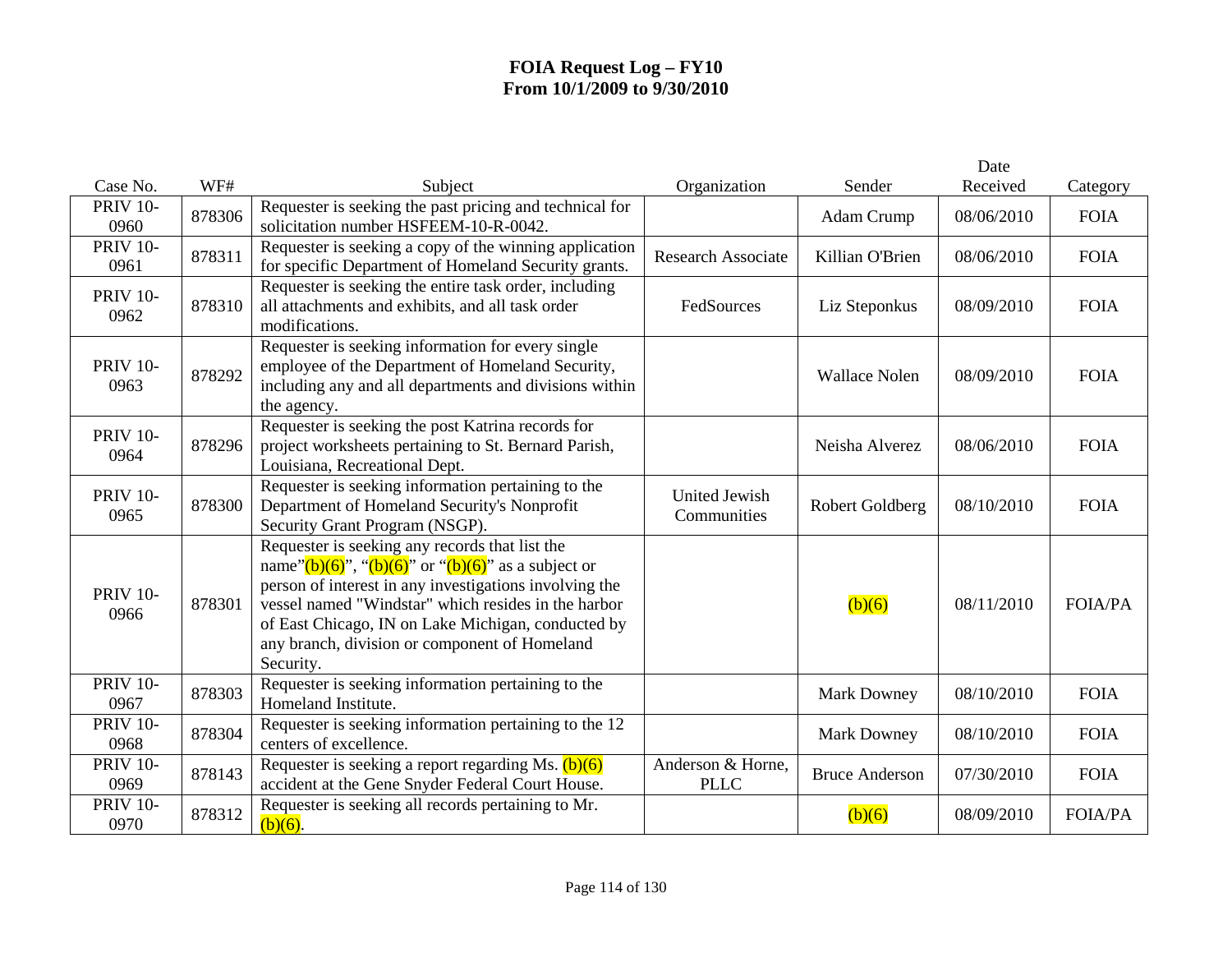|                         |        |                                                                                                                                                                                                                                                                                              |                                       |                          | Date       |                |
|-------------------------|--------|----------------------------------------------------------------------------------------------------------------------------------------------------------------------------------------------------------------------------------------------------------------------------------------------|---------------------------------------|--------------------------|------------|----------------|
| Case No.                | WF#    | Subject                                                                                                                                                                                                                                                                                      | Organization                          | Sender                   | Received   | Category       |
| <b>PRIV 10-</b><br>0971 | 878314 | Requester is seeking a copy of all ethics waivers and<br>recusal agreements/records issued by the U.S.<br>Department of Homeland Security from Jan. 1, 2009<br>to the present.                                                                                                               | Project On<br>Government<br>Oversight | <b>Scott Arney</b>       | 08/10/2010 | <b>FOIA</b>    |
| <b>PRIV 10-</b><br>0972 | 878317 | Requester is seeking all documents pertaining to his<br>application.                                                                                                                                                                                                                         |                                       | (b)(6)                   | 08/12/2010 | <b>FOIA/PA</b> |
| <b>PRIV 10-</b><br>0973 | 878323 | Requester is seeking any orders and all records, files,<br>investigations or other documents with respect to Ms.<br>$(b)(6)$ .                                                                                                                                                               |                                       | (b)(6)                   | 08/11/2010 | <b>FOIA/PA</b> |
| <b>PRIV 10-</b><br>0974 | 878324 | Requester is seeking documents related to the hiring<br>of Keith Rothfus to be the Director of the Center for<br>Faith Based and Community Initiatives for DHS in<br>approximately March 2006, including but not limited<br>to applications, resume(s), and other background<br>information. |                                       | Kevin McKeon             | 08/12/2010 | <b>FOIA</b>    |
| <b>PRIV 10-</b><br>0975 | 878339 | Requester is seeking access to any records that can be<br>released on a list of individuals they have provided.                                                                                                                                                                              | North Forest ISD                      | Veronica Sharp           | 08/09/2010 | <b>FOIA</b>    |
| <b>PRIV 10-</b><br>0976 | 878330 | Requester is seeking copies of all logs and letters<br>regarding the arrests of, including the charges brought<br>against $(b)(6)$ since July 2009.                                                                                                                                          |                                       | Courtney<br>Subramanian  | 08/12/2010 | <b>FOIA/PA</b> |
| <b>PRIV 10-</b><br>0977 | 878333 | Requester is seeking a copy of the Ethics Waiver<br>provided at DHS since January 1, 2005.                                                                                                                                                                                                   |                                       | Mr. Michael<br>Ravnitzky | 08/12/2010 | <b>FOIA</b>    |
| <b>PRIV 10-</b><br>0978 | 878313 | Requester is seeking any and all records pertaining to<br>immigration related matters for Ms. $(b)(6)$ .                                                                                                                                                                                     | The Blanch Law<br>Firm, PC            | (b)(6)                   | 08/12/2010 | <b>FOIA/PA</b> |
| <b>PRIV 10-</b><br>0979 | 878334 | Requester is seeking to locate a training system that is<br>used by the Federal Police.                                                                                                                                                                                                      |                                       | <b>Gove Robert</b>       | 08/12/2010 | <b>FOIA</b>    |
| <b>PRIV 10-</b><br>0980 | 878342 | Requester is seeking information pertaining to Mr.<br>$\overline{(b)}(6)$ .                                                                                                                                                                                                                  |                                       | <b>Anatol Shmelev</b>    | 08/13/2010 | <b>FOIA</b>    |
| <b>PRIV 10-</b><br>0981 | 878337 | Requester is seeking the statements of work identified<br>to Science Applications International Corp (SAIC)<br>contract # HC102808D2025, awarded on 8/1/2008.                                                                                                                                | <b>INPUT</b>                          | Chris Webb               | 08/12/2010 | <b>FOIA</b>    |
| <b>PRIV 10-</b><br>0982 | 878397 | Requester is seeking copies of records released in<br>response to previous FOIA requests.                                                                                                                                                                                                    | The Associated<br>Press               | Suzanne Gamboa           | 08/12/2010 | <b>FOIA</b>    |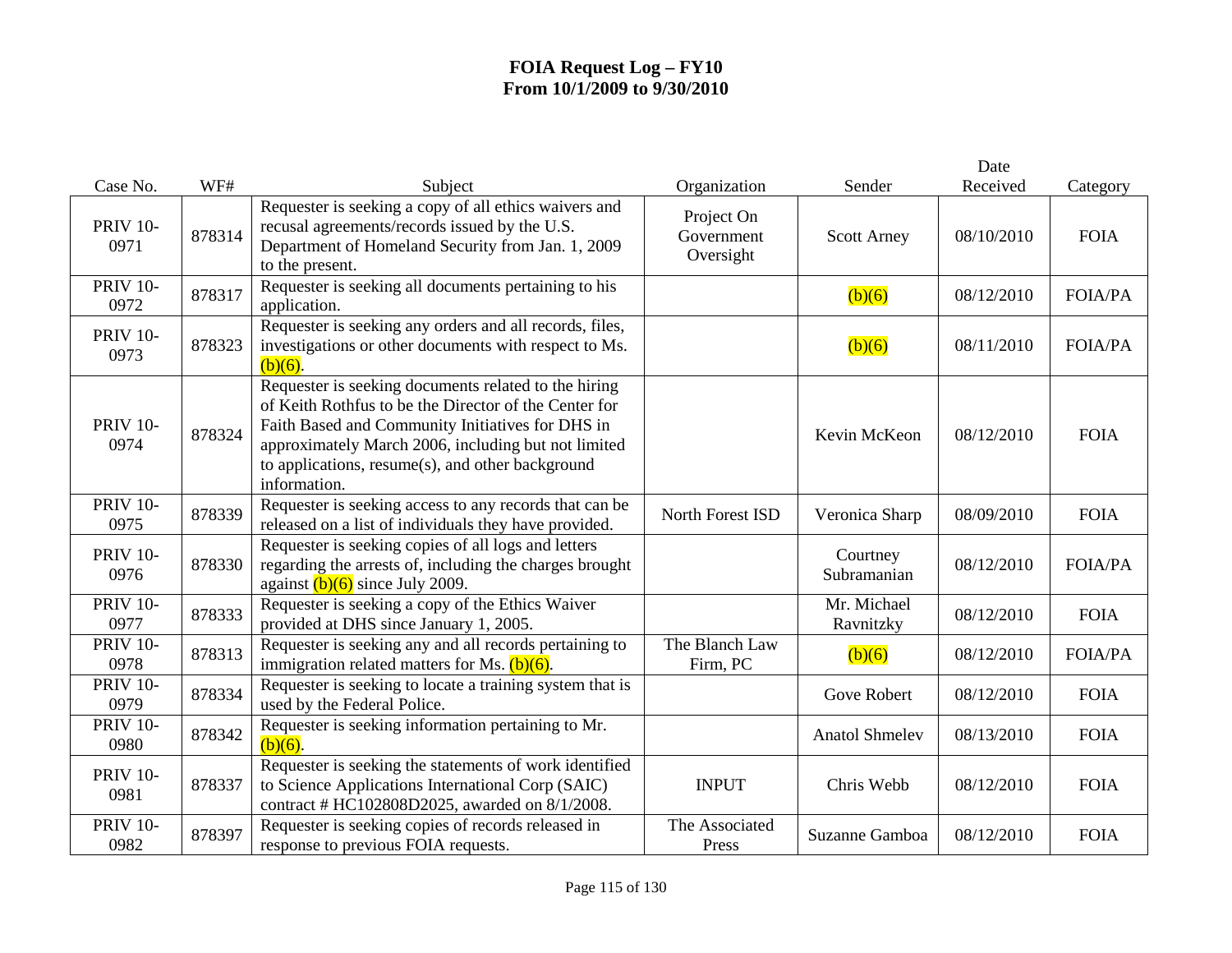|                                     |               |                                                                                                                                                                                                                                                                                                                                                                                                                                                                                                                                                                          |                                                                           |                         | Date                   |                         |
|-------------------------------------|---------------|--------------------------------------------------------------------------------------------------------------------------------------------------------------------------------------------------------------------------------------------------------------------------------------------------------------------------------------------------------------------------------------------------------------------------------------------------------------------------------------------------------------------------------------------------------------------------|---------------------------------------------------------------------------|-------------------------|------------------------|-------------------------|
| Case No.<br><b>PRIV 10-</b><br>0983 | WF#<br>879124 | Subject<br>Requester is seeking transcripts of electronic<br>harassment from NSA, neuroelectronics and or mind<br>control projects, subliminal auditorial input from<br>11/1/87 through 8/14/10.                                                                                                                                                                                                                                                                                                                                                                         | Organization                                                              | Sender<br>Larry Cameron | Received<br>08/13/2010 | Category<br><b>FOIA</b> |
| <b>PRIV 10-</b><br>0984             | 879062        | Requester is seeking the entire record of Mr. $(b)(6)$<br>exclusion proceeding.                                                                                                                                                                                                                                                                                                                                                                                                                                                                                          | Van Der Hout,<br>Brigagliano &<br>Nightingale, LLP                        | Courtney<br>McDermed    | 08/16/2010             | <b>FOIA/PA</b>          |
| <b>PRIV 10-</b><br>0985             | 879055        | Requester is seeking information regarding the current<br>status and location of $(b)(6)$ .                                                                                                                                                                                                                                                                                                                                                                                                                                                                              | Law Office of<br><b>Elliot Stephens</b>                                   | <b>Elliot Stephens</b>  | 08/16/2010             | <b>FOIA/PA</b>          |
| <b>PRIV 10-</b><br>0986             | 878915        | Requester is seeking a copy of the basic awarded<br>contract, including the statement of work identified to<br>contract# HSHQEC10D00009, awarded to Master<br>Security Company, LLC                                                                                                                                                                                                                                                                                                                                                                                      | FedSources, Inc.                                                          | Cheyenne<br>Johnson     | 08/16/2010             | <b>FOIA</b>             |
| <b>PRIV 10-</b><br>0987             | 879064        | Requester is seeking all correspondence and notes<br>from meetings related to Senate Bill 1689 between the<br>Department of Homeland Security, the Department of<br>Interior and any member(s) of Customs & Border<br>Protection since Jan 20, 2009 and all correspondence<br>and appointment records between the Department of<br>Homeland Security, Customs and Border Protection<br>employees and officials with any U.S. Congressional<br>Staff relating to Senate Bill 1689 and Wilderness land<br>proposals within the State of New Mexico since Jan.<br>20, 2009. | The National<br>Association of<br>Former Border<br><b>Patrol Officers</b> | Thomas Cronin           | 08/16/2010             | <b>FOIA</b>             |
| <b>PRIV 10-</b><br>0988             | 878741        | Requester is seeking copies of all correspondence and<br>other information requested by or provided to U.S.<br>Senator Hillary Clinton from January 1, 2001 to<br>present.                                                                                                                                                                                                                                                                                                                                                                                               |                                                                           | <b>Hilary Gilway</b>    | 08/17/2010             | <b>FOIA</b>             |
| <b>PRIV 10-</b><br>0989             | 879065        | Requester is seeking the grant application for funds<br>under the FY 2010 Urban Areas Security Initiative<br>Nonprofit Security Grant Program, Hillsborough<br>County FL.                                                                                                                                                                                                                                                                                                                                                                                                | <b>Congregation Beth</b><br>Shalom of Brandon                             | Dr. David Richter       | 08/17/2010             | <b>FOIA</b>             |
| <b>PRIV 10-</b><br>0990             | 879067        | Requester is seeking deportation information related<br>to Mr. $(b)(6)$ .                                                                                                                                                                                                                                                                                                                                                                                                                                                                                                |                                                                           | <b>Brandy James</b>     | 08/17/2010             | <b>FOIA/PA</b>          |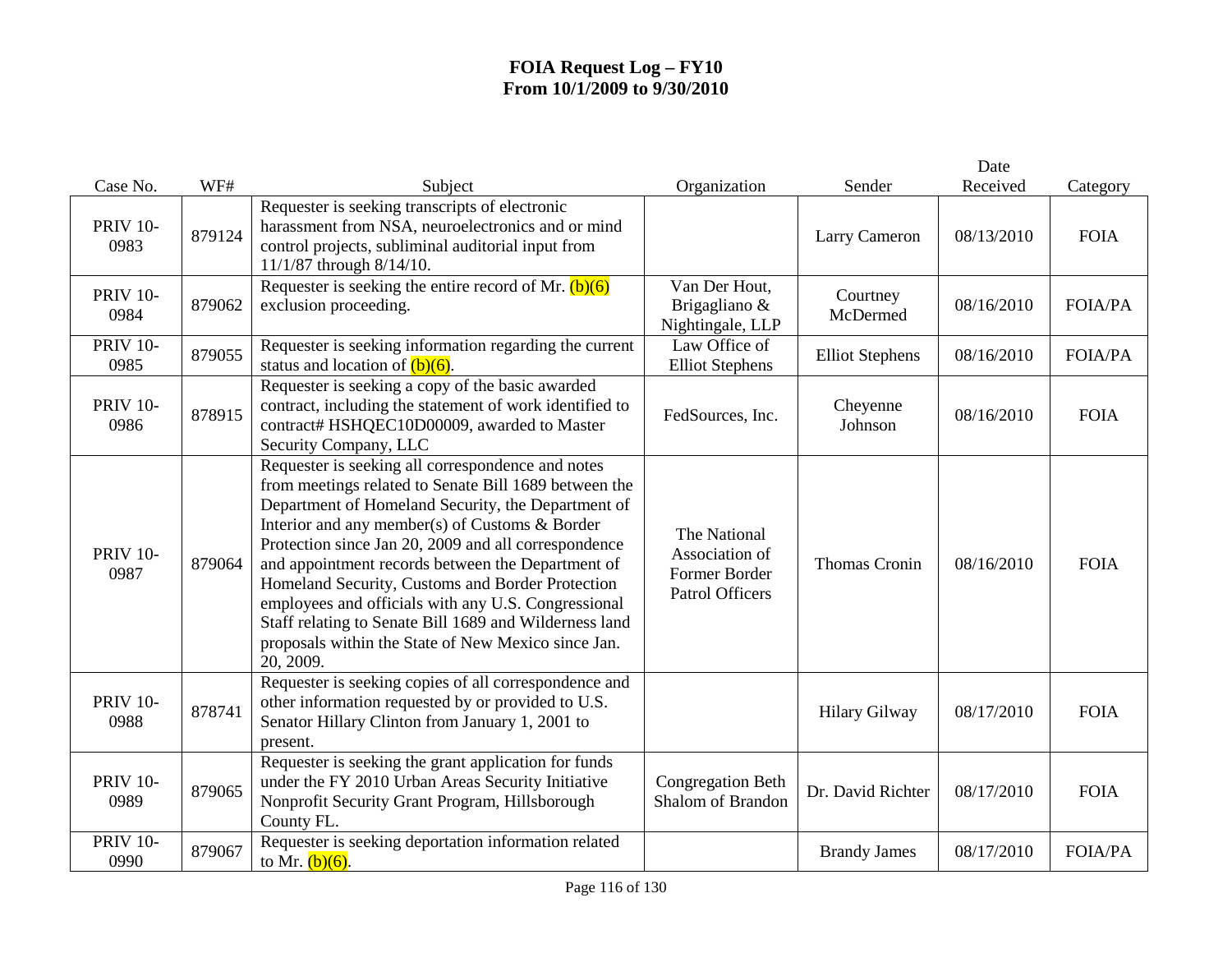|                         |        |                                                                                                                                                                                                                                          |                    |                         | Date       |                                |
|-------------------------|--------|------------------------------------------------------------------------------------------------------------------------------------------------------------------------------------------------------------------------------------------|--------------------|-------------------------|------------|--------------------------------|
| Case No.                | WF#    | Subject                                                                                                                                                                                                                                  | Organization       | Sender                  | Received   | Category                       |
| <b>PRIV 10-</b><br>0991 | 878748 | Requester is seeking information on the USCG's<br>response to the Deepwater Gulf of Mexico oil rig<br>explosion and spill.                                                                                                               | <b>INDIGOGreen</b> | Michael Amish           | 08/17/2010 | <b>CONSULT</b><br><b>ATION</b> |
| <b>PRIV 10-</b><br>0992 | 879030 | Requester is seeking a list of employees and salaries<br>of DHS in the state of West Virginia in August 2007<br>and 2010.                                                                                                                | Cox TV             | Mr. Scott<br>MacFarlane | 08/18/2010 | <b>FOIA</b>                    |
| <b>PRIV 10-</b><br>0993 | 879042 | Requester is seeking copies of all complaints,<br>investigative reports, memos or other correspondence<br>to DHS senior management regarding misconduct or<br>noncompliance to procedures by U.S. Air Marshalls in<br>2009 and 2010.     | Cox TV             | Mr. Scott<br>MacFarlane | 08/18/2010 | <b>FOIA</b>                    |
| <b>PRIV 10-</b><br>0994 | 879039 | Requester is seeking copies of all documents related<br>to travel to or from Texas using government aircraft<br>by Sec. Janet Napolitano in 2009 and 2010, to include<br>all expenses and purchases.                                     | Cox TV             | Mr. Scott<br>MacFarlane | 08/18/2010 | <b>FOIA</b>                    |
| <b>PRIV 10-</b><br>0995 | 879038 | Requester is seeking a list of all airlines cited for<br>violating provisions of the "no-fly list" and a list of<br>locations (airports and/or cities) and dates in which<br>such violations occurred.                                   | Cox TV             | Mr. Scott<br>MacFarlane | 08/18/2010 | <b>FOIA</b>                    |
| <b>PRIV 10-</b><br>0996 | 879036 | Requester is seeking copies of all e-mail exchanged<br>between the U.S. Dept. of Homeland Security<br>employees and the individuals in 2010: Mathew<br>Mazonkey of the office of U.S Rep. and Rep. Mark<br>Critz.                        | Cox TV             | Mr. Scott<br>MacFarlane | 08/18/2010 | <b>FOIA</b>                    |
| <b>PRIV 10-</b><br>0997 | 879034 | Requester is seeking copies of all written<br>communications (including e-mail) between the<br>following DHS employees and Erroll Southers in<br>2009 and 2010: Janet Napolitano, Noah Kroloff, Art<br>Macias, John Sammon & Tom Hoopes. | Cox TV             | Mr. Scott<br>MacFarlane | 08/16/2010 | <b>FOIA</b>                    |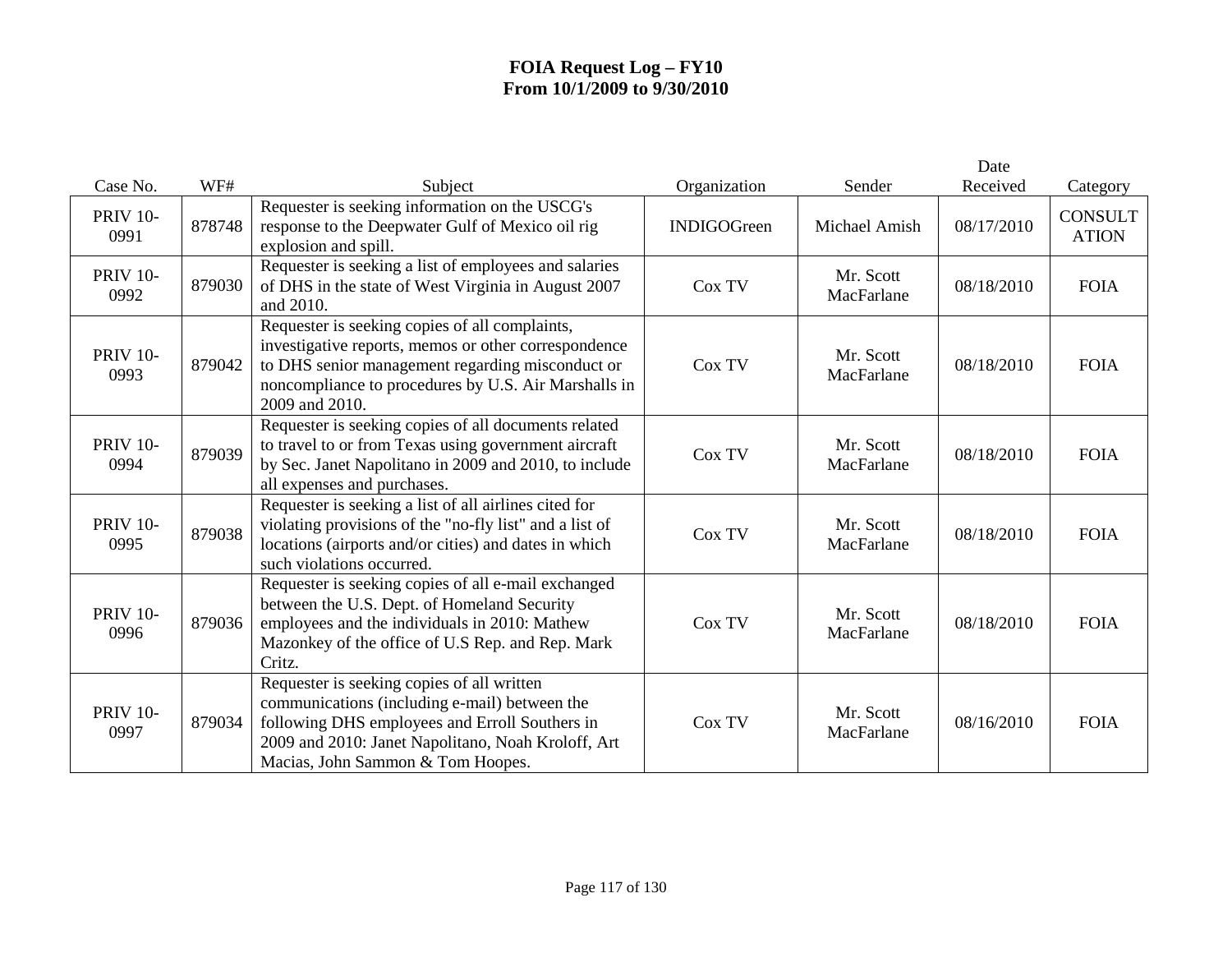|                         |        |                                                                                                                                                                                                                                                                                                                                                                                                                                                                                                                                                                                                     |                                                           |                     | Date       |             |
|-------------------------|--------|-----------------------------------------------------------------------------------------------------------------------------------------------------------------------------------------------------------------------------------------------------------------------------------------------------------------------------------------------------------------------------------------------------------------------------------------------------------------------------------------------------------------------------------------------------------------------------------------------------|-----------------------------------------------------------|---------------------|------------|-------------|
| Case No.                | WF#    | Subject                                                                                                                                                                                                                                                                                                                                                                                                                                                                                                                                                                                             | Organization                                              | Sender              | Received   | Category    |
| <b>PRIV 10-</b><br>0998 | 879050 | Requester is seeking a copy of all correspondence<br>which communicate a policy, process or direction by<br>which any component of the White House, the<br>Executive Office of the President shall be notified or<br>given an opportunity to review documents whenever<br>the department receives incoming FOIA requests<br>deemed to be politically sensitive. A copy of all<br>correspondence pertaining to the White House or the<br>Office of Management and Budget reviews of FOIA<br>requests, including discussion of delays or timelines<br>or processing of requests on an on-going basis. |                                                           | Hannah Johnson      | 08/13/2010 | <b>FOIA</b> |
| <b>PRIV 10-</b><br>0999 | 879045 | Requester is seeking a copy of all memoranda, emails,<br>letters, or other documents sent between Dec. 19,<br>2005 and the date of this request by the Chief FOIA<br>Officer of your dept./agency/commission, in general<br>distribution either to the FOIA officers/staff or to<br>other staff who are responsible for implementing<br>FOIA or who work with FOIA staff                                                                                                                                                                                                                            | Macalester College                                        | Patrick Schmidt     | 08/13/2010 | <b>FOIA</b> |
| <b>PRIV 10-</b><br>1000 | 879125 | Requester is seeking any records that exist within the<br>federal agencies regarding an incident in which a man<br>attempted to bring a gun into the federal building<br>located at 219 S. Dearborn in Chicago, IL.                                                                                                                                                                                                                                                                                                                                                                                 | <b>Cook County</b><br><b>State's Attorney's</b><br>Office | Victor Yanz         | 08/12/2010 | <b>FOIA</b> |
| <b>PRIV 10-</b><br>1001 | 879070 | Requester is seeking policies and procedures for CBP<br>apprehension of immigrants, for processing $&$ custody<br>of individuals under CBP, regarding repatriation of<br>individuals from CBP custody and grievance policy<br>and procedures.                                                                                                                                                                                                                                                                                                                                                       | <b>ACLU</b> of New<br>Mexico                              | <b>Emily Carey</b>  | 08/18/2010 | <b>FOIA</b> |
| <b>PRIV 10-</b><br>1002 | 879078 | Requester is seeking all TSA security directives, all<br>documents evidencing reports, opinions testimony<br>finding of facts or conclusions of law that the Federal<br>Aviation Administration or TSA considered in<br>adopting the security directives. All documents<br>evidencing the placement of $(b)(6)$ name on any<br>security directives and/or no-fly list.                                                                                                                                                                                                                              | <b>McManis Faulkner</b>                                   | McManis<br>Faulkner | 08/18/2010 | <b>FOIA</b> |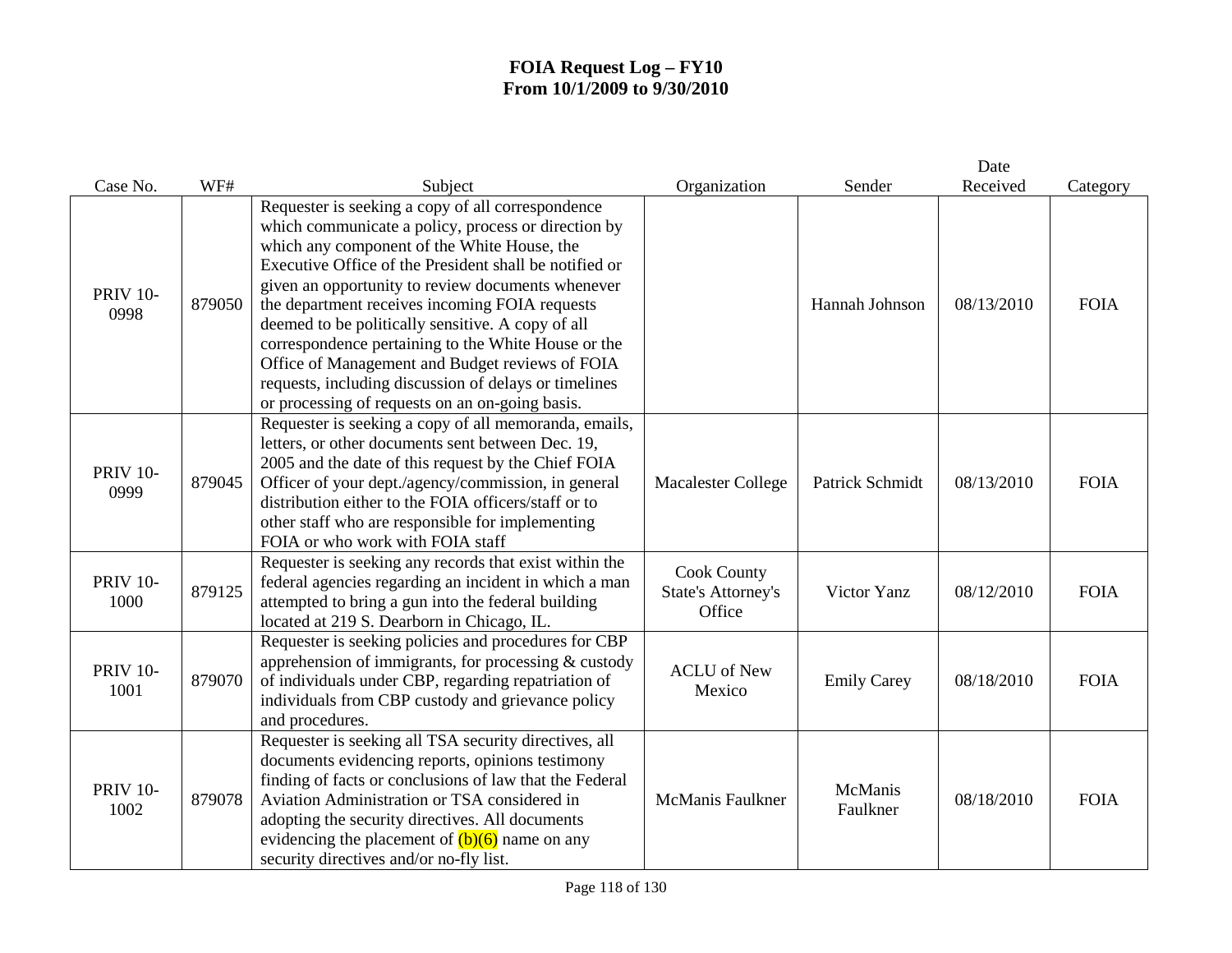|                         |        |                                                                                                                                                                                                                                                                      |                                     |                       | Date       |                |
|-------------------------|--------|----------------------------------------------------------------------------------------------------------------------------------------------------------------------------------------------------------------------------------------------------------------------|-------------------------------------|-----------------------|------------|----------------|
| Case No.                | WF#    | Subject                                                                                                                                                                                                                                                              | Organization                        | Sender                | Received   | Category       |
| <b>PRIV 10-</b><br>1003 | 879134 | Requester is seeking all records on, about, or<br>mentioning the city of Dearborn, MI from all<br>Department of Homeland Security units.                                                                                                                             |                                     | <b>Jason Smathers</b> | 08/19/2010 | <b>FOIA</b>    |
| <b>PRIV 10-</b><br>1004 | 879140 | Requester is seeking all records pertaining to Mr.<br>$(b)(6)$ .                                                                                                                                                                                                     | Perkins Coie                        | <b>Holly Simpkins</b> | 08/19/2010 | <b>FOIA/PA</b> |
| <b>PRIV 10-</b><br>1005 | 879143 | Requester is seeking a copy of her I-877 record of<br>incident report.                                                                                                                                                                                               |                                     | (b)(6)                | 08/19/2010 | <b>FOIA/PA</b> |
| <b>PRIV 10-</b><br>1006 | 879148 | Requester is seeking any records of expressive activity<br>relating to military shipments.                                                                                                                                                                           | ACLU of<br>Washington<br>Foundation | Randy Tyler           | 08/19/2010 | <b>FOIA</b>    |
| <b>PRIV 10-</b><br>1007 | 879157 | Requester is seeking any and all documents and<br>records concerning an oil leak from a ruptured pipe<br>owned and operated by Enbridge, Inc. in the city of<br>Marshall, MI on July 26, 2010.                                                                       | Macuga, Liddle &<br>Dubin, PC       | Steven Liddle         | 08/19/2010 | <b>FOIA</b>    |
| <b>PRIV 10-</b><br>1008 | 879159 | Requester is seeking the following task orders:<br>Orizon, Inc. contract #GS06F0224Z, task orders,<br>HSHQDC06F00005, awarded on 9/29/2005,<br>HSHQDC09F00082, awarded on 5/29/2009,<br>TIRNO05K00481, awarded on 9/30/2005,<br>TIRNO07K00539, awarded on 9/27/2007. | <b>INPUT</b>                        | Chris Webb            | 08/19/2010 | <b>FOIA</b>    |
| <b>PRIV 10-</b><br>1009 | 879164 | Requester is seeking the statements of work identified<br>to Master Key Resources, LLC contract<br>#GS06F0142Z, task orders, HSFEEM08F0139,<br>awarded on 5/30/2008, HSHQDC06F00019, awarded<br>on 12/21/2005, HSHQDC06F00267, awarded on<br>9/5/2006.               | <b>INPUT</b>                        | Chris Webb            | 08/19/2010 | <b>FOIA</b>    |
| <b>PRIV 10-</b><br>1010 | 879165 | Requester is seeking the statements of work identified<br>to OST, Inc. (Optimal Solutions & Technologies)<br>contract #GS06F0090Z, task order<br>HSBP1009F25484, awarded on 6/24/2009.                                                                               | <b>INPUT</b>                        | Chris Webb            | 08/19/2010 | <b>FOIA</b>    |
| <b>PRIV 10-</b><br>1011 | 879168 | Requester is seeking the statements of work identified<br>to Data Networks Corporation (DNC) contract<br>#GS06F0067Z, task order HSTS0209FCGO009,<br>awarded on 1/13/2009.                                                                                           | <b>INPUT</b>                        | Chris Webb            | 08/19/2010 | <b>FOIA</b>    |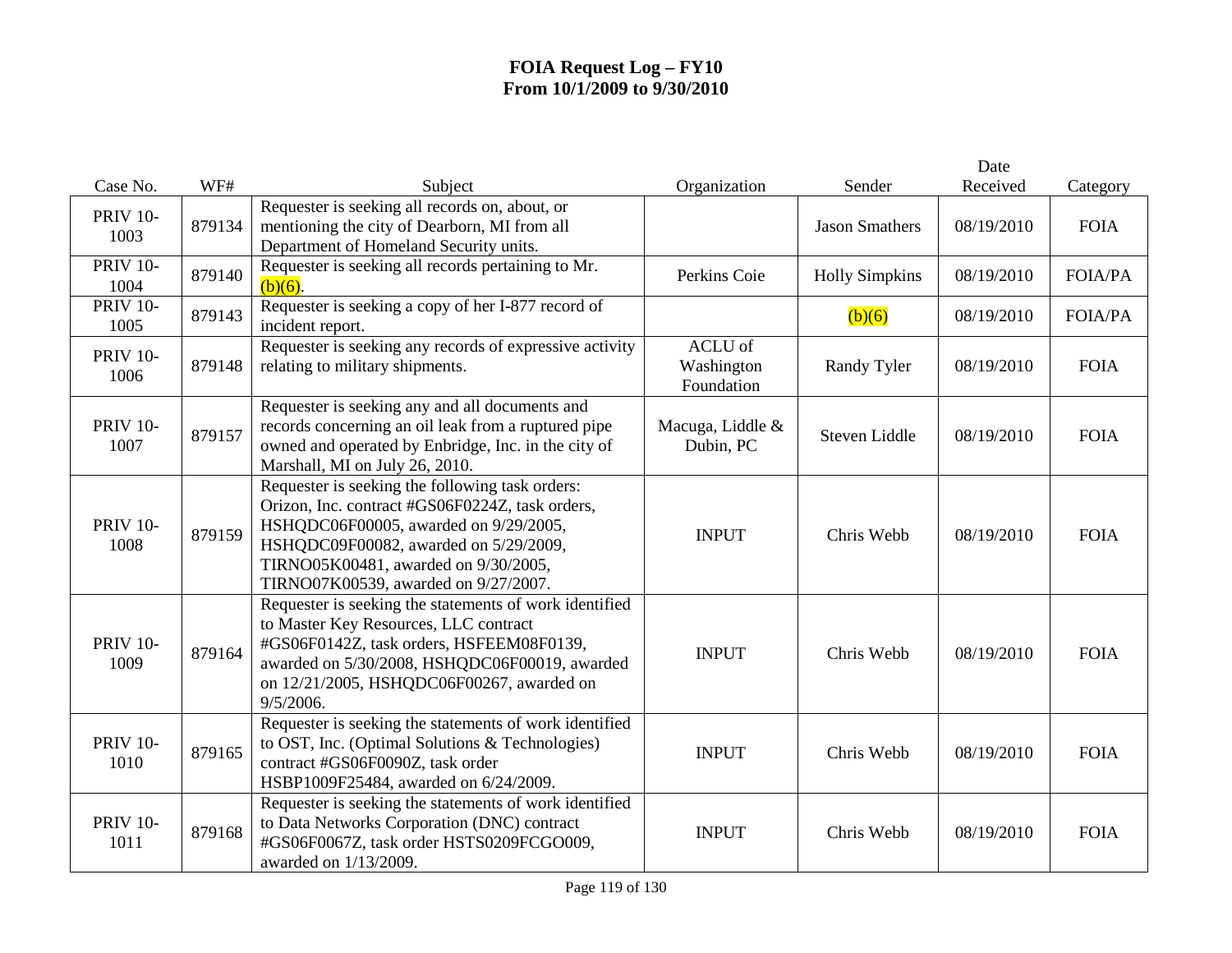| Case No.                | WF#    | Subject                                                                                                                                                                                                                                                    | Organization         | Sender               | Date<br>Received | Category    |
|-------------------------|--------|------------------------------------------------------------------------------------------------------------------------------------------------------------------------------------------------------------------------------------------------------------|----------------------|----------------------|------------------|-------------|
| <b>PRIV 10-</b><br>1012 | 879172 | Requester is seeking the statements of work identified<br>to Caprock Government solutions, Inc. contract<br>#GS06F0078Z, task order HSHQDC08F00011,<br>awarded on 12/17/2007.                                                                              | <b>INPUT</b>         | Chris Webb           | 08/19/2010       | <b>FOIA</b> |
| <b>PRIV 10-</b><br>1013 | 879175 | Requester is seeking the statements of work identified<br>to Seidcon, Inc. contract #GS06F0101Z, task order<br>HSBP1006F11338, awarded on 5/11/2006 and<br>HSBP1007F17547, awarded on 8/17/2007.                                                           | <b>INPUT</b>         | Chris Webb           | 08/19/2010       | <b>FOIA</b> |
| <b>PRIV 10-</b><br>1014 | 879178 | Requester is seeking the statements of work identified<br>to Dykon Computer Help Center, Inc. contract<br>#GS06F0134Z, task order HSFELA07F0024, awarded<br>on 12/20/2006.                                                                                 | <b>INPUT</b>         | Chris Webb           | 08/19/2010       | <b>FOIA</b> |
| <b>PRIV 10-</b><br>1015 | 879184 | Requester is seeking the statements of work identified<br>to MCS of Tampa, Inc. contract # GS06F0089Z, task<br>order GST0109BK0009, awarded on 1/21/2009.                                                                                                  | <b>INPUT</b>         | Chris Webb           | 08/19/2010       | <b>FOIA</b> |
| <b>PRIV 10-</b><br>1016 | 879190 | Requester is seeking the statements of work identified<br>to Tessada & Associates, Inc. contract #GS06F0169Z.                                                                                                                                              | <b>INPUT</b>         | Chris Webb           | 08/19/2010       | <b>FOIA</b> |
| <b>PRIV 10-</b><br>1017 | 879198 | Requester is seeking copies of all correspondence<br>originating with or responding to Congressman Dave<br>Reichert (WA-08), his Congressional staff or his<br>campaign regarding projects or funding under the<br>American Recovery and Reinvestment Act. |                      | Ian Mandel           | 08/19/2010       | <b>FOIA</b> |
| <b>PRIV 10-</b><br>1018 | 879200 | Requester is seeking copies of the complete<br>application, award letter and payments request page<br>(if available) for AFG grant awarded to Indian Creek<br>Vol. Fire-Rescue, Bloomfield, IN.                                                            |                      | <b>Beverly Himes</b> | 08/19/2010       | <b>FOIA</b> |
| <b>PRIV 10-</b><br>1019 | 879479 | Requester is seeking any and all documents created by<br>DHS or other agencies or departments in the course of<br>processing, investigation or action on their complaint<br>of FOIA and Privacy Act violations.                                            | The Identity Project | Edward<br>Hasbrouck  | 08/23/2010       | <b>FOIA</b> |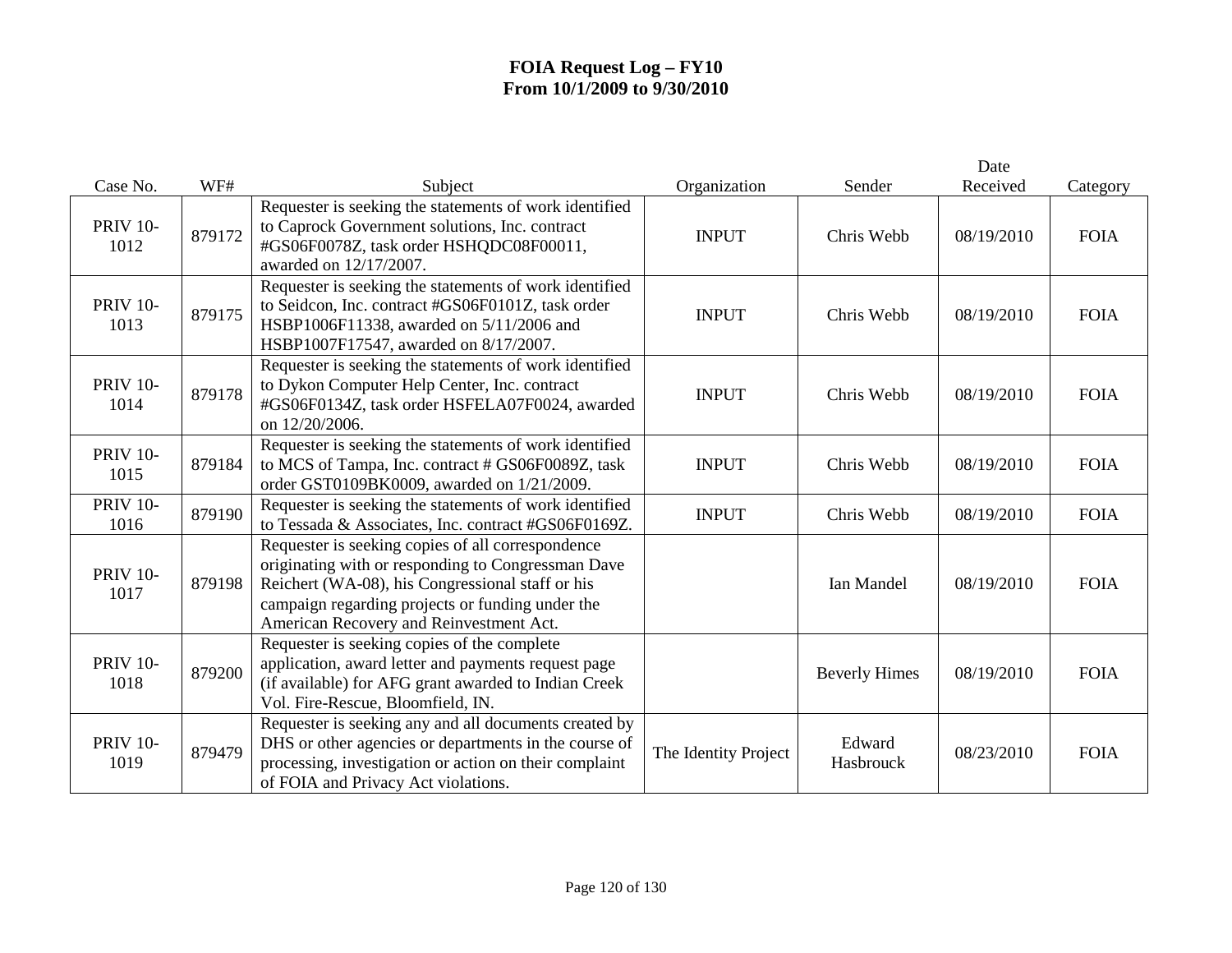|                         |        |                                                                                                                                                                                                                                                                                                        |                                                        |                        | Date       |             |
|-------------------------|--------|--------------------------------------------------------------------------------------------------------------------------------------------------------------------------------------------------------------------------------------------------------------------------------------------------------|--------------------------------------------------------|------------------------|------------|-------------|
| Case No.                | WF#    | Subject                                                                                                                                                                                                                                                                                                | Organization                                           | Sender                 | Received   | Category    |
| <b>PRIV 10-</b><br>1020 | 879565 | Requester is seeking information regarding the<br>media's ability to access areas impacted by, as well as<br>access to the response operations related to, the BP<br>Deepwater Horizon/Mississippi Canyon well 252 oil<br>leak.                                                                        | Reporters<br>Committee for<br>Freedom of the<br>Press  | Ms. Lucy<br>Dalglish   | 08/24/2010 | <b>FOIA</b> |
| <b>PRIV 10-</b><br>1021 | 879758 | Requester is seeking the statements of work identified<br>to Aspex, Inc., contract #GS06F0246Z, Task Order<br>HSHQDC08J00200, awarded to 8/1/2008.                                                                                                                                                     | <b>INPUT</b>                                           | Chris Webb             | 08/25/2010 | <b>FOIA</b> |
| <b>PRIV 10-</b><br>1022 | 879761 | Requester is seeking the statements of work identified<br>to Concept Solutions, LLC contract #GS06F0258Z,<br>Task Order HSFEHQ08F0348, awarded on 3/4/2008.                                                                                                                                            | <b>INPUT</b>                                           | Chris Webb             | 08/25/2010 |             |
| <b>PRIV 10-</b><br>1023 | 879764 | Requester is seeking the statements of work identified<br>to Enterprise Information Services contract<br>#GS06F0263Z, Task Order HSCG3806FS00010,<br>awarded on 9/27/2006.                                                                                                                             | <b>INPUT</b>                                           | Chris Webb             | 08/25/2010 | <b>FOIA</b> |
| <b>PRIV 10-</b><br>1024 | 879786 | Requester is seeking a full and complete copy of all<br>grant application information, and the Homeland<br>Security Award letter(s) for any and all Denver area<br>(city and county) Homeland Security Program (SHSP)<br>and/or Urban Area Security Initiative Allocation<br>(UASH) grants, in FY2009. | Rosenthal &<br>Heymann, LLC                            | Lonn Heymann           | 08/26/2010 | <b>FOIA</b> |
| <b>PRIV 10-</b><br>1025 | 879780 | Requester is seeking a copy of the agency's employee<br>Credit Card Purchase Program from Oct. 1, 2009 to<br>the present.                                                                                                                                                                              | FOIA Group, Inc                                        | Mr. Jeff<br>Stachewicz |            | <b>FOIA</b> |
| <b>PRIV 10-</b><br>1026 | 879776 | Requester is seeking all records maintained by any<br>Department of Homeland Security unit or office on,<br>about, or mentioning "The Watchtower Tract and<br>Bible Society," aka Jehovah's Witnesses.                                                                                                 |                                                        | <b>Jason Smathers</b>  | 08/24/2010 | <b>FOIA</b> |
| <b>PRIV 10-</b><br>1027 | 879773 | Requester is seeking a report in the role of the No-Fly<br>and Selectee lists in securing commercial aviation for<br>2010.                                                                                                                                                                             | CNSNews.com                                            | Eric Scheiner          | 08/23/2010 | <b>FOIA</b> |
| <b>PRIV 10-</b><br>1028 | 879771 | Requester is seeking the Cooperative Agreements<br>between the Department of Homeland Security and<br>the Metropolitan Police Dept.                                                                                                                                                                    | Counsel, Bill of<br><b>Rights Defense</b><br>Committee | Jeffrey Light          | 08/23/2010 | <b>FOIA</b> |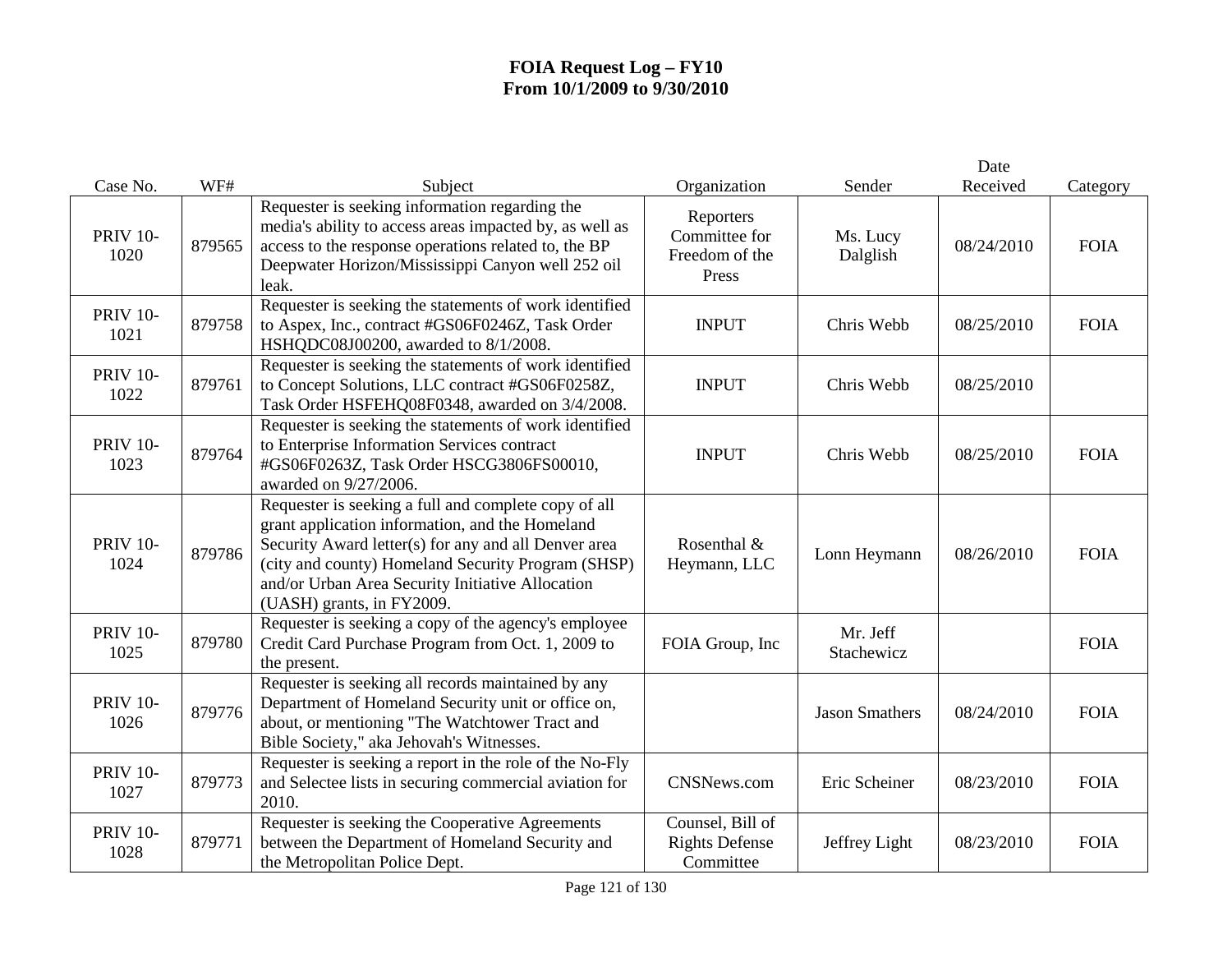|                         |        |                                                                                                                                                                                                                                                                                                                                                                                                                                                                                                                                                                                        |                                 |                       | Date       |                |
|-------------------------|--------|----------------------------------------------------------------------------------------------------------------------------------------------------------------------------------------------------------------------------------------------------------------------------------------------------------------------------------------------------------------------------------------------------------------------------------------------------------------------------------------------------------------------------------------------------------------------------------------|---------------------------------|-----------------------|------------|----------------|
| Case No.                | WF#    | Subject                                                                                                                                                                                                                                                                                                                                                                                                                                                                                                                                                                                | Organization                    | Sender                | Received   | Category       |
| <b>PRIV 10-</b><br>1029 | 879767 | Requester is seeking a copy of policy or procedural<br>documentation outlining key procurement milestones<br>to support the agencies acquisition planning efforts.                                                                                                                                                                                                                                                                                                                                                                                                                     | Federal Sources,<br>Inc         | Lynne Skelley         | 08/23/2010 | <b>FOIA</b>    |
| <b>PRIV 10-</b><br>1030 | 879784 | Requester is seeking copies of two 2009 SAFER<br>(Staffing for Adequate Fire and Emergency Response)<br>grant applications submitted.                                                                                                                                                                                                                                                                                                                                                                                                                                                  | <b>Endwell Fire</b><br>District | Francis Pandich       | 08/26/2010 | <b>FOIA</b>    |
| <b>PRIV 10-</b><br>1031 | 879896 | Requester is seeking information and documents<br>pertaining to Mr. $(b)(6)$ .                                                                                                                                                                                                                                                                                                                                                                                                                                                                                                         |                                 | (b)(6)                | 08/26/2010 | <b>FOIA/PA</b> |
| <b>PRIV 10-</b><br>1032 | 879933 | Requester is seeking a clearly releaseable, redacted<br>copy of the basic awarded contract, including the<br>statements of work identified to contract<br>#HSHQDC10P00179, awarded to McManis<br>Associates, Inc.                                                                                                                                                                                                                                                                                                                                                                      | FedSources, Inc.                | Cheyenne<br>Johnson   | 08/26/2010 | <b>FOIA</b>    |
| <b>PRIV 10-</b><br>1033 | 880003 | Requester is seeking all emails and corresponding<br>attachments sent to (to:, cc:, or bcc:) or from Janet A.<br>Napolitano where the email contains any of the<br>following keywords in the subject or body: Jesus<br>Christ, Christian, Evangelical, Church, Mosque,<br>PBUH, Muslim, Islam or Islamic between 1/20/2009<br>and the present.                                                                                                                                                                                                                                         |                                 | <b>Jason Smathers</b> | 08/27/2010 | <b>FOIA</b>    |
| <b>PRIV 10-</b><br>1034 | 880205 | Requester is seeking all records pertaining to himself.                                                                                                                                                                                                                                                                                                                                                                                                                                                                                                                                |                                 | (b)(6)                | 08/30/2010 | <b>FOIA/PA</b> |
| <b>PRIV 10-</b><br>1035 | 880207 | Requester is seeking any and all records concerning<br>DHS briefings regarding a systematic review of<br>pending immigration cases against illegal immigrants<br>in Houston, TX, general guidelines issued to DHS<br>attorneys, allowing for the dismissal of pending<br>immigration cases and all records detailing the<br>determination and implementation of a systematic<br>review of pending immigration cases and all<br>correspondence with non-governmental organizations<br>concerning the process for USCIS to give<br>consideration to possible dismissal of pending cases. | Judicial Watch                  | John Althen           | 08/30/2010 | <b>FOIA</b>    |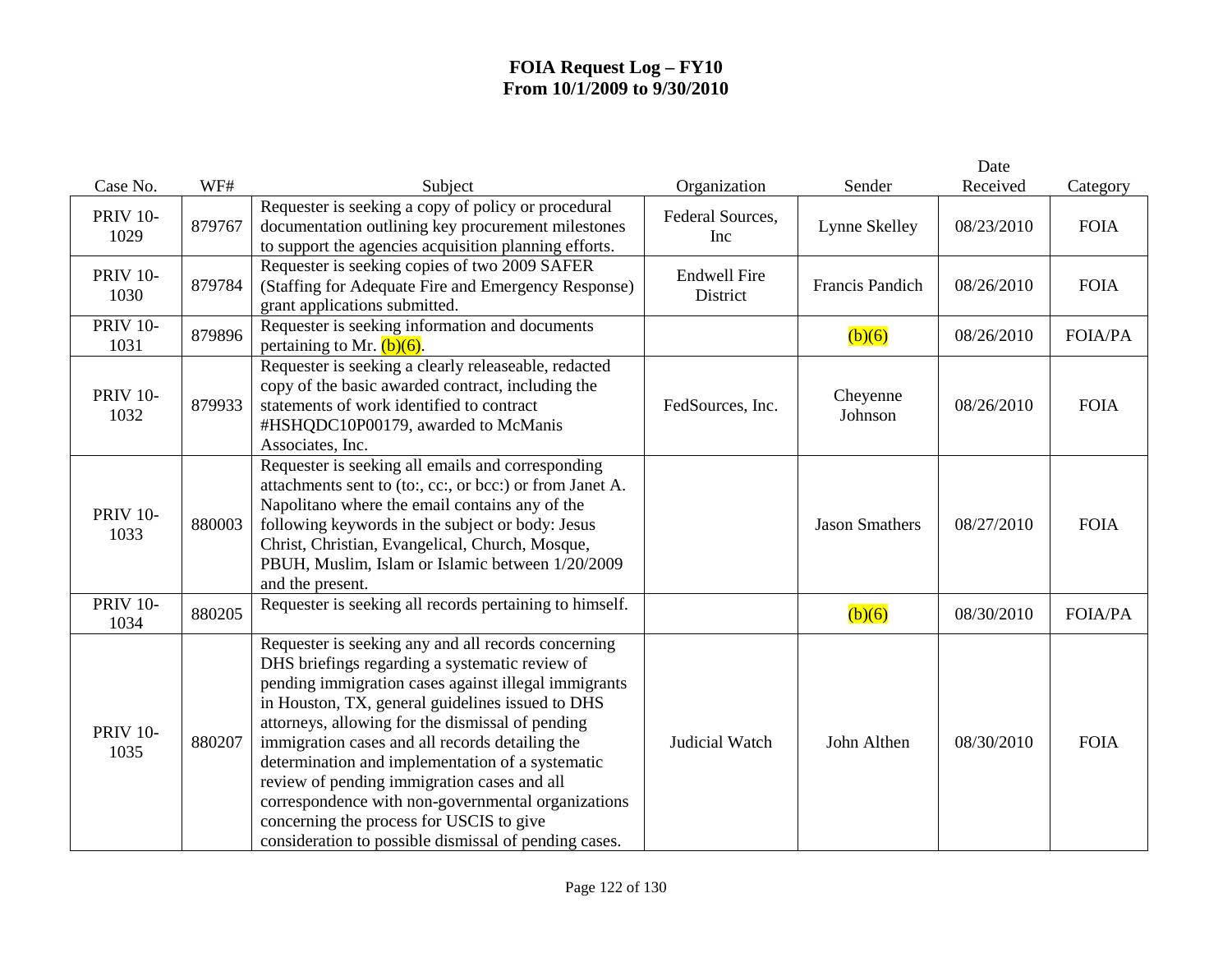|                         |        |                                                                                                                                                                                                                                             |                                                  |                               | Date       |                |
|-------------------------|--------|---------------------------------------------------------------------------------------------------------------------------------------------------------------------------------------------------------------------------------------------|--------------------------------------------------|-------------------------------|------------|----------------|
| Case No.                | WF#    | Subject                                                                                                                                                                                                                                     | Organization                                     | Sender                        | Received   | Category       |
| <b>PRIV 10-</b><br>1036 | 880459 | Requester is seeking access to and copies of Operation<br>Secure Streets initiative by Immigration & Customs<br>Enforcement as it relates to the State of NJ.                                                                               | Mejia Law Firm,<br><b>LLC</b>                    | Gerardo Mejia                 | 08/31/2010 | <b>FOIA</b>    |
| <b>PRIV 10-</b><br>1037 | 880458 | Requester is seeking documents relating to a<br>"comprehensive review of joint-venture contractors"<br>that was apparently conducted early this year.                                                                                       | The Washington<br>Post                           | Mr. Robert<br><b>O'Harrow</b> | 08/31/2010 | <b>FOIA</b>    |
| <b>PRIV 10-</b><br>1038 | 880461 | Requester is seeking admission records and<br>deportation orders for $(b)(6)$ .                                                                                                                                                             | <b>Kerosky Purves</b><br>Bogue $&$<br>Associates | Christopher<br>Kerosky        | 09/01/2010 | <b>FOIA/PA</b> |
| <b>PRIV 10-</b><br>1039 | 880571 | Requester is seeking records related to the processing<br>of Iraqi refugees and Special Immigrant Visa<br>applicants, including Internally Displaced Persons,<br>from January 1, 2006 to the present, from the U.S.<br>Department of State. |                                                  | Adrienna Wong                 | 09/01/2010 | <b>FOIA</b>    |
| <b>PRIV 10-</b><br>1040 | 880475 | Requester is seeking a log of all FOIA requests<br>received by DHS in August 2010.                                                                                                                                                          |                                                  | <b>Jason Smathers</b>         | 08/31/2010 | <b>FOIA</b>    |
| <b>PRIV 10-</b><br>1041 | 880485 | Requester is seeking the contract and modifications<br>identified to HSHQDC06F00312.                                                                                                                                                        | FOIA Group, Inc                                  | Mr. Jeff<br>Stachewicz        | 09/01/2010 | <b>FOIA</b>    |
| <b>PRIV 10-</b><br>1042 | 880480 | Requester is seeking all task orders, all solicitations,<br>all modifications and all award fee evaluation letters<br>identified to HSSCH04D0096 awarded to Accenture.                                                                      | Federal Sources,<br>Inc                          | Lynne Skelley                 | 09/01/2010 | <b>FOIA</b>    |
| <b>PRIV 10-</b><br>1043 | 880551 | Requester is seeking copies of any grants that were<br>applied for, as well as grants that were granted to the<br>County of Essex, NJ, Essex Sheriff's Dept., Essex<br>County OEM or the Essex County office of Homeland<br>Security.       |                                                  | Jim Logue                     | 09/01/2010 | <b>FOIA</b>    |
| <b>PRIV 10-</b><br>1044 | 880553 | Requester is seeking the statements of work for the<br>following task orders: Northrop Grumman<br>Corporation Contract #GSOOT99ALDO206, task<br>order GST0004AJM056, awarded on 4/12/2004.                                                  | <b>INPUT</b>                                     | Chris Webb                    | 09/01/2010 | <b>FOIA</b>    |
| <b>PRIV 10-</b><br>1045 | 880558 | Requester is seeking the statements of work for the<br>following task orders: Northrop Grumman<br>Corporation contract #GSOOT99ALD0207, task order<br>GST0004AJM056, awarded on 4/12/2004.                                                  | <b>INPUT</b>                                     | Chris Webb                    | 09/01/2010 | <b>FOIA</b>    |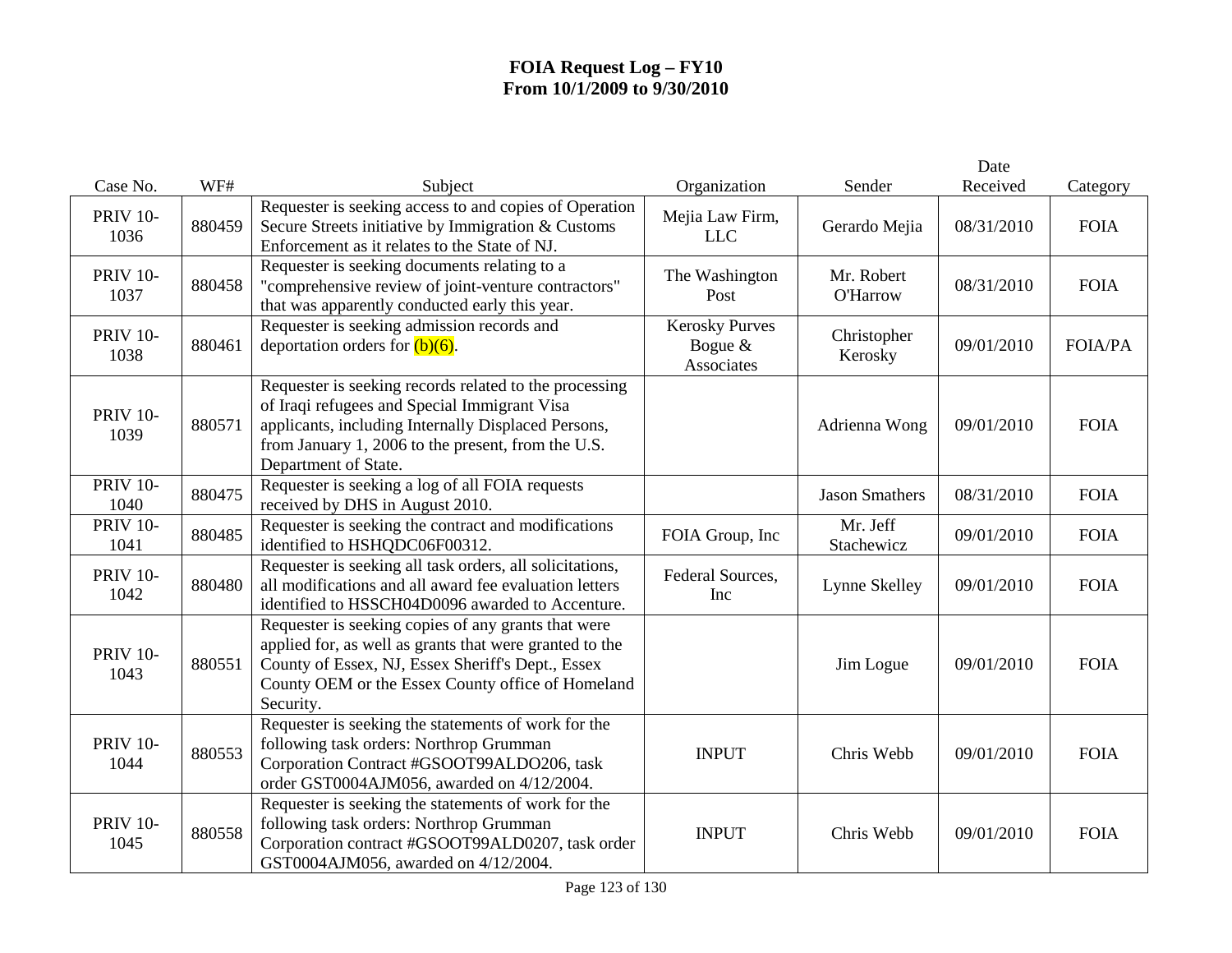| Case No.                | WF#    | Subject                                                                                                                                                                                              | Organization                    | Sender                 | Date<br>Received | Category       |
|-------------------------|--------|------------------------------------------------------------------------------------------------------------------------------------------------------------------------------------------------------|---------------------------------|------------------------|------------------|----------------|
| <b>PRIV 10-</b><br>1046 | 880564 | Requester is seeking information pertaining to $(b)(6)$ .                                                                                                                                            |                                 | (b)(6)                 | 09/01/2010       | <b>FOIA/PA</b> |
| <b>PRIV 10-</b><br>1047 | 880567 | Requester is seeking the legal definition of African-<br>American according to USCIS.                                                                                                                | Afrimerican                     | <b>Bruce Williams</b>  | 09/01/2010       | <b>FOIA</b>    |
| <b>PRIV 10-</b><br>1048 | 880573 | Requester is seeking a clearly releasable, redacted<br>copy of the basic awarded contract, including the<br>statement of work identified to contract<br>#HSHQDC10C00074, awarded to ITT Corporation. | FedSources                      | Cheyenne<br>Johnson    | 09/02/2010       | <b>FOIA</b>    |
| <b>PRIV 10-</b><br>1048 | 880573 | Requester is seeking a clearly releasable, redacted<br>copy of the basic awarded contract, including the<br>statement of work identified to contract<br>#HSHQDC10C00074, awarded to ITT Corporation. | FedSources, Inc.                | Cheyenne<br>Johnson    | 09/02/2010       | <b>FOIA</b>    |
| <b>PRIV 10-</b><br>1049 | 880659 | Requester is seeking records pertaining to Mr. $(b)(6)$ .                                                                                                                                            |                                 | (b)(6)                 | 09/03/2010       | <b>FOIA/PA</b> |
| <b>PRIV 10-</b><br>1050 | 880657 | Requester is seeking all records pertaining to Mr.<br>$(b)(6)$ .                                                                                                                                     |                                 | (b)(6)                 | 09/03/2010       | <b>FOIA/PA</b> |
| <b>PRIV 10-</b><br>1051 | 880658 | Requester is seeking all documents or other records<br>relating or referring to the use of Prudential's Alliance<br>Accounts as a method of payment to SGLI and/or<br><b>VGLI</b> beneficiaries.     | Kerr & Wagstaffe,<br><b>LLP</b> | Michael<br>Loewenfeldt | 09/02/2010       | <b>FOIA</b>    |
| <b>PRIV 10-</b><br>1052 | 880687 | Requester is seeking any information or records<br>pertaining to the vandalism of ICE offices located in<br>Colorado Springs and Loveland during 2010.                                               | Individual                      | Alex Bryan             | 09/03/2010       | <b>FOIA</b>    |
| <b>PRIV 10-</b><br>1053 | 880991 | Requester is seeking all records pertaining to Mr.<br>$(b)(6)$ .                                                                                                                                     | Littler Mendelson,<br>PC        | Eric Savage            | 09/03/2010       | <b>FOIA/PA</b> |
| <b>PRIV 10-</b><br>1054 | 880999 | Requester is seeking records pertaining to a malware<br>infection that struck U.S. Central Command computer<br>networks in 2008.                                                                     | Wired                           | Kim Zetter             | 09/08/2010       | <b>FOIA</b>    |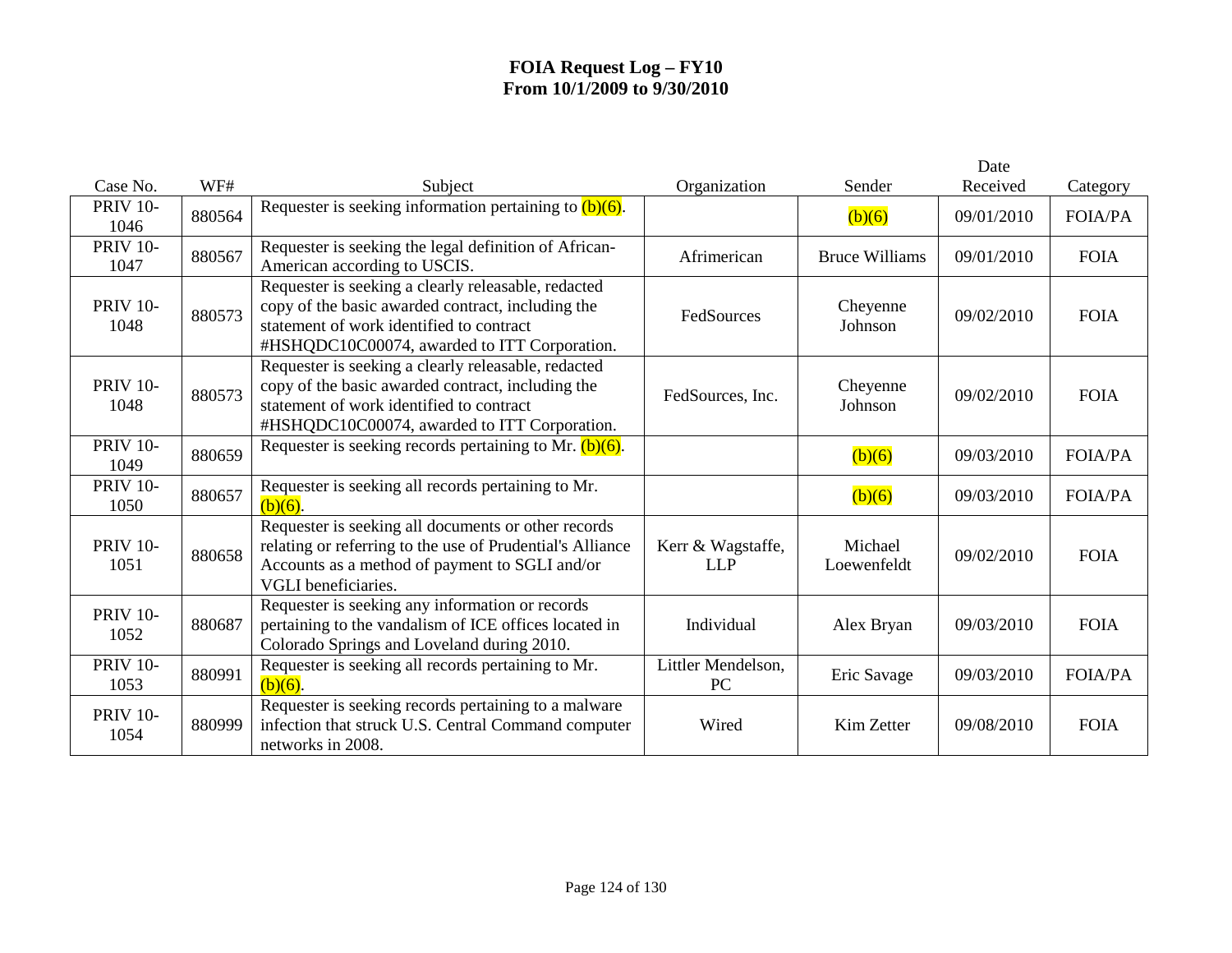|                         |        |                                                                                                                                                                                                                                                                                                                                                   |                                                |                        | Date       |                |
|-------------------------|--------|---------------------------------------------------------------------------------------------------------------------------------------------------------------------------------------------------------------------------------------------------------------------------------------------------------------------------------------------------|------------------------------------------------|------------------------|------------|----------------|
| Case No.                | WF#    | Subject                                                                                                                                                                                                                                                                                                                                           | Organization                                   | Sender                 | Received   | Category       |
| <b>PRIV 10-</b><br>1055 | 881000 | Requester is seeking all documents related to the<br>discovery of 72 foreign migrants found murdered in a<br>mass grave at a Ranch near San Fernando in<br>Tamavlipas state, Mexico on August 25, 2010, to<br>include any information regarding an investigation<br>into this incident from Aug. 18, 2010 to the present.                         | The National<br>Security Archive               | Emily Willard          | 09/08/2010 | <b>FOIA</b>    |
| <b>PRIV 10-</b><br>1056 | 881011 | Requester is seeking all information pertaining to an<br>interview in her home.                                                                                                                                                                                                                                                                   |                                                | (b)(6)                 | 09/08/2010 | <b>FOIA/PA</b> |
| <b>PRIV 10-</b><br>1057 | 881050 | Requester is seeking any and all documents from<br>several DHS components pertaining to alleged fraud.                                                                                                                                                                                                                                            |                                                | David Vyner            | 09/09/2010 | <b>FOIA</b>    |
| <b>PRIV 10-</b><br>1058 | 881047 | Requester is seeking any and all records and<br>photographs pertaining to Mr. $(b)(6)$ and an incident<br>on 4/27/10 at ConAgra Foods, Inc.                                                                                                                                                                                                       | Anesi, Ozmon,<br>Rodin, Novak &<br>Kohen, Ltd. | Marc Taxman            | 09/09/2010 | <b>FOIA/PA</b> |
| <b>PRIV 10-</b><br>1059 | 881045 | Requester is seeking information pertaining to his<br>frozen bank account.                                                                                                                                                                                                                                                                        |                                                | (b)(6)                 | 09/09/2010 | <b>FOIA/PA</b> |
| <b>PRIV 10-</b><br>1060 | 881038 | Requester is seeking a copy of the current contract<br>between DHS/FPS and MVM, Inc. for the Heartland<br>$(6)$ region.                                                                                                                                                                                                                           | SPFPA Local 249                                | Dana Peterson          | 9/02/2010  | <b>FOIA</b>    |
| <b>PRIV 10-</b><br>1061 | 881054 | Requester is seeking a copy of all FOIA requests that<br>aroused the suspicion of the person and that FOIA<br>request was provided to an investigator or an<br>investigative agency, and any policy documents or<br>internal communication describing when a FOIA<br>request should be referred to an investigator or an<br>investigative agency. |                                                | <b>Jason Smathers</b>  | 09/08/2010 | <b>FOIA</b>    |
| <b>PRIV 10-</b><br>1062 | 881088 | Requester is seeking a copy of section B of contract or<br>attachments where labor categories and labor rates are<br>listed for the following contracts:<br>HSHQDC06D00020, HSHQDC06D00021,<br>HSHQDC06D00024, HSHQDC06D00026, and<br>HSHQDC06D00018.                                                                                             | FOIA Group, Inc                                | Mr. Jeff<br>Stachewicz | 09/09/2010 | <b>FOIA</b>    |
| <b>PRIV 10-</b><br>1063 | 881091 | Requester is seeking copies of all records pertaining to<br>$(b)(6)$ .                                                                                                                                                                                                                                                                            |                                                | (b)(6)                 | 09/10/2010 | <b>FOIA/PA</b> |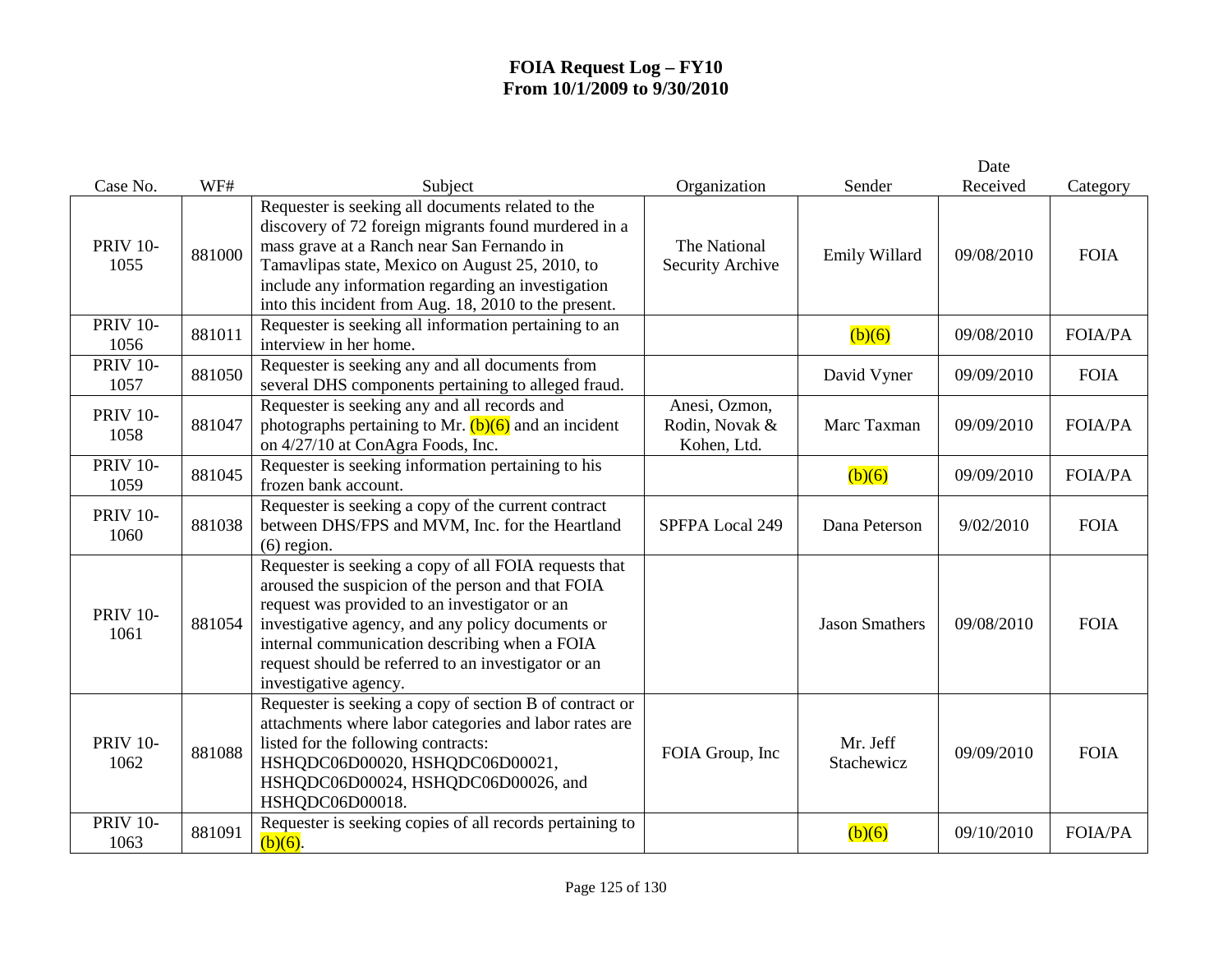|                         |        |                                                                                                                                                                                                                               |                                               |                        | Date       |                                |
|-------------------------|--------|-------------------------------------------------------------------------------------------------------------------------------------------------------------------------------------------------------------------------------|-----------------------------------------------|------------------------|------------|--------------------------------|
| Case No.                | WF#    | Subject                                                                                                                                                                                                                       | Organization                                  | Sender                 | Received   | Category                       |
| <b>PRIV 10-</b><br>1064 | 881090 | Requester is seeking all documents concerning an<br>incident on Feb. 18, 2010, in which a plane crashed<br>into the Echelon 1 office building, 9430 Research<br>Blvd., Austin, TX.                                            | Whitehurst,<br>Harkness, Brees &<br>Cheng, PC | Michelle Cheng         | 09/10/2010 | <b>FOIA</b>                    |
| <b>PRIV 10-</b><br>1065 | 881089 | Requester is seeking all documents pertaining to all<br>individuals, agencies, corporations and businesses<br>importing the cocoa leaf as authorized under 21 USC<br>952-958.                                                 |                                               | Alberto Soler          | 09/10/2010 | <b>FOIA</b>                    |
| <b>PRIV 10-</b><br>1066 | 881099 | Requester is seeking a document illustrating the<br>contract award, date of award, contractor, contract<br>number, estimated overall value and the name of<br>contract administrator identified to contract<br>HSBP1009R2798. | FOIA Group, Inc                               | Mr. Jeff<br>Stachewicz | 09/10/2010 | <b>FOIA</b>                    |
| <b>PRIV 10-</b><br>1067 | 881100 | Requester is seeking the release of records pertaining<br>to approved petitions for nonimmigrant workers.                                                                                                                     |                                               | Joe Hayes              | 09/10/2010 | <b>FOIA</b>                    |
| <b>PRIV 10-</b><br>1068 | 881104 | Requester is seeking a copy of a report of an incident<br>at 15 New Sudbury St. on 8/11/2010.                                                                                                                                 |                                               | Edward<br>Filistowicz  | 09/09/2010 | <b>FOIA</b>                    |
| <b>PRIV 10-</b><br>1069 | 881438 | Requester is seeking information pertaining to an<br>investigation.                                                                                                                                                           |                                               | Richard Lardner        | 09/13/2010 | <b>CONSULT</b><br><b>ATION</b> |
| <b>PRIV 10-</b><br>1070 | 881437 | Requester is seeking all records concerning the<br>methods of communication of the Secretary of<br>Homeland Security.                                                                                                         |                                               | <b>Jason Smathers</b>  | 09/13/2010 | <b>FOIA</b>                    |
| <b>PRIV 10-</b><br>1071 | 881444 | Requester is seeking all records relating to the post<br>September 11, 2001 transfer policies and practices of<br>the U.S.                                                                                                    | <b>Open Society</b><br>Justice Initiative     | <b>Amrit Singh</b>     | 09/13/2010 | <b>FOIA</b>                    |
| <b>PRIV 10-</b><br>1072 | 881439 | Requester is seeking a list of all the department's<br>political appointees (schedule c).                                                                                                                                     | <b>Associated Press</b>                       | Eileen Sullivan        | 09/15/2010 | <b>FOIA</b>                    |
| <b>PRIV 10-</b><br>1073 | 881440 | Requester is seeking a copy of his detention record,<br>court disposition record and record of incident being<br>resolved.                                                                                                    |                                               | (b)(6)                 | 09/15/2010 | <b>FOIA/PA</b>                 |
| <b>PRIV 10-</b><br>1074 | 881492 | Requester is seeking a copy of all information and<br>material documents or other writings contained in the<br>files of Homeland Security.                                                                                    |                                               | (b)(6)                 | 09/15/2010 | <b>FOIA/PA</b>                 |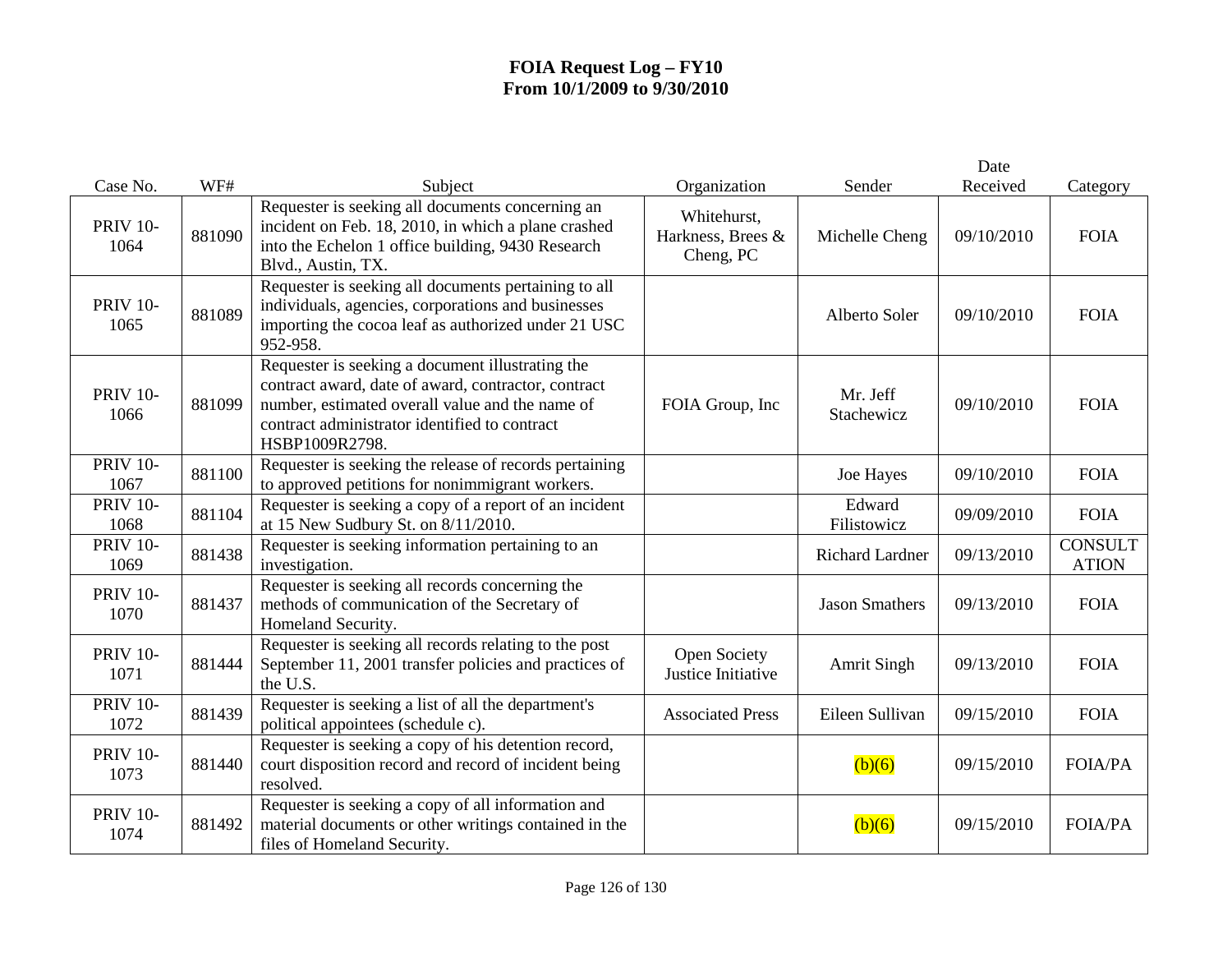|                         |        |                                                                                                                                                                                                                                                                                                                        |                                   |                           | Date       |                |
|-------------------------|--------|------------------------------------------------------------------------------------------------------------------------------------------------------------------------------------------------------------------------------------------------------------------------------------------------------------------------|-----------------------------------|---------------------------|------------|----------------|
| Case No.                | WF#    | Subject                                                                                                                                                                                                                                                                                                                | Organization                      | Sender                    | Received   | Category       |
| <b>PRIV 10-</b><br>1075 | 881549 | Requester is seeking national and international memos<br>and emails to $(b)(6)$ concerning the Department of<br>Homeland Security and the FBI.                                                                                                                                                                         |                                   | (b)(6)                    | 09/14/2010 | <b>FOIA/PA</b> |
| <b>PRIV 10-</b><br>1076 | 881542 | Requester is seeking all records pertaining to himself.                                                                                                                                                                                                                                                                | FCI Seagoville                    | (b)(6)                    | 09/16/2010 | <b>FOIA/PA</b> |
| <b>PRIV 10-</b><br>1077 | 881541 | Requester is seeking the contracting information<br>related to emergency management and COOP<br>including bids and proposals received.                                                                                                                                                                                 | <b>URS</b> Corporation            | <b>Edward Koubek</b>      | 09/16/2010 | <b>FOIA</b>    |
| <b>PRIV 10-</b><br>1078 | 881539 | Requester is seeking all data contained in the FAPIIS<br>database relevant to the Department of Homeland<br>Security.                                                                                                                                                                                                  | FOIA Group, Inc                   | Mr. Jeff<br>Stachewicz    | 09/15/2010 | <b>FOIA</b>    |
| <b>PRIV 10-</b><br>1079 | 881538 | Requester is seeking the contract, SOW, mods,<br>task/del orders and the proposal (releasable) identified<br>to HSTS0108DCA0144.                                                                                                                                                                                       | FOIA Group                        | Ms. Rose Santos           | 09/14/2010 | <b>FOIA</b>    |
| <b>PRIV 10-</b><br>1080 | 881544 | Requester is seeking copies of all annual reports of<br>Foreign Gifts received from individuals received on or<br>before January 1, 2010 for calendar year 2009, to<br>include all periodic reports of Foreign Gifts received<br>from individuals since January 1, 2010.                                               | Independence<br>Institute         | <b>Todd Shepherd</b>      | 09/15/2010 | <b>FOIA</b>    |
| <b>PRIV 10-</b><br>1081 | 881587 | Requester is seeking copies of any and all records<br>relating to $(b)(6)$ born in Pakistan on $(b)(6)$ .                                                                                                                                                                                                              | Grieman, Rome &<br>Griesmeyer, PC | Christopher<br>Griesmeyer | 09/16/2010 | <b>FOIA/PA</b> |
| <b>PRIV 10-</b><br>1082 | 881653 | Requester is seeking all logs, chart, maps, databases,<br>flight plans and communications (including email<br>messages) relating to the aerial application of<br>dispersants in the Gulf of Mexico by either U.S.<br>armed forces of by private entities since the<br>Deepwater Horizon caught fire on April 20, 2010. | Weitz &<br>Luxenberg, PC          | Angela Hertslet           | 09/16/2010 | <b>FOIA</b>    |
| <b>PRIV 10-</b><br>1083 | 881656 | Requester is seeking all information regarding the<br>agency's surveillance on the applicant from the<br>creation of the agency in the Bush Administration.                                                                                                                                                            |                                   | Irene Mallin              | 09/16/2010 | <b>FOIA</b>    |
| <b>PRIV 10-</b><br>1084 | 881703 | Request for federal investigation referred to as<br><b>OCEDEF</b>                                                                                                                                                                                                                                                      |                                   | Kevin Holt                | 09/16/2010 | <b>FOIA</b>    |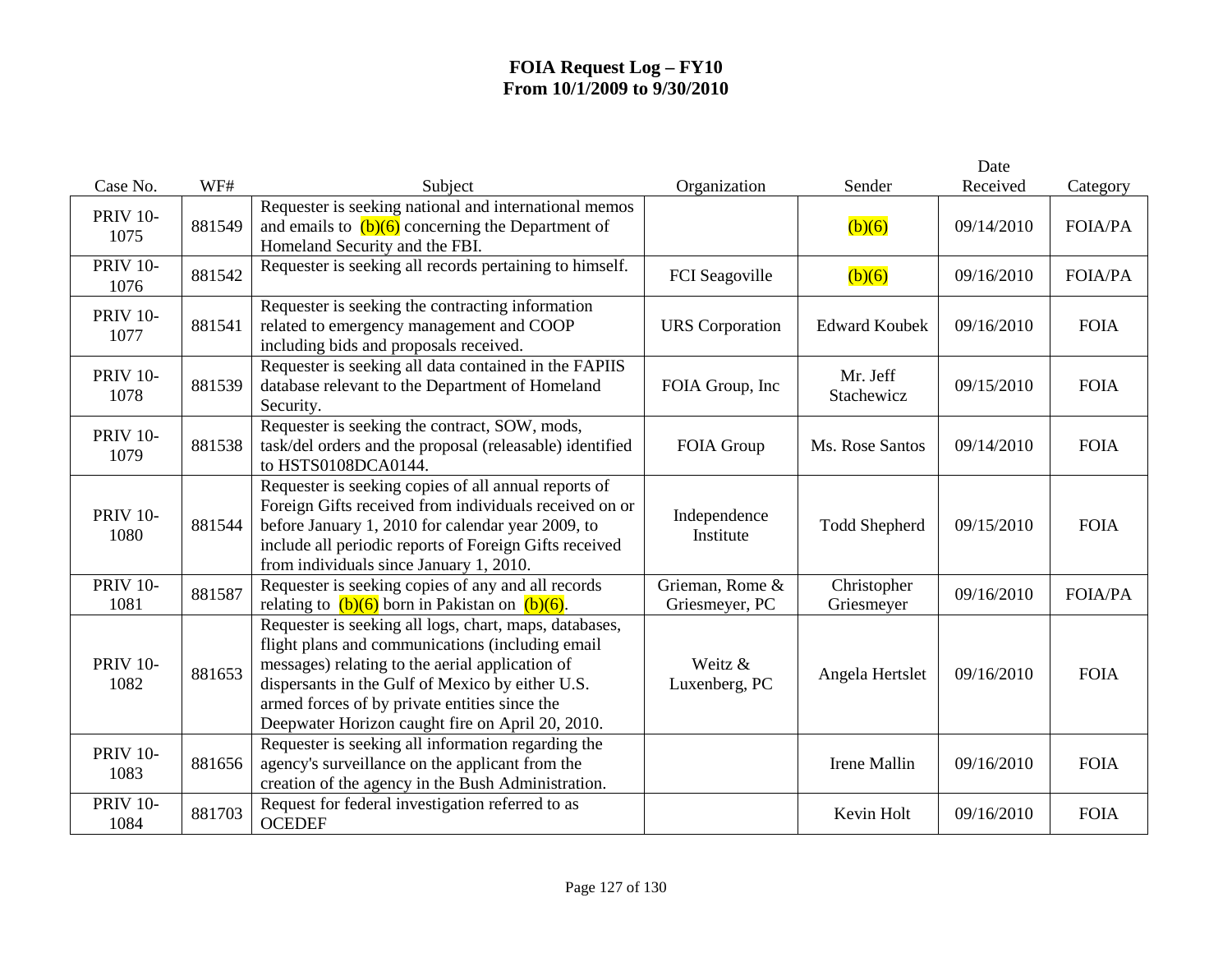|                         |        |                                                                                                                                                                                                                                                                                                                                                                               |                                                                      |                         | Date       |                |
|-------------------------|--------|-------------------------------------------------------------------------------------------------------------------------------------------------------------------------------------------------------------------------------------------------------------------------------------------------------------------------------------------------------------------------------|----------------------------------------------------------------------|-------------------------|------------|----------------|
| Case No.                | WF#    | Subject                                                                                                                                                                                                                                                                                                                                                                       | Organization                                                         | Sender                  | Received   | Category       |
| <b>PRIV 10-</b><br>1085 | 881884 | Requester is seeking a copy of her background<br>information.                                                                                                                                                                                                                                                                                                                 |                                                                      | (b)(6)                  | 09/16/2010 | <b>FOIA/PA</b> |
| <b>PRIV 10-</b><br>1087 | 882112 | Requester is seeking records related to the<br>Implementing Recommendations of the 9/11<br>Commission Act of 2007 and assessments under this<br>act by the Department of a Homeland Security CRCL<br>of the State, Local and regional Fusion Centers.                                                                                                                         | Golden Gate<br>University, School<br>of Law                          | Lisete Melo             | 09/20/2010 | <b>FOIA</b>    |
| <b>PRIV 10-</b><br>1088 | 882115 | Requester is seeking agreements between DOJ or US<br>attorneys and the Thai CDC of LA for "victims'<br>services" for T visa applicants.                                                                                                                                                                                                                                       | Robin Hood<br>International<br>Human Rights<br>Legal Defense<br>Fund | Dr. Paul<br>Risenhoover | 09/20/2010 | <b>FOIA</b>    |
| <b>PRIV 10-</b><br>1089 | 882133 | Requester is seeking weekly/monthly reports and<br>news summaries from sections in the Mexico City<br>Embassy and request for unclassified cables sent from<br>Mexico City from 2002-2009.                                                                                                                                                                                    |                                                                      | Suzanne<br>Archuleta    | 09/22/2010 | <b>FOIA</b>    |
| <b>PRIV 10-</b><br>1090 | 882130 | Requester is seeking official copies of all records<br>regarding his "Notice to Alien Ordered<br>removed/Departure Verification".                                                                                                                                                                                                                                             |                                                                      | (b)(6)                  | 09/22/2010 | <b>FOIA/PA</b> |
| <b>PRIV 10-</b><br>1091 | 882117 | Requester is seeking all files and materials relating to<br>and concerning $(b)(6)$ .                                                                                                                                                                                                                                                                                         |                                                                      | (b)(6)                  | 09/22/2010 | <b>FOIA/PA</b> |
| <b>PRIV 10-</b><br>1092 | 882138 | Requester is seeking any and all information<br>pertaining to himself.                                                                                                                                                                                                                                                                                                        |                                                                      | (b)(6)                  | 09/23/2010 | <b>FOIA/PA</b> |
| <b>PRIV 10-</b><br>1093 | 882139 | Requester is seeking all "Jones Act" waiver requests<br>to the Coast Guard or other agencies for foreign<br>vessels to operate in the Gulf of Mexico since April<br>20, 2010, all communications and documents<br>responding to such requests and all communications<br>and records regarding the response of the Coast Guard<br>and other federal agencies to such requests. | Greenwire/Environ<br>ment & Energy<br>Daily                          | Mike Soraghan           | 09/23/2010 | <b>FOIA</b>    |
| <b>PRIV 10-</b><br>1094 | 882153 | Requester is seeking the statements of work for task<br>orders # 66174, 66176 identified to<br>GS07T00BGD0049.                                                                                                                                                                                                                                                                | FOIA Group                                                           | Ms. Rose Santos         | 09/23/2010 | <b>FOIA</b>    |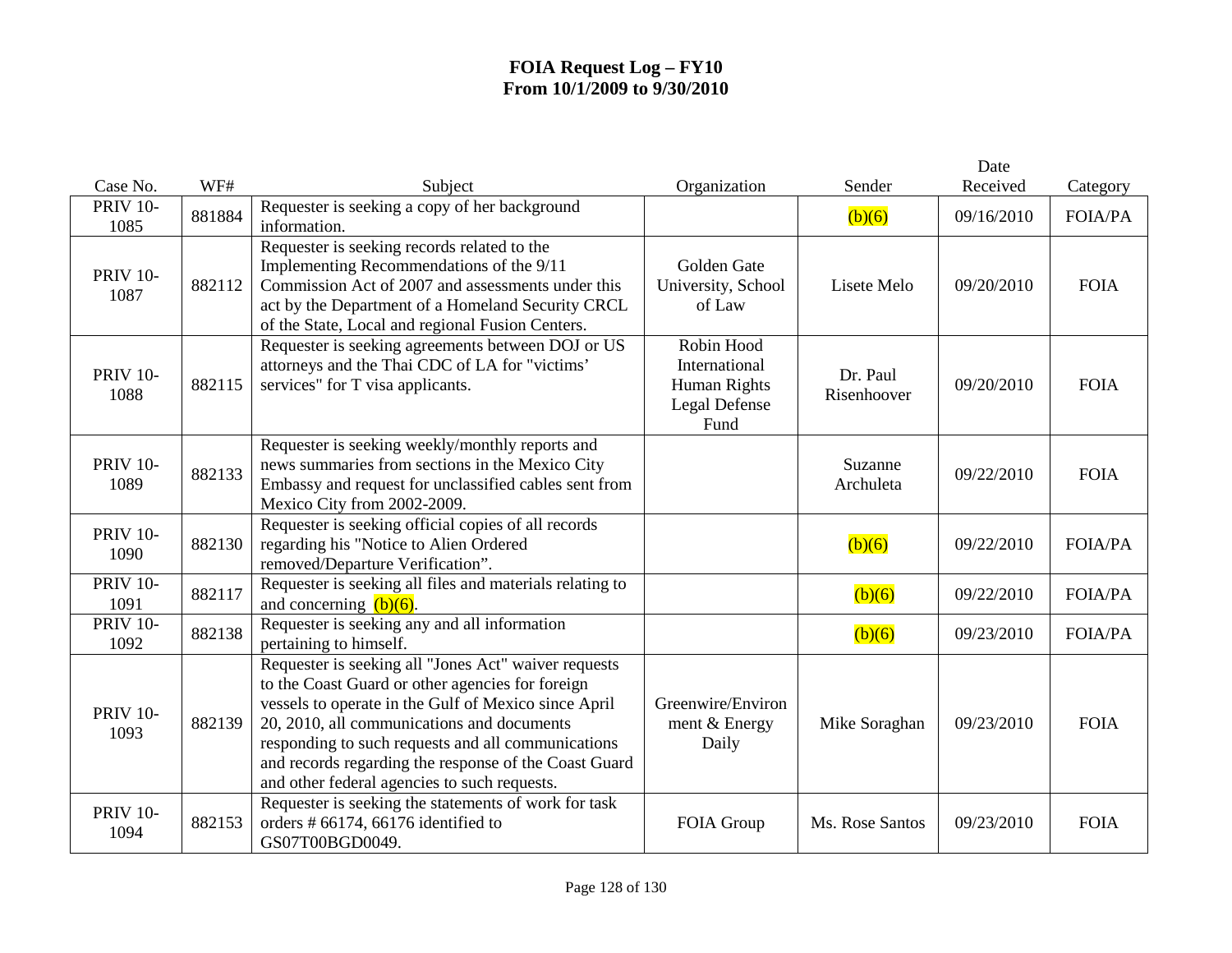|                         |        |                                                                                                                                                                                                                        |                                                                      |                         | Date       |                |
|-------------------------|--------|------------------------------------------------------------------------------------------------------------------------------------------------------------------------------------------------------------------------|----------------------------------------------------------------------|-------------------------|------------|----------------|
| Case No.                | WF#    | Subject                                                                                                                                                                                                                | Organization                                                         | Sender                  | Received   | Category       |
| <b>PRIV 10-</b><br>1095 | 882147 | Requester is seeking the contract and all modifications<br>for task order #HSHQDC08J00017/P00002.                                                                                                                      | FOIA Group, Inc                                                      | Mr. Jeff<br>Stachewicz  | 09/23/2010 | <b>FOIA</b>    |
| <b>PRIV 10-</b><br>1096 | 882148 | Requester is seeking the contract and all modifications<br>for task order #HSHQDC08J00205.                                                                                                                             | FOIA Group, Inc                                                      | Mr. Jeff<br>Stachewicz  | 09/23/2010 | <b>FOIA</b>    |
| <b>PRIV 10-</b><br>1097 | 882149 | Requester is seeking the contract and all modifications<br>for task order #HSHQDC07J00744/P00006.                                                                                                                      | FOIA Group, Inc                                                      | Mr. Jeff<br>Stachewicz  | 09/23/2010 | <b>FOIA</b>    |
| <b>PRIV 10-</b><br>1098 | 882155 | Requester is seeking the statements of work for task<br>orders # A3S75L0503 identified to<br>GS07T00BGD0024.                                                                                                           | FOIA Group                                                           | Ms. Rose Santos         | 09/23/2010 | <b>FOIA</b>    |
| <b>PRIV 10-</b><br>1099 | 882158 | Requester is seeking information pertaining to T visa<br>applicants.                                                                                                                                                   | Robin Hood<br>International<br>Human Rights<br>Legal Defense<br>Fund | Dr. Paul<br>Risenhoover | 09/23/2010 | <b>FOIA</b>    |
| <b>PRIV 10-</b><br>1100 | 882159 | Requester is seeking any and all records pertaining to<br>two programs organized by Save A Life Foundation.                                                                                                            |                                                                      | Peter Heimlich          | 09/22/2010 | <b>FOIA</b>    |
| <b>PRIV 10-</b><br>1101 | 882165 | Requester is seeking all documents used in the<br>production of, or produced in response to the 2004<br>MOU on bilateral immigration enforcement between<br>the US and Mexico.                                         | The National<br>Security Archive                                     | Jesse Franzblau         | 09/23/2010 | <b>FOIA</b>    |
| <b>PRIV 10-</b><br>1102 | 882161 | Requester is seeking any and all domestic protective<br>or restraining orders for $(b)(6)$ from 2000-2004.                                                                                                             | Smith Haughey<br>Rice & Roegge                                       | Nancy Lentner           | 09/23/2010 | <b>FOIA/PA</b> |
| <b>PRIV 10-</b><br>1103 | 882216 | Requester is seeking information pertaining to the<br>deportation of $(b)(6)$ and why he was deported.                                                                                                                 |                                                                      | (b)(6)                  | 09/24/2010 | <b>FOIA/PA</b> |
| <b>PRIV 10-</b><br>1104 | 882217 | Requester is seeking copies of official reports, the<br>invitee list, the identity of the presenter and all audio<br>and video tapes that the Department of Homeland<br>Security has related to the workshop and Iftar | <b>SAE Productions</b>                                               | Mr. Steven<br>Emerson   | 09/24/2010 | <b>FOIA</b>    |
| <b>PRIV 10-</b><br>1105 | 882218 | Requester is seeking the statements of work for the<br>following task orders: Teracore Inc Contract<br>#HSHQOC09000014: Task Order<br>HSHQOC10JOOOS2: awarded on 1/13/2010                                             | <b>INPUT</b>                                                         | Chris Webb              | 09/24/2010 | <b>FOIA</b>    |